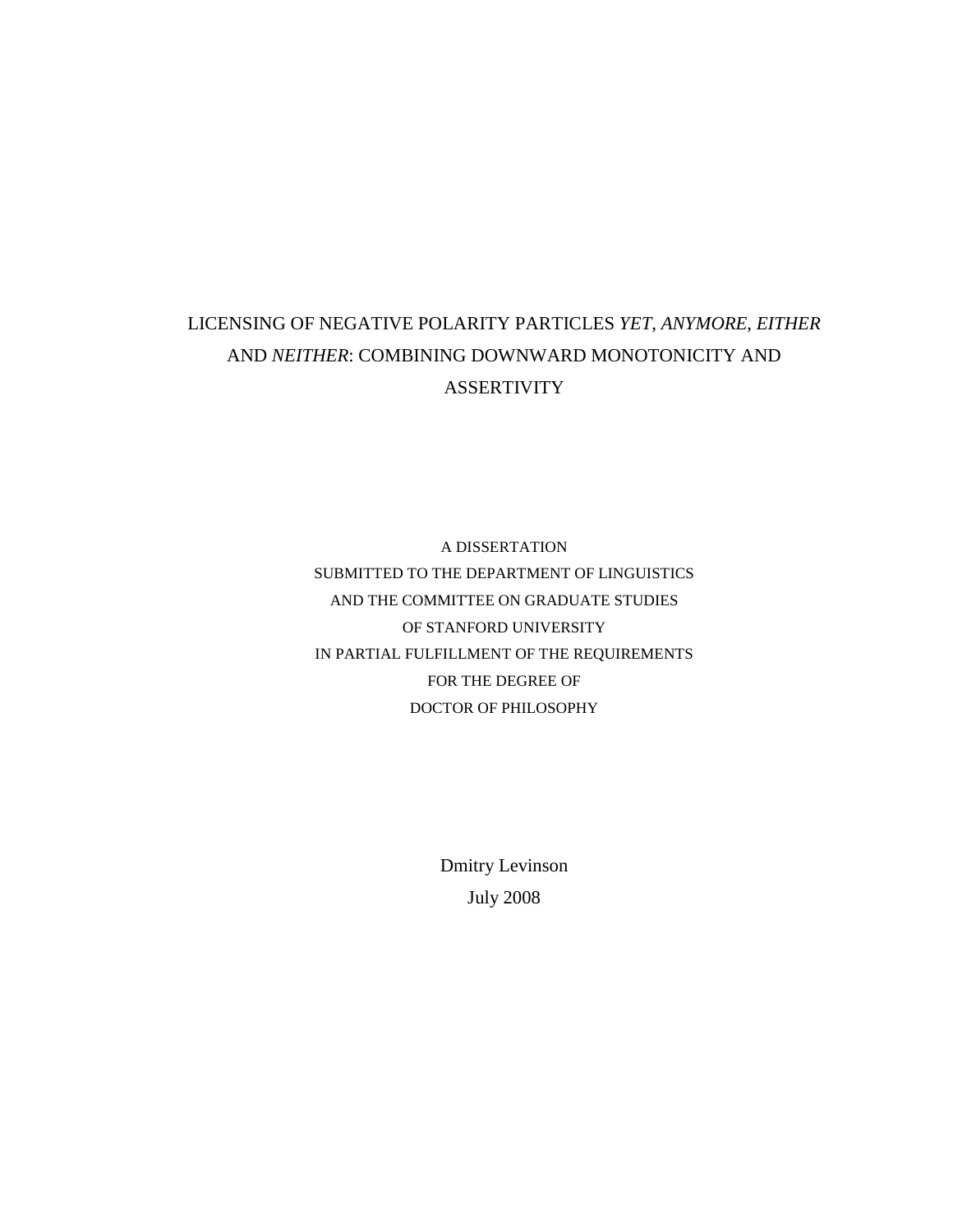© Copyright by Dmitry Levinson 2008 All Rights Reserved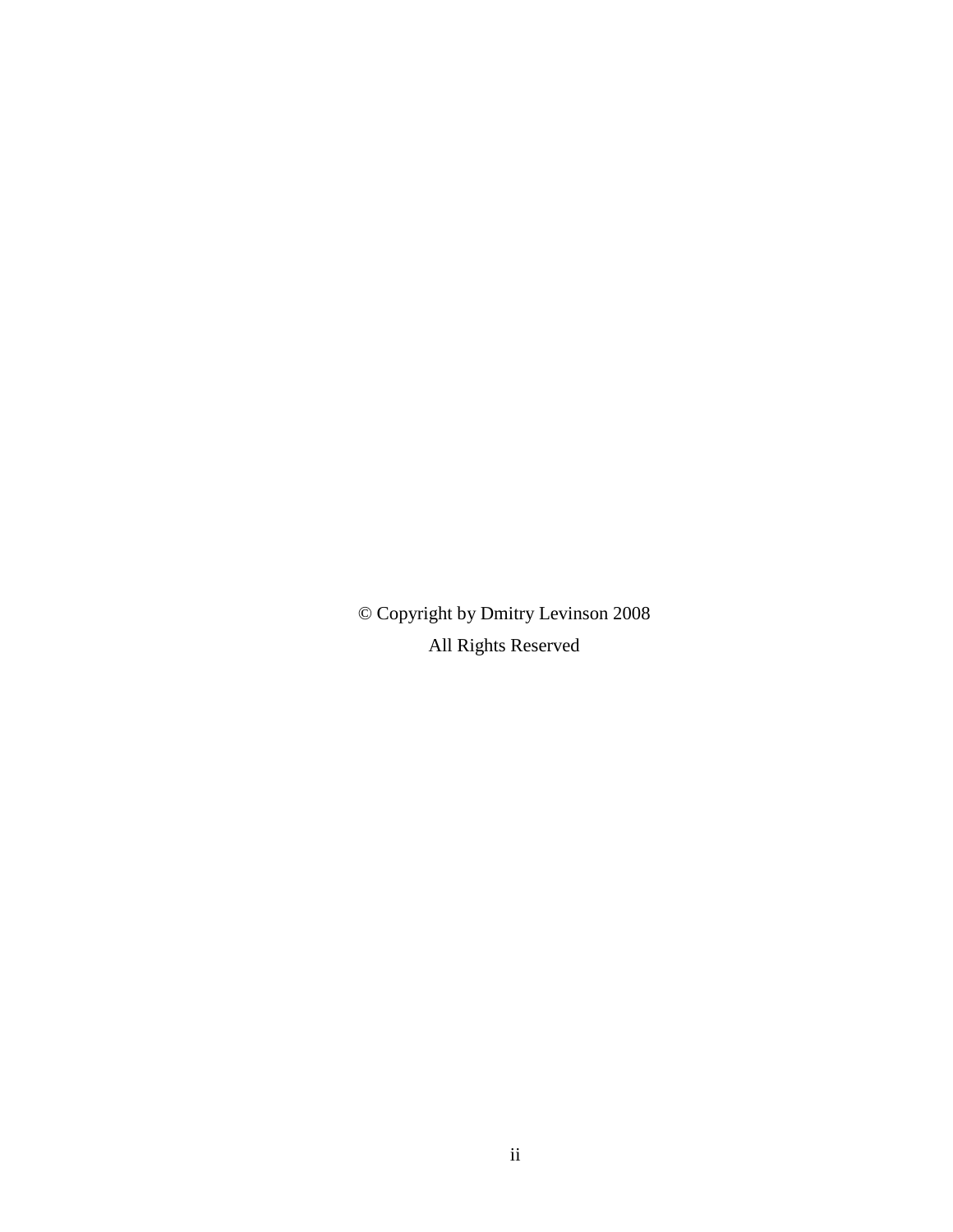I certify that I have read this dissertation and that, in my opinion, it is fully adequate in scope and quality as a dissertation for the degree of Doctor of Philosophy.

(Stanley Peters) Principal Adviser

\_\_\_\_\_\_\_\_\_\_\_\_\_\_\_\_\_\_\_\_\_\_\_\_\_\_\_\_

\_\_\_\_\_\_\_\_\_\_\_\_\_\_\_\_\_\_\_\_\_\_\_\_\_\_\_\_

\_\_\_\_\_\_\_\_\_\_\_\_\_\_\_\_\_\_\_\_\_\_\_\_\_\_\_\_

\_\_\_\_\_\_\_\_\_\_\_\_\_\_\_\_\_\_\_\_\_\_\_\_\_\_\_\_

I certify that I have read this dissertation and that, in my opinion, it is fully adequate in scope and quality as a dissertation for the degree of Doctor of Philosophy.

(Paul Kiparsky)

I certify that I have read this dissertation and that, in my opinion, it is fully adequate in scope and quality as a dissertation for the degree of Doctor of Philosophy.

(Ivan Sag)

Approved for the Stanford University Committee on Graduate Studies.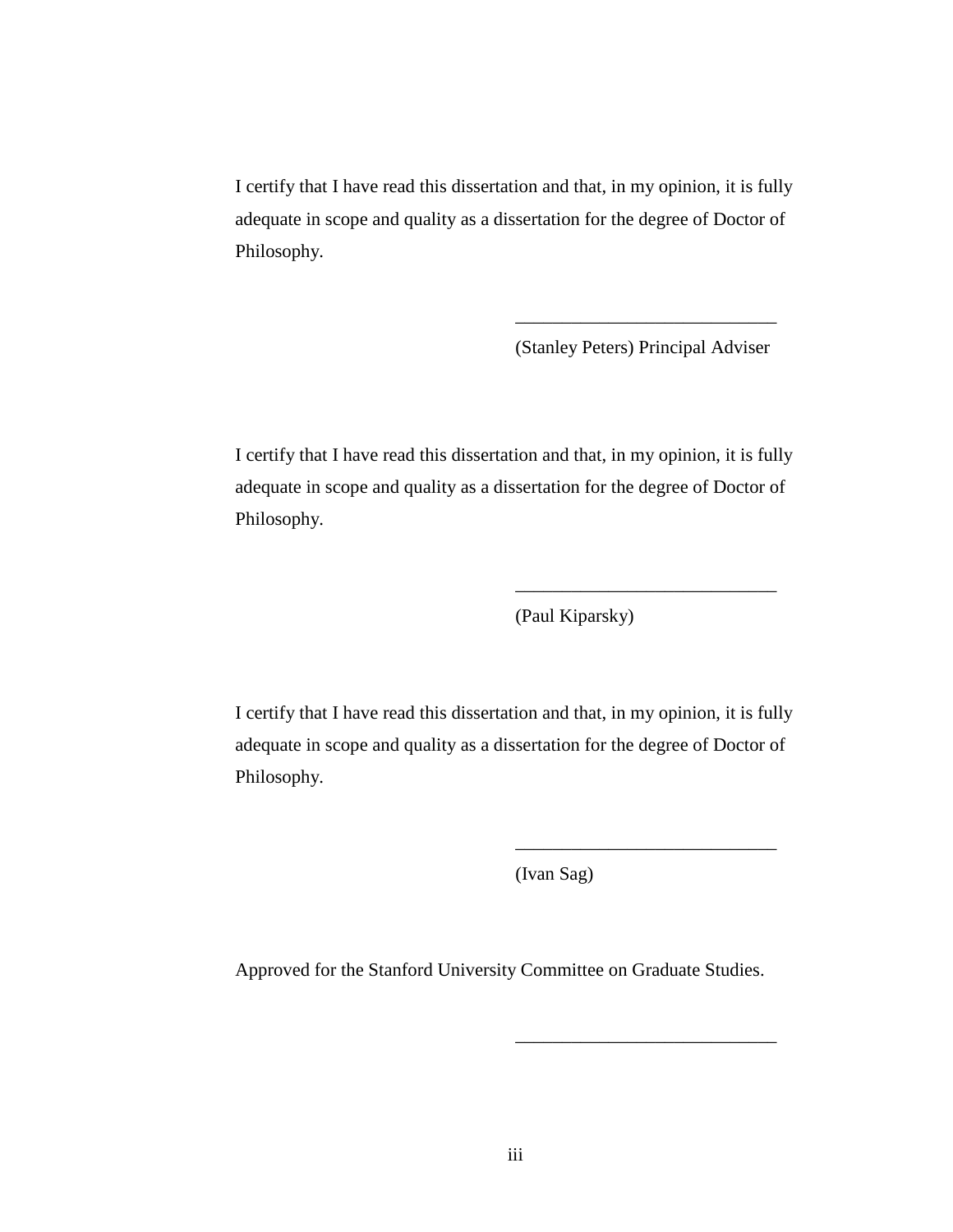## **Abstract**

This dissertation focuses on the negative polarity items *yet*, *anymore*, *either* and *neither*, which I call *negative polarity particles* (NPP). Their distribution is examined and a licensing condition is proposed.

The negative polarity particles are licensed in many environments known to license negative polarity items. They are licensed by sentential negation, the words *few*, *rarely*, *barely*, the negative implicative verbs like *fail* and *refuse*, and the negative implicative constructions such as *without* with a clausal complement and *too* of excess:

(1) He didn't like me and I didn't like him *either*.

(2) Few Americans have ever been to Spain. Few Canadians have, *either*.

(3) That has rarely happened *yet*, but it's going to happen at lot.

(4) She barely acknowledged Ruthie, and *neither* did anyone else, understandably.

(5) I was too scared to hitchhike *anymore*.

On the other hand, the negative polarity particles are not licensed in antecedents of conditionals, restrictors of quantifiers, comparatives, superlatives and emotive factives.

(6) \*Everyone who is here *anymore* will receive a prize.

(7)  $*$ If you have been to Amsterdam, you probably visited the Rijksmuseum, and *neither* have I.

(8) \*I regret that my car has arrived *yet*.

(9) \*I feel better than I have ever felt before *either*.

In this dissertation I propose assertivity as an additional condition needed to distinguish between these two sets of environments. Clausal assertivity is combined with downward monotonicity to create a complete licensing condition for the negative polarity particles. The brief definitions of clausal assertivity, downward monotonicity and the licensing condition are as follows. A clause *x* is downward monotone relative to *z* if the predicate position of *x* is downward monotone in *z*. A clause *x* is assertive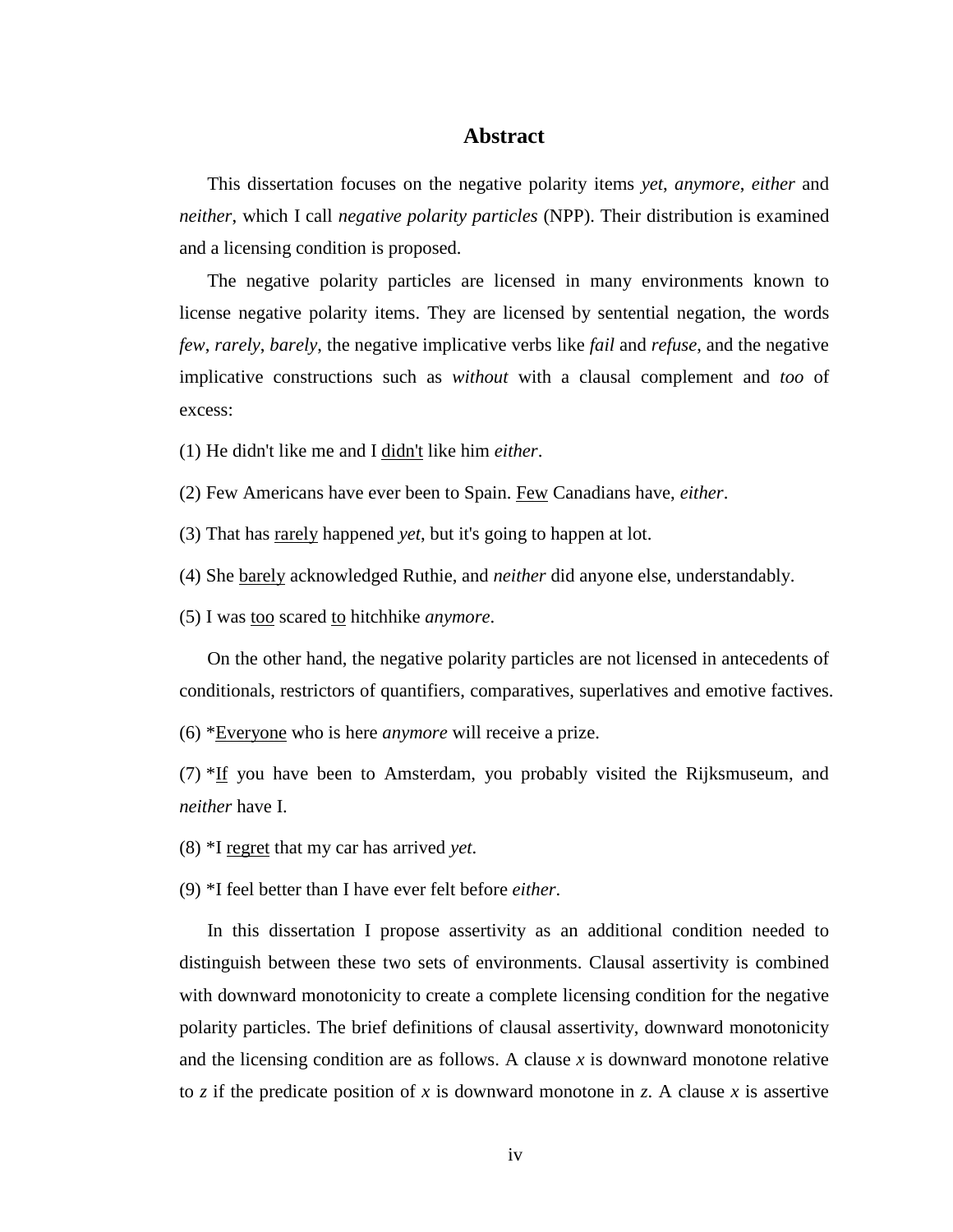relative to *z* iff asserting *z* illocutionary entails asserting *x* or asserting  $\neg x$  with some assertion strength. A clause  $x$  is semantically negative relative to  $z$  if  $x$  is downward monotone relative to  $z$ , and  $x$  is assertive relative to  $z$ . A clause  $x$  is semantically negative iff there exists  $z$  (which may be  $x$  itself), such that  $x$  is semantically negative relative to *z*. Negative polarity particles are licensed in semantically negative clauses.

This condition explains the differences between the downward monotone clauses that license the negative polarity particles and those that do not. The downward monotone clauses in which the NPPs are licensed are also assertive and hence semantically negative. The downward monotone clauses in which the NPPs are not licensed, are not assertive relative to the clause containing the licenser, therefore such clauses are not semantically negative.

I also examine negative polarity particles in some other languages: Spanish *tampoco* 'either', French *non plus* 'either', German (*nicht*) *mehr* 'anymore' and Russian *bol'she* 'anymore'. It is shown that these particles only occur in semantically negative environments. In addition, I investigate the relationship between the notion of semantic negativity and the notions of argumentative orientation and psycholinguistic negativity.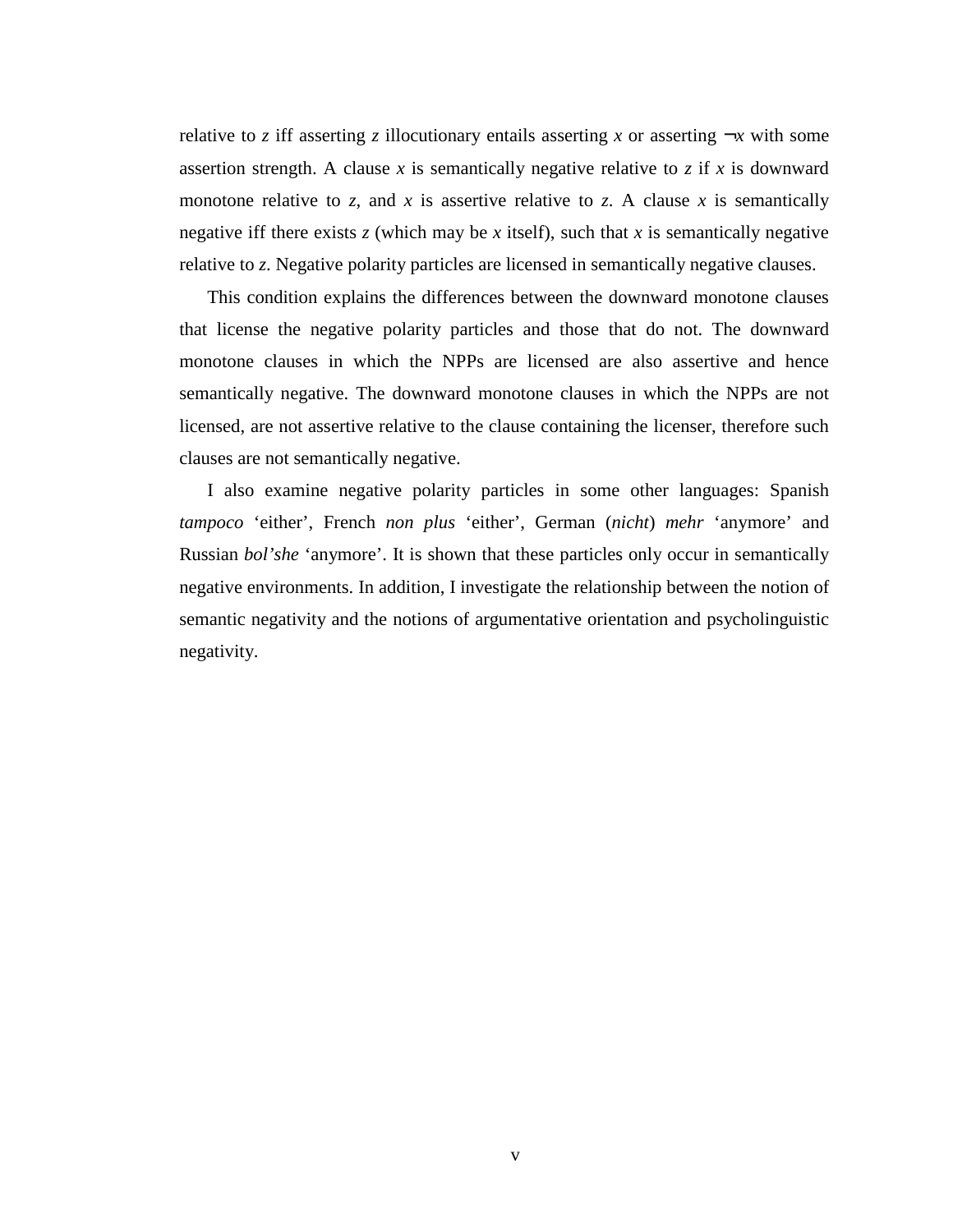## **Acknowledgements**

Many people deserve acknowledgment for helping me during my graduate studies.

First, I would like to thank my principal advisor, Stanley Peters. Stanley's support, comments and insight were crucial in helping me write a better dissertation. When the writing process became cumbersome, his guidance and kind words of encouragement helped me overcome the stumbling blocks. I am also thankful to the other members of the dissertation committee, Paul Kiparsky and Ivan Sag, for their comments and suggestions.

I would also like to thank David Beaver, who was my advisor during my initial years at Stanford, for his guidance in a number of projects and at the beginning of the dissertation research. These interactions with David had a major influence on my development as a scholar. While I was engaged in the intermediate stages of the dissertation research, Graham Katz and Cleo Condoravdi helped me develop the main argument of the dissertation during numerous meetings and discussions. For this, I thank them sincerely. My gratitude also extends to Tom Wasow and Arnold Zwicky for their support and discussion of my work throughout my graduate studies. Additionally, I would like to thank all those with whom I discussed my research, among them Donka Farkas, Bill Ladusaw, Daniel Büring, Jack Hoeksema, and Larry Horn.

I am grateful to the Stanford University Department of Linguistics for the many opportunities I've been afforded in the course of my studies. The intellectual curiosity and creativity of the students in the linguistics department were always a source of inspiration for me. I would like to thank everyone for the many hours of discussion, which contributed greatly to this study. I also wish to thank Richard Barbour II for proofreading the draft copy of this dissertation. And last but not least, I owe my parents and grandparents my deepest gratitude for their love and support.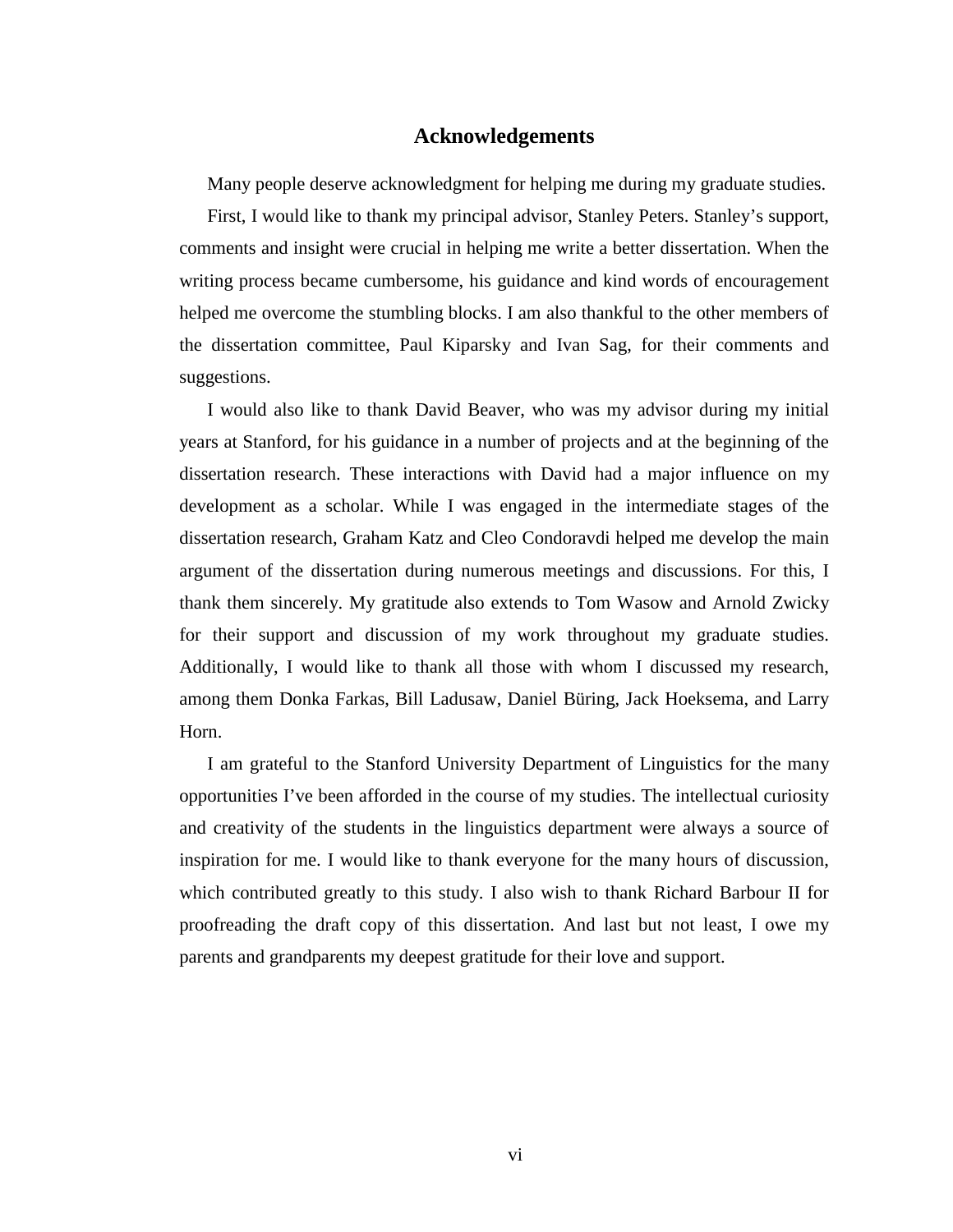## **Table of Contents**

| $\mathbf{1}$   |       |  |                                                                |  |  |
|----------------|-------|--|----------------------------------------------------------------|--|--|
| $\overline{2}$ |       |  |                                                                |  |  |
|                | 2.1   |  |                                                                |  |  |
|                | 2.2   |  |                                                                |  |  |
|                | 2.3   |  | Downward monotonicity: modifications and restrictions11        |  |  |
|                | 2.3.1 |  |                                                                |  |  |
|                | 2.3.2 |  | Only, emotive factives, and Strawson Downward Monotonicity  14 |  |  |
|                | 2.3.3 |  |                                                                |  |  |
|                | 2.4   |  |                                                                |  |  |
|                | 2.5   |  |                                                                |  |  |
|                | 2.6   |  |                                                                |  |  |
|                | 2.7   |  |                                                                |  |  |
|                | 2.7.1 |  |                                                                |  |  |
|                | 2.7.2 |  |                                                                |  |  |
|                | 2.7.3 |  |                                                                |  |  |
|                | 2.7.4 |  |                                                                |  |  |
|                | 2.7.5 |  |                                                                |  |  |
| 3              |       |  |                                                                |  |  |
|                | 3.1   |  |                                                                |  |  |
|                | 3.2   |  |                                                                |  |  |
|                | 3.3   |  |                                                                |  |  |
|                | 3.4   |  |                                                                |  |  |
|                | 3.5   |  |                                                                |  |  |
| 4              |       |  |                                                                |  |  |
|                | 4.1   |  |                                                                |  |  |
|                | 4.2   |  |                                                                |  |  |
|                | 4.3   |  |                                                                |  |  |
|                | 4.4   |  |                                                                |  |  |
|                | 4.5   |  |                                                                |  |  |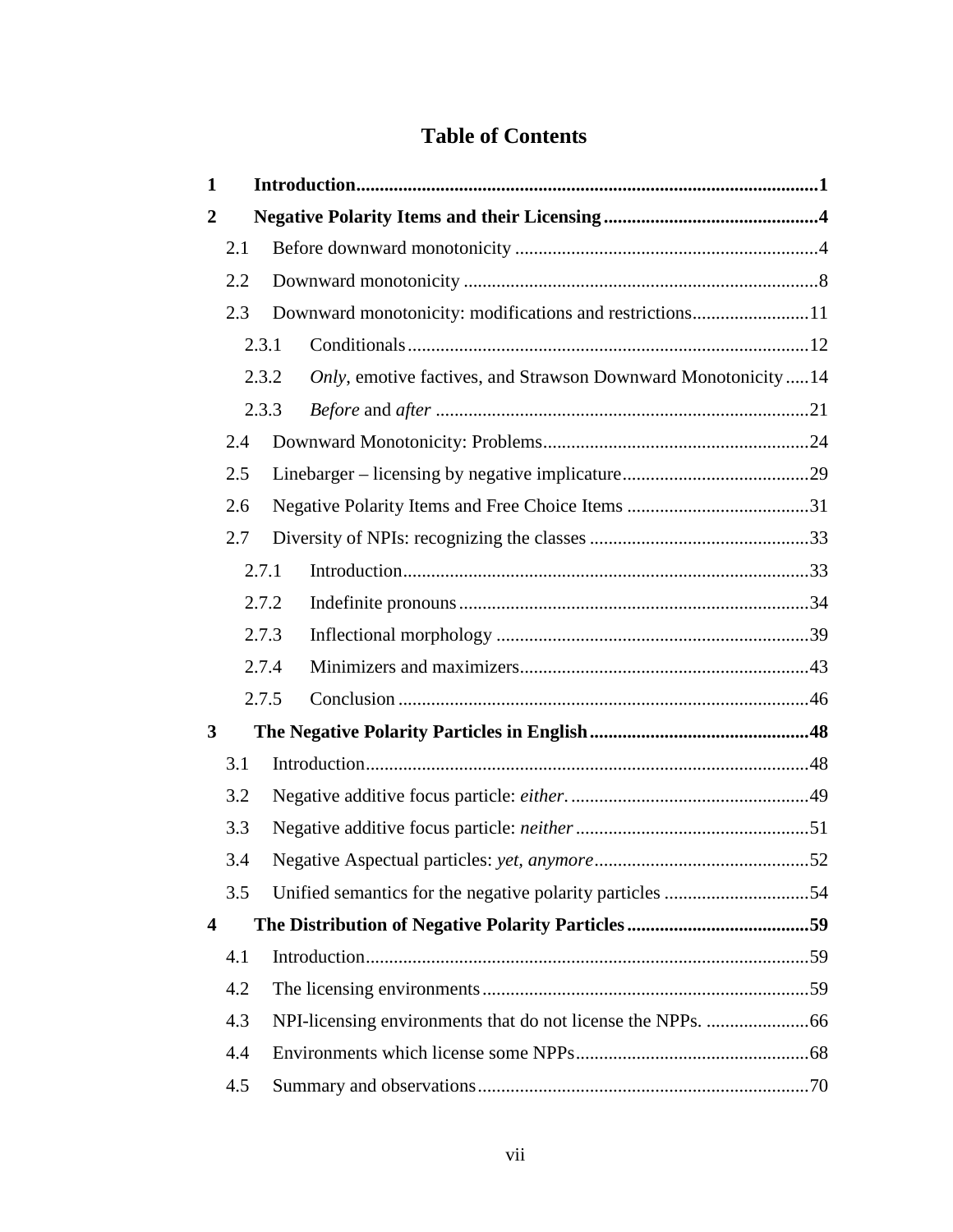| 5   |       |                                                              |                                                                   |  |  |
|-----|-------|--------------------------------------------------------------|-------------------------------------------------------------------|--|--|
|     | 5.1   |                                                              |                                                                   |  |  |
|     | 5.1.1 |                                                              |                                                                   |  |  |
|     |       | 5.1.2                                                        |                                                                   |  |  |
|     | 5.1.3 |                                                              |                                                                   |  |  |
|     | 5.2   |                                                              |                                                                   |  |  |
|     | 5.2.1 |                                                              | Klima (1964): 'either' and 'neither' as "tests for negation"81    |  |  |
|     |       | 5.2.2                                                        |                                                                   |  |  |
|     | 5.2.3 |                                                              |                                                                   |  |  |
|     | 5.2.4 |                                                              |                                                                   |  |  |
|     | 6     |                                                              |                                                                   |  |  |
|     | 6.1   |                                                              |                                                                   |  |  |
|     | 6.2   |                                                              |                                                                   |  |  |
|     | 6.3   |                                                              | Cristofaro (2003): assertivity as a criterion for subordination97 |  |  |
|     | 6.4   |                                                              |                                                                   |  |  |
|     | 6.4.1 |                                                              | Root transformations / main clause phenonema100                   |  |  |
|     |       | 6.4.2                                                        |                                                                   |  |  |
|     | 6.4.3 |                                                              |                                                                   |  |  |
| 7   |       | Formulating the licensing condition: semantic negativity 115 |                                                                   |  |  |
|     | 7.1   |                                                              |                                                                   |  |  |
|     | 7.2   |                                                              | Illocutionary entailment and semantic entailment 116              |  |  |
|     | 7.3   |                                                              |                                                                   |  |  |
|     | 7.4   |                                                              |                                                                   |  |  |
|     | 7.5   |                                                              | Formal proposal: semantic negativity = downward monotonicity +    |  |  |
|     |       |                                                              |                                                                   |  |  |
|     | 7.6   |                                                              |                                                                   |  |  |
| 7.7 |       |                                                              |                                                                   |  |  |
|     | 7.7.1 |                                                              |                                                                   |  |  |
|     | 7.7.2 |                                                              |                                                                   |  |  |
|     | 7.7.3 |                                                              |                                                                   |  |  |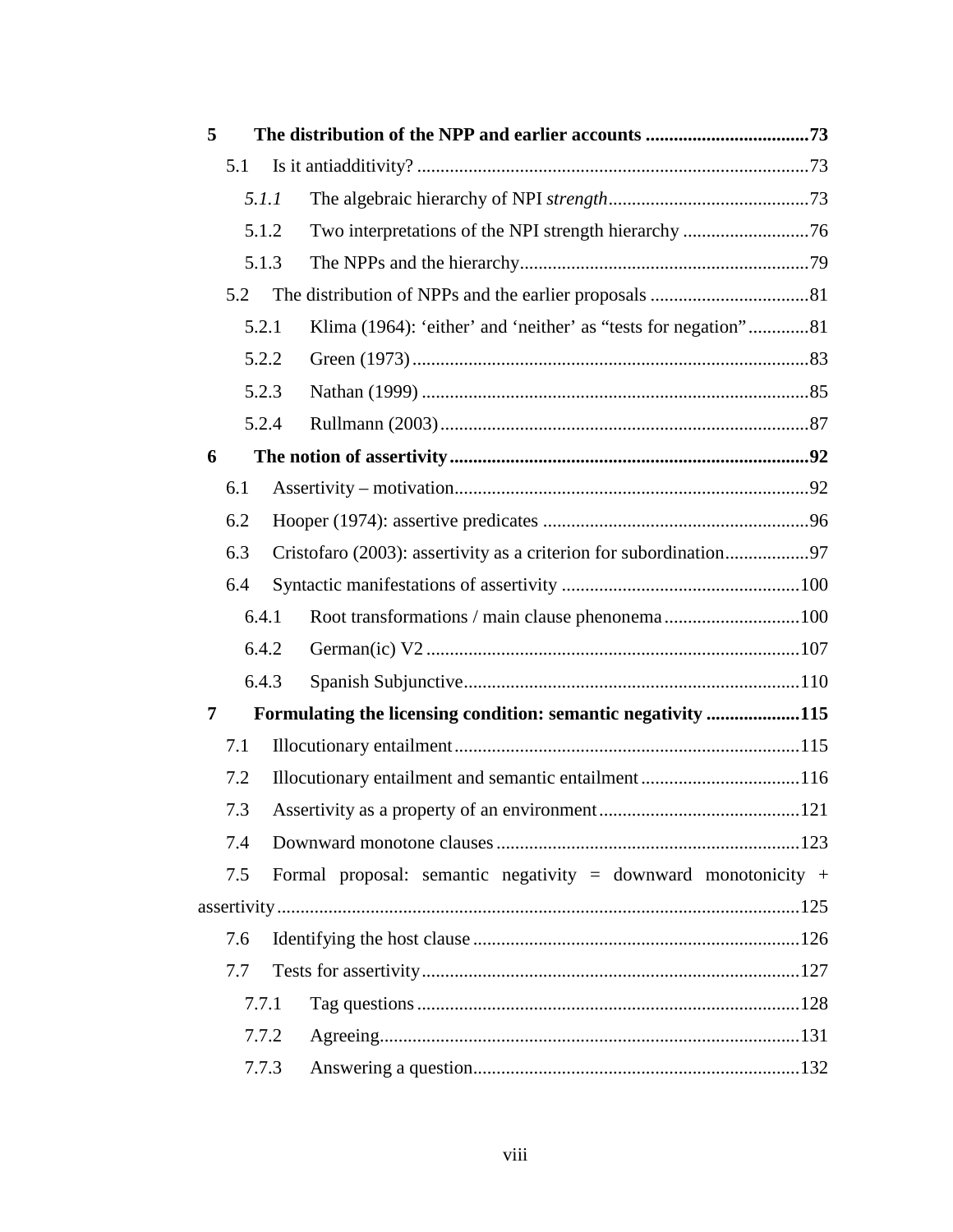|      |      | 7.7.4                                                                    |  |  |  |
|------|------|--------------------------------------------------------------------------|--|--|--|
| 8    |      |                                                                          |  |  |  |
|      | 8.1  |                                                                          |  |  |  |
|      | 8.2  |                                                                          |  |  |  |
|      | 8.3  |                                                                          |  |  |  |
|      | 8.4  |                                                                          |  |  |  |
|      | 8.5  |                                                                          |  |  |  |
|      | 8.6  |                                                                          |  |  |  |
|      | 8.7  |                                                                          |  |  |  |
|      | 8.8  |                                                                          |  |  |  |
|      |      | 8.8.1                                                                    |  |  |  |
|      |      | 8.8.2                                                                    |  |  |  |
| 9    |      | Argumentative orientation and the meaning of NPPs171                     |  |  |  |
|      | 9.1  |                                                                          |  |  |  |
|      | 9.2  |                                                                          |  |  |  |
|      | 9.3  |                                                                          |  |  |  |
|      |      | 9.3.1                                                                    |  |  |  |
|      |      | 9.3.2                                                                    |  |  |  |
|      |      | 9.3.3                                                                    |  |  |  |
|      | 9.4  | Argumentative orientation and the meaning of negative polarity particles |  |  |  |
|      |      | 178                                                                      |  |  |  |
| 10   |      |                                                                          |  |  |  |
|      | 10.1 |                                                                          |  |  |  |
|      |      | 10.1.1                                                                   |  |  |  |
|      |      | 10.1.2                                                                   |  |  |  |
|      | 10.2 | Logical and psycholinguistic classification of quantifiers190            |  |  |  |
|      |      | 10.2.1                                                                   |  |  |  |
|      |      | 10.2.2                                                                   |  |  |  |
| 10.3 |      |                                                                          |  |  |  |
|      |      | Assertivity, assertoric inertia, and downward assertion  194<br>10.3.1   |  |  |  |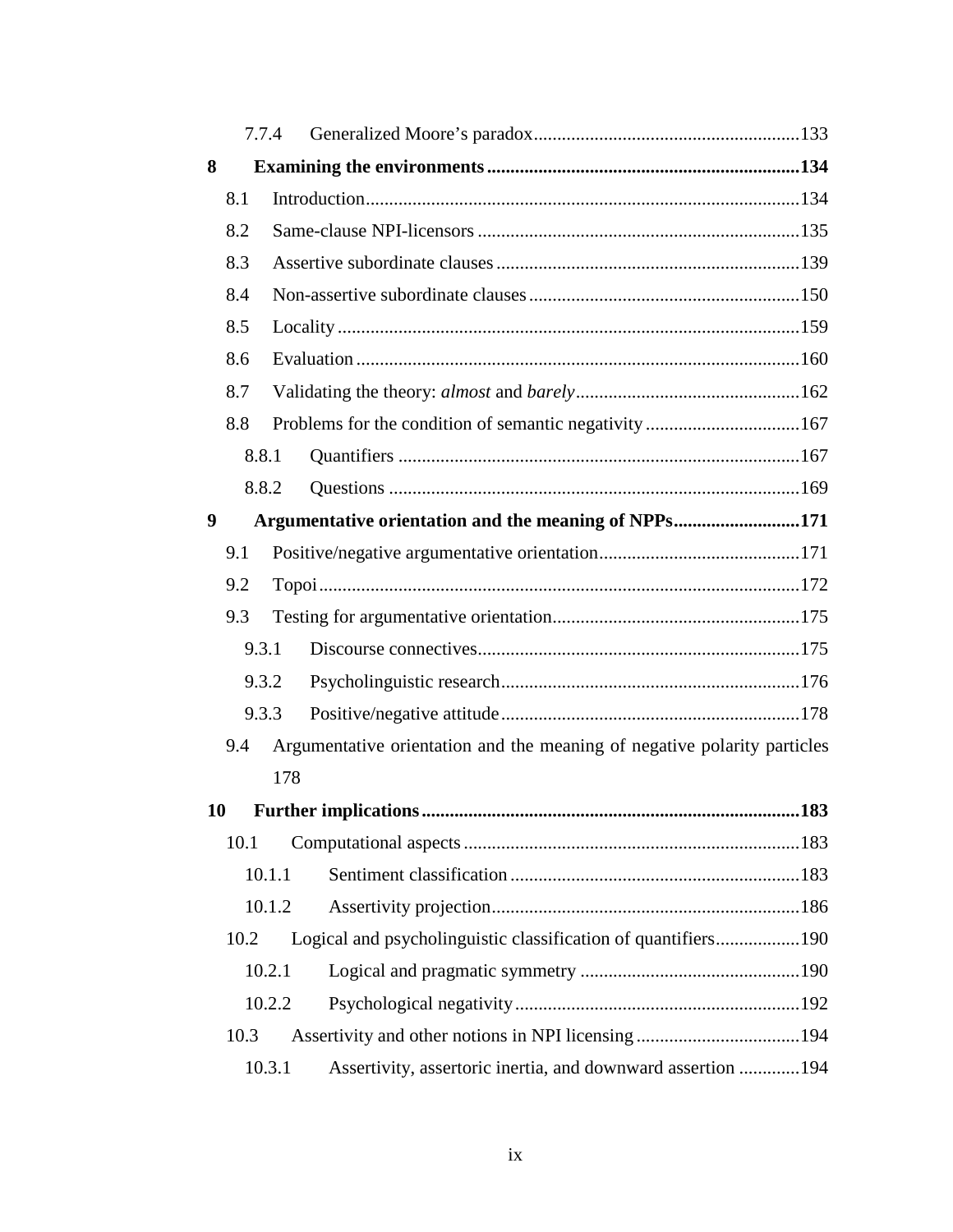| 11 |       | The Negative Polarity Particles in other languages202     |  |  |  |
|----|-------|-----------------------------------------------------------|--|--|--|
|    | 11.1  |                                                           |  |  |  |
|    | 11.2  |                                                           |  |  |  |
|    | 11.3  |                                                           |  |  |  |
|    | 11.4  | Particles of clausal polarity: additivity and contrast209 |  |  |  |
| 12 |       |                                                           |  |  |  |
|    | 12.1  |                                                           |  |  |  |
|    | 12.2. |                                                           |  |  |  |
|    |       |                                                           |  |  |  |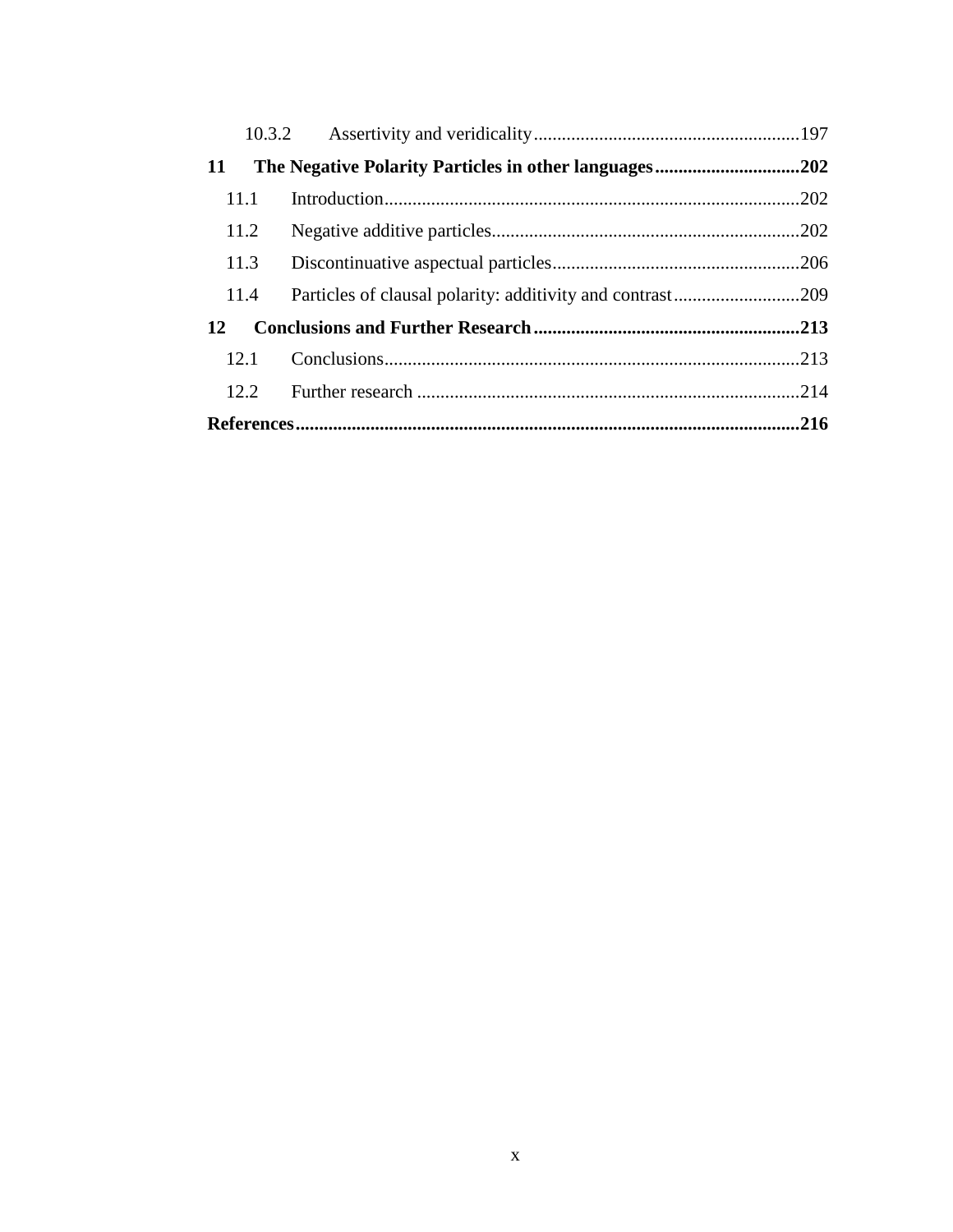#### **1 Introduction**

The topic of this thesis is a class of words that I will call *negative polarity particles*. The negative polarity particles in English include the words *yet*, *anymore*, *either*, and *neither*. These words, in their relevant sense, do not occur in simple positive sentences, but can occur in negative sentences, as the following examples demonstrate:

- (1) This album is not released *yet*.
- (2) This album is *already* released / \*This album is released *yet*.
- (3) I don't work there *anymore*.
- (4) I *still* work there / \* I work there *anymore*.
- (5) He didn't like me and I didn't like him *either*.
- (6) He liked me and I liked him *too*/\**either*.
- (7) You work for free, and *so*/\**neither* do I.
- (8) You don't work for free, and *neither* do I.

The negative polarity particles are a subclass of a larger class of words and expressions known as *negative polarity items*. These are words known to appear in negative sentences, and in other environments that share some properties with negation. The main question in the research on the negative polarity items is that of *licensing*, defining a condition that formally distinguishes between the environments in which the negative polarity items can occur and the environments in which they cannot occur. In this thesis I perform this task for the negative polarity particles. First, I examine their distribution and show how it is different from that of the other negative polarity items. I observe that the conditions proposed in the prior literature on negative polarity items are not adequate for the negative polarity particles and then I proceed with formulating an appropriate licensing condition.

The outline of this thesis is as follows. Chapter 2 contains a survey of previous literature on negative polarity items. From the origins of the research I proceed to the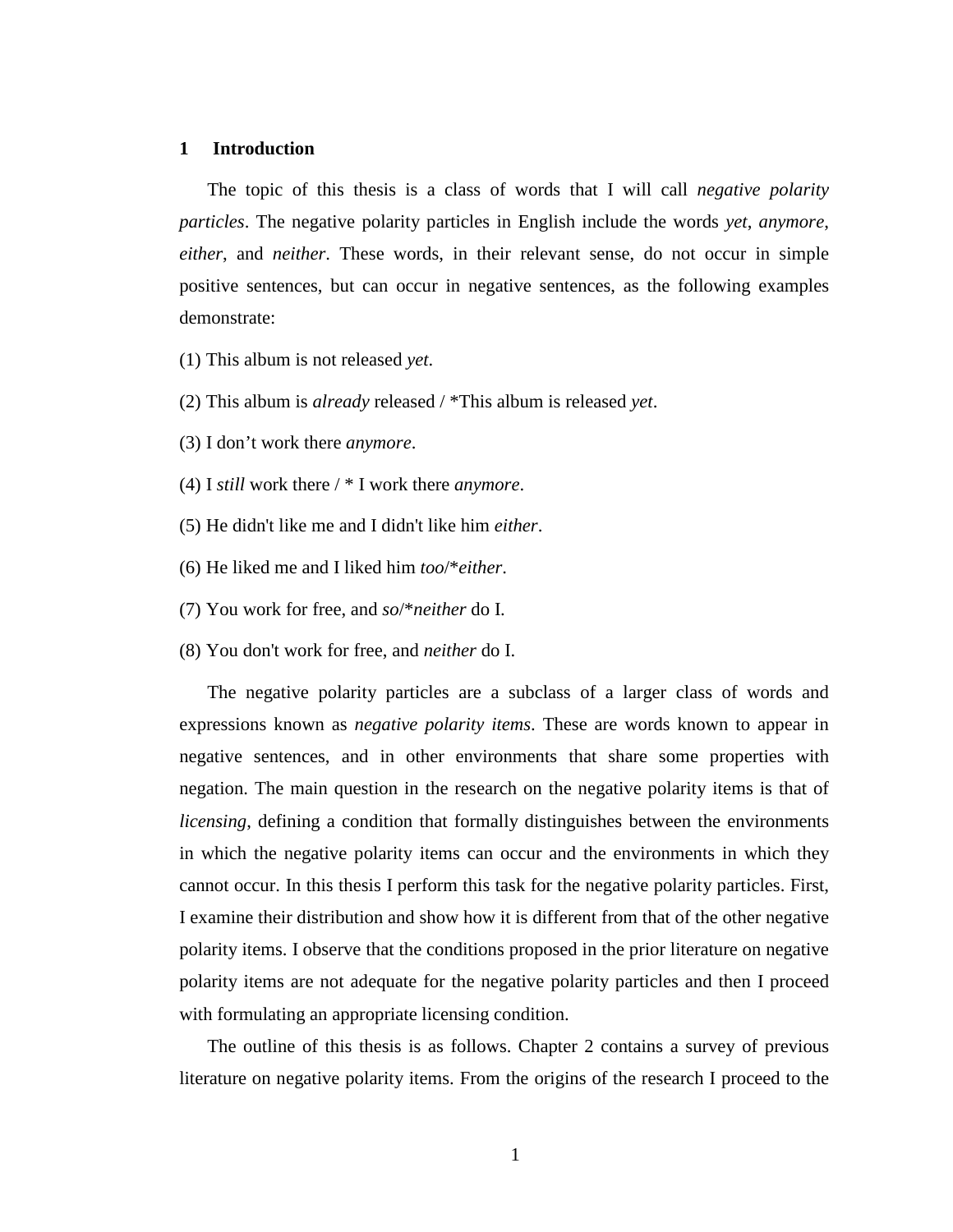notion of downward monotonicity, which was proposed as a licensing condition for negative polarity items. Then I discuss some problematic environments that require refining this condition. The chapter concludes with an in-depth examination of a number of classes of negative polarity items.

In chapter 3, I introduce the words that are the subject of this thesis: the negative additive focus particles *either* and *neither* and the negative aspectual particles *yet* and *anymore*. After making preliminary observations regarding their distribution, I show the similarities between these two types of particles. Chapter 4 contains a thorough examination of the distribution of the negative polarity particles. I observe that these particles are licensed in a subset of environments generally known to license negative polarity items. In chapter 5, I survey earlier accounts proposed for some of the negative polarity particles, including the anti-additivity hierarchy. It is shown that these accounts do not adequately describe the distribution of the negative polarity particles.

In chapter 6, I discuss the notion of *assertivity*, which is crucial for my explanation of the distribution of the negative polarity particles. I examine the earlier literature in which similar notions have been used, and a number of syntactic phenomena sensitive to assertivity. In chapter 7, I give a formal definition of assertivity that I use in this thesis. Based on this definition, I proceed to define the condition of semantic negativity, which combines downward monotonicity and assertivity. Various tests are proposed as diagnostics for assertivity. In chapter 8, I apply the condition of semantic negativity to the various environments described in chapter 4, and show that the distribution of the negative polarity particles in these environments is mostly correctly predicted by this licensing condition. I also examine the predictions of the licensing condition for additional environments. Some cases in which the distribution of the negative polarity particles is not correctly predicted by the condition of semantic negativity are also discussed.

In chapter 9, I discuss the notion of argumentative orientation and the phenomena that can be explained by this notion. It is suggested that the negative argumentative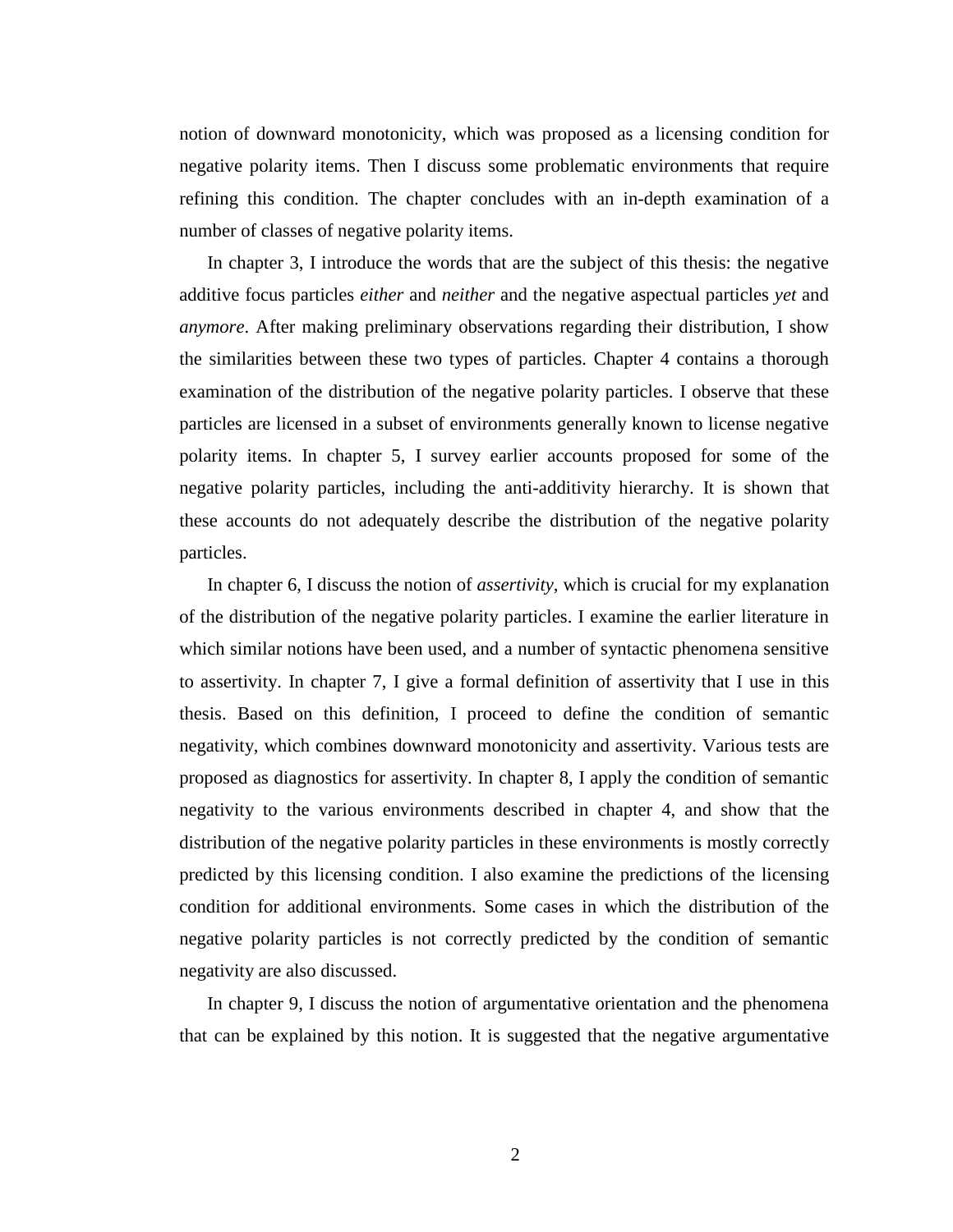orientation occurs in semantically negative environments, and that the role of the negative polarity particles is to signal a negative argumentative orientation.

Chapter 10 discusses various aspects in which the proposed licensing condition can be relevant for other problems. First, two aspects relevant to computational linguistics are discussed. I suggest that the notion of semantic negativity may be helpful for the task of sentiment classification, and propose an outline of an algorithm to calculate the projection of assertivity in sentences with multiple embeddings. Then I present aspects relevant to psycholinguistics. I discuss the relevance of the notion of assertivity for understanding the difference between the logical and psycholinguistic symmetry of quantifiers. I also suggest that the psycholinguistic negativity of quantifiers observed in some earlier works can be explained by semantic negativity. Finally, I compare the notions of assertivity and semantic negativity proposed in this thesis to related notions of assertoric inertia and veridicality proposed in earlier research on negative polarity items. I examine veridicality-based licensing conditions proposed for some negative polarity items, and observe that replacing veridicality with assertivity improves these conditions.

In chapter 11, I examine negative polarity particles in a number of languages other than English. The condition of semantic negativity proves to be a necessary licensing condition for the negative polarity particles in these languages. Some of these languages are also shown to have a kind of negative polarity particles not observed in English. Finally, chapter 12 contains the summary of the thesis and directions for further research.

3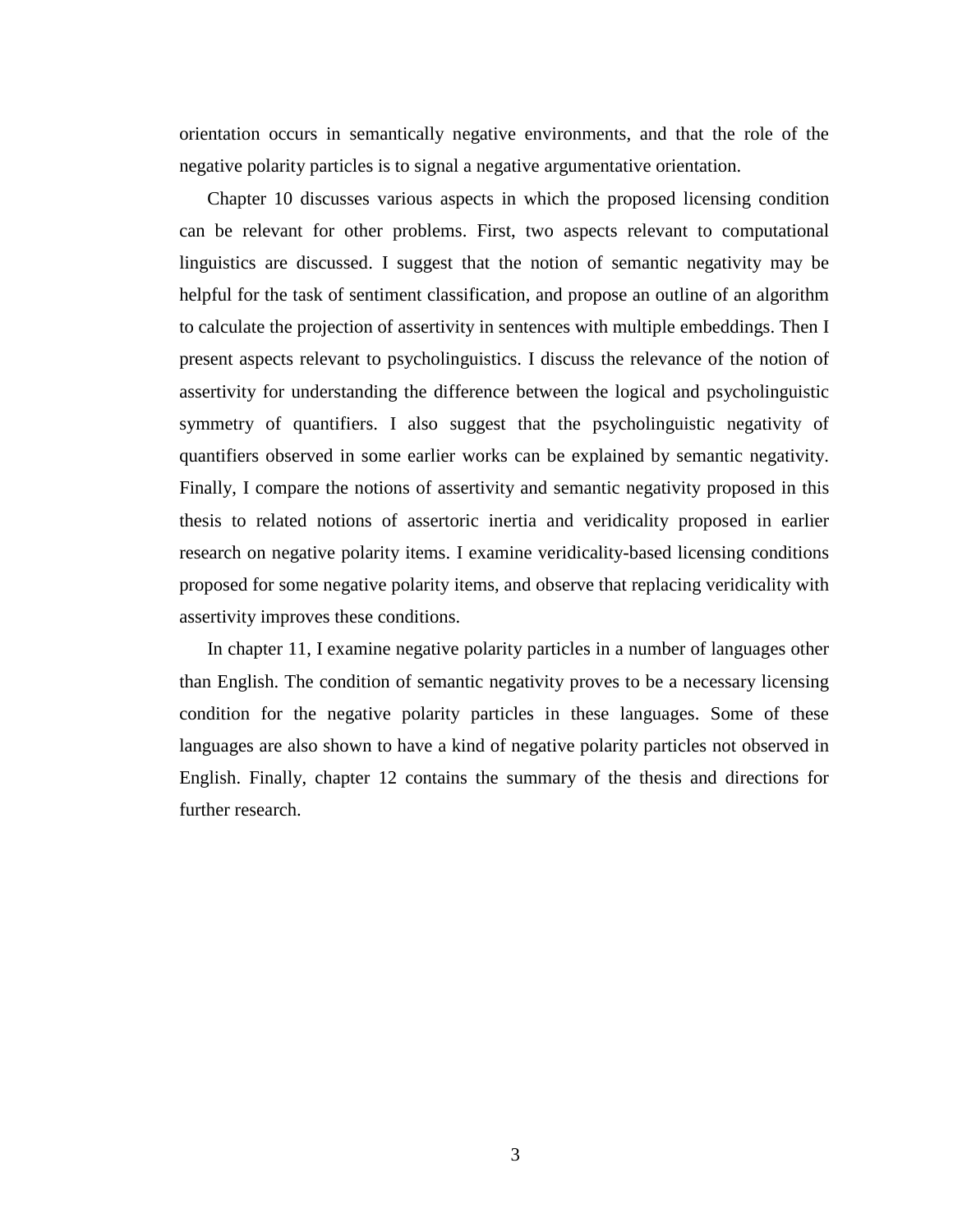## **2 Negative Polarity Items and their Licensing**

#### 2.1 Before downward monotonicity

The origin of the term "negative polarity items" (NPIs) is in the works of Baker (1969; 1970). It is known, he notices, that "whereas most words and idioms may occur in both affirmative and negative sentences, there are a handful which might be termed 'polarity-sensitive', in that they may occur only in affirmative, or only in negative sentences". Words and expressions that can occur only in affirmative sentences are called "affirmative polarity items" (now usually called "positive polarity items", PPIs), and those that can occur only in negative sentences are called "negative polarity items" (NPIs).

The following words and expressions are among the examples of negative polarity items, occurring in simple negative sentences, but not in simple affirmative sentences:

*ever*

- (9) George won't *ever* see that movie.
- (10) \*George will *ever* see that movie.

*be all that* +Adj*.* 

- (11) The colonel isn't *all that bright*.
- (12) \*The colonel is *all that bright*.

*any*, and its combinations, such as *anybody*, *anything*:

- (13) I didn't see *anything*.
- (14) \*I saw *anything*.

## *bother* V-*ing*

- (15) Bob probably won't *bother* leaving a number.
- (16) \*Bob will probably *bother* leaving a number.

The following words and expressions are examples of positive polarity items, occurring in simple affirmative sentences, but not in negative sentences: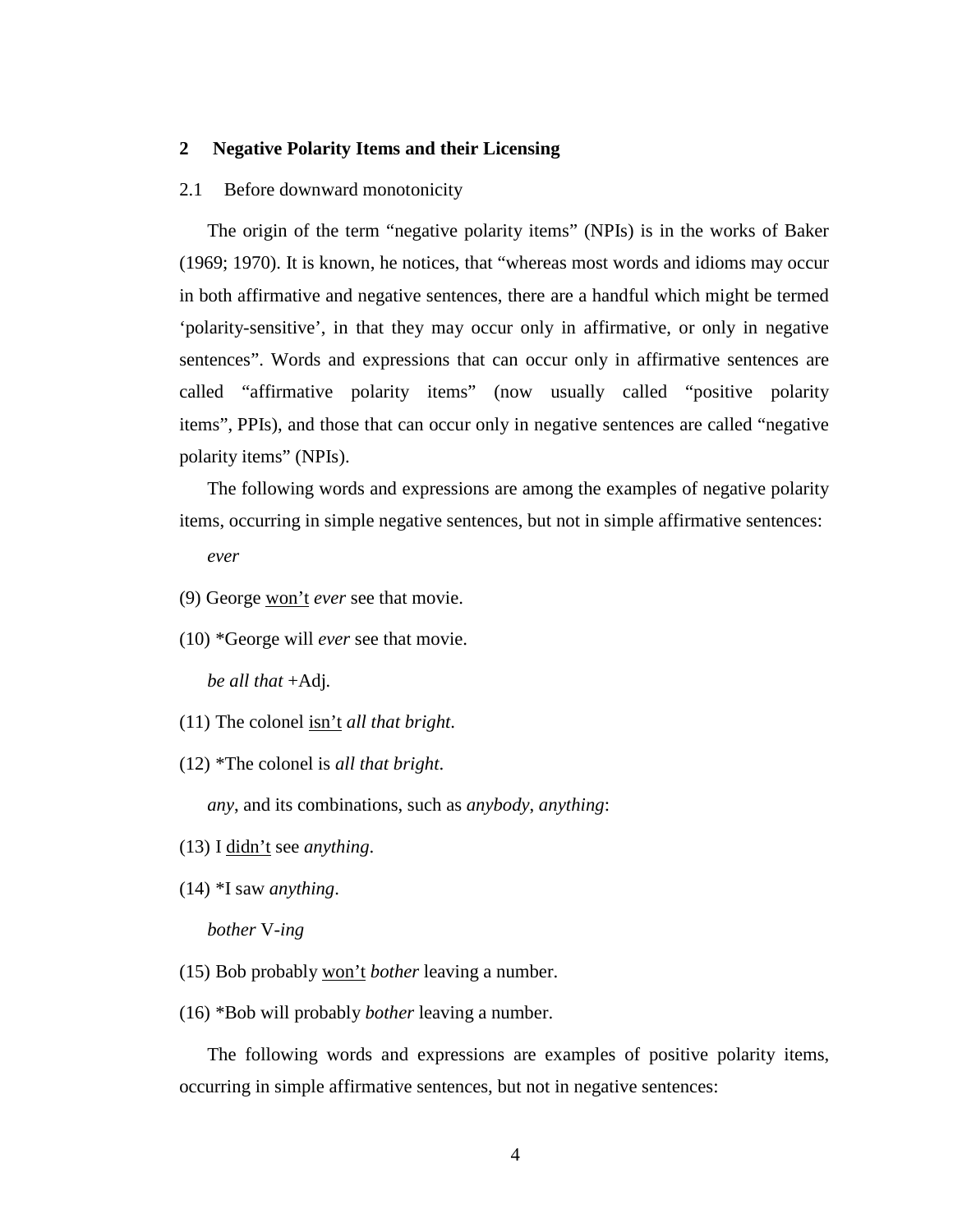#### *would rather*

- (17) I would *rather* go to New Orleans.
- (18) \*I wouldn't *rather* go to New Orleans.

*pretty* (as a degree adverb):

- (19) He did *pretty* well on the exam.
- (20) \*He didn't do *pretty* well on the exam.

Baker's papers are not the first ones discussing these items. A study that appeared a number of years earlier, Klima (1964), is now considered the beginning of the formal study of negative polarity items, although this term did not yet exist at that time. Klima examined the distribution of determiners like *any* and *some* and investigated the conditions under which *any* can be used. He noticed that when *any* is used in a negative sentence, *some* has to be used in the corresponding affirmative sentence:

- (21) There wasn't *any* snow falling.
- (22) There was some/\**any* snow falling.

Klima proposes an explanation to these facts using the transformational approach prevalent at that time. The word *any* is seen as a result of a transformation operating on a sentence with *some* and resulting in a sentence with *any*. He calls this transformation *Indef*-incorporation. Simplifying somewhat, the quantifier *some*, when combined with *Indef*, is realized as *any*. This transformation can only occur in the scope of negation, which is represented by the syntactic feature *neg*. The ungrammaticality of *any* in (22) is explained by the inapplicability of the transformation when the syntactic feature *neg* is not present. On the other hand, in (21) *any* is under the scope of negation, so the transformation is allowed.

There are cases in which the "negative polarity items" can occur in sentences that are not syntactically negative:

(23) I doubt the colonel is *all that bright*.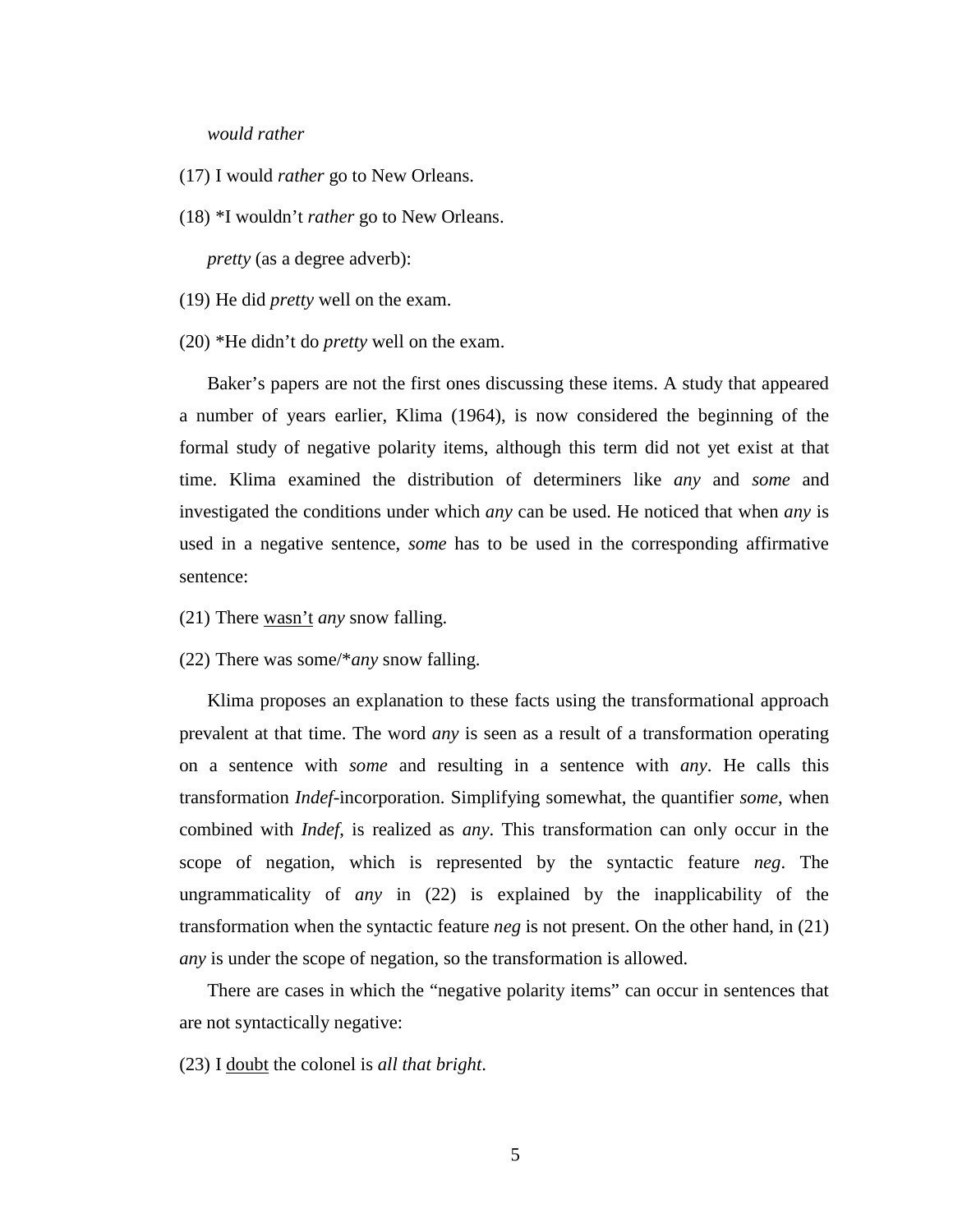(24) Scarcely *anybody* rejects suggestions.

(25) He disliked doing *any* more than necessary.

Klima (1964) deals with sentences like  $(23) - (25)$  by claiming that the words *doubt*, *scarcely*, and *dislike* incorporate a phonologically empty "negative affix" which carries the feature *neg*. These sentences are analyzed as being negative in a deeper syntactic sense. The negative polarity items are allowed, since they occur in the presence of *neg*, and *Indef*-incorporation is available to create them.

Klima (1964) then notices that the words *any* and *ever* can also be licensed by some environments that cannot be claimed to be negative  $\frac{1}{1}$ . Examples include questions, restrictors of quantifiers and antecedents of conditionals:

(26) Have you *ever* been to Illinois?

 $\overline{a}$ 

(27) If you have *any* idea, please share it.

(28) Everyone who has *any* interest in literature should get this book.

To solve this issue, Klima (1964) proposes a "grammatico-semantic feature" *Affective* that these environments share with the negative environments. That is, questions, antecedents of universals, and antecedents of conditionals all have this feature. Environments that have the feature *neg* automatically also have the feature *Affective*. The condition on Indef-incorporation is modified: this transformation is possible in the presence of the feature *Affective*. This condition unified sentences like (26) - (28) with negative sentence, identified by the feature *neg*, and the fact that *any* occurs in this condition is explained in this way.

There are a number of problems with Klima's condition. First, transformations are assumed to keep the meaning unchanged, so the sentence with *any* is expected to have the same meaning as the original sentence with *some*. Lakoff (1969) showed many

<sup>&</sup>lt;sup>1</sup> It becomes clear at this point that "negative-polarity items" is somewhat of a misnomer. The items listed by Baker can occur in many environments which are not syntactically negative, as the examples above demonstrate. Nevertheless, this term has been used since Baker to denote these items, and I continue this usage.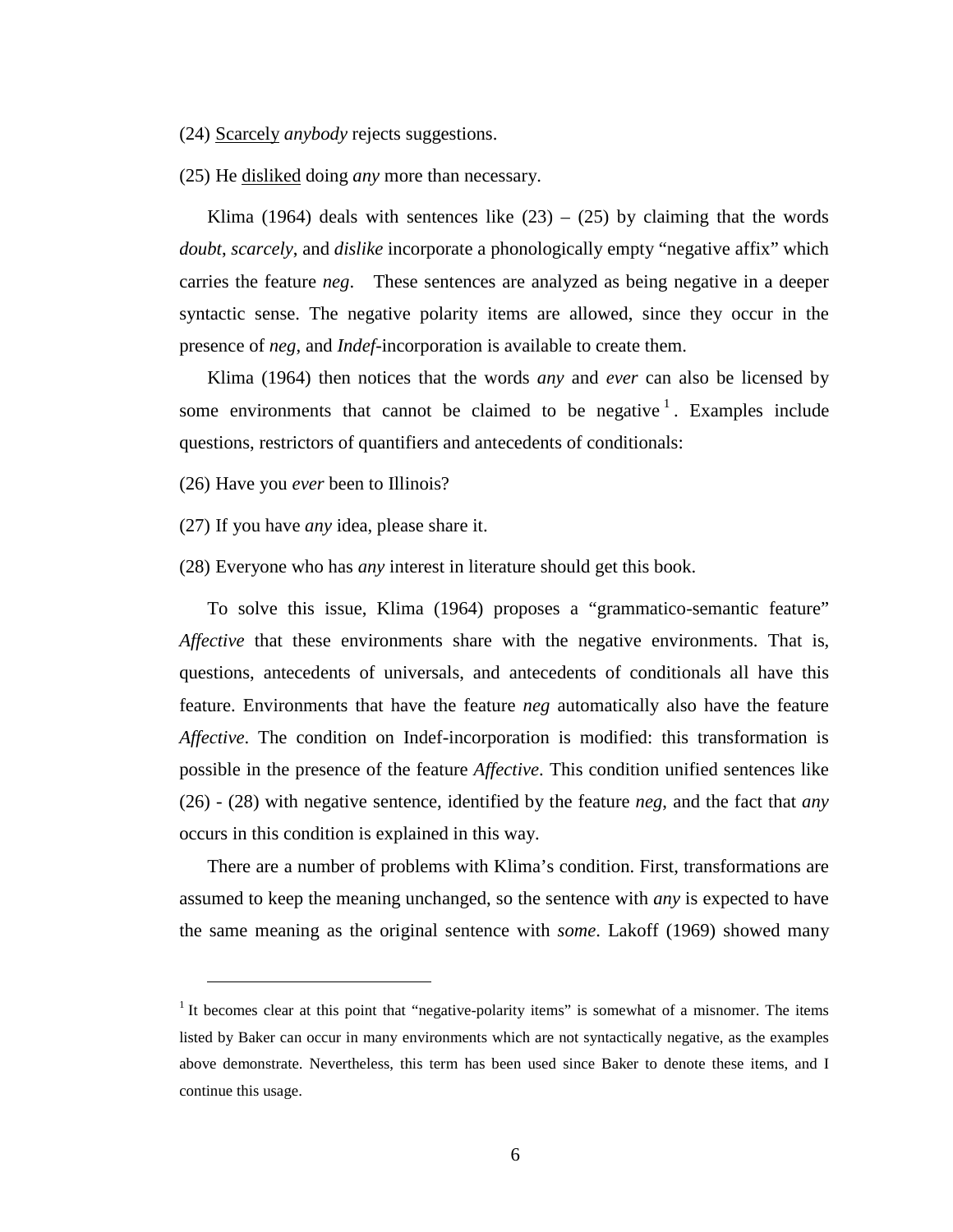cases in which both *some* and *any* can be used, but the meaning of the sentence with *some* is not quite the same as with *any*. For example, (29) is a warning, in which the speaker doesn't want the hearer to eat the candy, and the apodosis expresses the punishment which the hearer, presumably, would prefer to avoid. In (30), on the other hand, it seems that whipping is a desirable outcome for the hearer, and the sentence as a whole cannot serve as a warning. Since whipping is usually considered undesirable, (29) is a more natural-sounding sentence.

(29) If you eat *any* candy, I'll whip you.

(30) If you eat *some* candy, I'll whip you.

The sentences (31) and (32) demonstrate the opposite correlation. The more natural-sounding (31) suggests that receiving ten dollars is desirable for the hearer, and the sentence serves as encouragement to eat spinach. On the other hand, (32) with unstressed *any* suggests that receiving ten dollars is undesirable, and it sounds like a warning, which is less natural in this case.

(31) If you eat *some* spinach, I'll give you ten dollars.

(32) If you eat *any* spinach, I'll give you ten dollars.

A different kind of contrast is shown in the example below. The question with *any* suggests that the answer is negative, while the choice of *some* shows that there is a reasonable expectation that the answer can be positive:

(33) Do you think those people want to do some/any work?

These examples were used to argue that *any* cannot be seen as being derived from *some* by a meaning-preserving transformation. When both *some* and *any* can be used, the sentence with *some* can, in fact, have a different meaning than the sentence with *any*. The impact of the negative polarity items in questions and the negative bias introduced by *any* became a subject of later research (van Rooy 2003; Guerzoni 2004).

Another problem with Klima's proposal is its stipulative character. No explanation is offered of why some environments have the feature *Affective* and some do not. That is, Klima does not identify any independent common property of the environments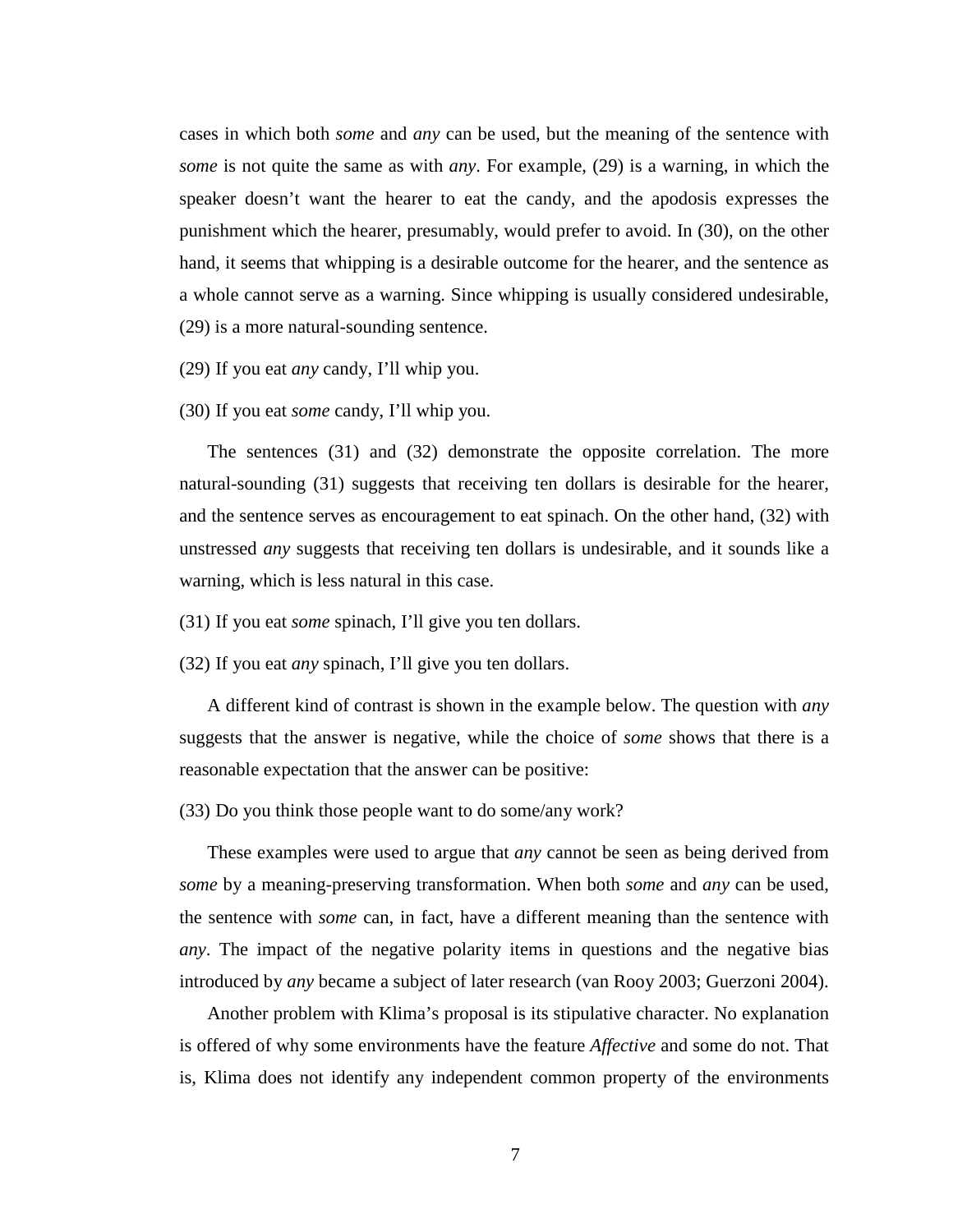which results in the acceptability of *any*. This question became central for the research on negative polarity items following Baker's papers. It became known as the question of "licensing" (Ladusaw 1996): what are the environments that license the use of the NPIs? In other words, what is common to all the environments in which the NPIs can appear?

#### 2.2 Downward monotonicity

A major step towards the answer to this question was made by Ladusaw (1980a), which was inspired by Fauconnier's (1975a; 1975b) earlier account of inferences on scales. Fauconnier observes that sentences with superlatives sometimes can function as universal quantification. For example, the sentence (34) below implies that Mary can solve all the relevant problems. However, not every sentence with a superlative has this property. For example, (35) does not lead to any implication of this kind.

(34) Mary can solve the most difficult problem.

#### (35) Mary can solve the easiest problem.

Fauconnier explains the difference between these two sentences by introducing the notion of pragmatic scales of proposition schemas. The sentences above belong to the scale containing sentences of the form *Mary can solve problem X*. The proposition schemas are associated with pragmatic scales so that the less likely propositions are located lower on the scale, and the truth of a proposition entails the truth of all the propositions above it. The least likely proposition entails the truth of all the propositions on the scale. This explains why (34) behaves like a universal. The sentence *Mary can solve the most difficult problem* denotes the least likely proposition in the schema *Mary can solve problem X*, it is the lowest point on the scale, and it entails all the other propositions. On the other hand, *Mary can solve the easiest problem* is located high on the scale and does not entail the other propositions. That's why (35) does not function as a universal quantification.

Fauconnier observed that introducing negation reverses the direction of the inferences on the scale. While (34) introduces a universal quantification, its negation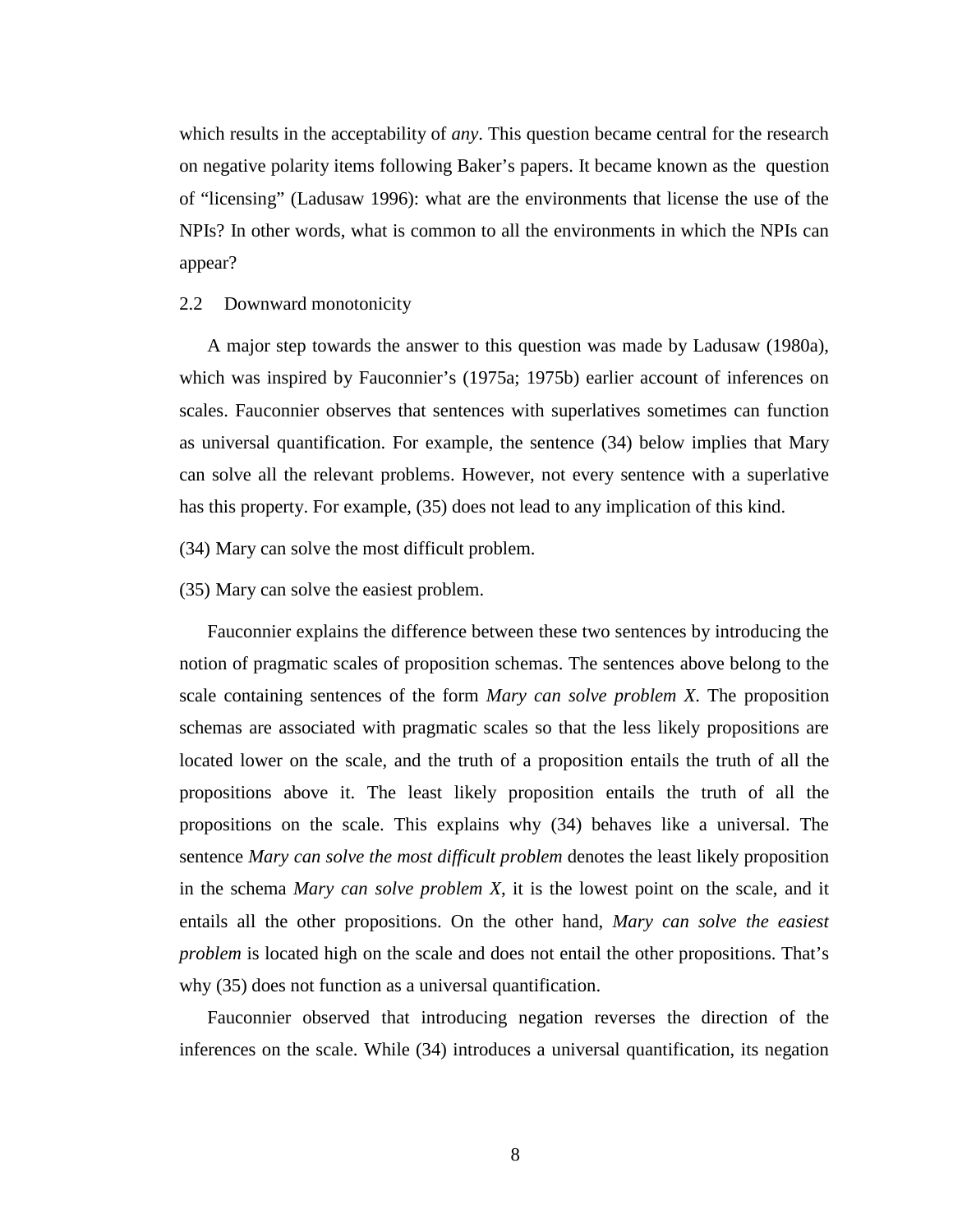(36) does not. On the other hand, (35) does not introduce a universal quantification, and its negation (37) does.

(36) Mary can't solve the most difficult problem.

(37) Mary can't solve the easiest problem.

The explanation Fauconnier gives for this fact is that the direction of the inference is reversed when the propositions are replaced by their negation. While on the regular scales the inferences go 'upward', on the inverted scale the direction of the inferences is 'downward'. On the inverted scales the highest proposition is the least likely, and it is the one that entails all the other. This is why (37) behaves like a universal quantification, in the mirror image of the situation with the positive propositions. *Mary can't solve the easiest problem* is the least likely proposition, and it entails *Mary can't solve problem X* for different X. On the other hand, *Mary can't solve most difficult problem* is the most likely proposition on the schema, and it does not entail the other propositions. That is why (36) does not have the implication of universal quantification.

Ladusaw generalizes Fauconnier's observations by using the logical notion of *downward monotonicity*, or *downward entailment*. Informally, the direction of entailment in NPI-licensing positions is reversed compared to an ordinary positive sentence. The direction of inference in the object position of a simple positive sentence is from subset to superset:

 $(38)$  [[cat]]  $\subseteq$  [[pet]]

 $[[I \t{have a cat}]] \Rightarrow [[I \t{have a pet}]].$ 

Formally, upward monotonicity is defined as follows:

(39) Environment P(X) is *upward monotone* iff for every A, B such that  $A \subseteq B$ ,  $P(A) \Rightarrow P(B)$ 

When negation is introduced, the direction of inference is from a superset to a subset, the opposite of the direction in the affirmative sentence: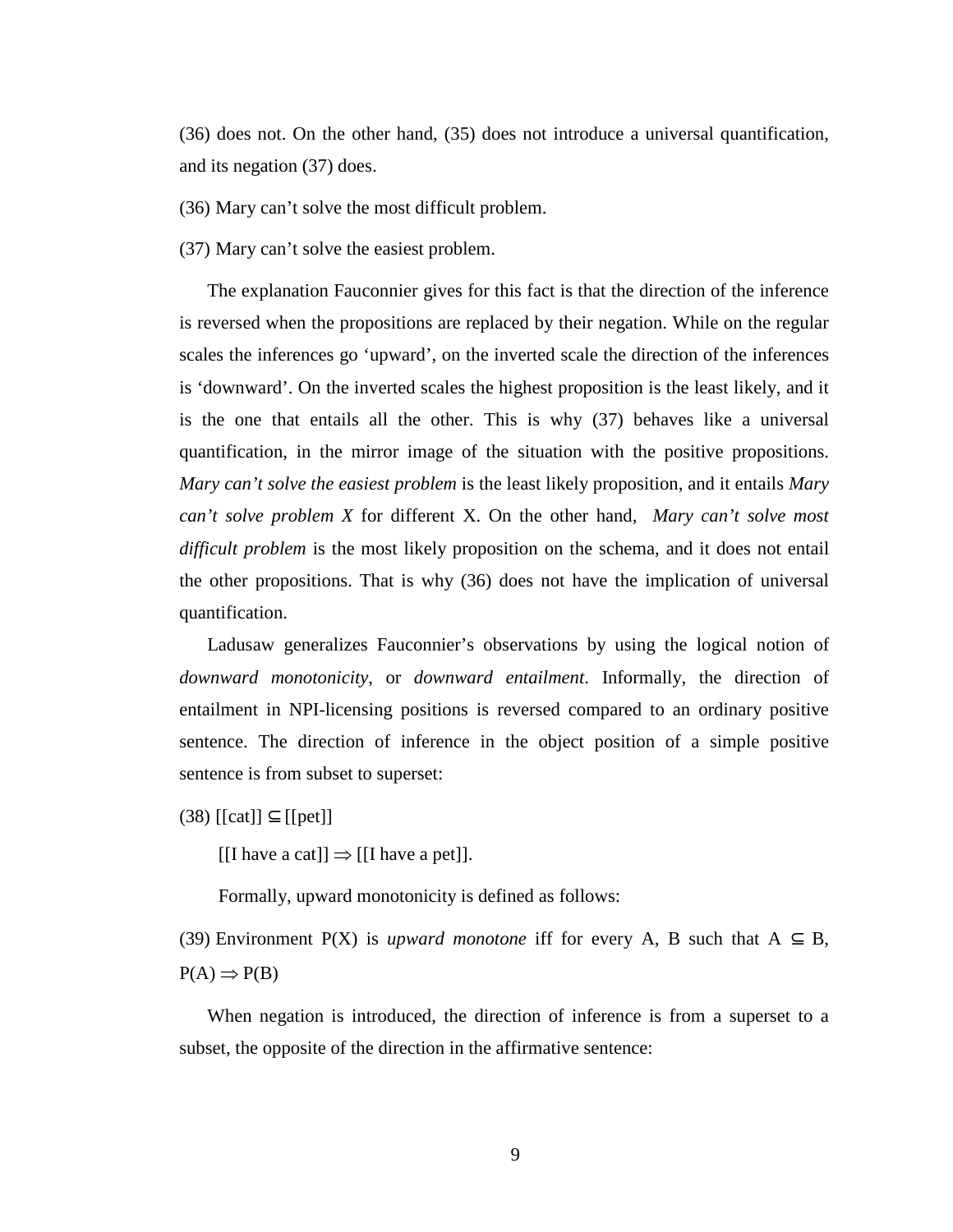$(40)$  [[cat]]  $\subseteq$  [[pet]]

 $[[I don't have a pet]] \Rightarrow [[I don't have a cat]]$ 

Formally, downward monotonicity is defined as follows<sup>2</sup>:

(41) Environment P(X) is *downward monotone* iff for every A, B such that  $A \subseteq B$ ,  $P(B) \Rightarrow P(A)$ 

Ladusaw proposed downward monotonicity as a licensing condition for some negative polarity items, predicting that such negative polarity items occur only in downward monotone environments. The condition of downward monotonicity attempts to achieve what Klima (1964) did not do: specify the common property that environments called "affective" share. The environments that license the negative polarity items, both in the scope of negation, and non-negative, such as antecedents of conditionals, restrictors of universals, and sentences with *few* are downward monotone:

(42) Few people walked  $\Rightarrow$ 

 $\overline{a}$ 

Few people walked slowly.

(43) If you eat a fruit a day, you will be healthy  $\Rightarrow$ 

If you eat an apple a day, you will be healthy.

Negative polarity items are licensed in both arguments of the quantifier *no*, and in the first argument of the quantifier *every*. They are not licensed in the second argument of *every* or in either argument of *some* (Tovena 2001):

(44) a. No/every/\*some student who had *ever* read *anything* on phrenology attended the lectures.

 $2$  In a later paper Ladusaw (1980b) observes that the entailment should be tested given that the presuppositions of the sentences are satisfied: "The factivity of such predicates as *regret* obscures their true nature DE (downward entailing). For the purposes of determining whether an environment is DE, we should look only at situations in which the presuppositions of the sentences in question are satisfied". This observation is formalized as Strawson Downward Monotonicity discussed in section 2.3.2 below.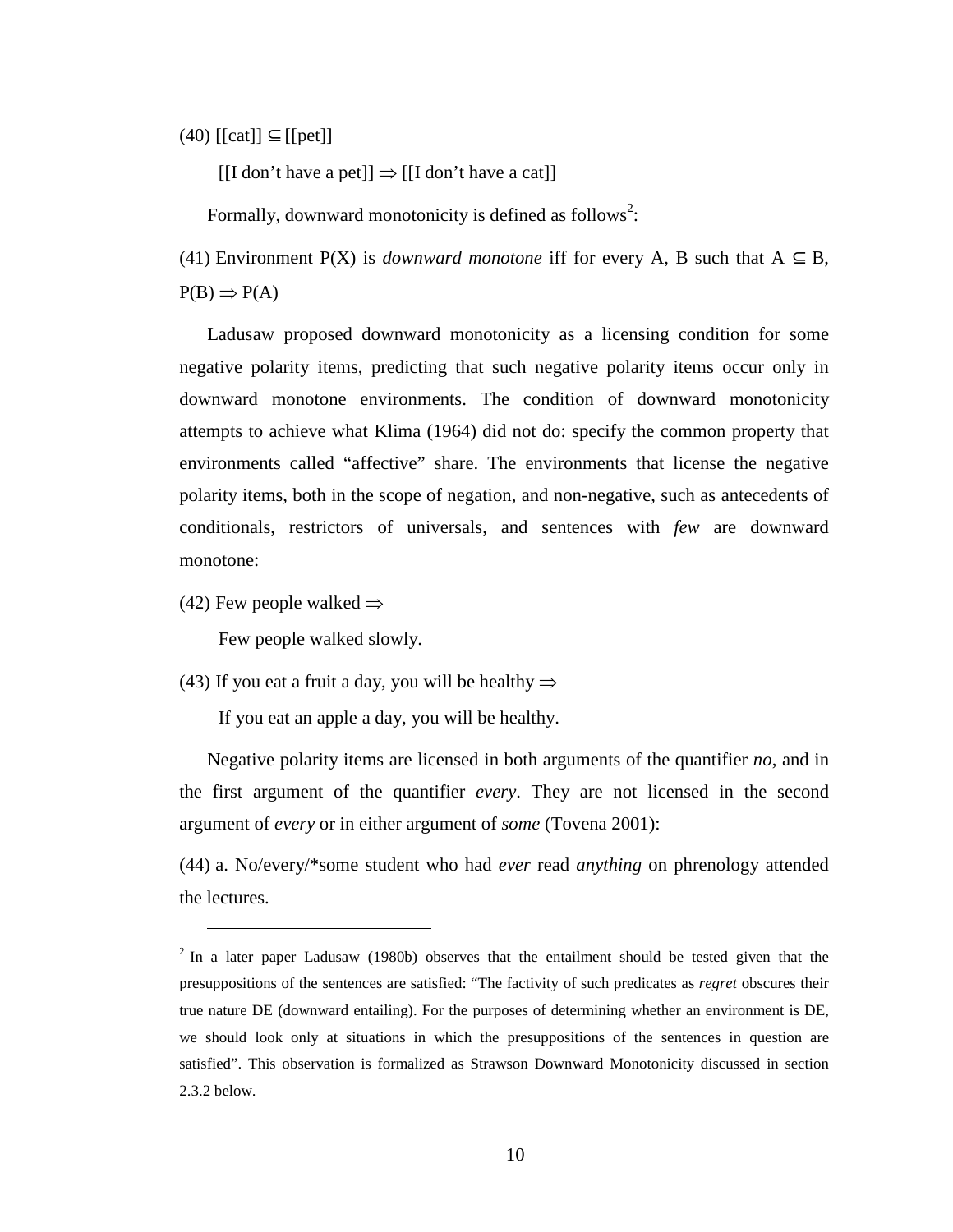b. No/\*every/\*some student who attended the lectures had *ever* read *anything* on phrenology.

Downward monotonicity explains these facts. The reason for this distribution is that both arguments of *no* and the first argument of *every* are downward monotone, while the second argument of *every* and both arguments of *some* are upward monotone (45). In this case the NPIs are licensed in downward monotone environments.

(45) a. No student *has a pet* ⇒ No student *has a cat*.

b. No student who *has a pet* attended the lectures ⇒ No student who *has a cat* attended the lectures.

c. Every student *has a pet*  $\Leftarrow$  Every student *has a cat*.

d. Every student who *has a pet* attended the lectures ⇒ Every student who *has a cat* attended the lectures.

e. Some student *has a pet* ⇐ Some student *has a cat*.

f. Some student who *has a pet* attended the lectures  $\Leftarrow$  Some student who *has a cat* attended the lectures.

 According to Ladusaw, downward monotonicity correctly predicts the behavior of the NPIs *any*, *ever* and *yet*, but not that of other NPIs such as *either*, *until,* or modal *need*. While this condition is quite successful in predicting the facts on NPI licensing in many environments, such as those examined by Klima (1964), there are other examples in which it is less clear that the predictions of this condition are correct. Some of these environments are discussed in the next section.

2.3 Downward monotonicity: modifications and restrictions

In this section I discuss a number of environments that seem problematic for the condition of downward monotonicity. They license negative polarity items, while not obviously being downward monotone. It is necessary to introduce additional constraints under which the environments can be shown to be downward monotone.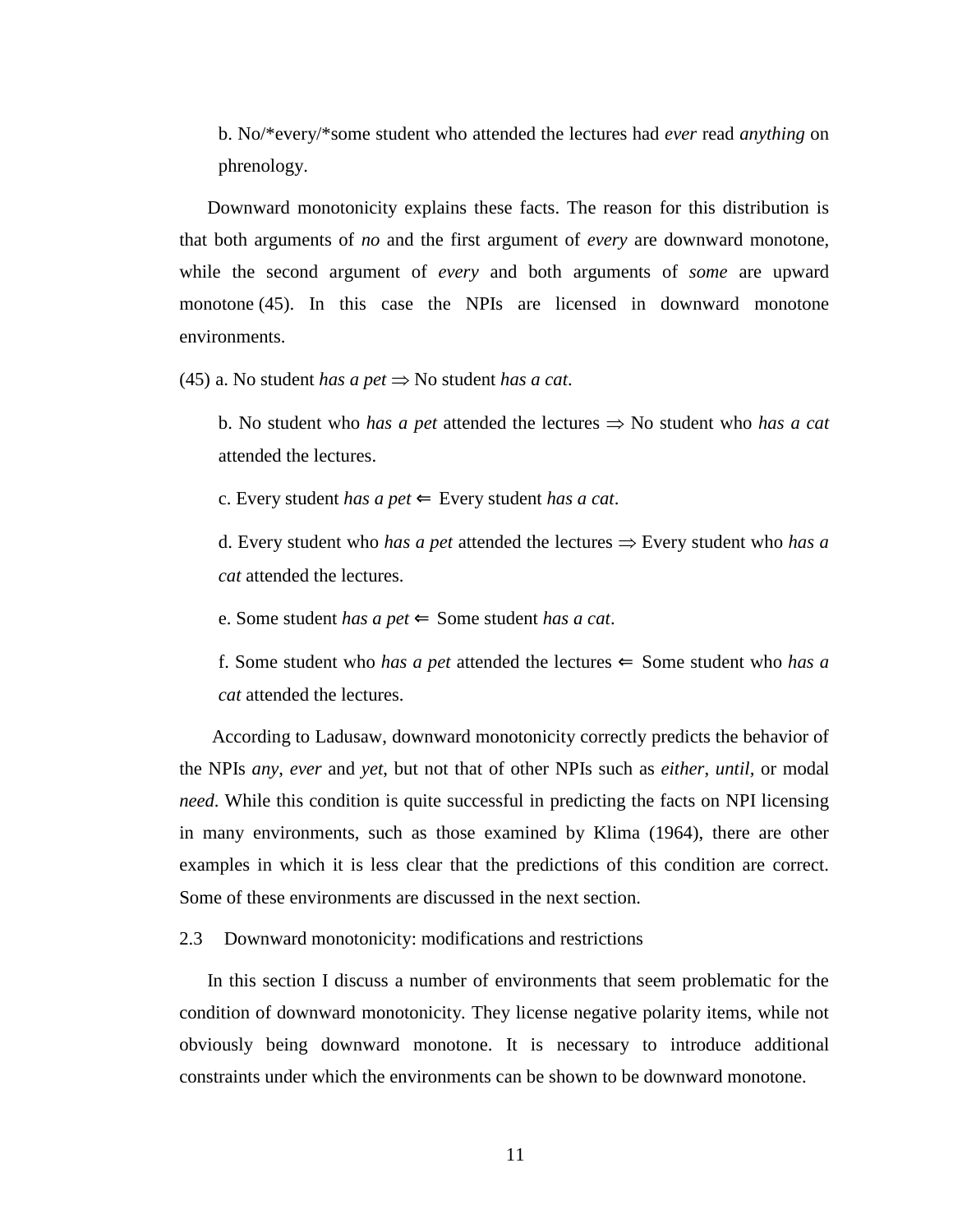#### 2.3.1 Conditionals

The antecedent clause of conditional sentences is an environment that may seem problematic for the licensing condition of downward monotonicity. Negative polarity items are licensed in this environment:

(46) If you have *any* pets, you must notify the landlord.

(47) If he has *ever* told a lie, he must go to confession.

In most cases, conditionals are downward monotone. For example, having \$40,000 entails having \$20,000, and when these phrases are put in the antecedent of the conditional, the direction of entailment is reversed:

(48) If you *have \$20,000*, you can buy this car.  $\Rightarrow$ 

(49) If you *have \$40,000*, you can buy this car.

However, in many cases such entailment does not hold. This is known in the literature on conditionals as the problem of "strengthening the antecedent". In the following cases, unlike the example above, strengthening the antecedent does not lead to a sentence entailed by the original sentence (Lewis 1973; Heim 1984; von Fintel 1999):

(50) a. If I strike this match, it will light.  $\Rightarrow$ 

b. If I dip this match into water and strike it, it will light.

(51) a. If kangaroos had no tails, they would topple over.  $\Rightarrow$ 

b. If kangaroos had no tails but used crutches, they would topple over.

(52) a. If John subscribes to a newspaper, he must be well informed.  $\Rightarrow$ 

b. If John subscribes to a newspaper that he can't read, he must be well informed.

If no further explanation is given, these examples can be taken to demonstrate that the antecedent of the conditional is not a downward monotone environment. In all these examples the first sentence can be evaluated as true, and the second sentence as false. This would be problematic for downward monotonicity as a licensing condition.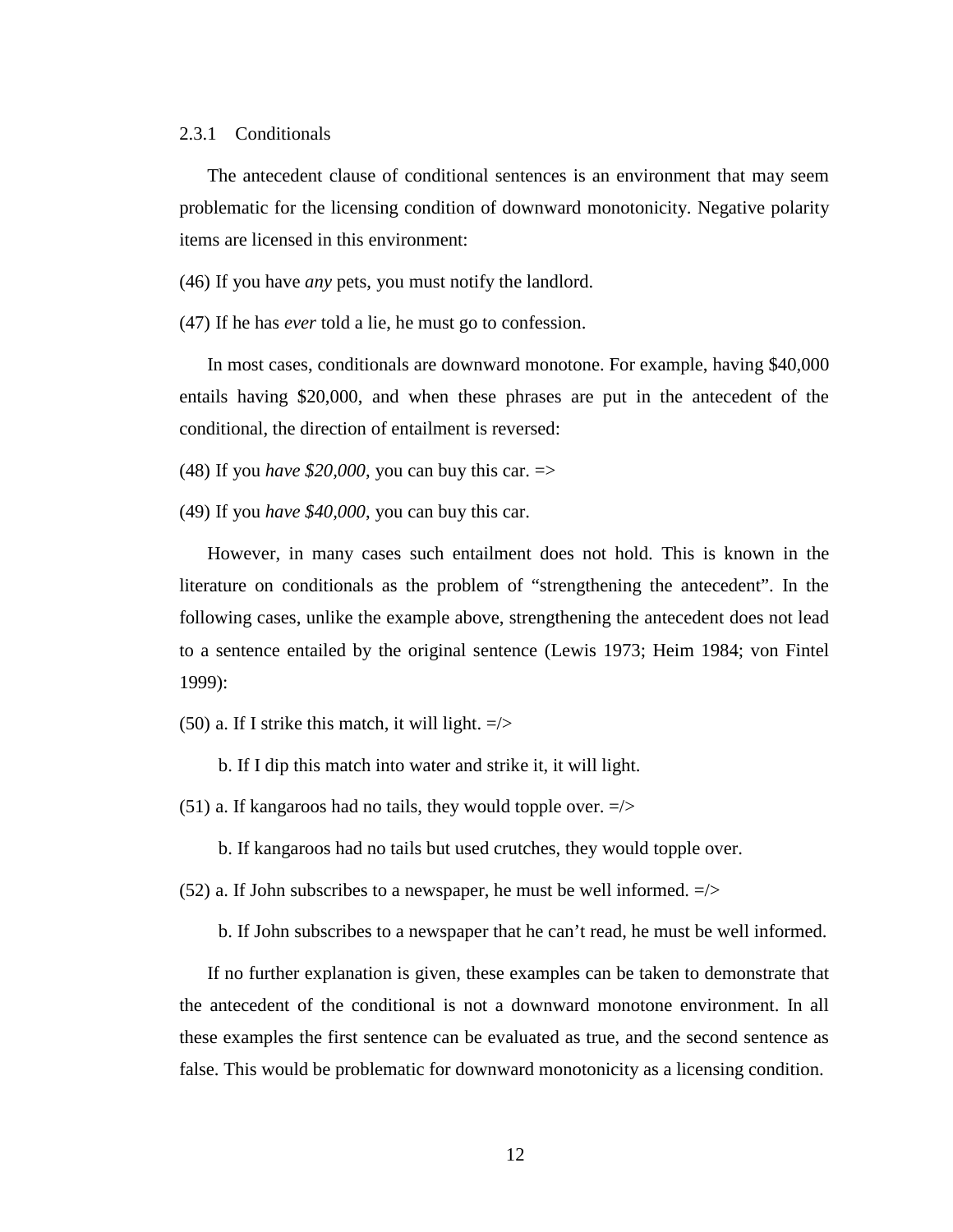Kadmon and Landman (1993) and von Fintel (1999) discuss such pairs in order to establish the conditions under which the antecedent of the conditional is downward monotone. They notice that in all these pairs the first and the second sentence are not evaluated under the same assumptions. The term used by von Fintel (1999) is "modal horizon": the possible worlds that are considered when the sentence is evaluated. In all the pairs, when the first sentence is evaluated, some possibilities are not considered which are considered when the second sentence is evaluated. For example, in (52), when the first sentence is evaluated, only worlds in which John subscribed to a newspaper that he can read are considered. Subscribing to a newspaper that one cannot read is unreasonable, and such an option is not considered. Therefore, the truth value of the sentence can be reasonably taken to be true. On the other hand, when the second sentence of (52) is evaluated, this option of John not being able to read the newspaper is mentioned explicitly, and this way it is introduced into the modal horizon. The truth value of the sentence is then evaluated as false.

There are a number of ways to show that the possible worlds being considered for the evaluation of the sentence change. One way is to combine the sentences with the two kinds of the antecedents into one utterance. For example, the first sentence of (52) can be reasonably followed by the negation of the second one, as shown in (53). The other order is not possible: the negation of the second sentence cannot be followed by the first one, as demonstrated in (54).

(53) If John subscribes to a newspaper, he must be well informed. But if John subscribes to a newspaper that he can't read, he will not be well informed.

(54) #If John subscribes to a newspaper that he can't read, he will not be well informed. But if John subscribes to a newspaper, he must be well informed.

The reason is that once the extra worlds are introduced into consideration, they cannot be ignored. Introducing the possibility explicitly mentioned in the antecedent of the second sentence make the first sentence false, just as the second sentence is. To summarize, before the modal horizon is extended, the first sentence of (52) is true. After it is extended, both sentences are false. There is no modal horizon under which the first sentence is true and the second one is false.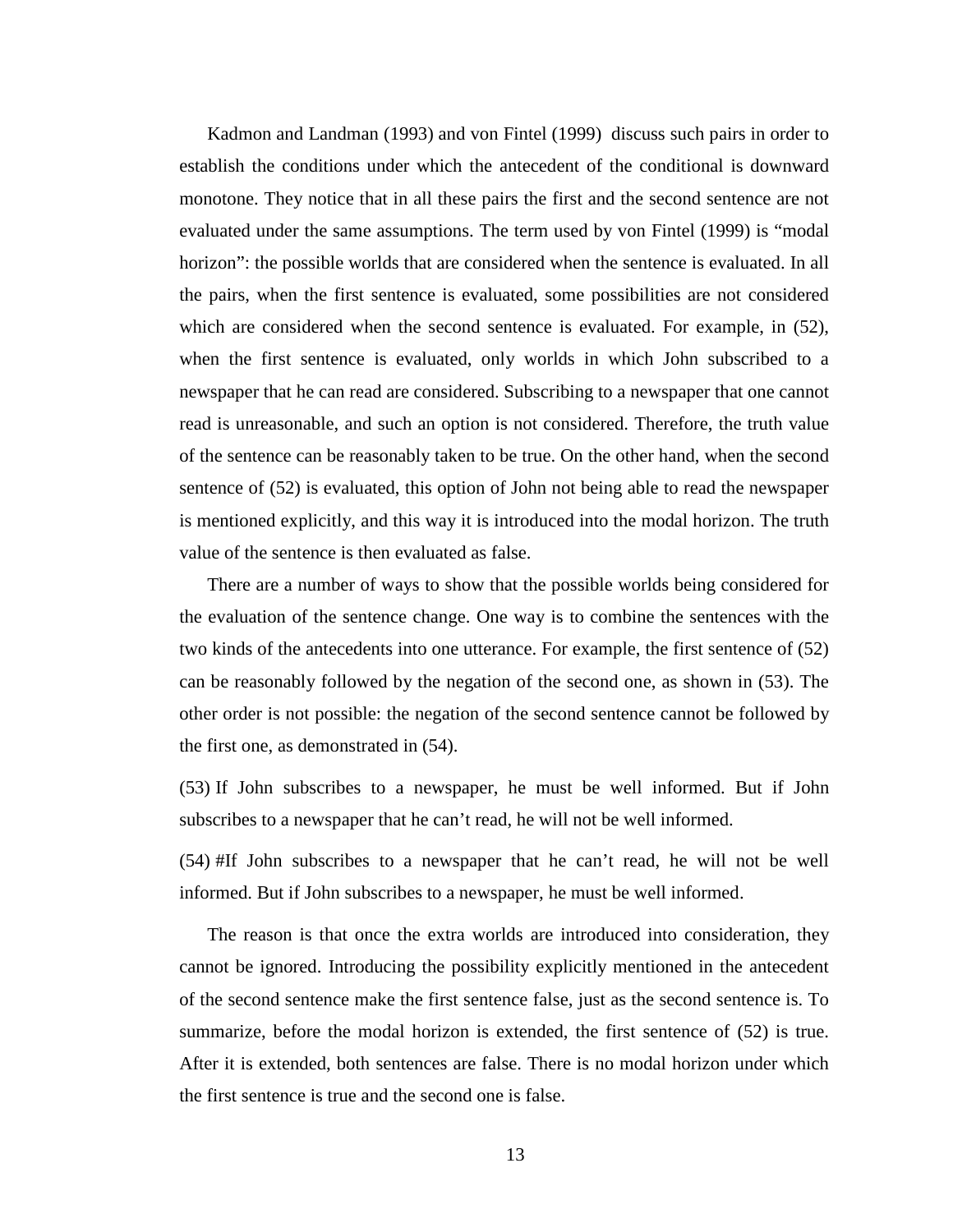Another way to show this is by the plausibility of the following discourse:

(55) A: If John subscribes to a newspaper, he must be well informed.

B: If John subscribes to a newspaper that he can't read, he will not be well informed.

 C: This means that if John subscribes to a newspaper, he is not necessarily well informed.

First, the original sentence is presented is true. Then the second sentence expands the modal horizon by explicitly mentioning a possibility which was not considered before. Once this happens, one notices that the original sentence changes the truth value with respect to the expanded modal horizon – it becomes false.

Kadmon and Landman (1993) and von Fintel (1999) maintain that the antecedent of a conditional is downward monotone when the context of the evaluation of the sentences is kept constant. Since in the pairs above the second sentence shifts the context, they do not constitute a counterexample to this generalization. Therefore, the antecedent of a conditional is not a counterexample to the NPI-licensing condition of downward monotonicity: the NPIs are licensed and the environment is indeed downward monotone.

#### 2.3.2 *Only*, emotive factives, and Strawson Downward Monotonicity

The second argument of *only* is among the environments known to license negative polarity items:

(56) Only three players ate *anything* at all.

(57) Probably only a handful *ever* saw Jerome again

This environment is not obviously downward monotone, according to the simple definition of downward monotonicity. Let's consider the following example:

(58) Only John ate *vegetables* for breakfast =/>

(59) Only John ate *kale* for breakfast.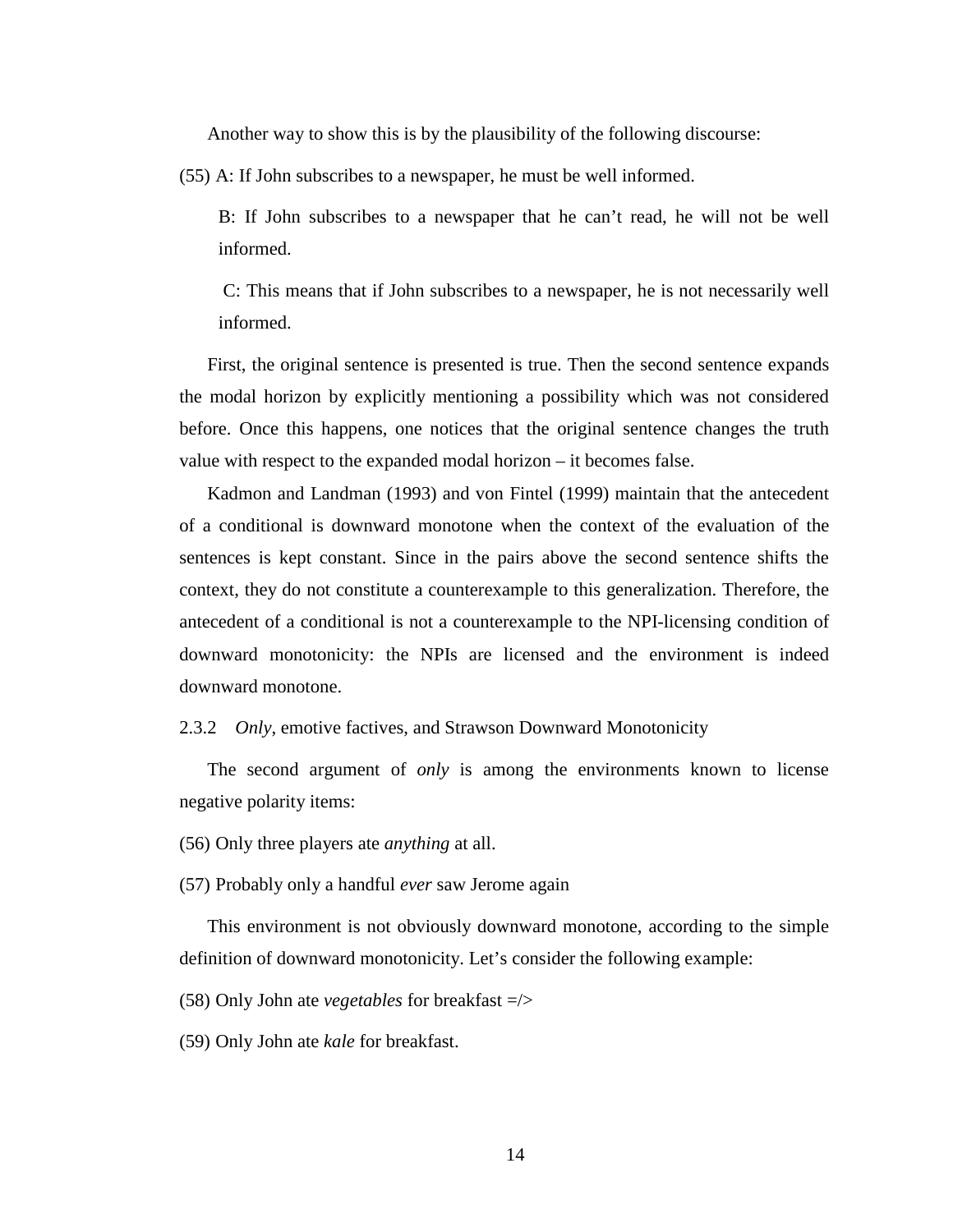This entailment does not hold. For example, in the case that John ate spinach for breakfast, and no one else had any vegetable, the premise is true and the conclusion is not obviously true. Therefore, this environment is not downward monotone according to the simple definition. This is problematic since apparently this is a case of negative polarity items licensed in an environment which is not downward monotone.

The issue of NPI licensing by *only* is addressed by von Fintel (1999). He alters the definition of downward monotonicity, so that licensing in terms of the modified definition accounts for a number of additional environments. The definition he gives is as follows:

(60) Strawson Downward Monotonicity

A function f of type  $\langle \sigma, \tau \rangle$  is Strawson-DM iff

for all x, y of type  $\sigma$  such that  $x \Rightarrow y$  *and f(x) is defined (the presuppositions of*  $f(x)$  are satisfied),  $f(y) \Rightarrow f(x)$ 

The italics show what is added to the original definition. This definition is based on the notion of Strawson-validity that von Fintel developed, after on a suggestion by Strawson (1952). Strawson-validity is defined as follows:

(61) Strawson validity (Strawson-entailment)

An inference  $p_1, ..., p_n$ : q is Strawson-valid iff

The inference  $p_1$ , ...,  $p_n$ ,  $ps(q)$  ∴q is classically valid.

[ps(q) denotes the presuppositions of q]

Therefore, *p* Strawson-entails *q* if  $p \wedge ps(q)$  entails q. The definition of Strawson-DM is, in fact, downward monotonicity with standard entailment replaced by Strawson-entailment. The definition of Strawson-DM can also be formulated as follows: f is Strawson-downward monotone if for all x, y such that  $x \Rightarrow y$ , the entailment  $f(y) \Rightarrow f(x)$  is Strawson-valid.

As mentioned above, the need to take presuppositions into the account was noted earlier by Ladusaw (1980b). Therefore, Strawson downward monotonicity can be seen as a more precise formulation of the original proposal of Ladusaw. As we will see in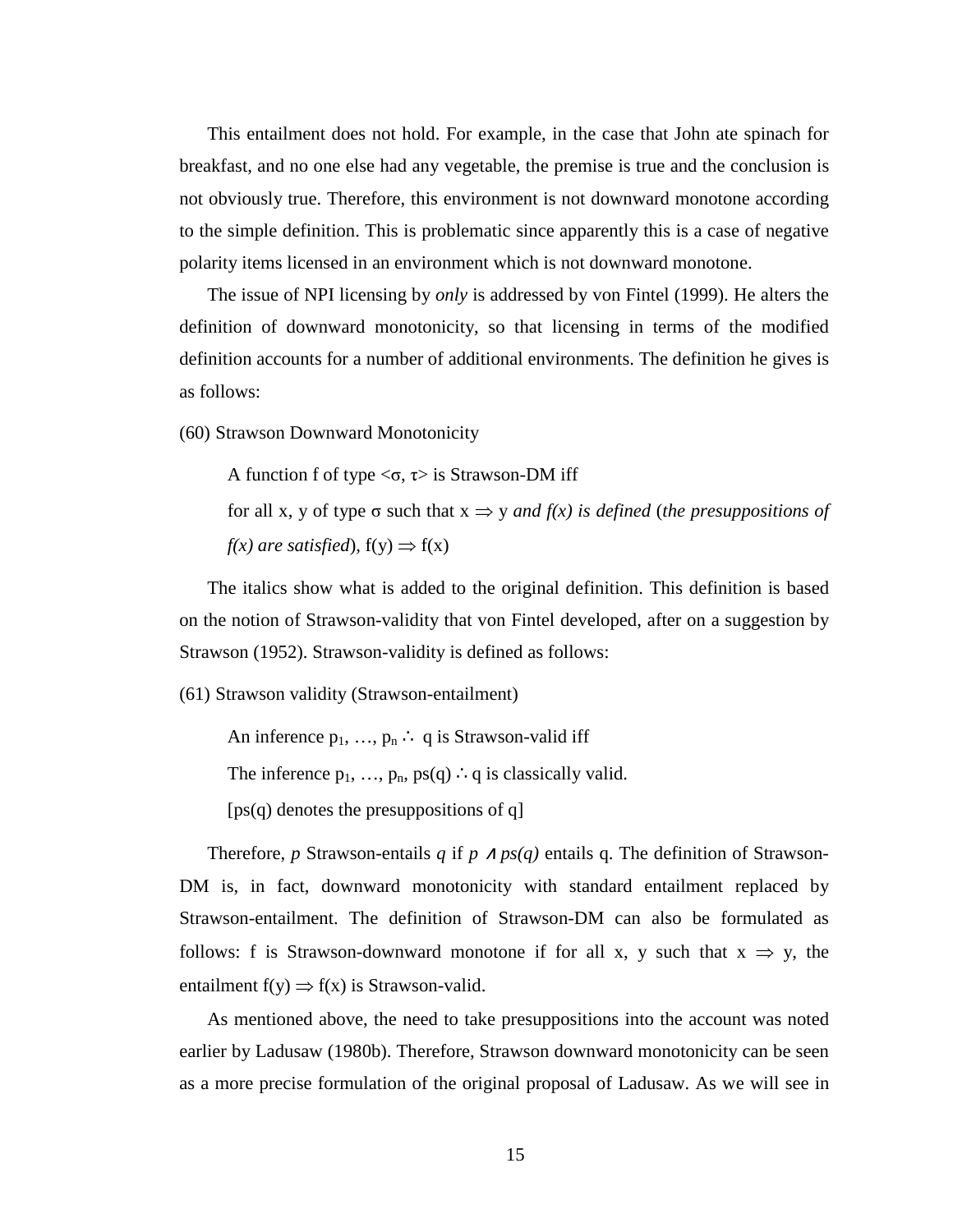this chapter, Strawson downward monotonicity accounts for NPI licensing better than downward monotonicity examined regardless of the presuppositions. In the rest of the dissertation, I will use the terms *downward monotonicity* and *downward monotone environment* to refer by default to Strawson downward monotonicity and Strawson downward monotone environment, respectively.

Let us now examine whether the second argument of *only* is a Strawson-DM environment. For Strawson-DM, we check the entailment from (62) to (63), given that the presuppositions of the conclusion (63) are satisfied.

(62) Only John ate *vegetables* for breakfast =/>

(63) Only John ate *kale* for breakfast.

The usual analysis of such sentences recognizes that their truth conditions involve two propositions of different status. For example, (62) combines the following two propositions:

(64) Exclusive: No one who is not John ate vegetables for breakfast.

Prejacent: John ate vegetables for breakfast.

The exclusive proposition is undoubtedly asserted. The prejacent component is frequently considered to be presupposed (Horn 1969) or otherwise not asserted (Horn 1996, 2002). Horn (1969) presents an argument in favor of this analysis. An interrogative sentence with *only* asks about the exclusive proposition, and not about the prejacent. A negative answer followed by the negation of the prejacent (65) is less acceptable than the negative answer followed by the negation of the exclusive proposition (66). The presuppositions of a sentence usually survive in a question, and the question refers to the assertion of a sentence. Therefore, the difference in the acceptability of (65) and (66) suggests that the exclusive component is asserted and the prejacent is presupposed.

(65) #Did only Muriel vote for Hubert? No, she didn't.

(66) Did only Muriel vote for Hubert? No, somebody else did as well.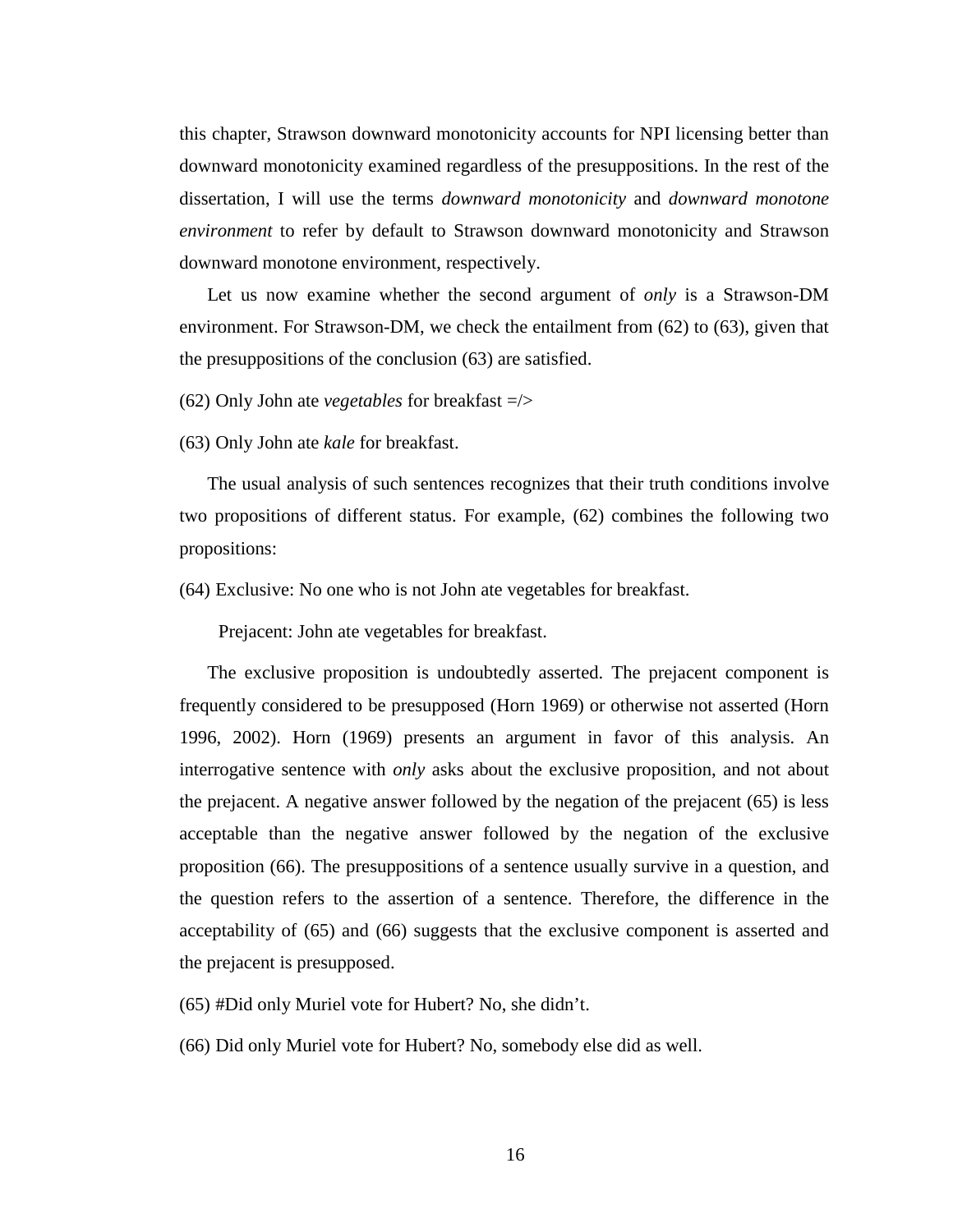Another argument is presented by Horn (1996), based on the contrast between (67) and (68). While the prejacent proposition can potentially be suspended (67), the exclusive proposition cannot (68). This suggests that the exclusive proposition belongs to the assertion of the sentence, and the prejacent composition is not asserted.

(67) Only Kim can pass this test, and it's possible that even she can't.

(68) #Only Kim can pass this test, and/but it's possible that someone else can.

Adopting this analysis, Ladusaw (1980a) and von Fintel (1999) analyze (62) as presupposing *John ate vegetables for breakfast* and (63) as presupposing *John ate kale for breakfast*. To examine Strawson downward monotonicity we check whether (62), together with the presupposition of (63), entail (63). If we know that *Only John ate vegetables for breakfast*, and *John ate kale for breakfast*, we can safely conclude that *Only John ate kale for breakfast*. Indeed, if no one other than John ate vegetables for breakfast, no one other than John ate kale for breakfast, which is the assertion of (63). The entailment from (62) to (63) is therefore Strawson-valid, and the environment created by *only* is Strawson downward monotone. Adopting Strawson downward monotonicity as the licensing condition explains the licensing of the negative polarity items in this environment.

This analysis is challenged by Giannakidou (2006). Giannakidou notes that in some versions of Horn's analysis (Horn 1996) the presupposition of *only* is described differently:

(69) Only John ate a vegetable.

*Presupposes*: Someone ate a vegetable.

*Asserts*: Nobody other than John ate a vegetable.

Giannakidou observes that the presupposition *someone ate a vegetable*, added to the original premise (58), is not enough for establishing an entailment from (58) to (59). Indeed, if we know that *only John ate vegetables* and *someone ate a vegetable*, we cannot conclude that *only John ate kale*, for maybe he ate some other vegetable. Based on this observation, Giannakidou concludes that the second argument of *only* is not a Strawson-DM environment.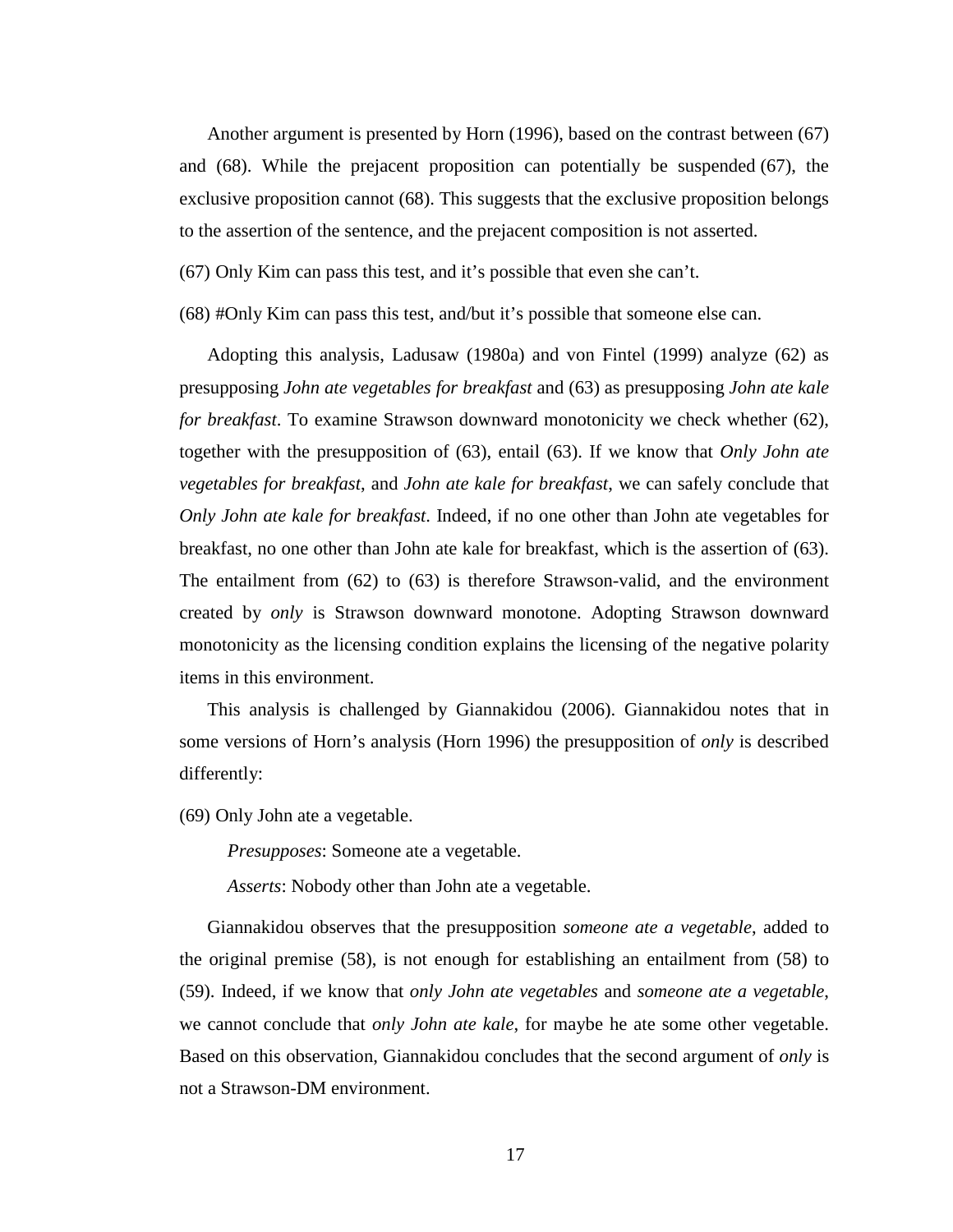It seems that Giannakidou's conclusion results from a confusion. In the pair of sentences (58) and (59), what is examined is whether the argument from *only John ate vegetables for breakfast* to *only John ate kale for breakfast* is Strawson-valid. To examine Strawson-validity, we add the presupposition of the conclusion (59) to the premises (58). In this case the potential conclusion is *only John ate kale for breakfast*, which has a presupposition *John ate kale for breakfast*, or *someone ate kale for breakfast*. Either of these presuppositions, when added the premise, makes the argument valid.

Instead of taking the presupposition of the conclusion (59), what Giannakidou does is taking the presupposition of the premise (58). In this entailment *only John ate a vegetable*, whose presuppositions and assertion are presented by Giannakidou in (69), is a premise, and not a conclusion. Taking the presupposition of a premise and adding it to the premise is a step which, in fact, does not at all affect the validity of an argument. A premise entails a conclusion if whenever the premise is true, the conclusion is true as well. That is, we assume that the premise is true, and examine whether the conclusion is true. If the premise is true, its presuppositions are true as well, so adding them to the premise does not have any effect. If Giannakidou had taken the presupposition of the conclusion and added them to the premises, the result would be, as seen in von Fintel (1999), that the argument holds and the environment created by *only* is indeed Strawson-DM.

Another environment in which the NPIs are licensed despite apparent lack of downward monotonicity is the complement of so-called adversative predicates. These include negative emotive and epistemic factive predicates, such as *be sorry* and *be surprised*. The corresponding positive predicates do not license negative polarity items:

- (70) I'm sorry/\*glad I spent *any* money on it.
- (71) I'm sorry/\*glad I *ever* met you.
- (72) I'm surprised he *ever* forgave me.

The complement of the adversative *sorry* is not obviously downward monotone: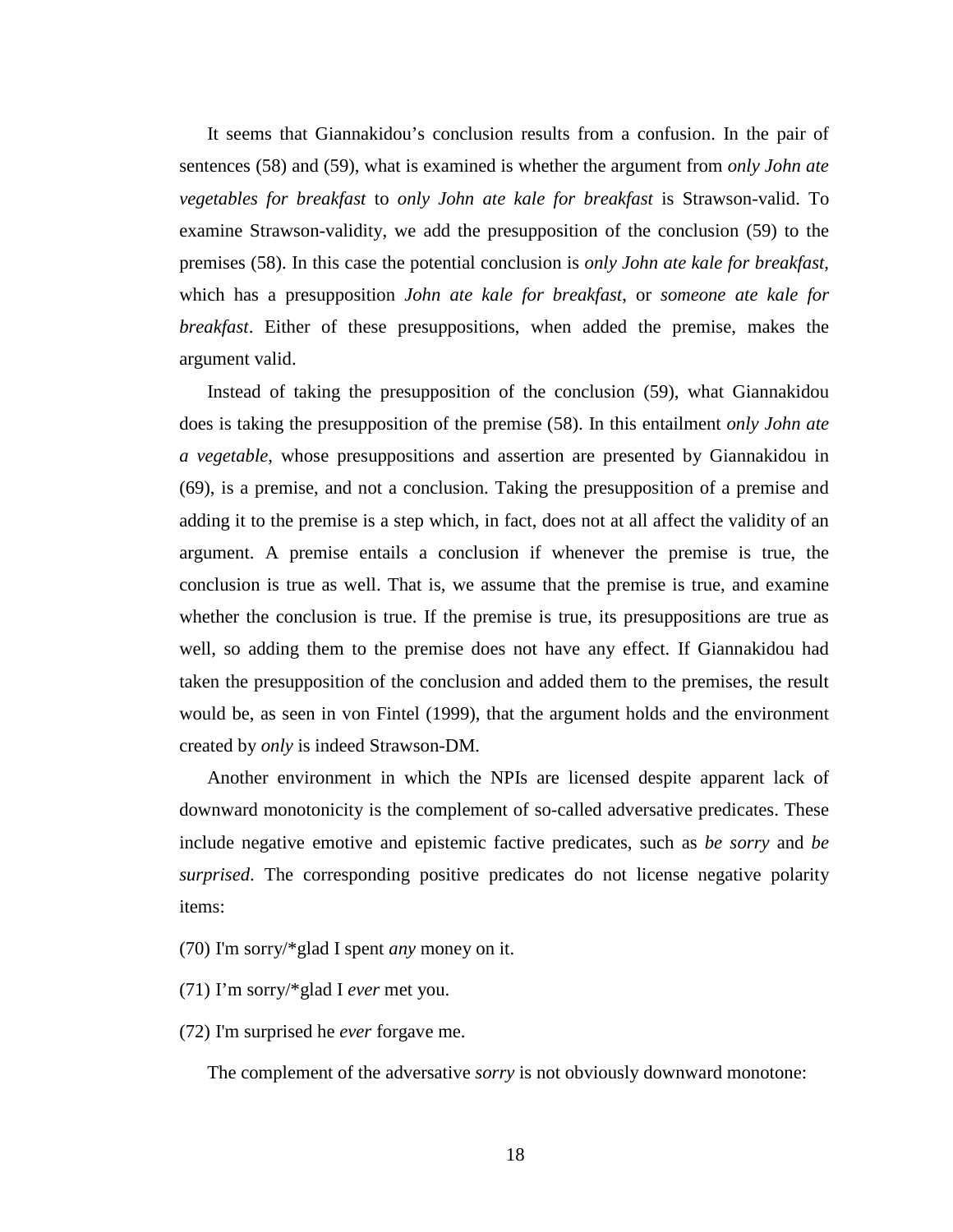- (73) Robin bought a Honda Civic  $\Rightarrow$  Robin bought a car.
- (74) Sandy is sorry that Robin bought a car  $\Rightarrow$

(75) Sandy is sorry that Robin bought a Honda Civic.

Let's now examine whether this environment is Strawson-DM. Since *sorry* is a factive predicate, the conclusion (75) has the presupposition that *Robin bought a Honda Civic*. However, it seems that the entailment does not hold even if we add the presupposition, as the following sequence demonstrates:

(76) Sandy is sorry that Robin bought a car. But Sandy is glad that Robin bought a Honda Civic.

According to von Fintel (1999), this sequence is made possible due to a context shift between the two sentences. The first sentence of (76) is evaluated with the possible worlds including those in which Robin does not buy a car. In the second sentence of (76) the only possible worlds are considered are those in which Robin does buy a car. The shift in the context is similar to that happening with conditionals, as described in section 2.3.1 above.

This brings us to the question of the semantics of *glad* and *sorry*. In the analyses of Kadmon and Landman (1993) and von Fintel (1999) the semantics of these predicates are closely connected to that of the predicates *wish* and *want*. Indeed, if I am *sorry that* p, then I would like *p* not to have happened, or I wish that it hadn't happened. Similarly, if I am *glad that p*, then I would want it to happen. The difference between *glad* and *want* is in the presuppositions. While *glad* presupposes the truth of the complement, *want* presupposes that it is not known whether the complement is true.

Kadmon and Landman (1993) adopt a monotone semantics of *want<sup>3</sup>* . The phrase *x wants that p* is analyzed to mean that *p* is true in the preferred worlds of *x* in the modal base. This is also taken to be the assertion of *glad*. The phrase "x *is sorry that* p*"* is

 $\overline{a}$ 

<sup>3</sup> Other studies (Asher 1987; Heim 1992) defend different versions of non-monotone semantics of *want* and related predicates.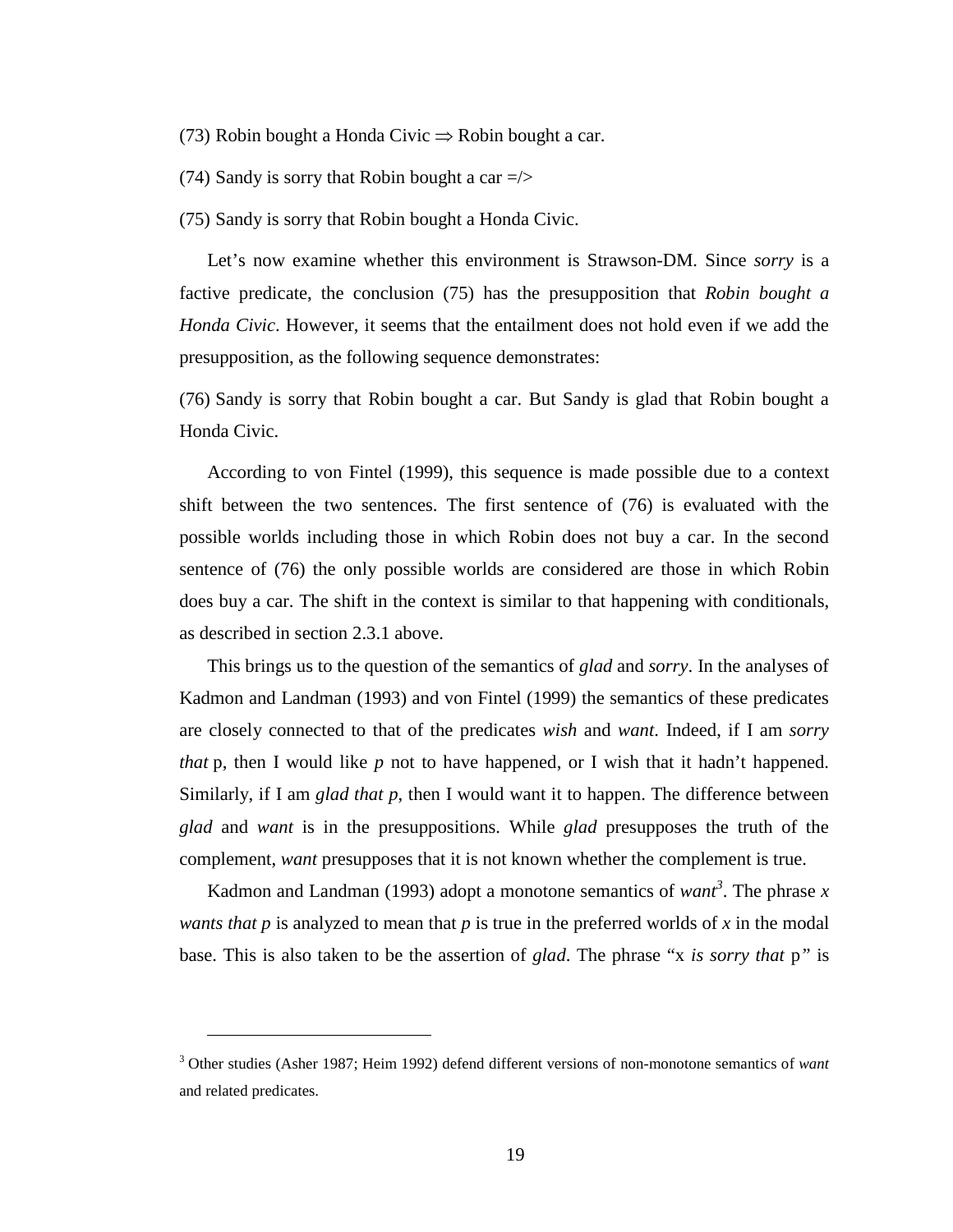analyzed to have the same assertion as "*x wants that*  $\neg p$ ", so, the phrase "*x is sorry that p"* is taken to assert that *p* does not happen in the preferred worlds of *x*.

This way, if Sandy is sorry that Robin bought a car, then in each of the preferred worlds of Sandy, Robin does not buy a car. Since not buying a car entails not buying a Honda, in the preferred worlds of Sandy Robin does not buy a Honda, which is exactly the semantics for *Sandy is sorry that Robin bought a Honda*. Therefore, according to this analysis the complement of *sorry* is Strawson-DM.

We can contrast this observation with the complement of *glad*. To establish whether this environment is Strawson-DM, let's consider the following examples:

(77) Sandy is glad that Robin bought a car.  $(\Rightarrow ?)$ 

(78) Sandy is glad that Robin bought a Honda Civic.

For Strawson-entailment, we add the presupposition of the conclusion (78), *Robin bought a Honda Civic*, to the premises (77). If Sandy is glad that Robin bought a car, then in the preferred worlds of Sandy, Robin buys a car. This does not necessarily mean that he buys a Honda in each of the perferred worlds, as it is possible that in some of Sandy's preferred worlds Robin buys a car of a different model. Therefore, it is not necessarily true that *Sandy is glad that Robin bought a Honda Civic*; this shows that the complement of *glad* is not a Strawson-DM environment.

With Strawson-DM as the licensing condition for the NPIs, the predictions of this analysis of *sorry* and *glad* are that the NPIs are licensed by *sorry*, but not by *glad*. This fits the observations discussed above.

Giannakidou (2006) objects to this analysis as well. She observes that the presupposition of *Larry regrets that John bought a car* is not *John bought a Honda*, but rather *John bought a car*. Therefore, she concludes, *Larry regrets that John bought a car* does not Strawson-entail that *Larry regrets that John bought a Honda*. However, this is not how Strawson-entailment is defined. It is the presupposition of the conclusion (78) that needs to be added to the premises (77), not the presupposition of the premises. The presupposition of the conclusion is exactly *John bought a Honda*, and the entailment holds, as shown above.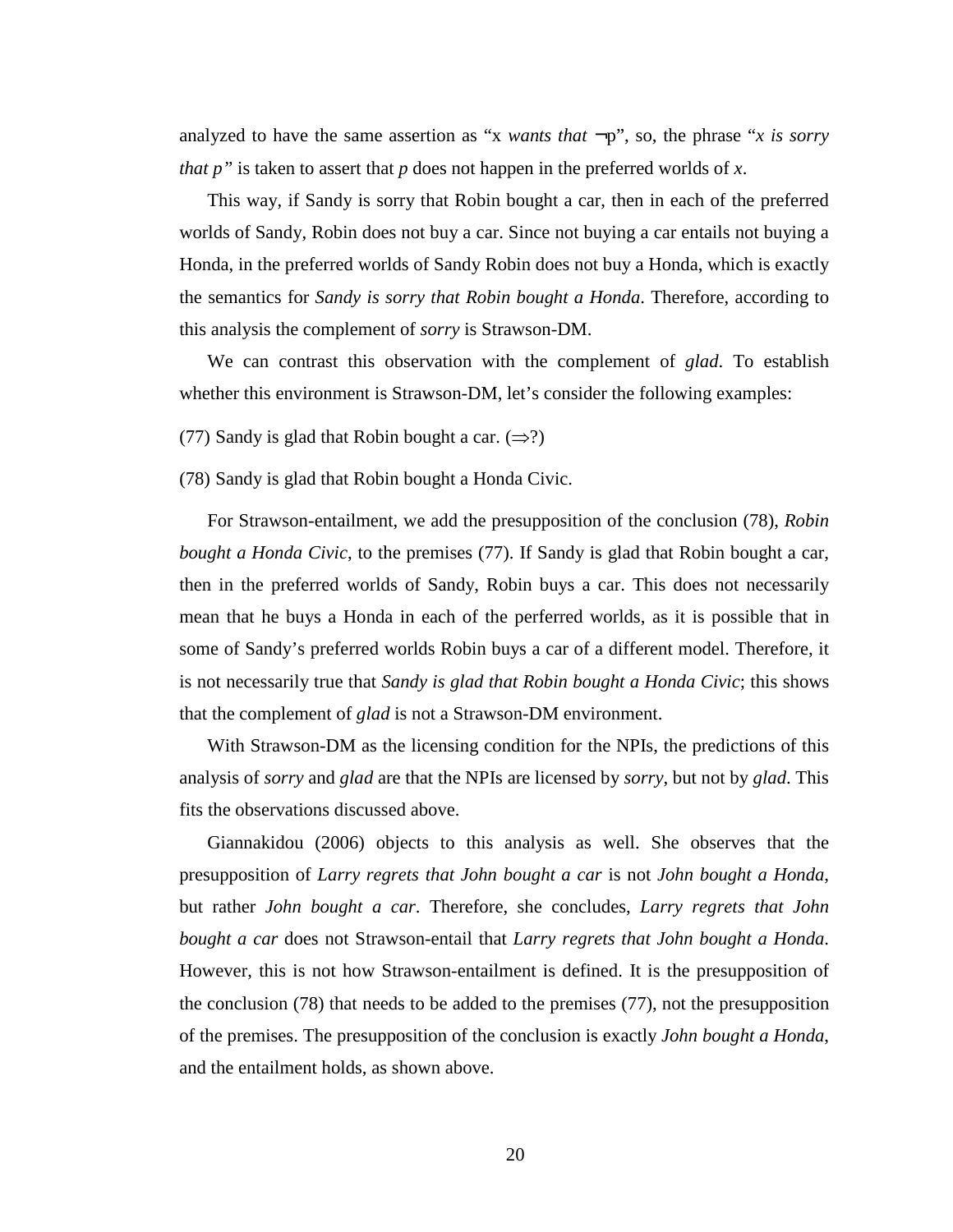This analysis can also explain the difference in NPI-licensing between another pair of verbs, *criticize* and *accuse*, noticed by Linebarger (1991:174):

(79) He criticized me for saying *anything* to John about the debacle.

(80) \*He accused me of saying *anything* to John about the debacle.

According to Linebarger, this contrast cannot be explained by downward monotonicity. However, this contrast can be explained if the semantics of the verbs is examined more closely. Fillmore (1971:381) examined these two verbs in examples like the following:

(81) Harry accused Mary of writing the editorial.

(82) Harry criticized Mary for writing the editorial.

According to Fillmore's analysis, the difference between these two verbs is as follows. The speaker using the verb *accuse* (81) presupposes that the activity in the complement is 'bad', and asserts that Harry claimed that Mary was the one who did it. On the other hand, the speaker using *criticize* (82) presupposes the truth of the complement, and asserts Harry's negative opinion towards it. Therefore, *criticize* is a negative emotive factive verb, and with an analysis similar to the one proposed for *sorry* above, its complement can be shown to be a downward monotone environment. This does not hold for *accuse*, hence the difference in NPI licensing.

### 2.3.3 *Before* and *after*

From the very beginning, research on negative polarity items has shown that the NPIs are licensed by *before*:

#### (83) I left before ordering *anything* off the menu.

In order to examine the monotonicity properties of the complement of *before*, we must first find the correct analysis of its semantics. The truth conditions of 'A before B' are generally agreed upon: 'A before B' is true if A happened before the earliest moment in which B happened (Anscombe 1964; Beaver and Condoravdi 2003). The main variation in the use of *before* is that sometimes it can be used to imply that its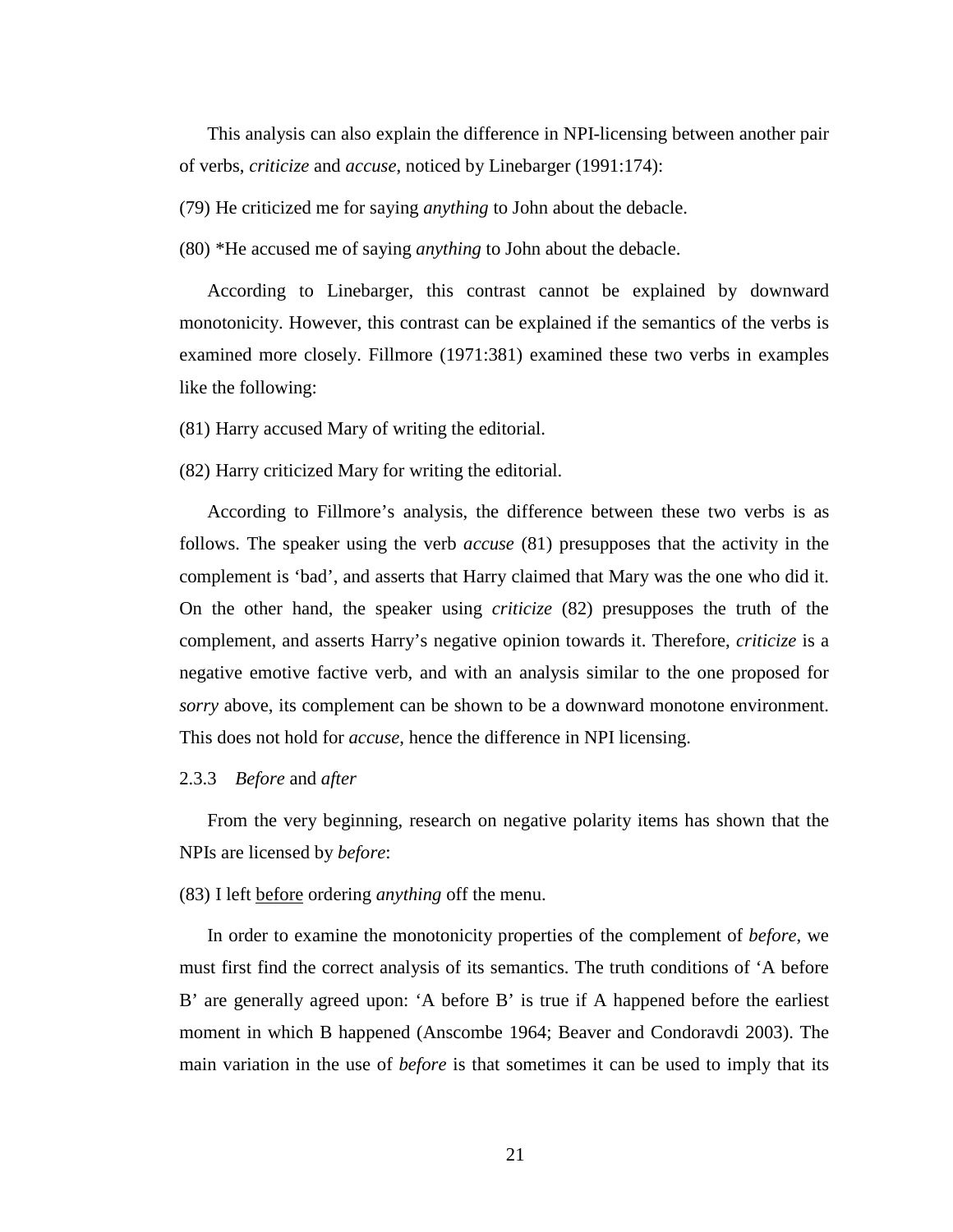complement is true (84), sometimes that it is false (85), and sometimes, as in (86), it is compatible with both interpretations (Heinämäki 1972):

(84) Before Sue punched anyone, she was miserable.

(85) Before Sue punched anyone, she left the party.

(86) John shut up before Harry got mad at him.

When the sentence entails the truth of the complement, this entailment is the presupposition of the sentence, and not the assertion. Therefore, according to the rule of Strawson-DM, the downward monotonicity is to be examined supposing that the presupposition is satisfied.

(87) Before Sue *punched anyone*, she was miserable. ⇒

(88) Before Sue *punched John*, she was miserable.

When the truth of the complement is not entailed, the downward monotonicity holds as well:

(89) I left before ordering *anything* off the menu. ⇒

(90) I left before ordering *anything* expensive off the wine menu.

We see that regardless of whether or not the complement of *before* is implied to be true, this environment is downward monotone, and the licensing of the negative polarity items is correctly predicted.

The conventional view in the early NPI licensing literature was that *after* does not license negative polarity items:

(91) After Sue punched someone/\**anyone*, she left the party.

Linebarger (1987:370) noticed that in some cases sometimes *after* can license NPIs:

(92) He kept writing novels long after he had *any* reason to believe they would sell.

(93) \*He kept writing novels long after he retired to *any* Caribbean island.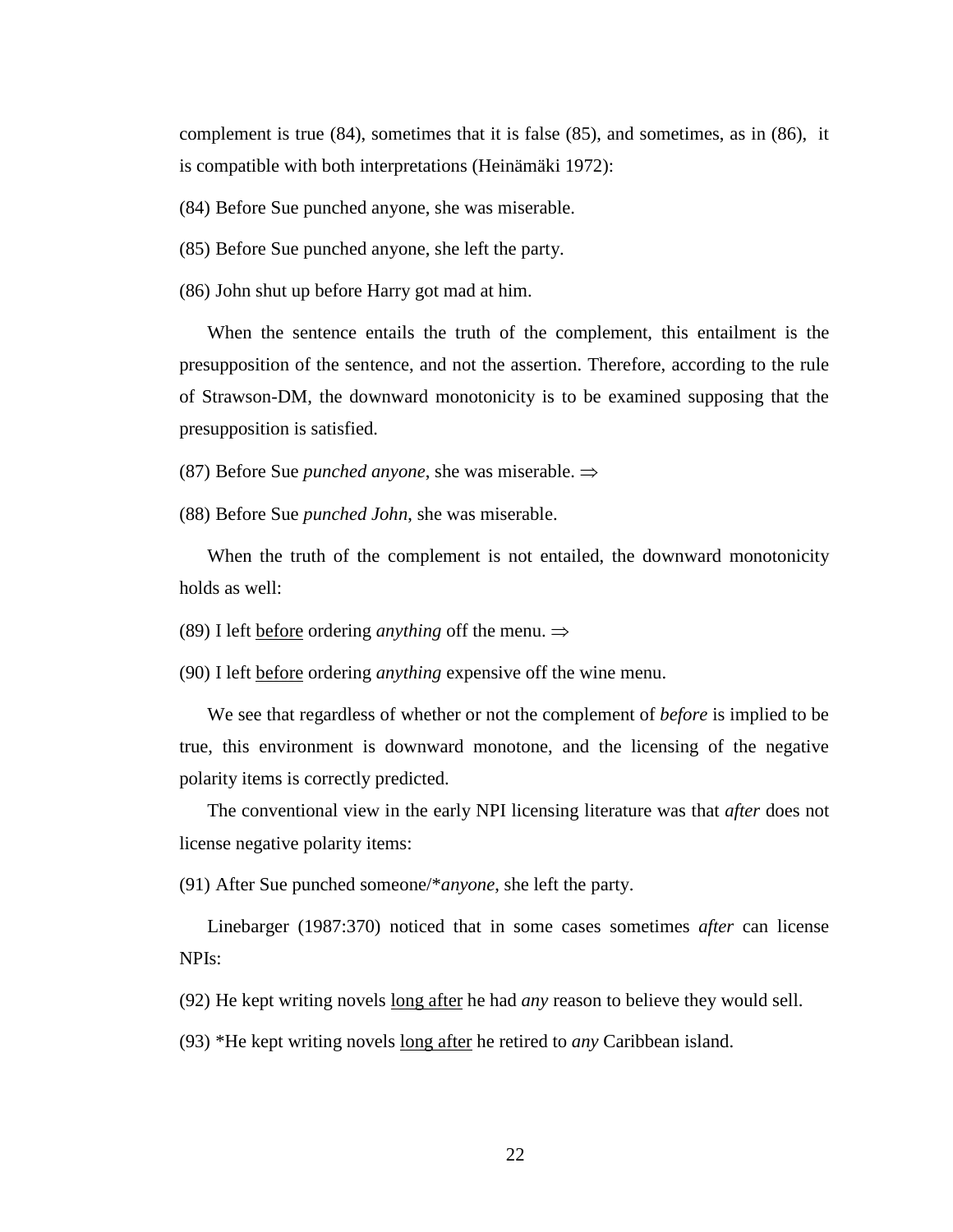The explanation of the NPI-licensing behavior of *after* must include the difference between *after* and *before* in most cases, and the licensing by *after* in the rare cases. The asymmetries between *before* and *after* were noticed by Anscombe (1964), who postulated the following semantics of these words:

(94) 'A before B' is true iff ( $\exists t \in A$ ) ( $\forall t' \in B$ )  $t < t'$ 

 $'A$  after B' is true iff ( $\exists t \in A, t' \in B$ )  $t > t'$ 

In addition to the difference in NPI-licensing properties, *before* is asymmetric and transitive; *after* is neither. Among the following statements, (95) and (96) cannot be true together, but (97) and (98) can (Beaver and Condoravdi 2003).

(95) Cleo was in America before David was in America.

(96) David was in America before Cleo was in America.

(97) Cleo was in America after David was in America.

(98) David was in America after Cleo was in America.

According to this analysis, *after* is not DM, and this can be demonstrated by the following example:

(99) I met John after he became a writer. ⇒

(100) I met John after he became a successful writer.

This entailment does not hold even if we assume the truth of the complement of after, since it is possible that I met John after he became a writer, but before he became a successful writer.

Anscombe's analysis of *after* explains why this word does not usually license NPIs, but does not explain the examples in which it does. Beaver and Condoravdi (2003) introduce an analysis of *before* and *after* according to which *after* can have two interpretations. One interpretation is the same as proposed by Anscombe – 'A after B' is true if A happened after some moment in which B held or occurred. The second interpretation is the inverse of the analysis of *before* – 'A after B' is true if A is true after *the last* moment of the interval in which B holds. In the second, "endpoint",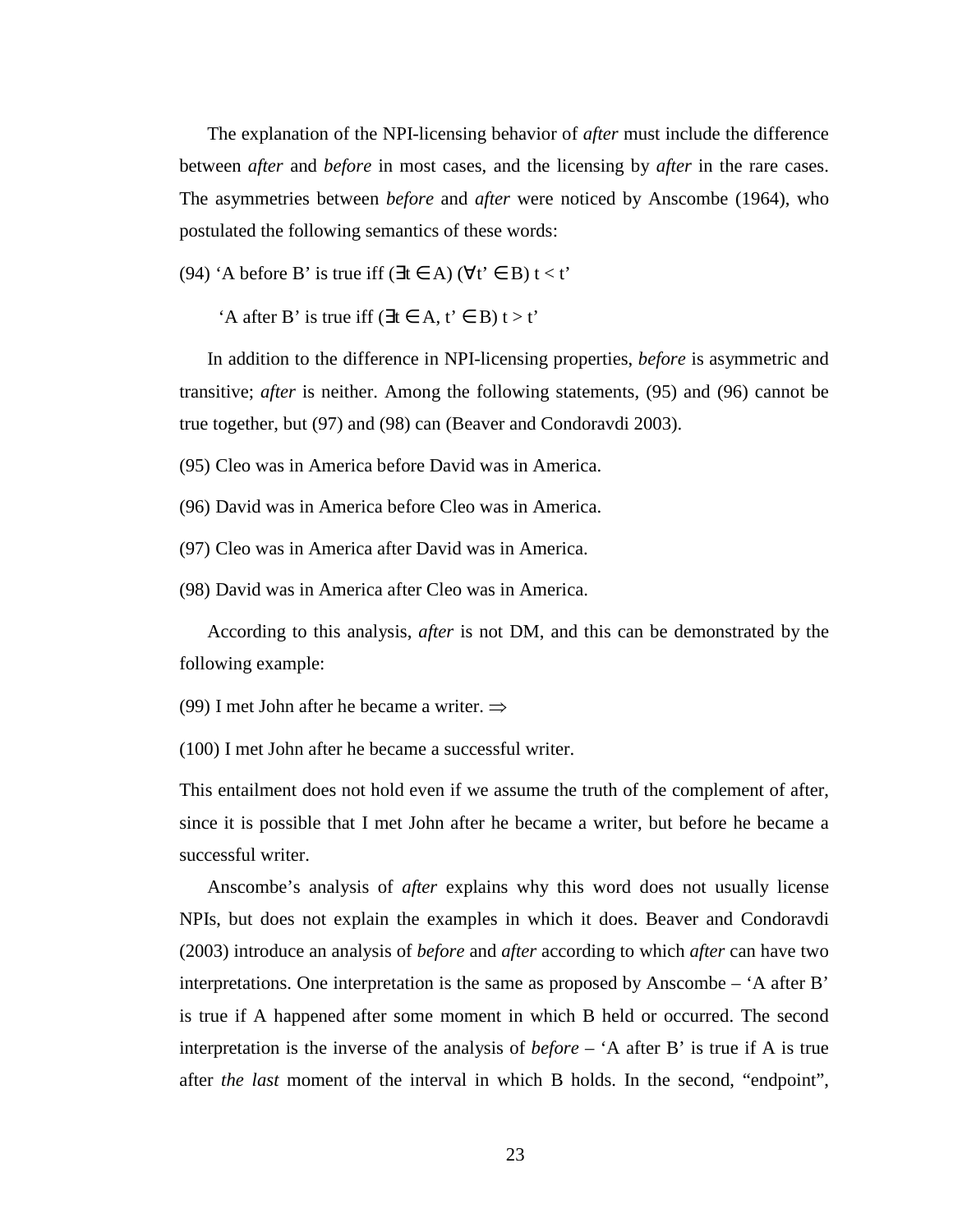interpretation, *after* is asymmetric, transitive and downward monotone, just like *before* is. The second interpretation is only available for predicates that are true in an interval, and not for punctual events. The reason for the downward monotonicity of the complement of *after* in the second interpretation is that if A occurs after the last moment of an interval B, it is also true that A occurs after the last moment of any subinterval B' of B. This can be demonstrated by the following entailment:

(101) He kept writing novels long after he had *any* reason to believe they would *sell in large numbers*. ⇒

(102) He kept writing novels long after he had *any* reason to believe they would *sell*.

This analysis predicts that the NPIs are licensed by *after* if and only if it has the second interpretation. This is indeed what happens: in all the cases that negative polarity items are licensed with *after*, such as (92) and (103), it has the endpoint interpretation. In cases like (93), which denote punctual events, the second interpretation is not available and the NPIs are not licensed.

(103) Some say the cuts were made after there was *any* real use for them.

We can conclude that the condition of downward monotonicity correctly describes the distribution of negative polarity items with *before* and *after*.

#### 2.4 Downward Monotonicity: Problems

A number of contrasts in the licensing of negative polarity items cannot be explained by the differences in downward monotonicity alone. One of these shows a difference in the licensing of NPIs depending on the choice of the quantifier in a different constituent. The negative polarity item *give a red cent* is licensed in (105), but is not licensed in (104). This contrast is known as "the intervention effect" (Linebarger 1987:352; Jackson 1995:187). In both (104) and (105) the environment of this item is downward monotone, as demonstrated in (106) and (107).

(104) \*John didn't *give a red cent* to every charity.

(105) John didn't *give a red cent* to any charity.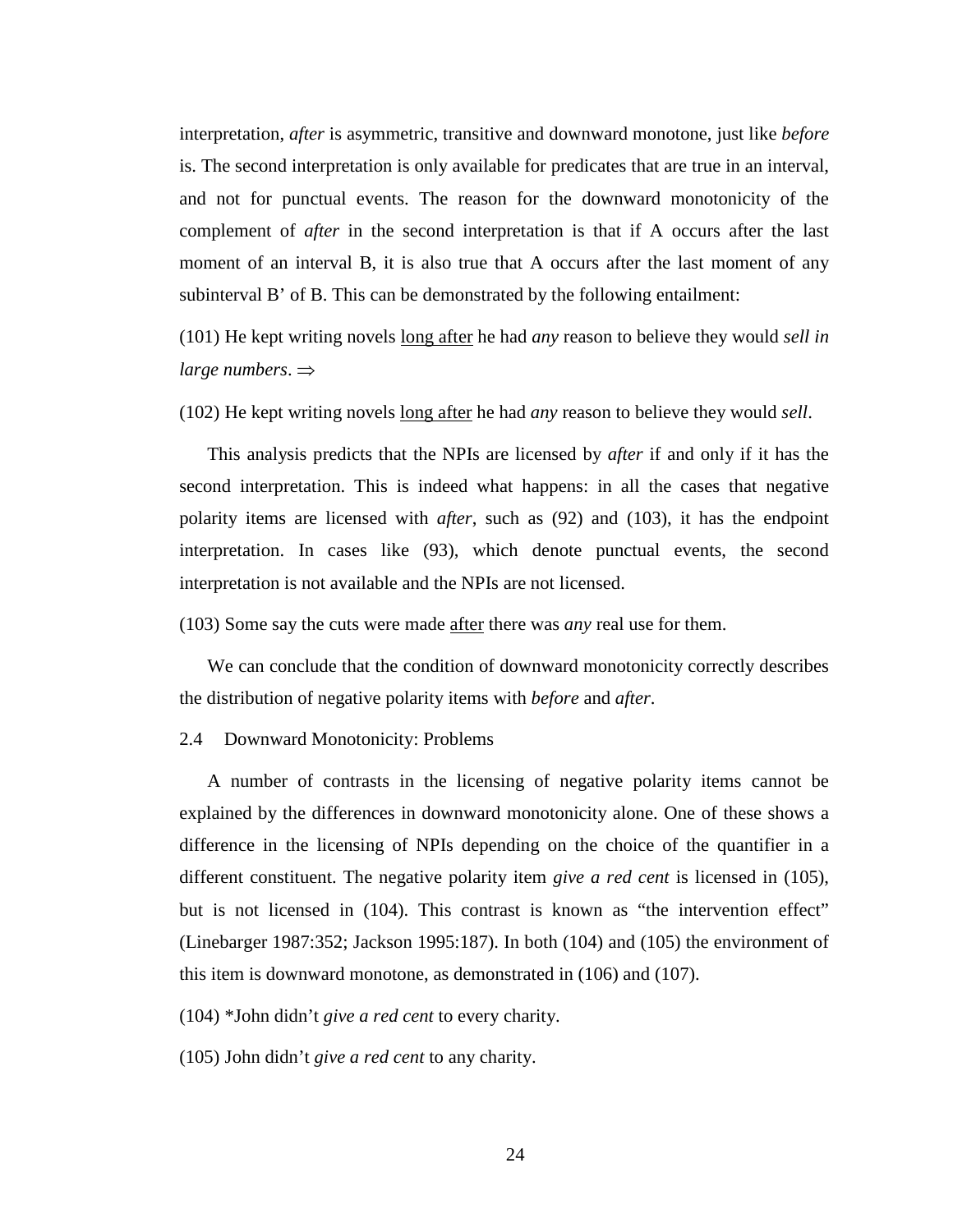Both these environments are downward monotone:

(106) John didn't give \$5 to every charity  $\Rightarrow$ 

John didn't give \$10 to every charity.

(107) John didn't give \$5 to any charity  $\Rightarrow$ John didn't give \$10 to any charity.

A similar effect can be demonstrated with the NPI *any*:

(108) \*No student gave every teacher *any apples*.

(109) No student gave a teacher *any apples*.

Negative polarity items are sometimes licensed by numeric phrases of the type *exactly n* (Linebarger 1987:373; 1991:175):

(110) Exactly three pictures have *any* relevance

(111) Exactly four people in the whole world have *ever* read that dissertation.

The second argument of *exactly n* is not downward monotone:

(112) Exactly four people *have read this book* =/>

Exactly four people *have read this book three times*.

As noted by Linebarger, the NPIs are licensed by *exactly* only if the number is perceived to be small:

(113) Exactly four people in the whole room *budged an inch* when I asked for help.

(114) \*Exactly 43 people in this room will have to *budge an inch* to make room for the later arrivals.

The reason for the difference between these two sentences seems to be in the speaker implicature. In (113) the phrase *exactly four people budged an inch*, in which the number is relatively small, is used to imply *only four people budged an inch*, in which the NPI expression is in a downward monotone environment. Such an interpretation is impossible for (114), since 43 is not a small number of people. This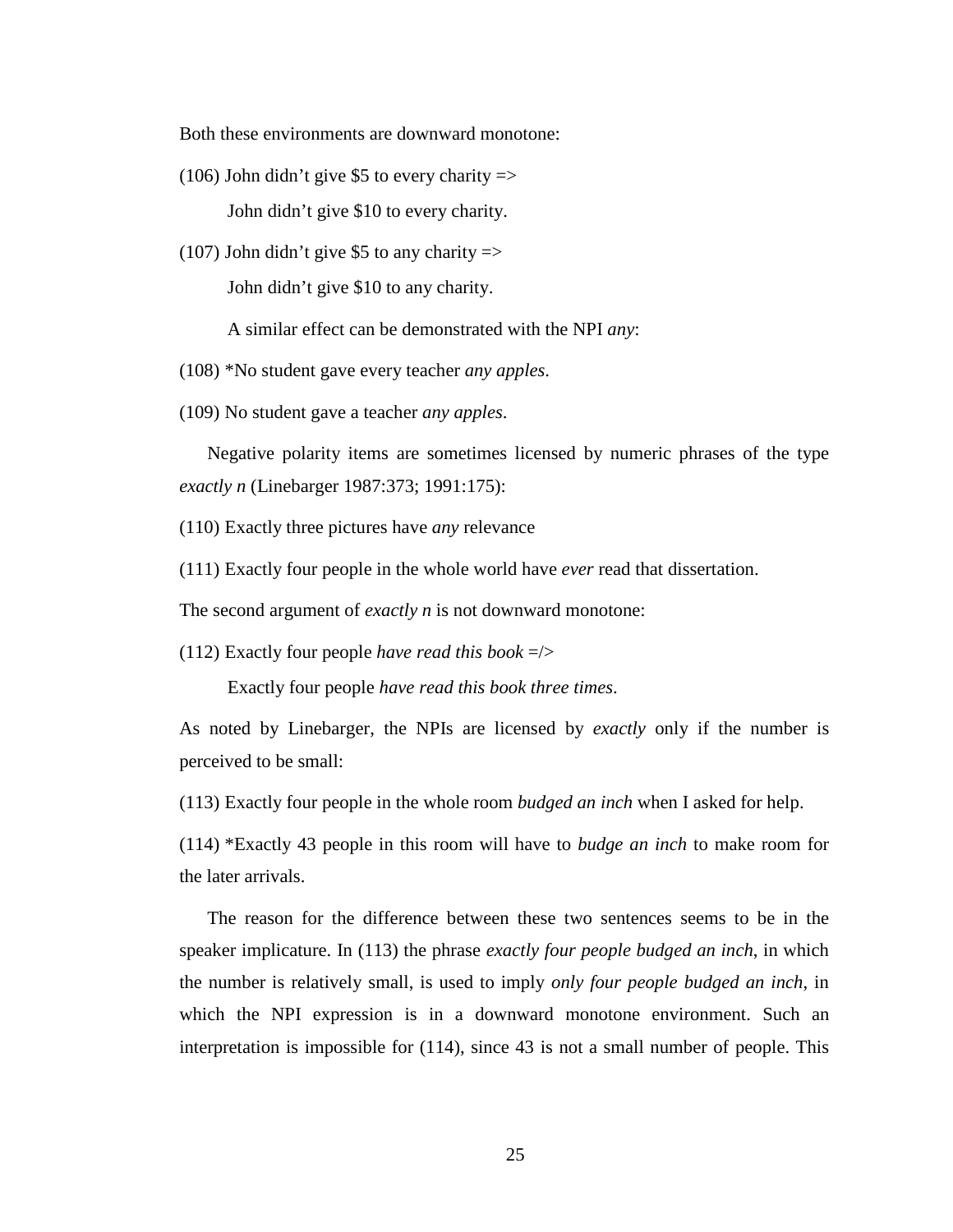difference is ignored when the downward monotonicity of the environment is tested in the original sentence.

Linebarger (1991:174) also notes that in some cases negative polarity items are licensed in environments of complement-taking verbs, although they are not downward monotone. In some cases, such as emotive factives, the environment can be shown to be Strawson-DM, as discussed above. In other cases, the environments are not Strawson-DM, either. Sometimes there is a striking difference in licensing between similar predicates, as examples below show<sup>4</sup>.

(115) If you are going to convict him, you'll need to prove that there's *anything* illegal about what he did.

(116) \* If you are going to convict him, you'll need to provide *any* photographs of the drug transaction.

Negative polarity items are sometimes licensed by 'removal'-type predicates, such as *eliminate* or *destroy* (Hoeksema and Klein 1995; Joe and Lee 2002). Unlike predicates of absence, such as *lack* or *devoid of*, predicates of removal are not downward monotone.

(117) His death destroyed *any* remaining illusions.

(118) I destroyed a house.  $=$   $\ge$ 

I destroyed a wooden house.

As mentioned in section 2.1 above, Lakoff (1969) notes that in some cases, when referring to potential events, *some* is appropriate with desirable outcomes, while *any* is better with undesirable outcomes. In (119), which describes a desirable outcome, *some* is the more natural choice, while *any* is the more natural choice in (120):

(119) If you eat some/ $*$ any spinach, I'll give you ten dollars.

(120) If you eat any/# some candy, I'll whip you.

 $\overline{a}$ 

<sup>&</sup>lt;sup>4</sup> Some speakers find both examples acceptable.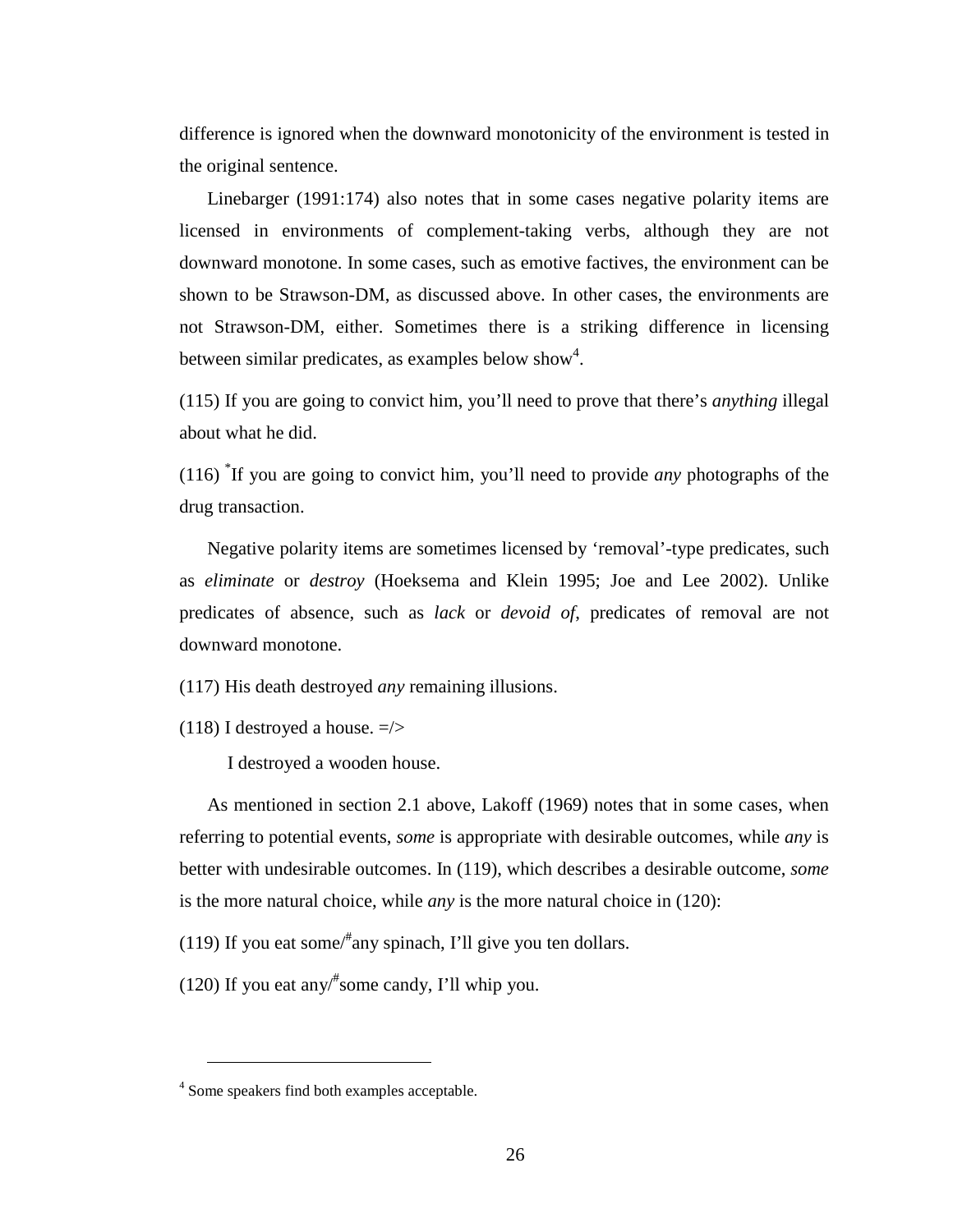When a complement-taking predicate expresses a particular emotional attitude, the choice of the determiner becomes more restricted. For example, *warn* introduces an undesirable outcome, so in this case only *any* is possible (121). On the other hand, *promise* introduces a desirable outcome, so *any* cannot occur and *some* is the only choice (122).

(121) I warn you that, if you eat *any*/\**some* candy, I'll whip you.

(122) I promise you that, if you eat *some*/\**any* spinach, I'll give you ten dollars.

The logical structure of these two sentences is the same. In both sentences the environment – an antecedent of a conditional – is downward monotone, so the difference in licensing cannot be explained by downward monotonicity.

Interrogative sentences are also among the environments in which negative polarity items are licensed:

(123) Did *anybody* call?

(124) Who has *any* idea?

This fact is problematic for the hypothesis that downward entailment is the licensing condition. The obvious problem is that the basic notion of entailment only holds for propositions. Proposition A entails proposition B if whenever A is true, B is true as well. Since questions, under the usual analyses, are not true or false, this definition does not apply.

In a series of papers, Groenendijk and Stokhof (1989) demonstrate how the notion of entailment can be applied to questions. Their definition is as follows<sup>5</sup>:

(125) A question A entails a question B iff

Whenever a proposition gives a complete and true answer to A,

it gives such an answer to B.

 $\overline{a}$ 

<sup>&</sup>lt;sup>5</sup> This is similar to the semantics of questions proposed by Harrah (1961), Hamblin (1973) and Karttunen (1977).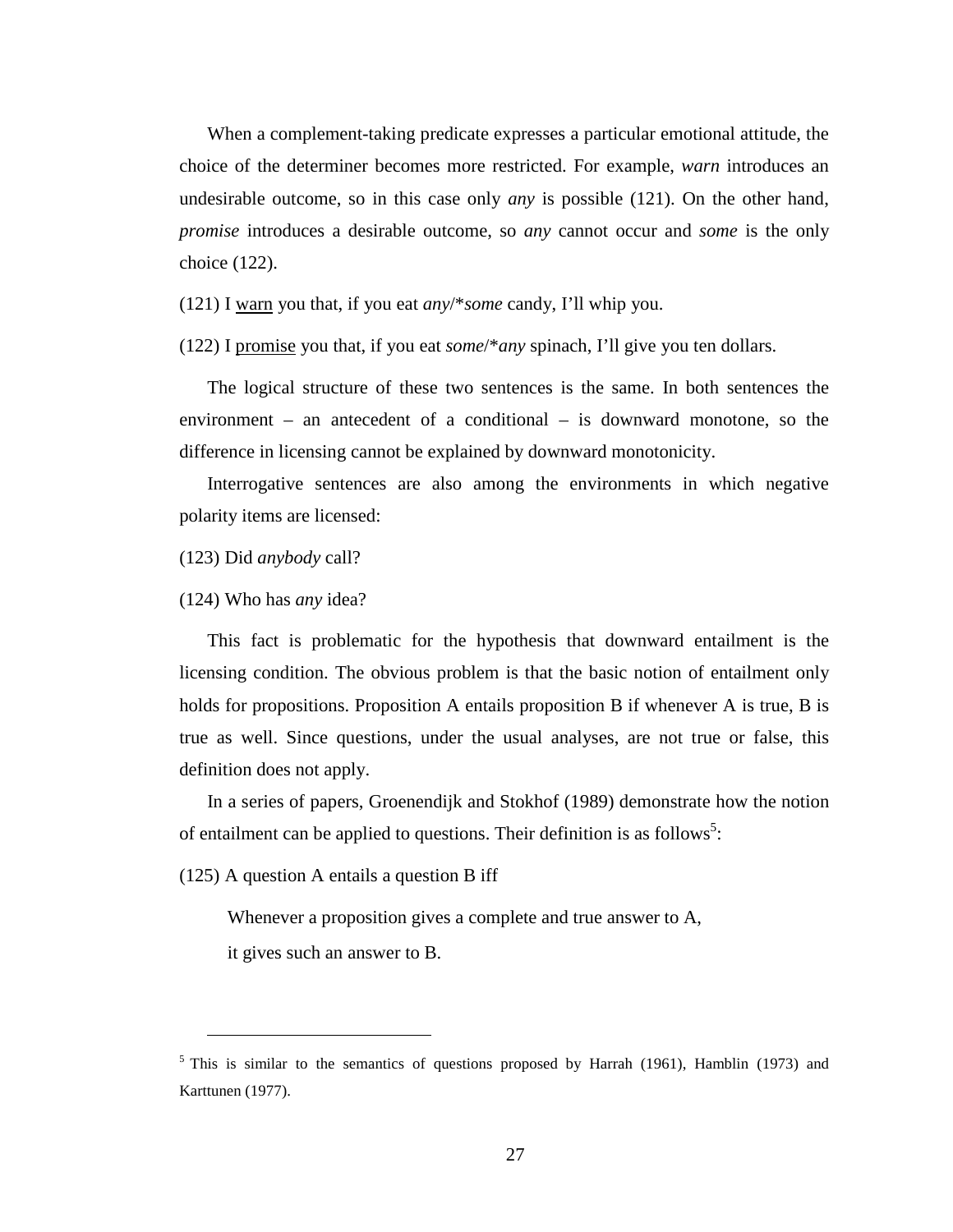The following pair of questions demonstrates how one question can entail the other: (126) entails (127). Whenever we know the answer to (126), we also know the answer to (127). For example, if the answer to (126) is *John and Bill went to San Francisco yesterday*, the answer to (127) is *John went to San Francisco yesterday*. If the answer to (126) is *Bill and Dan went to San Francisco yesterday*, the answer to (127) is *John didn't go to San Francisco yesterday*.

(126) Who went to San Francisco yesterday?

(127) Did John go to San Francisco yesterday?

We can use this notion of entailment between questions to examine whether the interrogative sentences that license negative polarity items are downward monotone. According to it, polar sentences are usually not downward monotone. For example, knowing the answer to (128) does not ensure knowing the answer to (129). If we know that the answer to (128) is positive, that is, we know that *John went somewhere yesterday*, we still don't know whether the answer to (129) is positive or negative.

(128) Did John go anywhere yesterday? =/>

(129) Did John go to San Francisco yesterday?

Similarly, wh-questions are not downward monotone in positions outside the *wh*phrase:

(130) Who brought a cake?  $\approx$   $\ge$   $\ge$ 

(131) Who brought a chocolate cake?

However, wh-questions are downward monotone in the environment of the *wh-*phrase. If we know the answer to (132), we also know the answer to (133).

(132) Which faculty members live in Palo Alto?  $\Rightarrow$ 

(133) Which permanent faculty members live in Palo Alto?

NPIs are licensed in polar questions (134) and in wh-questions, both within the *wh*-phrase (135) and outside the *wh*-phrase (136):

(134) Have you *ever* been to China?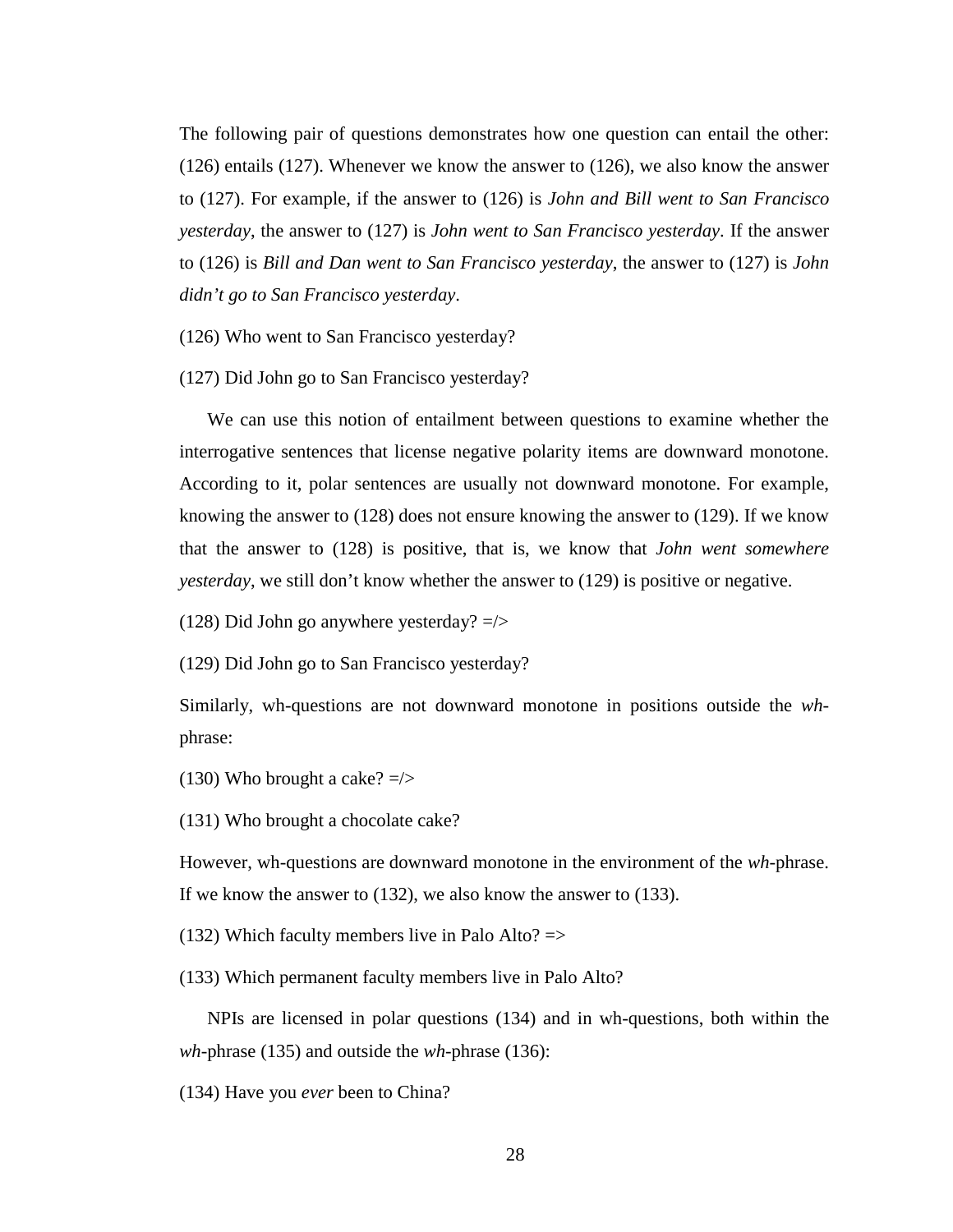(135) Who, of those who have *ever* been to China, visited Sichuan?

(136) Who has *anything* to eat?

Therefore, the condition of downward monotonicity does not explain the licensing of negative polarity items in questions, at least not with the notion of entailment between questions. Many later studies develop alternative explanations of NPI-licensing in questions (Han and Siegel 1997; van Rooy 2003; Guerzoni 2004; Romero and Han 2004).

2.5 Linebarger – licensing by negative implicature

Linebarger (1987; 1991) observes the many contrasts discussed in the previous section, and concludes that downward monotonicity is not an appropriate licensing condition for the negative polarity items. She proposes a different condition: licensing by negative implicature, emphasizing the pragmatic contribution of the negative polarity items. This condition is formulated as follows (Linebarger 1987:346):

(137) A negative polarity item N contributes to a sentence S expressing a proposition P the conventional implicature that the following conditions are satisfied:

Availability of negative implicatum: There is some proposition NI (which may be identical to P), which is implicated or entailed by S and which is part of what the speaker is attempting to convey in uttering S. In the LF of some sentence S' expressing NI, the lexical representation of the NPI occurs in the immediate scope of negation.

Strength: The truth of NI, in the context of the utterance, virtually guarantees the truth of P.

For example, she proposes to account for the licensing of NPIs in the second argument of *few* with the following negative implicature:

(138) Few people had *anything* to eat.

NI: Most people didn't have anything to eat.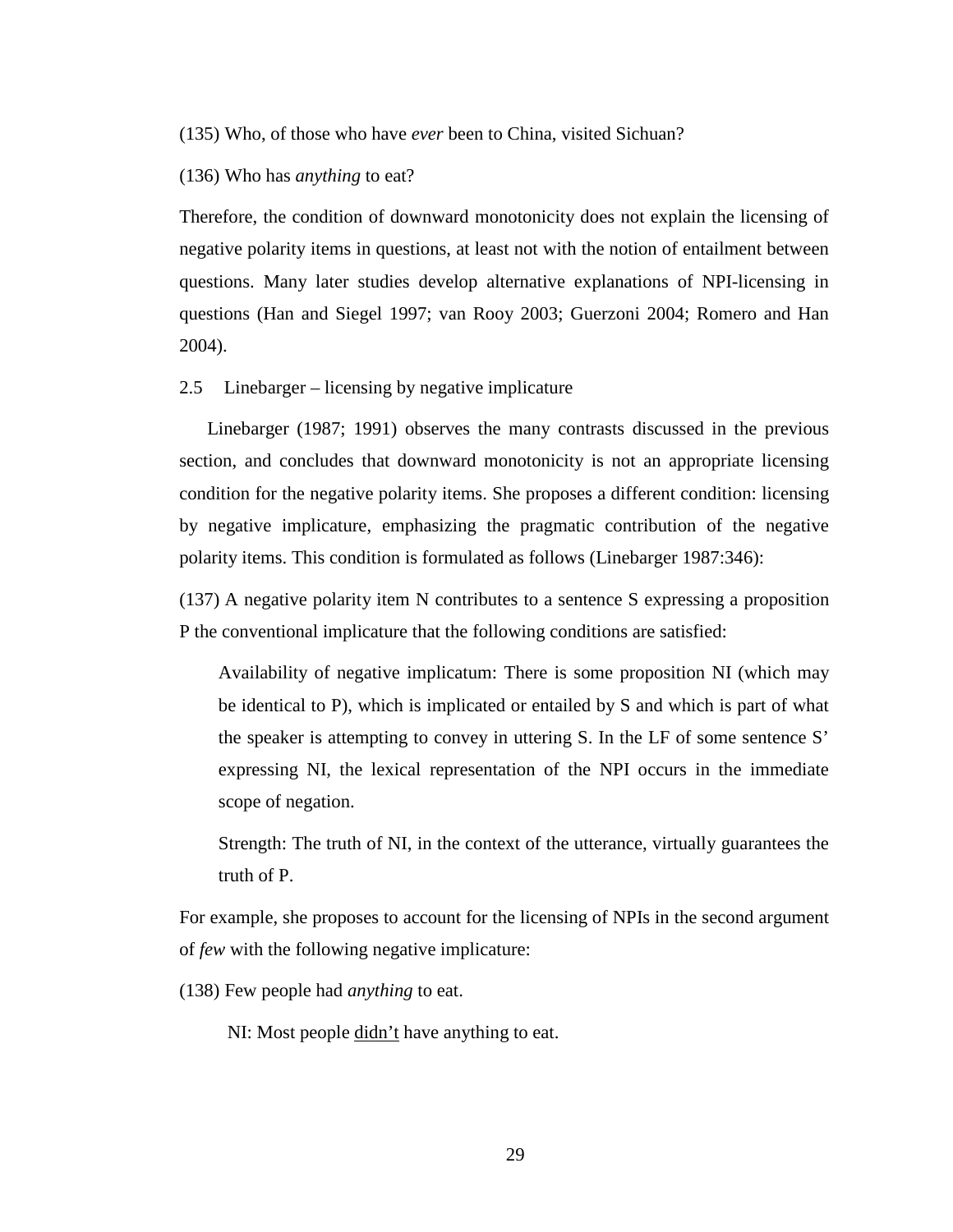The licensing of NPIs with *exactly n*, when *n* is small is explained by the availability of the negative implicature in that case. While (139) is analyzed as having the negative implicature as shown below, (140) is claimed not to have such an implicature.

(139) Exactly four people in the whole room *budged an inch* when I asked for help.

NI: most people  $\underline{\text{didn't}}$  budge an inch when I asked for help.

(140) \*Exactly 43 people in this room will have to *budge an inch* to make room for the later arrivals.

This type of explanation has a number of problems. First, many positive sentences that do not license negative polarity items can have syntactically negative implicatures. This is the case with the quantifier *almost everyone*, as shown in (141). Therefore, Linebarger's condition cannot distinguish between *few*, which licenses NPIs, and *almost everyone*, that does not.

(141) \*Almost everyone had *anything* to eat.

NI: Few people didn't have anything to eat.

Second, some of the negative implicatures proposed by Linebarger do not satisfy her own condition. For example, the negative implicatum in (139) does not satisfy the strength condition. The negative implicature is not stronger than the original proposition, and the truth of NI does not 'virtually guarantee' the truth of P. It is possible that the NI in (139) is true, but the original sentence is false, as the number of people who responded was three or five.

Third, the condition allows the licensing of the NPI if there is *some* sentence S' expressing an appropriate NI. Therefore, to show that a sentence is predicted not to license NPIs, one must show that there is no sentence S' that can express an appropriate NI. Linebarger does not address this issue and does not demonstrate how this can be accomplished formally. In fact, in most cases when Linebarger claims that there is no negative implicature, such an implicature can be found, as in (141) above.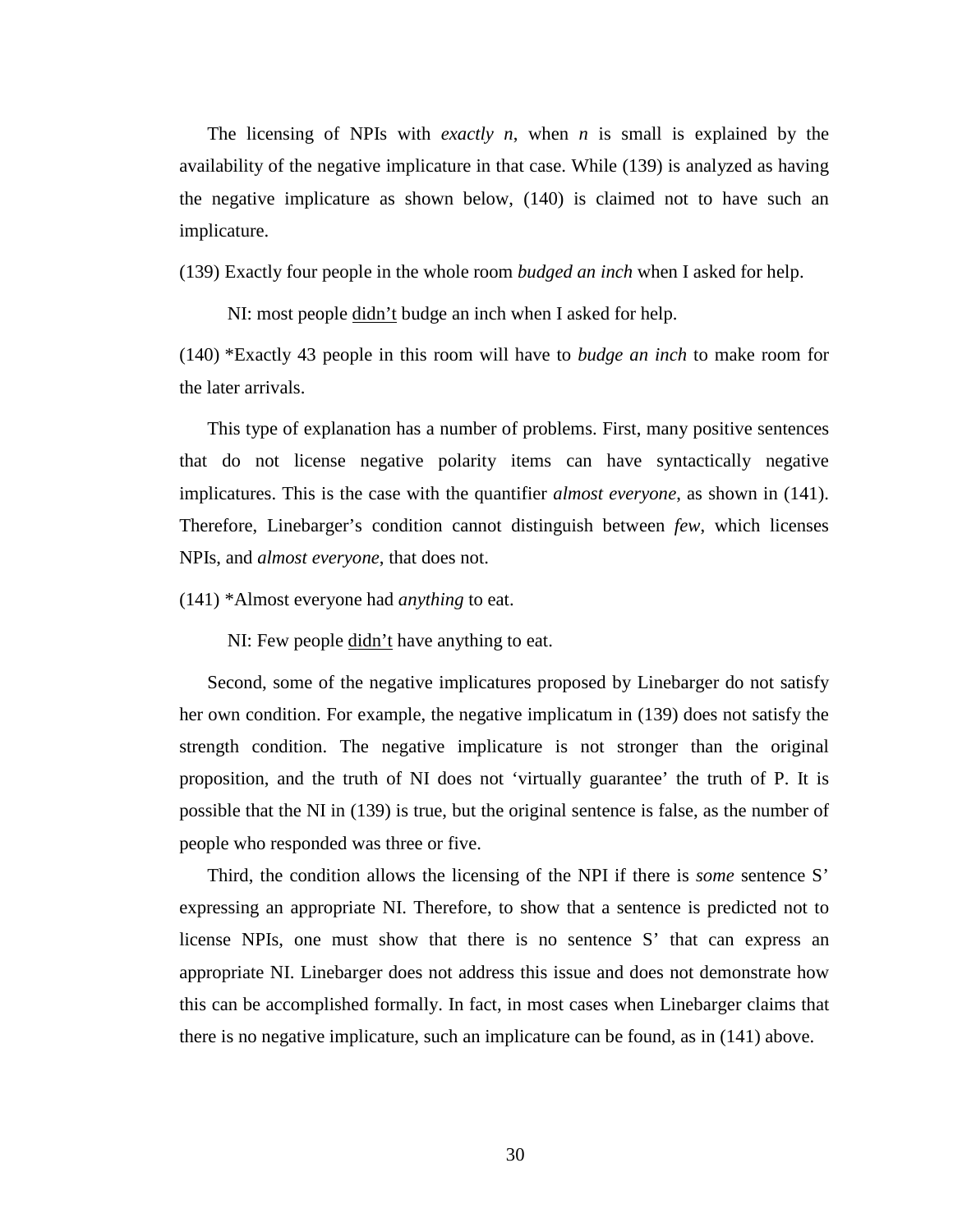Although Linebarger collected together a good amount of contrasts that have to be explained, her own proposal does not explain them adequately, and, in fact, is less successful than downward monotonicity in explaining the distribution of negative polarity items.

## 2.6 Negative Polarity Items and Free Choice Items

In addition to its regular use in the NPI-licensing environments, the English word *any* has another use, in which it has a so called "free choice" interpretation. Examples are given below:

(142) *Anybody* can solve this problem.

(143) I can catch *any* raven.

(144) Press *any* key.

In this use *any* is frequently called "a free choice item" (FCI). There has been much debate on whether the NPI-*any* and the FCI-*any* should be given a unified analysis or two different analyses. The proponents of the separate analysis usually see the FCI-*any* as a universal (Quine 1960; Dayal 2004), based on sentences like (142), which is similar in meaning to *Everybody can solve this problem*. The proponents of the unified analysis usually see the FCI-*any* as existential (Kadmon and Landman 1993; Horn 2005), based on examples like (144), which is not equivalent to *Press every key*.

The free choice reading does not just arise by virtue of *any* occurring in the appropriate environment, such as modal or imperative. The FC reading also occurs in the regular NPI-licensing environments, in which case *any* can be ambiguous between NPI and FC interpretations, as in the following examples:

(145) If she can solve *any* problem, she'll get a prize.

NPI reading: If there is any problem she can solve…

FC reading: If she can solve every problem,…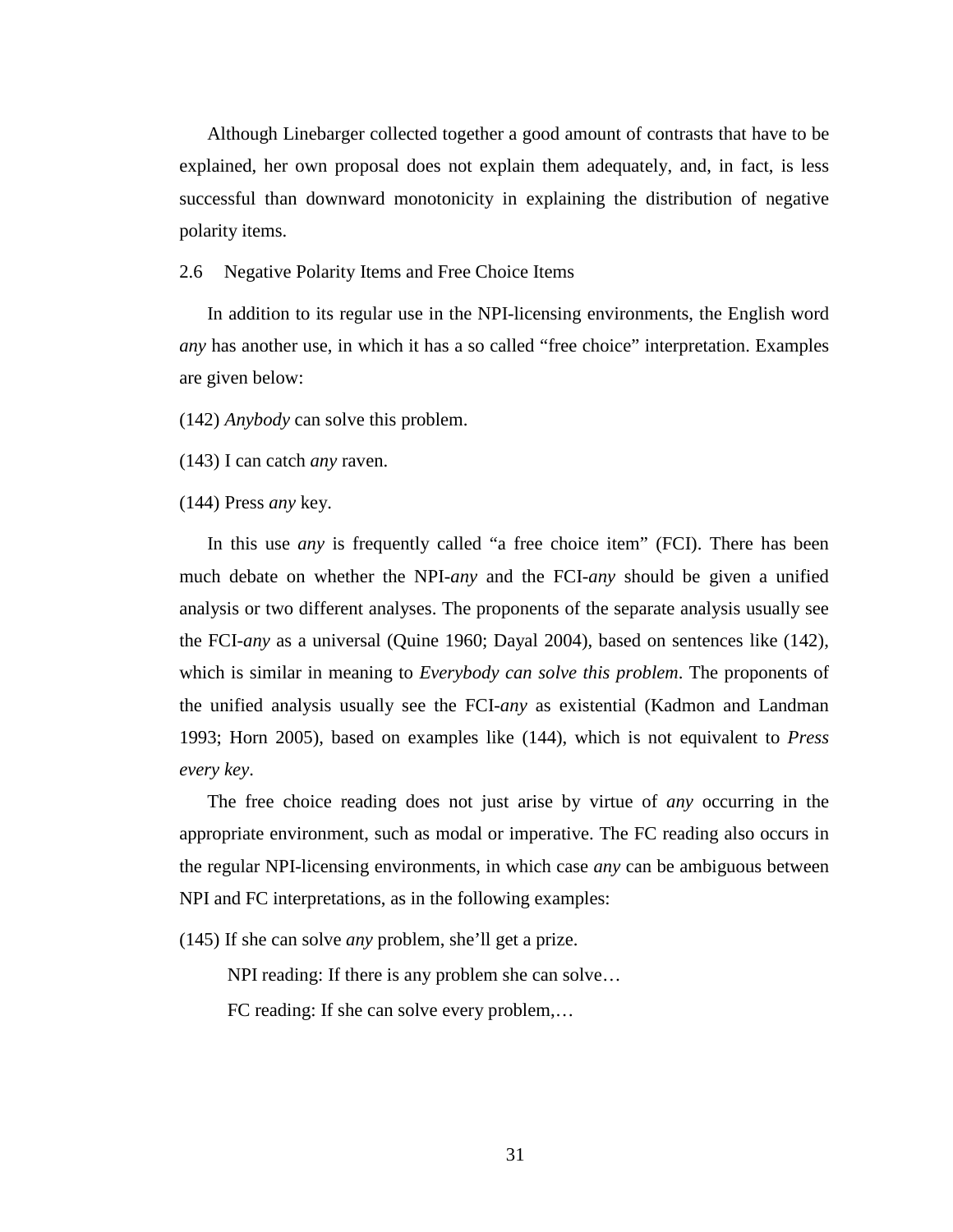(146) Can *anyone* pass this test?

NPI reading: Is there anyone who can pass this test?

FC reading: Can everyone pass this test?

Horn discusses a number of syntactic contrasts that can help distinguish between the free choice and the NPI readings. One of the contrasts involves existential sentences. The NPI *any* can appear in an existential sentence with *there is* (147), while the FC *any* cannot (148).

(147) There isn't *anybody* that can swim the Channel.

(148) \*There is *anybody* that can swim the Channel.

Another test involves the use of adverbs *absolutely* and *almost*. It has been claimed that while the NPI *any* cannot be qualified by these adverbs (149), the free choice *any* can (150):

(149) Sam didn't see (\*absolutely) *anyone*.

(150) Absolutely *anyone* can cook Peking duck.

However, Horn (2005) showed that there are examples of *almost* with the NPI *any*, such as  $(151)$ , so this test is not completely reliable.

(151) He doesn't know almost *anything* about programming.

Many languages have different words for the free choice and the NPI interpretations of *any*. Such are, for example, Greek, with the NPI *kanena* and FCI *opjosdhipote*, and Spanish, with the NPI *ningún* and the FCI *cualquier*. The following examples demonstrate the use of Russian FCI *ljuboj* and the NPI *nikakoj*.

(152) \**Ja videl ljubogo/nikakogo studenta*.

I saw any-FCI/any-NPI student.

'I saw any student'.

(153) *Ja ne videl nikakogo / \*ljubogo studenta*.

I not saw any-NPI/any-FCI student.

'I didn't see any student'.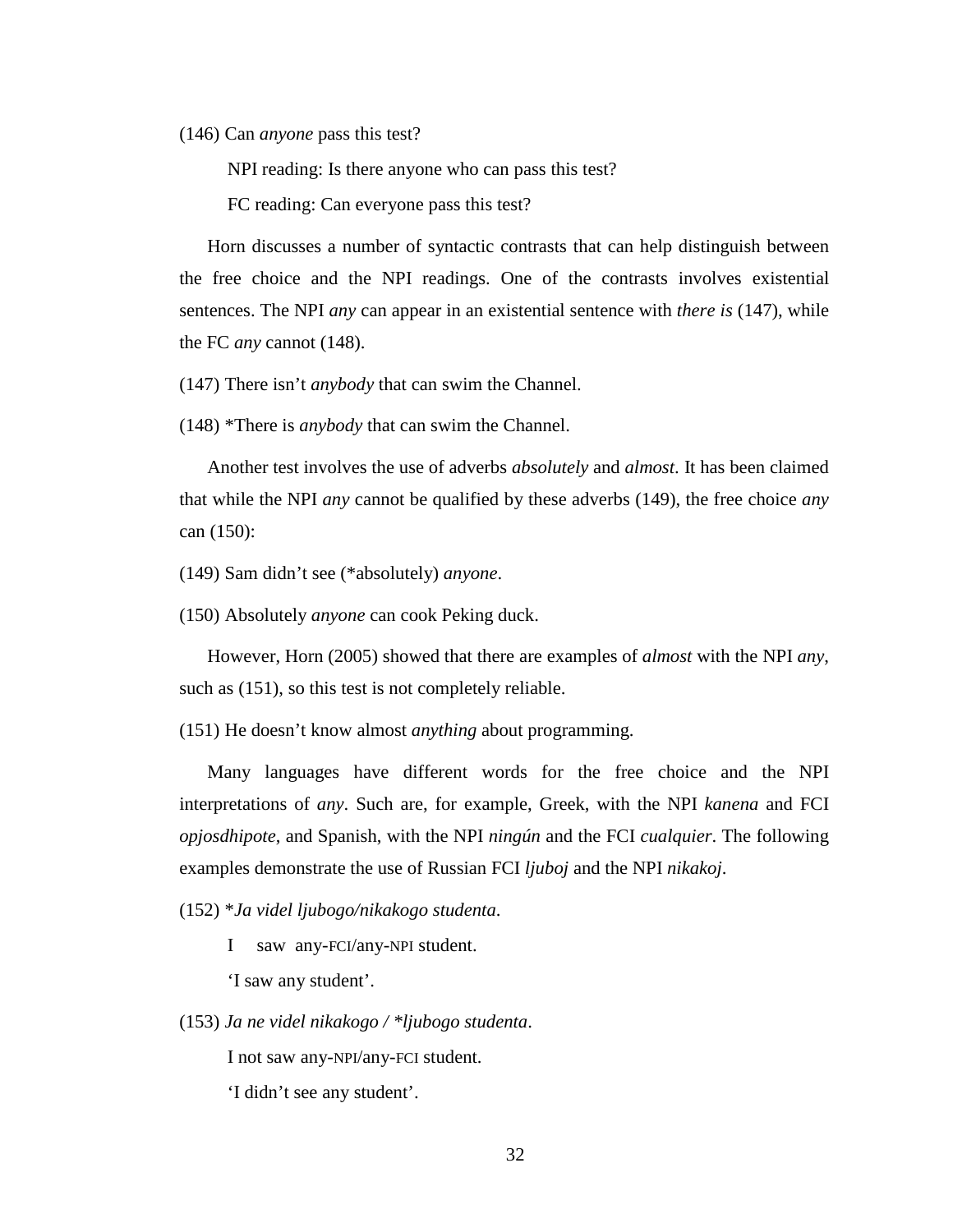(154) *Èto ljuboj/\*nikakoj student znaet*.

This any-FCI/any-NPI student knows.

'Any student knows this'.

When these words occur in environments allowing both the NPI and the FCI, the resulting sentences are not ambiguous, as each word corresponds to only one interpretation of the English *any*:

(155) *Ja ne mogu rešit' nikakuju zada*č*u*.

I not can solve any-NPI problem.

'I can't solve any problem' = 'I can solve none of the problems'

(156) *Ja ne mogu rešit' ljubuju zada*č*u*.

I not can solve any-FCI problem.

'I can't solve any problem' = 'It's not the case that I can solve any problem'.

There is a crucial difference between the notions of NPI and FCI. Negative polarity item is a notion based on the distribution of an item, in which environments it can appear and in what it cannot. This notion can apply to an expression of any syntactic category. On the other hand, 'free choice' is a particular interpretation of a referring expression, and is usually only applied to indefinite pronouns. Therefore, free-choice vs. non-free-choice can be seen as another distinction in the interpretation of referring expressions, similar to the referential/attributive (Donnellan 1966) and *de re / de dicto* (McKay and Nelson 2006) contrasts. Words and expressions of most other syntactic categories cannot become free choice items, so the problem of distinguishing between NPIs and FCIs does not occur for most categories of NPIs.

2.7 Diversity of NPIs: recognizing the classes

### 2.7.1 Introduction

In the earlier stages of the research on negative polarity items it was sometimes assumed that it would be possible to give one explanation for the behavior of all the negative polarity items. The research frequently examined the behavior of one item, or a small group of items, and it was assumed that they are representative of all the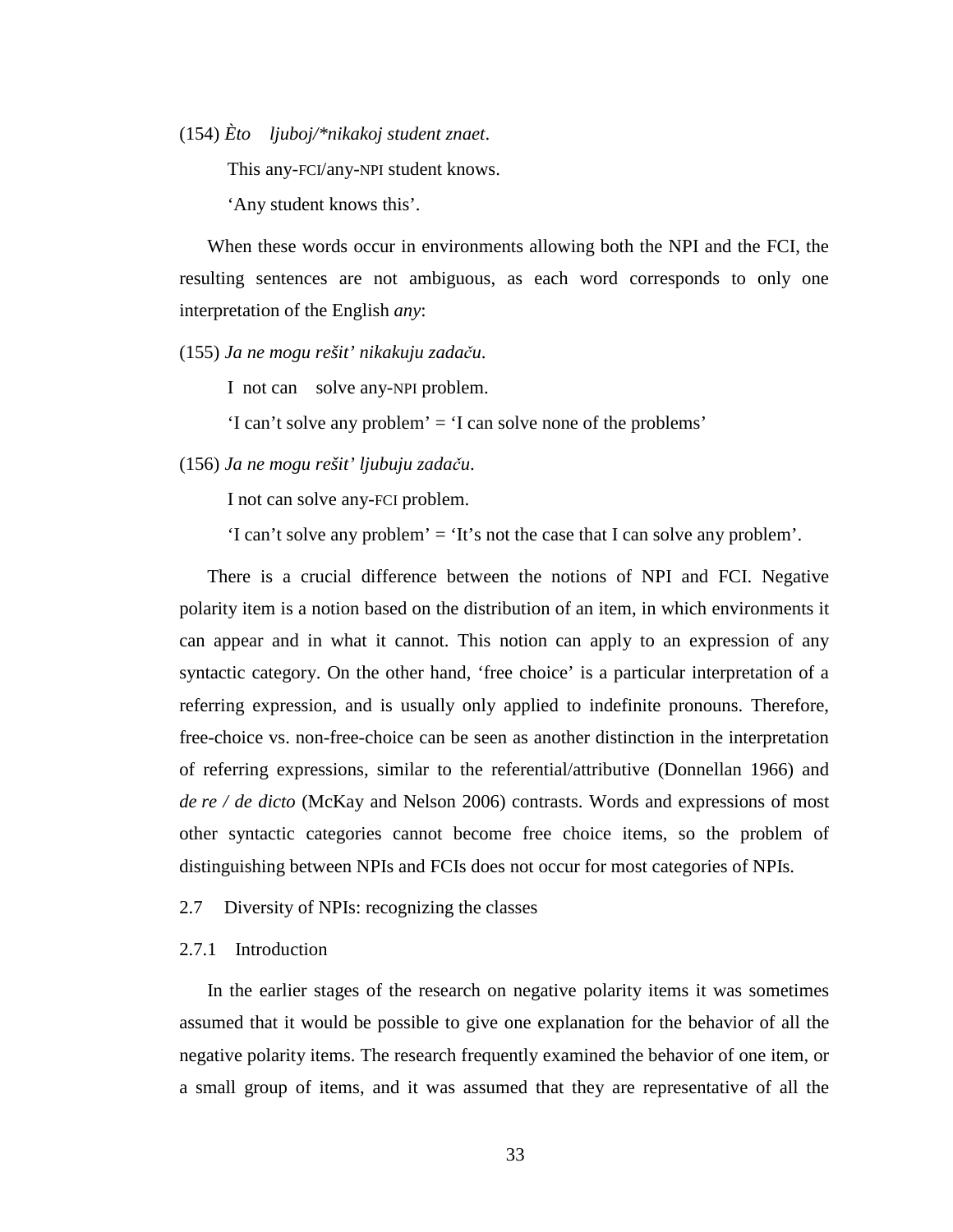negative polarity items. Recent research recognizes the diversity of the negative polarity items. Zwarts (1995) and van der Wouden (1997) introduce a hierarchy of negative polarity items based on their distribution, and propose a number of conditions stronger that downward monotonicity. I discuss this hierarchy in section 5.1 below. Many other studies focus on a particular subclass of negative polarity items and examine their properties. In this section I describe a number of such classes: indefinite pronouns, morphological markers, minimizers and maximizers.

## 2.7.2 Indefinite pronouns

The word *any* and its compounds like *anybody, anything* belong to the class of negative polarity items which are indefinite pronouns. In a study made from the typological perspective Haspelmath (1997) examined the distribution of different kinds of indefinite pronouns in 40 languages, including English. His focus is not on negative polarity items in particular, but rather on describing the distribution of all the types of indefinite pronouns in the different languages. In many languages the indefinite pronouns come in series, such as the English *any-*series (*anybody*, *anything*) and *some*-series (*somebody, somewhere*, etc.) For English, he examined the *any*-series, the *some*-series, the *no*-series, and the word *ever*.

Haspelmath summarizes the results by presenting the environments he examined as a semantic map shown in Figure 1. The names of some of the environments are self-explanatory: negation, question, indirect negation, comparative, conditional and free choice. The pronoun is said to have a non-specific use if it does not refer to a particular object. For example, the pronoun in the following Russian example (157) has a non-specific use; the speaker does not have a particular person in mind.

#### (157) *Ja xo*č*u pogovorit' s kem-nibud' drugim*.

I want talk with someone-NONSPEC other.

'I want to talk to someone else'.

A pronoun has a *specific unknown* use when it refers to a particular object, whose identity is not known to the speaker. A pronoun has a *specific known* use when it refers to a particular object, whose identity is known to the speaker. The difference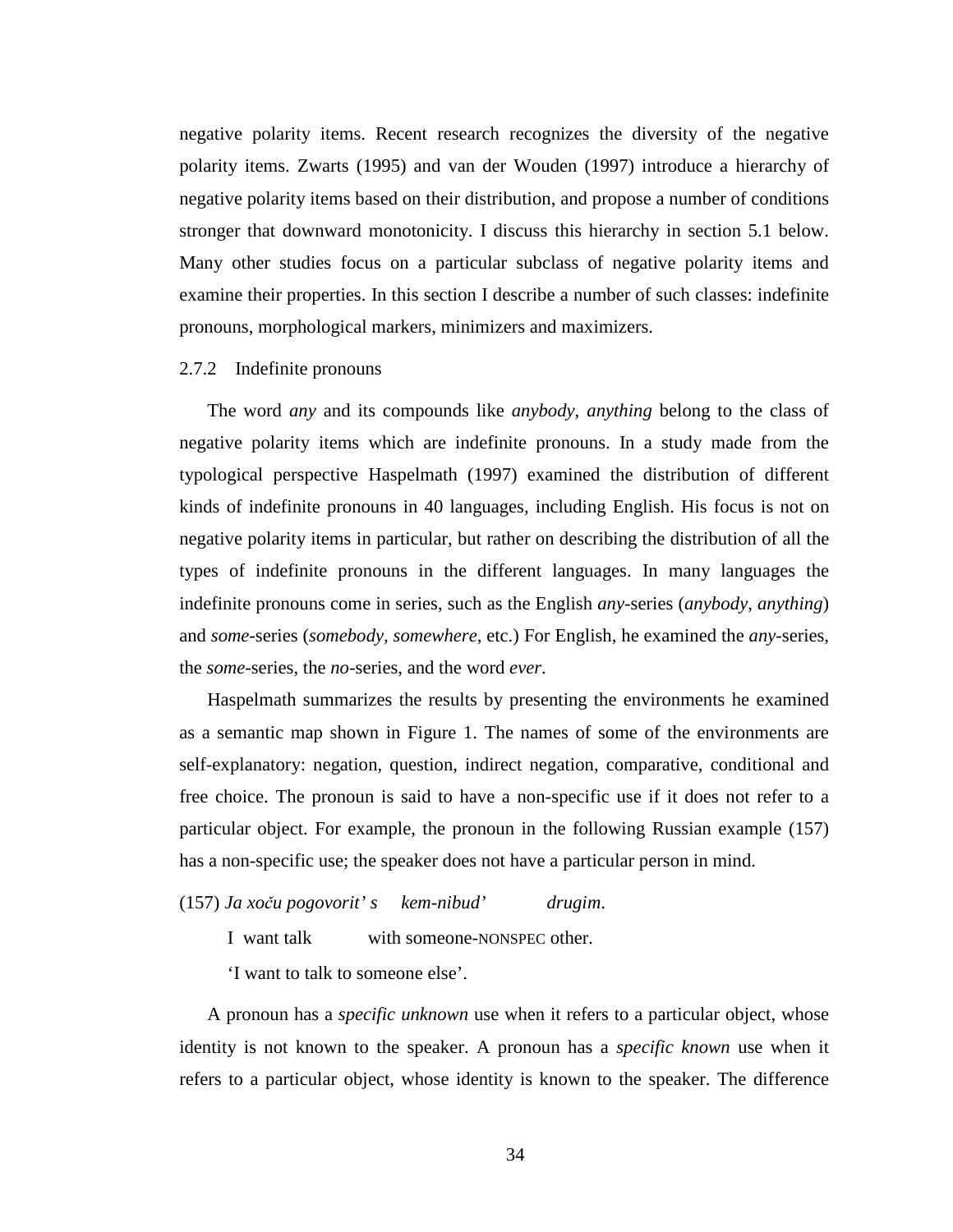can be demonstrated by the following sentences, in which the pronoun corresponding to *someone* has a *specific unknown* use in (158), but *specific known* in (159). As these examples show, while in English the *some*- pronouns are used in all these cases, Russian has a different series for each of these uses.

(158) *Ja s kem-to v*č*era pogovoril, no ne pomnju s kem*. I with someone-SPEC.UNK yesterday talked, but not remember with who. 'I talked to someone yesterday, but I don't remember who that was'.

(159) *Ja koe s kem v*č*era pogovoil, potom tebe rasskažu*. I some-KNOWN with who yesterday talked, later you tell-1SG.FUT.

'I talked to someone yesterday, I'll tell you later (who that was)'.

The map represents the environments in such a way that for each indefinite pronoun the environments it appears in are contiguous on the map. For example, the map predicts that it is possible that an indefinite pronoun will occur in all the positions except free choice and the three leftmost positions. Such is, in fact, the English pronoun *ever*. The Russian pronouns of the -*nibud'* series, which occur in all the environments except direct negation, free choice, and the two kinds of specific environments, are also possible, according to the map. On the other hand, the map predicts that there is no indefinite pronoun that can occur in direct negation, indirect negation, free choice, but not in the comparative. Similarly, it is predicted that if a pronoun occurs in the specific use and the free choice, it also occurs in the nonspecific use, comparative, and either questions or conditionals. Haspelmath's observations confirm these predictions.



Figure 1: Haspelmath (1997): The semantic map of indefinite pronouns.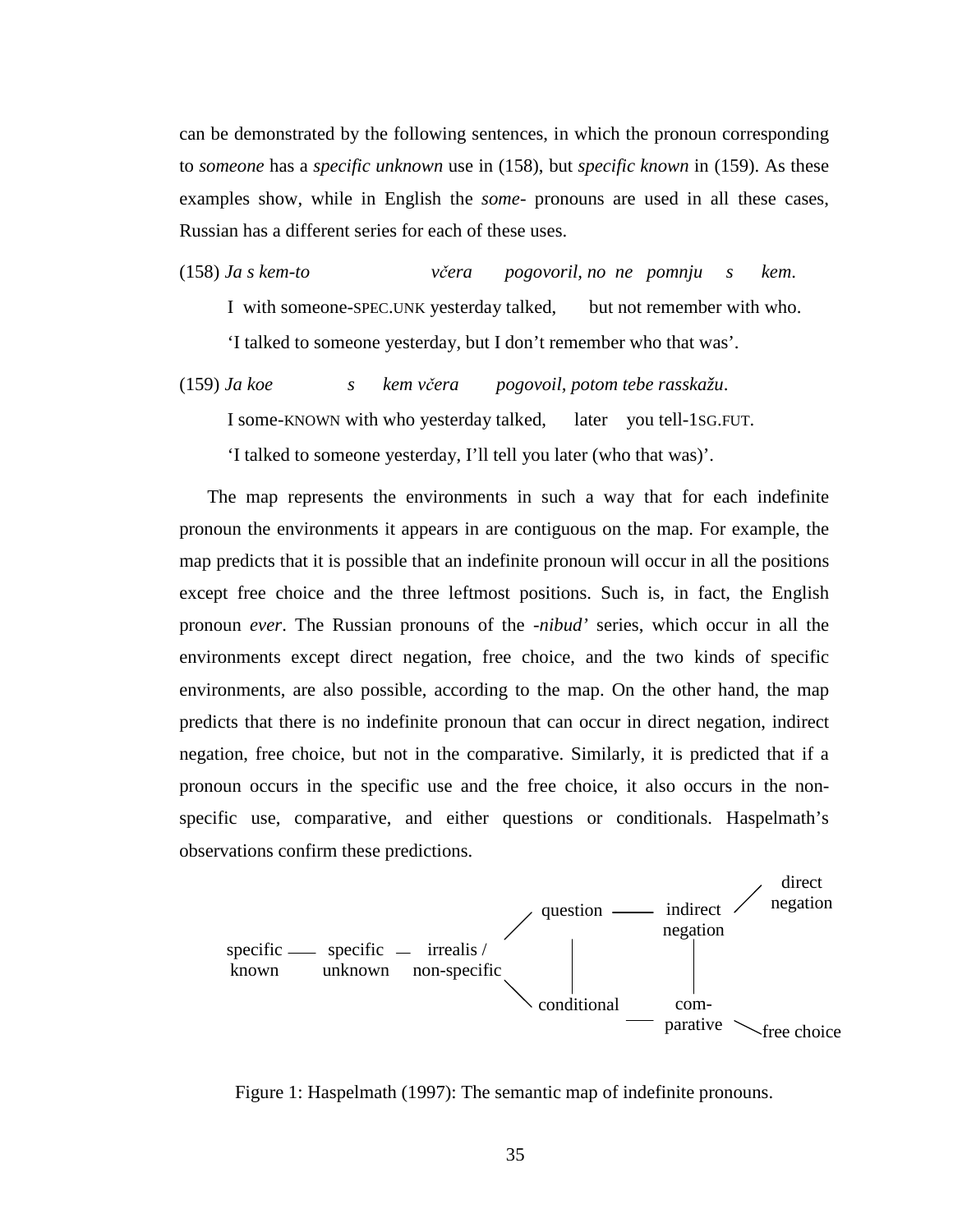The importance of Haspelmath's study is in its empirical coverage: the examination of the indefinite pronouns in the same environments in many languages. Haspelmath's study puts *any* and the pronouns of *any*-series in a cross-linguistic context and shows that the corresponding pronouns in other languages can have very different distributions.

However, the importance to the general study of negative polarity items is more limited. First, Haspelmath does not distinguish between contexts, such as question and conditional, and uses, such as 'free choice' and 'specific unknown'. While environments, such as conditional and question, can potentially license any kind of NPI, free choice and the three left labels are types of usage that can only be applied to indefinite pronouns. Second, many licensing environments, such as the restrictor of the universal quantifier and the second argument of quantifiers like *few*, are not represented in the map. Third, the label 'indirect negation' conflates sentences in which the syntactic negation and the pronoun are in different clauses with sentences in which there is no syntactic negation at all and the pronoun is licensed by a negative predicate. Due to these factors Haspelmath's semantic map is not usually used in the research on negative polarity items.

Giannakidou (1999) examines the distribution of negative polarity indefinite pronouns in Greek. She observes that the pronouns can be used in two ways: in an emphatic form and in a nonemphatic form. The emphatic pronouns are restricted to a small set of environments, while the nonemphatic pronouns appear in a wide variety of environments. The environments in which both types of pronouns appear are: under negation (160), and in the scope of *without* (161) and *before* (162) (Giannakidou 1999:377). In the examples below the nonemphatic pronouns are represented by lowercase, and the emphatic pronouns are represented by uppercase.

(160) O papus dhen idhe kanena/KANENA apo ta agonia tu. The grandpa not saw any.NONEMPH/any.EMPH from the grandchildren his. 'Grandpa didn't see any of his grandchildren.'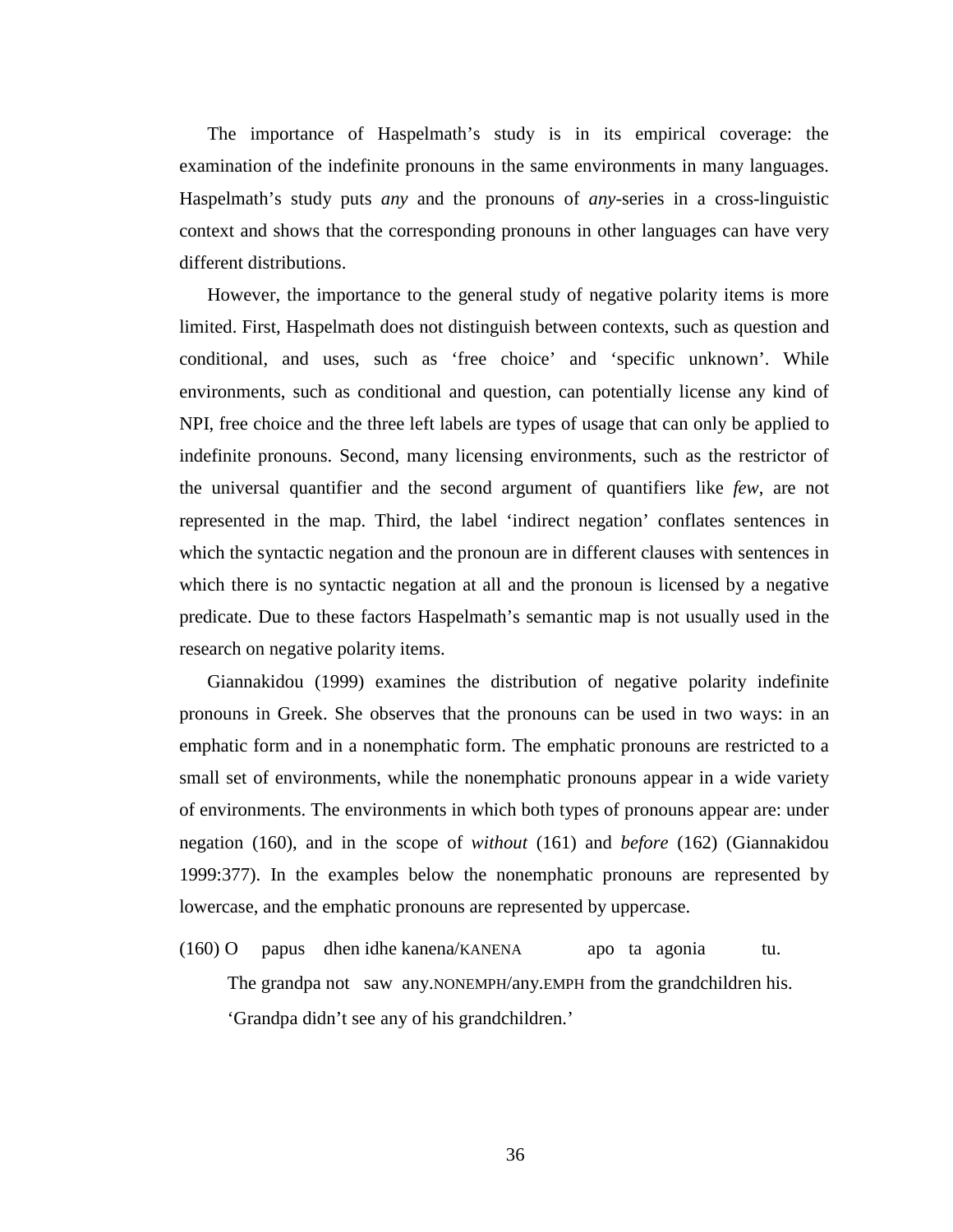(161) O papus pethane xoris na dhi kanena/KANENA apo ta The grandpa died without SUBJ see any.NONEMPH/any.EMPH from the agonia tu. grandchildren his.

'Grandpa died without seeing any of his grandchildren.'

(162) O papus pethane prin na dhi kanena/KANENA apo ta The grandpa died before SUBJ see any.NONEMPH/any.EMPH from the agonia tu.

grandchildren his.

'Grandpa died before seeing any of his grandchildren.'

Nonemphatic pronouns, but not emphatic pronouns, can appear in all the known DE environments, and in addition in non-specific uses such as in the imperative (163), with a disjunction (164) or with the adverb *isos* 'perhaps' (165):

(163) Pijene se kanenan/\*KANENAN jatro.

Go.IMP.2sG to any doctor.

'Go to a doctor.'

(164) I bike kanenas/\*KANENAS mesa I afisame to fos anameno. Or entered.3SG anyone in or left.1PL the light lit. 'Either somebody broke into the house or we left the light on.'

(165) Isos na irthe kanenas/\*KANENAS. Perhaps SUBJ came.3SG anybody. 'Maybe somebody came.'

To explain the distribution of these items, Giannakidou formulates the conditions of non-veridicality and anti-veridicality as follows:

(166) Let  $O(p)$  be a sentential operator. O is *veridical* iff  $O(P) \Rightarrow p$  is logically valid. O is *nonveridical* iff O is not veridical. O is *antiveridical* iff O(p) => ¬p is logically valid.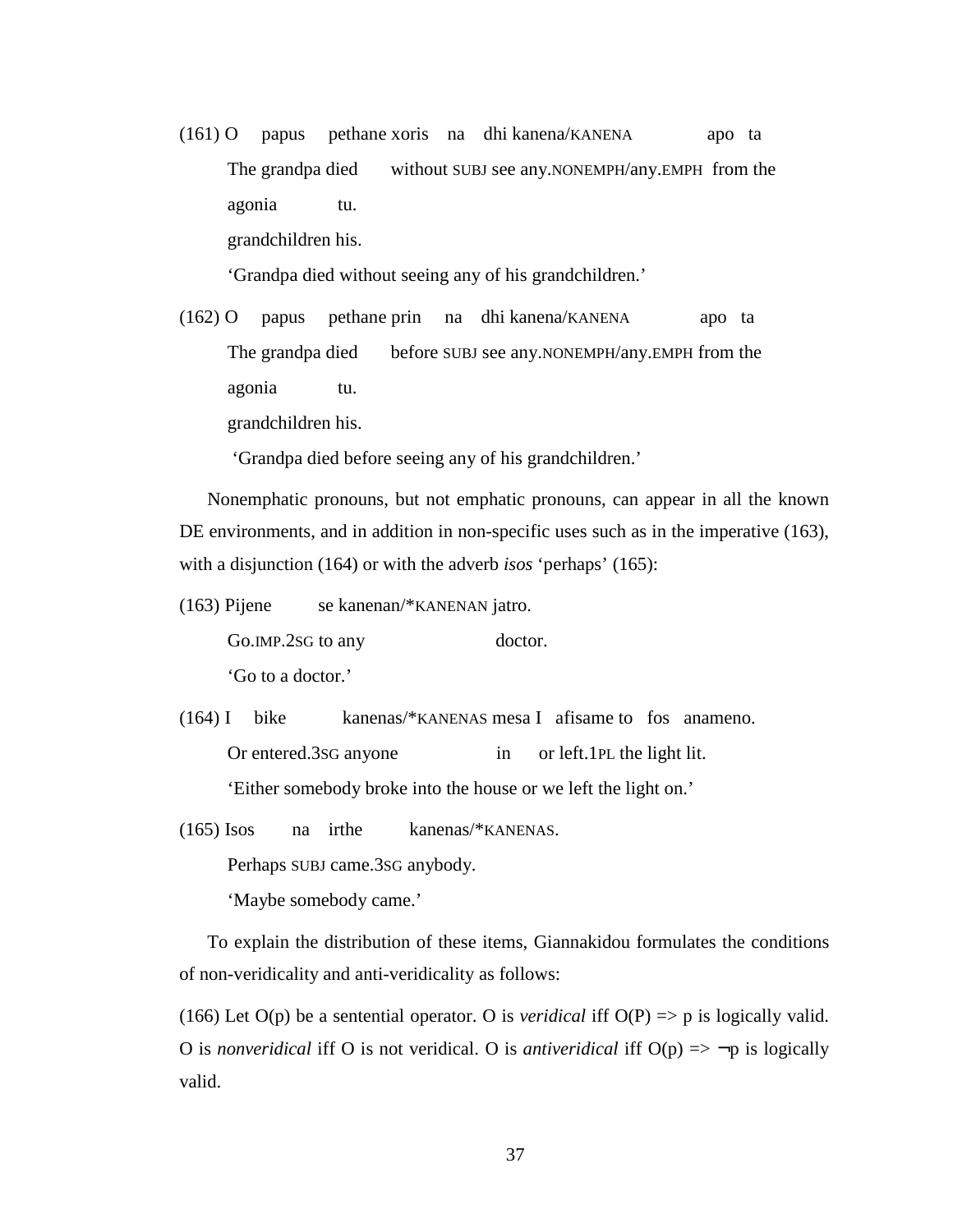Giannakidou uses these definitions to formulate the licensing conditions for the two kinds of indefinite pronoun. According to her proposal, non-emphatic pronouns are licensed in nonveridical environments, while the emphatic pronouns are licensed in antiveridical environments. Antiveridicality is a stronger condition than nonveridicality, that is, every anti-veridical environment is also non-veridical. Therefore, every environment that licenses the emphatic pronouns also licenses the nonemphatic pronouns.

All the examples above are non-veridical; this explains the licensing of the nonemphatic pronouns. Negation and *without* always create an anti-veridical environment, which explains the licening of the emphatic pronouns. On the other hand, *before* can sometimes have a different usage, as in the following sentence (Giannakidou 1999:395):

(167) Elenkse tis plirofories prin na agorasi tipota/\*TIPOTA. Checked.3SG the information before SUBJ bought.3SG anything. 'S/he checked the information before s/he bought anything'.

The sentence is either veridical or nonveridical, but not antiveridical. The nonemphatic pronoun is licensed with the nonveridical reading, while the emphatic is not licensed with either reading, since neither of them is antiveridical.

The condition of non-veridicality captures all the environments in Haspelmath's map except the leftmost two; this is an allowed distribution according to the map. While these conditions may be good in describing the distribution of the Greek indefinite pronouns, they are less helpful for the negative polarity items in other languages. The predictions of these conditions for sentences with *almost* and *barely*  (section 8.7), *only*, and the emotive factives (section 2.3.2) are contrary to the actual distribution of the NPIs in English. In section 10.3.2 I suggest that replacing veridicality with assertivity, a concept I define in section 6, improves the empirical coverage of the licensing condition.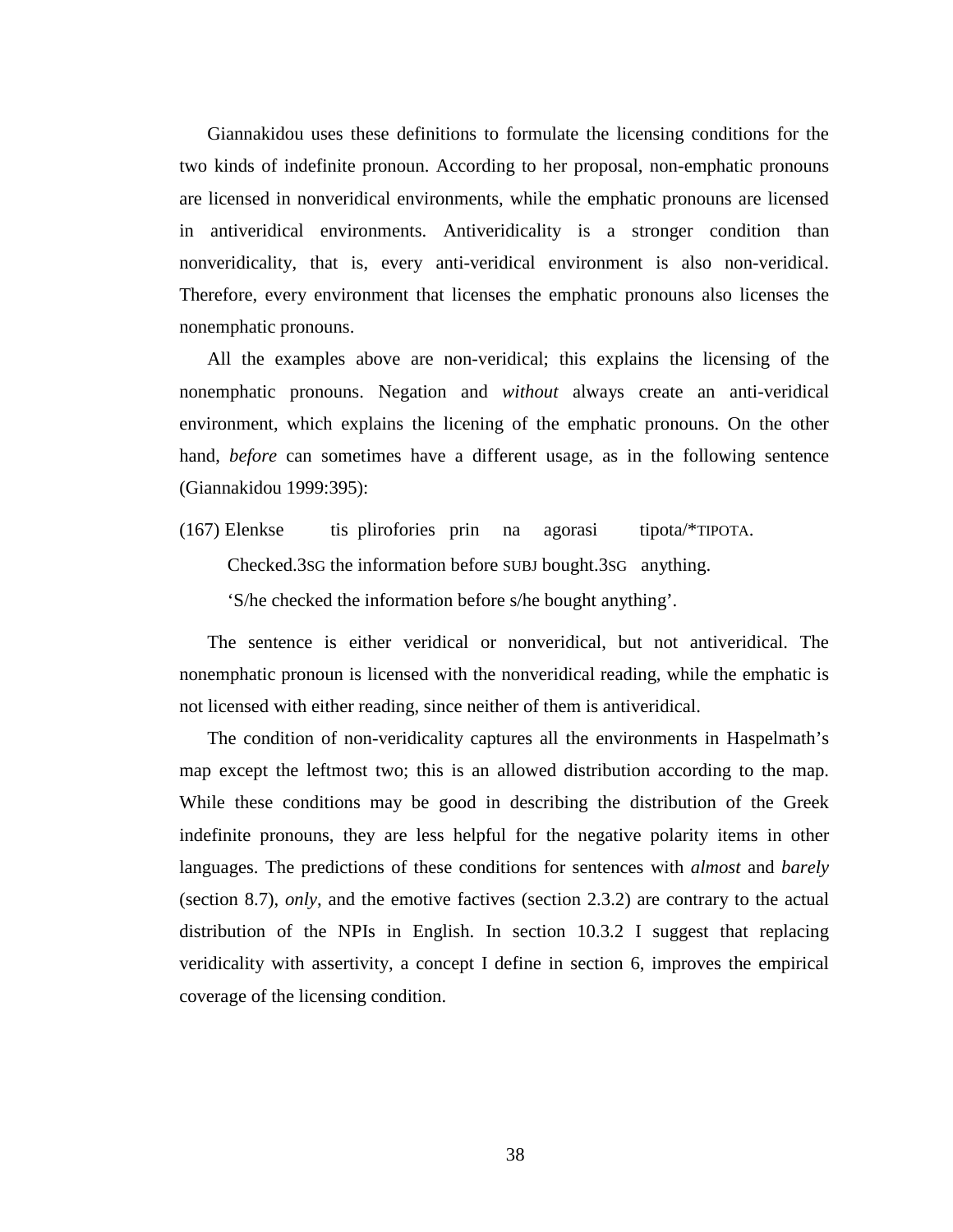#### 2.7.3 Inflectional morphology

Although most negative polarity items are standalone words and expressions, the phenomenon of polarity sensitivity has also been observed in inflectional morphology (Levinson 2006). In this section I discuss two categories of morphological markers that become negative polarity items: the partitive case, and the irrealis mood.

A number of languages exhibit differential object case marking. One of the casemarking options, the partitive, signals partial affectedness of the object, while the other option (accusative or absolutive) is used when the object is fully affected. Since a negative sentence denotes an absence of action, the partitive sometimes becomes associated with negation, and with the other NPI-licensing environments.

One of the languages in which this happens is Finnish. Finnish uses partitive and accusative for object case marking. Typically, three rules are given to explain the usage of partitive and accusative (Kiparsky 1998). The first concerns aspectual boundedness: if the eventuality denoted by the verb is atelic, the partitive is used (168); the accusative can only be used with a telic eventuality. Secondly, the partitive is used if an NP denotes an indeterminate quantity (169). Finally, the partitive is obligatory with negation.

(168) Ammu-i-n karhu-a / karhu-n shoot-Pst-1Sg bear-Part / bear-Acc 'I shot at a/the bear / I shot a/the bear'

(169) saa-n karhu-j-a / karhu-t

get-1Sg bear-Pl-Part / bear-PlAcc

'I'll get (some) bears / the bears'

Kaiser (2002) noticed that in some cases the partitive can be used in questions, but not in affirmative sentences.

(170) Pekka huomasi miehen /\*miestä.

Pekka-NOM noticed man-ACC/\*man-PRT.

'Pekka noticed a/the man'.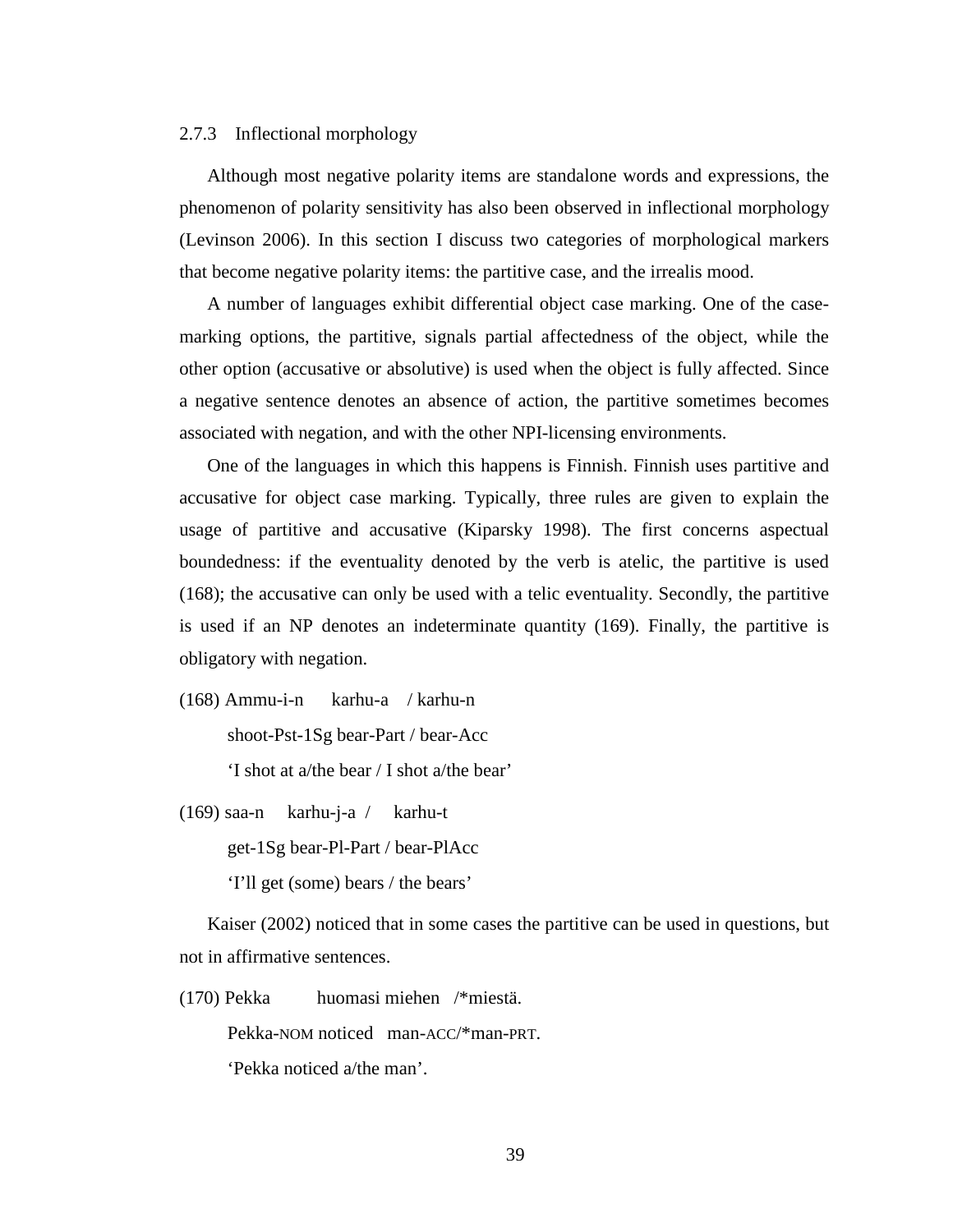(171) Huomasi-ko Pekka miehen/miestä?

Noticed-Q Pekka-NOM man-ACC/man-PRT.

'Did Pekka notice a/the man?'

However, in addition to the environments discussed by Kaiser, there are other NPI-licensing environments allowing the partitive:

(172) Harva/\*moni huomasi miestä. FEW Few/\*many noticed man-PRT. 'Few/many people noticed a/the man'.

(173) Ennenkuin/\*Senjälkeen Pekka huomasi miestä… BEFORE Before /\*after Pekka noticed man-PRT 'Before/after Pekka noticed a/the man…'

These examples support Kaiser's (2002) conclusion that the Finnish partitive has an NPI behavior.

Basque is another language is which the partitive becomes a negative polarity item. Basque is an ergative language, so the object of a transitive verb and the subject of an intransitive verb have the same case marking: absolutive. In some cases the otherwise absolutive NP can have a partitive marker. The partitive is not available for ergative case NPs (Ortiz de Urbina 1985). The partitive cannot be used with simple affirmative sentences, but it can be used in many NPI-licensing environments, such as negation, questions and antecedents of conditionals (de Rijk 1972; Laka 1990:37; Hualde and Ortiz de Urbina 2003:124). It can also be used with epistemic modals (Hualde and Ortiz de Urbina 2003:551), similar to the Greek NPIs (Giannakidou 1998).

The most common manifestation of polarity sensitivity in morphology can be found in the category of *reality status* (Elliott 2000). Reality status is usually marked on the verb, with *realis* and *irrealis* as possible values. In some languages the marker of irrealis becomes a negative polarity item. In European languages, the reality status categories are traditionally called *indicative* and *subjunctive*, with subjunctive being used almost exclusively in subordinate clauses. Nathan and Epro (1984:522) noticed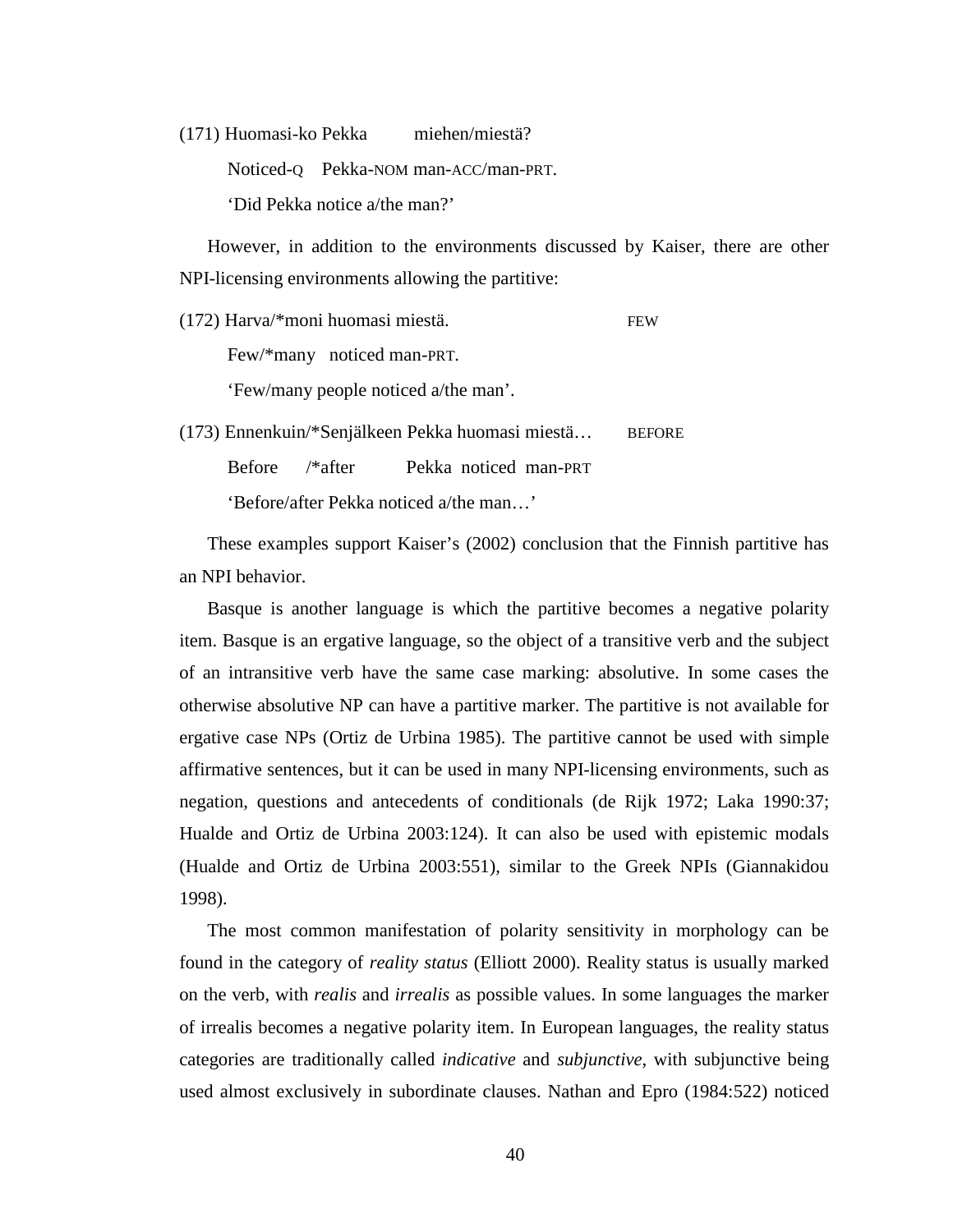that many of the constructions that trigger NPIs in English also license the subjunctive mood in Romance languages. A similar observation was made by Giannakidou (1995) for Greek and Romanian.

(174) Je crois qu'il est/\*soit intelligent. (French) I believe that he is-IND/\*is-SUBJ smart.

'I believe that he is smart'.

- (175) Je ne crois pas qu' il soit intelligent. I NEG believe that he is-SUBJ smart. 'I don't believe that he is smart'.
- (176) Crois-tu qu'il soit intelligent? Believe-you that he is-SUBJ smart. 'Do you believe that he is smart?'
- (177) Comimos antes / \*después que él llegara. (Spanish) Ate-1PL before / after that he arrived-SUBJ. 'We ate before/after he arrived'.
- (178) Dudo que sea francés. doubt-1SG that is-3SG-SUBJ French. 'I doubt that he/she is French'.
- (179) Me alegra que sepas la verdad. me pleases that know.2SG.SUBJ the truth 'I'm glad you know the truth'.

Unlike the European languages, many languages of the world have the realis/irrealis distinction in main clauses as well. The exact distribution of the realis/irrealis marking varies widely across languages (Mithun 1999; Bybee 1998; Elliott 2000). Simple past and present are always realis (Palmer 2001:168), while the typical use of irrealis is to denote possible events. Other environments that can license irrealis include negation, questions, future and imperatives. Here are some examples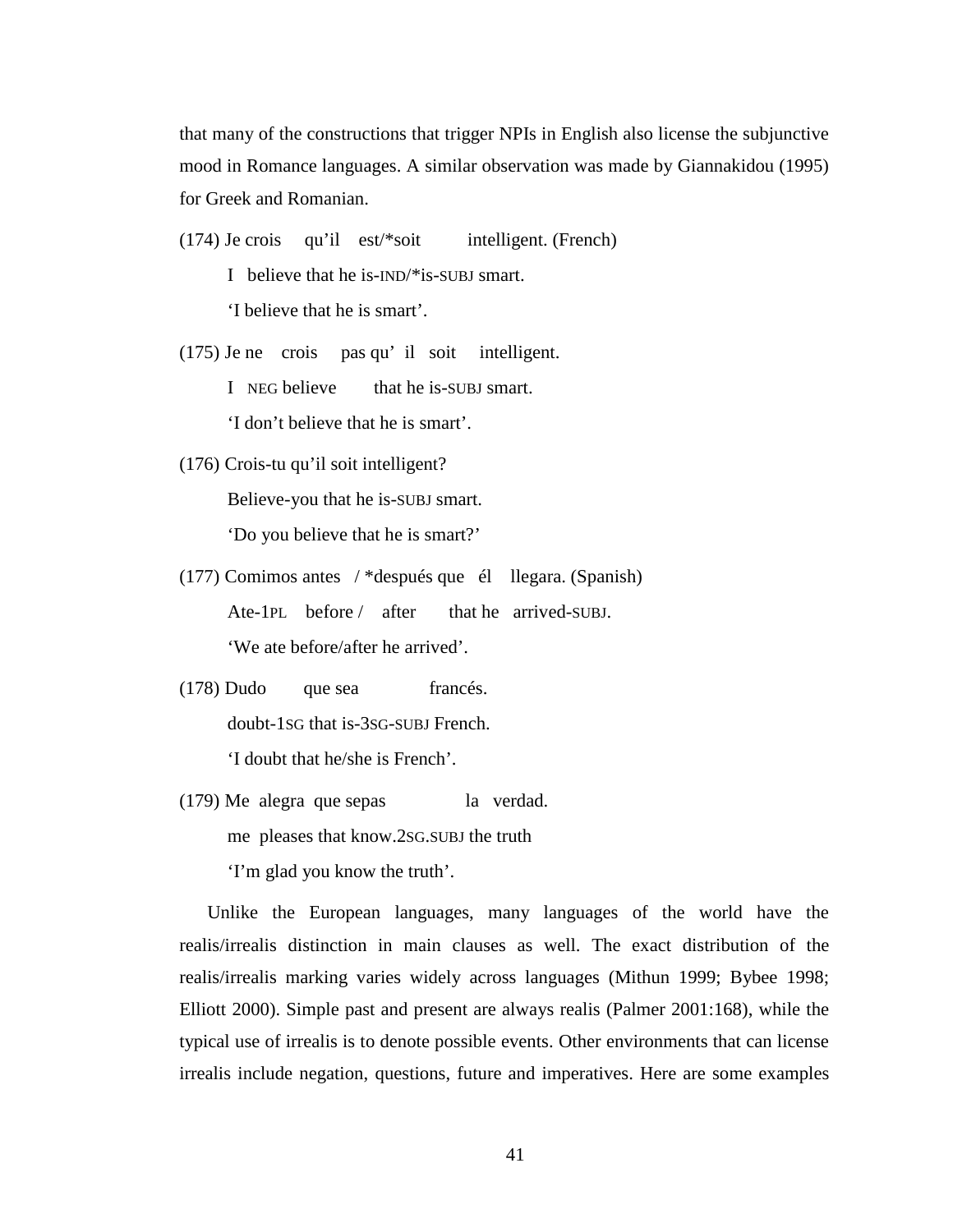of environments in which the irrealis marking occurs in Caddo, a Native American language spoken in Oklahoma (Chafe 1995; Melnar 2004):

- (180) sah?-yi=bahw-nah YES-NO QUESTION 2ND.AGENT.IRREALIS-see-PERFECT 'Have you seen him?'
- (181) kúy-t'a-yi=bahw NEGATION

NEG-1ST.AGENT.IRREALIS-see

'I don't see him'

- (182) kas-sa-náy=?aw OBLIGATION OBLIGATIVE-3RD.AGENT.IRREALIS-sing 'He should/is supposed to sing'.
- (183) hí-t'a-yi=bahw ANTECEDENT OF A CONDITIONAL

CONDITIONAL-1ST.AGENT.IRREALIS-see

'If I see it'

```
(184) wás-t'a-yi=bahw INFREQUENTATIVE ADVERB
```
INFREQUENTATIVE-1ST.AGENT.IRREALIS-see

'I seldom see it'

```
(185) hús-ba-?a=sa-yi=k'awih-sa?
```
ADMIRATIVE-1ST.BENEFICIARY.IRREALIS-name-know-PROGRESSIVE 'Surprisingly, he knows my name'

The licensing of subjunctive in the complements of emotive factives (179), and the use of irrealis with the admirative prefix *hús*- in Caddo, expressing surprise (185), is not expected according to the usual definitions of the realis/irrealis distinction. This is expected in the context of NPI-licensing, since the NPIs are known to be licensed by emotive factives.

The influence of negation on the use of markers of different grammatical categories has been the subject of typological research. Aikhenvald and Dixon (1998)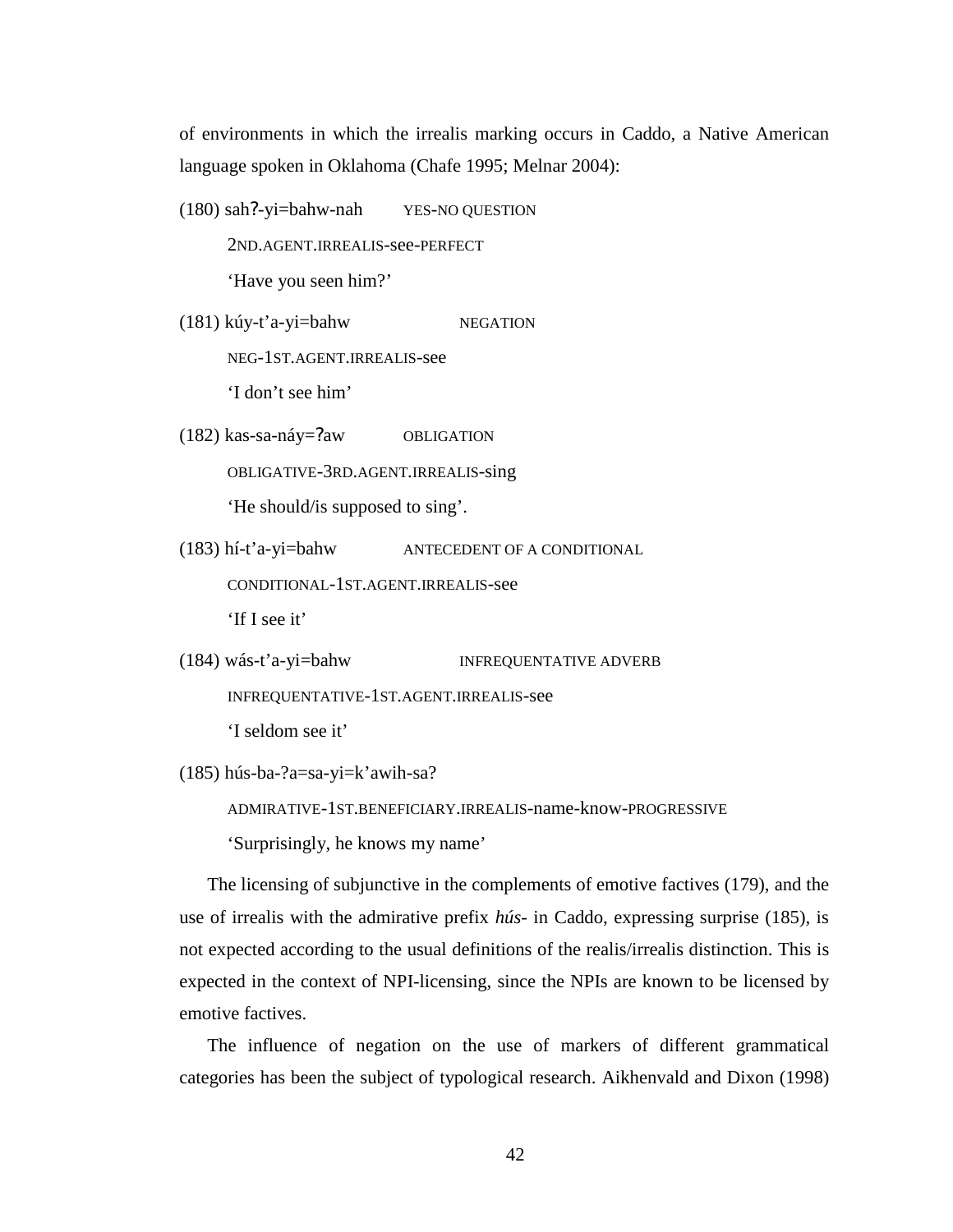explore the dependency of markers of tense, aspect, evidentiality, person, number, and case on the polarity of the sentence. Miestamo (2005) examines the usage of markers of finiteness, reality status, tense, aspect, modality and agreement in positive and negative sentences. Only the standard negation is examined in these studies; it is not known to what extent the dependencies they observe hold for other NPI-licensing environments.

## 2.7.4 Minimizers and maximizers

Minimizing phrases, such as *(not) sleep a wink* (186) and *(not) budge an inch*  (188), have been the subject of the NPI-licensing research since its early stages (Schmerling 1971). Minimizers are a productive class of negative polarity items, and they have been observed in many languages (Horn 1989:452).

(186) I didn't *sleep a wink*.

(187) We are not *the least bit* amused.

(188) She didn't *budge an inch*.

Israel (1995) examines the distribution of the minimizing phrases and discusses a number of environments in which their distribution differs from that of indefinites like *any*. One such case involves negative sentences with *because*-clauses. While negation licenses both minimizers (190) and indefinites (189), negative *because* sentences allow indefinites (191), but not minimizers (192).

(189) Zelda didn't drink *any* vodka.

(190) Zelda didn't drink *a drop* of vodka.

(191) Zelda didn't fall asleep because she drank *any* vodka. She was just very tired.

(192) \*Zelda didn't fall asleep because she drank *a drop of* vodka. She was just very tired.

Another case involves restrictors of quantifiers. Indefinites like *any* are licensed in the restrictor of quantifiers like *few* whether there is a clear causal connection between the restrictor and the claim (193) or such a connection is absent (194). This is not the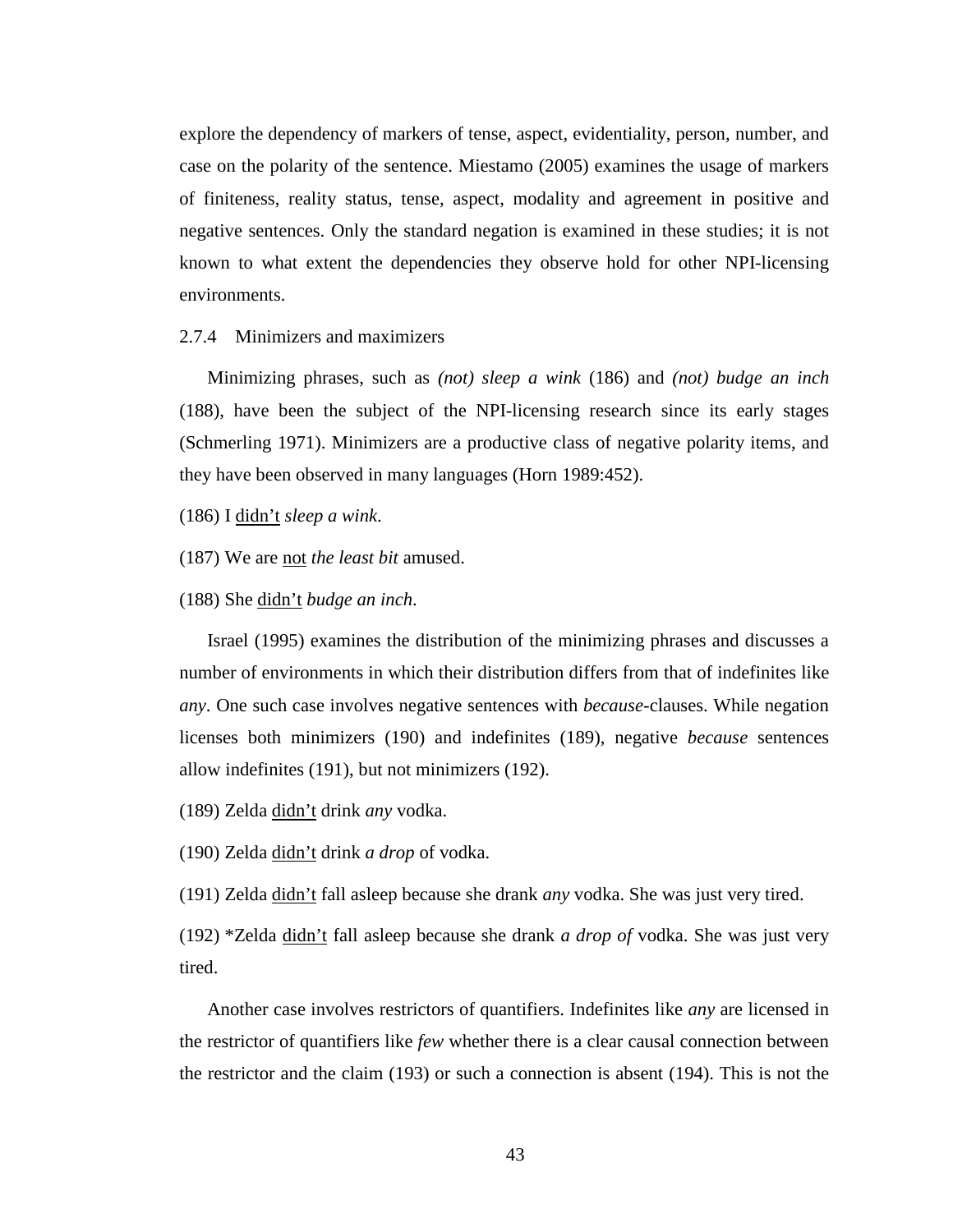case with the minimizers. When the causal connection is clear, the minimizers are licensed (195). When such connection is not evident, the minimizers are not allowed (196).

- (193) Few of the guests who ate *any* trout enjoyed the meal.
- (194) Few of the guests who ate *any* trout dressed well.
- (195) Few of the guests who ate *a bite of* trout enjoyed the meal.
- (196) \*Few of the guests who ate *a bite of* trout dressed well.

The explanation proposed by Israel distinguishes between downward monotonicity and reversal of entailment scales. According to his explanation, the environments above are downward monotone, and this is the reason why *any* is licensed. Minimizers need more that downward monotonicity: they require that a salient entailment scale be present. This is not the case with negative *because* sentences and with quantifier restrictors when there is no causal connection between the restrictor and the claim, therefore the minimizers are not licensed in these environments.

Israel (1996) notes that sentences with minimizers express strong claims, which entail the claims with other possible measure phrases. For example, *she didn't sleep a wink* entails *she didn't sleep five minutes*. He calls such expressions *emphatic NPIs*. The minimizers are contrasted with another class of negative polarity items, demonstrated below (Israel 1996:626):

- (197) She didn't sleep *much*.
- (198) He's not *all that* clever.
- (199) This won't take *long*.

While the minimizers denote low values, the NPIs of this class denote high value. Unlike sentences with minimizers, sentences with these NPIs denote weak claims, which are in fact entailed by most comparable claims. For example, *she didn't sleep much* is entailed by *she didn't sleep five minutes*. In Israel's terminology, such NPIs express an *understatement*, creating a weaker claim than the one that the speaker intends to convey.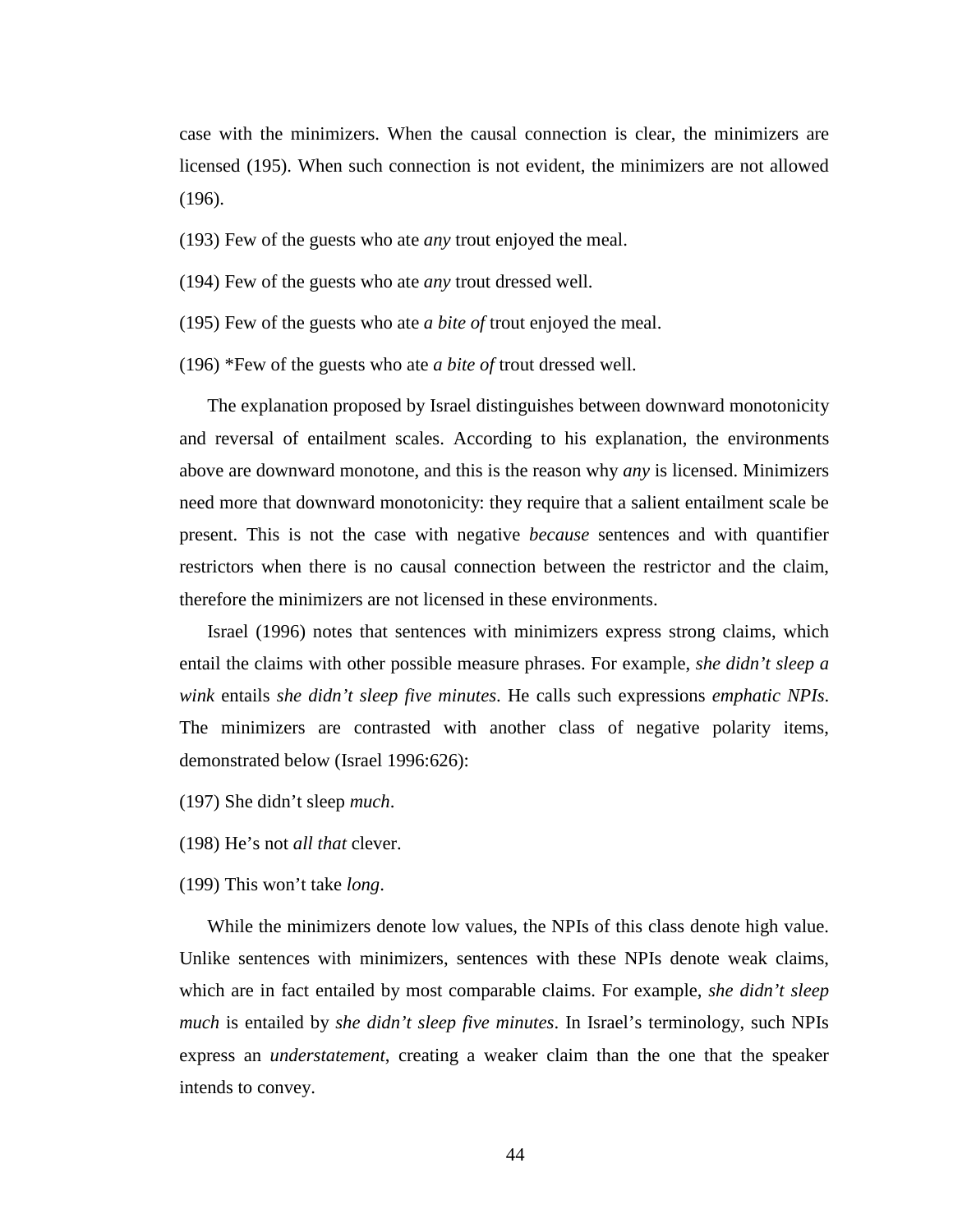Israel (1996) analyzes the difference between the two classes of the NPIs in terms of what he calls *q-value* and *i-value*. The first notion, q-value (quantitative value), is the value on the scale denoted by the item. The minimizers have a low q-value and the NPIs such as *much* (197) and *all that* (198) have a high q-value. The *i-value* is the informational value of the sentence. The i-value of emphatic sentences is high and the i-value of understatement sentences is low. Since negation reverses the entailment scales, a low q-value NPI creates a sentence that entails the other sentences on the scale. Such a sentence has a high i-value, and such NPIs are emphatic. On the other hand, the high q-value NPIs create sentences which are entailed by the other sentences on the scale, so this NPIs have a low i-value, that is, they express understatements.

Since the scale in negative sentences is reversed compared to that in affirmative sentences, a mirror picture is observed with PPIs (positive polarity items). Low qvalue PPIs have a low i-value, that is, they express an understatement. Examples of such PPIs are *sorta* (200) and *a little bit* (201). On the other hand, high q-value PPIs have a high i-value, they are emphatic. Examples of such PPIs are *as … as hell* (202) and *scads of* (203).

- (200) Maggie was *sorta* rude to the secretary.
- (201) Belinda won *a little bit* of money at the Blackjack tables.
- (202) Bert was *as rude as hell* to Ernie.
- (203) Belinda won *scads of* money at the Blackjack tables.

Israel (2001:312) examines some NPIs that do not fit the generalizations above. For example, the following NPIs are emphatic (high i-value), and they denote high quantities. This is not what is expected according to the explanation based on entailment scales.

- (204) *Wild horses* couldn't/\*could keep me away.
- (205) I wouldn't do it *for all the tea in China*.
- (206) I wouldn't touch it *with a ten-foot pole*.

Similarly, there are some emphatic PPIs denoting small quantities: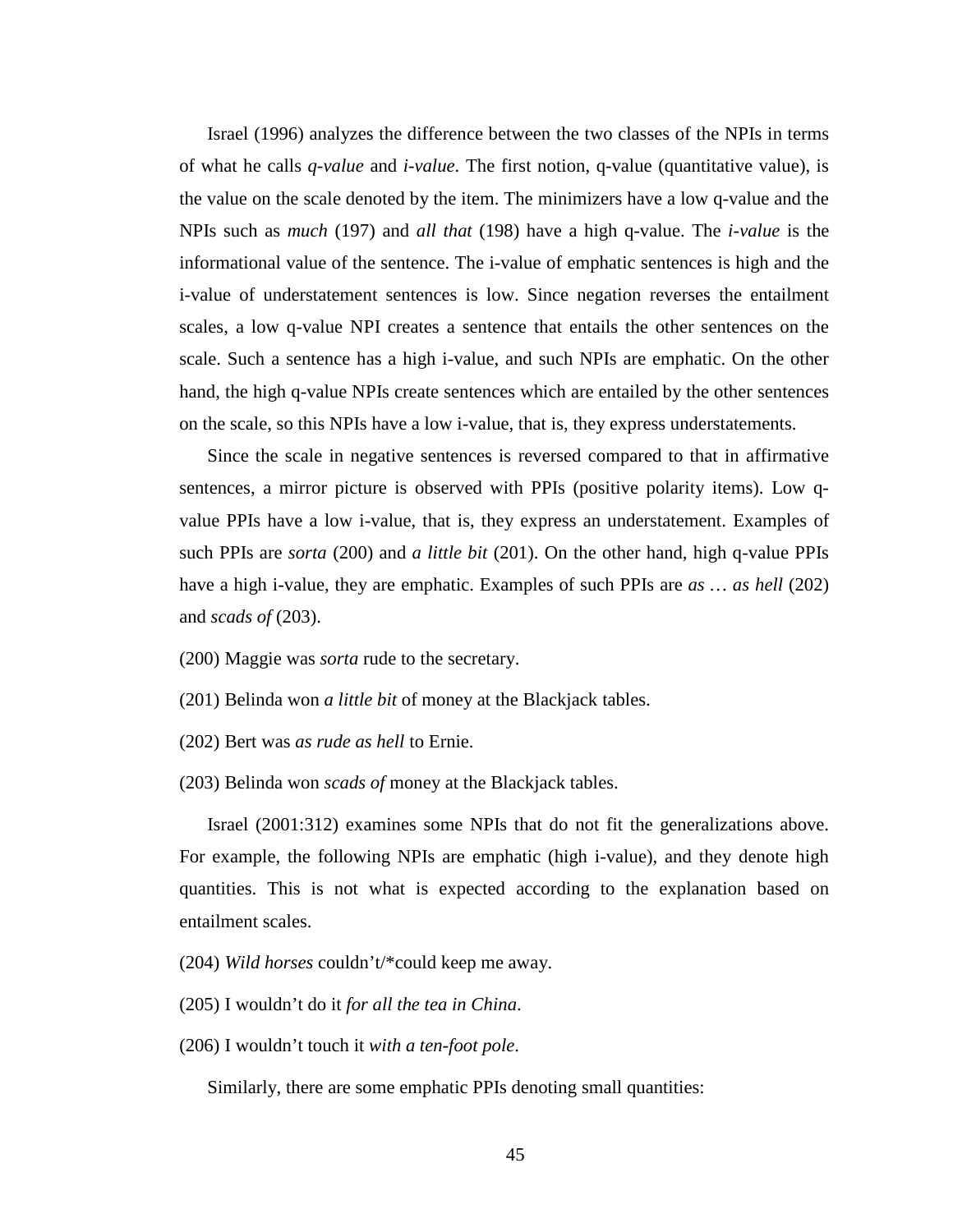#### (207) We'll be back in *a jiffy*.

#### (208) I would do it again *in a heartbeat*.

According to Israel, the difference between the inverted NPIs and the regular NPIs is in the participant roles. The regular NPIs denote roles such as patient or theme, that denote the effect of the action. For such roles, the regular entailment scales in affirmative sentences are from high to low quantity. The scale is reversed in negation, and the low quantity statement becomes the strongest:

## (209) I have *ten dollars*  $\Rightarrow$  I have *five dollars*.

#### (210) I don't have *ten dollars*  $\Leftarrow$  I don't have *five dollars*.

The opposite is true for the inverted NPIs. Such NPIs occur in expressions denoting resources required for the action, or other kinds of conditions for actions. For such roles, the regular entailment scale is from low to high quantity, and in the reversed scale the high quantity statement becomes the strongest:

(211) I can eat an apple *in five minutes*  $\Leftarrow$  I can eat an apple *in one minute*.

(212) I can't eat an apple *in five minutes*  $\Rightarrow$  I can't eat an apple *in one minute*.

The conclusion is that both regular and inverted emphatic NPIs denote quantities that make the strongest claim on the reversed entailment scale. In patient/theme participant roles, such a claim on a scale with negation is obtained with the lowest quantity, and in "resource" participant roles, such a claim is made with the highest quantity phrase.

#### 2.7.5 Conclusion

We have seen a number of studies focused on particular classes of negative polarity items. Each class of negative polarity items, while sharing some distributional properties with the other classes, also has its own particular behavior. The indefinites show an interaction of distribution and interpretation. The morphological NPIs are rare, have a more limited distribution, and are not accompanied by the emphatic feeling. The minimizers and maximizers have a more limited distribution than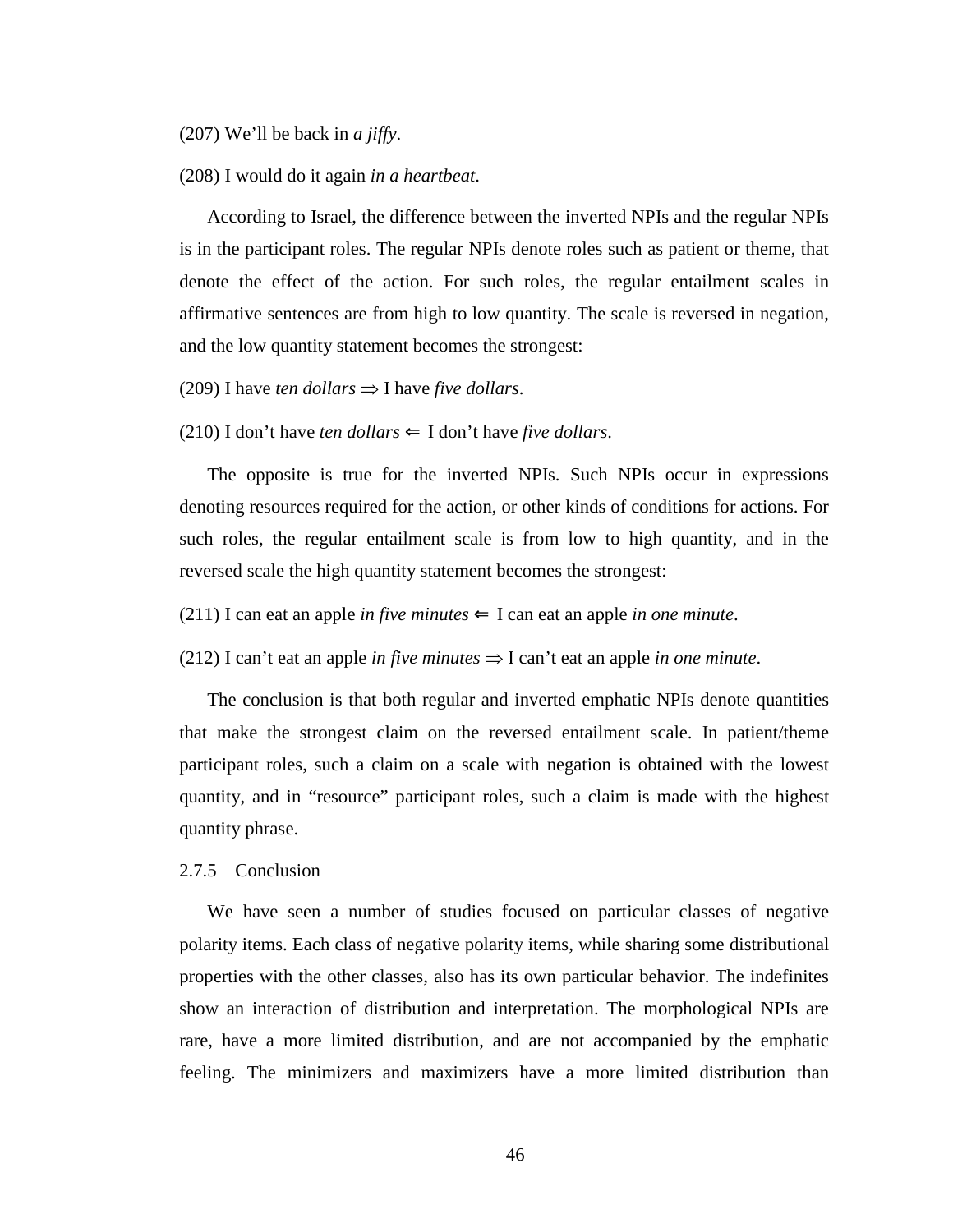indefinites, and show a dependence of polarity sensitivity on the participant role denoted by the item.

This dissertation contributes to this line of research: an in-depth investigation of the particular licensing conditions for different types of negative polarity items. I identify a class of negative polarity items that did not receive close attention in the literature, and examine their distribution. Then I propose a new licensing condition, combining downward entailment with an additional requirement.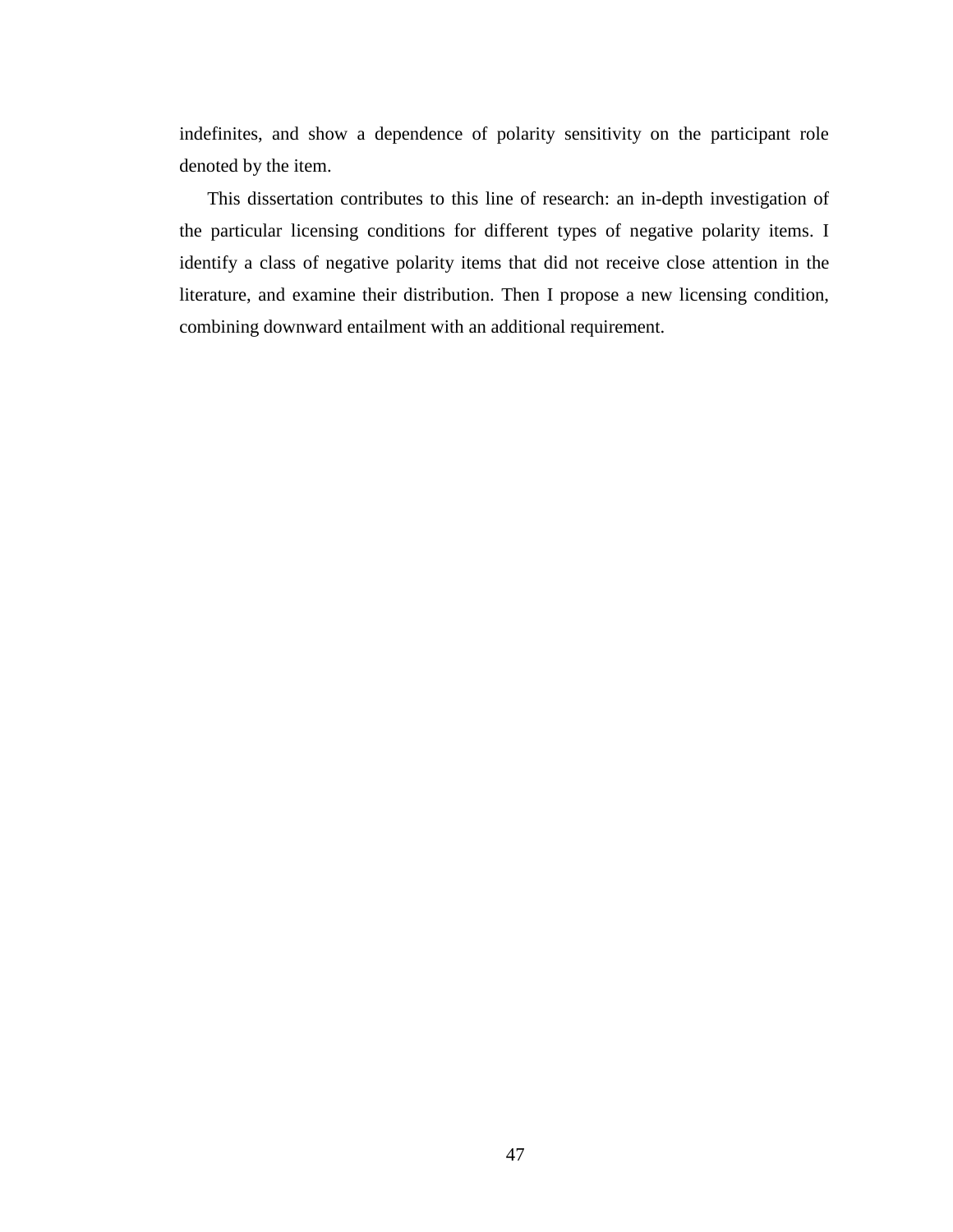# **3 The Negative Polarity Particles in English**

## 3.1 Introduction

In this study I discuss a class of negative polarity items that I call *negative polarity particles* (NPPs). I use this term do refer to two classes of negative polarity items: negative clausal particles and negative aspectual particles. All the NPPs have positive polarity counterparts. The English negative polarity particles to be discussed in this study are:

- Negative clausal additive particle *either*. Its positive counterpart is *too*:
- (213) He didn't like me and I didn't like him *either*.
- (214) He liked me and I liked him *too*.
- Negative clausal additive particle *neither.* Its positive counterpart is *so*:
- (215) You don't work for free, and *neither* do I.
- (216) You work for free, and *so* do I.
- Aspectual discontinuative particle *anymore*. Its positive counterpart is *still*:
- (217) I don't work there *anymore*.
- (218) I *still* work there.
- Negative continuative particle *yet*. Its positive counterpart is *already*:
- (219) This album is not reviewed *yet*.

(220) This album is *already* reviewed.

Most of this study discusses negative polarity particles in English. Some NPPs in languages other than English are discussed in Section 11 below. These include:

- Aspectual discontinuative particles in Russian and German.
- Negative clausal additive particles in Spanish and French.
- Negative clausal contrastive particles in Spanish, French and Catalan.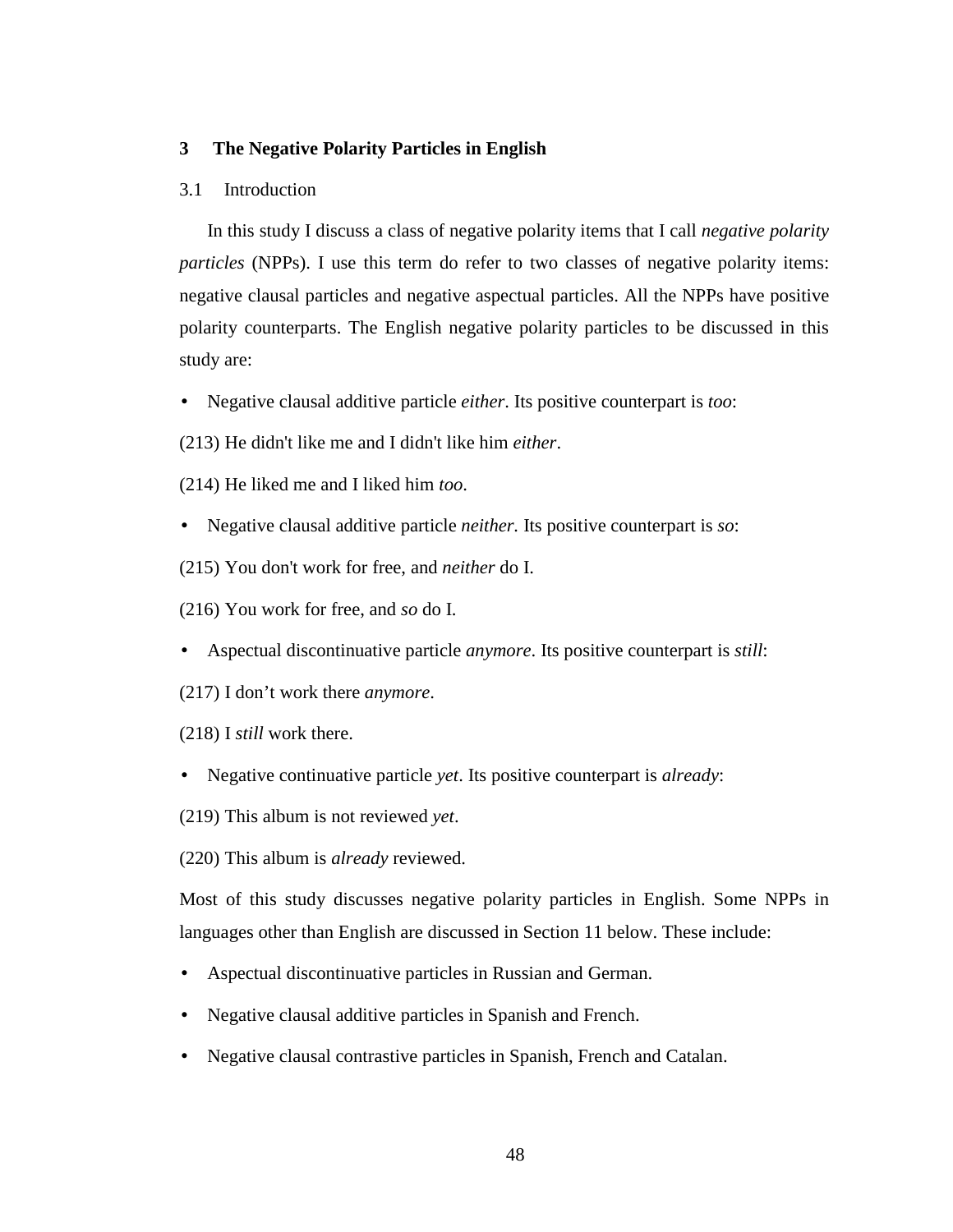In the rest of this section I introduce the English negative polarity particles, demonstrate their sensitivity to negative polarity, discuss their semantics, and show the similarity between the clausal particles and the aspectual particles.

3.2 Negative additive focus particle: *either*.

The additive particles *too* and *either* denote the existence of an additivity relationship between two clauses<sup>6</sup>. I will call the clause in which the particles appear *the host clause*, and the earlier clause to which the particle refers *the antecedent clause*.

In the typical usage of *either* both the host clause and the antecedent clause are syntactically negative. When both clauses are positive, the sentence is ungrammatical:

(221) He didn't like me and I didn't like him *either*.

(222) \*He liked me and I liked him *either*.

(McCawley 1988:582; Rullmann 2003:337).

It might seem at the first glance that *either* must coordinate two negative clauses. However, the status of the antecedent clause and the host clause is not the same. The surface negativity requirement only applies to the host clause, while the antecedent clause must entail a relevant negative proposition, but it does not necessarily have to be negative itself:

(223) a. I like pizza, and I like spaghetti *too*/\**either*.

 $\overline{a}$ 

<sup>&</sup>lt;sup>6</sup> In this thesis I only discuss the usage of *either* as a sentence final particle, as demonstrated in the examples in this section. The word *either* has at least two other usages, one as marking a disjunction (i), and another as a determiner (ii):

<sup>(</sup>i) We're *either* going to LA or to New York.

<sup>(</sup>ii) We are not going to *either* city.

The usage of *either* as a disjunction is not polarity sensitive (see (Schwarz 1999; Hendriks 2004) and the references there for a discussion of this usage). The usage of *either* as a determiner seems to behave similar to *any*. They will not be discussed in this study. The diachronical connection between the three usages of *either* and the development of the current distribution pattern of the additive particle *either* are discussed in (Rullmann 2002).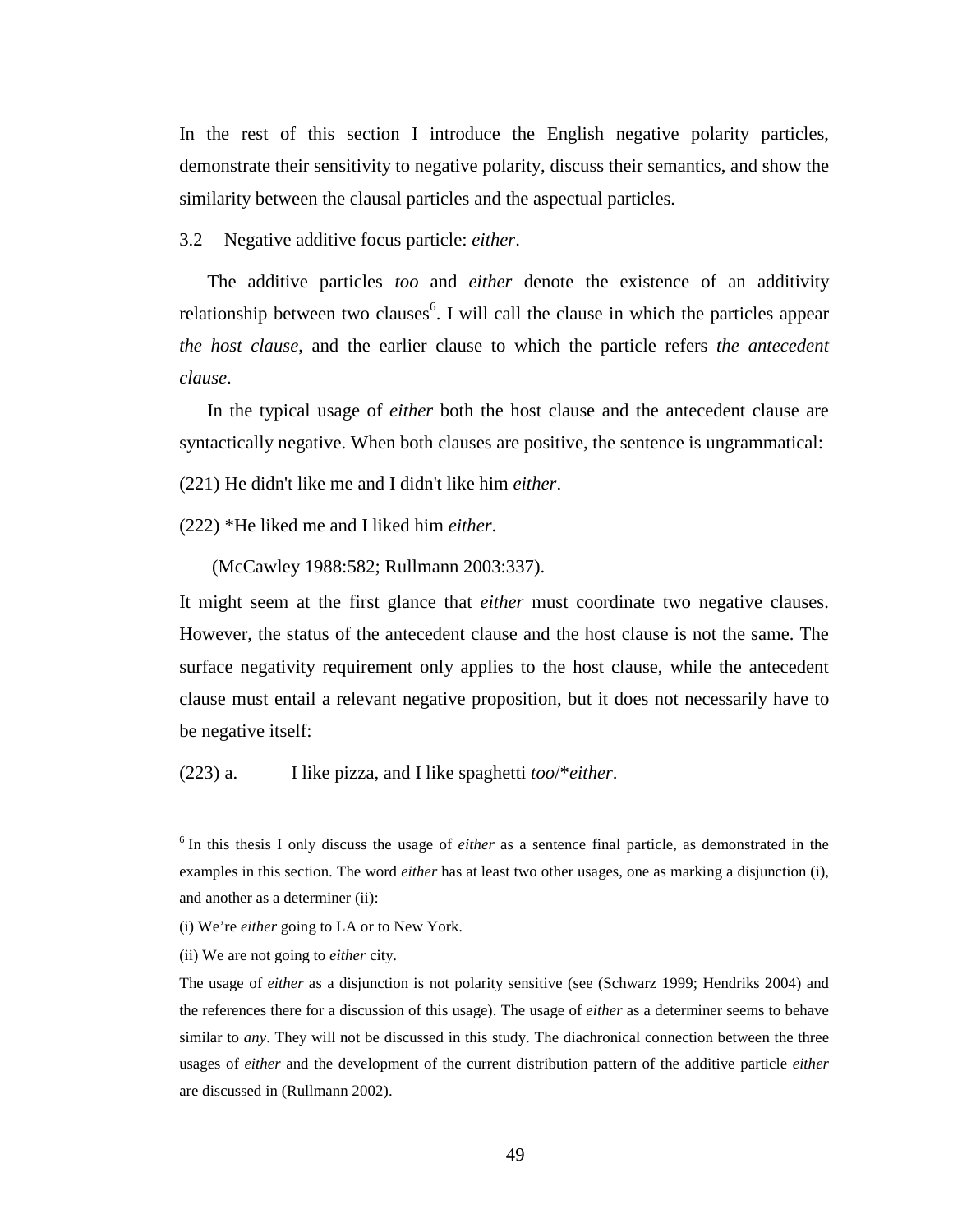b. I don't like pizza, and I don't like spaghetti *either*.

c. I don't like pizza, and I hate spaghetti *too*/\**either*.

d. I hate pizza, and I don't like spaghetti *either*.

In the following sentence the antecedent clause is clearly not negative in any way. The usage of *either* is grammatical, since the antecedent clause entails "the men don't hate you", which is similar to the host clause.

(224) All the men fall in love with you, and the women don't hate you for it, *either*.

Although there are limitations on the form of a host clause than can license *either*, the host clause does not have to be syntactically negative. The following sentences (taken from Rullmann 2003:345-347) contain *either* in an environment that does not have syntactic negation:

(225) Few Americans have ever been to Spain. Few Canadians have, *either*.

(226) It appears that Botha has little respect for Lewis, *either*.

(227) Publishers will usually reject suggestions, and writers will scarcely/hardly/never/seldom/rarely accept them, *either*.

(228) It's unlikely that John will come *either*.

(229) I doubt he can move to the house, *either*.

For the time being, I will call the environments such as (225) - (229) simply *negative*. This reflects the intuition that there is something negative in the sentences above, although they are not syntactically negative. The notion of negativity required to license the negative polarity particles is explicated later in this study as *semantic negativity*.

It is worth noting that *either* can also be used with VP-deletion in the host clause. In this case it is the antecedent clause that has to be negative:

(230) The men don't hate you for it, and the women don't, *either*.

(231) \*All the men fall in love with you, and the women don't, *either*.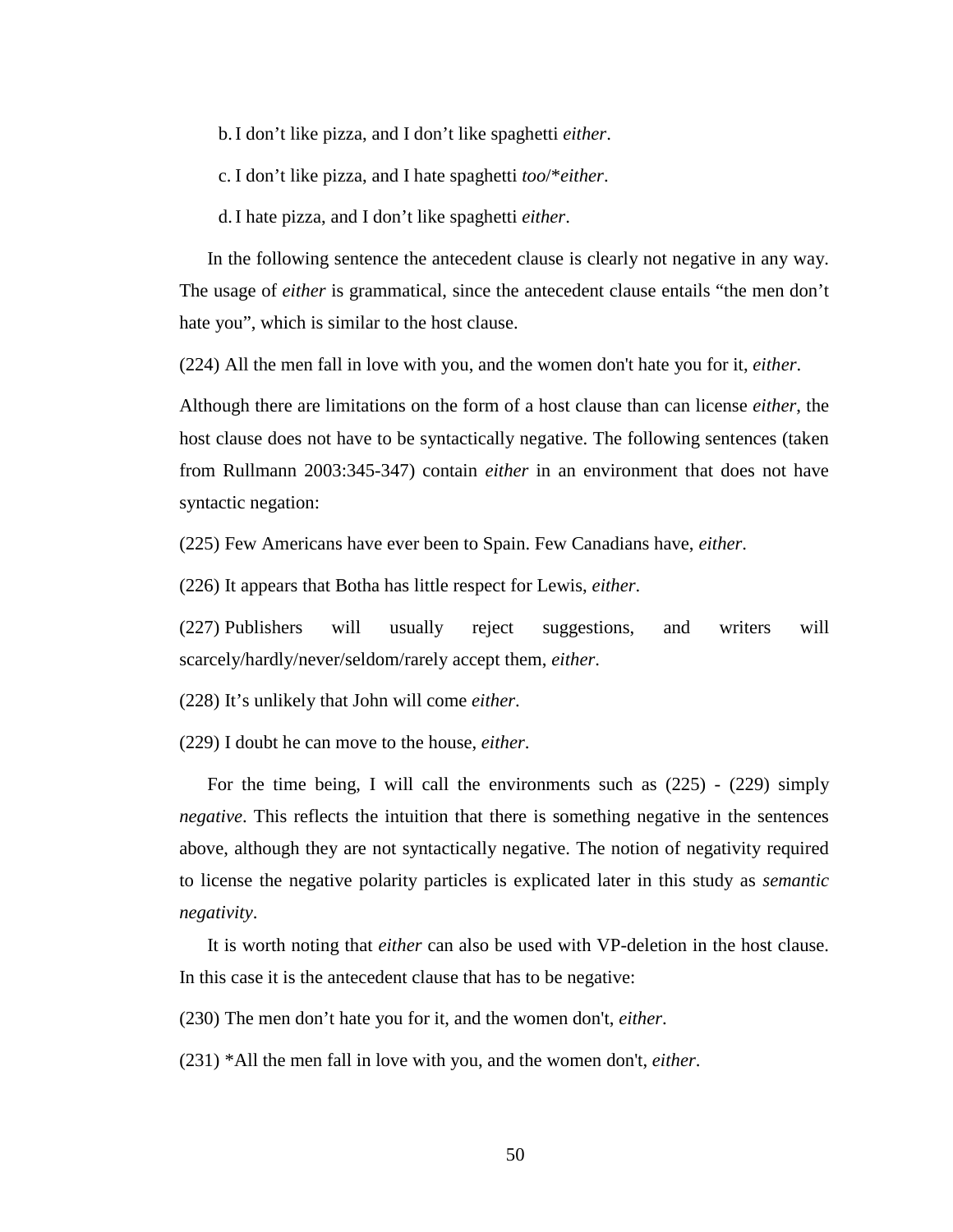Particles similar to English *either* exist in French *(non plus)*, Spanish *(tampoco)*, and in other Romance languages. The French and the Spanish negative additive particles are discussed in section 11.2.

The particles *too* and *either* belong to a larger class of what König (1991) calls 'focus particles'. In addition to *too* and *either*, this class includes particles such as *even*, *only*, and others. The naming of the various subvarieties of focus classes can vary across studies. König calls particles like *too* 'simple inclusion', or simply *additive*. The particle *even* is called a *scalar additive particle* (Schwarz 2005) . On the other hand, other studies (Krifka 1998) use the term *additive particles* in a way that excludes *even*, which is called simply *a scalar particle*. In this study I do not discuss scalar (scalar additive) particles like *even*, concentrating on the 'simple inclusion' additive particles.

3.3 Negative additive focus particle: *neither*

Another particle discussed in this work is *neither*. In typical usage, *neither* is used when two clauses are combined, and it introduces VP-deletion in the host clause. The antecedent clause is usually syntactically negative. The positive counterpart of *neither* is *so*.

(232) You don't work for free, and *neither* do I.

(233) You work for free, and *so*/\**neither* do I.

Klima (1964) noticed that the antecedent clause does not have to be syntactically negative for the sentence with *neither* to be grammatical. For example, the following sentences with *neither* do not contain an overt negation:

(234) Writers will seldom accept suggestions, and *neither* will publishers.

(235) I doubt that you think so, and *neither* do I. [= I don't think so]

(236) But my son, who was about 4 at the time, was <u>too</u> young to care and *neither* did his playmates. [=they didn't care]

The sentence with *neither* can frequently be paraphrased by a sentence with *either* and overt negation. In this case the host clause of *either* has VP-ellipsis.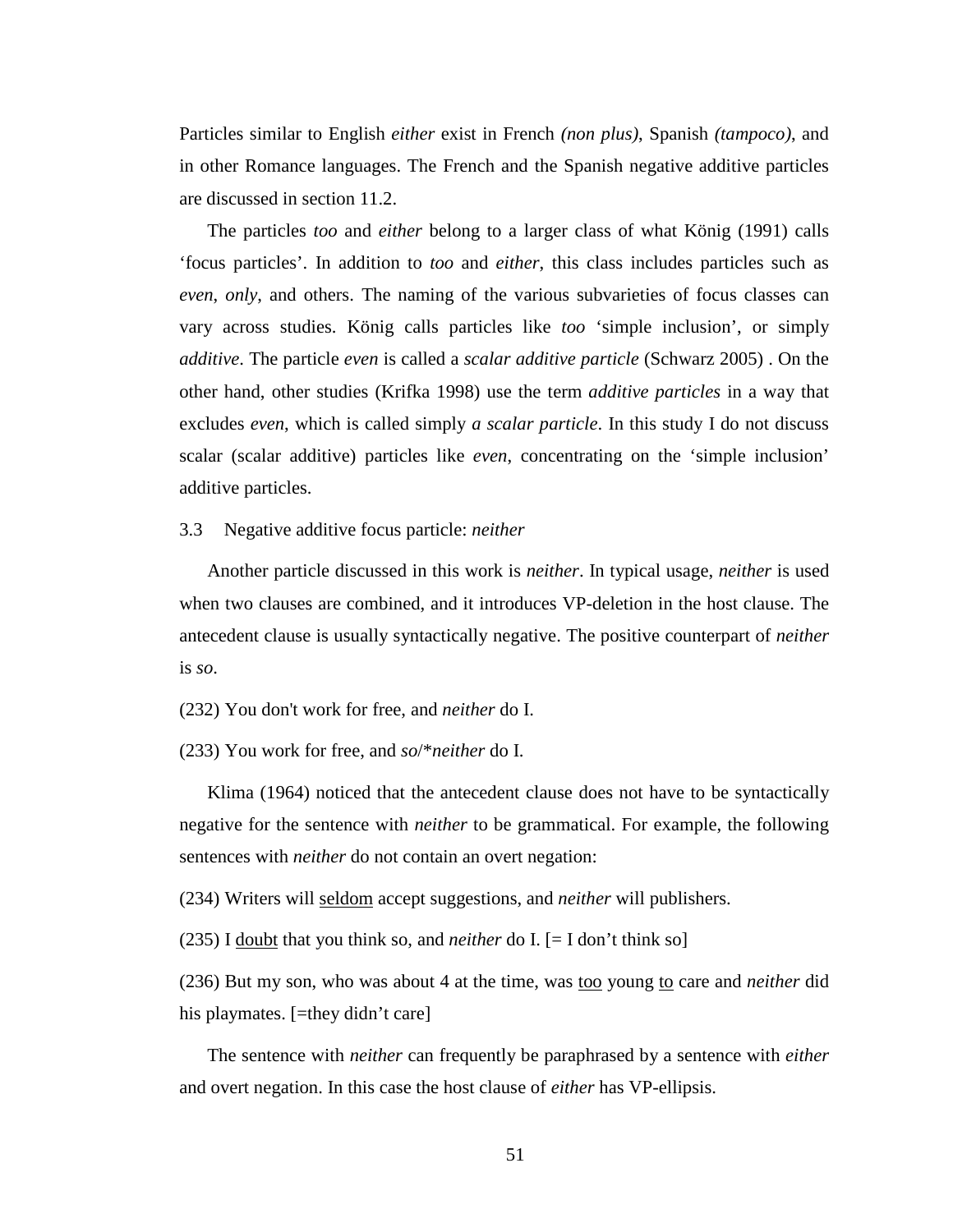(237) Paul doesn't smoke, and *neither* do I.

(238) Paul doesn't smoke, and I don't *either*.

As noticed above, the validity of the usage of *either* with VP-ellipsis depends on the negativity of the antecedent clause. This is similar to *neither* and unlike the regular *either*, whose usage depends on the negativity of the host clause.

In order to compare the particles discussed thus far with those discussed later it may be helpful to summarize them in the following table:

| current clause   positive |         | negative        |
|---------------------------|---------|-----------------|
| previous clause           |         |                 |
| positive                  | too, so |                 |
| negative                  |         | either, neither |

Table 1. Positive and negative additive particles.

This table arranges the particles in a form convenient for comparison, and this necessitates some simplification. The label 'positive' mean that the clause is usually positive (not negative); *too* can sometimes coordinate negative clauses. The label 'negative' means either that the clause must be negative, in the sense defined above, or that the clause must entail a relevant negative proposition. The former holds, for example, for the host clause of *either* without VP-ellipsis, and for the antecedent clause of *either* and *neither* with VP-ellipsis. The latter condition holds for the antecedent clause of *either* without VP-ellipsis. This distinction is not represented in the table.

The positive additive particles usually combine two clauses which are both positive. Negative additive polarity particles usually combine two negative clauses. We will see other combinations later in this study.

#### 3.4 Negative Aspectual particles: *yet, anymore*

The negative polarity particles *either* and *neither* discussed above are both additive particles. Another kind of particles discussed in this thesis are negative aspectual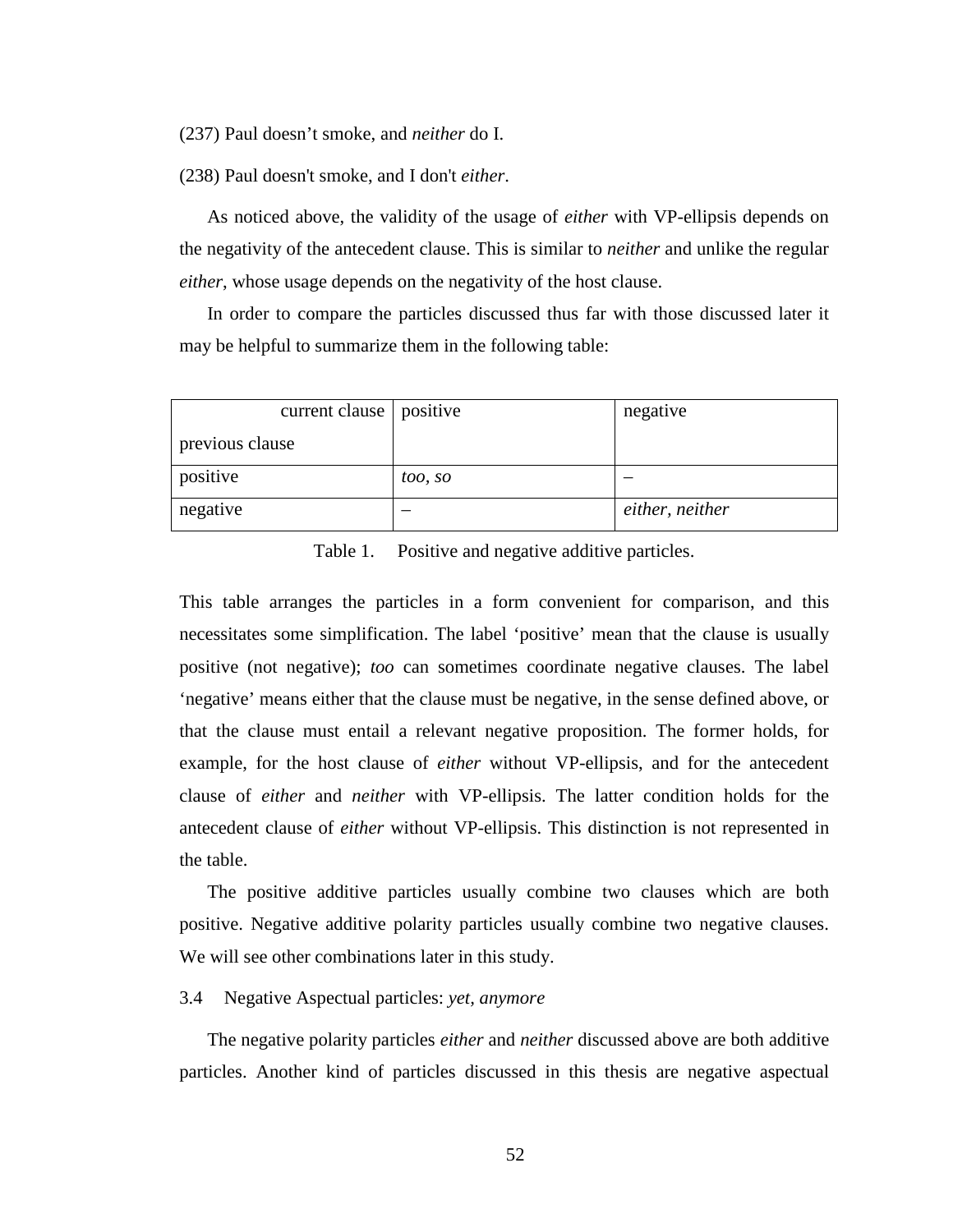particles *yet* and *anymore*. The corresponding positive particles are *already* and *still*, respectively.

Both *yet* and *anymore* are usually used in syntactically negative sentences:

(239) This album is not reviewed *yet*.

(240) This album is *already* reviewed / \*This album is reviewed *yet*.

(241) I don't work there *anymore*.

(242) I *still* work there / \*I work there *anymore*.

Like *either* and *neither*, *yet* and *anymore* do not strictly require syntactic negation. Some sentences, negative in the sense defined earlier, allow *yet* and *anymore* in the absence of syntactic negation:

(243) They barely talk *anymore*

(244) Few tourists are here *yet*.

(245) They've had to reduce the player caps repeatedly, but they have refused to admit it *yet*.

(246) He was too young to understand it *yet*.

Although *yet* and *anymore* are well known negative polarity items, they have not received much attention in the NPI literature. The word *anymore* is more widely known for another usage of it, called 'positive *anymore*', occurring in some nonstandard dialects of English in the Midwestern US (Labov 1972; Hindle and Sag 1975; Labov 1991; Murray 1993; Labov 1996) and in some areas of Canada, Scotland and Ireland (Haycock 2000). In this usage *anymore* means 'nowadays':

(247) Everybody drives a car *anymore*. (Haycock 2000)

(248) Cod are scarce *anymore*. (Haycock 2000)

(249) I always use coupons *anymore* when I shop. (Murray 1993)

In this thesis I do not discuss this colloquial positive *anymore*, concentrating on the NPI *anymore* of Standard English. I do mention this usage in some ambiguous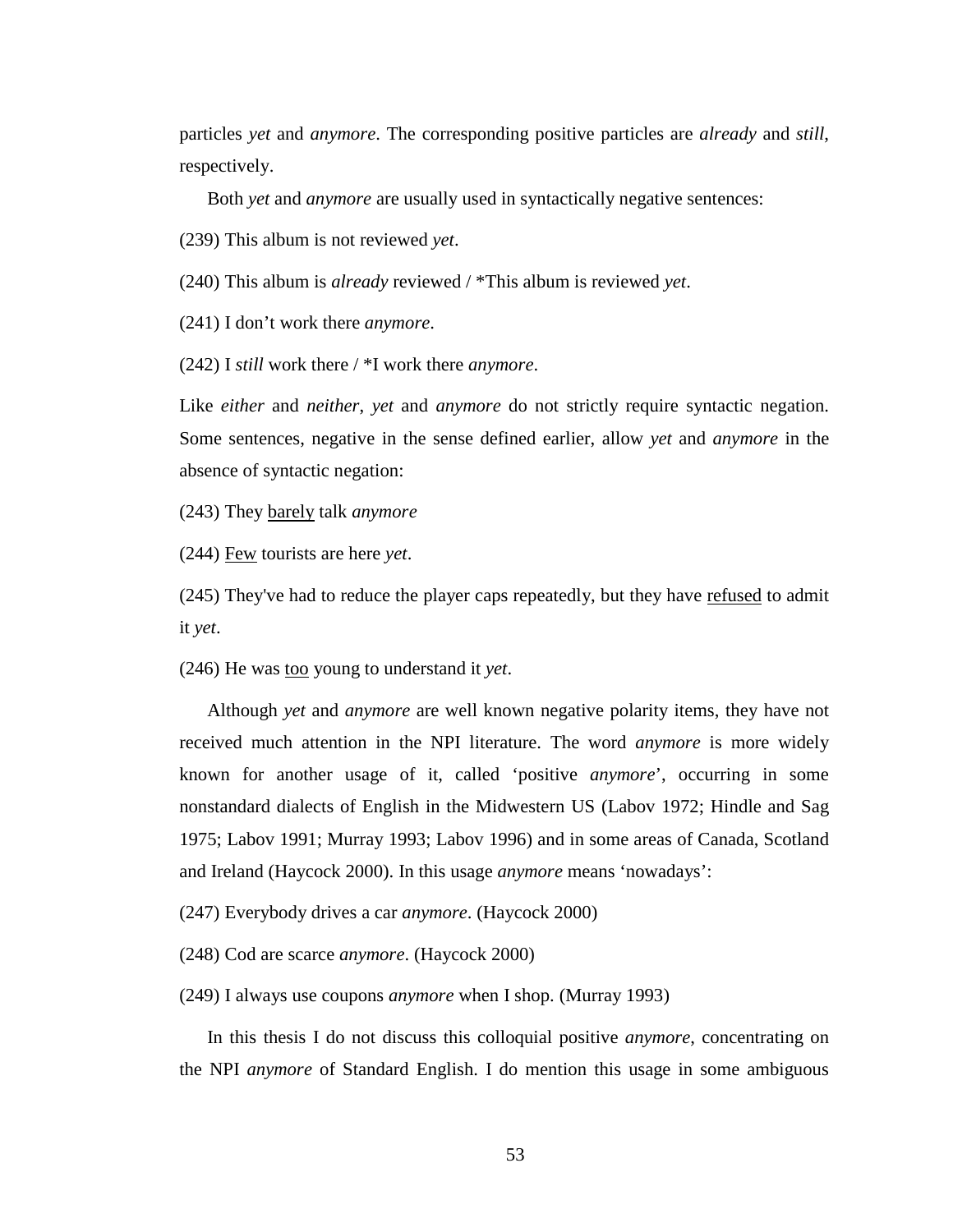cases, in which it is not clear whether the given occurrence of *anymore* should have the positive or the NPI interpretation.

## 3.5 Unified semantics for the negative polarity particles

It might seem that the aspectual particles *yet* and *anymore* have little in common with the additive particles *either* and *neither*. In this section I would like to show that the aspectual particles and the additive particles do form a natural class. One common analysis of the aspectual particles *still, anymore, already, yet* sees these particles as expressing contrast or additivity between the current state referred to in the clause and some earlier state. This analysis is known as "Löbner's square" of the aspectual particles (Löbner 1989, 1999).

According to this analysis, the aspectual particles *yet, already, still* and *anymore* combine an *assertion* regarding the reference time in the sentence  $(t<sub>a</sub>)$  with a *presupposition* regarding an earlier moment  $(t_{en})$ . The difference between the particles is in the positivity and negativity of the assertion and the presupposition. The continuative particle *still* expresses a positive assertion and a positive presupposition, while *anymore* expresses a negative assertion and a positive presupposition. For example, (250) asserts that the light is on in the present (a positive assertion), and presupposes that the light was on in some earlier time (a positive presupposition). On the other hand (251) asserts that the car is not here in the present (a negative assertion), and presupposes that it was here in some earlier time (a positive presupposition).

(250) The light is *still* on.

#### (251) My car is not here *anymore*.

We see that *still* and *anymore* have the same positive presupposition: that the predicate they are used with was true for t<sub>ep</sub>. The difference is that the assertion of *still* is positive, and that of *anymore* is negative.

The other two aspectual particles, *yet* and *already*, share a negative presupposition: that the predicate was false for  $t_{ep}$ . The difference is in the assertion: *yet* is used with a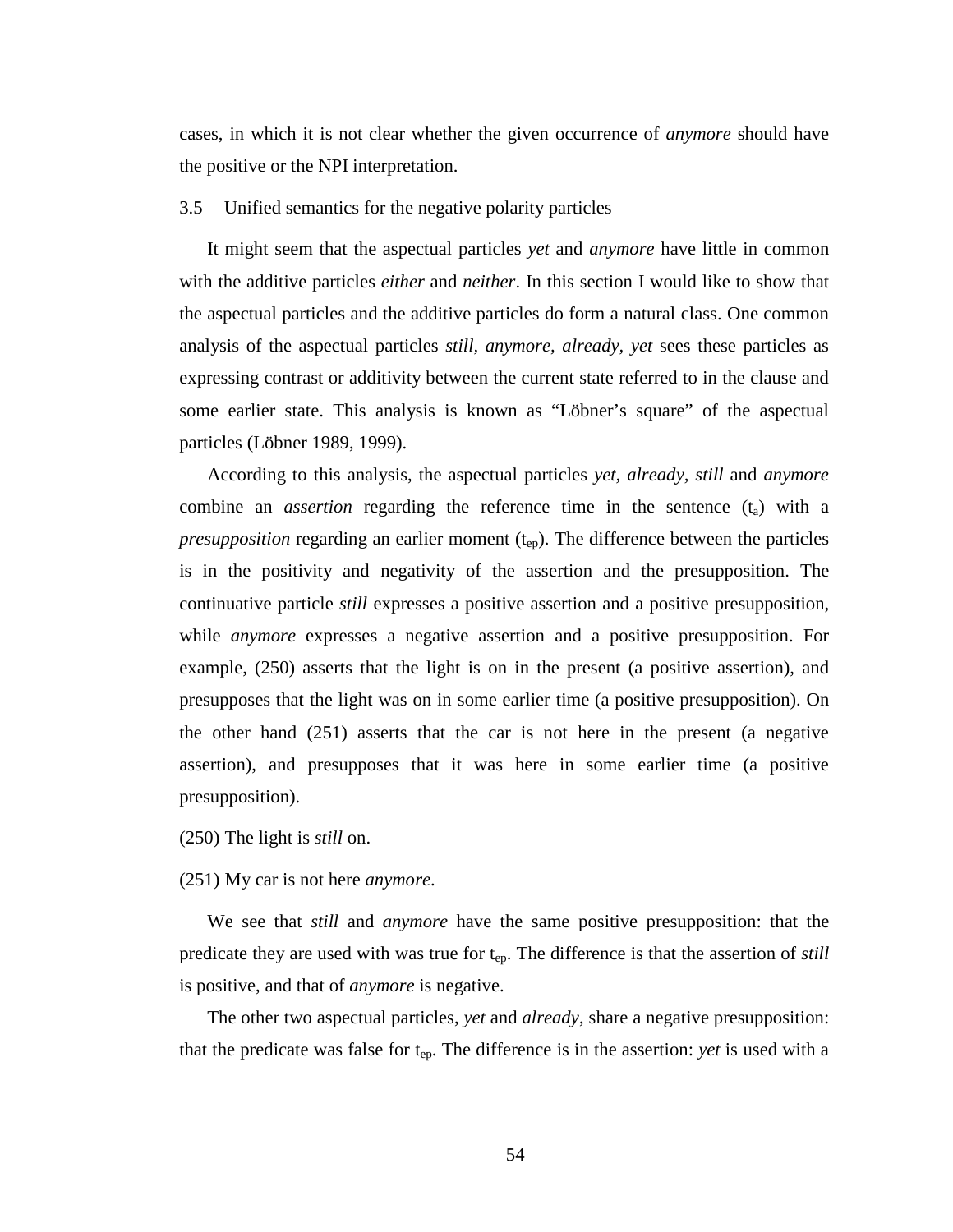negative assertion, and *already* is used with a positive assertion. Consider the following sentences:

(252) My car is not here *yet*.

(253) My car is *already* here.

 $\overline{a}$ 

Both sentences have a negative presupposition, namely, that my car was not here in tep. The sentence with *yet* has a negative assertion, that my car is not here in the present, while the sentence with *already* has a positive assertion, that it is here.

The presuppositions and the assertions of the aspectual particles can be summarized in the following table<sup>7</sup>. The last column of the table shows whether the particle expresses additivity or contrast. If the presupposition and the assertion are of the same polarity, that is, both are positive or both are negative, the particle denotes additivity. If the presupposition and the assertion are of different polarity, that is, one is positive and the other is negative, the particle denotes contrast.

| Aspectual  | Presupposition   | Assertion     | Additivity/contrast |
|------------|------------------|---------------|---------------------|
| expression |                  |               |                     |
| already P  | $\neg P(t_{ep})$ | $P(t_a)$      | contrast            |
| yet P      | $\neg P(t_{ep})$ | $\neg P(t_a)$ | additivity          |
| still P    | $P(t_{ep})$      | $P(t_a)$      | addivitity          |
| anymore P  | $P(t_{ep})$      | $\neg P(t_a)$ | contrast            |

Table 2. Presuppositions and assertions of expressions with aspectual particles

The particles are usually represented in the following form, known as Löbner's square:

 $<sup>7</sup>$  In this table and discussion I only examine simple positive and negative sentences, with negation as</sup> the only licensor of the negative polarity particles.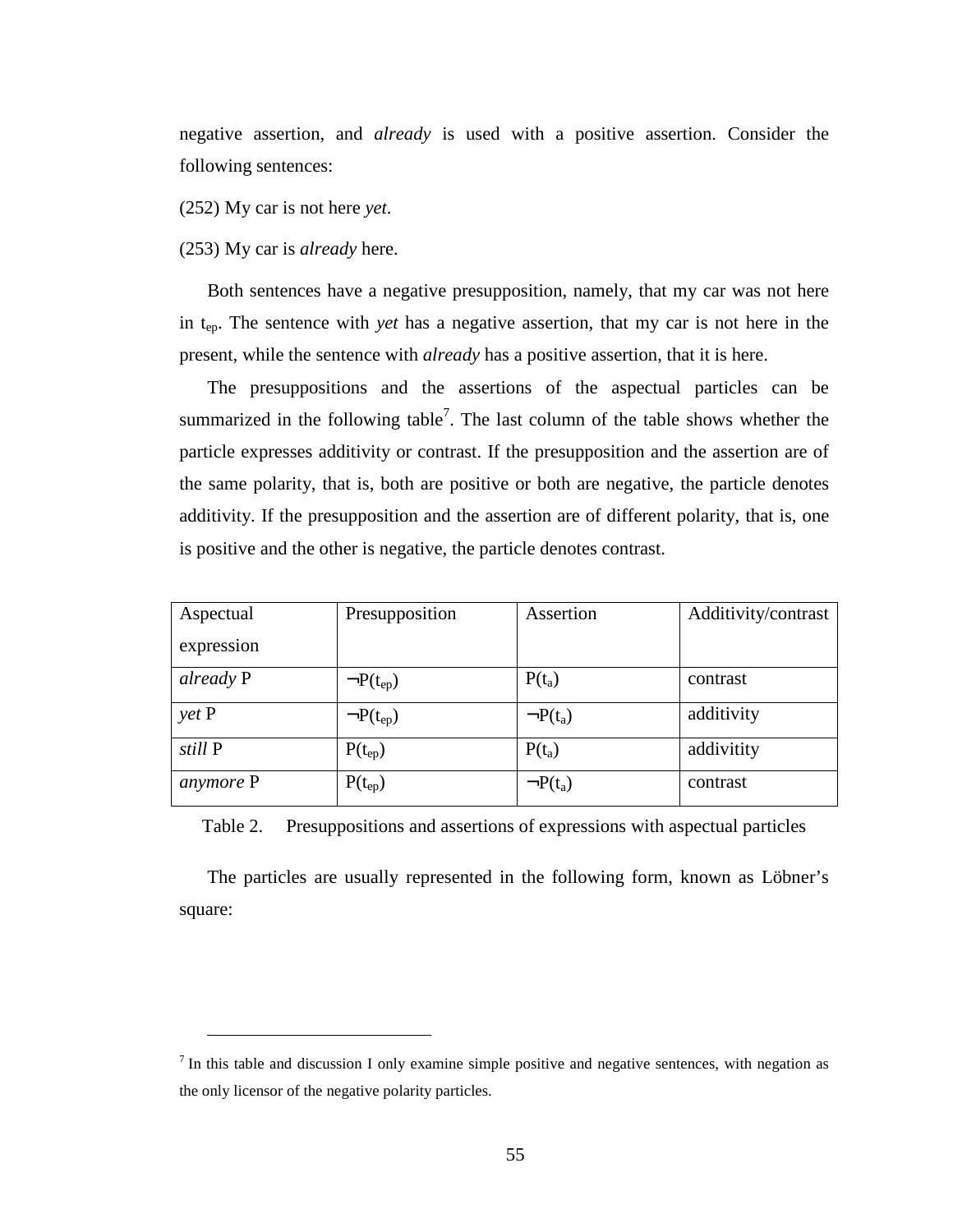|                | current state | positive                    | negative                   |
|----------------|---------------|-----------------------------|----------------------------|
| previous state |               |                             |                            |
| positive       |               | positive continuative:      | positive/negative contrast |
|                |               | still                       | (discontinuative):         |
|                |               |                             | anymore                    |
| negative       |               | negative/positive contrast: | negative continuative:     |
|                |               | already                     | yet                        |

Table 3. Löbner's square.

We can see the similarity of these tables to Table 1 above. The two continuative aspectual particles *still* and *yet* denote additivity between the previous state and the current state. The function of the additive particles, such as *too*, is to denote additivity between two clauses. Therefore, the continuative aspectual particles and the additive particles *either*/*neither* denote additivity in different domains: the additive particles *so*, *too*, *either*, *neither* express relations between two related clauses, and the aspectual particles express relations between two temporal states. To avoid confusion, from now on I will call the former *clausal additive particles*.

The parallels between the individual particles are as follows. The additive particle *too* is used with a positive host clause and a positive antecedent clause. The continuative aspectual particle *still* is used with a positive assertion regarding the assertion time and a positive presupposition regarding an earlier time. The positive additivity in the clausal domain is expressed with *too*, while the positive additivity in the temporal domain is expressed with *still*.

(254) He liked me and I liked him *too.*

(255) The light is *still* on.

A similar parallel holds for the particles expressing negative additivity. The additive particle *either* is typically used with a negative host clause and a negative antecedent clause. The negative continuative particle *yet* is used with a negative assertion regarding the assertion time and a negative assertion regarding an earlier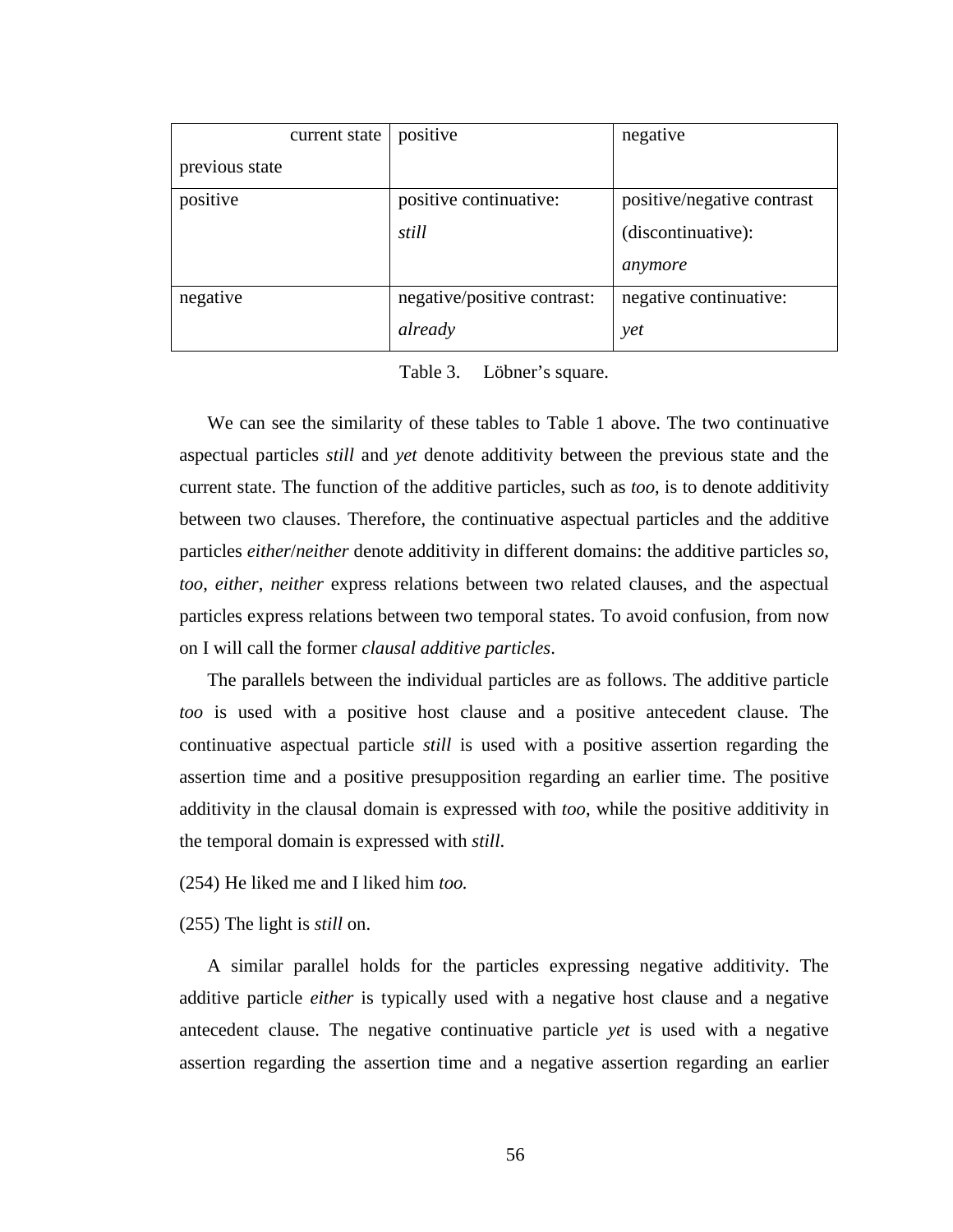time. The negative additivity in the clausal domain is expressed with *either*, while the negative additivity in the temporal domain is expressed with *yet*.

(256) He didn't like me and I didn't like him *either*.

(257) My car is not here *yet*.

The other two aspectual particles in Löbner's square, *already* and *anymore*, do not denote additivity. Instead, they denote contrast between the previous and the current state. The discontinuative *anymore* denotes contrast between the positive previous state and the negative current state; the particle *already* denotes a reverse case, a contrast between a negative previous state and a positive current state. Although we have not yet seen such particles in the clausal domain, they do exist in Spanish and other languages, and will be discussed later in section 11.4.

There is another difference between the aspectual particles and *either/neither*. While with *either/neither* both the antecedent clause and the host clause are usually present, the previous state is usually only implied when an aspectual particle is used. The negativity requirement for aspectual particles, unsurprisingly, involves the host clause, that is, the clause in which the particle occurs.

Therefore, all the particles mentioned thus far can be summarized in Table 4 below. Both the negative polarity particles and their positive counterparts are listed.

| current polarity  | positive                   | negative                   |
|-------------------|----------------------------|----------------------------|
| previous polarity |                            |                            |
| positive          | positive additivity:       | positive/negative contrast |
|                   | too, so, still             | anymore                    |
| negative          | negative/positive contrast | negative additivity        |
|                   | already                    | either, neither, yet       |

## Table 4. The English particles discussed in this thesis

An interesting fact supports this analysis: German *schon* 'already', whose main meaning is an aspectual particle denoting a negative-to-positive temporal contrast, can also be used with VP-ellipsis denoting negative-to-positive sentential contrast: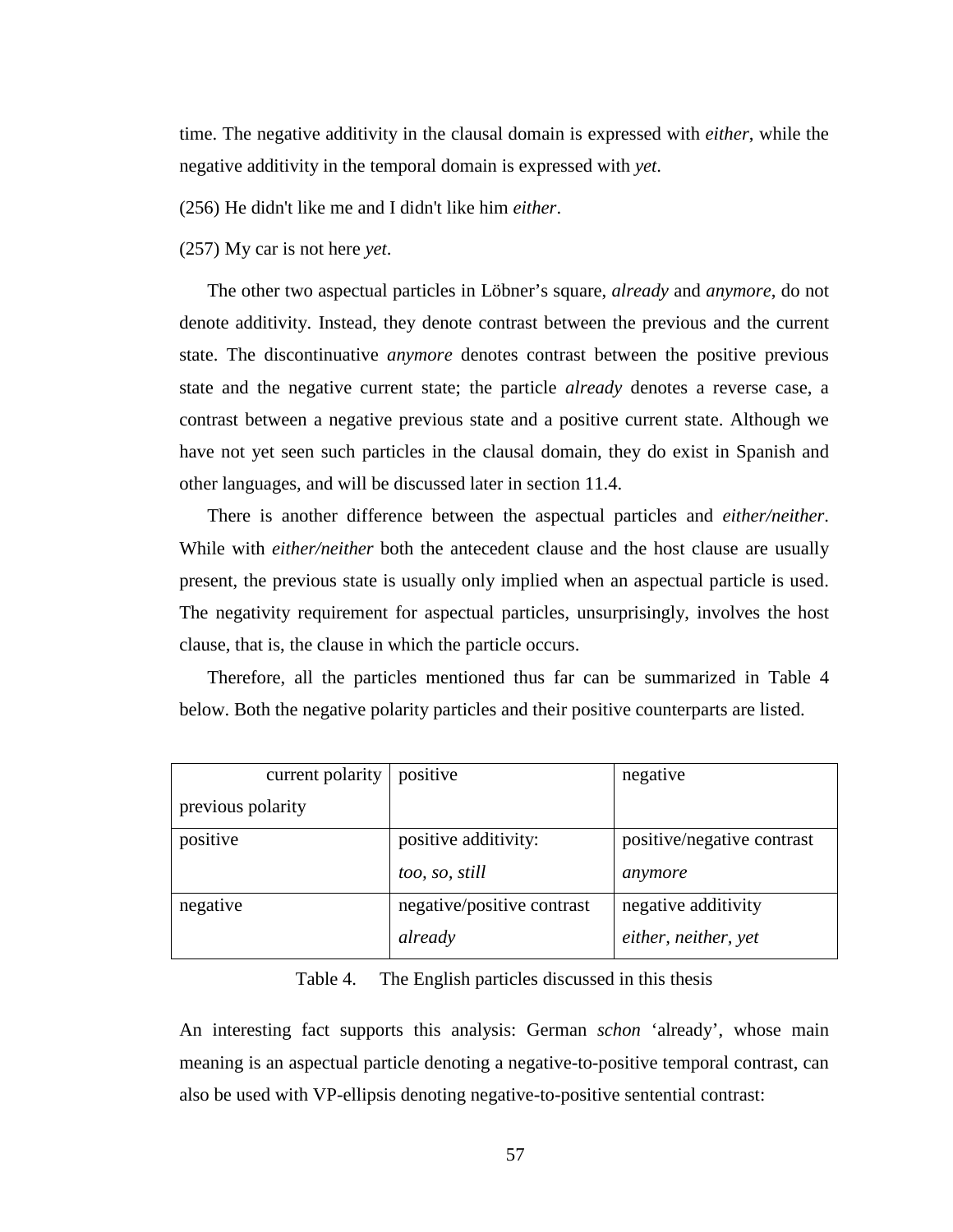(258) Jarre mag die Aufnahme nicht, ich aber schon. Jarre likes the recording not I however already 'Jarre doesn't like the recording, but I do.'

Therefore, the negative polarity particles are negative polarity items denoting a relation of additivity or contrast between the asserted clause and a presupposed clause or event. In this respect the NPPs differ from the typical negative polarity items. The typical negative polarity items are words and phrases denoting extreme degrees, minimum or maximum quantities, as the following examples demonstrate:

(259) Zelda didn't drink *any* vodka.

(260) Zelda didn't drink *a drop* of vodka.

(261) She didn't sleep *much*.

Like other phrases of their syntactic categories, the typical negative polarity items contribute to the assertion of the sentence. On the other hand, the negative polarity particles do not denote an extreme degree and do not affect the assertion of the sentence. Therefore, the typical motivation for downward monotonicity as a licensing condition of negative polarity items does not apply to the negative polarity particles. After examining the distribution of the NPPs and proposing a licensing condition in the following chapters, a possible explanation for the licensing condition is outlined in section 9.4.

We have seen that the negative polarity particles discussed in this section can also be licensed in sentences that are not syntactically negative. What exactly are the environments in which these particles can be used? In Section 4 I survey the known NPI-licensing environments and examine the behavior of the NPPs in these environments.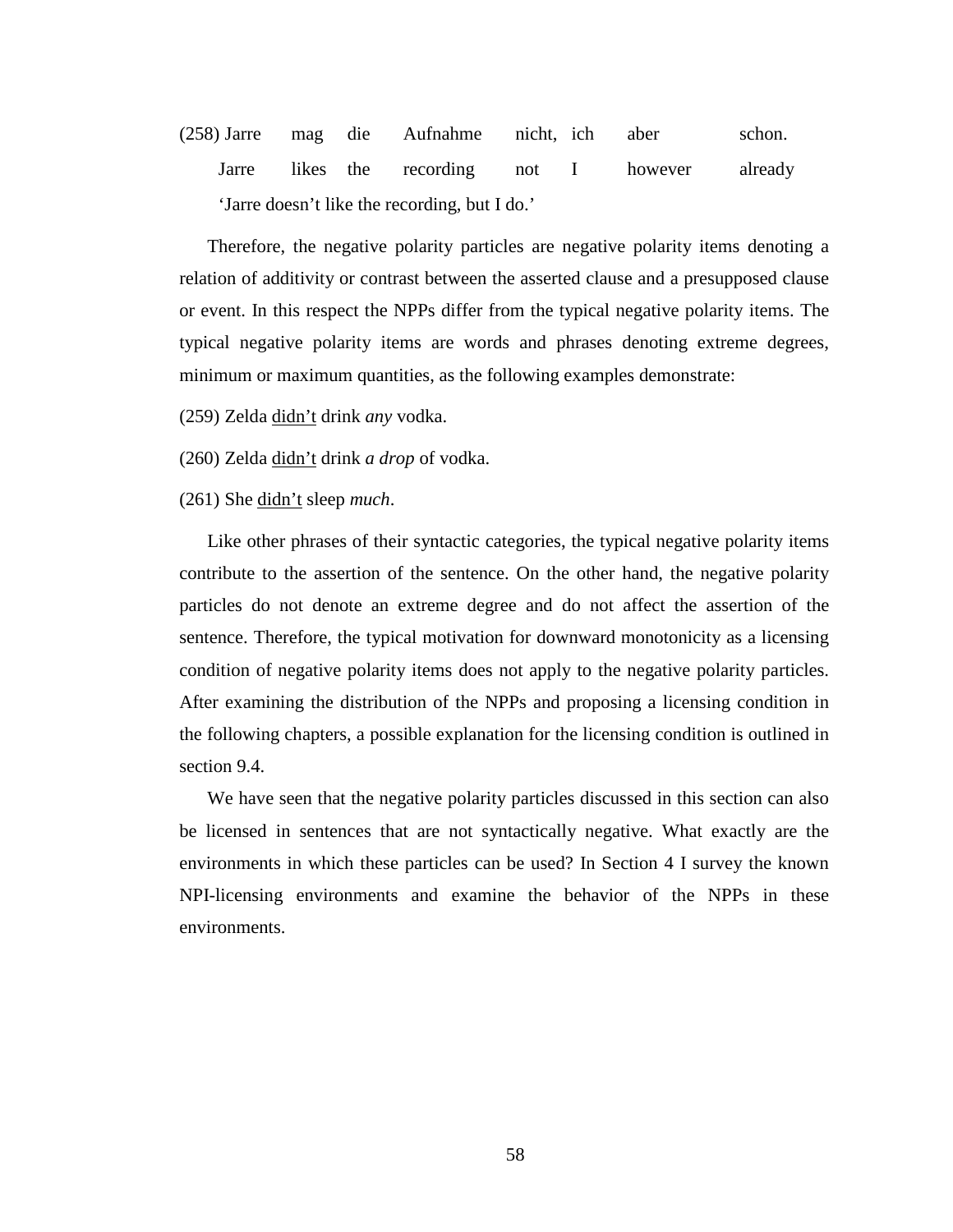## **4 The Distribution of Negative Polarity Particles**

#### 4.1 Introduction

We have seen above that syntactic negation is not the only environment in which the negative polarity particles are used. My goal in this section is to investigate and describe the distribution of the negative polarity particles. All the environments in which the NPPs occur are known in the semantic literature to be *NPI-licensing*. By NPI-licensing environments I mean such environments that license NPIs like *any* and *ever*. This term is not intended to mean that such environments license *all* the NPIs; this just means they can license *some* NPIs, usually including *any* and *ever*.

However, the NPPs do not occur in all the NPI-licensing environments. In this section I examine the known NPI-licensing environments and check which of them license the NPPs.

The conclusion that is reached is that the NPPs are licensed in a subset of NPIlicensing environments. To the extent that the NPI-licensing environments are downward monotone, it can be said that the NPPs are licensed in a subset of downward monotone environments.

## 4.2 The licensing environments

The following NPI-licensing environments license the NPPs:

• Negation

As we have seen above, the NPPs can be licensed by a syntactic sentential negation, and, indeed, this is their most frequent use. For convenience, some examples are repeated below:

(262) This album is not reviewed *yet*.

(263) I don't work there *anymore*.

(264) He didn't like me and I didn't like him *either*.

(265) You don't work for free, and *neither* do I.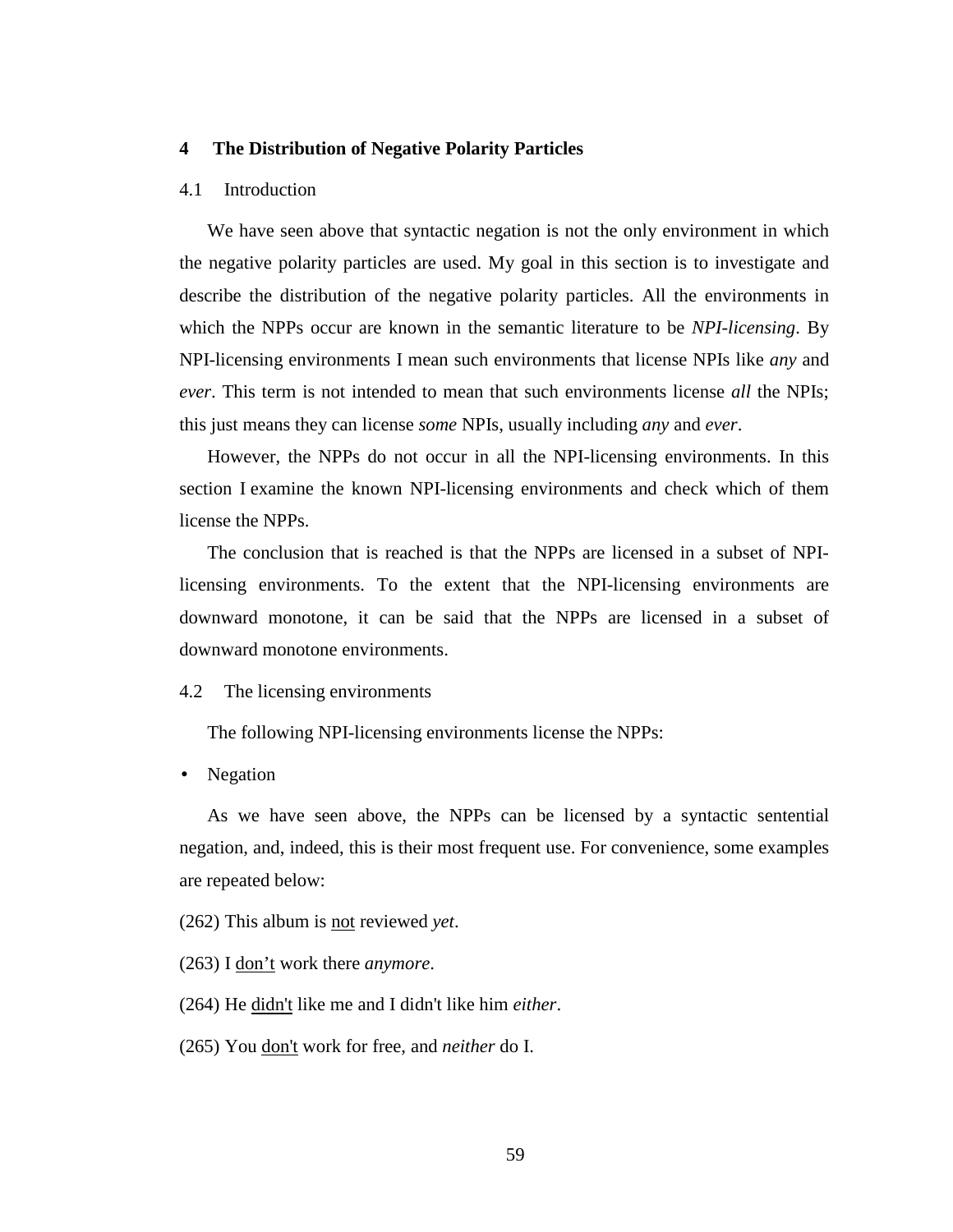• Scope of *few* and *rarely*

The meaning the words *few* and *rarely* introduce can be informally expressed as "less than a certain implicit standard" $8$ . That is, (266) means that the number of people here is less than expected, and (267) means that the frequency of my visits is less that a certain level expected for that kind of a store.

(266) There are *few* people here.

(267) I *rarely* go to that store.

Examples of NPPs licensed by *few*:

(268) Few Americans have ever been to Spain. Few Canadians have, *either*.

(269) Few farmers trade and *neither* do most governments, unless they have a state trading entity.

(270) Few/\*many tourists are here *yet*.

(271) I trust very few people *anymore*.

Examples of NPPs licensed by *rarely:* 

(272) While he rarely grew angry, he rarely joked, *either*.

(273) Their seafood dishes rarely disappoint, and *neither* do their pizzas.

(274) That has rarely happened *yet*, but it's going to happen at lot.

- (275) It is rarely seen *anymore*.
- Negative implicative verbs

 $\overline{a}$ 

Verbs with clausal complements can be classified according to their *implicativity*, a notion that was introduced in the linguistic literature by Karttunen (1971a; 1971b), and recently generalized by Nairn et al. (2006). Adopting the terminology of

 $8$  In Jespersen's (1917) formulation, these words express "approximate negation".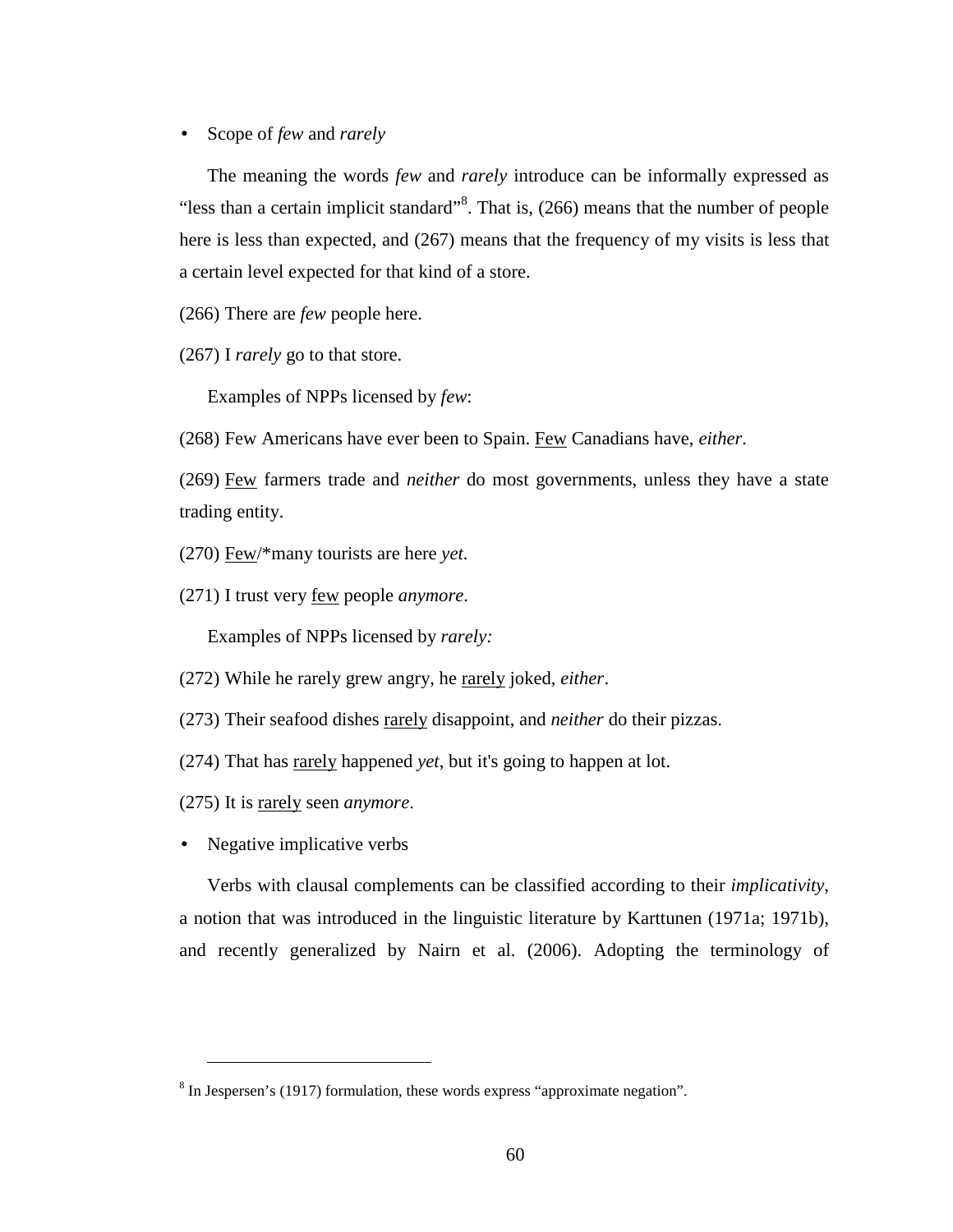Nairn et al. (2006), a verb F is *positive implicative* iff F(p) => p and *negative implicative*<sup>9</sup> iff  $F(p) \Rightarrow \neg p$ . For example:

(276) I forgot to have lunch.

 $\Rightarrow$ 

I didn't have lunch.

(277) I refused to sign the contract

 $\Rightarrow$ 

 $\overline{a}$ 

I didn't sign the contract.

Therefore, the verbs *forget* and *refuse* are negative implicative.

The negative polarity particles can be licensed by these verbs, although there is some variation among the verbs with this respect:

Examples of NPPs with *prevent*:

(278) That was one mistake Anton never made, and he often prevented her from making it, *either*.

(279) Not only did the Home Office fail to do this, but they have assiduously prevented anyone else from doing it *either*.

<sup>&</sup>lt;sup>9</sup> In Karttunen's (1971a) terminology, a verb is negative implicative iff both (a)  $F(p) \implies \neg p$  (my definition of negative implicativity) and (b) not  $F(p) \implies p$ . If the second condition does not hold, the verb is classified as a 'negative *if*-verb'. Nairn et al. (2006) call verbs of both kinds *negative implicative*. Those verbs that satisfy (b) are called *negative two-way implicatives* and those that do not are called *negative one-way +implicatives*. The former class includes the verbs *forget (to), fail, neglect, decline, avoid, refrain*, while the verbs *prevent, discourage, dissuade, keep (from)*, *refuse* belong to the latter class.

The entailments of not F(p) are not relevant for my purposes, so I will use the term *negative implicative* to denote verbs of both these classes, namely verbs for which (a) holds regardless of whether (b) holds or not.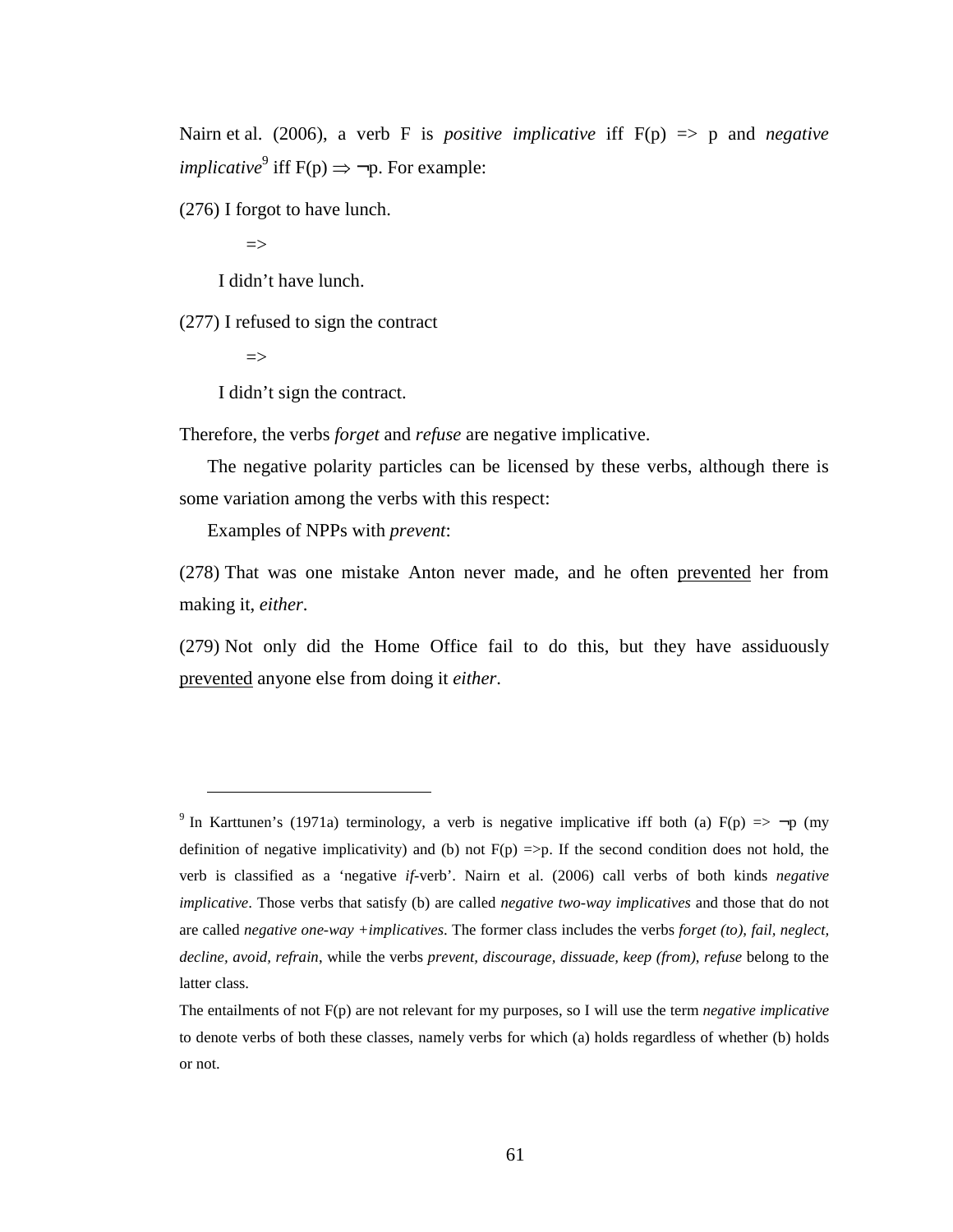(280) Steady, cold temperatures have prevented me from doing any serious planting *yet*.

(281) Lack of manpower has prevented this from finishing *yet*.

(282) I don't know if it is effective or not but it has prevented mites from entering my apt *anymore*.

Examples of NPPs with *forget*:

(283) I am casein-free, but I forget to mention it *anymore*.

Examples of NPPs with *refuse*:

(284) They've had to reduce the player caps repeatedly, but they have refused to admit it *yet*.

(285) So he wrote to them, that since they refused to accept the cheques back and that I refused to accept it *either*, that he will keep it since he cannot throw it away.

(286) There he was, leading the glam life, but his victims refused to accept defeat, and *neither* did the authorities.

(287) She refused to slow up, and *neither* did her hardship. (Collier-Thomas and Franklin 2001:164)

Green (1973:239) hypothesized that *either* is not licensed by *refuse*, supporting her opinion by (288) (the judgment is hers). It seems that more context is required for the sentences to be acceptable.

(288) \*Mary refused to leave *either*.

• Negative implicative constructions: *without*, *too* Adj *to* V-inf.

The licensors in this category include two constructions of the kind I will call *negative implicative construction*. Similar to the definition of negative implicative verbs, a construction  $F(p)$  is *negative implicative* if  $F(p) \implies \neg p$ . Both constructions have positive counterparts, and the negative variants can be seen as incorporating negation.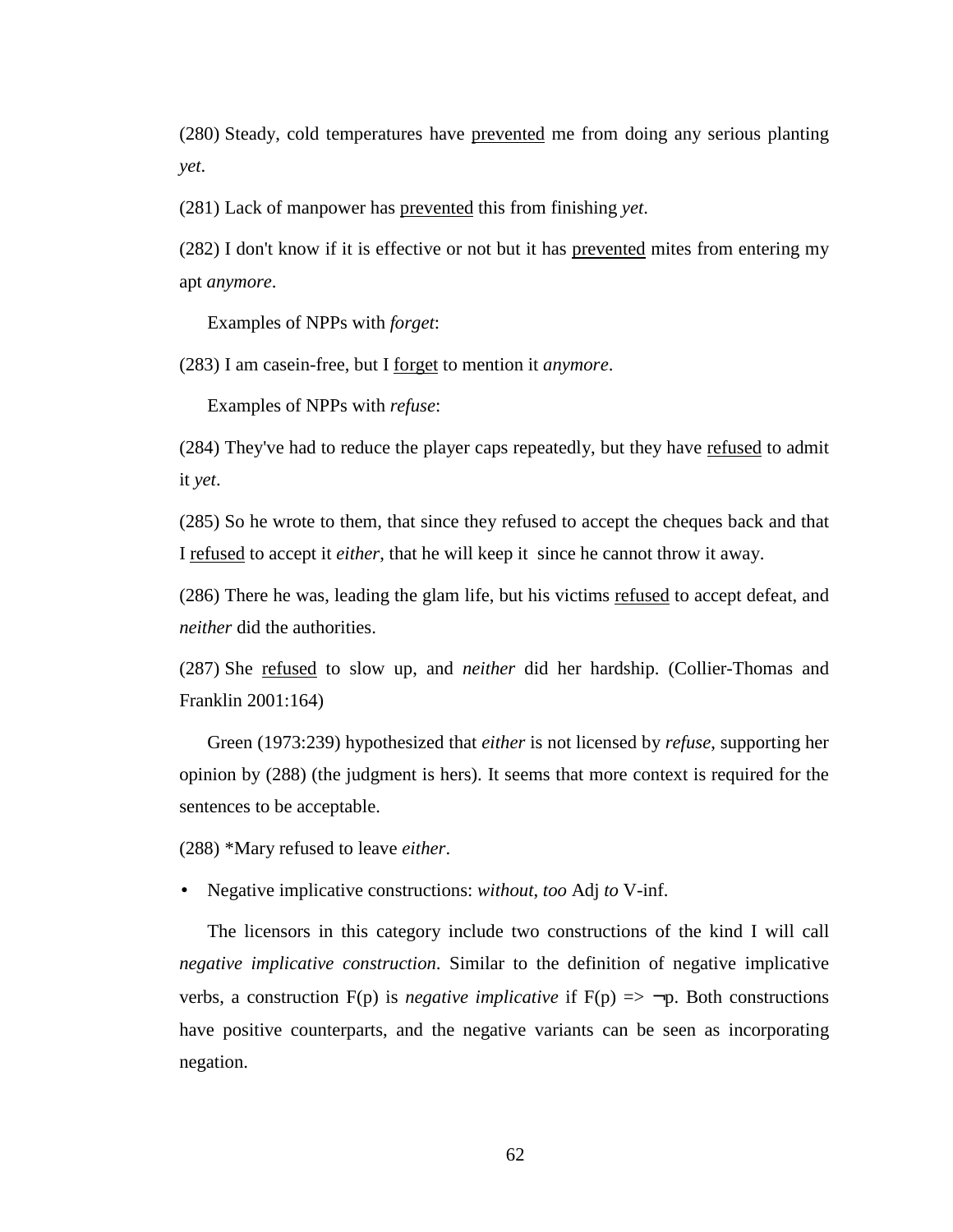One negative implicative constructions is the construction of *excess* "*too* Adj *to* Vinf" as in the following sentences:

(289) The sample size was too small to produce accurate results.

(290) He protested too much to be sincere. (Quirk et al. 1985:1140)

The first sentence implies that accurate results were not produced. The second sentence implies that the person referred to was not sincere. However, as noted in an early study by Nelson (1980), a negative implication of this kind does not always hold. For example, (291) does not imply that it is impossible that the speaker watches cartoons, but rather that this is somehow improper.

(291) I am too old to watch cartoons.

Sometimes, two interpretations are possible for one sentence as in the following case (Humberstone and Cappelen 2006:295):

(292) He is too sick to eat.

This sentence can be understood either as "he is so sick that he is not able to eat", which is the negative implicative interpretation, or as "he is so sick that he shouldn't eat", which does not have the negative implication "he doesn't eat".

The different interpretations are explained by (Humberstone and Cappelen 2006) in terms of modality, and similar approach is adopted in other studies of this construction (Meier 2003; Hacquard 2005). Part of the meaning of a construction "too X to Y" is "cannot Y", that is, the modal impossibility of Y is entailed. However, this impossibility has to be interpreted according to a modal base (Kratzer 1977, 1981). If this modal base refers to physical possibility and impossibility, the construction of excess is negative implicative. This is the case with examples (289) - (290) and the first interpretation of (292). Humberstone and Cappelen call this modality *dynatic* (p. 299), and it is sometimes known as physical modality. In the second interpretation of (292), the modality is deontic. In all the worlds in the deontic modal base, worlds in which what "should be" holds, "he does not eat" holds, but our world is not necessarily one of these worlds. Other modalities, such as epistemic, can also be used.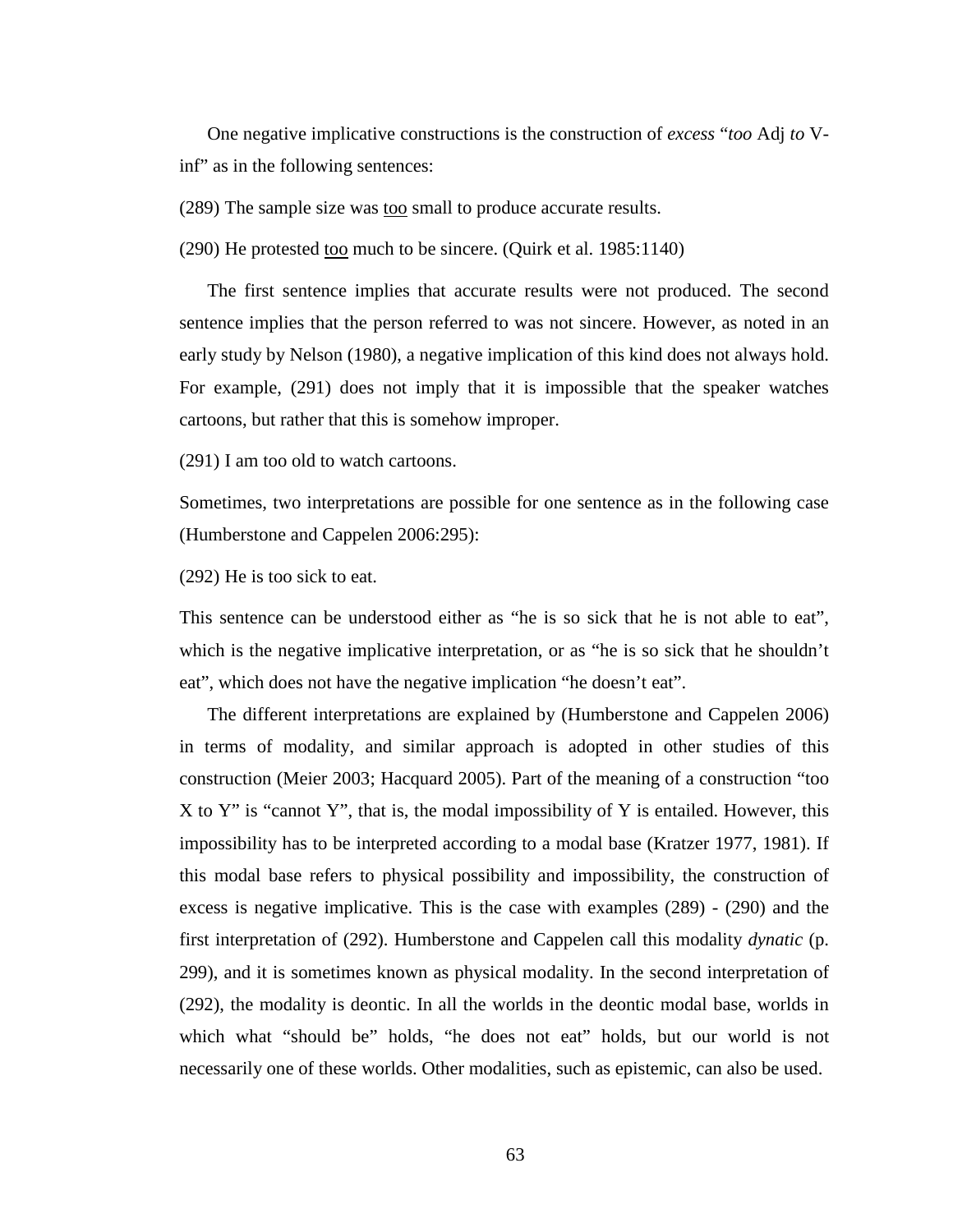Therefore, the excess construction is negative implicative if the intended modality is the physical. The negative polarity particles are licensed by the excess construction:

(293) … I had a last minute obligation and missed the season opener. Too late to Tivo it *either*.

(294) But my son, who was about 4 at the time, was <u>too</u> young to care and *neither* did his playmates.

(295) He was too young to understand it *yet*.

(296) I was too scared to hitchhike *anymore*.

Another negative implicative construction is *without* + clause/VP phrase, as in the following sentence:

(297) The officers entered *without knocking*.

The negative implicativity is demonstrated by the fact that (297) entails (298):

(298) The officers didn't knock.

The NPPs are licensed in a *without*-clause:

(299) I criticize someone at least once a day without realizing it and I am sure others have without realizing it *either*.

(300) Leuchter has just ruined his life, without knowing it *yet*.

(301) I don't know how to cook food without burning it *anymore*.

• *doubt* 

The verb *doubt* is a special case. On the one hand, it is a clausal-complement verb, similar to the negative implicative verbs. On the other hand, it is similar in a certain aspect to the words *few* and *rarely*, since it expresses a level of epistemic attitude less than a certain standard. The NPPs can be licensed by *doubt*:

(302) It didn't rain yesterday, and I doubt it will rain today, *either*.

(303) Fred doubted that Ethel would show up *either*. (Green 1973:238)

(304) I doubt my brother plays cards, and *neither* does my sister. [=play cards]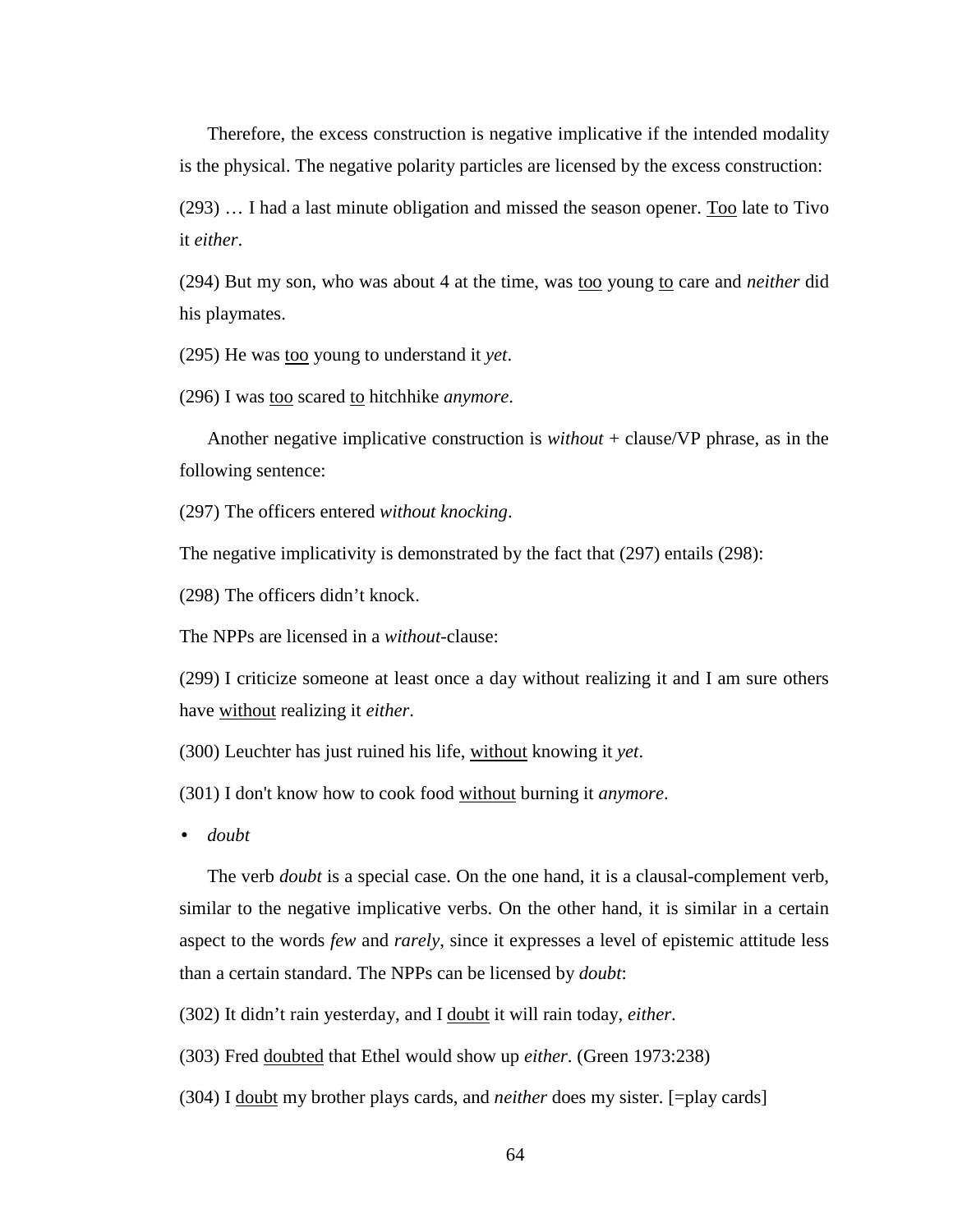(305) I doubt whether everything is fixed *yet*.

(306) I very much doubt he is finished playing his games *yet*. (Burke 2004:170)

(307) I doubt anyone cares *anymore*.

(308) I doubt he is my friend *anymore*.

• Questions

The NPIs *any* and *ever* are licensed in questions: (van Rooy 2003)

(309) Have you *ever* been to China?

(310) Do you have *any* potatoes?

In many cases, the negative polarity items in questions are said to introduce a *negative bias*, that is, an implication that the answer to the question is negative. Some NPIs are only allowed if the question is rhetorical (Borkin 1971):

(311) Who *lifted a finger* to help when I needed it?

The NPPs are also licensed in questions:

(312) Have we reached the bottom *yet*?

(313) Do you smoke *anymore*?

Many examples of *either* licensed in direct (314) and indirect (315) questions are given by Rullmann (2003:347). As he notices, these are mostly rhetorical questions which do not expect the hearer to answer, but instead suggest that the answer is no.

(314) While we cannot afford to have any more underground raves, how can we afford to have the above ground ones *either*?

(315) Leo won't show up and I wonder whether Edna will show up *either*.

The NPP *neither* is licensed by an interrogative antecedent clause if the host clause and the antecedent clause are in separate sentences (317). The coordination of an interrogative antecedent clause and the assertion host clause (316) is not grammatical for syntactic reasons.

(316) \*Did you understand that, and *neither* did I.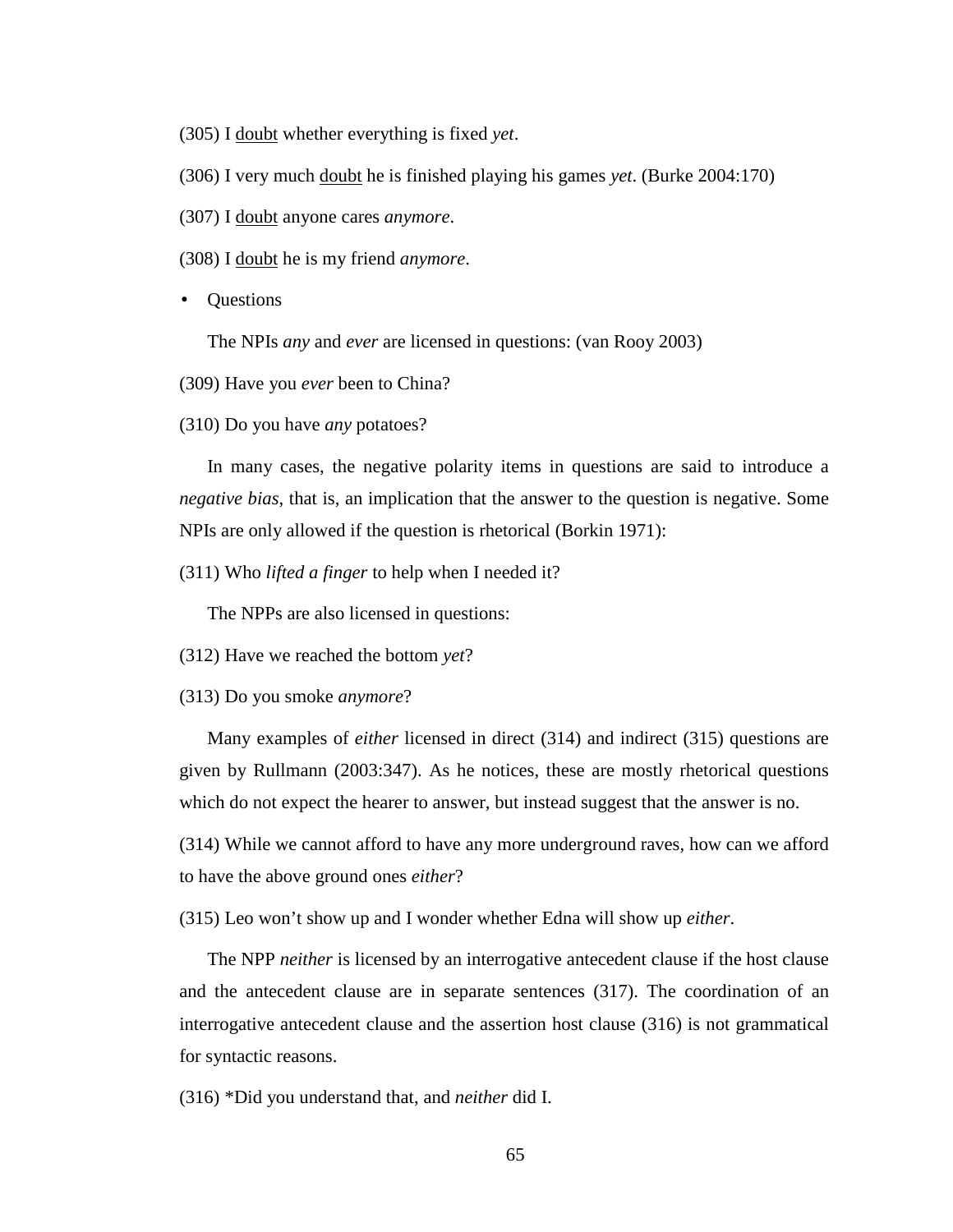(317) Did you understand that? *Neither* did I.

4.3 NPI-licensing environments that do not license the NPPs.

In this section I discuss some environments that are considered NPI-licensing (they license *any* and *ever*), but do not license the NPPs. The non-licensing of *either* in most of these environments was noticed by Rullmann (2003).

• Antecedents of conditionals

Antecedents of conditionals usually license the NPIs *any* and *ever*.

(318) If you *ever* go to Brussels, you should buy me some Belgian chocolates.

(319) If you see *any* typos on my blog, please do scream at me.

However, the NPPs are not licensed by being in the antecedent of the conditional:

(320) I have never been to Amsterdam.\*If I go to Brussels *either*, I will buy you some Belgian chocolates.

(321) \*If you have been to Amsterdam, you probably visited the Rijksmuseum, and *neither* have I.

(322) \*If you work there *anymore*, leave.

The sentences with the corresponging positive particles are grammatical:

(323) If you still work there, leave.

(324) If you've already got iTunes, just click here.

(325) ?If you've got iTunes *yet*, just click here.

There is a particular kind of conditional that does license the NPPs. These are of the form "I'll be / I'm damned/darned/blowed/dashed if…":

(326) We never even used the 10.0 disk, and I'll be damned if I will use it now *either*.

(327) What appears to be the final ending is unrealistic. Or is it meant to be a delusional fantasy a la Norma Desmond in Sunset Boulevard? I'll be damned if I know. And *neither* did any of several people whom I discussed the matter with after the final curtain. [http://www.talkinbroadway.com/regional/nj/nj7.html]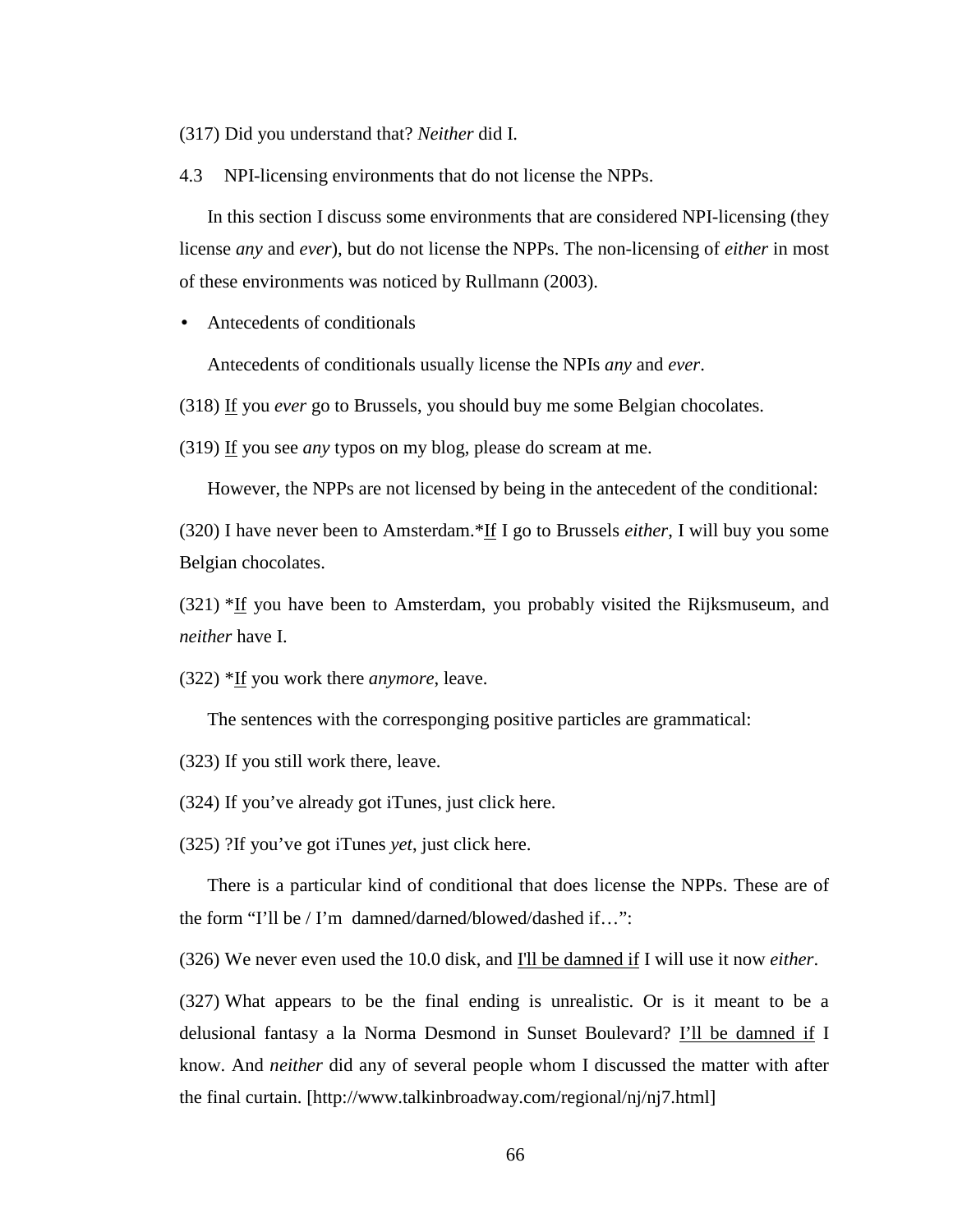(328) Ever since the first year in college, I thought I could throw 90 meters (295-3) no problem. I'll be damned if I've done it *yet*. I know I can do it. [http://www.usatoday.com/sports/olympics/athens/track/2004-08-25-greerprofile\_x.htm]

(329) I studied Japanese for 3.5 years but I'll be damned if I can remember it *anymore*. In this case the conditional functions as a negative implicative construction (Veltman 1986:162; Declerck and Reed 2001:9.2.7.1), and this is the reason the NPPs are licensed.

• Restrictor of universals and some other quantifiers

The NPIs *any* and *ever* are licensed in the restrictor position of universals and some other quantifiers:

(330) Everyone who has *ever* lived in Charlottesville has played a role in its ongoing story.

(331) Most physicians who treat *any* Medicaid beneficiaries see relatively few of them.

The NPPs are not licensed in these environments:

(332) No one of us has ever been to Amsterdam. \*Everyone/\*No one who has been to Brussels *either* wants to go there again some day.

(333) \*Everyone who lives in San Francisco heard about it, and *neither* did I.

(334) \*Everyone who saw the movie *yet* liked it.

(335) \*Everyone who is here *anymore* will receive a prize.

• Comparative clauses

The NPIs *any* and *ever* are licensed in comparatives (Zepter 2003):

(336) I feel better than I have *ever* felt before.

(337) Hubi is taller than *any* student is. (Zepter 2003:196)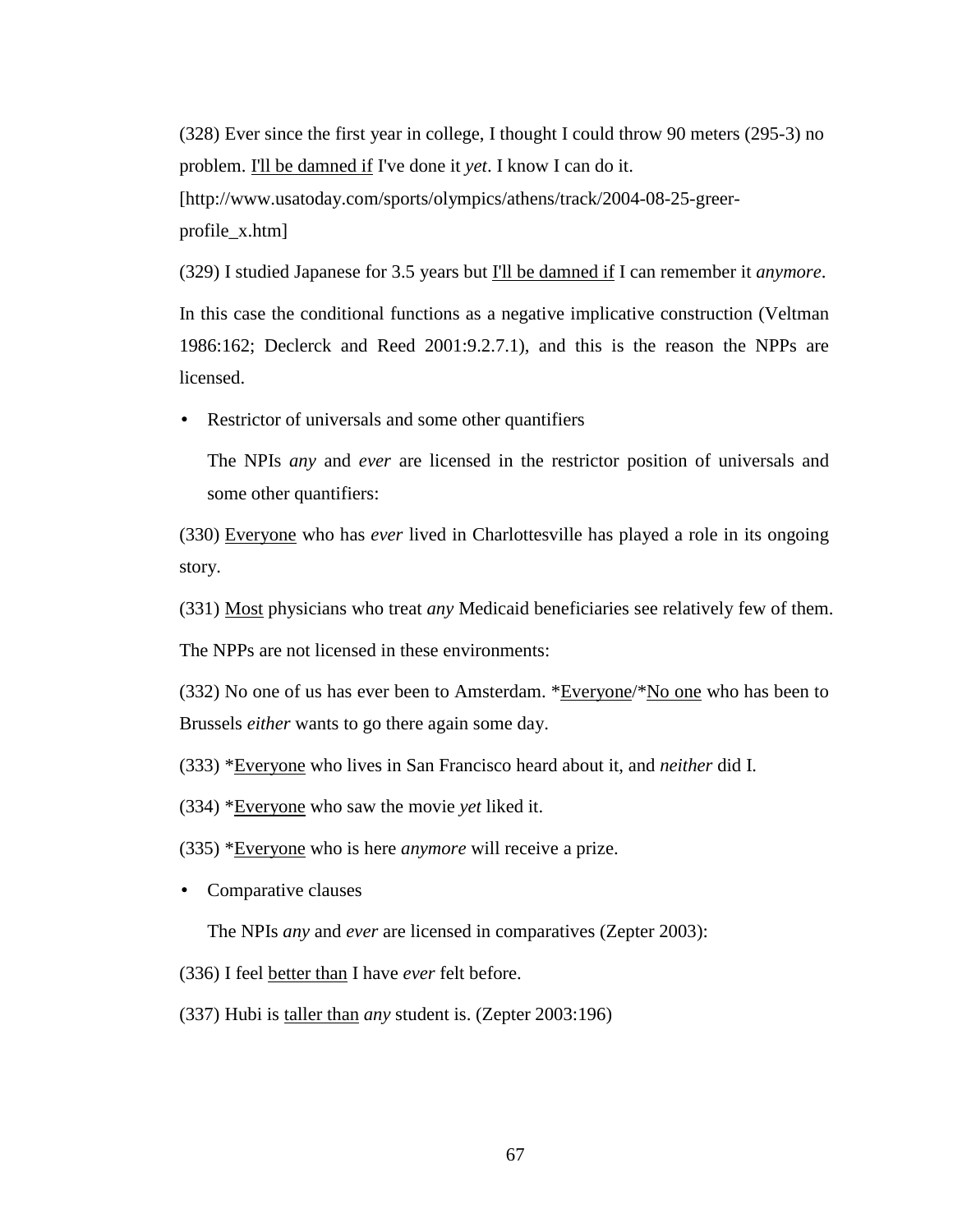As a rule, the NPPs are not licensed in these environments<sup>10</sup>:

(338) \*I feel better than I have ever felt before *either*.

(339) \*I like walking more than running, and *neither* do you.

(340) \*Hubi is taller than any student is *anymore*.

• Complements of emotive factives

The NPIs *ever* and *any* are licensed with emotive factives that express negative emotional or epistemic attitude (Klima 1964:314):

(341) I regret that I *ever* went to Spain.

(342) I am surprised that he *ever* speaks to her.

(343) He was against doing *anything* like that.

The NPPs are not licensed in this environment:

- (344) \*I am surprised that he speaks to her *either*.
- (345) \*I regret that he speaks to her, and *neither* do I.
- (346) \*I regret that my car is here *yet*.
- (347) \*I regret that I'm in Spain *anymore*.

4.4 Environments which license some NPPs

• Superlatives

 $\overline{a}$ 

NPIs *any* and *ever* are licensed in superlatives (Herdan and Sharvit 2006; Nishiguchi 2005):

(348) This is one of the best films I have *ever* seen.

(349) It's by far the best option that has *any* chance of coming to pass at this point.

<sup>&</sup>lt;sup>10</sup> A particular construction with *yet* is an exception to this generalization:

<sup>(</sup>i) This is better than anything *yet* invented.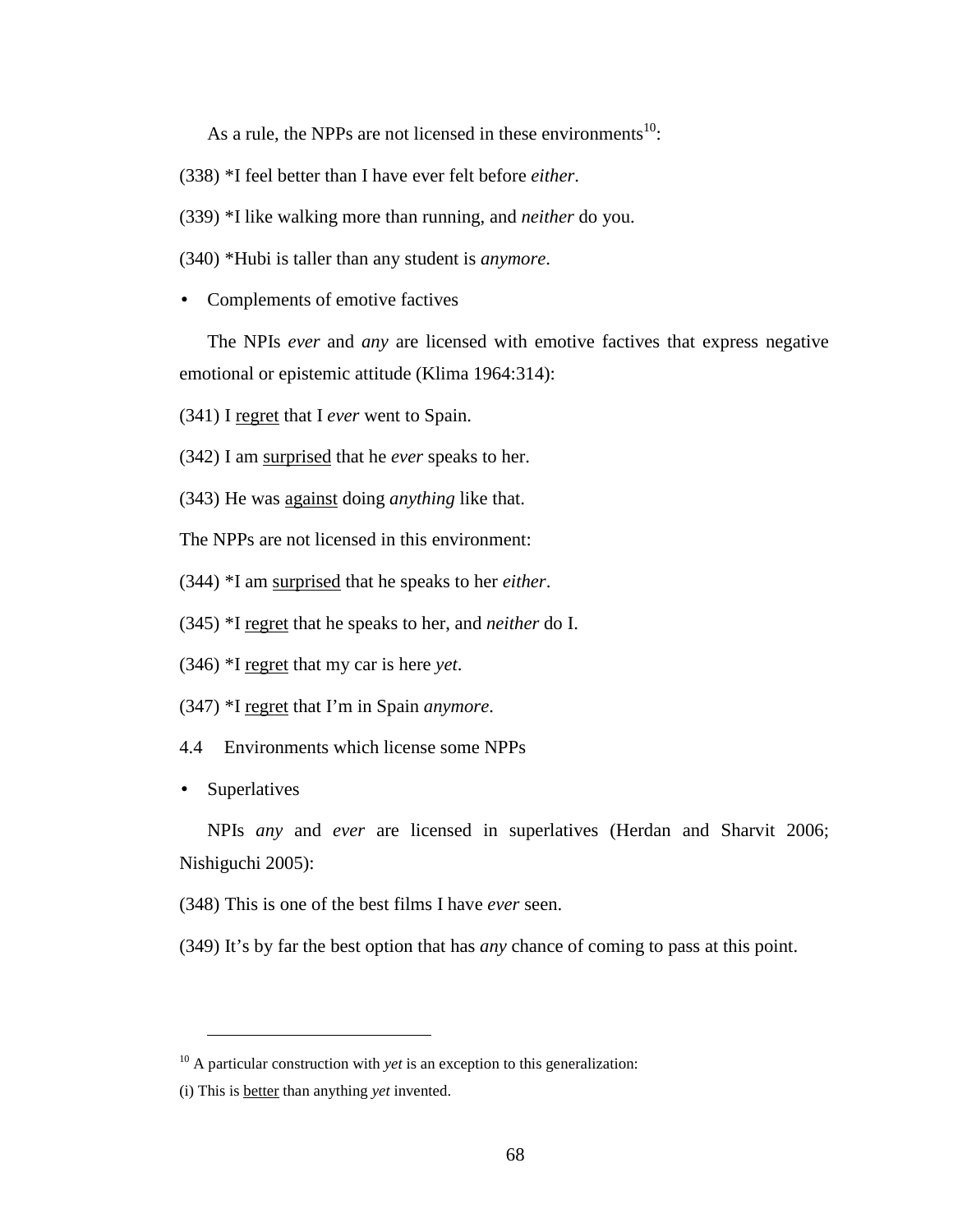Some NPPs are licensed in superlatives, and some are not. The aspectual NPPs *yet* and *anymore* are licensed by a superlative:

(350) It is by far the best book I have *yet* purchased in the field of Web Design.

(351) This is the best film that is shown here *anymore*.

(352) Government makes activists sound bad but it is the best chance this country has *anymore*.

The additive NPPs *either* and *neither* are not licensed by a superlative:

(353) \*This is the most beautiful city I have visited *either*.

(354) \*This is the most beautiful city I have visited, and *neither* have you.

• The second argument of *only*

NPIs *any* and *ever* are licensed in the second argument of *only*:

(355) Only young writers *ever* accept suggestions with *any* sincerity. (Klima 1964:311)

(356) I only eat *any* meat when I'm depressed. (Horn 1996:17)

(357) Only Lucy has *any* money left. (Roberts 2006:5)

The NPPs are usually not licensed by *only*:

(358) \*Only John has arrived *yet*.

(359) Of all the people in this room, only John has been to Amsterdam.  $\sqrt[8]{\text{Only John}}$ has been to Brussels, *either*.

However, with a different syntax *only* can license *anymore*:

(360) Work was the only thing that mattered to him *anymore*.

Haycock (2000) noticed that in some cases when *anymore* occurs with *only* it is not clear if it is the positive or the NPI *anymore*. This is true, for example, for the following sentence:

(361) I only throw small parties *anymore*.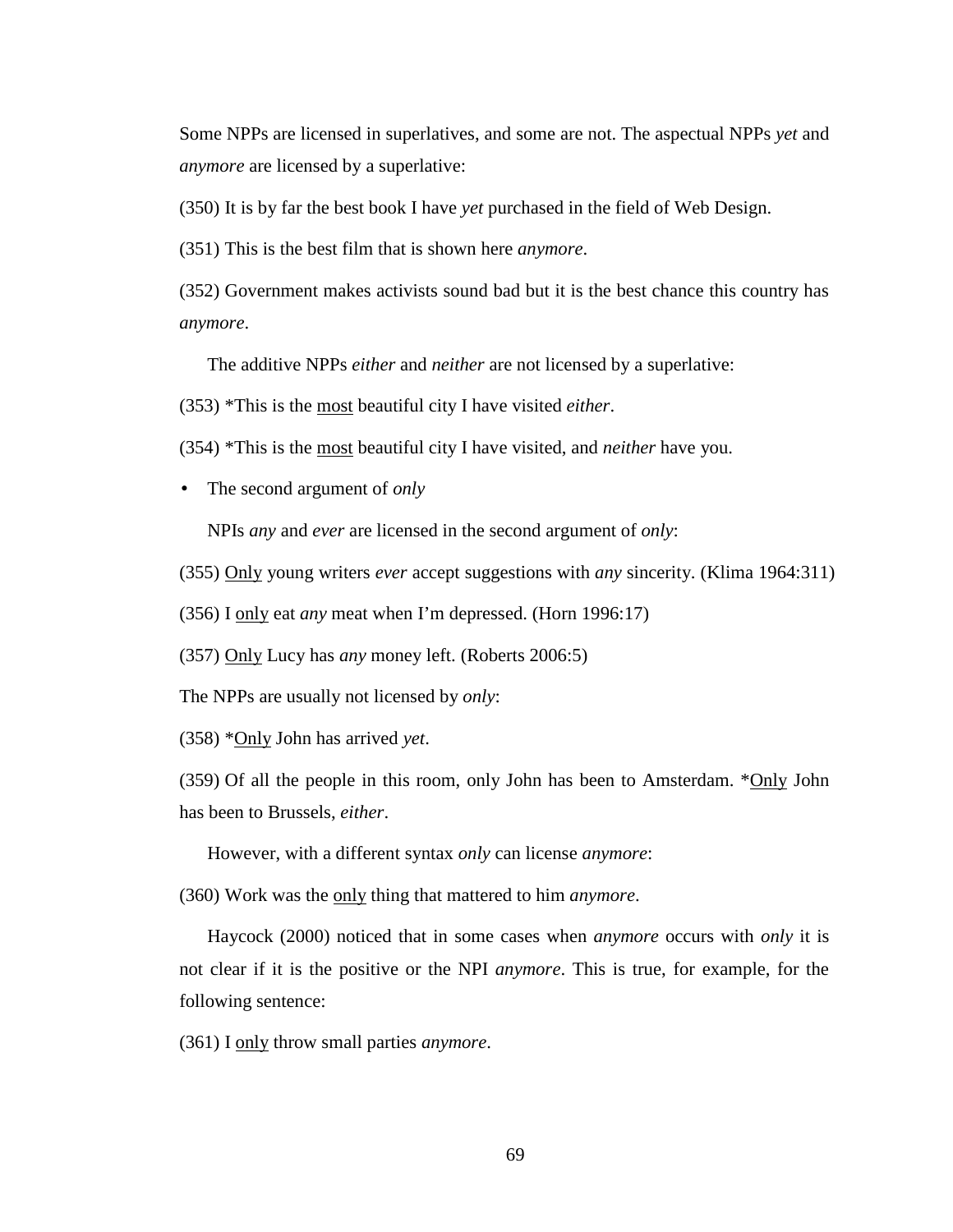#### 4.5 Summary and observations

To summarize, the following are the environments that do and do not license the NPPs:

Environments that license the NPPs:

Negation, *doubt*, *few*, *rarely*, negative implicative verbs like *fail* and *refuse*, *without*, *too*-construction of excess.

NPI-licensing environments that do not license the NPPs:

antecedents of conditionals, restrictors of quantifiers, comparatives, superlatives, emotive factives, *before*.

NPI-licensing environments that license some NPPs:

*only*, superlatives

One of the questions to be addressed in this thesis is: what is the extra licensing condition distinguishing between the environments that do license the NPPs and those that do not?

Some preliminary observations can be made that will lead us closer to the proposed answer. First, the environments that license the NPPs are of the kind that can be informally described as feeling 'negative'. On the other hand, the environments that do not license the NPPs do not feel 'negative'. Some of the environments that license the NPPs are analyzed as 'negative' in earlier literature (Jespersen 1917; Klima 1964) and in current psycholinguistic research (Moxey and Sanford 1993, 2000; Geurts and van der Slik 2005). For example, many speakers feel that sentences with syntactic negation, the words *few* and *rarely*, negative implicative verbs and constructions, and the verb *doubt* feel negative, and license the NPPs. Many of these expressions and constructions have positive counterparts. On the other hand, conditionals, restrictors of universals and comparatives do not feel negative, do not have positive counterparts, and do not license NPPs.

It must be noted that some environments to not quite fit this observation. Some of the NPI-licensing emotive factives, such as *sorry*, definitely feel negative, yet NPPs are not allowed. The superlatives are not negative, yet they do allow some NPPs. The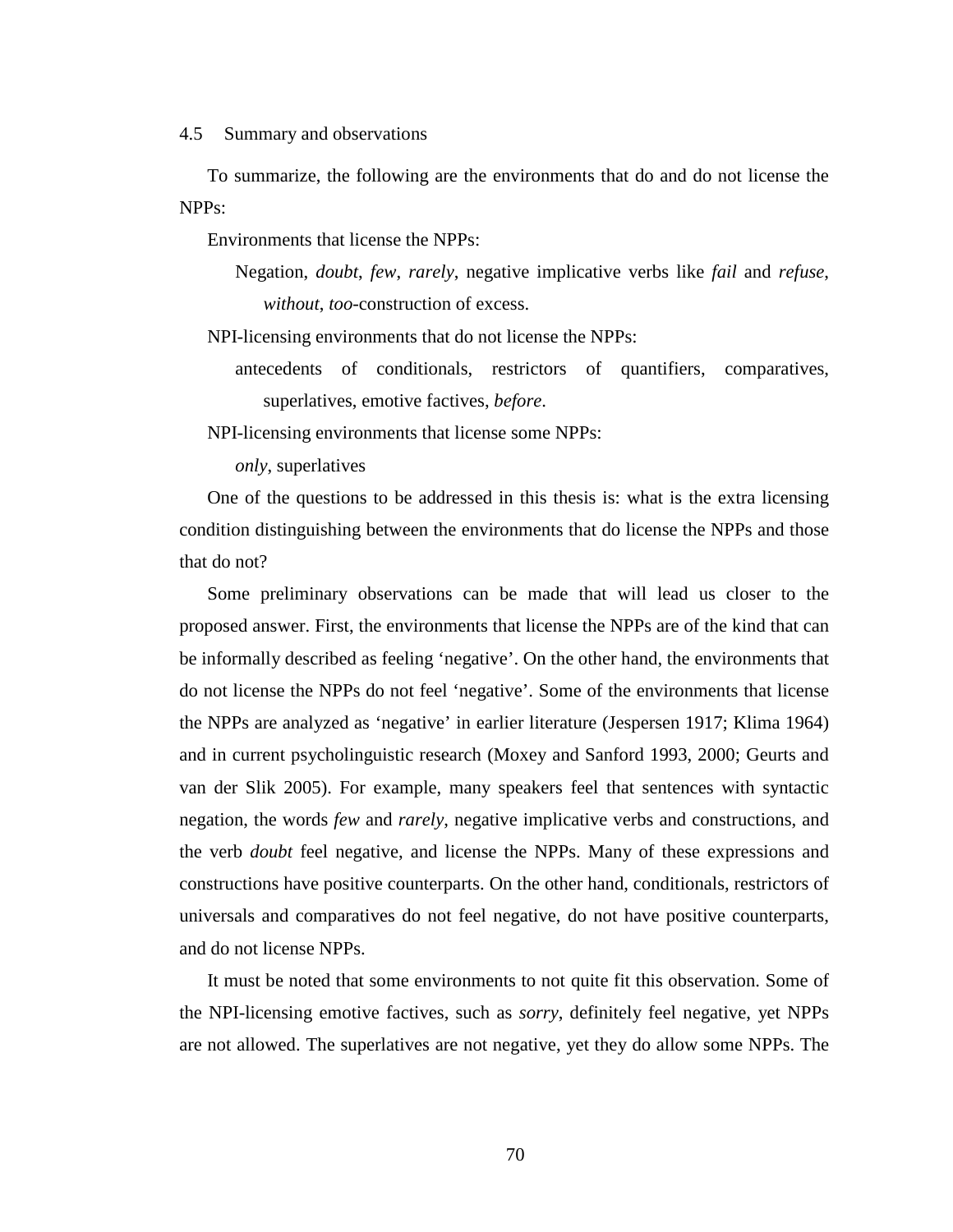sentences with *only* feel somewhat negative, yet the NPPs are only licensed in some limited cases. This information is presented in Table 5.

| licensing              | NPP <sub>s</sub> licensed               | NPP <sub>s</sub> not licensed |  |  |
|------------------------|-----------------------------------------|-------------------------------|--|--|
| negativity             |                                         |                               |  |  |
| feels negative         | syntactic negation,                     | complement of emotive         |  |  |
|                        | scope of <i>few</i> and <i>rarely</i> , | adversatives, second          |  |  |
|                        | negative implicative verbs              | argument of <i>only</i>       |  |  |
|                        | and constructions,                      |                               |  |  |
|                        | complement of <i>doubt</i>              |                               |  |  |
| does not feel negative | superlatives                            | antecedents of                |  |  |
|                        |                                         | conditionals,                 |  |  |
|                        |                                         | restrictors of quantifiers,   |  |  |
|                        |                                         | comparatives                  |  |  |

Table 5. Negativity and NPP licensing

This observation cannot by itself serve as a formal condition, since the 'negative' feeling is a notion which is not formally defined. However, this notion can lead us to a formal condition. Developing this observation, I propose below in this thesis that the relevant licensing condition is indeed a kind of negativity: *semantic negativity*. This notion is explicated in section 7.4. An extra criterion is proposed that distinguishes the NPI-licensing environments that are negative from those that are not. The NPPlicensing environments are a proper subset of the NPI-licensing environments. To the extent that the NPI-licensing environments can be described as downward monotone, downward monotonicity is a necessary, but not a sufficient condition for semantic negativity.

Another observation is related to the syntactic relation between the licensor and the NPP. In most of the environments discussed above the NPP is in a subordinate clause relative to the licensing expression. The only cases in which the NPP is in the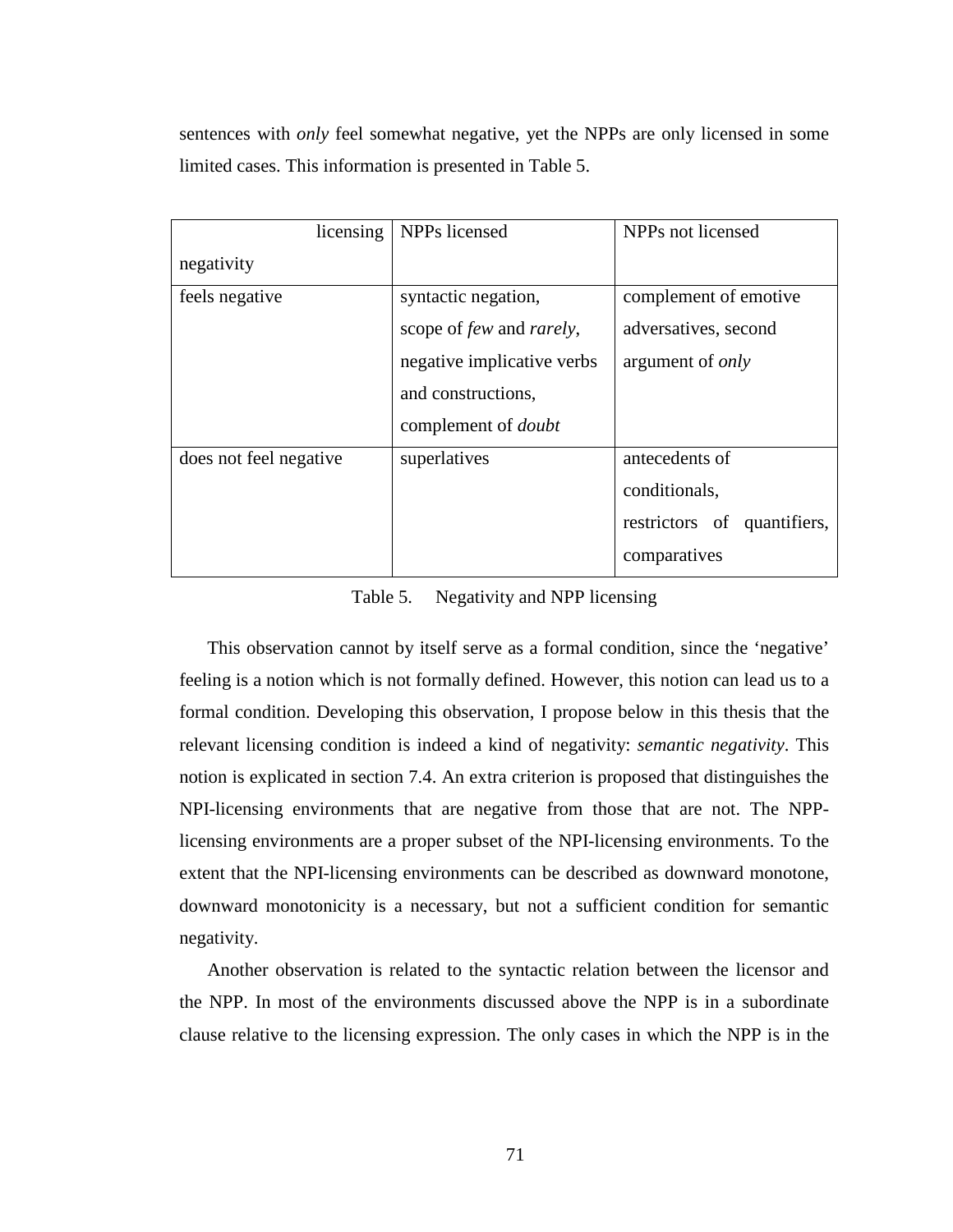same clause as the licensor are that of syntactical negation, the scope of *few* and *rarely*, and *only*-clauses.

Ignoring the *only*-clauses for the moment, the tentative conclusion is that if an NPI-licensing environment is created in the same clause as the licensor, the NPPs are licensed. The other environments, in which the licensor and the NPP is not in the same clause, are divided into those in which the NPPs are licensed (complements of *doubt*, negative implicative verbs and constructions) and those in which they are not (antecedents of conditional, restrictor of universal, comparative). It seems that the NPP-licensing is blocked by some kinds of subordination. The licensing question can also be formulated as follows: which syntactic constructions of subordination are transparent to NPP-licensing, and which constructions block the licensing?

| licensing           | NPPs licensed                  | NPPs not licensed              |  |
|---------------------|--------------------------------|--------------------------------|--|
| DM in the predicate |                                |                                |  |
| position of         |                                |                                |  |
| main clause         | negation                       | second argument of <i>only</i> |  |
|                     | <i>few</i> (second argument)   |                                |  |
|                     | rarely                         |                                |  |
| subordinate clause  | complement of <i>doubt</i> and | antecedents of                 |  |
|                     | negative implicative verbs,    | conditionals,                  |  |
|                     | negative implicative           | restrictors of quantifiers,    |  |
|                     | constructions: without, too    | comparatives, superlatives,    |  |
|                     | of excess                      | emotive factives               |  |
|                     |                                |                                |  |

Table 6. NPP licensing and the syntactic relation between the potential licensor and the NPP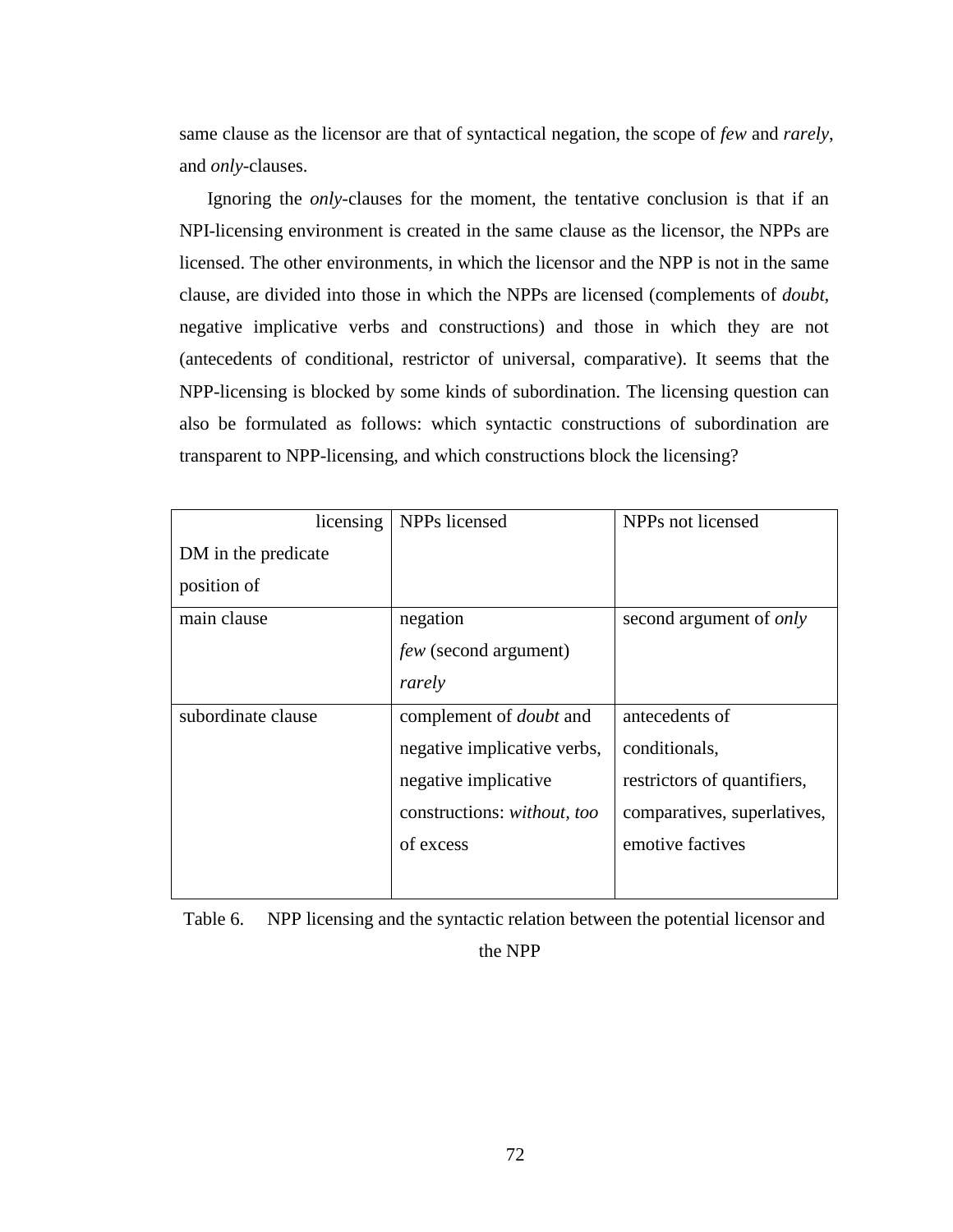### **5 The distribution of the NPP and earlier accounts**

### 5.1 Is it antiadditivity?

## *5.1.1* The algebraic hierarchy of NPI *strength*

To explain the observation that the NPIs vary with respect to their licensing environments (e.g., Edmondson 1981), a number of studies (Nam 1994; Zwarts 1995, 1996, 1997; van der Wouden 1997) introduced a hierarchy of NPI strength according to the logical properties of the environments. In addition to downward monotonicity, two other logical properties of environments, anti-additivity and anti-morphicity, are used to explain the behavior of negative polarity licensing. The hirearchy is based on the split generalized De Morgan laws, originally formulated for sentential negation. The environments are ranked according to the laws each environment satisfies. The laws are:

(362) Split De Morgan laws

a.  $F(X \cap Y) \Rightarrow F(X) \vee F(Y)$ b.  $F(X) \vee F(Y) \Rightarrow F(X \cap Y)$ c.  $F(X \cup Y) \Rightarrow F(X) \wedge F(Y)$ d.  $F(X) \wedge F(Y) \Rightarrow F(X \cup Y)$ 

Each of the laws (b) and (c) is equivalent to downward monotonicity, and thus they are equivalent to each other. The properties defining the environments in the hierarchy are as follows (letters in parentheses refer to the laws satisfied by environments that have that property).

(363) F(X) is downward monotone iff  $X \subseteq Y \implies (F(Y) \implies F(X))$ . (b,c)

F(X) is anti-additive iff  $F(X \cup Y) = F(X) \wedge F(Y)$ . (b,c,d)

F(X) is anti-multiplicative iff  $F(X \cap Y) = F(X) \vee F(Y)$ . (a,b,c).

 $F(X)$  is anti-morphic iff it is both anti-additive and anti-multiplicative.  $(a,b,c,d)$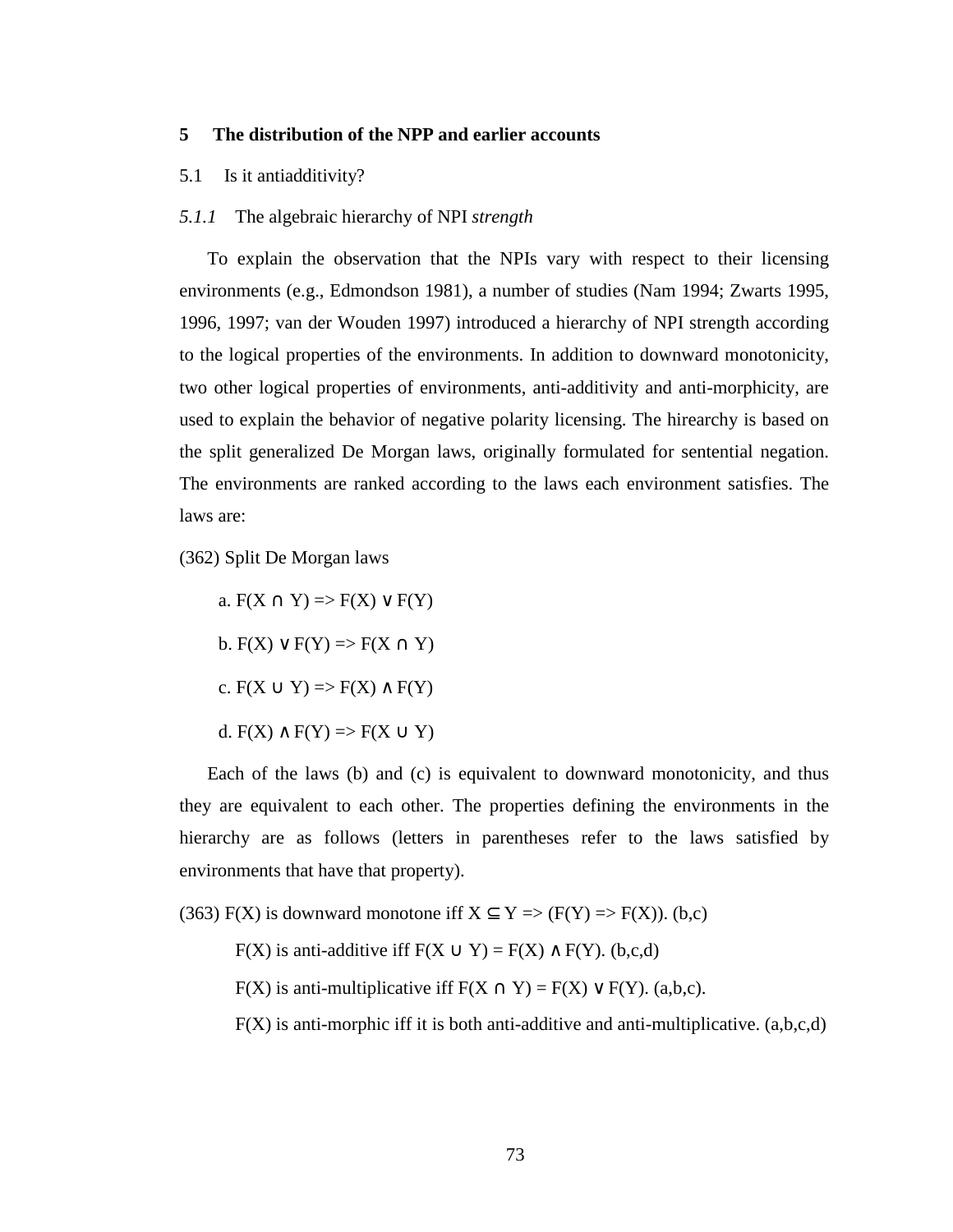Anti-morphic environments are most like negation and, like it, satisfy all the four laws, while merely downward monotone environments, which don't have the stronger properties, only satisfy two of the four laws.

Zwarts (1995) divides NPIs into weak, strong and superstrong. A weak NPI appears in all downward monotone environments, a strong NPI appears only in antiadditive environments, and a superstrong NPI only appears in anti-morphic environments. A similar classification is presented by van der Wouden (1997), using the terms weak, medium, and strong NPIs. In the rest of this discussion I will use van der Wouden's terminology.

| Zwarts $(1995)$ | van der Wouden (1997) | licensed by                |
|-----------------|-----------------------|----------------------------|
| weak            | weak                  | DE environments            |
| strong          | medium                | anti-additive environments |
| superstrong     | strong                | anti-morphic environments  |

Table 7. The algebraic NPI strength hierarchy

Definitions from van der Wouden (1997):

(364) *Weak Negative Polarity Items* are expressions which can felicitously occur in monotone decreasing contexts.

(365) *Negative Polarity Items of medium* strength may be licensed by anti-additive contexts but not by downward monotonic ones.

(366) *Strong Negative Polarity Items* may only be licensed by anti-morphic contexts.

The Dutch NPIs *ooit* 'ever', *hoeven* 'need', *kunnen uitstaan* 'can stand' are given as examples of weak NPIs, *ook mar* 'any' is an example of a medium strength NPI, and *mals* 'tender', *pluis*, and *voor de poes* are examples of strong NPIs. The following facts on the distribution of NPIs are given in support of the hierarchy.

A non-anti-additive downward monotone environment, such as the second argument of *weinig* 'few', licenses *kunnen uitstaan*, but not *ook mar* and *mals*: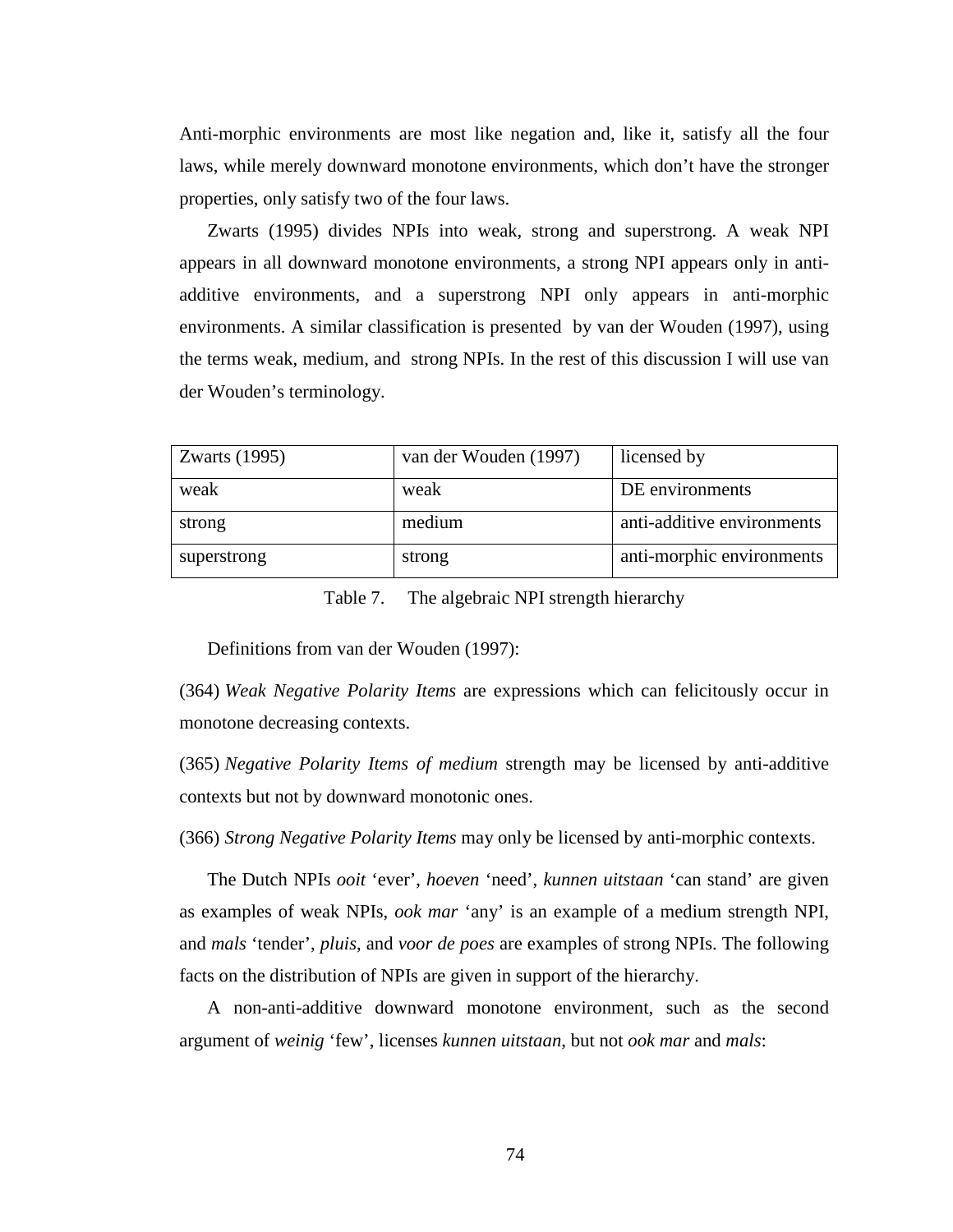(367) a. Weinig monniken *kunnen* vader abt *uitstaan*.

Few monks can father abbot stand.

'Few monks can stand father abbot'.

b. \*Weinig monniken zullen *ook mar* iets bereiken.

Few monks will at all anything achieve.

'Few monks will achieve anything at all.'

c. \*Van weinig monniken was de krietiek *mals*.

Of few monks the criticism was tender.

'The criticism was tender of few monks.'

An anti-additive environment, such as the second argument of *geen* 'no', licenses *kunnen uitstaan* and *ook mar*, but not *mals*:

(368) a. Geen kind *kan* de schoolmeester *uitstaan*.

No child can the schoolmaster stand.

'No child can stand the teacher'.

b. Geen kind zal *ook mar* iets bereiken.

No child will anything reach.

'No child will reach anything'.

c. \*Geen oordeel was *mals*.

No judgment was tender.

'No judgment was tender.'

An anti-morphic environment such as the one created by *allerminst* 'not-at-all' licenses *kunnen uitstaan*, *ook mar* and *mals*:

(369) a. De kinderen *kunnen* de schoolmeester allerminst *uitstaan*.

The children can the schoolmaster not-at-all stand.

'The children just can't stand the teacher to any degree at all.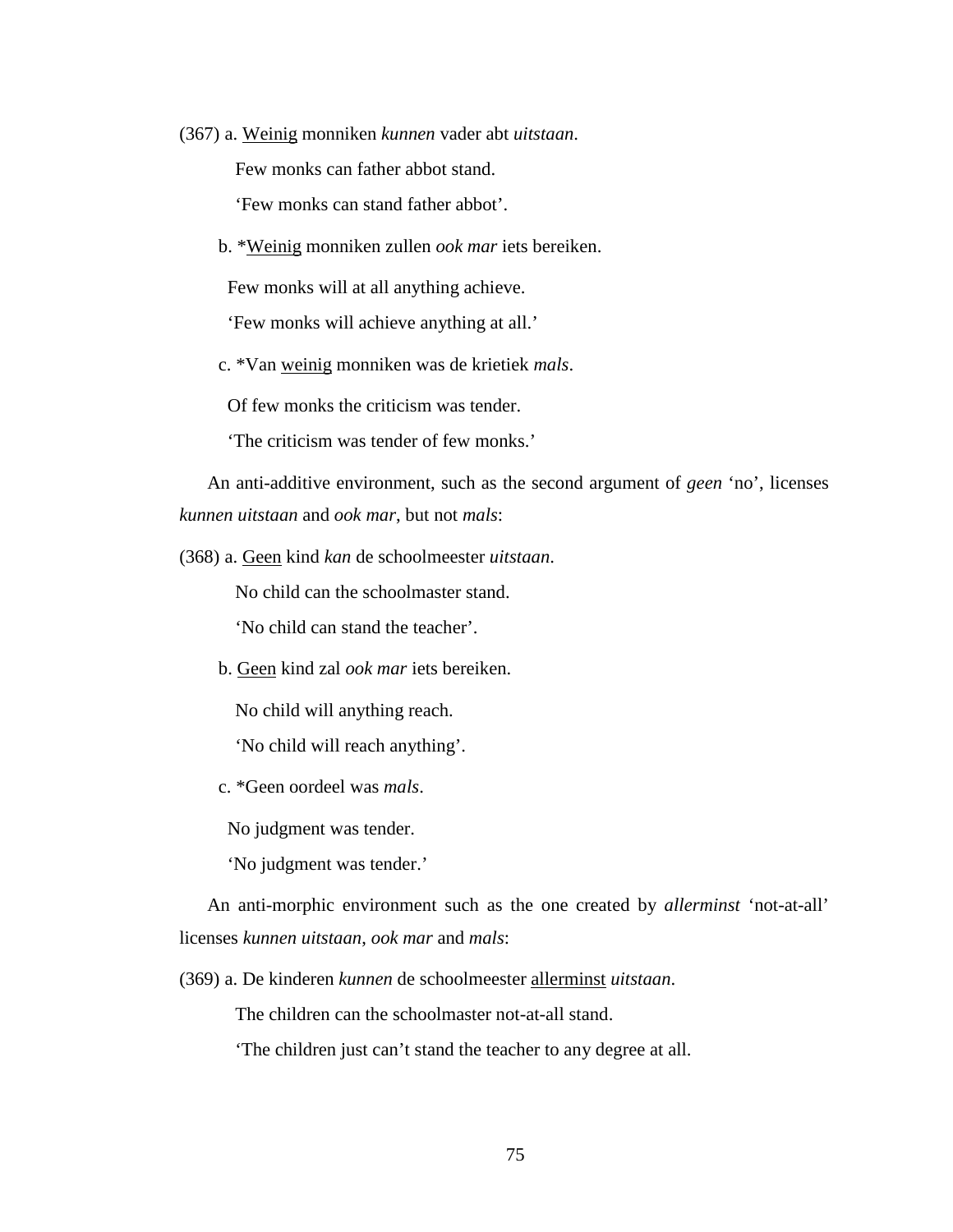b. De abt heeft het geheim allerminst aan *ook mar* iemand willen vertellen.

The abbot has the secret not-at-all to any body want tell.

'The abbot didn't want to tell the secret to anybody at all'.

c. Zijn oordeel was allerminst *mals*.

His judgment was not-at-all tender.

'He was pretty harsh in his judgment'.

5.1.2 Two interpretations of the NPI strength hierarchy

Interestingly, two possible interpretations of this hierarchy can be found in the NPI literature, and, to my knowledge, this fact has not been discussed yet. The first interpretation, which I will call the *necessity interpretation*, is to understand the hierarchy literally according to the formulations of van der Wouden and Zwarts. Let's say we have some negative polarity item. Then we can classify it as a weak, medium or strong as follows. If all the environments it occurs in are anti-morphic, then it is a strong NPI. If not all the environments it occurs in are anti-morphic, but all are antiadditive, it is an NPI of a medium strength. If not all the environments it occurs in are anti-additive, but all are monotone decreasing, it is a weak NPI. The hierarchy only specifies the necessary conditions for the licensing of the NPI.

To the extent that the NPIs only occur in downward monotone environments, all the NPIs can be classified as weak, medium or strong. The problem is that in this understanding, it is not clear what the explanatory contribution of the hierarchy is. In other words, introducing this hierarchy does not make any claim beyond postulating the downward monotonicity as the necessary licensing conditions. It is trivially true, and all the possible observations of NPI distribution are consistent with this hierarchy. There was some criticism of the hierarchy, showing that the items classified as strong occur in environments that are not anti-additive. Such criticism does not undermine the hierarchy, it only shows that the items should be reclassified as weak. Other criticism (Krifka 1995; Giannakidou 1999) shows that the NPIs can occur in environments that are not downward monotone. This problem is not specific to the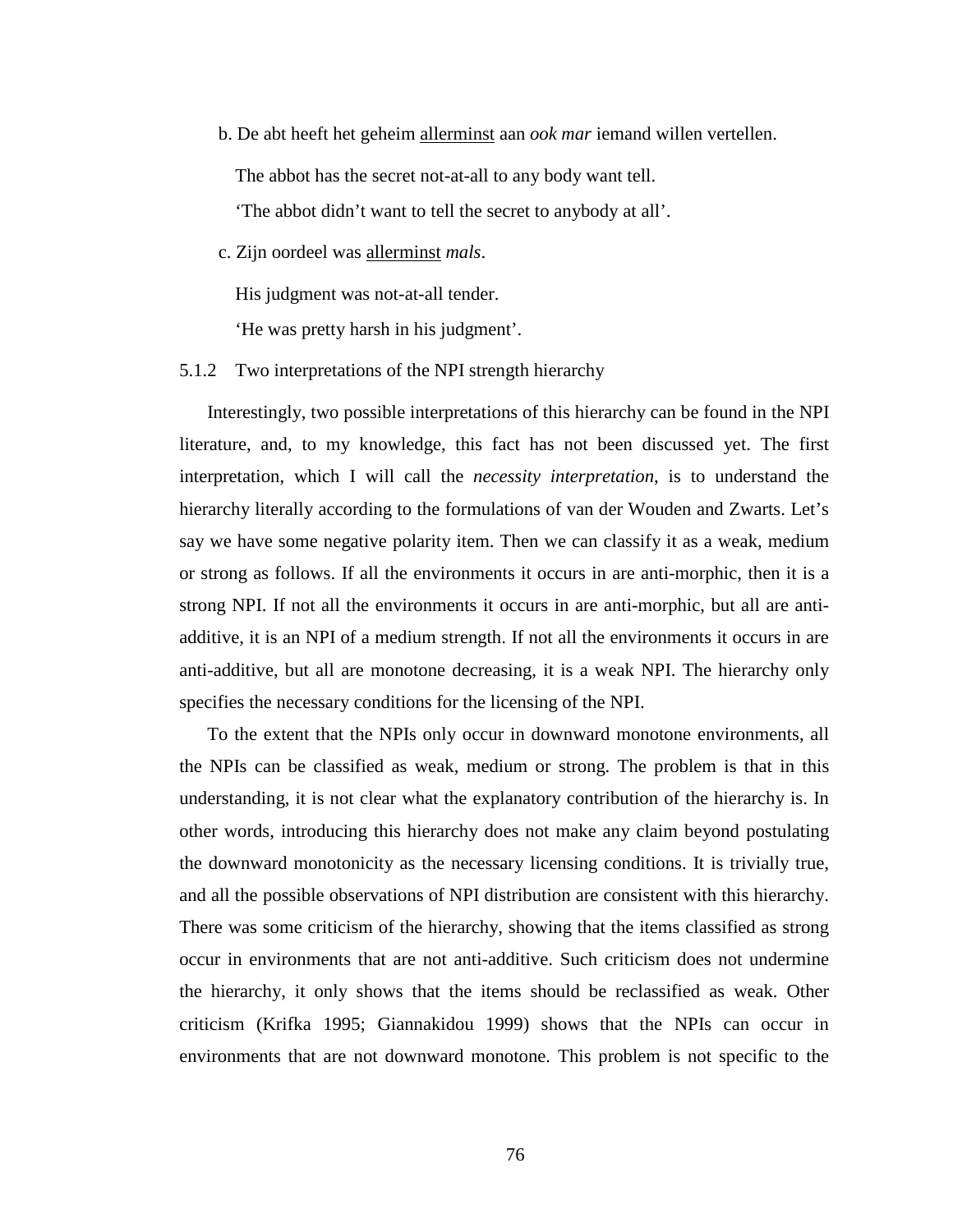hierarchy, the main contribution of which is to present conditions stronger than downward monotonicity.

Other hierarchies similar to this one can be introduced that would classify the NPIs as weak, medium, or strong, according to other criteria. Abstracting from the specific examples, let's say we have items that can occur in a set A of environments. We can define some proper subset A' of A, and some proper subset A" of A':  $A'' \subset A' \subset A$ . Then items only occurring in A" can be called strong, those that can occur outside A" but only occur in A' can be called medium, and those occurring in A outside A' can be called weak. All the possible observations can be accommodated in such a scheme, regardless of the choice of A' and A".

There is another possible interpretation of the NPI strength hierarchy, which I will call the *equivalence interpretation*. According to this interpretation, the hierarchy specifies the *necessary and sufficient* condition for the NPI licensing, and it does make a claim regarding the possible distributions of the negative polarity items. This understanding can be formulated as follows:

(370) There are three kinds of NPIs: weak NPIs, medium strength NPIs, and strong NPIs.

The strong NPIs appear in all the anti-morphic environments, and only in antimorphic environments.

The medium strength NPIs occur in all the anti-additive environments, and only in anti-additive environments.

The weak strength NPIs occur in all the downward monotone environments, including those that are not anti-additive.

The following two implicational rules follow from this formulation. These rules make a potentially refutable claim regarding the distribution of the NPIs.

(371) If an NPI occurs in some non-antiadditive downward monotone environment, it will occur in all the anti-additive environments.

If an NPI occurs in some anti-additive environment, it will also occur in all the anti-morphic environments.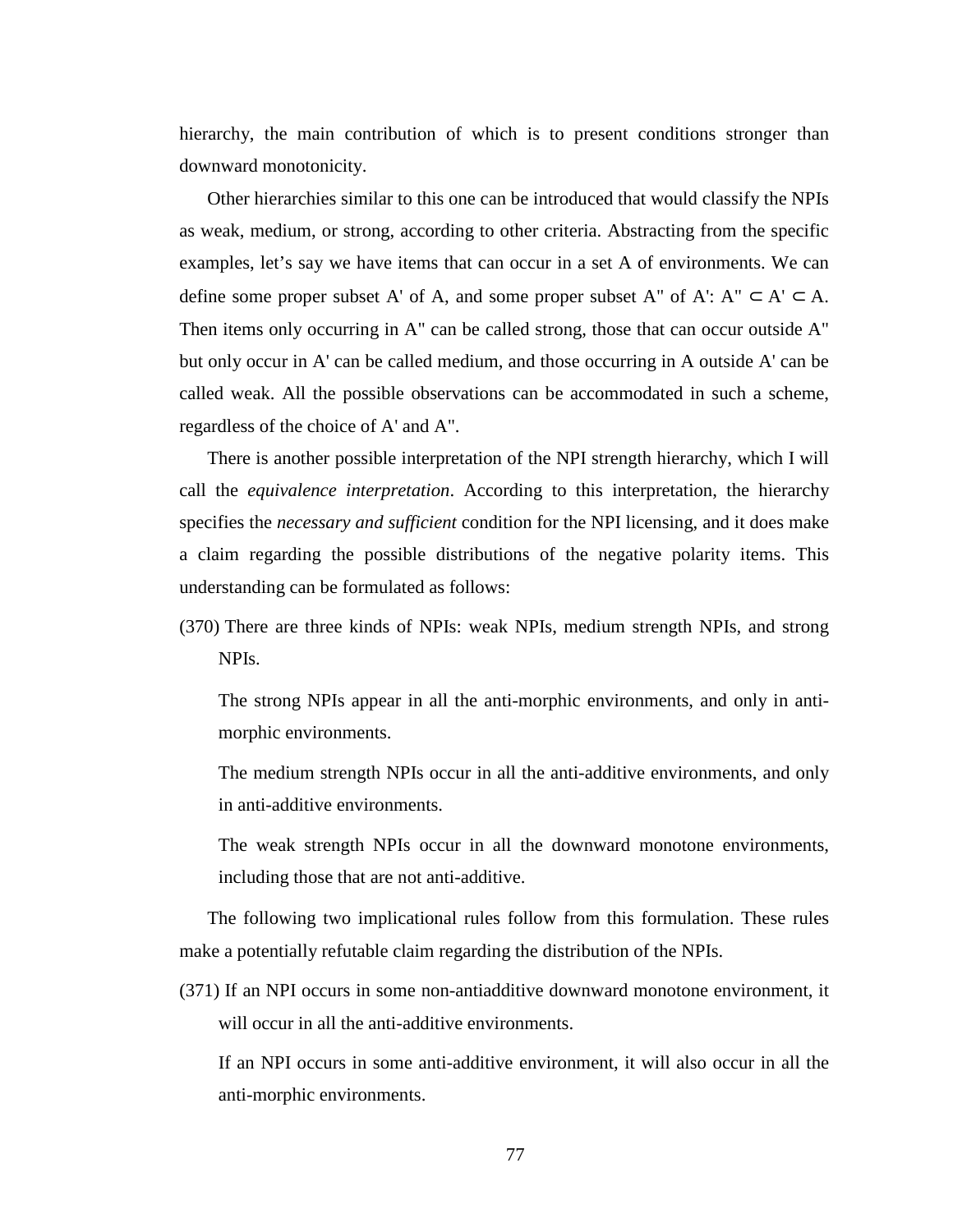Since this interpretation is different from the literal interpretation of the hierarchy as formulated by Zwarts and van der Wouden, it is important to understand the factors that lead to the spread of this interpretation. First, there are passages in the studies proposing the hierarchy that support this interpretation, such as the following: "Negation and other antimorphic contexts are indistinguishable as far as negative polarity items are concerned. In other words, with respect to the semantic properties relevant for the triggering of polarity items, all antimorphic contexts are alike." (van der Wouden 1997:126).

The choice of the examples demonstrating the validity of the hierarchy could be the second factor. The examples in van der Wouden (1997) show the weak NPIs licensed in all the downward monotone environments, all the medium strength NPIs licensed in all the anti-additive environments, and all the strong NPIs licensed in all the anti-morphic environments. These data are consistent with both interpretations of the hierarchy, and, in fact, support the equivalence interpretation. Examples of some weak NPIs not licensed in some downward monotonic environments, some medium strength NPIs infelicitous in some anti-additive environments, or some strong NPIs not licensed in some anti-morphic environments would make clear that the hierarchy states the necessary, but not the sufficient, conditions; but such examples are missing.

The difference in the predictive power of the hierarchy can be the third factor in favor of the equivalence understanding. As discussed above, the necessity interpretation has a very weak predictive power. The equivalence interpretation predicts a number of implicative rules, and has much stronger consequences.

This interpretation is explicitly expressed in (Vasishth 1998, 2001). Rullmann (2003:360) seems to adopt this interpretation, saying that "*either* thus falls outside the Zwarts/van der Wouden implicational hierarchy of NPIs which predicts that any NPI that is licensed by downward entailing expressions which are not anti-additive should also be licensed by anti-additive ones." Pereltsvaig (2004) observes that the *–libo*  items in Russian are licensed in most downward monotone context, but not in the antimorphic contexts, and concludes that this fact is a problem for the hierarchy. Similarly, Krifka (1995) observes that "the class of superstrong NPIs doesn't seem to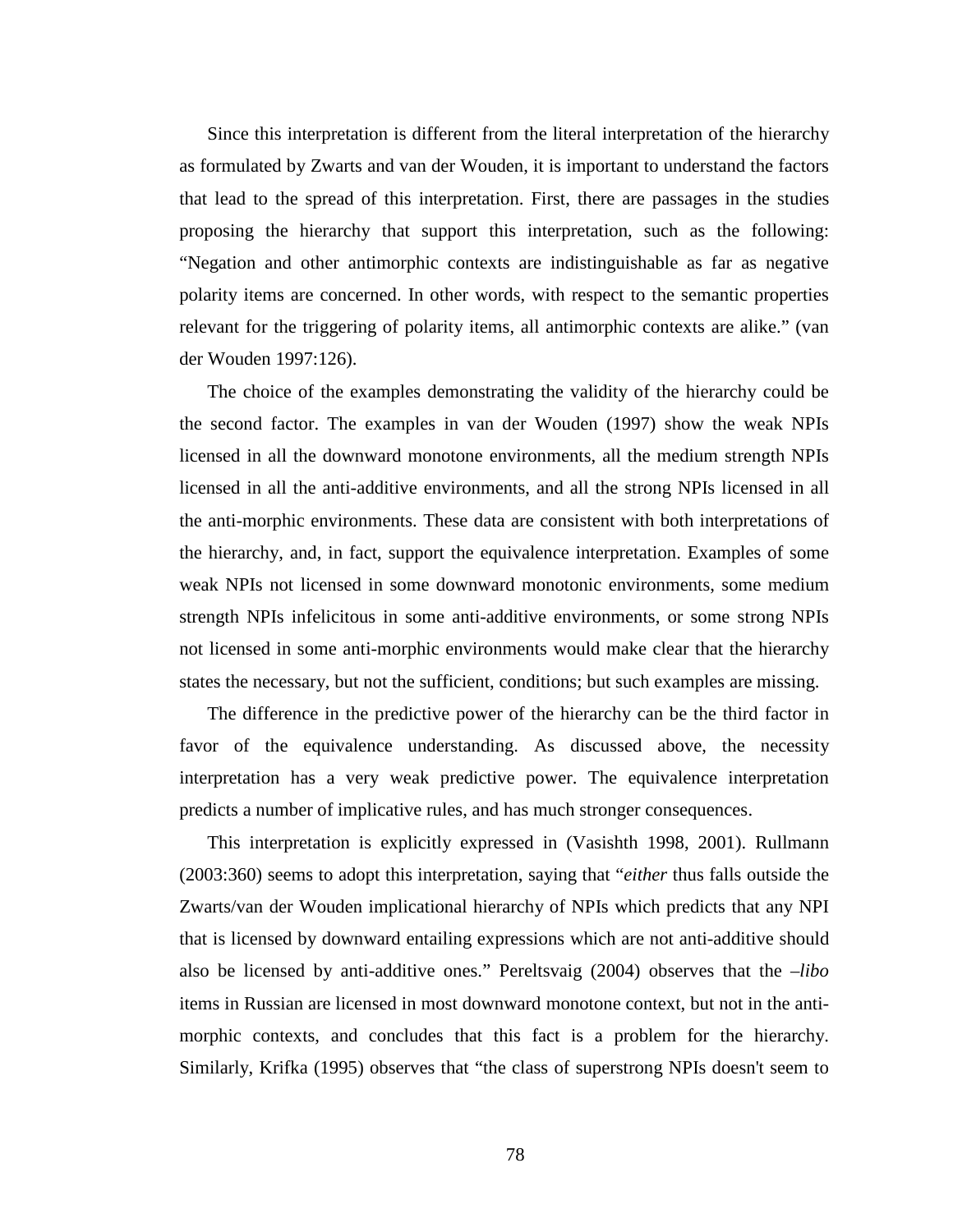be definable in terms of anti-morphicness" and finds the contrast between (372) and (373) to be a problem for the hierarchy. In the necessity interpretation, the infelicitousness of (373) is not inconsistent with *one bit happy* being a (super)strong NPI, since the anti-morphicness is only a necessary condition for licensing.

(372) John wasn't one bit happy about these facts.

(373) \*It is not the case that John was one bit happy about these facts

Since in the equivalence interpretation the hierarchy makes a claim, it is helpful to understand what would constitute a counterexample to this claim, and the implicative rules formulated above help in this task. If we found an NPI that is licensed in some non-anti-morphic environment, and not licensed in some anti-morphic environment, such an NPI would also be a counterexample to the hierarchy. If we found an NPI that is licensed in some non-anti-additive downward monotone environment, but is not licensed in some anti-additive environment, such an NPI would be a counterexample to the hierarchy. In the next section I examine the negative polarity particles and it turns out that the NPPs are items of this kind, and indeed a counterexample to the hierarchy.

## 5.1.3 The NPPs and the hierarchy

Does the distribution of the NPPs fit the algebraic NPI strength hierarchy? The answer depends on the interpretation. According to the necessity interpretation of the hierarchy, the answer is trivially positive, since this hierarchy can accommodate all the possible distributions of the NPIs. Since the NPPs can occur in environments that are not anti-additive, such as the second argument of *few*, the NPPs should be classified as weak NPIs.

What if we adopted the equivalence interpretation of the hierarchy? Some think that the answer would still be positive, that the hierarchy adequately explains the distribution of the NPPs. For example, Szabolcsi (2004:426-428) claims that the distribution of *yet* can be characterized by means of the condition of anti-additivity, that is, *yet* occurs only in environments that are anti-additive. The following sentences are given as evidence: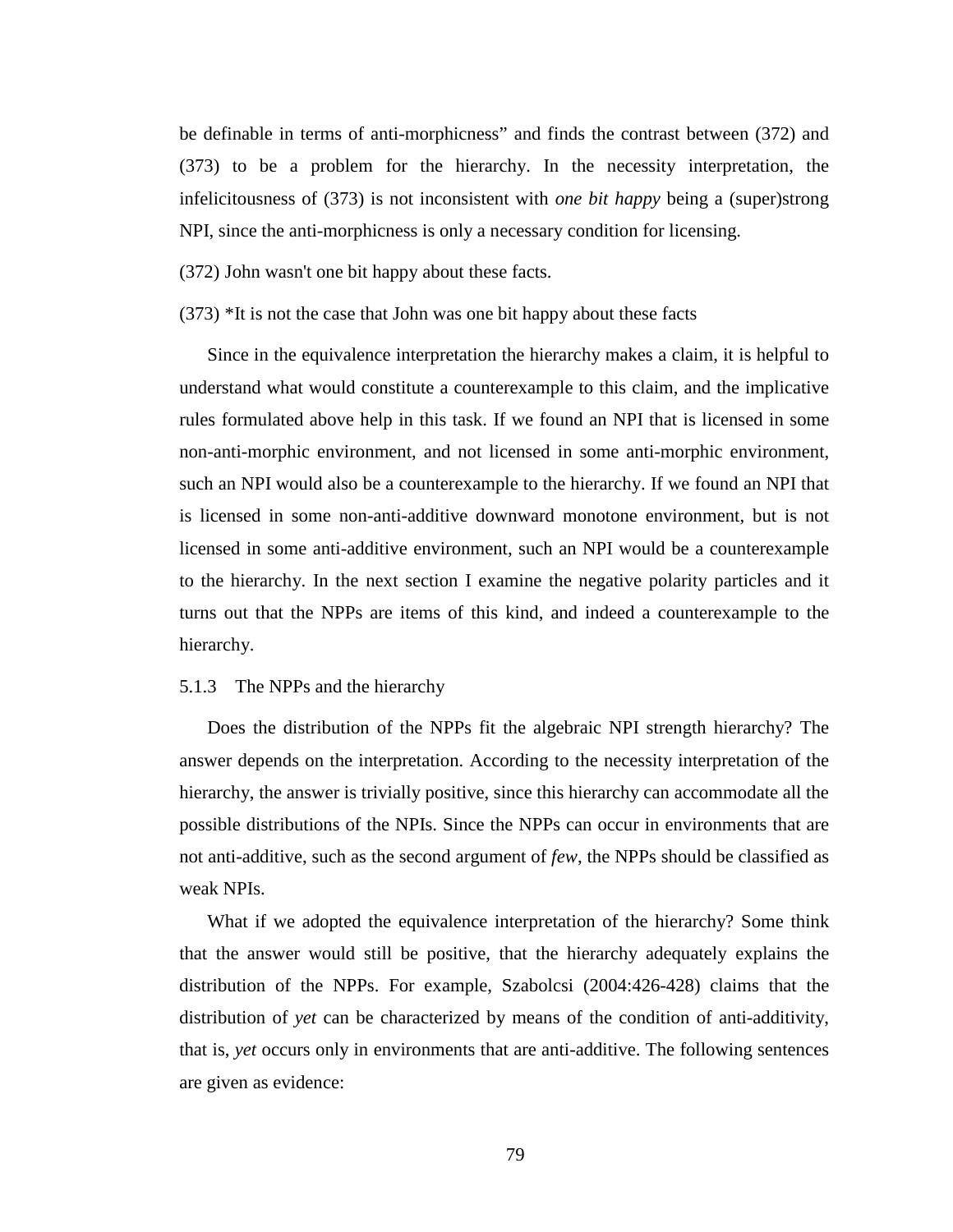(374) I haven't been here *yet*.

(375) No one has been here *yet*.

(376) \*At most five people have been here *yet*.

(377) \*I regret that you have been here *yet*.

The first two environments are anti-additive, and the other two are not, so it may seem that anti-additivity is a condition that is sufficient to license *yet*.

However, examining other environments shows that this is not the case. On the one hand, the second argument of *few* and *rarely* are downward monotone, but not anti-additive. This is demonstrated by the fact that sentence (378) can be false when (379) is true,

(378) Few people sing or dance.

(379) Few people sing and few people dance.

The NPP *yet* and other NPPs are licensed in the second argument of *few* (380).

(380) Few tourists are here *yet*.

This is contrary to requiring anti-additivity as the licensing condition.

The fact that the NPPs are licensed in this environment, which is downward monotone but not anti-additive suggests that NPPs are weak NPIs, licensed by downward monotonicity.

On the other hand, antecedents of conditionals and restrictors of universals, both anti-additive environments, fail to license the NPPs, as if the NPPs were strong NPIs. The anti-additivity of the restrictor of the universal is illustrated by the equivalence of the following sentences:

(381) Everyone who sang or danced received a prize.

(382) Everyone who sang received a prize and everyone who danced received a prize.

The fact that NPPs are not licensed in the restrictor of universal quantifiers is contrary to prediction from Szabolcsi's postulation of anti-additivity as the licensing condition.

(383) \*Everyone who has been to Brussels *either* wants to go there again some day.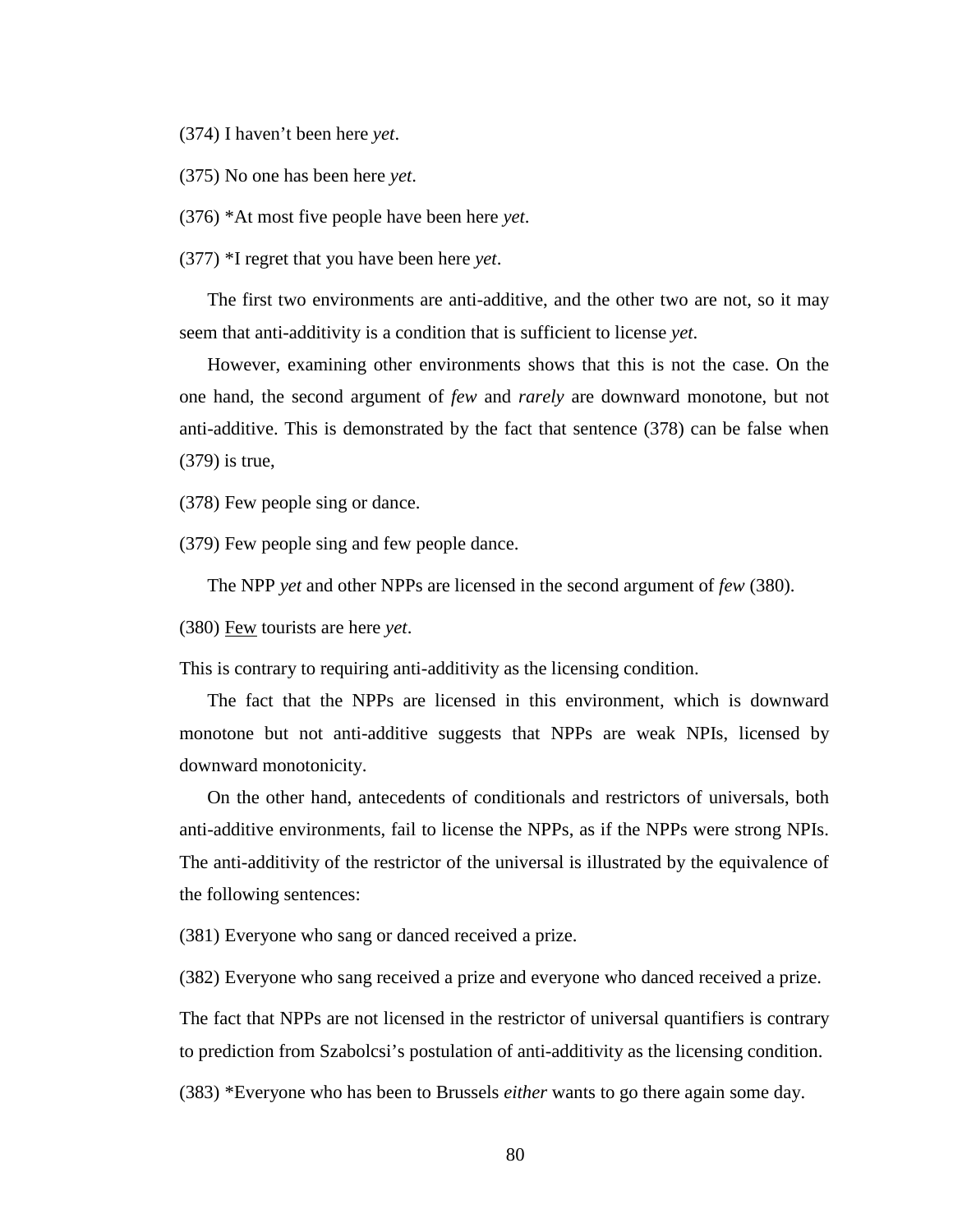(384) \*Everyone who saw the movie *yet* liked it.

| Environment                                           | Logical properties                                      | NPP licensing     |  |
|-------------------------------------------------------|---------------------------------------------------------|-------------------|--|
| second argument of few                                | downward monotone, not   NPPs licensed<br>anti-additive |                   |  |
| antecedent of conditional,<br>restrictor of universal | anti-additive (and<br>downward monotone)                | NPPs not licensed |  |

Table 8. The NPPs and the NPI strength hierarchy

The examples above show that suggesting anti-additivity as the licensing condition for *yet* is not supported empirically. The assumption that the NPPs belong to one of the classes of the algebraic hierarchy leads us to contradictory conclusions: the licensing of NPPs in the second argument of *few* and *rarely* suggests that they are weak NPIs, and the non-licensing of NPPs by the restrictor of a universal quantifiers suggests that they belong to the strongest class of the NPIs. Therefore, NPPs cannot be categorized as belonging to one of the classes postulated by the hierarchy. They show that this hierarchy is not a universal classification of the distribution of all NPIs.

5.2 The distribution of NPPs and the earlier proposals

5.2.1 Klima (1964): 'either' and 'neither' as "tests for negation"

Of the NPPs discussed in this section, *either* is the one whose distribution has been most thoroughly investigated. Klima (1964) discusses the use of *either* as a negative polarity particle, under the name '*either*-conjoining'. He notices that it is the host clause that should be negative in some way in order to license *either*. He recognizes that some adverbs, which he calls 'negative pre-verbs' (386), are as good as syntactic negation (385) in licensing *either*, unlike positive adverbs, which do not license *either*  (387).

(385) Publishers will usually reject suggestions, and writers will not accept them, *either*.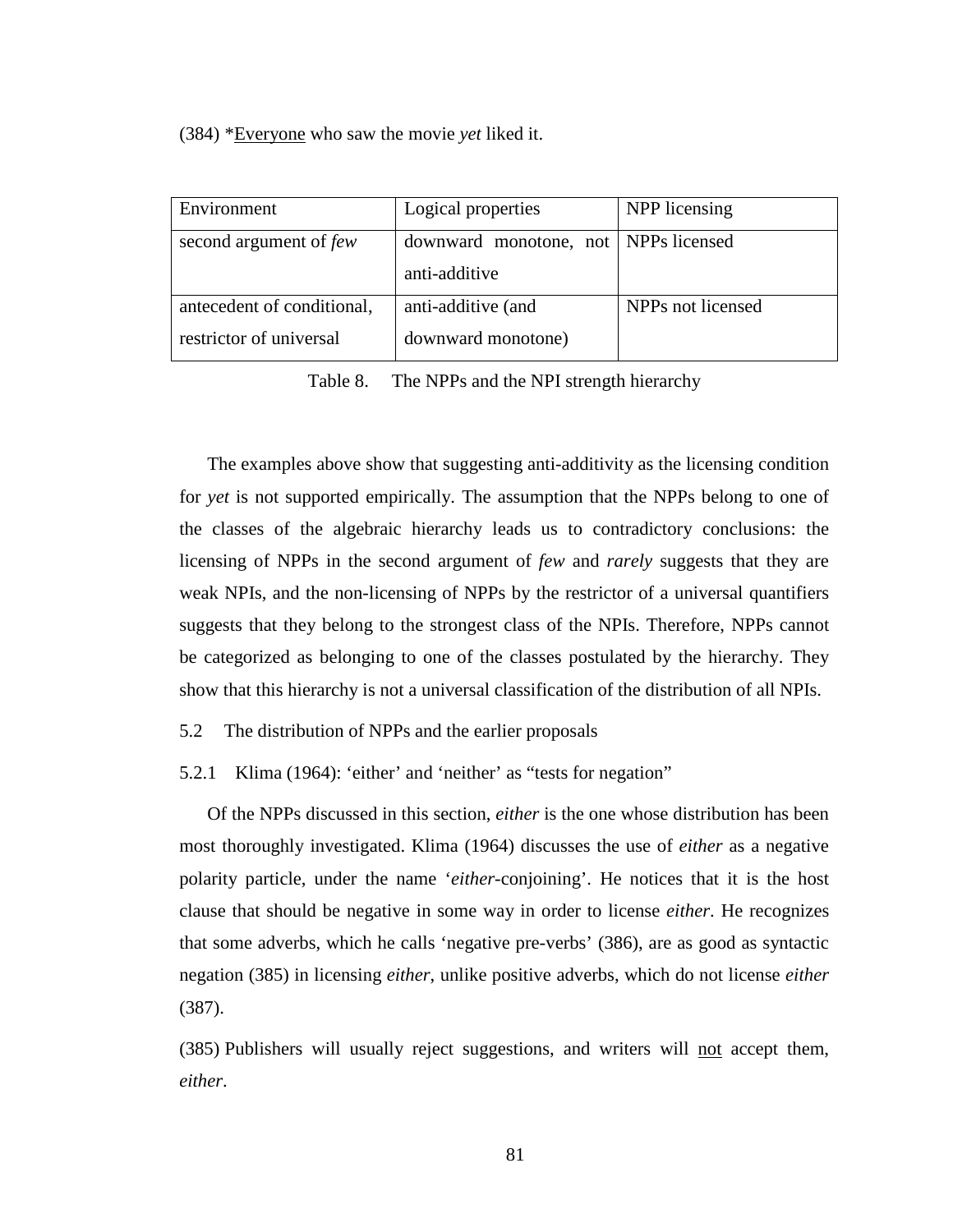(386) Publishers will usually reject suggestions, and writers will never/seldom/hardly accept them, *either*.

(387) \*Publishers will usually reject suggestions, and writers will always/surely accept them, *either*.

The fact that it is the form of the host clause, and not of the antecedent clause, that matters for the licensing of *either*, is demonstrated by the ungrammaticality of example (388) below. This sentence is formed by reversing the roles of the clauses of (386). In (386), the host clause has a negative adverb, while the antecedent clause doesn't, and *either* is licensed. In (388), it is the antecedent clause that has a negative adverb, and the host clause doesn't, and *either* is not licensed.

(388) \*Writers will never accept suggestions, and publishers will usually reject them, *either*.

*Either*-conjoining is used by Klima as a "test for negation". Such tests are introduced to achieve a different goal: to explain which environments allow the use of NPIs like *any*. These NPIs occur not only in sentences which are syntactically negative, but also in sentences with some other elements. At first Klima deals with this by extending the definition of negativity to include more sentences in addition to those with syntactic negation. The tests for negation are introduced to define this new extended notion of negation. The tests are: *either*-conjoining, *neither*-tags, *not even* tags (389), and polarity question tags (390). Sentences that pass all the tests are considered to be negative in the extended sense.

(389) a. The writer will not/never/seldom/rarely accept suggestions, not even reasonable ones.

b. \*The publisher often disregards suggestions, not even reasonable ones.

(390) a. Writers will never accept suggestions, will/\*won't they ?

b. Publishers will reject suggestions, won't/\*will they?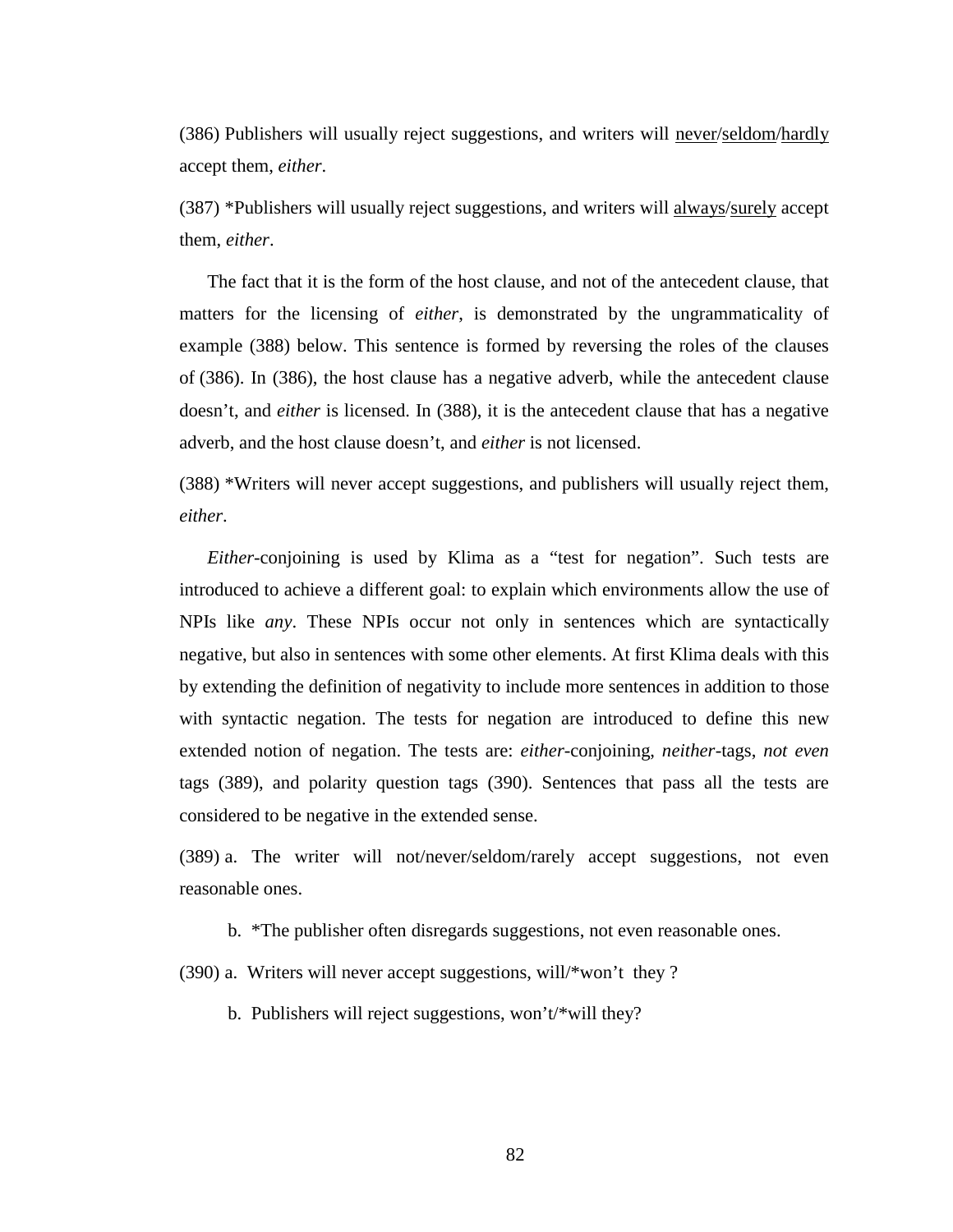One successful application of *either*-conjoining is in showing that the adverbs *unintentionally* and *unfortunately* do not make a sentence negative, despite their negative form. This is shown by the fact that they do not license the use of *either*:

(391) \*Publishers will unintentionally reject suggestions, and writers will unintentionally reject them, *either*.

The acceptability of *neither-*tags is another one of Klima's tests for negation. Klima sees sentences with *neither*, such as (392), as "a truncated and inverted form of *either*-conjoining", which in modern terminology would be described as ellipsis.

(392) Writers won't be accepting suggestions, and *neither* will publishers.

As is the case with *either*, at least in some idiolects, negative pre-verbs allow *neither*-tags:

(393) Writers will seldom/never accept suggestions, and *neither* will publishers.

Klima's approach to the usage of *either* and *neither* is opposite to the one usually pursued in the NPI-licensing literature. Klima takes *either*-licensing and *neither*licensing as given, and, using them as tests, defines sentence negation based on *either*and *neither*-licensing properties. This way the constructions with *either* and *neither* are given a special status, and are not seen as negative polarity items by themselves. Their distribution is not given an explanation of the kind other NPIs are given. This point of view on *either* and n*either* is continued in (McCawley 1988) and (Huddleston and Pullum 2002).

On the other hand, if we treat *either* and *neither* as NPIs, our task is to define the condition that would independently predict their distribution. This is the approach of the other works on *either* discussed in this section, and this is the approach I adopt in this study. The negative polarity particles are treated as negative polarity items, and are not assigned a special status in defining negativity.

### 5.2.2 Green (1973)

Green (1973), continuing Green (1968), explores the *too/either* alternation and Klima's claims regarding *either*. One of the observations Green wants to account for is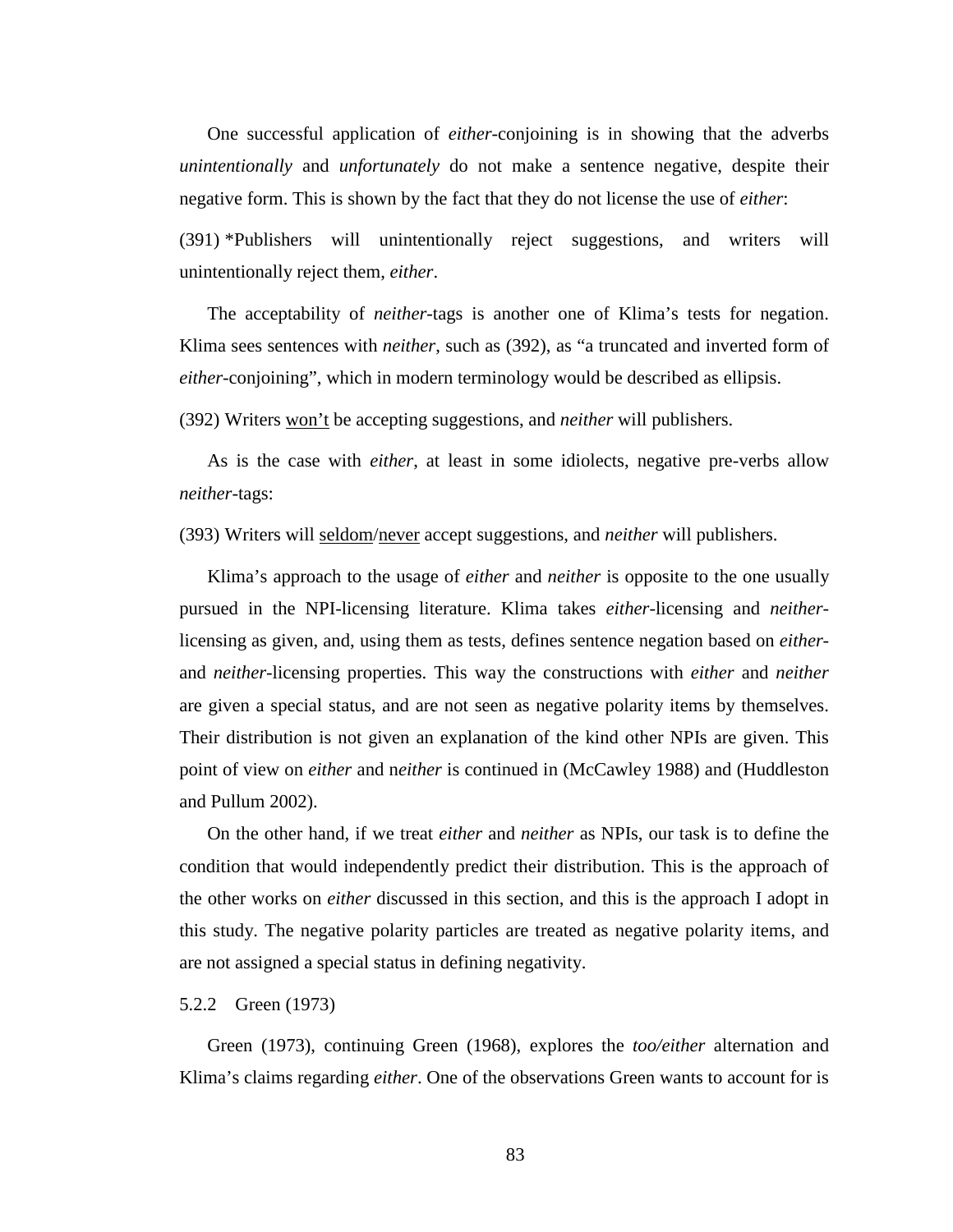that not every negative adverb licenses *either*. The negative adverbs *never*, *scarcely*, and *seldom* license *either*, while adverbs like *unfortunately* and *unintentionally* do not, as just remarked. Green's example is:

(394) \*Bill left, but John unfortunately left *either*. [(100) in (Green 1973)]

The licensing condition she formulates for *either* makes essential use of semantic decomposition, representing certain predicates as a complex combination of simpler predicates. Negation is one of the simple predicates available for use in decomposition. For example, *seldom* is decomposed as [ALMOST [ALWAYS [NOT]]], while *unfortunately* is decomposed as [NOT [FORTUNATELY]].

The condition she proposes is formulated in the framework of generative semantics. Using only the notion of decomposition, her condition can be reformulated as follows:

(395) A predicate *P* can license *either* if in the decomposition of *P* the innermost element is *NOT.*

This condition, given the proposed decompositions, predicts correctly the licensing behavior of *seldom*, *unfortunately* and adverbs similar to them. The negator NOT is the innermost element in the decomposition of *seldom*, and *either* is indeed licensed by *seldom*. On the other hand, NOT is not the innermost element in the decomposition of *unfortunately*, and *either* is indeed not licensed by *unfortunately*.

The problem with Green's condition is lack of precision that results from the fact that there are no clearly defined rules for semantic decomposition. For example, the decomposition that is proposed for *seldom* is [ALMOST [ALWAYS [NOT]]], with negation as the last element. However, it also seems plausible to decompose *seldom* as [NOT [FREQUENTLY]], with the negator NOT not appearing in the last position, thus predicting non-licensing of *either* with *seldom*. Sometimes even positive adverbs can be given a decomposition that includes negation. For example, *always* can be decomposed as [NEVER [NOT]], and this analysis predicts that such an adverb will license *either*, contrary to fact.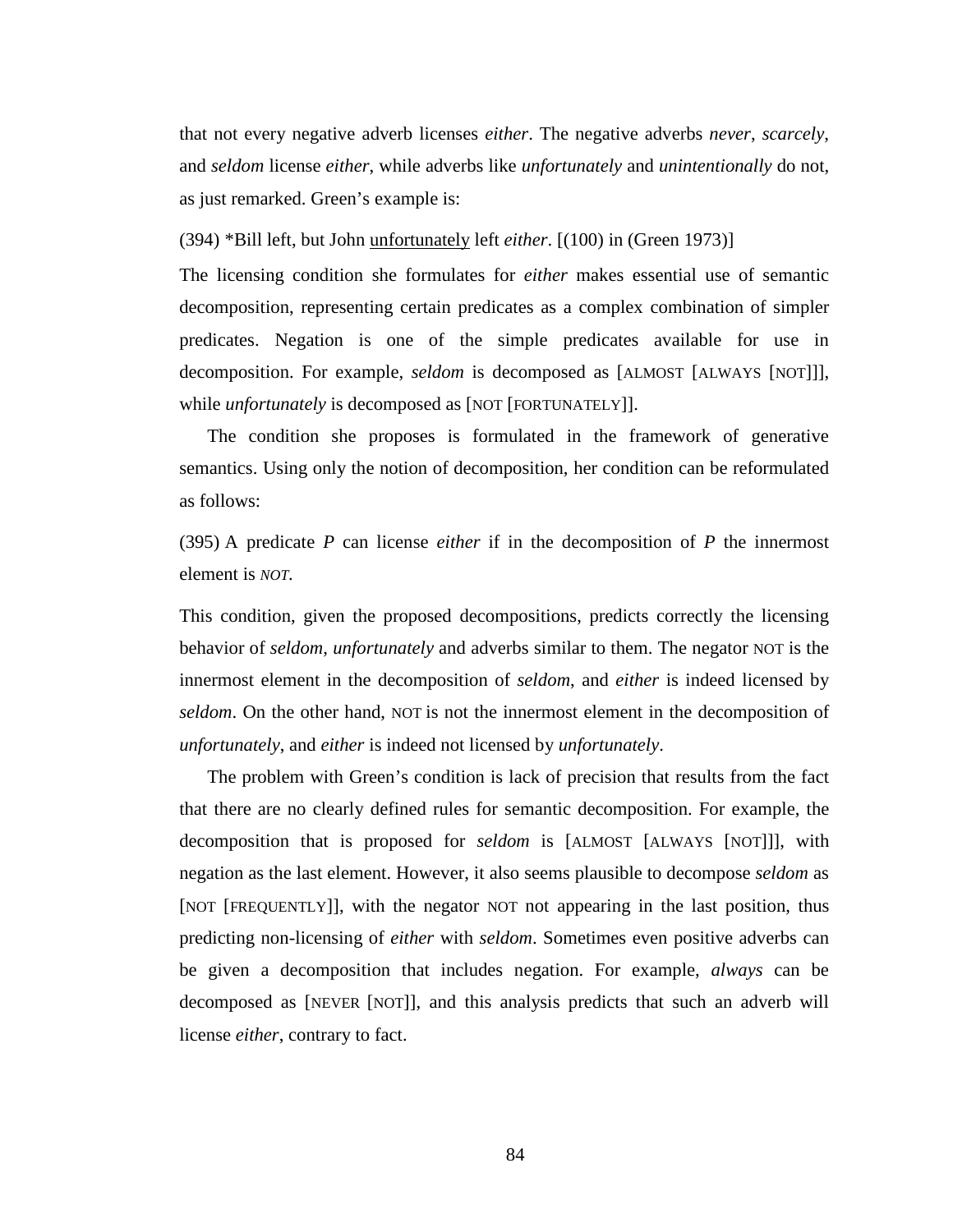The behavior of the expression *impossible* is also problematic for Green's analysis. She analyzes it as [NOT [POSSIBLE]], predicting that it would not license *either*, and supports this conclusion by example (396), which she judges as ungrammatical. However, examples of *either* licensed by *impossible* do occur (397), so the prediction turns out to be incorrect.

(396) \*It's impossible to read all these books, but it's impossible to ignore them all *either*. (judged as ungrammatical in Green (1973:235))

(397) It's hard to like Jackass these days, but it's *impossible* to hate it *either*.<sup>11</sup>

Similarly, Green thinks that the verb *refuse* does not allow *either* (398) and motivates it by a decomposition [WILL [NOT [DO]]]:

(398) \*Mary refused to leave *either*.

A decomposition [NOT [AGREE]] would support the same conclusion. However, we have seen in example (285) above that *refuse* does, in some cases, license *either*. Such data could be explained by a decomposition of *refuse* as [DECIDE [NOT]]. Therefore, in this case, just like in the case of the adverb *seldom*, Green's condition does not give robust predictions regarding the distribution of *either*. Since it is not possible to clearly apply this condition and receive an unambiguous answer, I excluded it from the final comparison of the different proposals at the end of this section.

5.2.3 Nathan (1999)

 $\overline{a}$ 

Recently, Nathan (1999) and Rullmann (2003) devoted studies to the particle *either*. While they collected a considerable amount of data regarding the environments in which *either* can and cannot appear, the formal criteria that they proposed are not adequate to distinguish between these classes of environments.

Nathan (1999) addresses the question of the licensing of *either*, and proposes two necessary licensing conditions:

<sup>&</sup>lt;sup>11</sup> Printed in *The Guardian*, UK, November 24, 2006:

http://film.guardian.co.uk/News\_Story/Critic\_Review/Guardian\_review/0,,1955384,00.html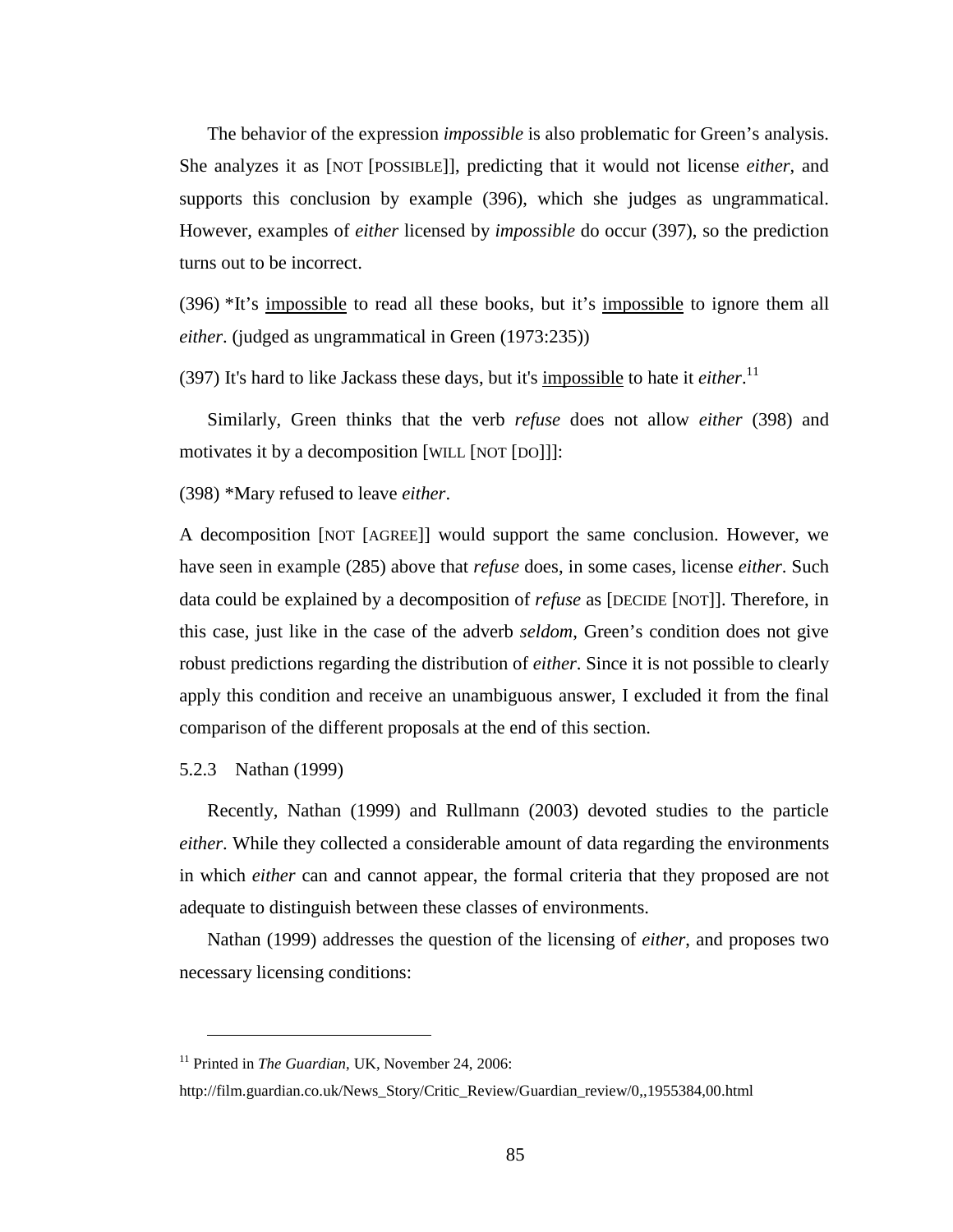(399) a. Downward Entailing Restriction: For *either* to be licensed, the focused item must be within the scope of a downward entailing operator.

b. Nonveridicality Restriction: *Either* cannot appear in a veridical context.

The importance of the focused item being in the scope of the downward monotonicity, and not just of *either* itself, is demonstrated by the following contrast<sup>12</sup>:

(400) \*Sue doubts Bill left. [Mary]<sub>F</sub> doubts Bill left, *either*.

(401) Mary doubts John left. Mary doubts [Bill]<sub>F</sub> left, *either*.

I find that the issue of focus is better dealt with as part of the presupposition that *either* has as an additive particle, the way it is done in Rullmann's analysis presented below.

Nonveridicality is defined as follows (Zwarts 1995; Giannakidou 1999):

(402) Let  $O(p)$  be a sentential operator. O is *veridical* iff  $O(p) \Rightarrow p$  is logically valid. O is *nonveridical* iff O is not veridical. O is *antiveridical* iff  $O(p) \implies \neg p$  is logically valid.

If may be surprising that nonveridicality is proposed as a constraint in addition to downward monotonicity, since Zwarts (1995) showed that downward monotone contexts are a subset of nonveridical contexts. The reason the condition of nonveridicality does not apply in some environments considered downward monotone is that the notion of downward monotonicity used in the NPI-licensing research is Strawson downward monotonicity (von Fintel 1999), namely monotonicity with the presuppositions satisfied. This condition is not strictly stronger than nonveridicality, as will be shown below.

These conditions correctly explain the licensing of *either* in the scope of *doubt* and negative implicative verbs and constructions. All these environments are nonveridical, and the NPPs do occur in them, as predicted.

The extra condition of non-veridicality also successfully explains the non-licensing of the NPPs in the complements of emotive factives. This environment is considered

 $\overline{a}$ 

<sup>12</sup> Some native speakers reject both sentences with *either*.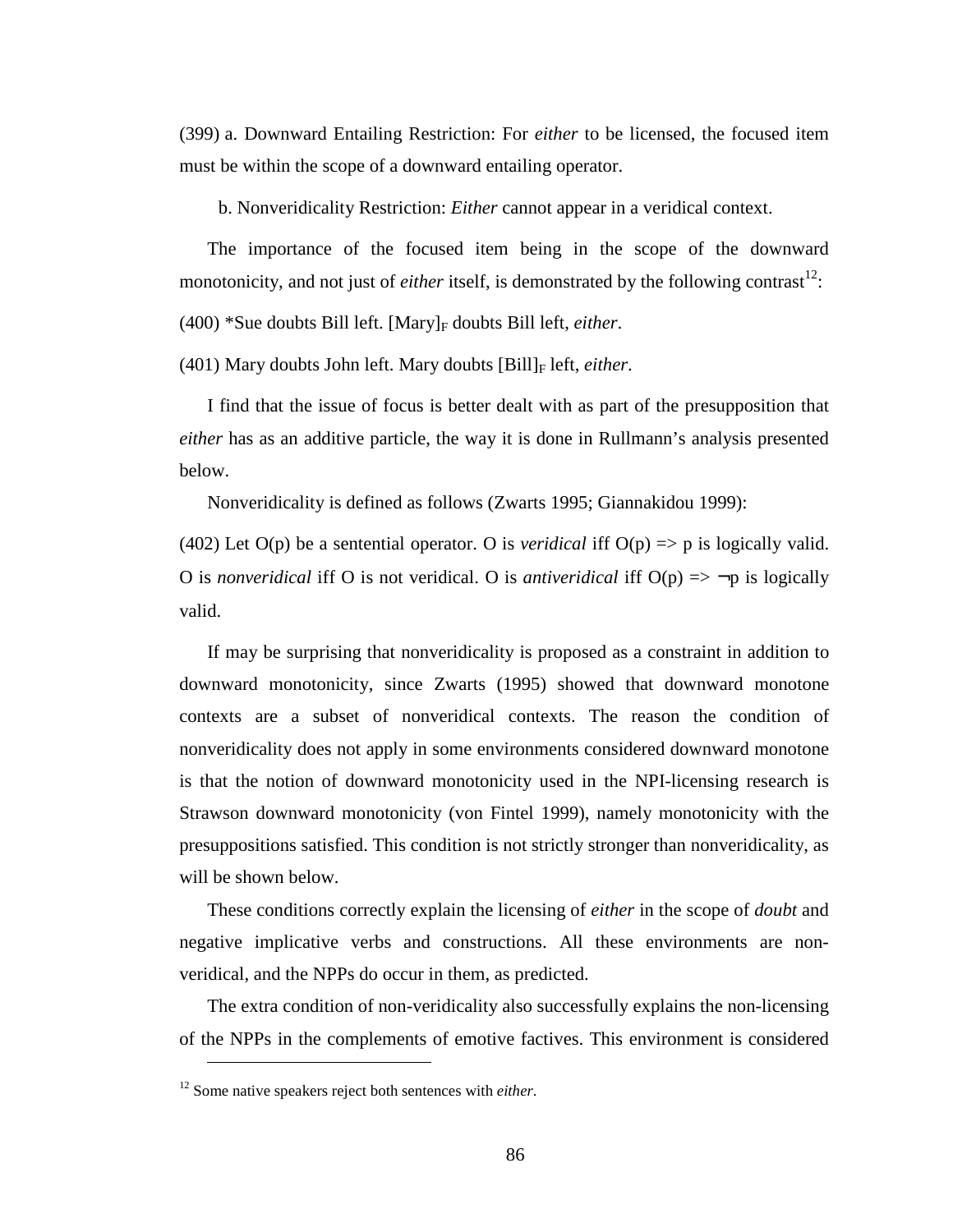to be Strawson-downward-monotone, but it is veridical. Therefore, according to the condition of nonveridicality, the NPPs are not expected to occur in such environments. Another environment in which this condition can be helpful is the restrictor of quantifiers. This environment has an existential presupposition, and thus can be said to be veridical, explaining the non-licensing of NPPs.

However, there are other environments in which this condition's predictions are contrary to fact. The antecedent of a conditional and the complement of the comparative construction are two downward monotone environments that are not veridical, but nevertheless do not license the NPPs. This is contrary to the proposed condition. A different kind of counterexample is sentences with *few* and *rarely*. Such sentences do not contain any sentential operators, and no clause is in a non-veridical environment. Nevertheless, the NPPs are licensed in these sentences.

5.2.4 Rullmann (2003)

Rullmann (2003) examines the behavior of the NPP *either*, and proposes a semantics that includes a licensing condition.

The additive particle *too* carries a presupposition that depends on sentence focus. For example, the sentence in (403) presupposes that I introduced someone other than Bill to Sue, while the sentence in (404) presupposes that I introduced Bill to someone other than Sue (Kadmon 2000:256).

(403) I introduced BILL to Sue, too.

(404) I introduced Bill to SUE, too.

Rullmann describes the presupposition using Rooth's (Rooth 1985, 1992) analysis of focus. According to this analysis, each expression has two semantic values: the ordinary semantic value  $[[\alpha]]^{\circ}$  and a *focus value*  $[[\alpha]]^{\circ}$ . The focus value is a set of modifications of  $[[\alpha]]^{\circ}$ , in which the focused constituent was replaced by each relevant alternative for it (including the original value). For example, the focus value for *John met BILL* is: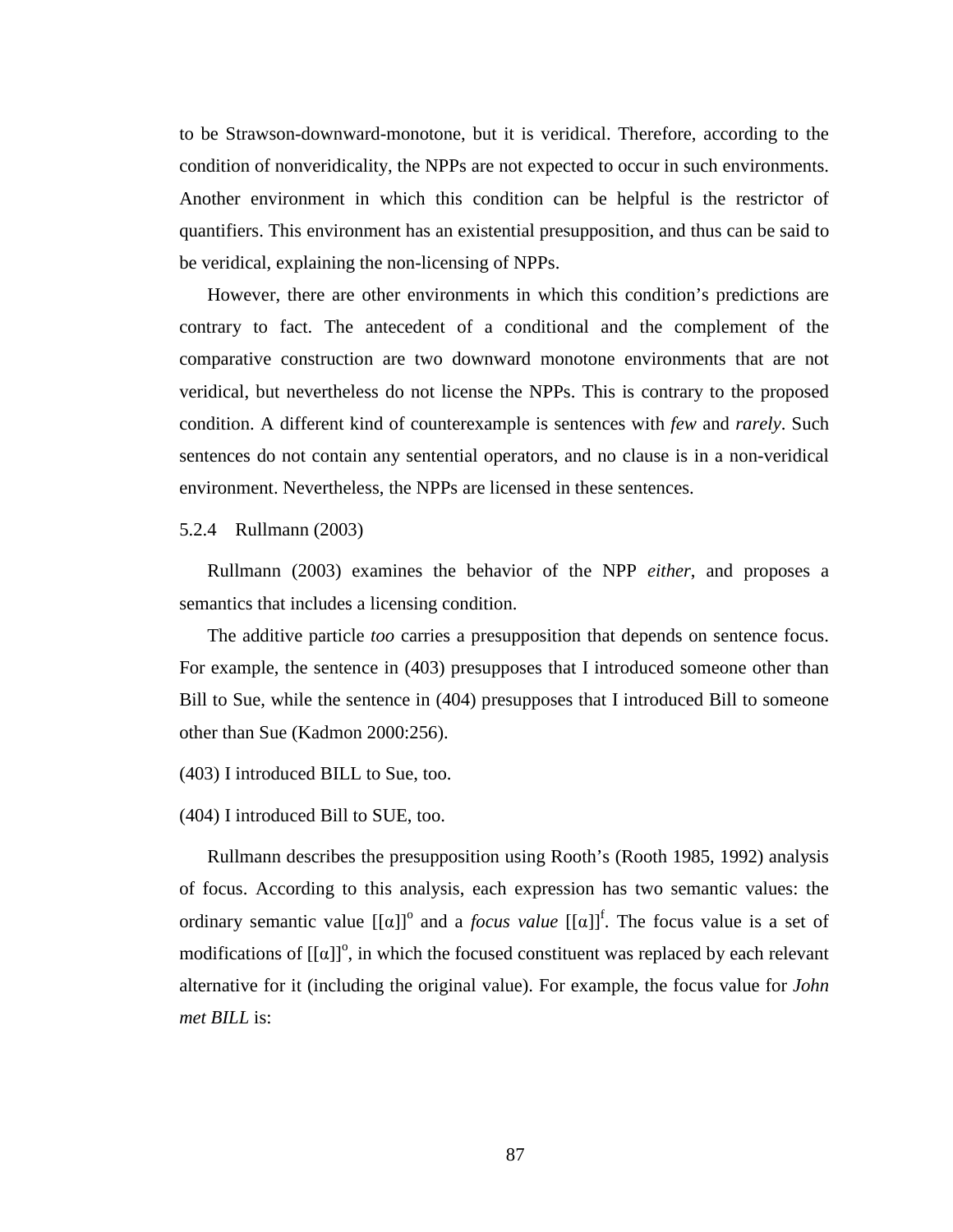$(405)$  [[John met BILL]]<sup>f</sup> =

 $\{p \mid p$  is of the form [[John met *x*]]} =

{ [[John met Bill]], [[John met Sam]], [[John met Tom]]…}

Using this definition, the presupposition of *too* is defined as follows:

(406) [ $\alpha$  *too*] presupposes that there is at least one contextually salient proposition  $p \in$  $[[\alpha]]^{\text{f}}$  -  $\{[[\alpha]]^{\text{o}}\}$  such that *p* is <u>true</u>.

For example, the presupposition of *John met BILL, too*. is that one of the propositions of the form *John met Sam*, *John met Tom*, etc., is true.

In the analysis for *either*, the presupposition it introduces is defined as follows:

(407) [α *either*] presupposes that there is at least one contextually salient proposition p  $\in [[\alpha]]^f$  - { $[[\alpha]]^o$ } such that *p* is <u>false</u>.

For example, *John didn't meet BILL*, *either* presupposes that one of the propositions of the form *John met Sam*, *John met Tom*, etc., is false.

Unlike *too*, the particle *either*, in addition to a presupposition, has a licensing condition. Rullmann (2003) proposes the following as the licensing condition for *either*:

(408) [α *either*] must be contained in a constituent which implies (i.e. entails or implicates) that  $[[\alpha]]^{\circ}$  is false.  $[(45.4)$  in (Rullmann 2003)]

Rullmann is aware that other proposals based on negative inference (Linebarger 1987, 1991) have a problem that "it is very hard to pin down what should count as a negative inference". The proposed condition deals with this problem by specifying that the negative implication must be with respect to  $[[\alpha]]^{\circ}$ , unlike the previous proposals.

The negative implication condition proposed by Rullmann explains well some facts of NPP licensing. It explains why negative implicative verbs and constructions license the NPPs: the negation of the embedded clause is entailed by the sentences with these verbs and constructions. The fact that the NPPs are excluded from antecedents of conditionals, comparatives and complements of emotive factives is also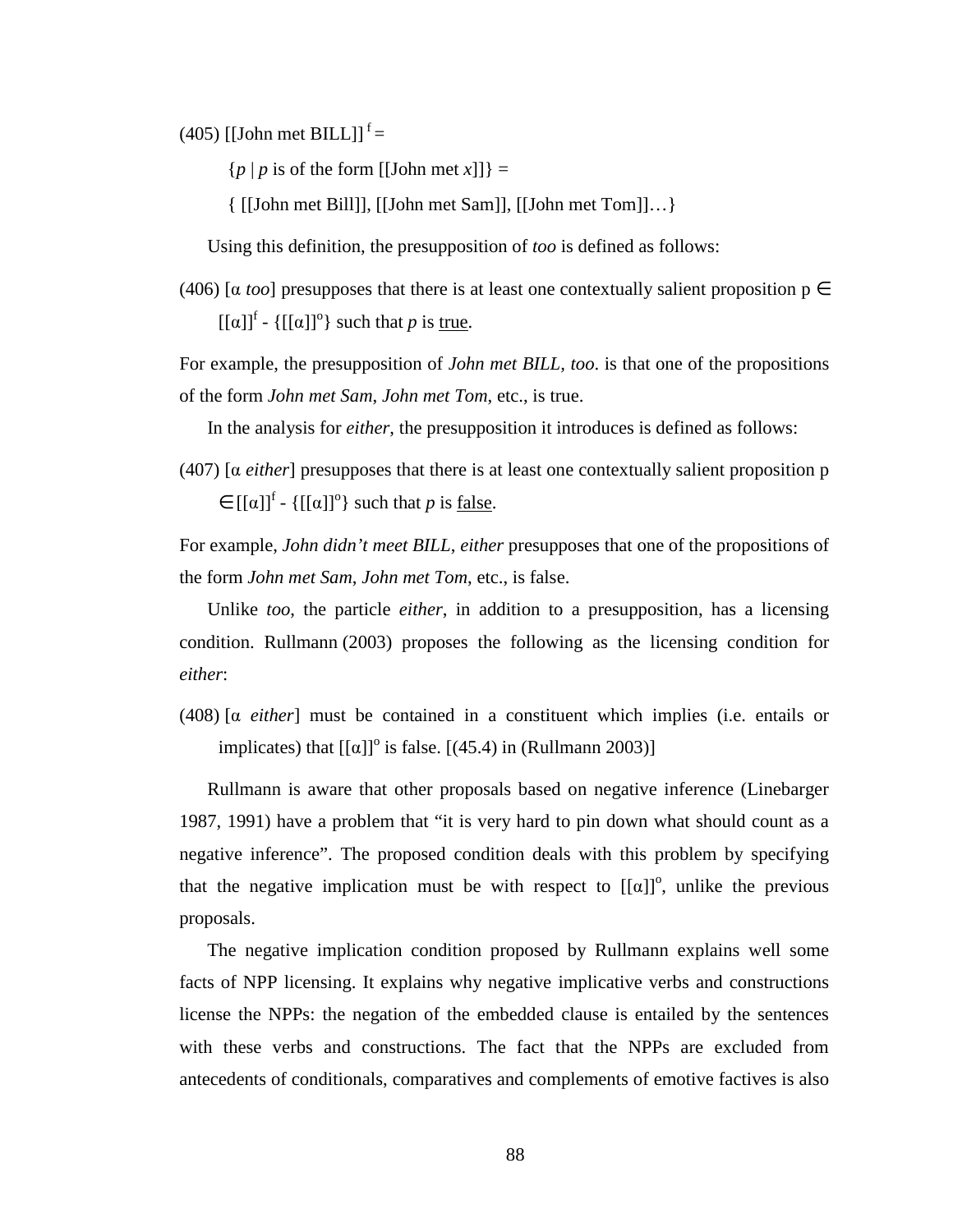expected: in all of these environments there is no implication of negation of the embedded clause.

However, for a number of environments the predictions of this licensing condition either are unclear or do not correspond to the observations. Sentences with *few* and *rarely* do not imply negation, so, according to the condition, the prediction is that they will not license the NPPs, contrary to fact:

(409) Few Americans have ever been to Spain. Few Canadians have, *either*.

(410) While he rarely grew angry, he rarely joked, *either*.

Similarly, sentences with *doubt* do not necessarily imply the negativity of their complement: *I doubt that John will come* does not necessarily imply *John will not come*. According to Rullmann, *I doubt that John will come* can be taken to implicate *I think that John won't come*, but that by itself does not satisfy the licensing condition. In addition, continuing this line of reasoning, one might say that *I think John will come* also has a negative implication, as it implies *I doubt that John won't come*, and therefore *I think John will come* should also be expected to license the NPPs, contrary to fact. The conclusion is that the proposed licensing condition does not clearly distinguish between the different properties of *doubt* and *think* with respect to the licensing of the NPPs in the embedded clause.

The restrictor position of quantifiers is also a problematic environment for the proposed licensing condition. For positive quantifiers such as *some*, *every*, and *all* there is no problem: there is no negative implication, and the NPPs are not licensed. The problem is with the negative quantifier *no*: it licenses NPPs in the second argument (411), but not in the first argument (412):

(411) No one of us has ever been to Amsterdam. No one has been to Brussels *either*.

(412) No one of us has ever been to Amsterdam.  $N_0$  one who has been to Brussels *either* wants to go there again some day.

However, the truth conditions for  $no(A)(B)$  are symmetric, and  $no(A)(B)$  is equivalent to  $n\sigma(B)(A)$ . Both sentences entail that there are no A that B, and that there are no B that A. Therefore, (408) predicts, contrary to fact, that NPPs will be licensed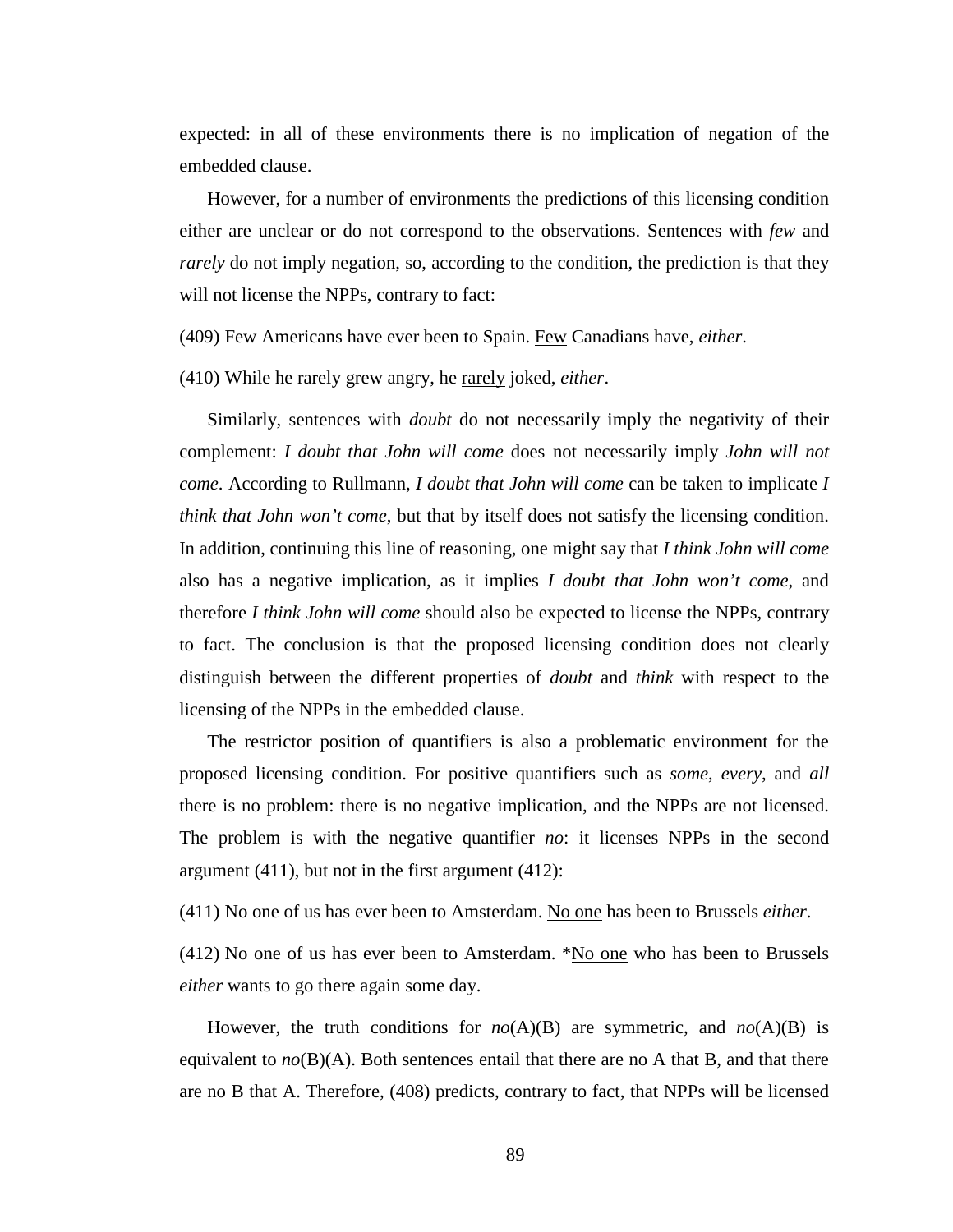in the restrictor of *no* to the same extent that they are licensed in the second argument of *no*. Rullmann observes that there is some non-truth-conditional difference between the two arguments of *no*, namely, that *no*(A)(B) is in some way a claim *about* A, introducing an existential import for A, but not for B. I develop this observation later in this work when I introduce my proposal for the licensing of the NPPs.

Rullmann is aware of these problems, and he indeed mentions that the licensing condition he proposes is "not much more than a suggestion that eventually may become the basis for a full explanation of the licensing behavior of either" (Rullmann 2003:366). I believe that my proposal in this study takes us closer to this goal.

According to Löbner's (1989) analysis, the particles *yet* and *anymore* can be used with a negative assertion. If we understand this condition as syntactic negation, it is definitely too strict. As we have seen above, there are many other environments licensing these particles and the other NPPs. If we understand this condition as requiring an environment that entails the negation of the clause, then this condition becomes very similar to the one proposed by Rullmann that was discussed above.

Ladusaw (1980a:4) mentions *yet* among the negative polarity items whose behavior, he thinks, can be explained by the condition of downward monotonicity. It was shown above that this condition is too permissive for the NPPs, as it does not explain the non-licensing of the NPPs in environments such as antecedent of conditionals and restrictors of universals.

The following table summarizes the predictions of the earlier proposal regarding the distribution of the NPPs in different environments.

90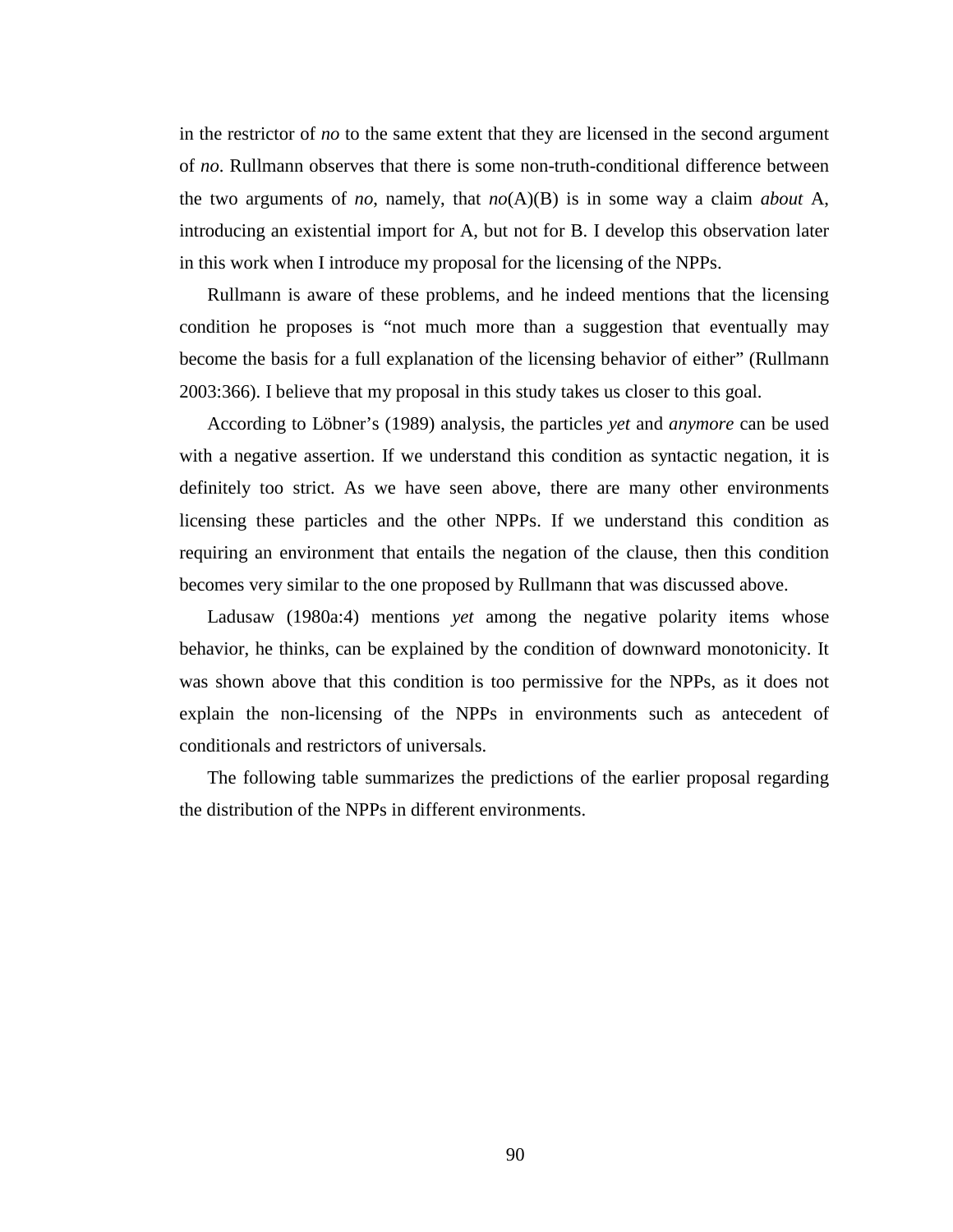|                  | <b>NPPs</b> | downward     | antiadditivity | DM and NV | negative    |
|------------------|-------------|--------------|----------------|-----------|-------------|
|                  | occur       | monotonicity | (Szabolcsi     | (Nathan   | implication |
|                  |             | (Ladusaw     | 2004)          | 1999)     | (Rullmann   |
|                  |             | 1980a)       |                |           | 2003)       |
| Negation         | yes         | yes          | yes            | yes       | yes         |
| scope of         | yes         | yes          | $\mathbf{no}$  | $\rm no$  | no          |
| few, rarely      |             |              |                |           |             |
| negative         | yes         | yes          | yes            | yes       | yes         |
| implicative      |             |              |                |           |             |
| verbs            |             |              |                |           |             |
| negative         | yes         | yes          | yes            | yes       | yes         |
| implicative      |             |              |                |           |             |
| constructions    |             |              |                |           |             |
| doubt            | yes         | yes          | yes            | yes       | $\rm no$    |
| antecedents      | no          | yes          | yes            | yes       | $\rm no$    |
| of               |             |              |                |           |             |
| conditionals     |             |              |                |           |             |
| restrictor<br>of | $\rm no$    | yes          | yes            | no        | no          |
| every            |             |              |                |           |             |
| of<br>restrictor | no          | yes          | yes            | yes       | yes         |
| no               |             |              |                |           |             |
| comparatives     | no          | yes          | yes            | yes       | no          |
| emotive          | no          | yes          | yes            | no        | no          |
| factives         |             |              |                |           |             |

Table 9. Distribution of NPPs and predictions of earlier proposals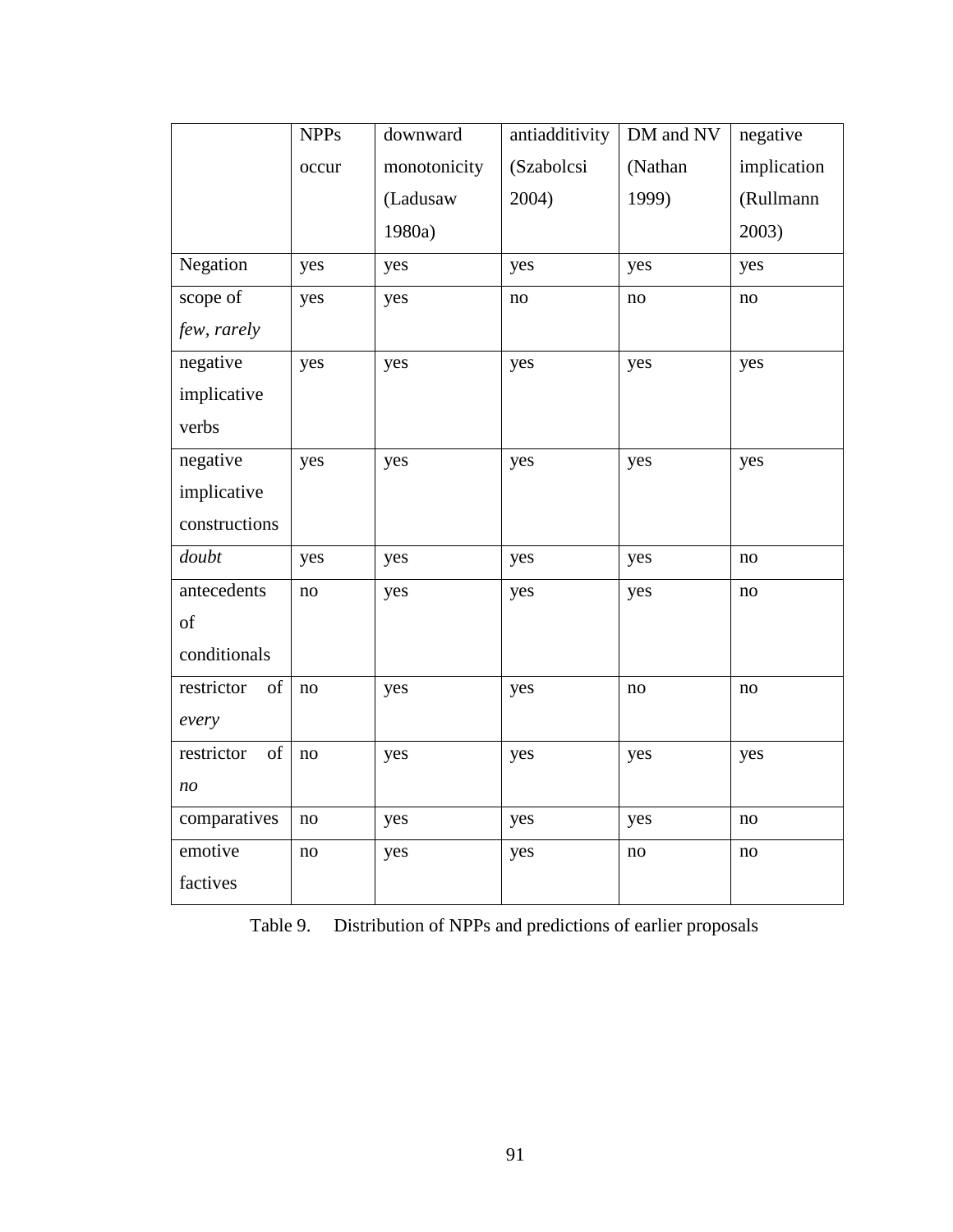#### **6 The notion of assertivity**

#### 6.1 Assertivity – motivation

Let's start with Rullmann's licensing condition for *either*, which was discussed in section 5.2.4 and is repeated here for convenience:

(413) [α *either*] must be contained in a constituent which implies (i.e. entails or implicates) that  $[[\alpha]]^{\circ}$  is false.  $[(45.4)$  in (Rullmann 2003)]

I begin by reformulating this condition as follows:

(414) The NPPs are licensed in a clause  $\alpha$  if it appears in an environment F() such that F( $\alpha$ ) implies that  $\alpha$  is false.

This condition gives wrong predictions for a number of environments. To summarize the discussion in 5.2.4, first, the sentences with *few/seldom* do not have the negative implication required by the condition, but they do license NPPs. Second, this condition does not distinguish between the first argument position of the quantifier *no*, which does not license NPPs, and the second argument position of *no*, which does. Third, the licensing of NPPs by the verb *doubt* is also not explained by the condition.

(415) Few/\*many tourists are here *yet*.

(416) While he rarely grew angry, he rarely joked, *either*.

(417) No one of us has ever been to Amsterdam. \*No one who has been to Brussels *either* wants to go there again some day.

(418) No one of us has ever been to Amsterdam. No one has been to Brussels *either*.

(419) I doubt he can move to the house, *either*.

At this point, let's make use of the observation that all the environments in which the NPPs are licensed are NPI-licensing and downward monotone. This means that instead of trying to provide a condition that does not use the notion of downward monotonicity, we can start with downward monotonicity and try to formulate an extra licensing condition that would distinguish between the downward monotone environments that license the NPPs and those that do not.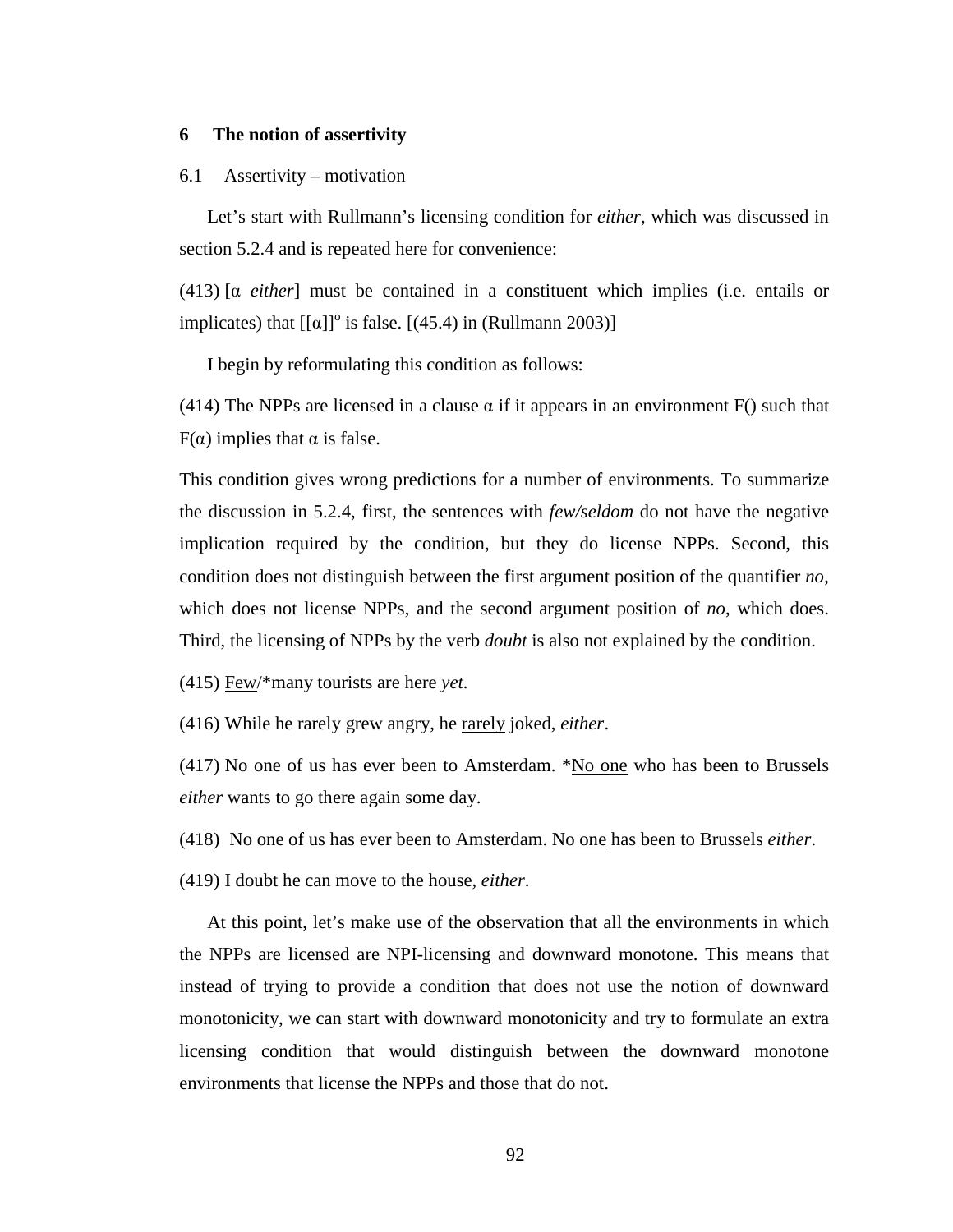Using this observation, we can try to modify Rullmann's condition account for the licensing of the NPPs by the words *few* and *rarely*. Although this environment is downward monotone, the downward monotone environment is created in the same clause in which *few* or *rarely* appears, and a clause is positively implicative relative to itself. Most downward monotone environments are not implicative at all, they imply neither  $\alpha$  nor  $\neg \alpha$ . Let's explore the possibility that after determining that an environment is downward monotone, it is the existence of an implication – either negative or positive – that matters. Revising Rullmann's condition to allow for both positive and negative implication, and adding downward monotonicity as part of the licensing condition, we arrive at the following tentative proposal:

(420) Tentative proposal 1:

 $\overline{a}$ 

The NPPs are licensed in a clause  $\alpha$  if  $\alpha$  appears in an environment F() such that the following conditions hold:

a.  $\alpha$  has a downward monotone environment<sup>13</sup>

b. either  $F(\alpha)$  implies that  $\alpha$  is true or  $F(\alpha)$  implies that  $\alpha$  is false

This reformulation indeed includes the environments created by *few* and *seldom* among those in which the NPP-licensing is predicted. Since most other environments have neither positive nor negative implication, the predictions for those environments do not change. Another environment for which proposal 1 changes the prediction is that of emotive factives. The complements of these verbs are presumed to be Strawson downward monotone, and they are also presupposed to be true; so they satisfy the licensing condition in proposal 1. The NPPs are not licensed in this environment, so the change in the prediction is not helpful. The predictions regarding the other problematic environments, namely the first argument position of *no* and the complement of *doubt*, are not affected by the difference between proposal 1 and Rullmann's condition.

 $13$  The requirement of downward monotonicity will be refined in section 7.4, in which I introduce a definition of a downward monotone clause. That definition is more restricted than the formulation here.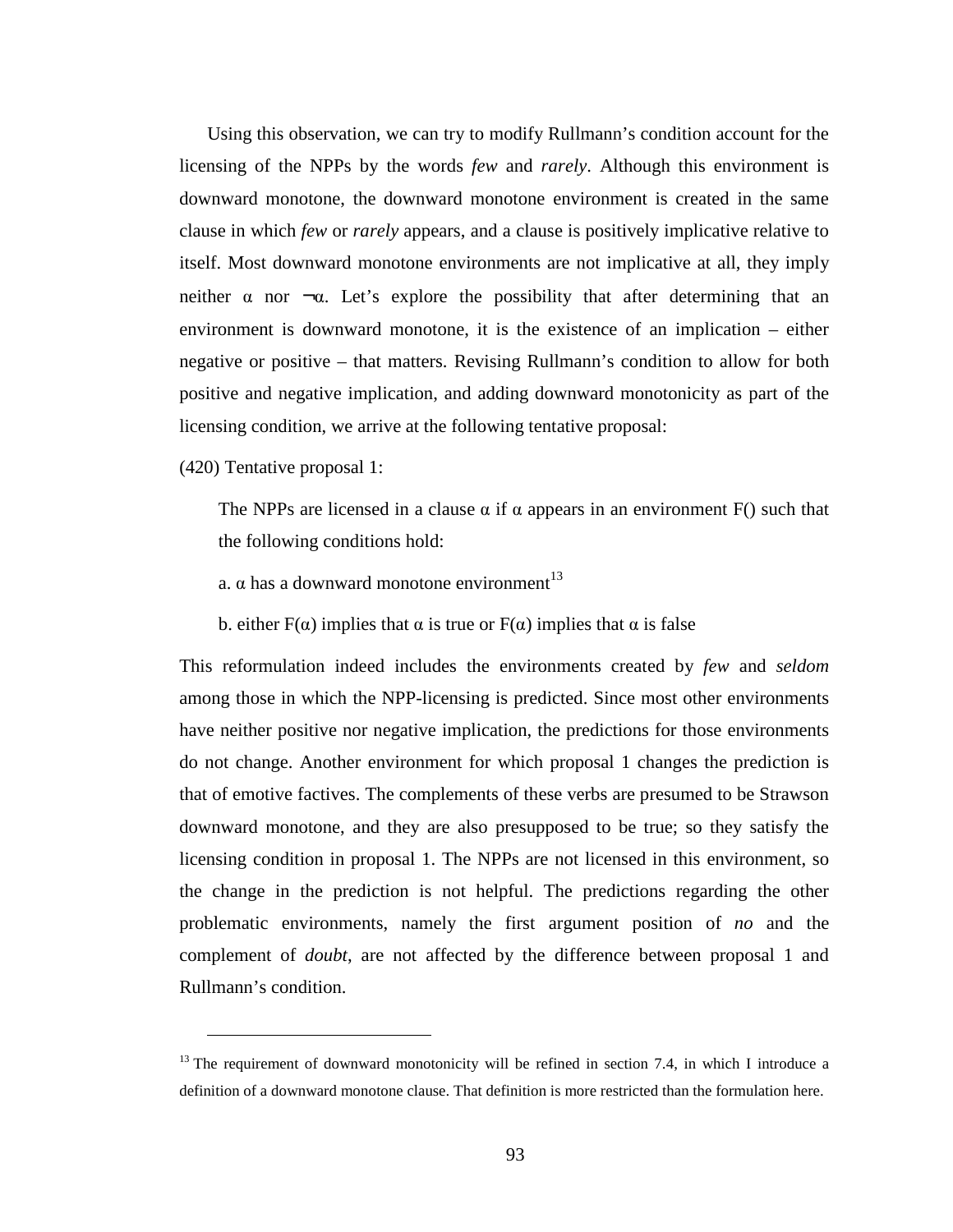Now we can proceed with augmenting proposal 1. The issue now is: how to distinguish between the emotive factives and the other environments, so that we can exclude the emotive factives from the environments in which we predict NPPlicensing? Another question is: how to distinguish between the first and the second argument position of the quantifier?

One special property of the complements in emotive factives is that they are just that: factive. They are presupposed by the combined sentence. For example, sentence (421) with the factive verb *sorry* presupposes the truth of the subordinate clause *he left so early*.

(421) I'm sorry that he left so early.

Let's then modify proposal 1 by excluding the presupposed environments. This makes proposal 2:

(422) Tentative proposal 2:

The NPPs are licensed in a clause  $\alpha$  if  $\alpha$  appears in an environment F() such that the following conditions hold:

a. α has a downward monotone environment

b. either  $F(\alpha)$  implies that  $\alpha$  is true or  $F(\alpha)$  implies that  $\alpha$  is false

c.  $F(\alpha)$  does not presuppose  $\alpha$ 

The empirical contribution of this step is helpful: the prediction for the emotive factives becomes correct. This change also accounts for the difference between the first and the second argument position of *no*. The first position of a quantifier is known to carry an existential presupposition. It sets the domain for the claim expressed by the clause in the second argument position, and the domain is presumed to be non-empty.

However, some problems remain. First, the licensing with *doubt* is not explained. Second, the condition becomes complex and counterintuitive. The extra condition of implicativity without presupposition does not seem to correspond to any intuitive notion of sentence structure.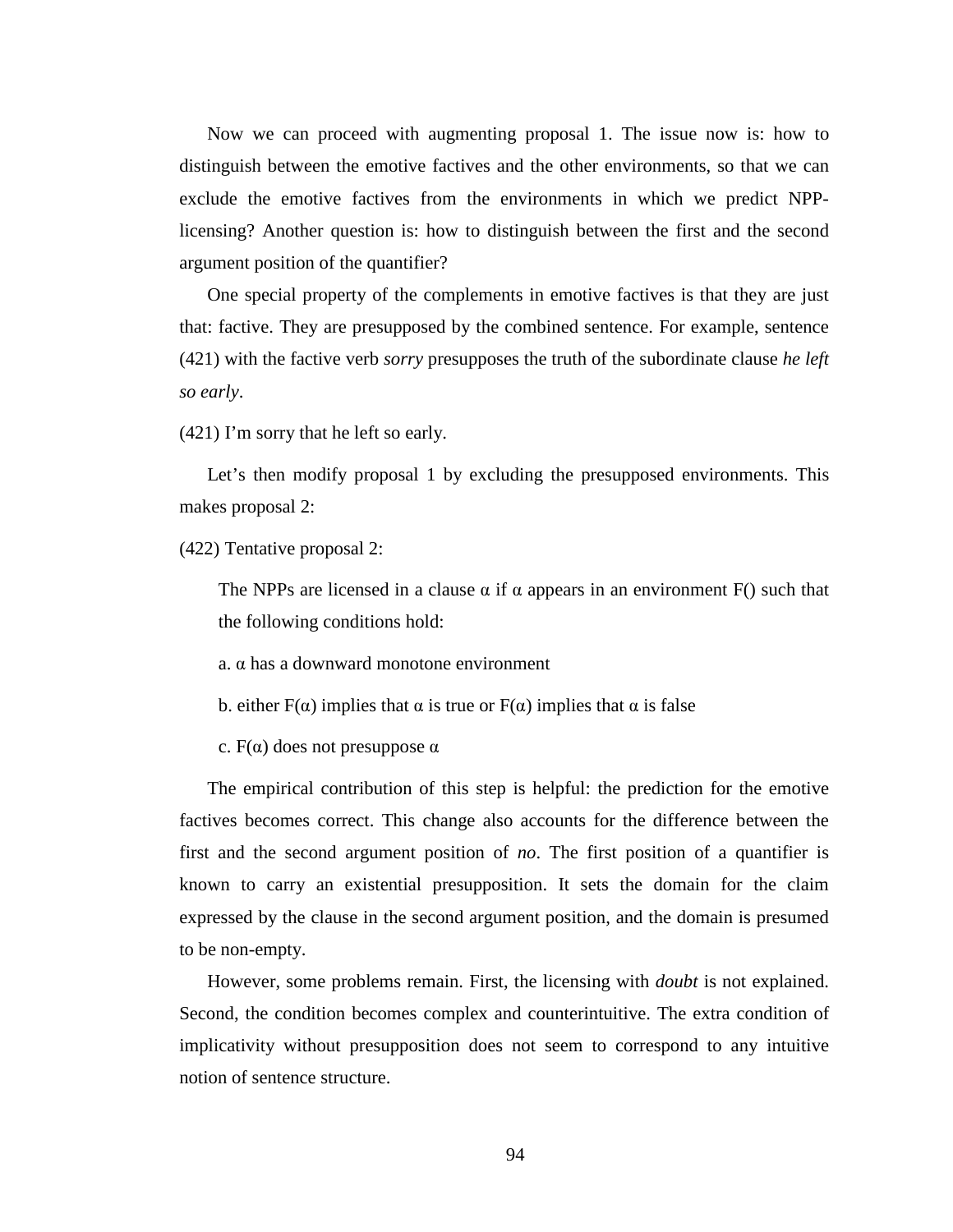How can we simplify the condition of 'implicativity without presupposition'? The main two implication classes of a sentence are assertion and presupposition. In fact, some define presupposition as a clause which is entailed by a sentence but not asserted (Abbott 2000). Therefore, if a sentence has an implication, it is either an assertion or a presupposition. Since we want to exclude the presuppositions, we are left with the assertion. This gives us tentative proposal 3:

(423) Tentative proposal 3:

The NPPs are licensed in a clause  $\alpha$  if  $\alpha$  appears in an environment F() such that the following conditions hold:

a. α has a downward monotone environment

b. either  $F(\alpha)$  asserts that  $\alpha$  is true or  $F(\alpha)$  asserts that  $\alpha$  is false

The prediction regarding the problematic environments remains the same. The complement of emotive factives is not asserted, so the NPPs are predicted not to be licensed. The second argument position of a quantifier contains an assertion, while the first one does not, again resulting in correct predictions.

In fact, the empirical coverage of this proposal is even better than that of proposal 2. Although the complement of *doubt* is not an implicative environment, the negation of the complement is asserted when the complete sentence is asserted, as I will claim below. Therefore this proposed condition predicts that the NPPs are licensed in the complement of *doubt*.

The main condition of NPI licensing, namely downward monotonicity, is defined in terms of environments. In order to formulate a formal licensing condition, I would like to show how *assertivity* can also be defined as a property of an environment. Briefly, a clausal environment  $F(\alpha)$  is *positively assertive* if asserting  $F(\alpha)$  also asserts α. An environment is F(α) is *negatively assertive* if asserting F(α) also asserts ¬α. An environment is assertive if it is positively assertive or negative assertive. The formal definition of my notion of assertivity is developed in chapter 7.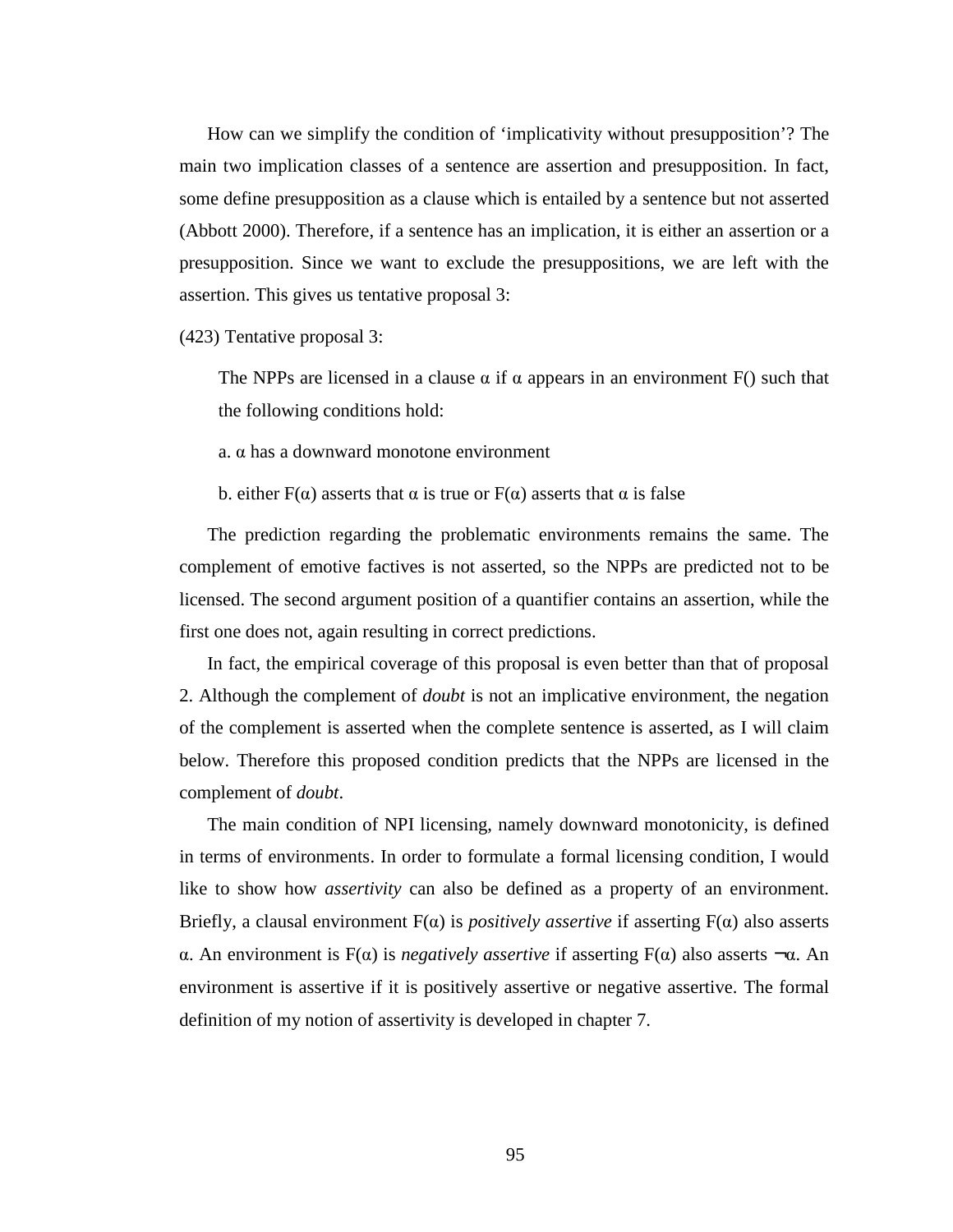In the rest of this chapter I survey the prior literature in which the concept of assertivity has been used. The actual definitions of assertivity vary to some extent among the different studies.

# 6.2 Hooper (1974): assertive predicates

Hooper (1974) introduces the distinction between two major classes of verbs with sentential complements: *assertive* verbs and *non-assertive* verbs. Her study continues the task of classifying the verbs with sentential complements by properties such as factivity, suggested by Kiparsky and Kiparsky (1970). The classification is primarily based on the ability or inability of a sentence with the given verb to undergo certain syntactic alternations.

The main syntactic difference between the verbs classified as assertive and those classified as non-assertive is in the licensing of the phenomenon Hooper calls 'complement preposing'. According to her definition, "Complement Preposing is an operation which fronts all or part of the complement clause". We can also say that the main clause has been postposed, or that it is used parenthetically (Urmson 1952). The examples are given below:

- (424) I think the wizard will deny your request.
- (425) The wizard, I think, will deny your request.
- (426) The wizard will deny your request, I think.

The original sentence is in (424), in (425) part of the complement has been preposed, and in (426) the complement has been completely preposed. There are other predicates that allow this transformation, namely *seem*, *say*, *suppose*, *imagine*, and these predicates are classified as assertive:

(427) Many of the applicants are women, it seems.

- (428) He wants to hire a woman, he says.
- (429) This war will never end, we concluded.

Predicates that cannot appear in the parenthetical use, such as *likely* or *probable* are classified as non-assertive: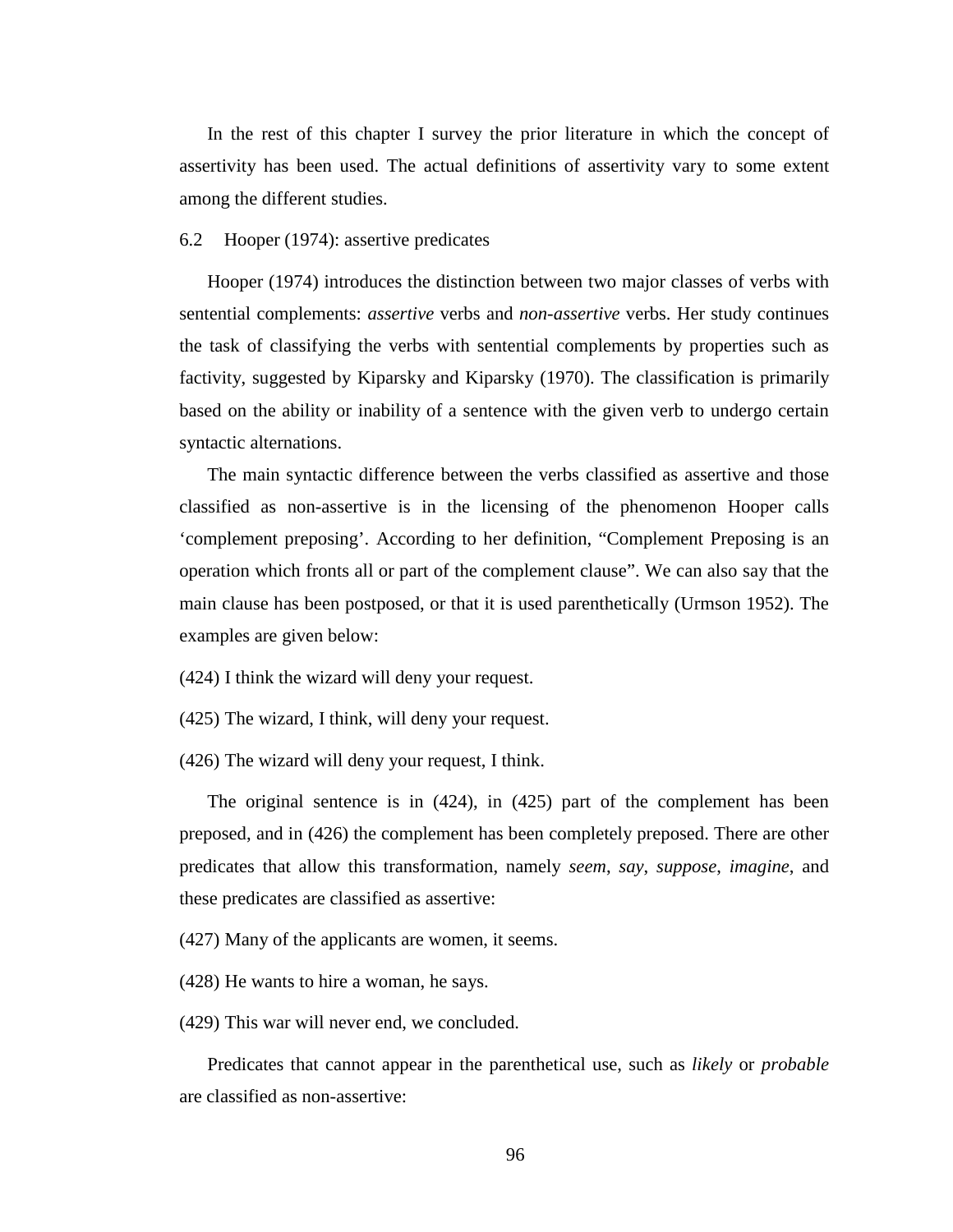(430) \*Many of the applicants are women, it's likely.

(431) \*He wants to hire a woman, it's possible.

According to Hooper, the sentences that underwent complement preposing, such as (425) - (429), contain two assertions. In addition to the assertion expressed by the main clause, there is another assertion expressed by the subordinate clause. This explains the choice of the term *assertive*: the predicates classified as 'assertive' allow their complements to become assertions. For example, in addition to the main assertion, (432) also asserts (433):

(432) It seems that many of the applicants are women.

(433) Many of the applicants are women.

Hooper (1974) defines assertivity as a property of verbs, classifying them into assertive and non-assertive. She notes that the reason the verbs are called assertive is because their complements are assertive. But it is clear that assertivity is not a syntactic property of the complement, that is, the assertive complements do not look different from non-assertive complements. The difference is in the environment in which they occur. The assertive verbs create an assertive environment for their complement, so that the complements are asserted. Likewise, the non-assertive verbs create a non-assertive environment, so that the complements are not asserted.

Since complement-taking verbs are not the only kind of clause embedding, other kinds of clause embedding can also be classified according to the criterion of assertivity. This will be achieved later in this study when the formal definition of assertivity is formulated.

## 6.3 Cristofaro (2003): assertivity as a criterion for subordination

Cristofaro (2003) uses the notion of assertivity to give a novel definition for the distinction of the main and the subordinate clause. She examines the definitions of subordination based on formal syntactic criteria and finds them inadequate. The notion of assertivity is then used to formulate a pragmatics-based definition of subordination.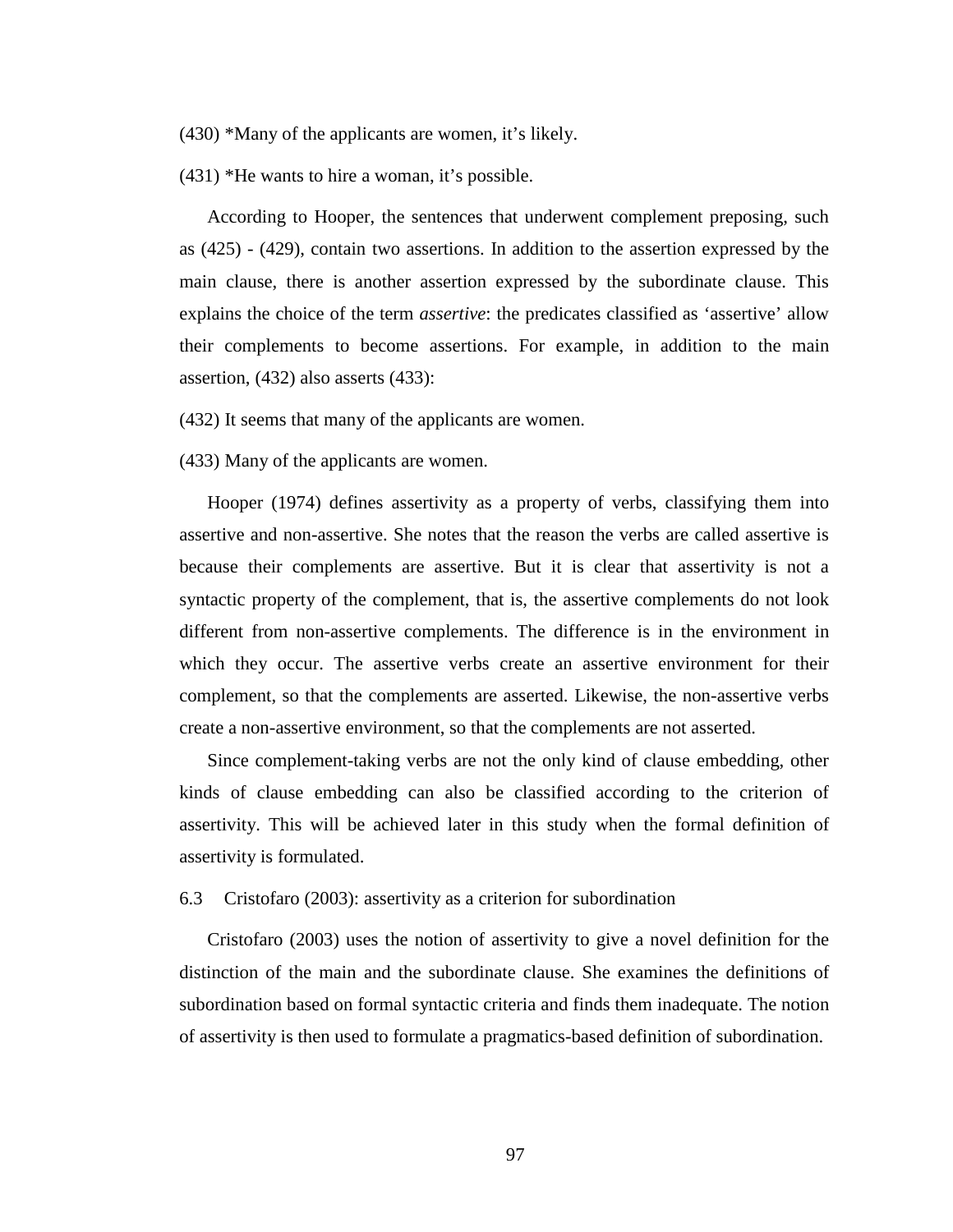The formal definition of subordination is based on a number of tests and criteria. One such criterion is clausal embedding: the subordinate clause is a constituent within the main clause. Another criterion is syntactic dependency, the impossibility of a clause to occur in isolation. A third criterion is semantic dependency. A relation of semantic dependency exists between two clauses if, using Lehmann's (1988:193-4) formulation, one of them (a subordinate clause) occupies a grammatical slot in the other one (the main clause). For example, in (434) the clause *it was a man I knew* is an argument of the verb *said* in *I said*.

## (434) I said [it was a man I knew]. (Cristofaro 2003:1)

The fourth criterion involves the property of endocentricity: it is the main clause that determines the grammatical category of the construction. The fifth criterion is desententialization: the subordinate clause sometimes lacks marking of verbal categories such as mood, tense, and aspect.

Cristofaro notices that these criteria are frequently in conflict. For example, in a typical analysis of the sentence below 'he thinks' is the main clause and 'she will arrive tomorrow' is the subordinate clause:

(435) He thinks that she will arrive tomorrow.

If we look at the two clauses of (435) in isolation, we see that 'he thinks' cannot occur in isolation for semantic reasons, while 'she will arrive tomorrow' is a perfectly well-formed standalone sentence. Sometimes when this test is applied to sentences of this kind, the second clause is taken to be 'that she will arrive tomorrow', and this fragment cannot occur in isolation. But it is not obvious that *that* necessarily belongs to the second clause and not to the first one, and 'He thinks that' is not a separate sentence, either.

Another problem is called by Cristofaro the Mismatch problem (Cristofaro 2003:20; Culicover and Jackendoff 1997; Yuasa and Sadock 2002). Crosslinguistically, the same semantic/pragmatic relationships are not coded by the same constructions. Some languages use morphosyntactically reduced constructions, that are usually seen as cases of subordination, to convey the same meaning that other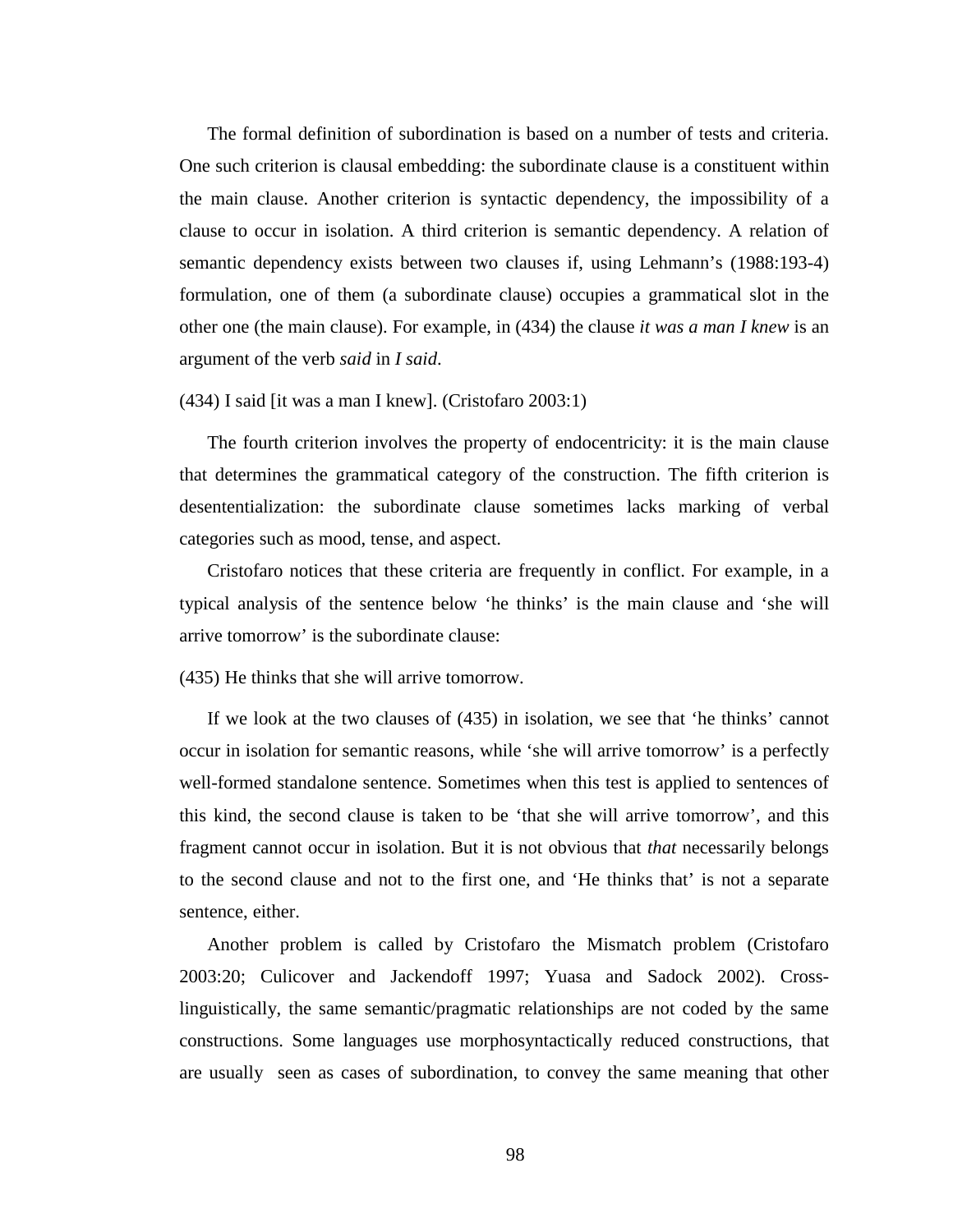languages express by the means of coordinate structures. For example, what is expressed in English by a coordination of two verbs (436), can be expressed in Turkish by a construction in which the first verb does not carry inflectional markers, and instead has the affix -*ip* (437):

(436) Mehmet came and went.

(437) Mehmet [gel-ip] git-ti.

 $\overline{a}$ 

Mehmet come-*ip* go-PAST.

'Mehmet came and went' (Underhill (1976:379), cited in Cristofaro (2003:20)).

Similarly, the English conjunction 'and', usually analyzed as introducing coordination, can also be used as follows (Culicover and Jackendoff 1997):

(438) You drink another can of beer, and I'm leaving.

In this case the two clauses are not of equal status, and this sentence actually expresses the conditional "If you drink another can of beer, I'm leaving". This means that despite the conjunction *and*, there is a dependency between the two clauses, and this is in fact a subordinate construction.

Instead of the definitions based on the formal properties of the clauses, Cristofaro (2003:33) proposes a pragmatic definition of the difference between main and subordinate clauses, which she formulates as the Asymmetry Assumption. It is a result of development of ideas expressed by Langacker (1991) in the framework of Cognitive Grammar $^{14}$ .

(439) Asymmetry Assumption: Subordination is a way of combining clauses in which one of them, the main one, is asserted, and the other, the dependent one, is not asserted.

<sup>&</sup>lt;sup>14</sup> Cristofaro and Langacker use a slightly different formulation. In their terminology, the information contained in a clause is called a *state of affairs* (SoA). An asserted SoA is said to have an *autonomous profile*, and a non-asserted SoA is said to lack an autonomous profile. Finally, in a case of subordination the profile of the main SoA *overrides* the dependent SoA. For simplicity, I decided not to use this terminology, and reformulated the discussion in more common linguistic terms.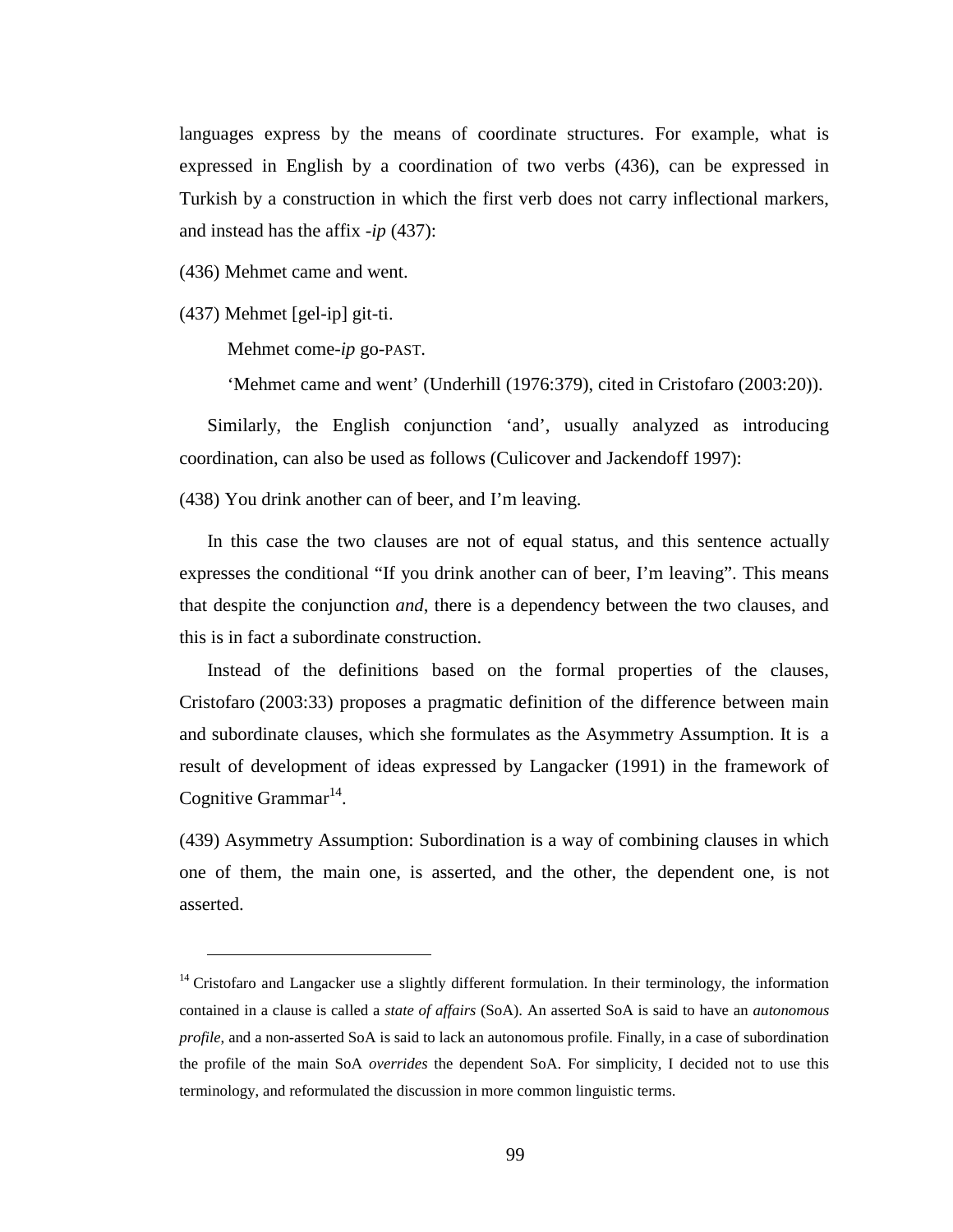The fact that subordinate clauses are frequently not asserted was observed before. Lehmann (1988:193-4) mentions that normally one distinguishing property of subordinate clauses is a lack of illocutionary force, and that "a subordinate clause may not normally have its own illocutionary force". However, this fact is not usually used as a definition of subordination.

A corollary to this definition is that if all of the clauses in the sentence are asserted, the sentence is an instance of non-subordination. If just one of them is asserted, the sentence is an instance of subordination. In other words, coordination is a way of combining clauses in which each one of them is asserted independently. For example, in (440) each clause is asserted.

(440) The Cubs won and the Padres lost.

(441) The sun was shining and the birds were singing.

Applying the Asymmetry Assumption to sentence (438), we observe that the first clause is not asserted, as it expresses a condition, and the second one is asserted, as it expresses what will happen if the condition is fulfilled. Therefore, the first clause is considered the subordinate clause, and the second one is the main clause.

In my opinion, there is no need to abandon the formal definition of the distinction between the main and the subordinate clause. The difference in assertivity can be explained as follows. The main clause is always assertive. The subordinate clause is assertive if the subordination is of the kind which projects the assertivity from the main clause. However, the fact that the subordinate clause is also asserted does not make it a main clause. It is possible to leave subordination as a formal category of the syntactic link between the clauses, and discuss assertivity independently.

### 6.4 Syntactic manifestations of assertivity

### 6.4.1 Root transformations / main clause phenonema

Emonds (1970) discusses a number of syntactic phenomena which, according to his claim, can only occur in main clauses. Using the terminology of Transformation Grammar, a common syntactic theory of that time, he calls them *root transformations*, while other studies preferred more theory-neutral terms, such as *main clause*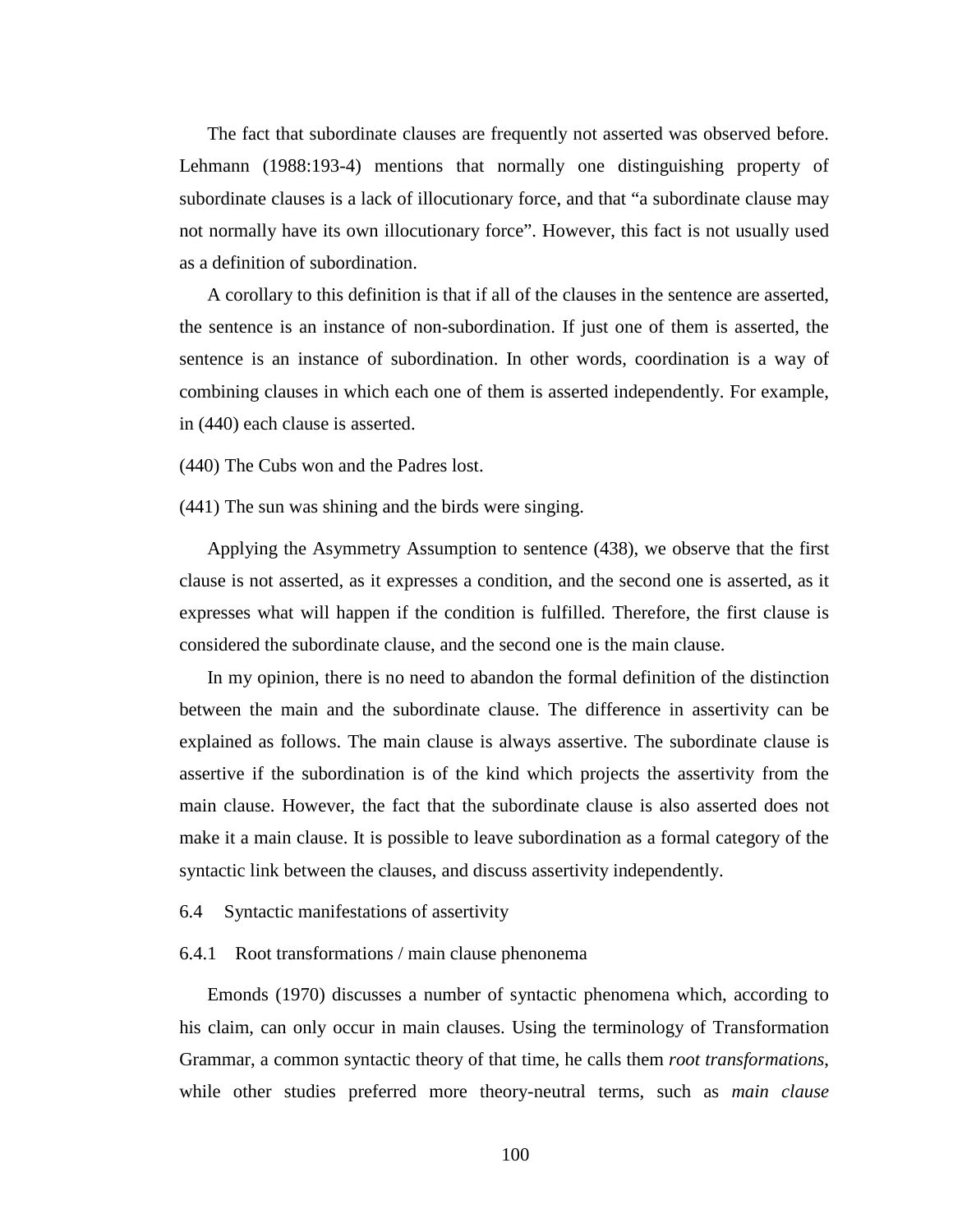*phenomena* or *root phenomena*. The following main clause phenomena are discussed by Hooper and Thompson (1973):

• VP Preposing

(442) Mary plans for John to marry her, *and marry her he will*.

(443) John says he'll win it, and win it he will.

(444) \*John wants to win it, but the claim that win it he will is absurd.

- Negative Constituent Preposing (also known as Negative Inversion)
	- o With an adverb:
- (445) Never in my life have I seen such a crowd.
- (446) Seldom have the children had so much fun.
- (447) Never before have prices been so high.
- (448) \*Nixon regrets that never before have prices been so high.
	- o With an NP:
- (449) Not a bite did he eat.
- (450) \*Mary says that not a bite did he eat.
- Directional Adverb/Phrase Preposing
- (451) Up the street trotted the dog.
- (452) In came the milkman.
- (453) \*John thinks than in came the milkman.
- Preposing around *be* (Adjective phrase preposing)

(454) More significant would be the development of a semantic theory.

(455) Very important to the Japanese is the amount of mercury being pumped into their bays.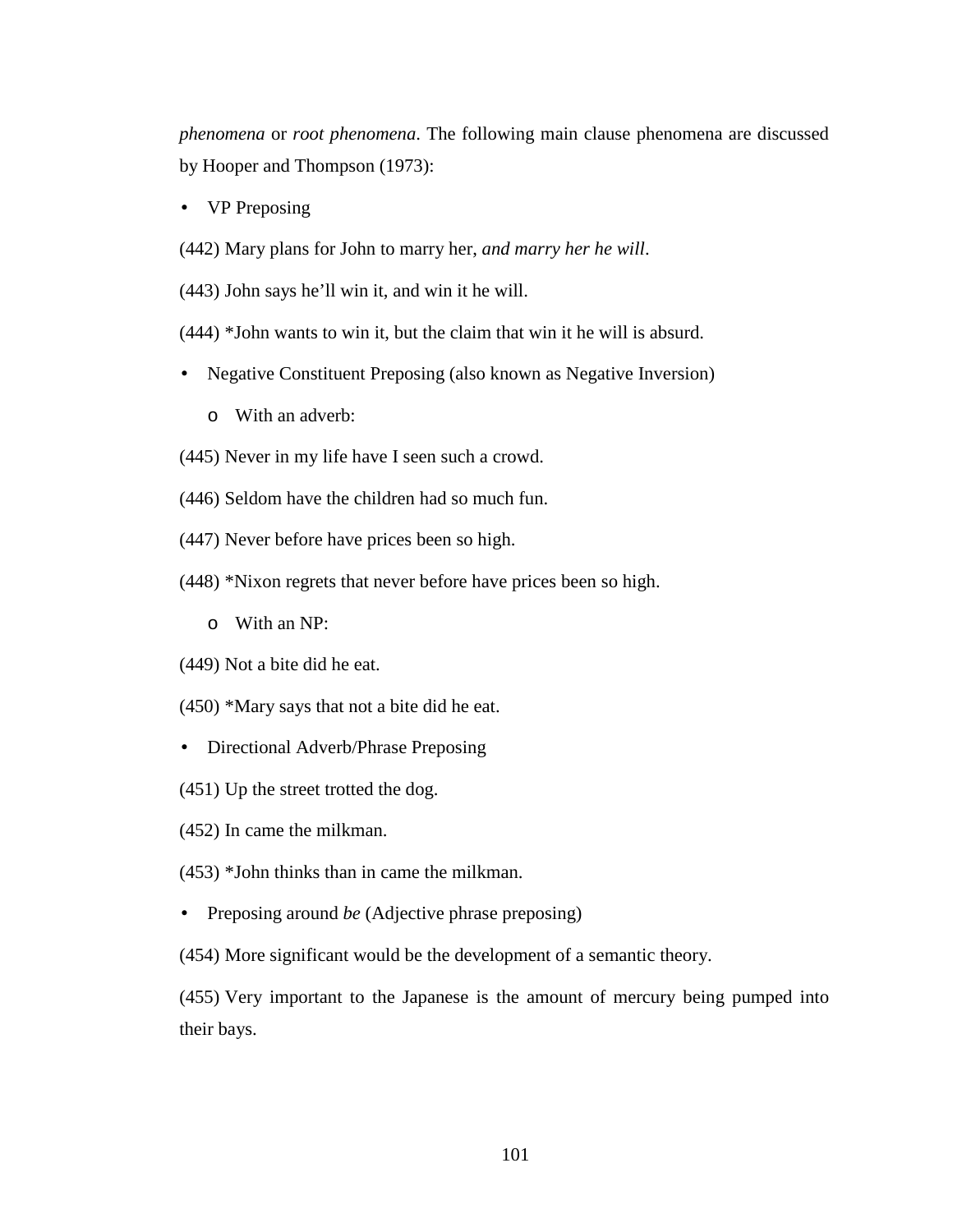(456) \*I expect that very important to the Japanese is the amount of mercury being pumped into their bays.

- Participle preposing
- (457) Standing next to me was the president of the company.
- (458) Squatting in the corner was a spotted tree frog.
- (459) \*I never enter the room when squatting in the corner is a spotted tree frog.
- Prepositional phrase substitution
- (460) On the wall hangs a portrait of Mao.
- Subject Replacement (cleft)
- (461) That Henry forgot the key irritated Carmen.
- Direct quote preposing
- (462) "I won the first prize", Bill exclaimed.
- Complement preposing
- (463) Syntax and semantics are related, I think.
- Adverb dislocation
- (464) The thief sneaked away in time, evidently.
- Topicalization
- (465) This book you should read.
- Left dislocation
- (466) This book, it has the recipe in it.
- Right dislocation
- (467) You should go see it, that movie.
- (468) Jo doesn't like it, my hat.
- (469) \*I suppose Jo doesn't like it, my hat.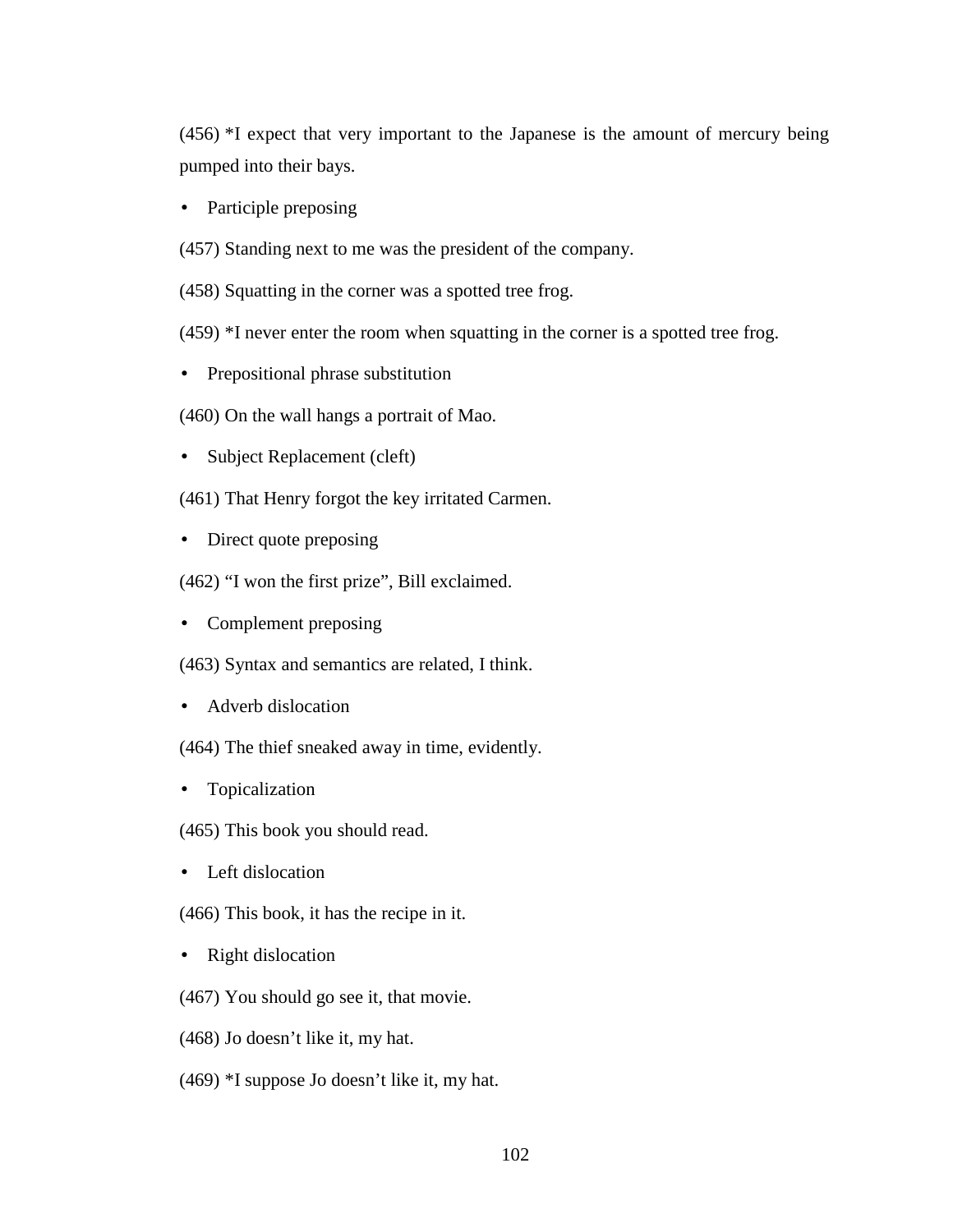- Tag question formation.
- (470) The square root of nine is three, is it?
- (471) John eats pork, doesn't he?
- (472) \*I discovered that John eats pork, doesn't he?

Green (1976) also discusses the following phenomena, collected from different sources:

- Evidential *indeed*:
- (473) Indeed, languages must have nasal assimilation rules.
- (474) \*Sydney regrets that indeed, languages must have nasal assimilation rules.
- Exclamatory Inversion
- (475) Boy, are we in for it!
- (476) \*He discovered that boy, was I in over my head.
- *Lo and behold*

(477) Lo and behold, there was a unicorn among the roses.

- (478) \*I realized that lo and behold, there was a unicorn among the roses.
- Rhetorical questions
- (479) Who can understand *Aspects*? [implying: no one]
- (480) \*It seems that who can understand *Aspects*.
- *Frankly* (as a speaker oriented adverb, meaning that the speaker is being frank)
- (481) Frankly, Bobby Riggs never had a chance

(482) \*Bobby realized that frankly, he never had a chance.

It has been noticed that "main clause phenomena" or "root phenomena" are misnomers: in fact, these phenomena do occur in many kinds of subordinate clauses. Below are some examples from Green (1976:384-5):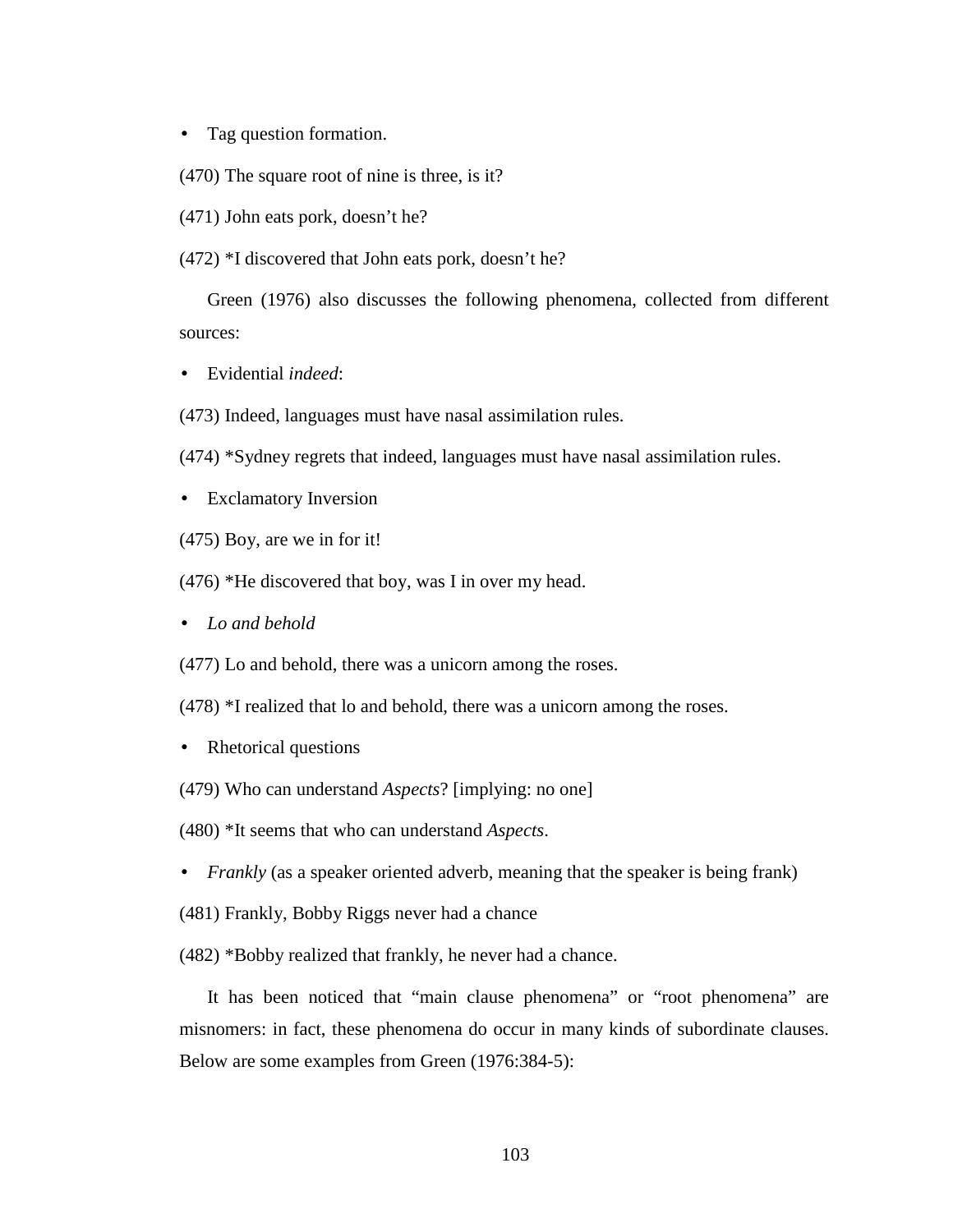(483) I knew that never before had prices been so high.

(484) John knew that squatting in the corner was a spotted tree frog.

(485) John wants to win it, and I'm afraid that win it he will.

(486) I claim that very important to the Japanese is the amount of mercury being pumped into their bays.

(487) I guess John didn't come in, did he?

(488) I saw that lo and behold, there was a unicorn in the roses.

(489) We ought to assign Postal, because who can understand *Aspects*?

(490) I'm afraid that frankly, he doesn't have a chance.

What is the explanation for the distribution of the "root phenomena"? Examining many environments of sentence-complement verbs, Hooper and Thompson (1973) distinguished five classes of verbs

| Non-factive | Assertive     | Class A: say, report, claim<br>Class B: suppose, believe, think, guess |
|-------------|---------------|------------------------------------------------------------------------|
|             | Non-assertive | Class C: be (un)likely, doubt, deny                                    |
| Factive     | Assertive     | Class D: resent, regret, be sorry                                      |
|             | Non-assertive | Class E: realize, discover, know                                       |

Table 10. Classification of sentential complement verbs according to Hooper and Thompson (1973)

Verbs of class A are verbs of saying, and their object complements contains reported speech. Verbs of class B are verbs of epistemic attitude. They can be used to describe the speaker's attitude towards the new information given in the complement. Verbs in both of these classes are non-factive and assertive, and the root phenomena are allowed in the complements of these verbs:

Root phenomena with verbs of saying (class A)

(491) Sally plans for Gary to marry her, and he vows that marry her he will.

(492) I exclaimed that never in my life had I seen such a crowd.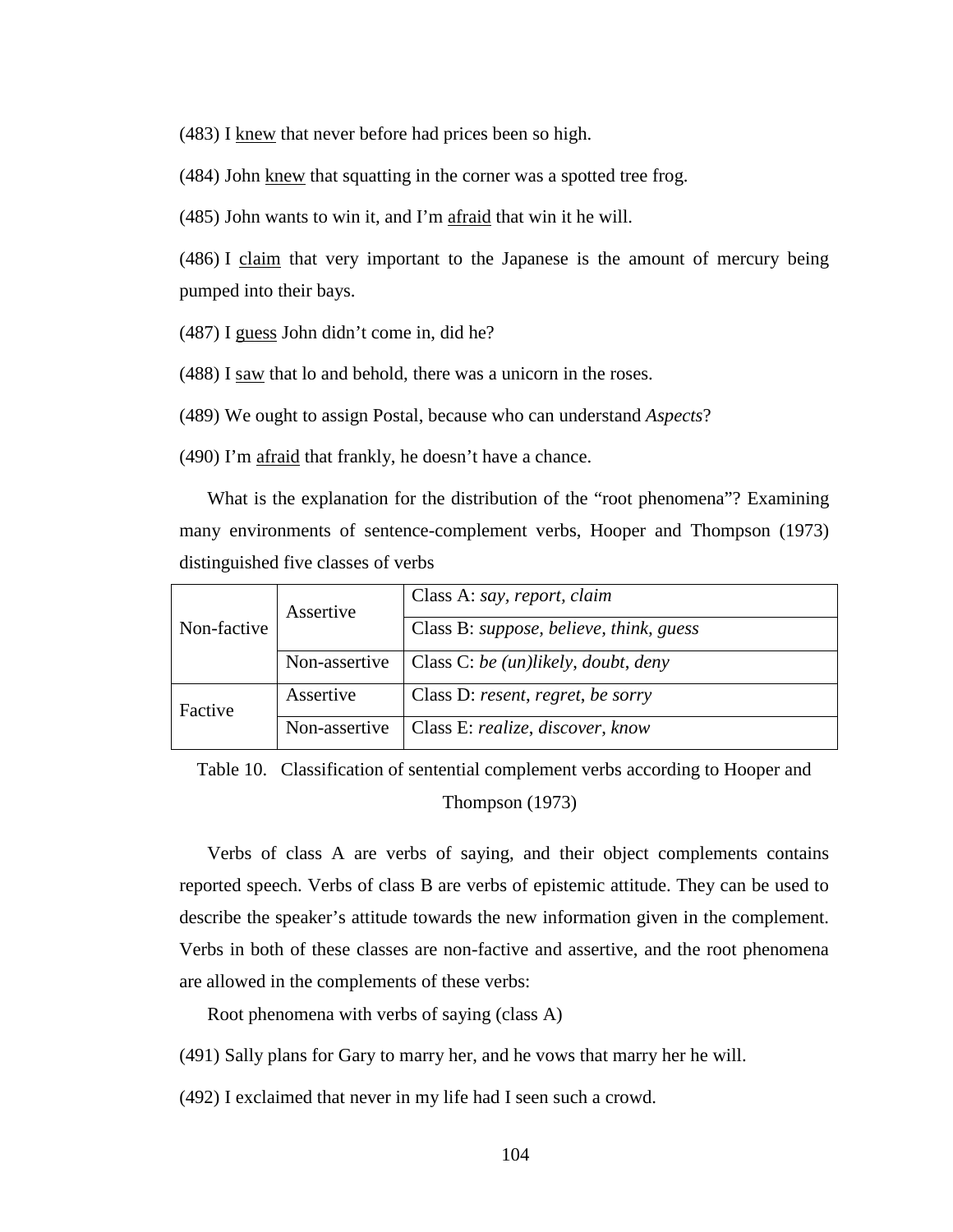- (493) Wendy said she opened the window and in flew Peter Pen.
- (494) Carol said that most embarassing of all was falling off the stage.
- (495) Alice complained that it almost asphyxiated her, that disgusting cigar.

Root phenomena with assertive verbs of epistemic attitude (class B):

- (496) Most embarassung of all was falling off the stage, I suppose.
- (497) It seems that on the opposite corner stood a large Victorian mansion.
- (498) It appears that this book he read thoroughly.
- (499) I guess it's a waste of time to read so many comic books, isn't it?

Verbs of class C also include verbs of epistemic attitude. However, these are different from the verbs in class B. Those in class B denote the epistemic modality according to which the complement is true. For example, *I think that p* means that *p* is correct according to my thought; *I guess that p* means that *p* is correct according to my guesses. The meaning of verbs in class C cannot be formulated in this way. For example, *It is likely that p* that means that *p* is possible, but does not denote an attitude according to which *p* is true. Therefore, the verbs of class C are not assertive, and they do not allow root phenomena:

- (500) \*Kissinger is negotiating for peace, it is likely.
- (501) \*Sally plans for Gary to marry her, and it's possible that marry her he will.
- (502) \*It's likely that seldom did he drive that car.
- (503) \*It's probable that Wendy opened the window and in flew Peter Pan.

Class D includes the factive verbs, that is, verbs that presuppose the truth of their complement. Since the complement is presupposed, it is not asserted:

(504) I regret that I didn't attend the concert.

(505) It is odd that the door was unlocked.

According to Hooper and Thompson (1973), the root phenomena are not felicitous in the complements of factive verbs: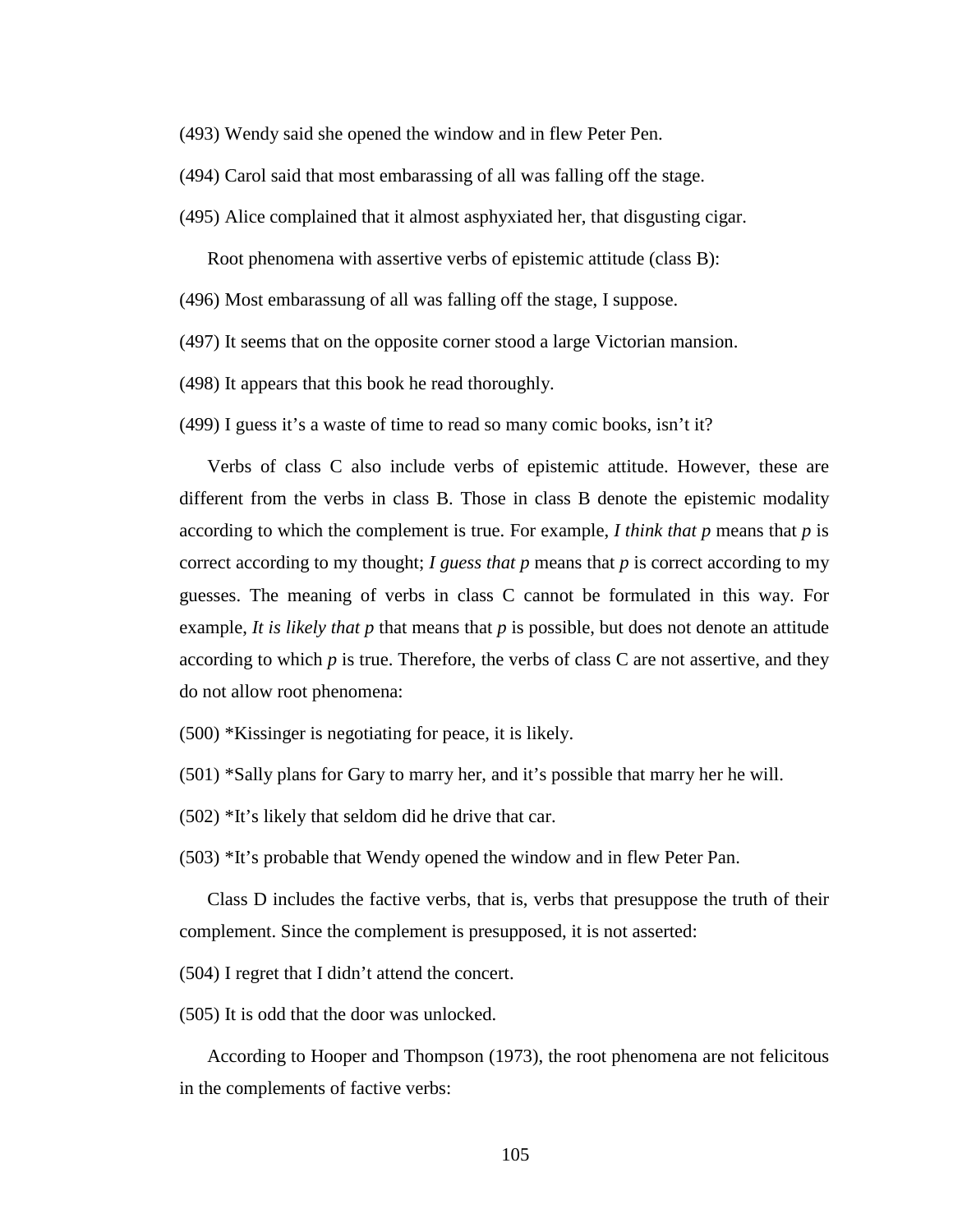(506) \*Sally plans for Gary to marry her, and it bothers me that marry her he will.

(507) \*He was surprised that never in my life had I seen a hippopotamus.

(508) \*Wendy was sorry that she opened the window and in flew Peter Pan.

(509) \*The guide was surprised that beyond the next hill stood a large fortress.

Class E includes verbs that are sometimes called semifactive (Karttunen 1971c). These verbs have a factive usage, but sometimes they can lose their factivity and become assertive. In this use, these verbs allow root phenomena:

(510) I found out that never before had he had to borrow money.

(511) Santa has lost a lot of weight, I notice.

(512) Sally plans for Garry to marry her, and he recognizes that, whether he likes it or not, marry her he will.

(513) I notice that the grant proposal has been approved, hasn't it?

To summarize, the verbs in classes A, B, and E are classified as assertive. Their complements express assertions, and root phenomena occur in the complement. On the other hand, the verbs in classes C and D are classified as non-assertive, and it is claimed that the root phenomena do not occur.

Hooper and Thompson (1973) also notice that many root phenomena are grammatical in nonrestrictive relative clauses (514) and ungrammatical in resrictive relative clauses (515):

(514) This car, which only rarely did I drive, is in excellent condition.

(515) \*The car that only rarely I drive is in excellent condition.

Green (1976) criticizes the explanation proposed by Hooper and Thompson (1973). She notices that there are cases in which an assertive environment does not license a root phenomenon. For example, in (516) the nonrestrictive relative clause, classified by Hooper and Thompson (1973) as an assertive environment, does not license VP preposing. There are also cases in which a non-assertive environment does license a root phenomenon. For example, the non-assertive complement of *pretend*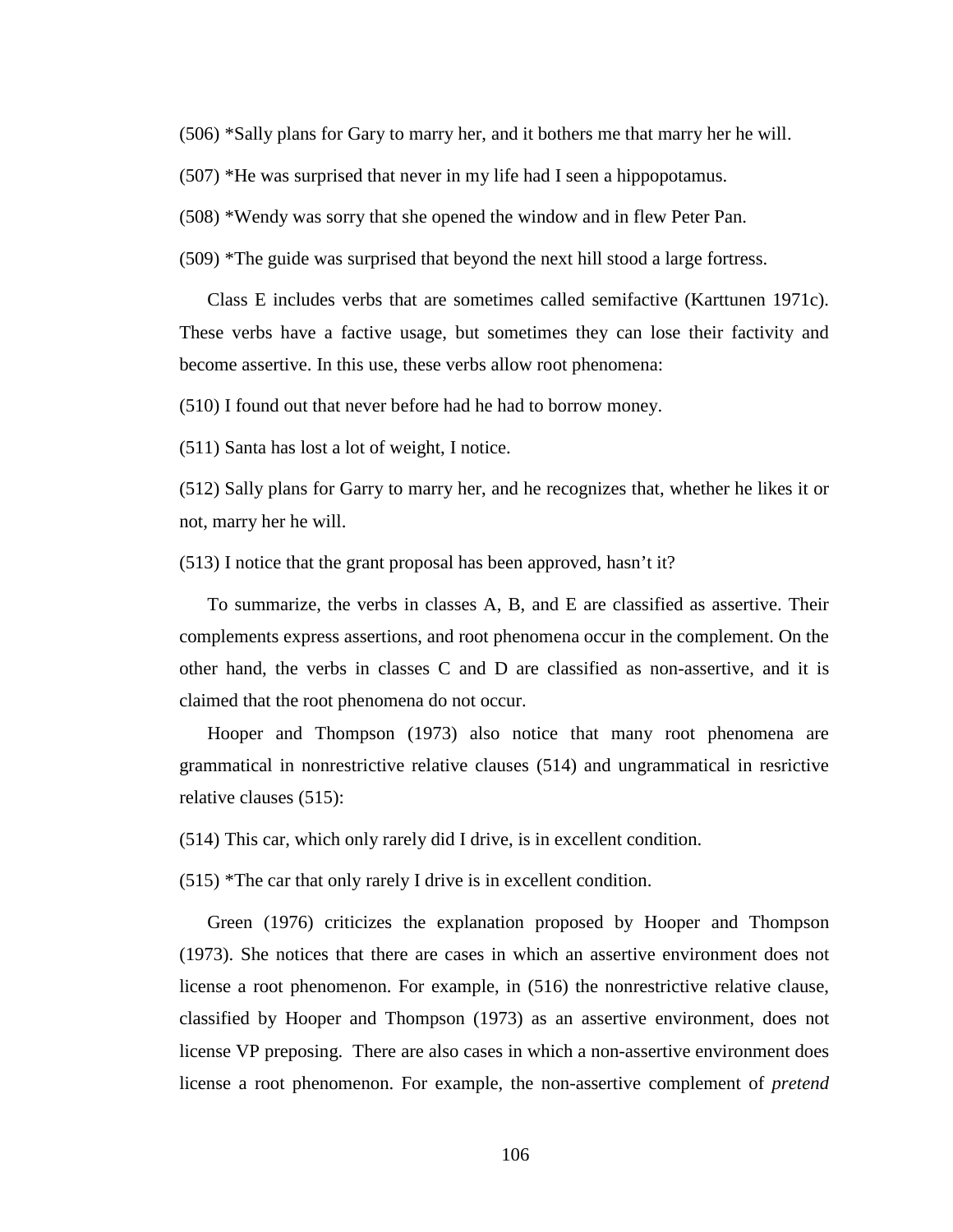allows root phenomena such as Participle Preposing (517) and Adjective Phrase Preposing  $(518)$ :

(516) \*They say that John wants to win a medal; but that son of a gun, who win it will, doesn't deserve it.

(517) John pretended that standing in the corner was a Tiffany lamp.

(518) We just pretended that very important to her was the question of Myopia's status as a most favored nation.

Green (1976) claims that the assertivity condition cannot account for the acceptability of all the root phenomena and maintains that the various phenomena are sensitive to different syntactic and pragmatic factors. While this is undoubtedly correct – the root phenomena are in fact a collection of rather different constructions – the condition of assertivity proves very helpful in describing the distribution of at least some root phenomena. Two such constructions are complement preposing (used as a definition of assertivity in Hooper (1974), discussed above) and tag questions, used both by Hooper (1974) and in this study as an additional test for assertivity. For other phenomena, an assertive environment may be a necessary condition, but not a sufficient condition.

# 6.4.2 German(ic) V2

 $\overline{a}$ 

According to Heycock (2006), probably the most researched syntactic root phenomenon is Germanic verb-second, a phenomenon that occurs in all the Germanic languages except English<sup>15</sup>. At least in German, it seems that assertivity is an important factor in the explanation of the distribution of this phenomenon.

In an independent sentence or a main clause in German the verb appears in the second position (519); this phenomenon in German and other Germanic languages is known as verb-second, or V2. In German, this usually does not happen in subordinate clauses, in which the verb typically occupies the last position (520). However, there

<sup>&</sup>lt;sup>15</sup> Negative adverbs such as *never* trigger a subject-verb inversion in English similar to V2 in other Germanic languages.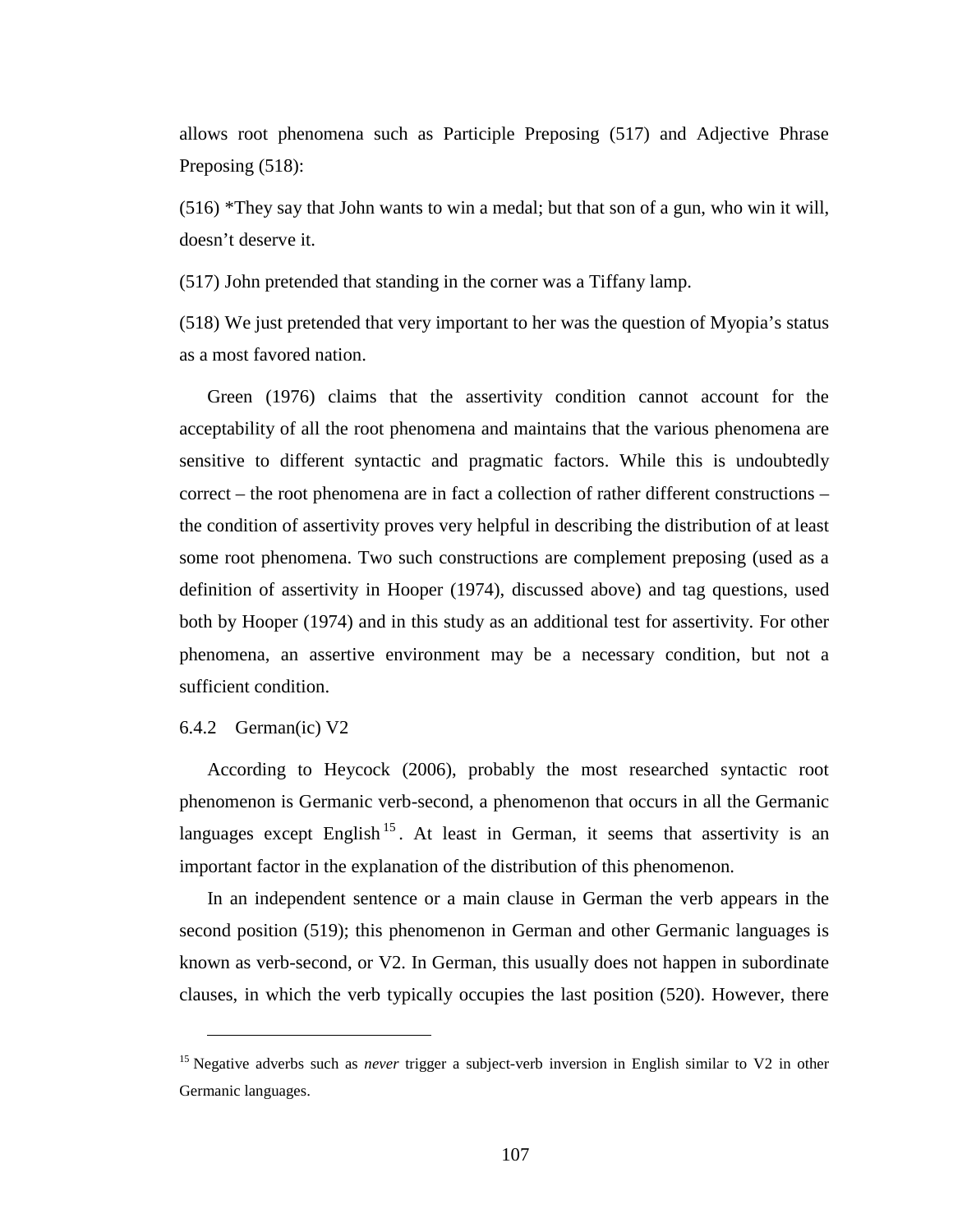are exceptions to this rule, and in some cases subordinate clauses can also have verbsecond (521). Syntactically, verb-second in a subordinate clause is accompanied by an obligatory loss of the complementizer. When the complementizer is present, the word order is verb-final (520), and V2 is not possible. When the complementizer is absent, the word order is obligatorily V2 (521).

(519) Sie wolle keine Bücher kaufen.

She wants no books buy.

'She doesn't want to buy any books'

- (520) Sie sagte, \*(dass) sie keine Bücher kaufen wolle. She said, that she no books buy want. 'She said she didn't want to buy any books'.
- (521) Sie sagte, (\*dass) sie wolle keine Bücher kaufen. She said, that she wants no books buy. 'She said she didn't want to buy any books'.

If a subordinate clause is a complement of a verb, the verb has an impact on the availability of verb-second in the subordinate clause<sup>16</sup>. Not all the verbs allow verbsecond in their sentential complement. Meinunger (2006) summarizes the observations in earlier literature regarding the verbs that allow V2 and the verbs that do not.

According to Meinunger, the following classes of verbs license V2 in the subordinate clause:

- Verbs of saying: *sagen* 'say', *antworten* 'answer', *bemerken* 'remark'…
- Evidential verbs: *hören* 'hear', *merken* 'notice', *spüren* 'feel'…

 $\overline{a}$ 

• Verbs of thinking: *annehmen* 'assume', *denken* 'think', *glauben* 'believe'…

<sup>&</sup>lt;sup>16</sup> In this discussion I treat V2 as the main phenomenon, accompanied by the loss of the complementizer. It is possible to see V2 as dependent on the loss of the complementizer. In this case the question becomes: what verbs allow the loss of the complementizer? The answer would be: only the assertive verbs allow the loss of the complementizer and V2 that comes with it.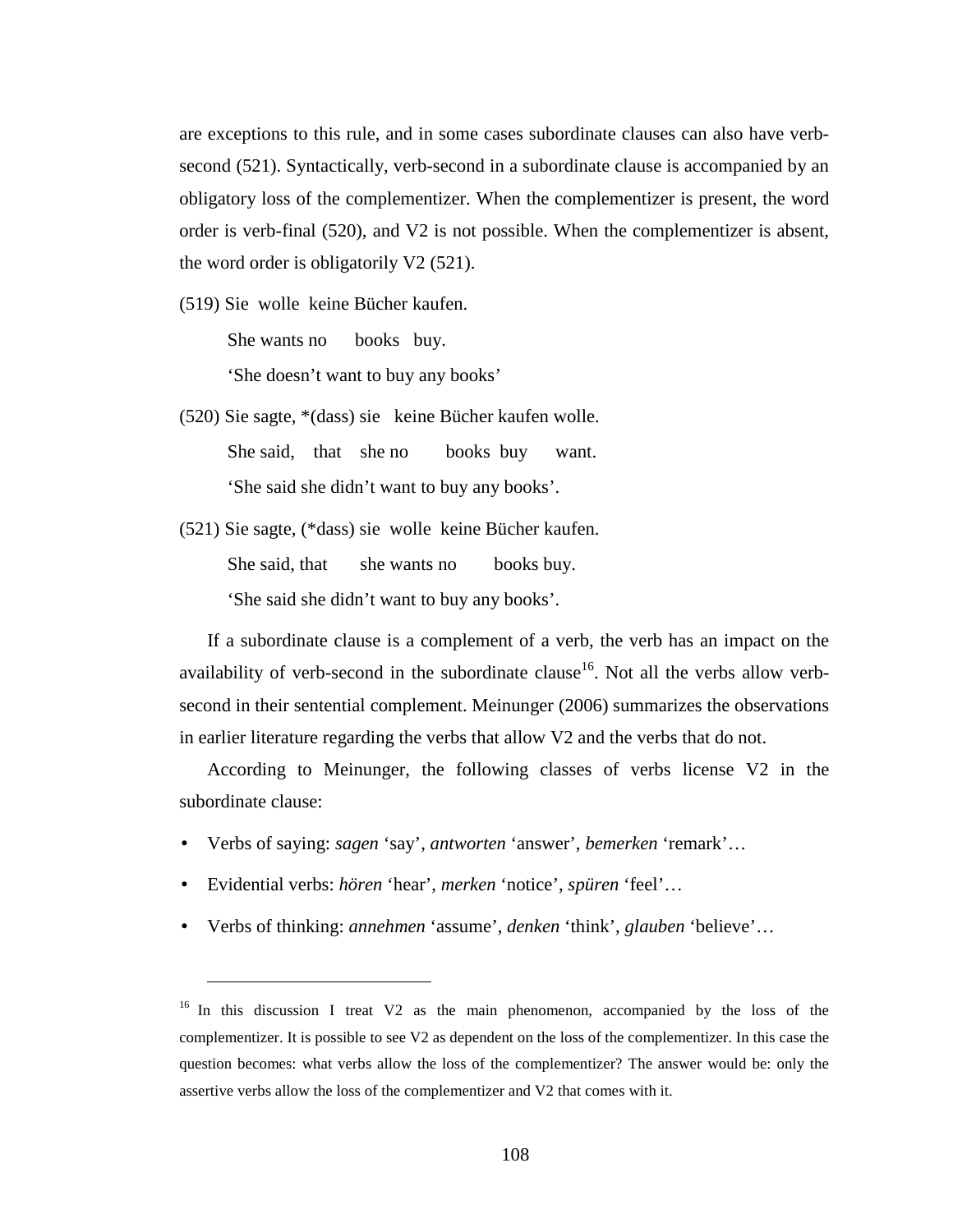• Semi-factive verbs: *wissen* 'know', *begreifen* 'realize', *beweisen* 'prove'

On the other hand, the following verbs do not license V2 in the subordinate clause: *ignorieren* 'ignore', *vergessen* 'forget', *bereuen* 'regret', *verheimlichen* 'hide/conceal':

(522) Ich bereue, dass ich es nicht sofort gekauft habe.

I regret that I it not immediately bought have.

'I regret I didn't buy it right away'.

(523) \*Ich bereue, ich habe es nicht sofort gekauft.

I regret I have it not immediately bought.

'I regret I didn't buy it right away'.

The difference between the verbs that license verb-second and those that do not can be described in terms of assertivity. All the verbs that allow verb-second are assertive, and they belong to same classes discussed by Hooper and Thompson (1973). The verbs that, according to Meinunger, do not license V2 in their complements, are factive, and therefore not assertive. The verb-second clause structure in German can be seen as an indicator of assertive illocutionary force (Wechsler 1991). That is, only an assertive clause can have this structure.

Gärtner (2002) does not assign the V2 subordinate clause a status of assertion. Instead, he describes the verb-second clauses as having an "assertional proto-force". If such a clause is used independently, the proto-force is realized as a full assertional force. If such a clause is embedded, the results depend on the kind of the embedding. If a clause with an "assertional proto-force" is embedded with an assertive predicate, the proto-force is "absorbed" by the predicate. If it is embedded with a non-assertive predicate, the resulting sentence is infelicitous.

It is not clear what "proto-force" means exactly. However, the idea of assertional force propagation between two clauses, along with the dependence of the propagation on the embedding type, is similar to my description of projection of assertivity in section 10.1.2 below.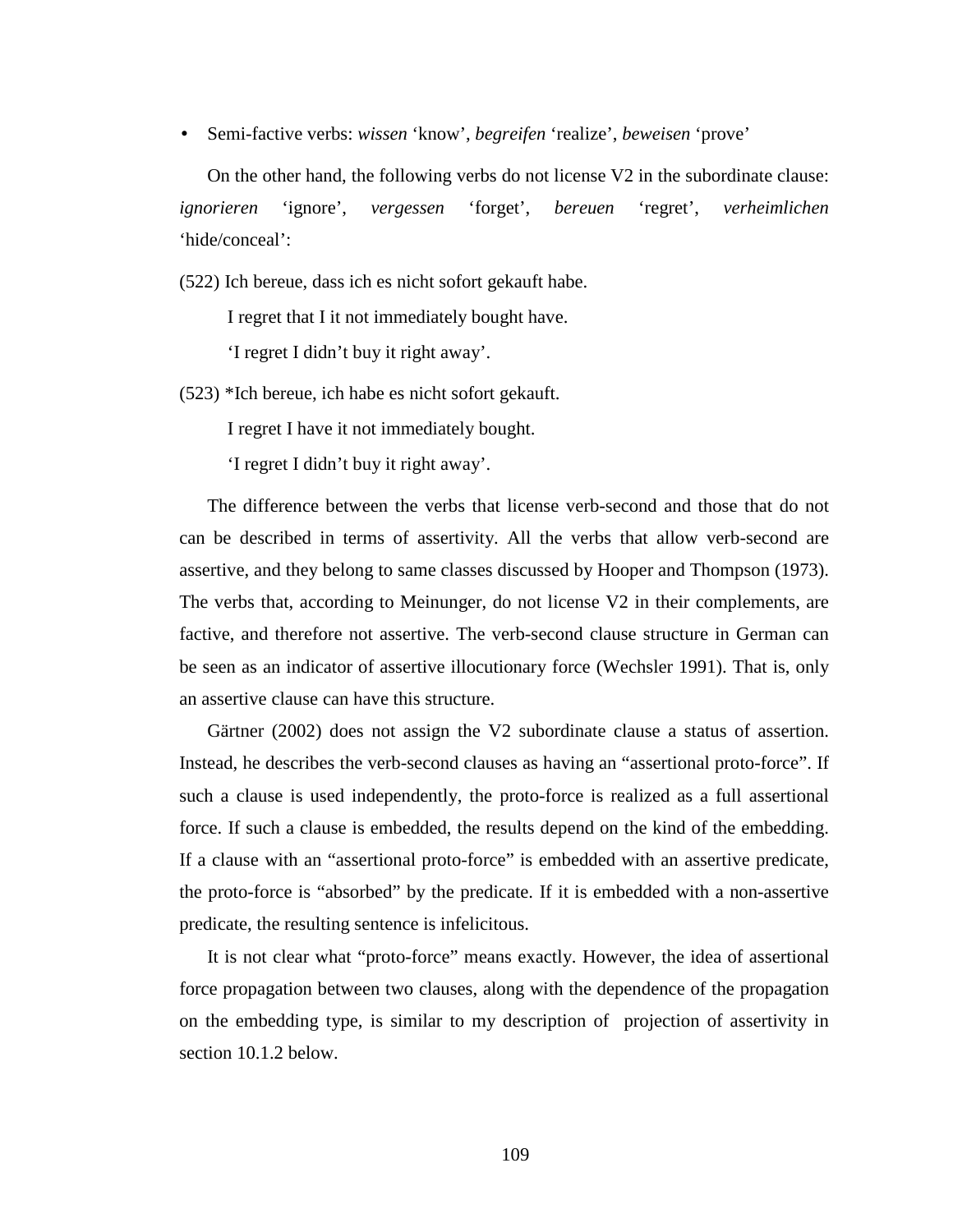### 6.4.3 Spanish Subjunctive

The distribution of the subjunctive mood in Spanish and other Romance languages is another syntactic phenomenon that the notion of assertion is helpful in explaining. Descriptive grammars frequently describe indicative as a mood for realized events, and subjunctive as denoting unrealized events. For example, Butt and Benjamin (1988:220) mention that in the majority of the uses of the subjunctive the clause "is not known to be a reality at the time of the sentence". This explanation of the distinction between the indicative and the subjunctive explains examples like the following:

(524) María estudiaba ayer.

Maria studied-IND yesterday.

Maria studied yesterday.

- (525) Creo que María estudiaba ayer. Believe-1SG that Maria studied- IND yesterday. I think that Maria studied yesterday.
- (526) Sé que usted tiene que trabajar mucho. Know-1SG that you have-IND that work much. 'I know you have to work a lot.'
- (527) Cenaremos cuando lleguen los demás.

Have-dinner-1PL-FUT when arrive- SUBJ the other.

'We'll have dinner when the rest arrive'.

(528) No creo que sea verdad.

Not believe-1SG that is-SUBJ truth.

'I don't think it's true'

(529) Dudo que Consuelo sea culpable.

Doubt-1SG that Consuelo is-SUBJ guilty.

'I doubt that Consuelo is guilty'.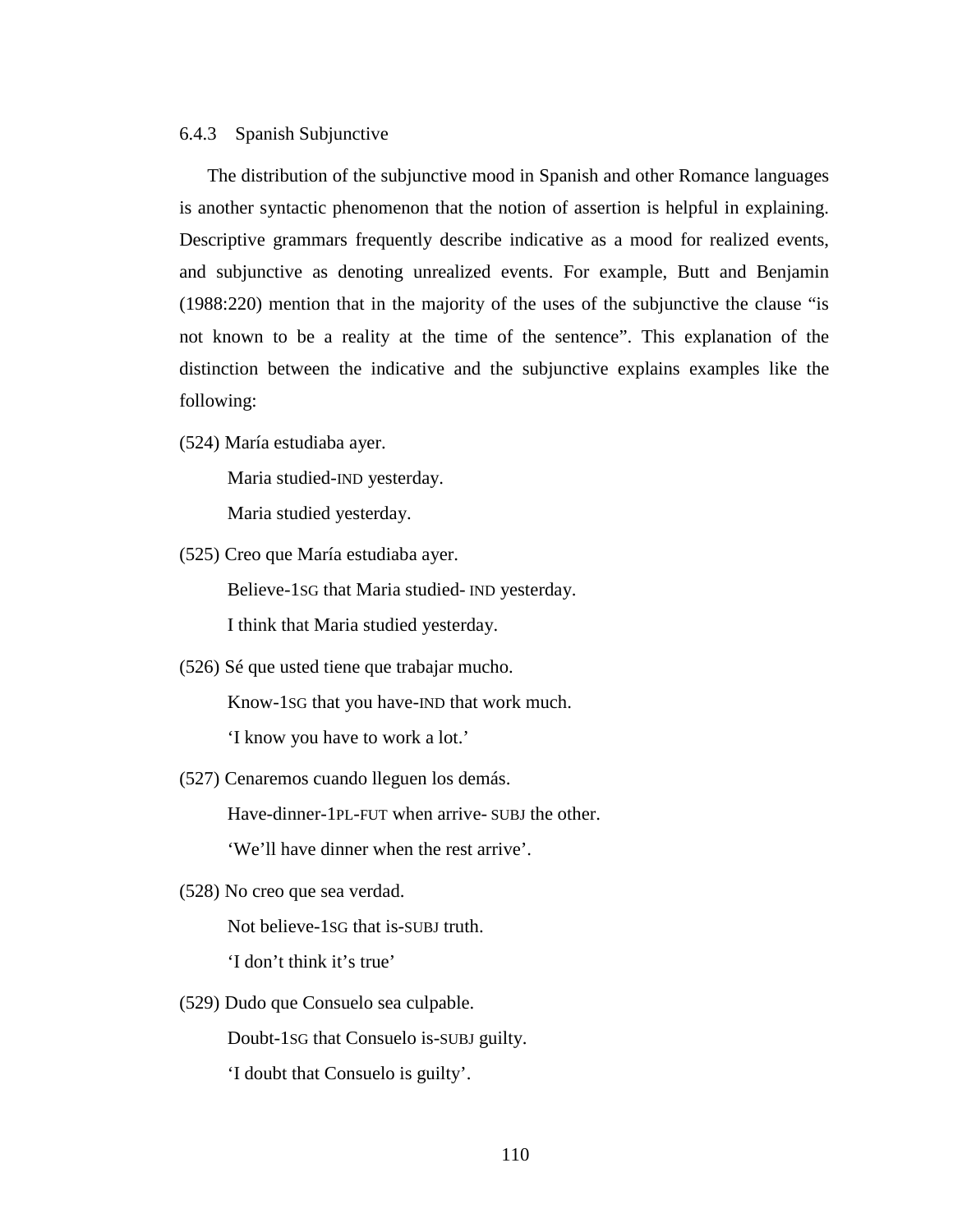However, there are uses of subjunctive that do not fit this description. The subordinate clauses in the following sentences describe events that have happened, yet the verb is in the subjunctive mood:

(530) Me alegro que usted no tenga que trabajar tanto.

Me be-happy that you not have-SUBJ that work so.

I'm happy that you don't have to work so much.

(531) Es maravilloso que estudie tanto.

Is marvellous that study-3SG-SUBJ so.

It's marvellous that she studies so much.

Terrell and Hooper (1974) examine the use of indicative and subjunctive in Spanish, mostly in the complements of sentence-complement verbs. Their goal is to unite the different uses of the subjunctive, those describing unrealized events, such as  $(527) - (529)$ , and those that describe events that have happened, as in  $(530) - (531)$ .

Their observation is that indicative is used in asserted clauses, and subjunctive is used in non-asserted clauses. Examples of asserted clauses include standalone sentences (524) and indirect assertion with an epistemic attitude verb (526). In this case the verb in the complement clause is in the indicative mood.

The complements of verbs of negative epistemic attitude such as *dudar* 'doubt' are neither asserted nor presupposed (529), and the verb is in the subjunctive mood. In some cases, in sentences with emotive attitude verbs such as (530) and (531), the truth of the complement sentence is presupposed, so they are not asserted. In this case the verb in the complement clause is in the subjunctive mood. So what is common in the uses of the subjunctive is the lack of assertion. Sometimes a clause is not asserted because the speaker doesn't think it is true, and sometimes a clause is not asserted because its truth is presupposed.

Terrell and Hooper (1974:490) observe that negation in the main clause can affect the choice of the mood in the complement clause in both directions. For example, when the verb *creer* 'believe, think' is used affirmatively, its complement is asserted and the mood is indicative (532). When the verb is negated, the complement is not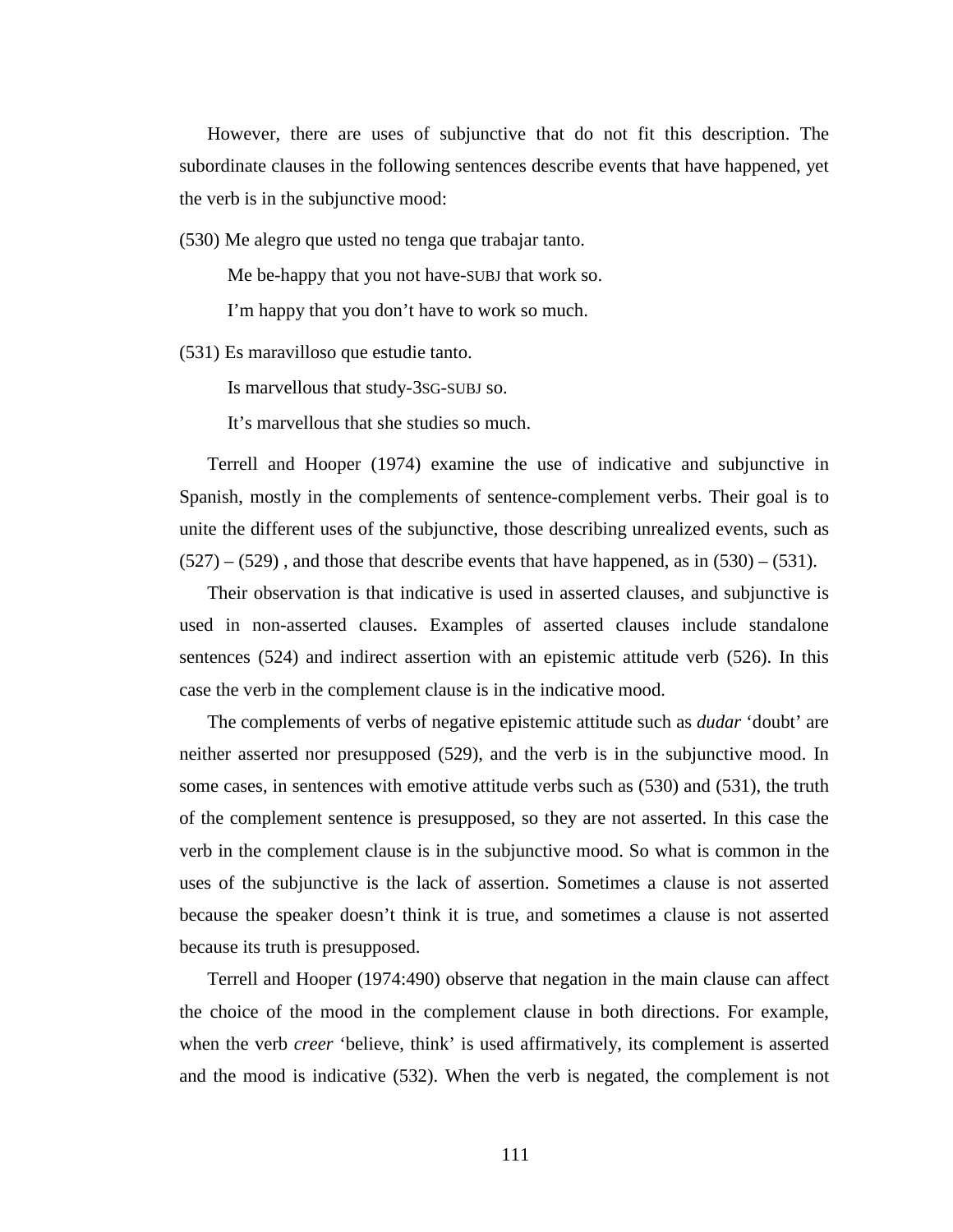asserted, and the mood is subjunctive (533). The verb *dudar* 'doubt' behaves in the opposite way. When it is used affirmatively, the complement is not asserted, and the mood is subjunctive (534). When it is negated, the complement is asserted, and the mood becomes indicative (535).

(532) Creo que Martín ha leído ese libro.

Think-1SG that Martin has-IND read this book.

'I think that Martin has read this book'

(533) No creo que Martín haya leído ese libro.

Not think-1SG that Martin has-SUBJ read this book.

'I don't think Martin has read this book'

(534) Dudo que Consuelo sea culpable.

Doubt-1SG that Consuelo is-SUBJ guilty.

'I doubt that Consuelo is guilty'.

(535) No dudo que Consuelo es culpable.

Not doubt-1SG that Consuelo is-IND guilty.

'I don't doubt that Consuelo is guilty'.

Some distinctions between indicative and subjunctive are hard to explain in terms of clausal assertion. Mejías-Bikandi (1994:945) observes that words *pocos* 'few' and *sólo* 'only' sometimes license the subjunctive in sentences in which only indicative is possible without these words.

(536) Pocos trabajadores creen que haya que ir a la huelga.

Few workers think that has-SUBJ that go on the strike. Few workers think that one has to go on strike.

(537) Algunos trabajadores creen que hay/\*haya que ir a la huelga. Some workers think that has- IND/has-SUBJ that go on the strike. Some workers think that one has to go on strike.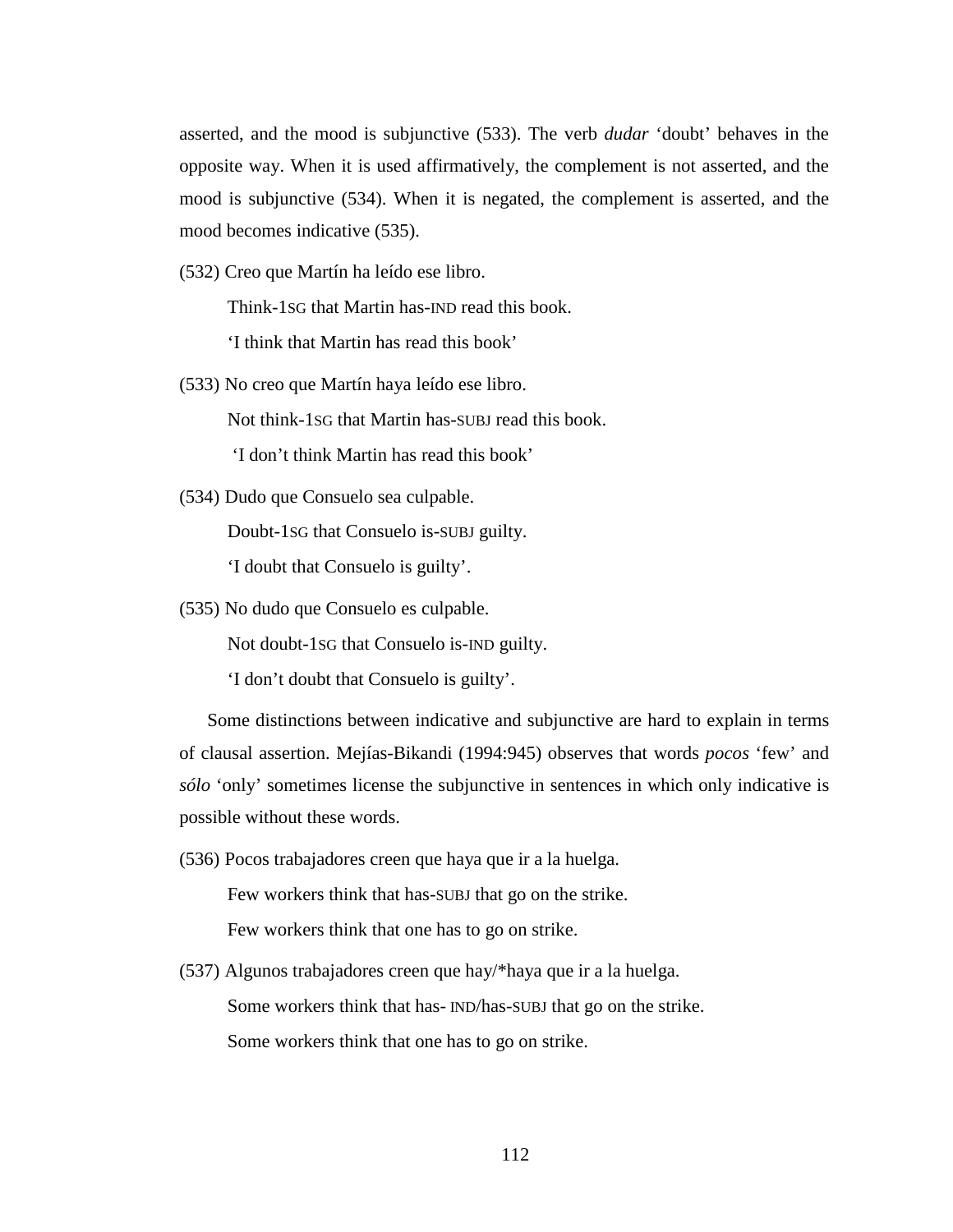(538) Sólo Pedro cree que haya que ir a la huelga.

Only Pedro thinks that has-SUBJ that go on the strike.

Only Pedro thinks that one has to go on strike.

(539) Pedro cree que hay/\*haya que ir a la huelga.

Pedro thinks that has-IND/has-SUBJ that go on the strike.

Pedro thinks that one has to go on strike.

Bolinger (1968) compares the subjunctive/indicative licensing distinction in Spanish and root phenomena in English (discussed in section 6.4.1 above). He observes that the verbs that license indicative in Spanish are those that license the root phenomena in English, and those verbs that license subjunctive in Spanish are those that do not license the root phenomena in English. As noticed by Terrell (1976:236), this makes sense if both distinctions can be explained in terms of assertion: indicative mood and root phenomena occur in assertive clauses. Non-assertive clauses are marked by subjunctive, and root phenomena are not allowed.

In some cases, subjunctive can be used in Spanish in clauses that are usually seen as asserted. Lunn (1989:693) describes the use of the subjunctive in the journalistic genre, in which the subjunctive is used to describe information that is expected to be already known to the audience. In the following example the subjunctive occurs in a non-restrictive relative clause, an environment that is usually considered assertive. The factor here is not grammatical presupposition, but rather the pragmatic marking of old information.

(540) La pareja, que se hiciera famosa por interpretar el papel de marido y mujer en "El pájaro espino", es en la vida real un matrimonio feliz.

The couple, that self made-SUBJ famous for perform the role of husband and wife in "the bird thorn", is in the life real a marriage happy.

The couple, that became famous for their role as husband and wife in "The Thorn Birds", is happily married in real life.

Lunn gives an explanation in terms of "prototype of assertability". The prototypical assertable information is a new, useful clause that the speaker knows to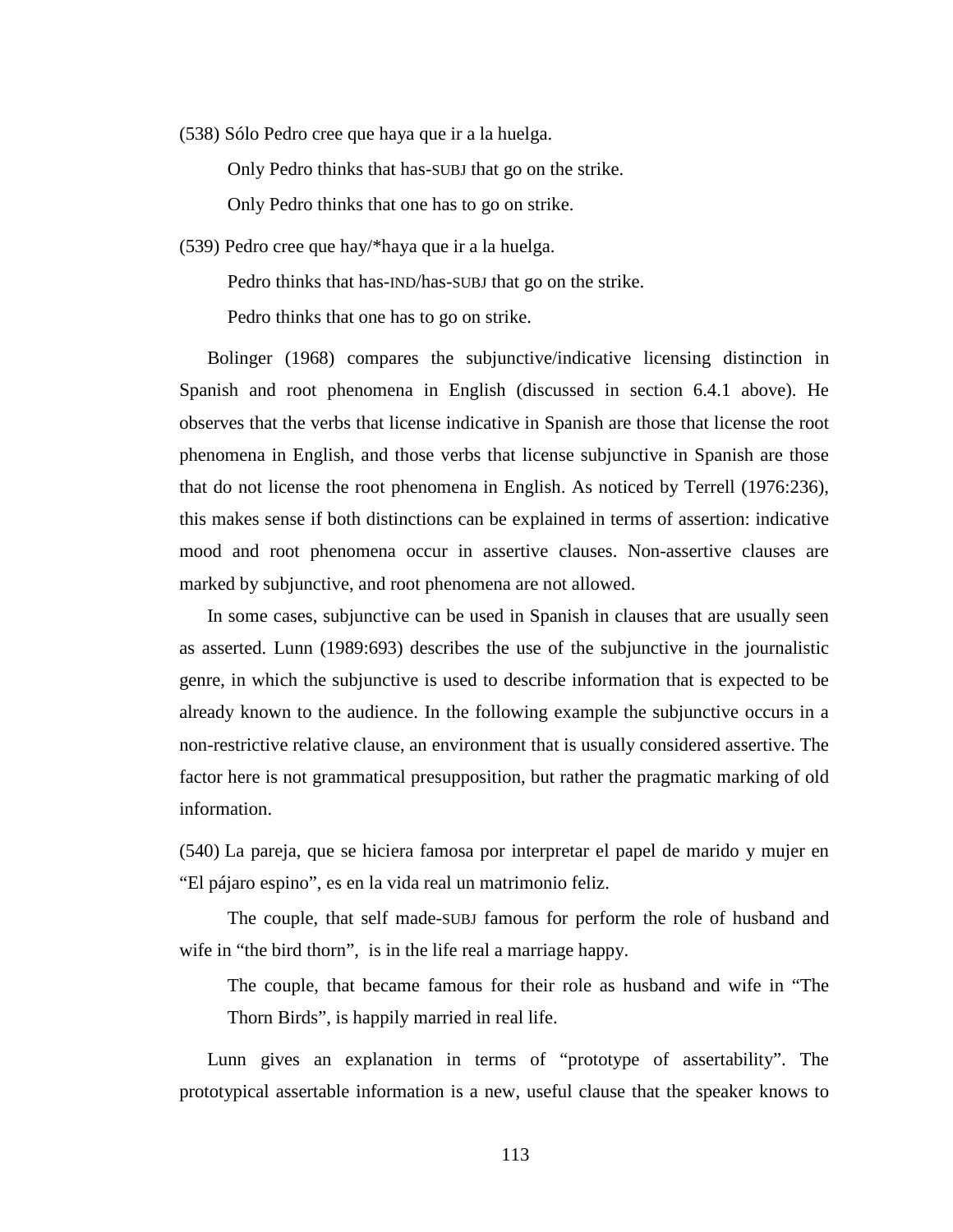be true. Clauses that are different from prototype, such as those denote untrue information, or those that denote old information, are more likely to be expressed by subjunctive.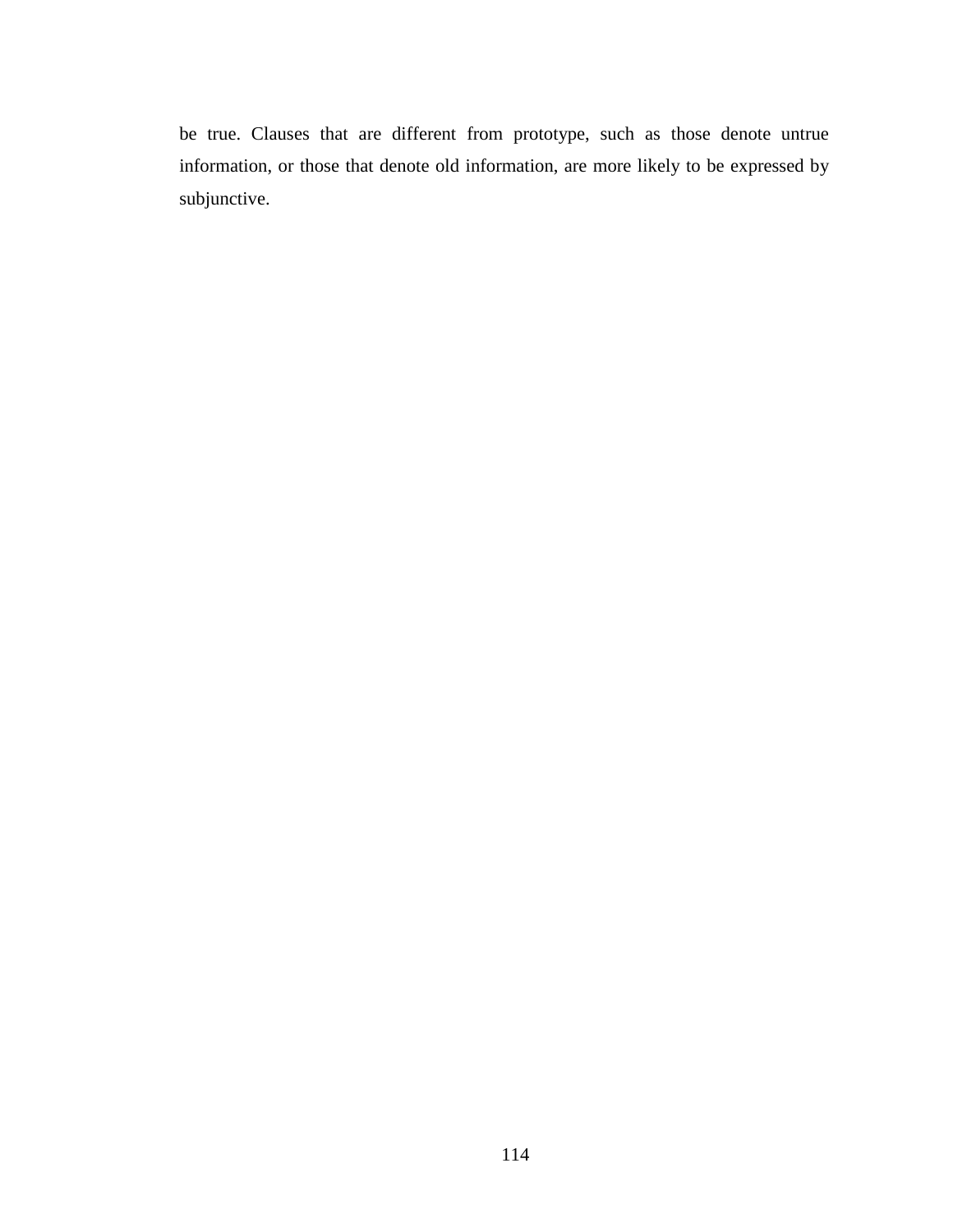# **7 Formulating the licensing condition: semantic negativity**

### 7.1 Illocutionary entailment

 $\overline{a}$ 

As mentioned above, my goal is to develop a condition of *semantic negativity* – which is stronger than the notion of downward monotonicity – and explain the distribution of the NPPs. Semantic negativity is comprised of two components, or subconditions: downward monotonicity and a second condition. This additional condition should distinguish between the NPI-licensing environments that are semantically negative and that license the NPPs, and those that are not semantically negative and do not license the NPPs.

The proposed additional condition is *assertivity*, to be formally defined in this section. It will also be shown how the condition of assertivity is combined with downward monotonicity to formally define semantic negativity. The formal apparatus in this section is based on the speech act calculus developed in Searle and Vanderveken (1985) and Vanderveken (1990). The condition of assertivity defined here is a development of the notion of assertivity used in earlier syntactic literature, which has been discussed in chapter 6. The differences between my definition and the earlier definitions are discussed in section 7.3.

Before defining assertivity, it is necessary to introduce notation for assertions. If *p* is a proposition, ASSERT(p) is the speech act of asserting p. For example, if  $p$  is the proposition "it is raining", ASSERT(It is raining) denotes the speech act of asserting "it is raining". An assertion of  $p$ ,  $ASSET(p)$ , is a speech act in which the speaker expresses the claim or belief that  $p$  holds. According to Stalnaker (1978), ASSERT(p) is a speech act by which proposition *p* is added to the common ground (context).

The definition of assertivity is based on the notion of *illocutionary entailment<sup>17</sup>* . Illocutionary entailment is a relation between speech acts, similar to logical entailment, which is a relation between propositions. Illocutionary entailment is defined as follows (Searle and Vanderveken 1985:78, 130):

<sup>&</sup>lt;sup>17</sup> Searle and Vanderveken (1985) call this notion 'strong commitment' and reserve the term 'illocutionary entailment' for illocutionary forces. They use the same symbol in both cases.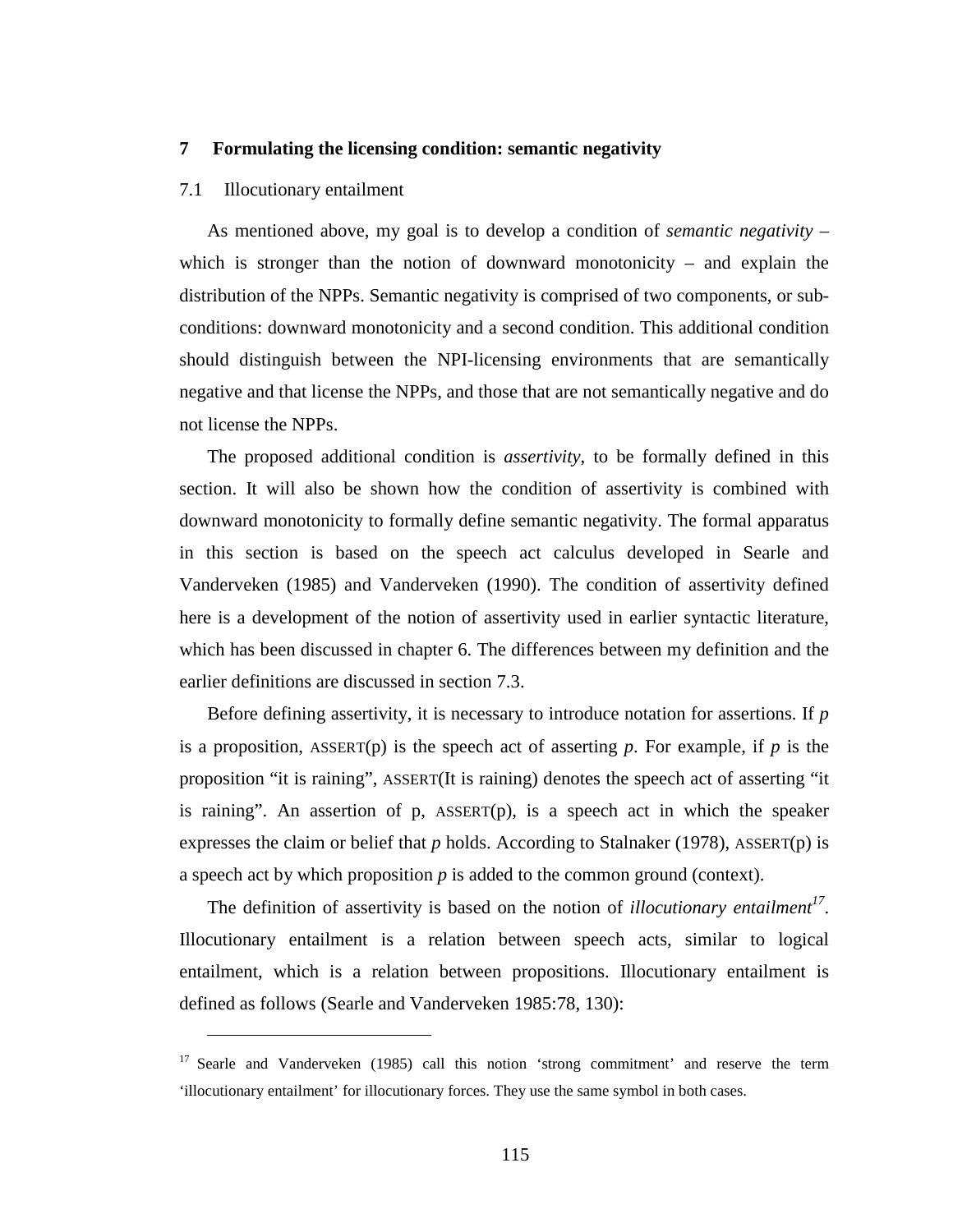$(541)$  Let  $A_1$ ,  $A_2$  be illocutionary acts

A<sub>1</sub> *illocutionary entails*  $A_2$  ( $A_1 \Rightarrow_{ILL} A_2$ ) iff

it is not possible to perform  $A_1$  without thereby performing  $A_2$ . That is, when A1 is performed, A2 is performed as well.

7.2 Illocutionary entailment and semantic entailment

It is important to describe the difference between the illocutionary entailment defined above and the regular semantic truth-conditional entailment. It might seem that they are equivalent, that is, that ASSERT(p)  $\Rightarrow$ <sub>ILL</sub> ASSERT(q) iff p  $\Rightarrow$  q. In many cases this indeed is correct. For example, proposition (542) entails (543), and assertion of (542) illocutionary entails (543).

(542) I have a cat.

(543) I have a pet.

However, there are a number of cases in which the logical entailment and the illocutional entailment behave differently. One such case involves the presuppositions of a sentence. The notion of presupposition has a number of definitions, with the first one being that of a semantic presupposition (Frege 1892; Strawson 1950). Proposition p semantically presupposes proposition q if both the truth and falsity of proposition p entail the truth of proposition q. A similar formulation is that q is entailed by both p and the negation of p. For example, both (544) and its negation (545) entail (546), so (546) is a semantic presupposition of (544). According to Frege and Strawson, if (546) is false, then (544) does not have a truth value; that is, it is neither true nor false.

(544) Whoever discovered the elliptic form of the planetary orbits died in misery.

(545) Whoever discovered the elliptic form of the planetary orbits did not die in misery.

(546) Someone discovered the elliptic form of the planetary orbits.

Similarly, there are verbs that semantically presuppose the truth of their complements. For example, *regret* is one such verb, since both (547) and its negation (548) entail the truth of the embedded clause *I didn't attend the concert*, and,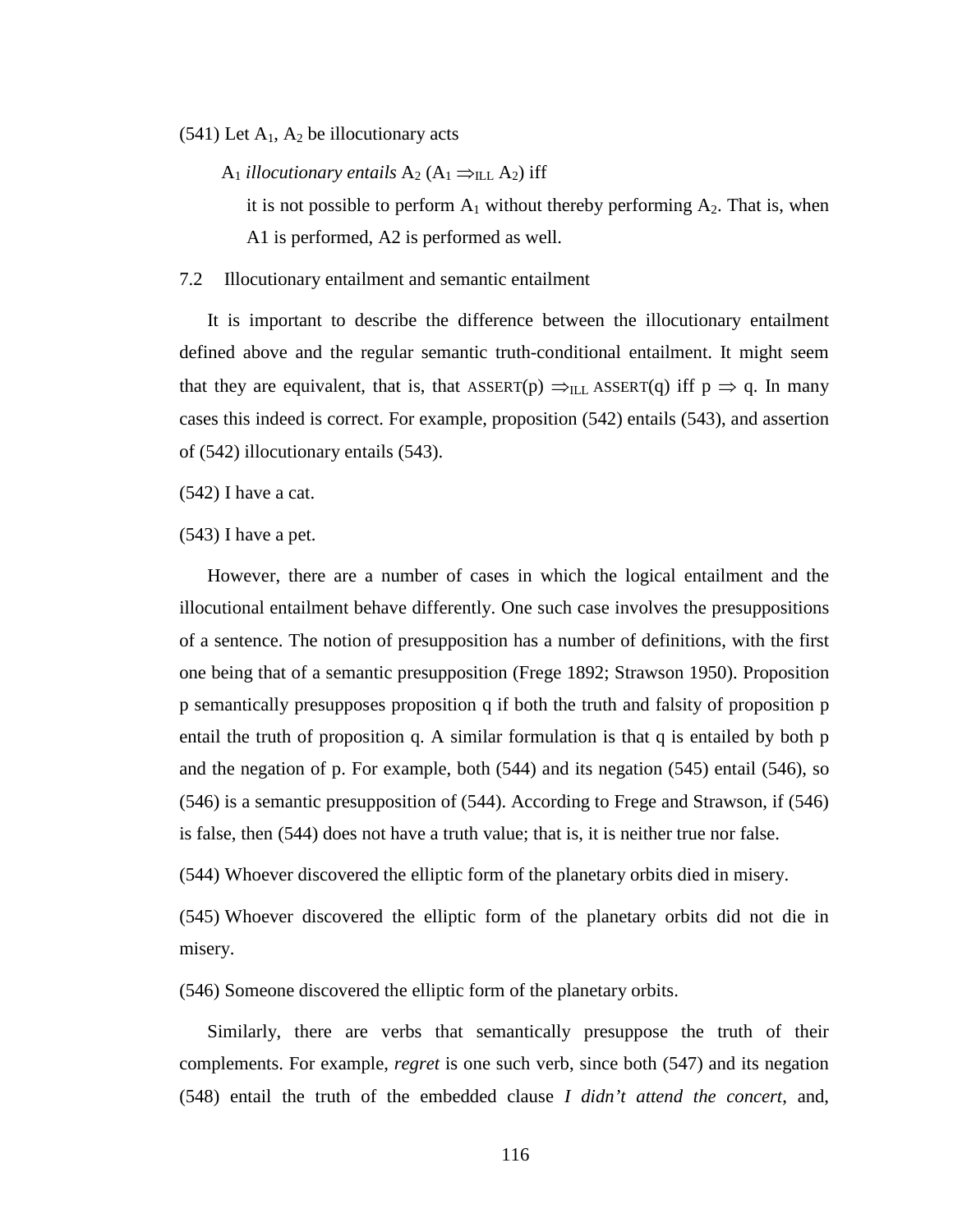therefore, (549) is a semantic presupposition of (547). Such verbs are called *factive* verbs (Kiparsky and Kiparsky 1970).

(547) I regret that I didn't attend the concert.

(548) I don't regret that I didn't attend the concert.

(549) I didn't attend the concert

Stalnaker (1974) uses the term presupposition to define a somewhat different notion, a pragmatic presupposition. His definition of presupposition is as follows (Stalnaker 1974:473): "[a] proposition P is a pragmatic presupposition of a speaker in a given context just in case the speaker assumes or believes that P, assumes or believes that his addressee assumes or believes that P, and assumes or believes that his addressee recognizes that he is making these assumptions, or has these beliefs." In another formulation, a presupposition is what is taken by a speaker to be in the common ground of the conversation.

At first it was assumed that the complement of factive verbs is also pragmatically presupposed; meaning, the complement of factive verbs is not used to introduce information not in the common ground. Then, Karttunen (1971c) introduced a distinction between emotive factives such as *regret* and epistemic factives<sup>18</sup>, such as *notice*. The verbs of the latter class can sometimes be used to introduce information which is not presupposed (550). This distinction corresponds to Hooper's class D and class E verbs, of which only the latter class license root phenomena, such as complement preposing (551). Later it was noticed that the emotive factives can also sometimes be used to express non-presupposed information (552), albeit on a more limited scale (Abbott 2000).

(550) I notice that Santa has lost a lot of weight.

(551) Santa has lost a lot of weight, I notice.

 $\overline{a}$ 

(552) We regret to inform you that your insurance policy is hereby cancelled.

 $18$  The epistemic factive verbs can sometimes lose their semantic presupposition as well (Beaver 2004).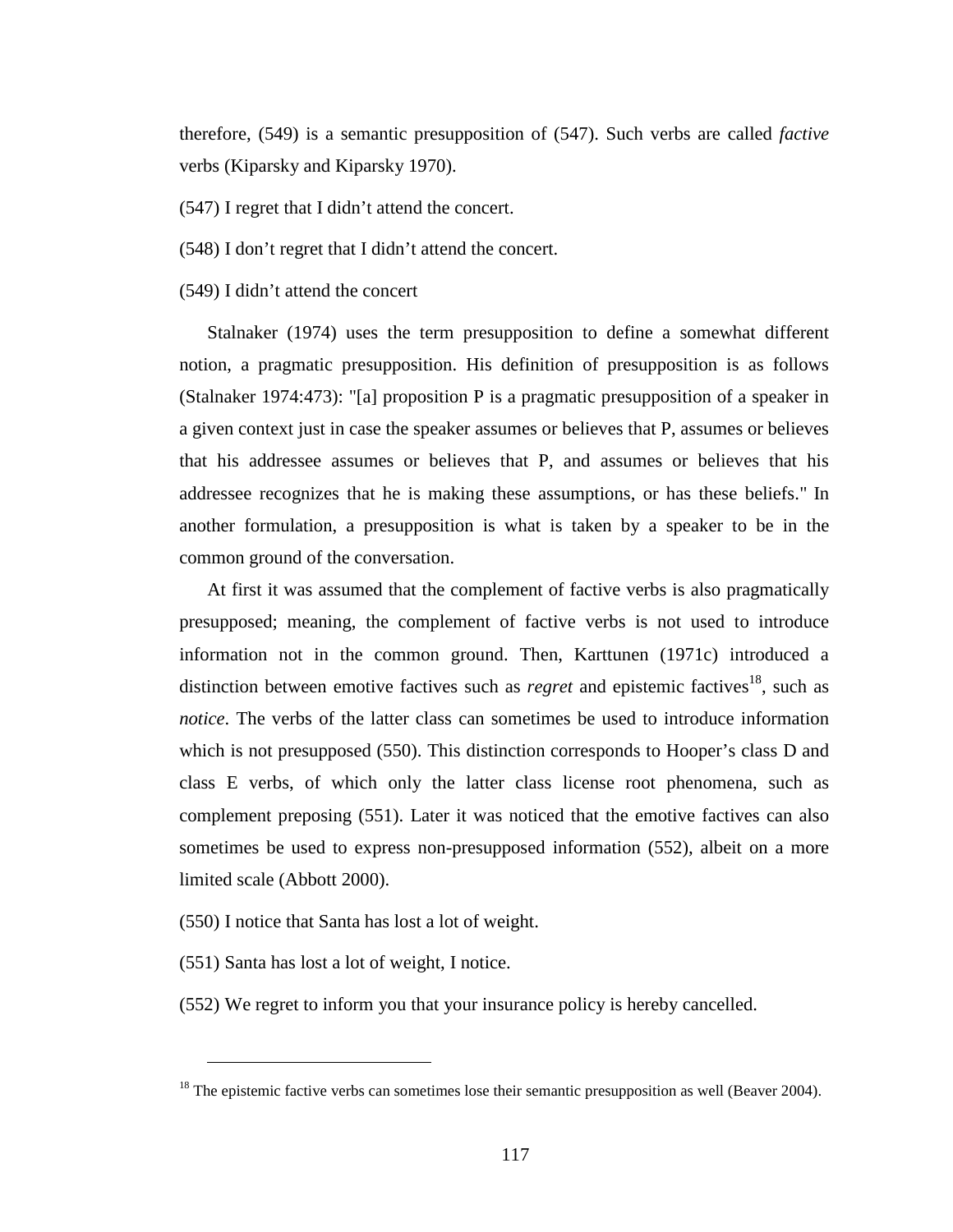As stated explicitly by Stalnaker (1978), presupposed propositions are not asserted. This is clear from the definitions of both notions: the asserted propositions are added to the common ground and the presupposed propositions are already in the common ground. For example, since (547) presupposes (549), someone asserting (547) does not by that utterance assert (549). In other words, (547) does not illocutionary entail (549), although it does entail it semantically. Presupposed propositions are therefore a case in which the illocutionary entailment behaves differently from semantic entailment: presupposed propositions are semantically entailed, but not illocutionary entailed. If p presupposes q,  $p \Rightarrow q$  but ASSERT(p)  $\Rightarrow$  ILL  $ASSERT(q)$ . This shows that, the truth-conditional entailment is not stronger than illocutionary entailment.

Presupposition is a case in which the truth conditional entailment holds and the illocutionary entailment does not hold. There are also opposite cases, in which the illocutionary entailment holds and the truth-conditional entailment does not hold. This happens in some sentences expressing positive epistemic attitudes of the speaker. For example, although (553) does not semantically entail (554), asserting (553) illocutionary entails asserting (554). That is, if a speaker asserts (553), by the same sentence he also asserts (554).

(553) I think that it's raining.

(554) It's raining.

Let's look more closely at the two assertions sentences like "I think it's raining" contain. The first assertion is about the speaker: the speaker commits to her believing that it's raining. It can be formulated as : "my state of mind is such that I think that 'It's raining' is true'. The second assertion is about the outside world, and its propositional content is simply "it's raining". The main clause serves as an evidential for this proposition (Simons 2007). This particular evidential, *I think*, signals that the speaker's level of certainty in the truth of the proposition is lower than in the case of an unqualified assertion.

That is, asserting (553) expresses a lesser degree of the speaker's commitment to the truth of the proposition *It's raining* than does asserting that proposition by itself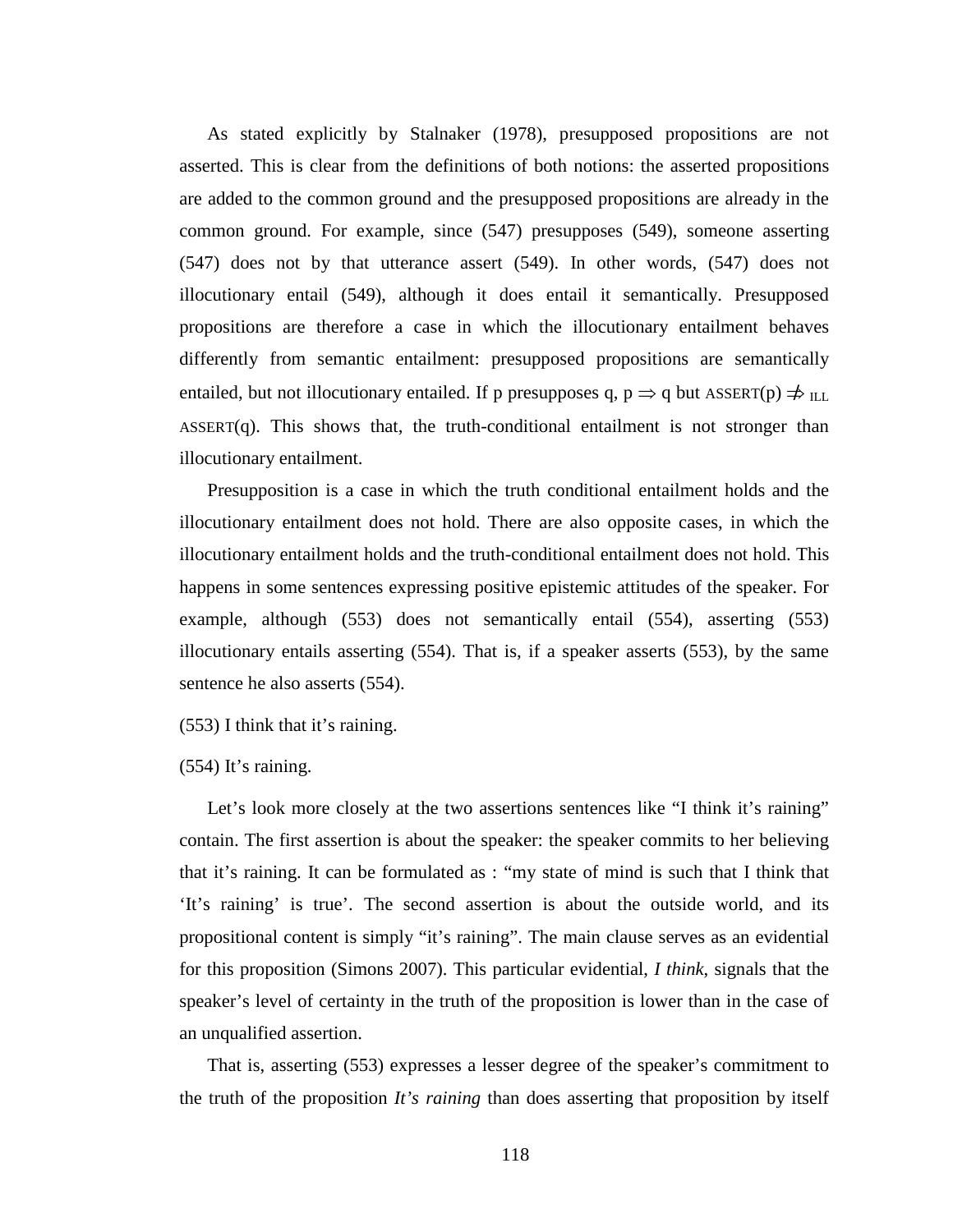(554). This can be represented in the speech act calculus as the *strength* of the assertion since, according to Searle and Vanderveken (1985), the speech acts can vary by strength. To represent the different strengths of the assertion, I will use the following notation:

(555) ASSERT<sup>i</sup>(p) – the speech act of asserting the proposition p with strength i

When a proposition is asserted by itself, the assertion is made with the standard strength. The choice of the base point for the strength degree scale is arbitrary. I follow Searle and Vanderveken (1985) in denoting the strength in terms of difference from the standard assertion. Therefore, the standard assertion itself is represented as ASSERT $^{0}$ (p).

When the assertion is introduced by other predicates, the strength may differ. For example, *insist* introduces an assertion stronger than the standard one, and *guess* – an assertion weaker than the standard one. This way, the assertion expressed by (556) can be represented as  $\text{ASSENT}^2(It's \text{ raining})$ , and the assertion expressed by (557) can be represented as  $\text{ASSENT}^2(It's \text{ raining})$ . Again, the absolute values of the strength could be chosen differently. What matters for the representation is that if  $i > j$ , then ASSERT<sup>i</sup>(*p*) is a stronger assertion than ASSERT<sup>j</sup>(*p*).

(556) I guess that it's raining.

(557) I insist that it's raining.

Returning to the original examples, we can say that asserting *I think that* p results in a weak assertion that p. The formal representation of this is given in (558) below. As a convention, I will use -1 to represent the strength of the assertion introduced by *think*.

(558) ASSERT<sup>0</sup>(I think that p)  $\Rightarrow$ <sub>ILL</sub> ASSERT<sup>-1</sup>(p).

The two assertions expressed by (553) are independent, and each can be true or false independently of the other. A more typical scenario would be when the speaker thinks something wrong. For example, I can hear some noise from outside that sounds like rain, and say "I think it's raining". If the noise had, in fact, some other source,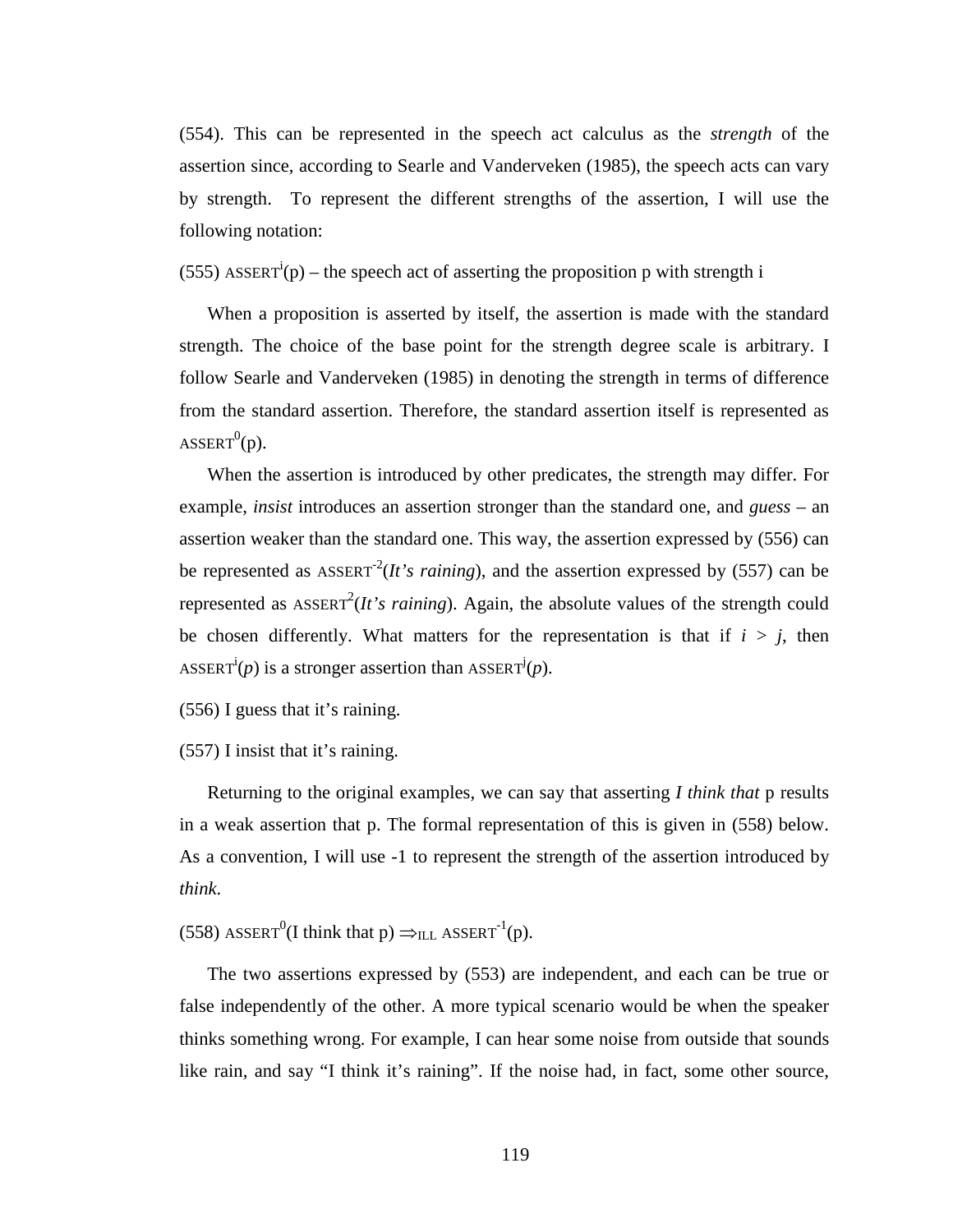then the first assertion is true and the second is false. Sometimes the opposite can occur, when the speaker expresses an opinion opposite to what he actually thinks, and by chance the expressed opinion turns out to be correct. For example, I may hear a noise from outside, and say "I think it's raining", although I believe that the noise is not caused by rain. If it turns out that the noise *was* caused by rain, that the second assertion would be true, while the first remains false.

What mechanism gives rise to the second assertion? For an explanation, let's look at another class of utterances, called by Austin (1962) *performatives*. Some examples of performatives are:

(559) I name this ship the *Queen Elizabeth*.

(560) I promise never to drink again.

(561) I pronounce you man and wife.

What distinguishes performatives from regular assertive sentences is that their effect is not just describing reality or conveying new information. When a speaker utters a performative sentence, an action is performed by the mere fact of the sentence being uttered. For example, when (559) is uttered at a ship naming ceremony by the proper person, the ship is being named *Queen Elizabeth* by the fact of the sentence being pronounced. Similarly, (561) said by a priest or a judge at a marriage ceremony makes the bride and groom a husband and wife.

A typical observation is that a sentence only has a performative in the present tense and with the subject in the first person. For example, (562), in the past tense, and (563), with the subject in the third person, are not performatives. They are regular assertions, and no act of naming is performed by pronouncing them.

(562) I named this ship the Queen Elizabeth.

(563) He named this ship the Queen Elizabeth.

It is important to note that it is not the present tense form of the sentence that can make it a performative, but the interpretation of the tensed verb as describing the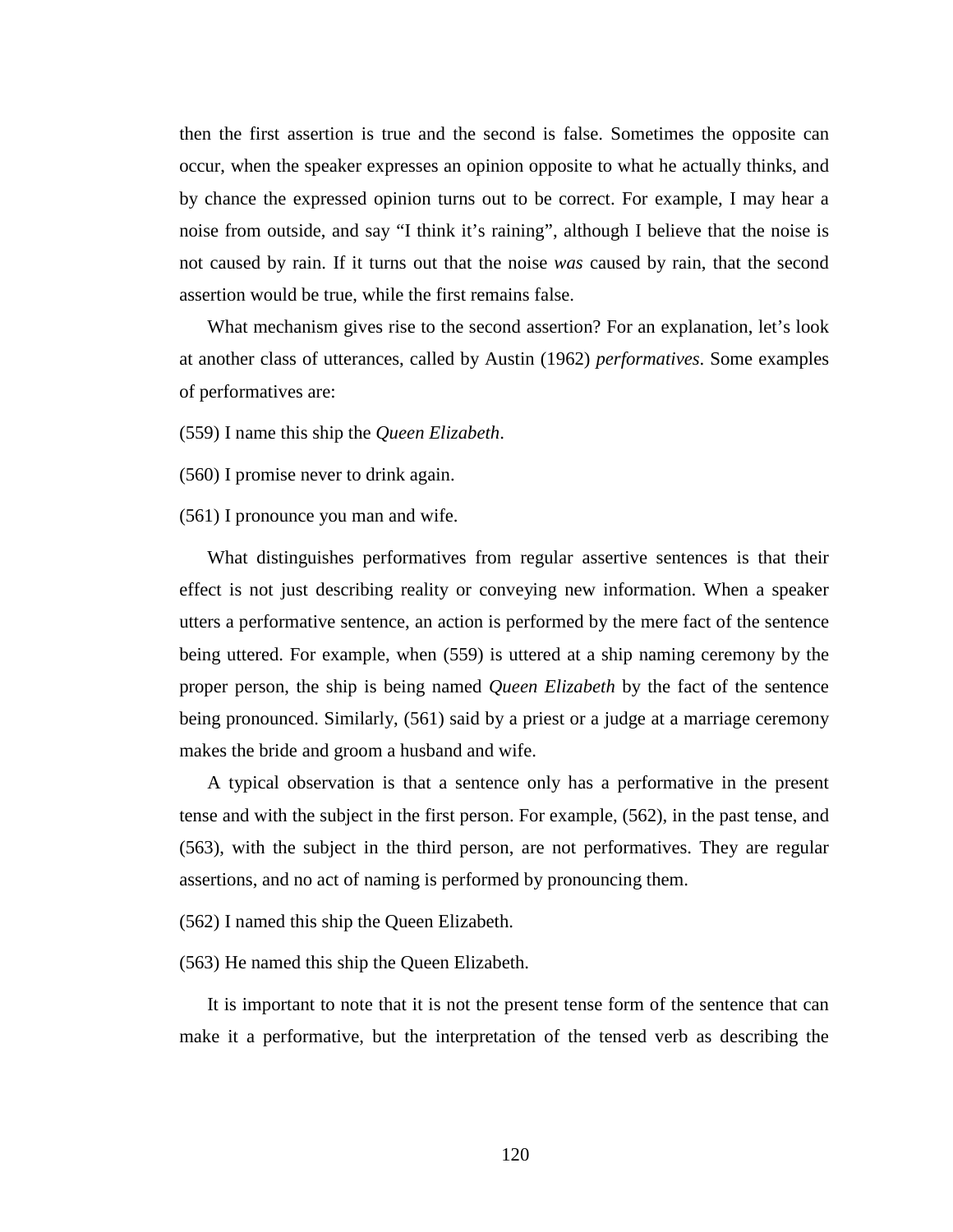action happening in the present. If the present tense is used to describe a generic action, the performative interpretation is not available:

(564) I promise too many things to too many people.

A number of studies address the question of the status of the performatives and attempt to explain how they function. Bach and Harnish (1979; 1992) claim that performative sentences are first of all assertions, and the performative function is created as an indirect speech act. A similar account is given by Searle (1989), except that he describe the main illocutionary force of the performatives as "declarative", separate from a regular assertion.

Consider, for example, the sentence *I promise that I will come tomorrow*. The primary speech act is the assertion of *I promise that I will come tomorrow*. Since the assertion contains a performative verb with a present tense interpretation and first person subject, a derived speech act occurs, that of promising *I will come tomorrow*.

A similar analysis can be applied to sentences with assertive predicates. *I think it is raining* contains a main assertion of *I think it is raining*. Due to the use of an assertive predicate in first person and present tense<sup>19</sup>, a derived speech act occurs, that of asserting *It is raining*. As with performative verbs, the use of an appropriate verb creates another speech act. What is special with assertive verbs is that the derivative speech act is of the same type as the main speech act, namely, assertion.

Therefore, when (553) is asserted, (554) is also asserted as a derived illocutionary act. Since (553) does not entail (554), in this case the illocutionary entailment holds and the semantic entailment does not hold.

### 7.3 Assertivity as a property of an environment

 $\overline{a}$ 

Using the definition of illocutionary entailment in (541), I proceed to define relative assertivity as a property of a clausal environment. This definition generalizes Hooper's (1974) notion of assertive predicates in a number of ways. First, for Hooper assertivity is a property of a sentential-complement verb. As discussed above, Hooper

 $19$  The usage of assertive verbs in forms other than first person present tense is discussed in section 8.3.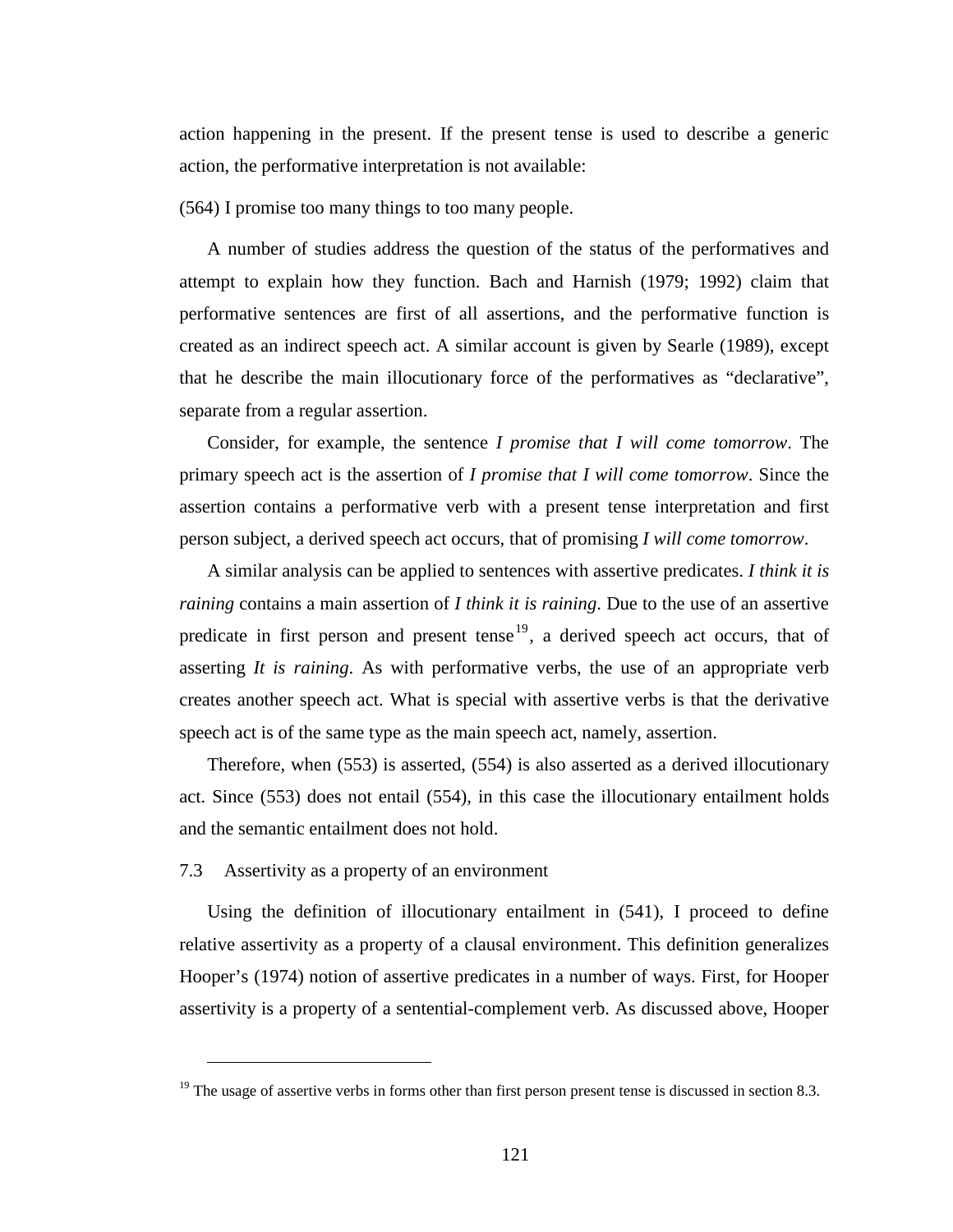notes that it is not the verb itself that is assertive, but rather the complement clause. I generalize Hooper's notion of assertivity to apply not only to complements of verbs, but to any clausal environment.

First, I would like to define *positive* assertivity:

(565) x is *positive assertive relative to* z iff

 $x = z$  or x is a subclause of z and ASSERT( $z$ )  $\Rightarrow$ <sub>ILL</sub> ASSERT<sup>i</sup>(x), for some assertion strength i

In other words,  $x$  is positive assertive relative to z if  $x$  is a part of  $z$  and whenever  $z$ is asserted, x is asserted as well. The notion I call positive assertivity corresponds to what Hooper simply calls assertivity. Hooper does not distinguish between verbs expressing negative assertion, such as *doubt* or *deny*, and predicates expressing a nonassertion, such as *be likely*. These two kinds are both considered by her to be nonassertive. To distinguish between these two classes I introduce the notion of *negative assertivity* with the following meaning: *x* is negative assertive relative to z if x is a part of z and whenever z is asserted,  $\neg x$  is asserted as well:

(566) x is *negative assertive relative to* z iff

x is a subclause of z and

ASSERT( $z$ )  $\Rightarrow$ <sub>ILL</sub> ASSERT<sup>i</sup>( $\neg x$ ), for some assertion strength i

An environment is assertive if it is either positive assertive or negative assertive:

(567) x is *assertive relative* to z iff

x is *positive assertive relative* to z or

x is *negative assertive relative* to z

Since my definition of assertivity includes negative assertivity in addition to positive assertivity, there are some environments, such as the complement of *doubt*, that I consider *assertive* and Hooper classifies as non-assertive. Another difference between my definition and Hooper's is that in my definition assertivity of a clause *x* can be relative to any clause *x* is contained in, while in Hooper's definition the assertivity of a subordinate clause is always with respect to the entire sentence.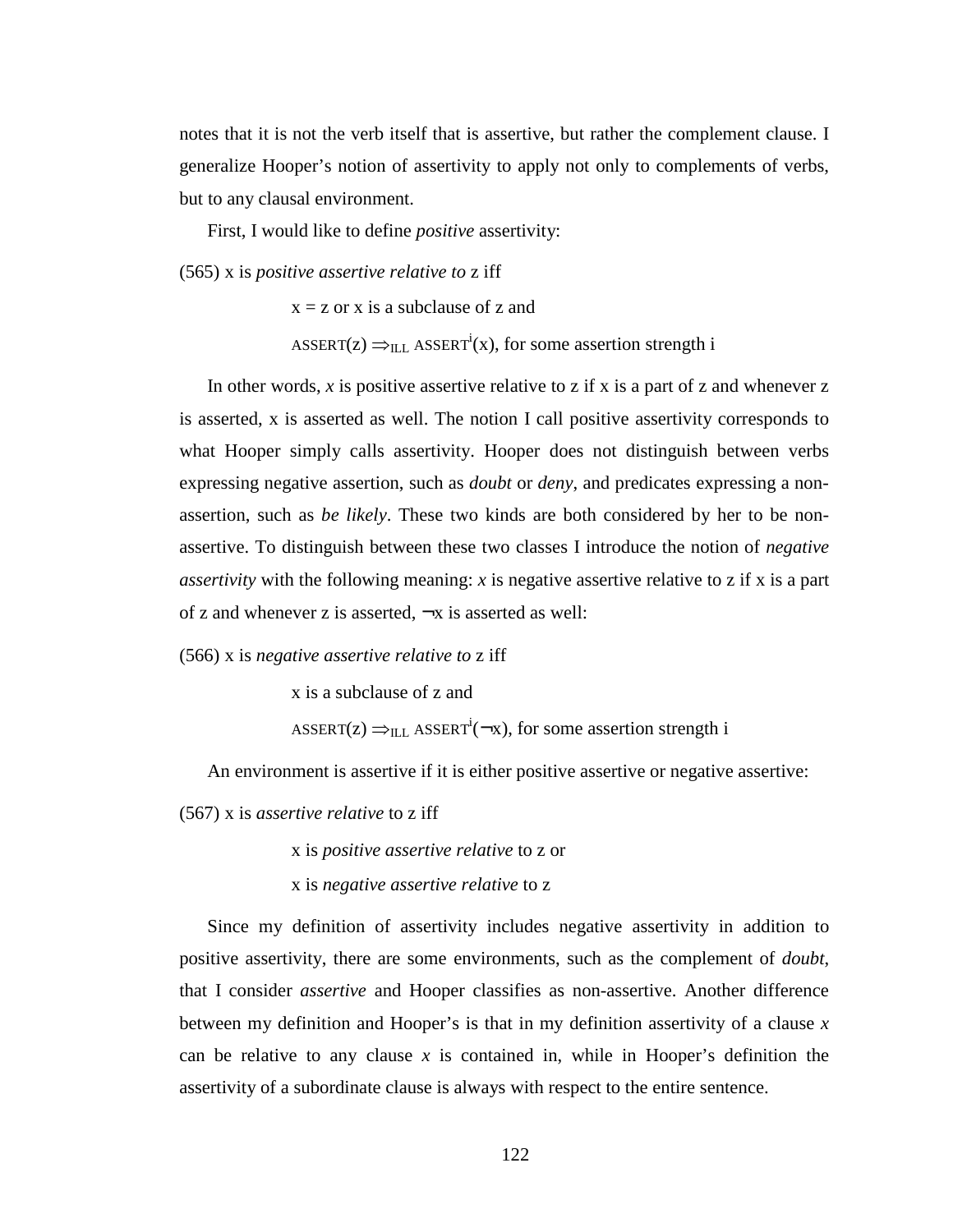The notion of assertivity is reflexive: a clause is always positive assertive relative to itself; that is, ASSERT(x)  $\Rightarrow$ <sub>ILL</sub> ASSERT (x). On the other hand, some subordinate clauses are assertive relative to the main clause and some are not, depending on the kind of the subordination.

Some examples follow:

(568) I think that *it's raining*.

As mentioned above, asserting *I think that it's raining* illocutionary entails asserting *it's raining* with a weaker degree of certainty. Therefore, the subordinate clause is assertive.

(569) It is possible that *it's raining*.

Asserting *It is possible that it's raining* is not claiming or expressing a belief that *it's raining*, so the subordinate clause is not assertive.

(570) I doubt that *it's raining*.

I take the sentence *I doubt that it's raining* to mean *I think that it's not raining*. Therefore, the subordinate clause is negative assertive relative to the main clause.

(571) If *it's raining*, we should take an umbrella.

When a speaker asserts (571), neither *it's raining* nor *it's not raining* is asserted, so this subordinate clause is not assertive.

(572) I'm glad that *it's raining*.

The proposition expressed in the subordinate clause is entailed by the main sentence, but it is also presupposed. We have seen above that a presupposed proposition is not assertive, so this clausal environment is not assertive.

### 7.4 Downward monotone clauses

The definition of assertivity developed above is made in terms of clauses. Downward monotonicity is usually defined in terms of environments. In order to conveniently combine downward monotonicity and assertivity I would like introduce a definition of downward monotonicity that applies to a clause. This way a clause can be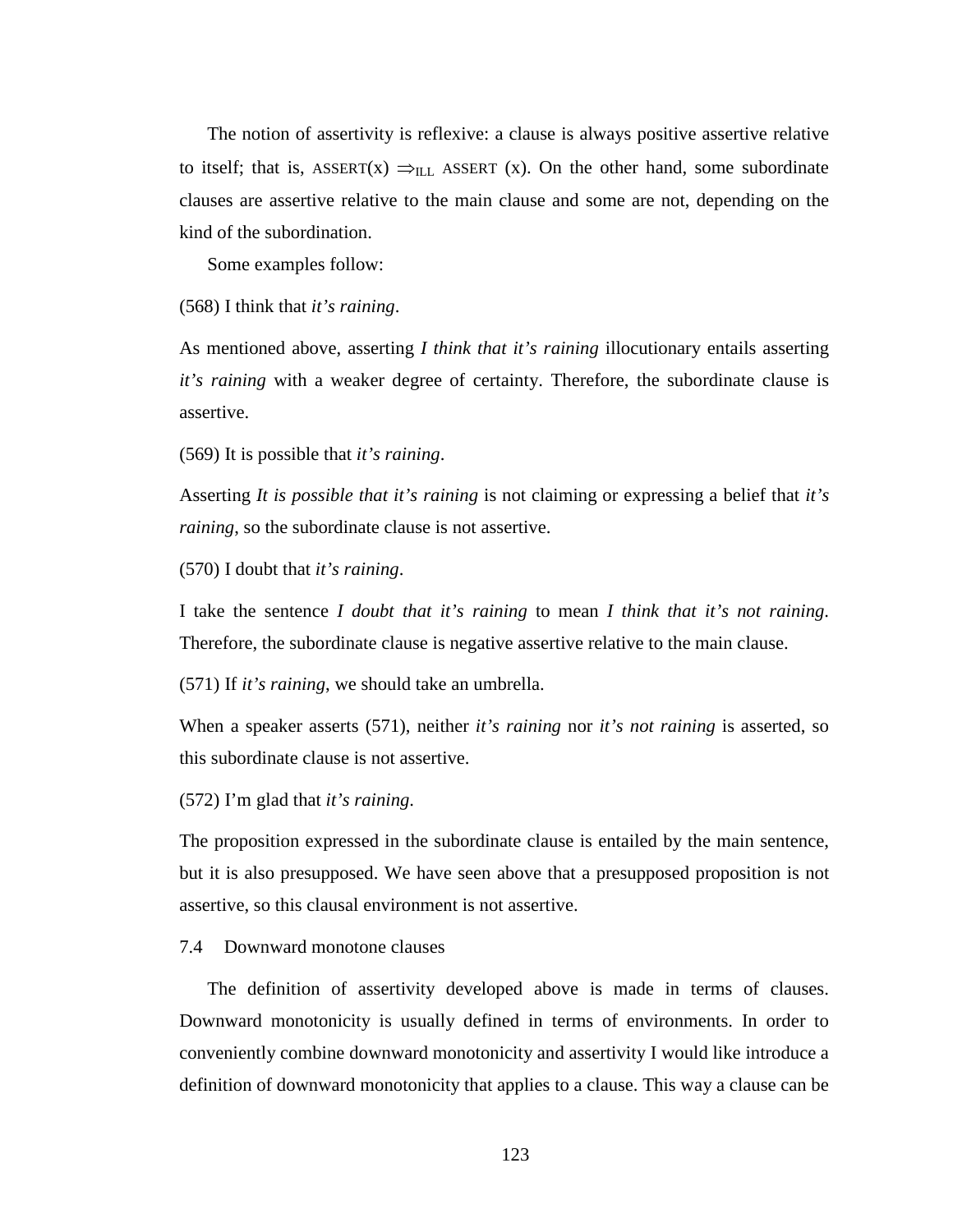examined both for assertivity and downward monotonicity, as shown in the next section.

Let us consider a simple sentence with a subject, verb and object (573). Sentential negation makes all these environments downward monotone:

(573) I didn't eat apples.

- (574) I didn't eat *fruits* => I didn't eat *apples*.
- (575) I didn't *eat* apples => I didn't *devour* apples.
- (576) *Students* didn't eat apples => *Tall students* didn't like apples.

This is not necessarily the case with other words introducing downward monotonicity. For example, the quantifier *few* in the subject makes the verb and the object positions downward monotone. However, since it is part of the subject, the subject position remains upward monotone:

(577) Few people ate apples.

- (578) Few people ate *fruits* => few people ate *apples*.
- (579) Few people *ate* apples => few people *devoured* apples.
- (580) *Students* ate apples =/> *Tall students* ate apples.

Some words create downward monotone environments in some part of the clause. The quantifier *every* makes its restrictor downward monotone, leaving the other environments upward monotone:

- (581) Every student ate an apple.
- (582) Every *student* ate an apple => every *tall student* ate an apple.
- (583) Every student ate a *fruit* =/> every student ate an *apple*.
- (584) Every student *ate* a fruit =/> Every student *devoured* a fruit.

The negative polarity particles are licensed by negation and the quantifier *few*, but not by *every*. To account for this fact, I define the clause as downward monotone if its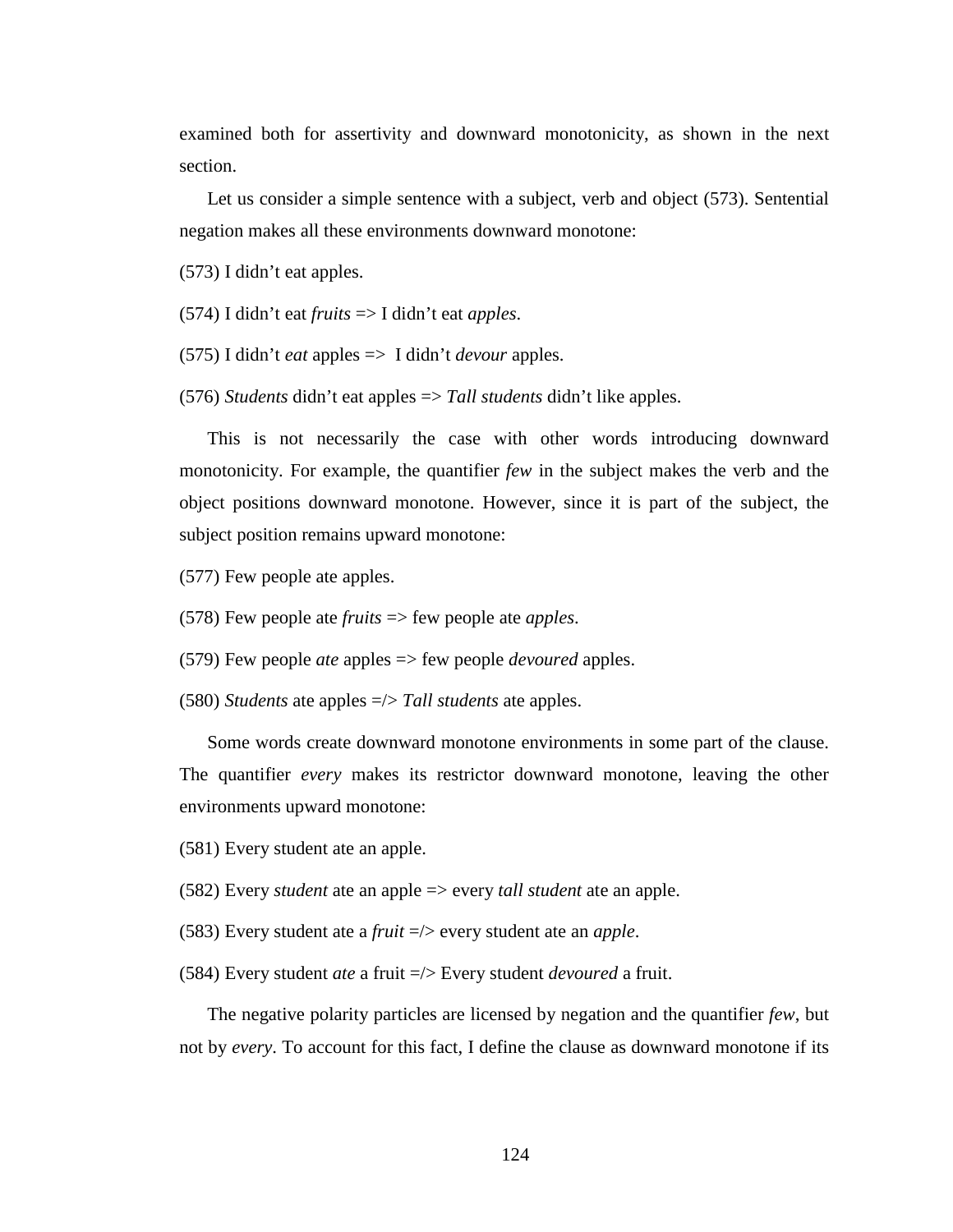main predicate position is downward monotone. In verbal clauses, the main predicate position is the verb position. The formal definition is as follows:

(585) A clause *x* is *downward monotone* (DM) relative to *z* if the predicate position of *x* is downward monotone in *z*.

The verb position is downward monotone in (573) and (577), but not in (581). Therefore, this definition establishes the clauses in (573) and (577) as downward monotone (relative to themselves), and the clause in (581) as not downward monotone.

7.5 Formal proposal: semantic negativity = downward monotonicity + assertivity

In section 6.1 above I showed the motivation for assertivity as an additional licensing condition for the NPPs. After formally defining assertivity, it is also time to formally define the licensing condition. The licensing condition is a combination of downward monotonicity and assertivity, and I call such a combination *semantic negativity*. This term reflects the fact mentioned above that all such environment feel negative.

The definition of downward monotonicity of a clause was presented in (585) above and is repeated here for convenience:

(586) A clause *x* is *downward monotone* (DM) relative to *z* if the predicate position of *x* is downward monotone in *z*.

The definition of assertivity in (587) is equivalent to (567):

(587) x is *assertive relative* to a z iff

 $x = z$  or x is a subclause of z, and for some assertion strength i,

ASSERT( $z$ )  $\Rightarrow$ <sub>ILL</sub> ASSERT<sup>i</sup>(x) or ASSERT( $z$ )  $\Rightarrow$ <sub>ILL</sub> ASSERT<sup>i</sup>( $\neg$ x)

A clause x is semantically negative relative to z if it is downward monotone relative to z, and it is assertive (positive or negative) relative to z: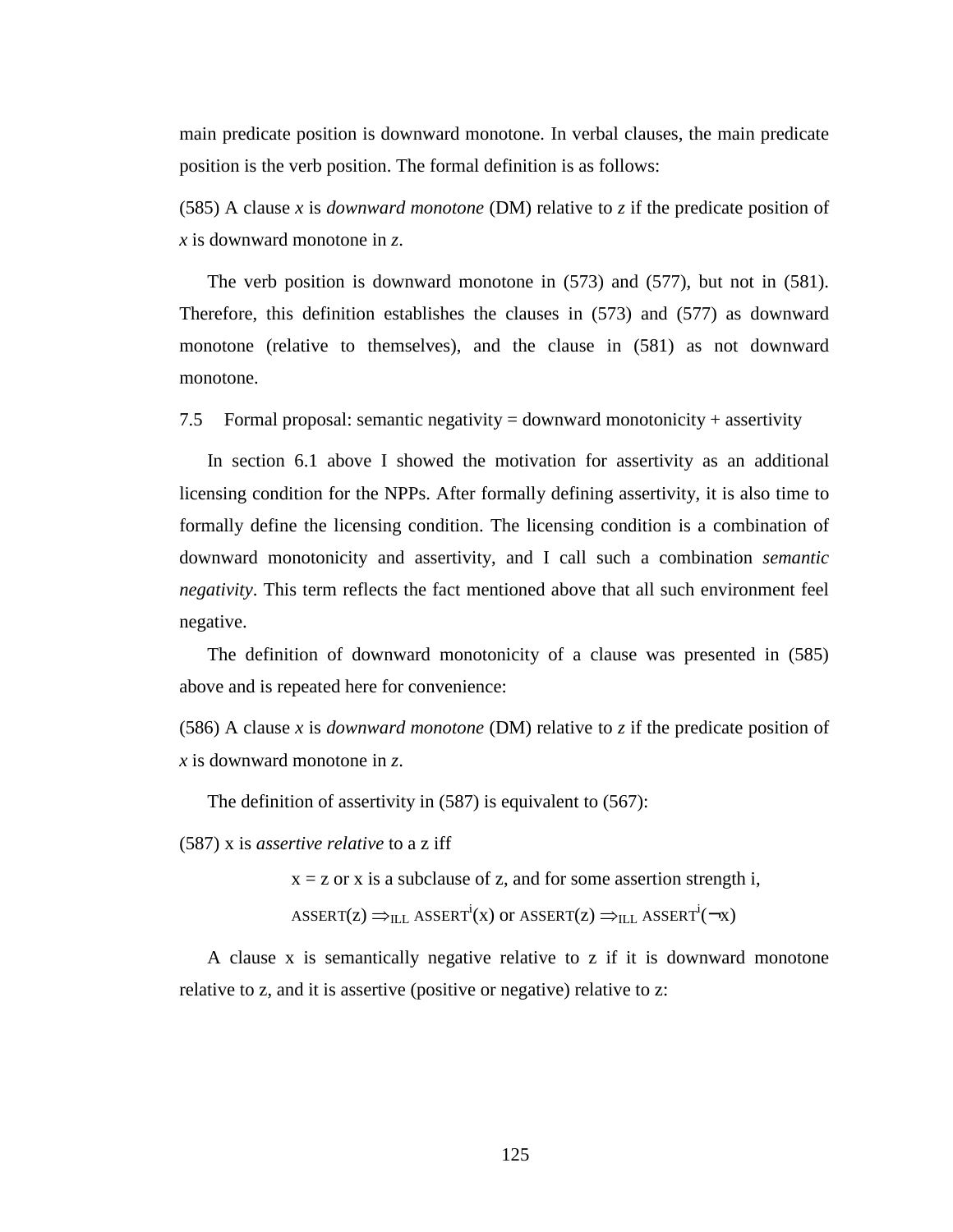(588) x is *semantically negative relative* to z iff

 $x = z$  or x is a subclause of z and

x is DM relative to z and

- x is assertive relative to z
- (589) x is *semantically negative* iff there exists z such that x is semantically negative relative to z.

Finally, the licensing condition:

(590) NPPs are licensed in a host clause *x* if *x* is *semantically negative*.

Section 8 shows how the condition of semantic negativity applies to different kinds of environments and to what extent its predictions are confirmed by the language data. The rest of this chapter explains a number of aspects related to the licensing condition.

# 7.6 Identifying the host clause

The host clause of an NPP is the clause in which the NPP occurs. When an NPP occurs in an embedded clause, the host clause is the smallest clause containing the NPP. The negativity of the outside clause does not license NPPs in the inner clause. For example, in (591) the NPP *either* is not licensed unless the embedded clause is negative. This is despite the fact that the main clause is negative.

(591) Some people don't like pizza. People [that \*(don't) like pasta *either*] shouldn't go to this restaurant.

There are cases in which the identification of the host clause is not obvious. The NPPs usually occur at the end of the clause. In some cases, when an embedded clause occurs at the end of the main clause, and the NPP follows, it may not be clear whether the host clause of the NPP is the main clause or the embedded clause, as in the example below:

(592) I don't have friends who don't like TV *either*.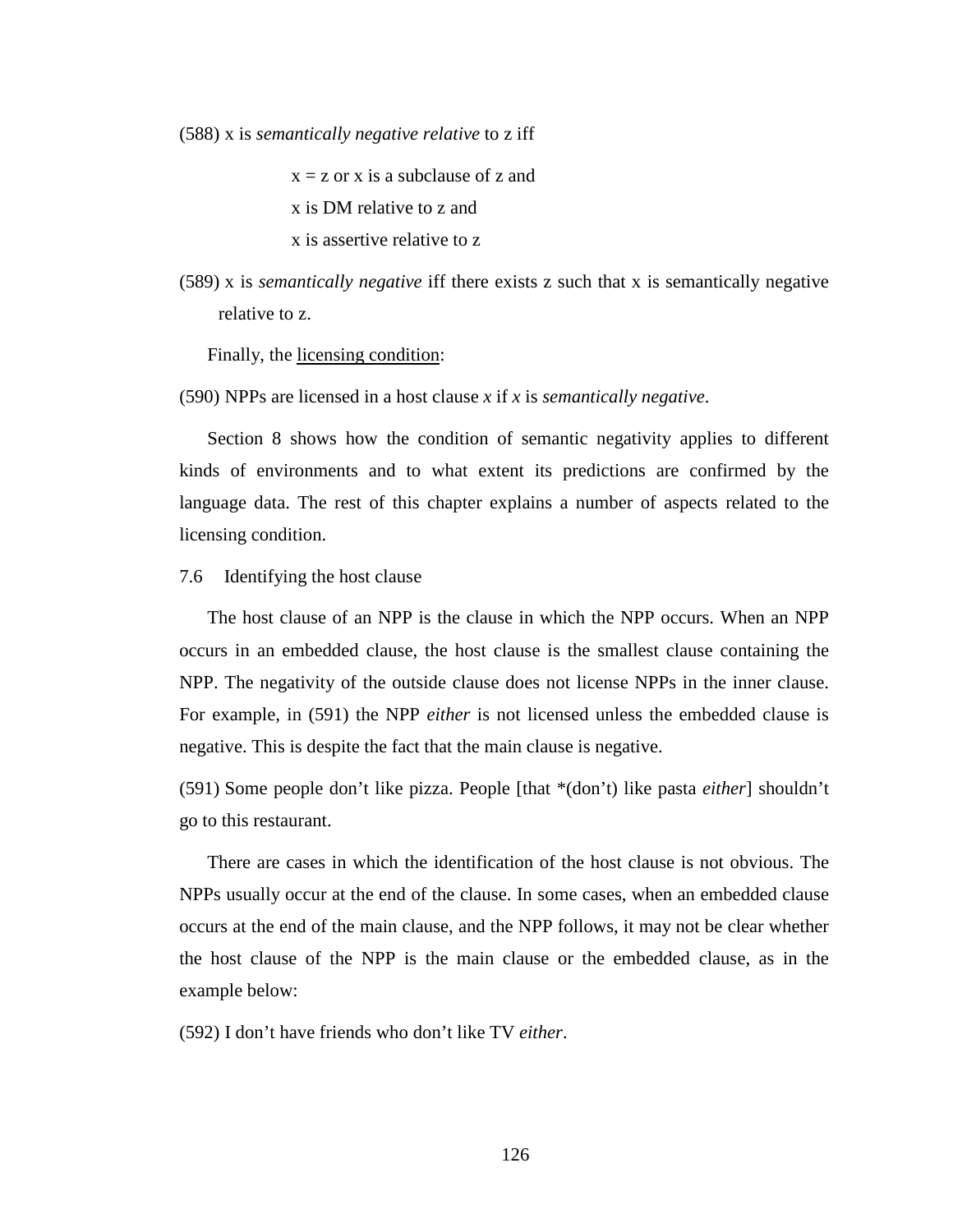The NPP *either* requires an antecedent clause, and the host clause is in presented as adding to the antecedent clause. Depending on the antecedent clause, the NPP in (592) can belong either to the embedded clause or the main clause. The following examples demonstrate these two options, in (593) *either* belongs to the main clause, and in (594) *either* belongs to the embedded clause.

(593) Bill doesn't have friends who don't like TV, and [I don't have friends [who don't like TV] *either*].

(594) I have friends who don't like movies, but [I don't have friends [who don't like TV *either*]].

The aspectual particles do not require an antecedent clause; instead, the host clause is contrasted with the situation in the past. This makes the sentence (595) with *anymore* ambiguous. The host clause, that is, the clause contrasted with the past, can be the main clause or the embedded clause, as demonstrated by (596) and (597), respectively.

(595) I don't think he lives in Palo Alto *anymore*.

(596) I used to think he lives in Palo Alto, but I don't think [he lives in Palo Alto] *anymore*.

(597) He used to live it Palo Alto, but I don't think [he lives in Palo Alto *anymore*].

The licensing condition of semantic negativity applies in all cases to the host clause of the NPP, whether it is the main or the embedded clause.

7.7 Tests for assertivity

One problem with the proposed definition of semantic negativity arises from the fact that the definition of assertion is not very formal. In some cases it is not clear from definition alone whether a clause is asserted or not. Assertivity, which is one component of semantic negativity, is defined based on illocutionary entailment, which, in turn, is based on assertion. To address this issue, I describe a number of tests for assertivity that can help determine whether a certain environment is asserted or not.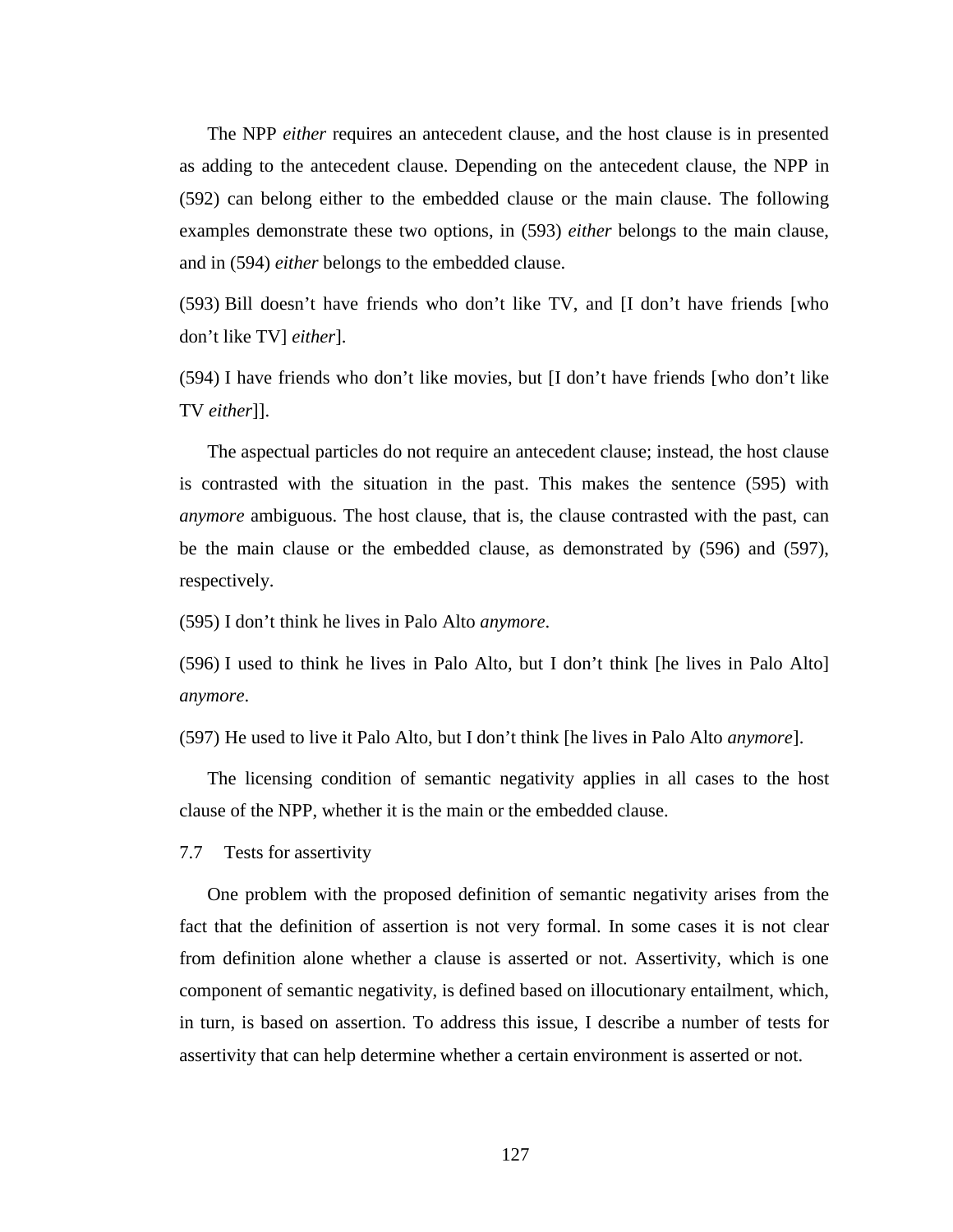### 7.7.1 Tag questions

Short questions of the kind shown in the following example are called *tag questions*.

(598) She made us proud, didn't she?

(599) Ed didn't read it, did he?

The most common kind of tag questions, and the one that is the most discussed, is that of reverse polarity tag questions. For this class of tag questions, if the main clause is positive, the tag is negative (598), and vice versa (599). This fact led to using the polarity of the tag question as a test for the polarity of the main clause (Klima 1964); if the tag clause is positive, it is a sign that the main clause is negative, and if the tag clause is negative, it is a sign that the main clause is positive. This test shows, for Klima, that sentences with negative adverbs such as *never* are negative, since the appropriate question tag is positive (600). On the other hand, sentences with negative verbs such as *reject* are positive, since the appropriate question tag is negative (601):

(600) Writers will never accept suggestions, will they?

(601) Publishers will reject suggestions, won't they?

Huddleston and Pullum (2002:820) use this test to show that sentences with *few* are negative:

(602) Few good drivers ignore signs, do they?

The intuitions regarding the grammaticality of tag questions with sentences containing the words *few* and *rarely* vary among speakers.

(603) Few people came to the party,  $\frac{3}{4}$  did they/\*didn't they?

One thing seems sure: to the extent that the tag questions are possible with such sentences, they are positive and not negative. This shows that sentences with *few* and *rarely* behave like negative sentences.

The studies that use the reverse polarity tag questions are aware of the existence of same-polarity tag questions, but claim that such tag questions are rare and are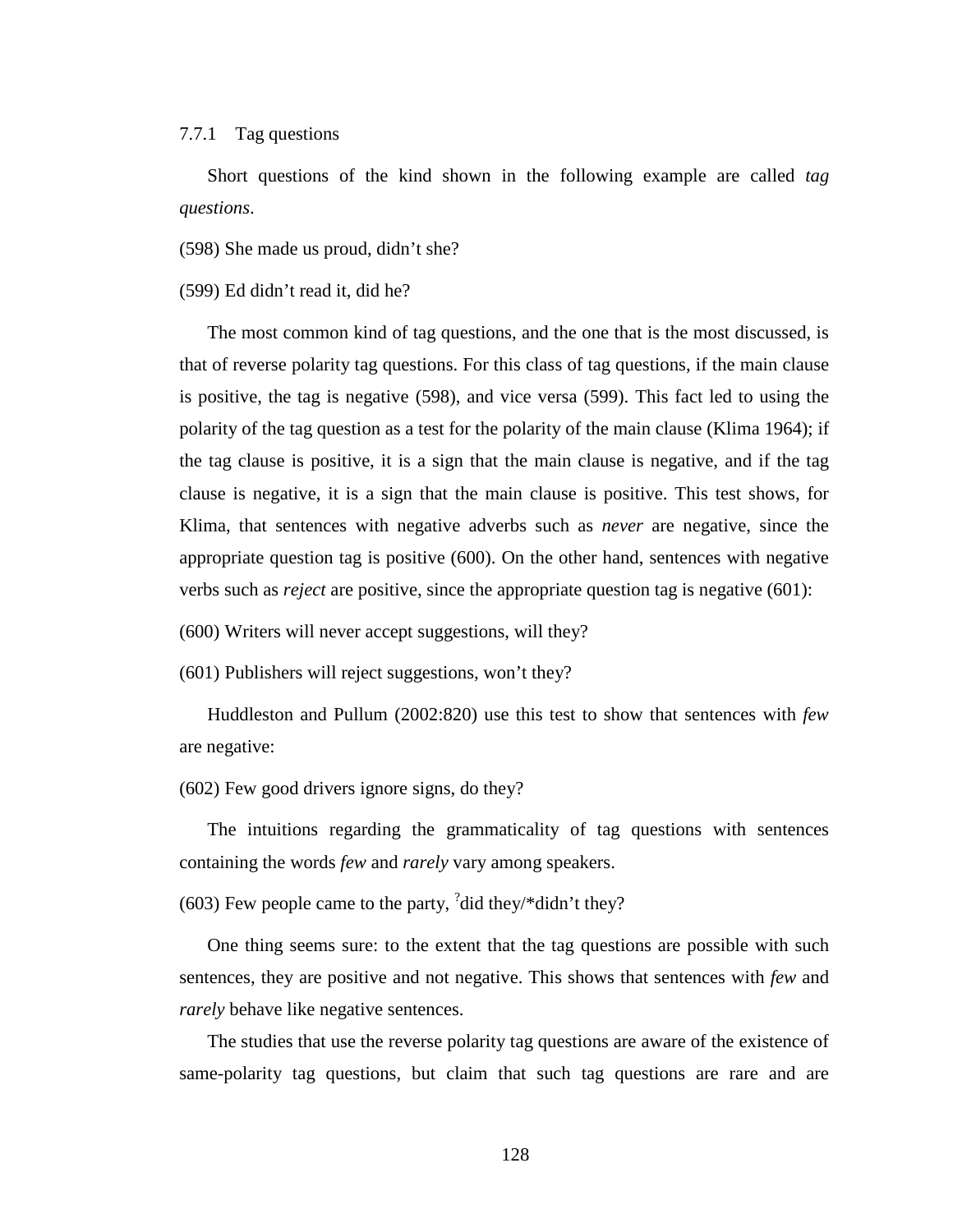characterized by a special intonation. However, recent studies have shown that samepolarity tag questions are actually quite common, especially in spoken speech (Kimps 2007). The positive-positive tag questions occur both in British English (604) and American English (605), though they are more frequent in the former than in the latter (Tottie and Hoffmann 2006). The negative-negative tag questions (606) are nonexistent in American English.

(604) You're going to write Shirley, are you? [UK]

(605) So this is the letter he sent you, is it? [US]

(606) Yes, they don't come cheap, don't they? [UK].

Moreover, the tag questions, including the reverse polarity tag questions, have a variety of usages and intonations (Ladd 1981; Tottie and Hoffmann 2006; Kay 2002). Among the reverse polarity tag questions two main intonations are distinguished. The first is characterized by a falling intonation. In this case a reply is not expected. The second is characterized by a rising intonation, and in this case, the sentence is less assertive and a response is more expected. The distinction can be demonstrated by the following example (from Coates (1996), cited in (Tottie and Hoffmann 2006)):

(607) [Topic: Friend's mother fainting in the street]

Karen: I think if you're with someone who suddendly falls over if nothing else you'd get into a restaurant or somewhere where you could sit down| \wouldn't you? | /wouldn't you? . well I think \I would|

Ladd (1981) describes the main distinction between the two kinds of the tag questions in other terms. According to him the main distinction is not between clauses with the rising intonation and the clauses with a falling intonation, but rather between what he calls 'nuclear tag questions', which have a pause between the main clause and the question, and 'postnuclear tag questions', which do not. While nuclear tags do often have a falling intonation, and postnuclear tags do generally have a rising intonation, the opposite possibility also exists. One syntactic difference between the two is the use of *even*, which can only be used with nuclear tag questions: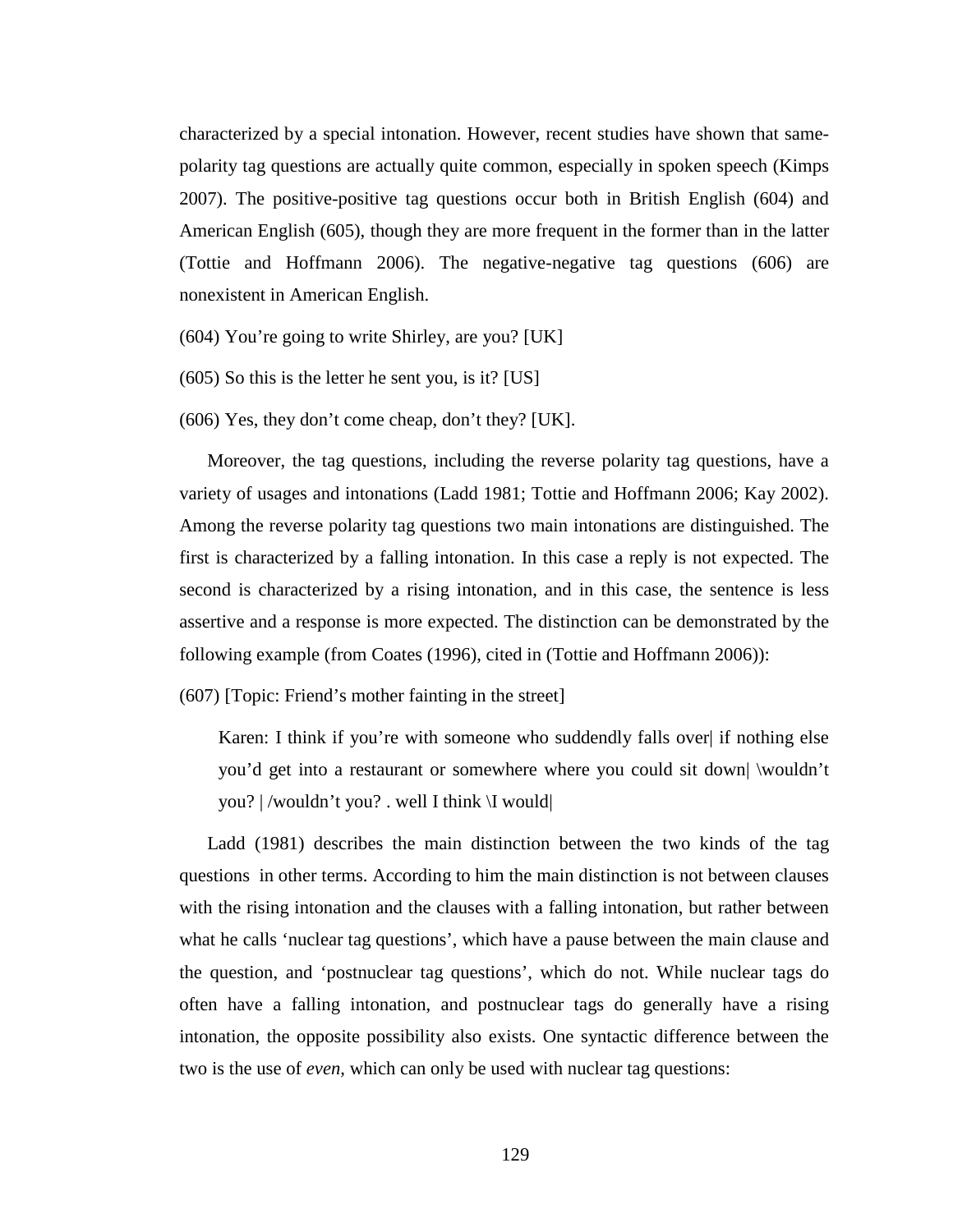(608) He didn't even vote for Reagan, did he? [only OK as a nuclear tag question]

Since the reverse polarity tag questions can be used with a variety of intonations, the criterion of 'special intonation' is not sufficient to distinguish the same polarity tag questions from reverse polarity tag questions. Therefore, using the polarity of the tag clause as a test for the polarity of the main clause is not completely accurate.

The connection between the tag questions and assertivity was investigated by Hooper (1974:12). In her formulation, "a tag question may be formed from the main assertion of a sentence, if it is a speaker assertion about which the speaker may express doubt". This explains tag questions referring to complements of weak assertives predicates:

(609) I think this car needs a tune-up, doesn't it?

(610) I suppose the Yankees will lose again this year, won't they?

Tag questions are infelicitous when the predicate is not assertive:

 $(611)$  \*It's possible we'll be arriving on time, won't we?

The condition of 'speaker assertion' excludes the complements of assertive predicates when the subject is not in the first person of the present tense. Examples from Kay (2002:477):

(612) \*Mary doesn't think he's here, is he?

(613) I don't think he's here, is he?

In weak assertion sentences, both the main and the subordinate clause can license tag questions. Referring to a main clause is usually pragmatically illogical, since the tag questions seeks addressee's confirmation, and usually the speaker has more information about their own mental state than the addressee. However, a special context, such as if a speaker is "an epistemologically challenged psychiatric patient" (Kay 2002:478), does allow such questions:

(614) I don't think my mother really loved me, did she?

(615) I don't think my mother really loved me, do I?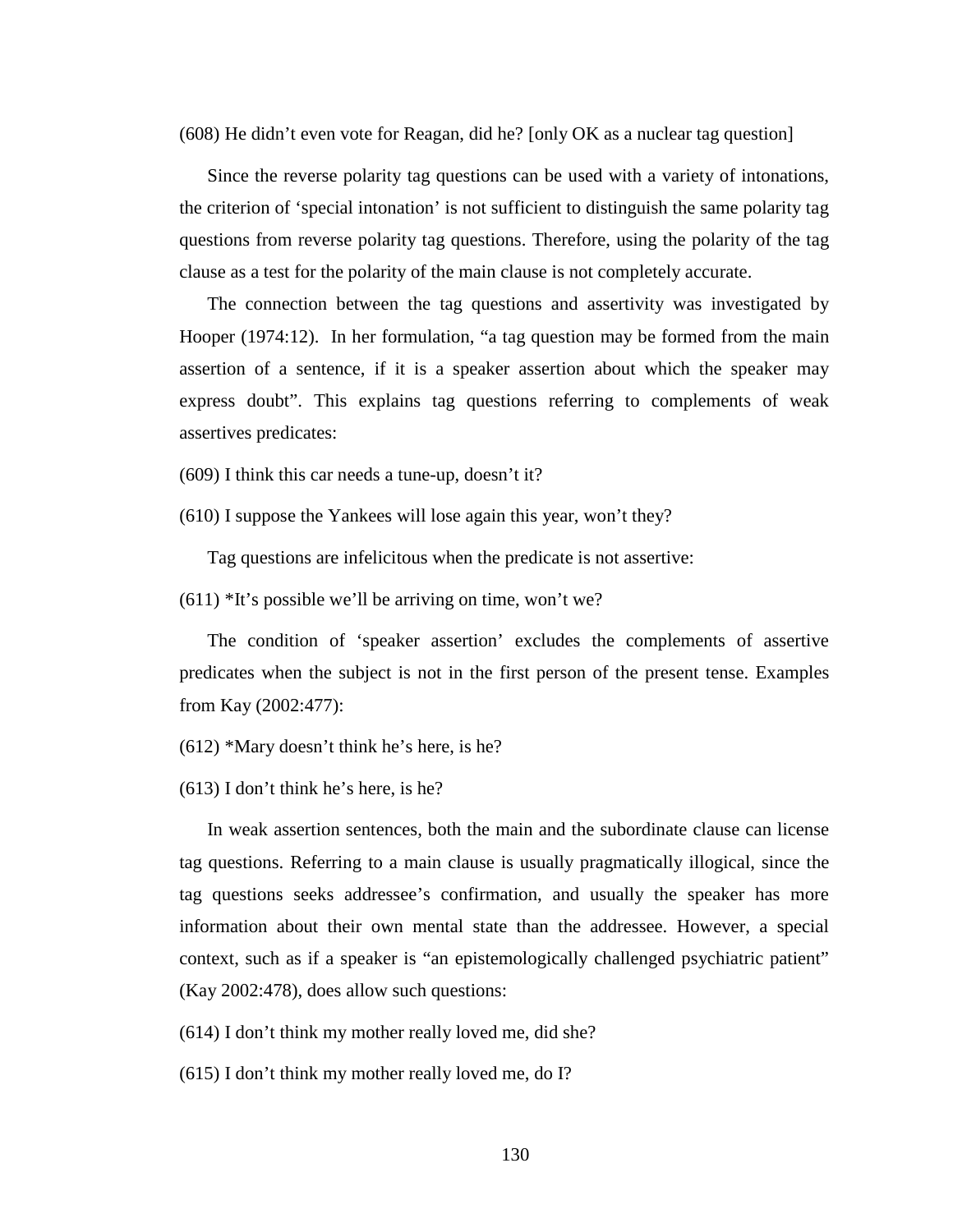These facts led Cristofaro (2003) to suggest the tag questions as a test for assertivity.

It is important to note that assertivity is a *necessary* condition for tag questions, but not a sufficient condition. If a tag question can be formed for a clause, we can conclude that the clause is assertive. If a tag question cannot be formed, either the clause is not assertive, or the tag questions cannot be used for some other reason.

This test shows that the complement of *doubt* is assertive:

(616) But since I couldn't find any schemas for this solution I doubt it's possible, is it?

7.7.2 Agreeing

If a clause was asserted, it can be agreed with or denied in later discourse. Therefore, to check whether a clause was asserted, we can check whether it can be agreed with or denied. Denial, however, will not be as good a test as agreeing. The reason is that a sentence can contain not only asserted clauses, but also presupposed clauses. Such clauses can be denied, but cannot be agreed with. A third type of clause are those that are neither asserted nor presupposed. Usually such clauses can be neither agreed with nor denied. These properties are summarized in the following table:

| $\text{act} \setminus \text{status of the clause}$ | asserted | presupposed | neither |
|----------------------------------------------------|----------|-------------|---------|
| can be agreed with                                 |          |             |         |
| can be denied                                      |          |             |         |

Table 11. Distinguishing between clauses that are asserted, those that are presupposed, and those that are neither asserted nor presupposed.

Accordingly, the possibility of agreeing to a clause can be used as a test of assertivity. If after  $F(x)$  is asserted it is possible to agree that *x*, then *x* has been asserted by the speaker when  $F(x)$  was asserted. This establishes x as is positively assertive in F(*x*). If after F(*x*) is asserted it is possible to agree that  $\neg x$ , then  $\neg x$  has been asserted when  $F(x)$  was asserted. This shows that *x* is negatively assertive in  $F(x)$ . Some examples are given below: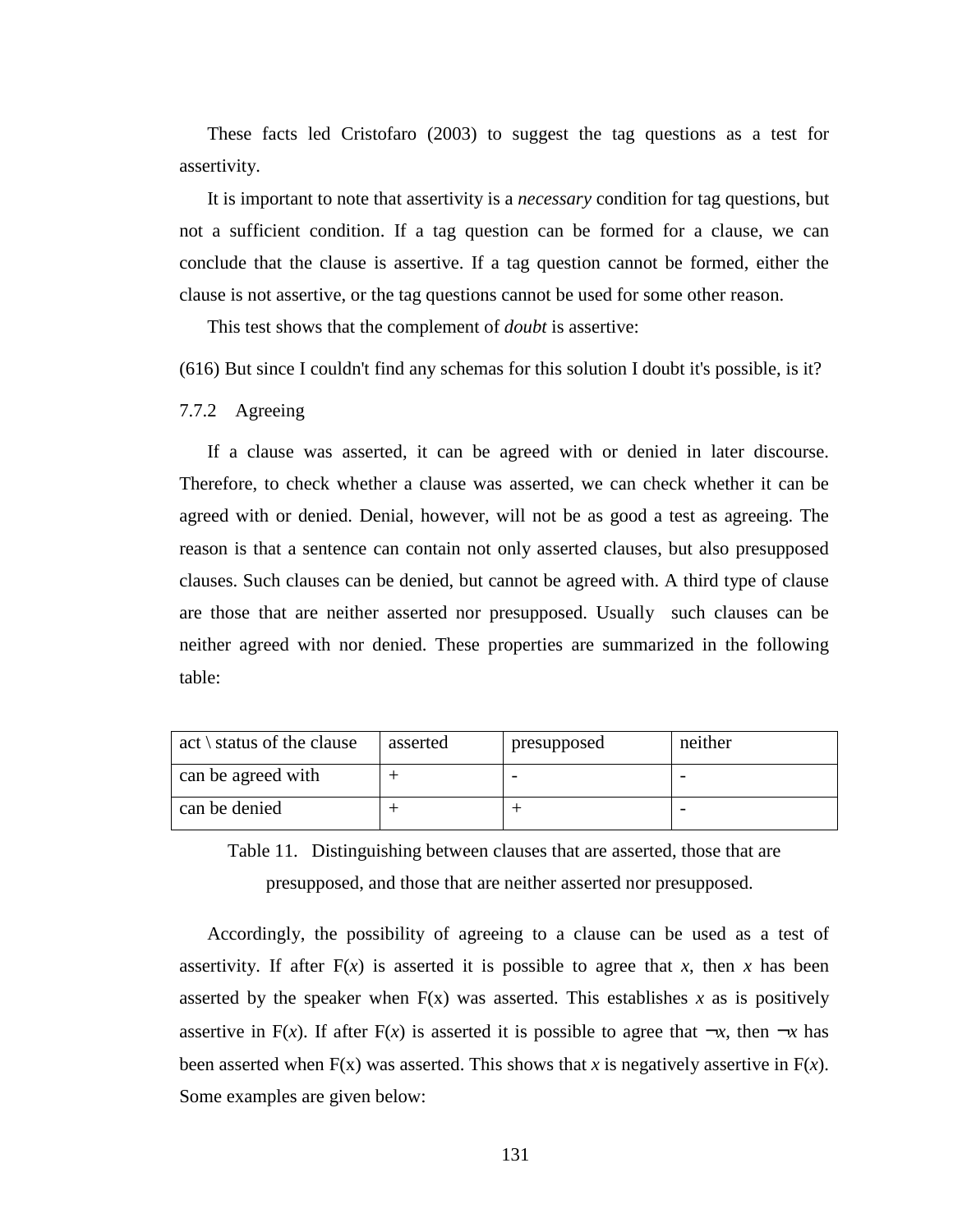Conditional sentences:

(617) - If the printer doesn't work, the technician will fix it today.

- I agree, he will. / No, he won't.

- #I agree, it doesn't. /#I disagree, it does work.

This shows that while the main clause is assertive, the antecedent of a conditional is not.

Negative implicative verbs:

(618) - He refused to come to the meeting.

- That's true, he didn't come.

In this case the subordinate environment is negative assertive.

Negative implicative constructions:

(619) - This machine is too wide to fit in this room.

- I agree, it doesn't fit.

In this case the subordinate environment is also negative assertive.

7.7.3 Answering a question

Simons (2007) introduces the following test for "main point content". Suppose there is a question whether  $p$  is true or false. If a sentence  $F(p)$  can be used to answer such a question, than *p* is its "main point".

(620) - Is it raining?

- It isn't.

- I think it is.

- I hope it is.

The first two responses indeed answer the question, the first gives a negative answer, and the second - a weak positive answer. The third response expresses the speaker's attitude towards a possible answer, but does not give an answer.

This test is in fact a test for assertivity, and a sentence  $F(p)$  can be used to directly provide an answer to such a question iff  $p$  is assertive in  $F(p)$ . If  $p$  is negatively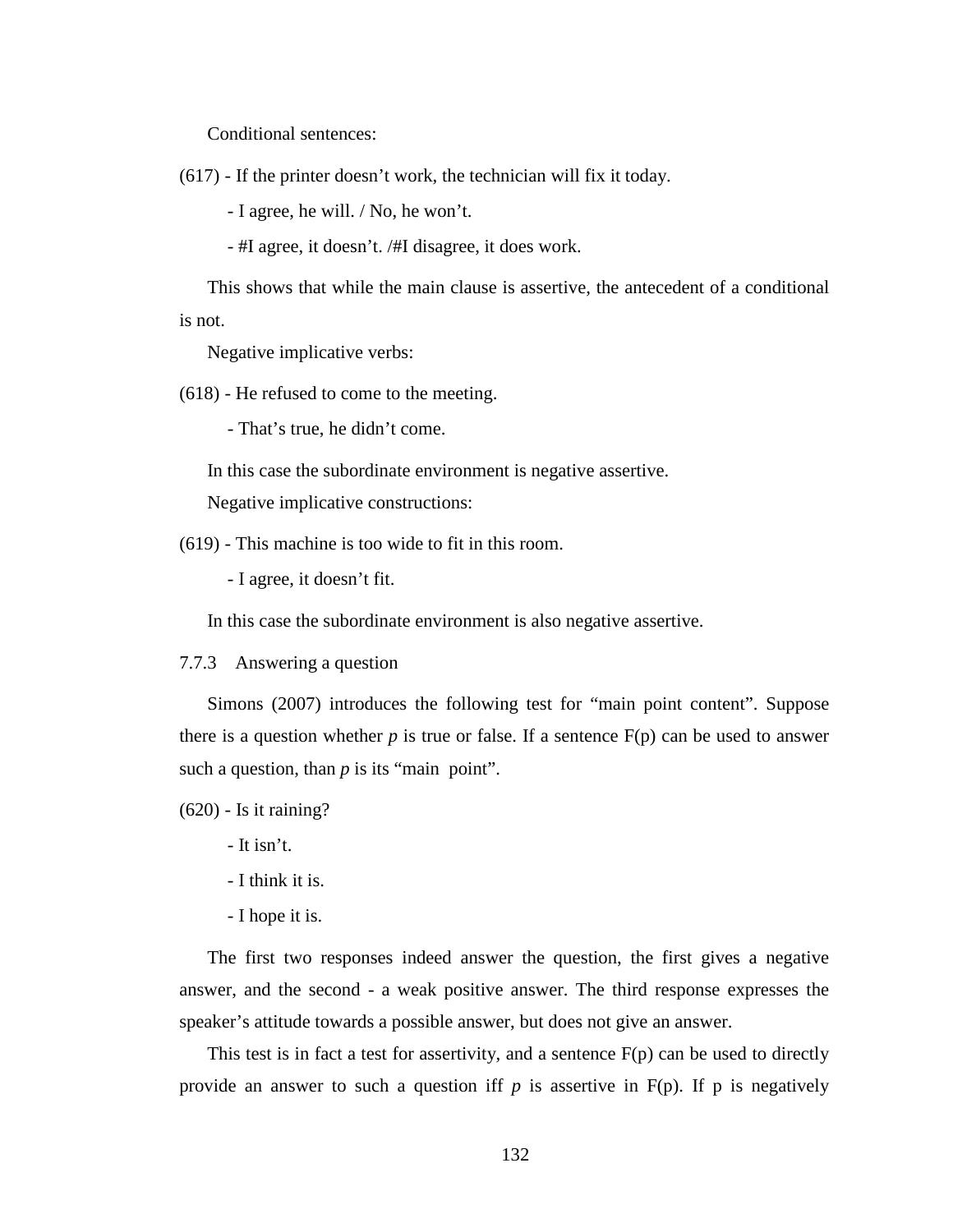assertive in  $F(p)$ ,  $F(p)$  is providing a negative answer, and if p is positively assertive in F(p), F(p) is providing a positive answer.

# 7.7.4 Generalized Moore's paradox

It has been noticed that sentences like the following cannot be asserted without creating a self-contradiction:

(621) It is raining and I don't believe it's raining.

This observation is known as Moore's paradox. Interestingly, although asserting (621) is self-contradictory, the proposition expressed in (621) is not a logical contradiction, for it can be true. Indeed, it is possible that it is raining and for some reason I believe it is not raining. However, I cannot *claim* simultaneously that it's raining and I don't believe it. For when I claim that it's raining I also express my belief that it *is* raining, and the second conjunct contradicts it.

It is possible to devise a test for semantic negativity by generalizing this paradox. We observe that it is not possible to assert  $X$  and  $\neg X$  without creating a contradiction. Therefore, if one *can* assert "X and  $F(X)$ ", then  $F(X)$  does not assert  $\neg(X)$ . Using the terminology introduced above, we can formulate the following condition:

(622) One can assert "X and F(X)" without creating a contradiction similar to Moore's paradox, iff  $X$  is not negatively assertive in  $F(X)$ .

The tests for assertivity are used in the next section to help determine which environments are semantically negative and which are not.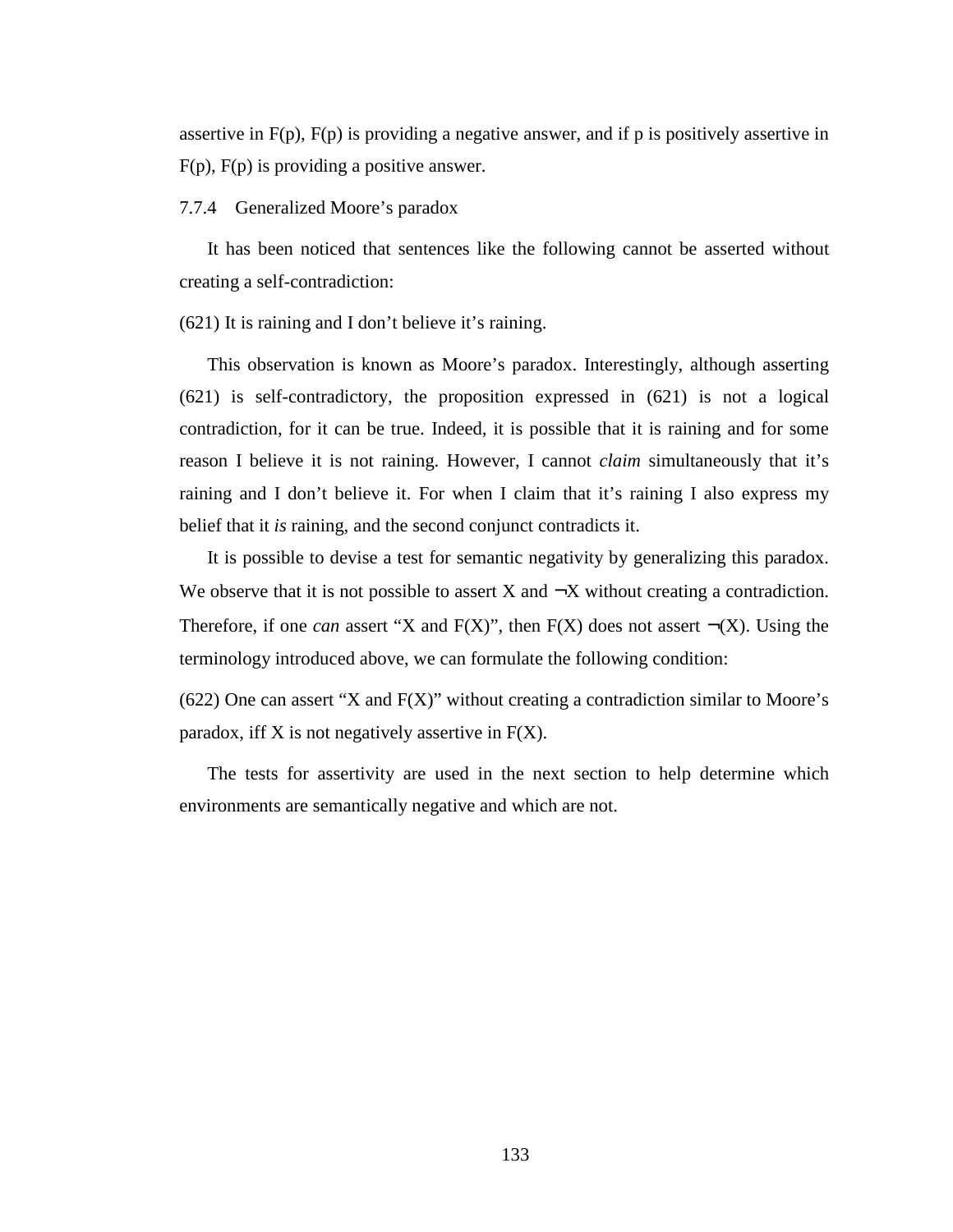## **8 Examining the environments**

### 8.1 Introduction

In this section I survey the various environments that are known to license negative polarity items. For each environment, I calculate the prediction of the licensing condition of semantic negativity regarding the distribution of the negative polarity particles, and examine whether the prediction is correct.

I use different methods to determine whether the assertivity condition holds. In some cases, the definitions of assertion and illocutionary entailment are used directly. In other cases, I make use of tests for assertivity described in section 7.6.

The condition of downward monotonicity is examined directly. I use pairs of predicates one of which entails the other – such as *walk* and *move*, or *have a cat* and *have a pet* – to check whether the direction of entailment in a given environment stays upward, or is reversed downward. Testing for monotonicity is less important than checking for assertivity, the reason being that the main contribution of this research is the condition of assertivity, to be added to the established condition of downward monotonicity. In those cases that the NPPs are licensed in environments which are not downward monotone, the other NPIs are licensed there as well, and such environments are problematic for understanding NPIs in general, and not just NPPs in particular.

With respect to the licensing condition of semantic negativity proposed above, the NPI licensors are divided into three categories as follows:

- licensors creating a downward monotone environment in the same clause in which they appear
- licensors creating a downward monotone environment in an assertive subordinate clause
- licensors creating a downward monotone environment in a non-assertive subordinate clause

These three categories of licensors are discussed in the following three subsections.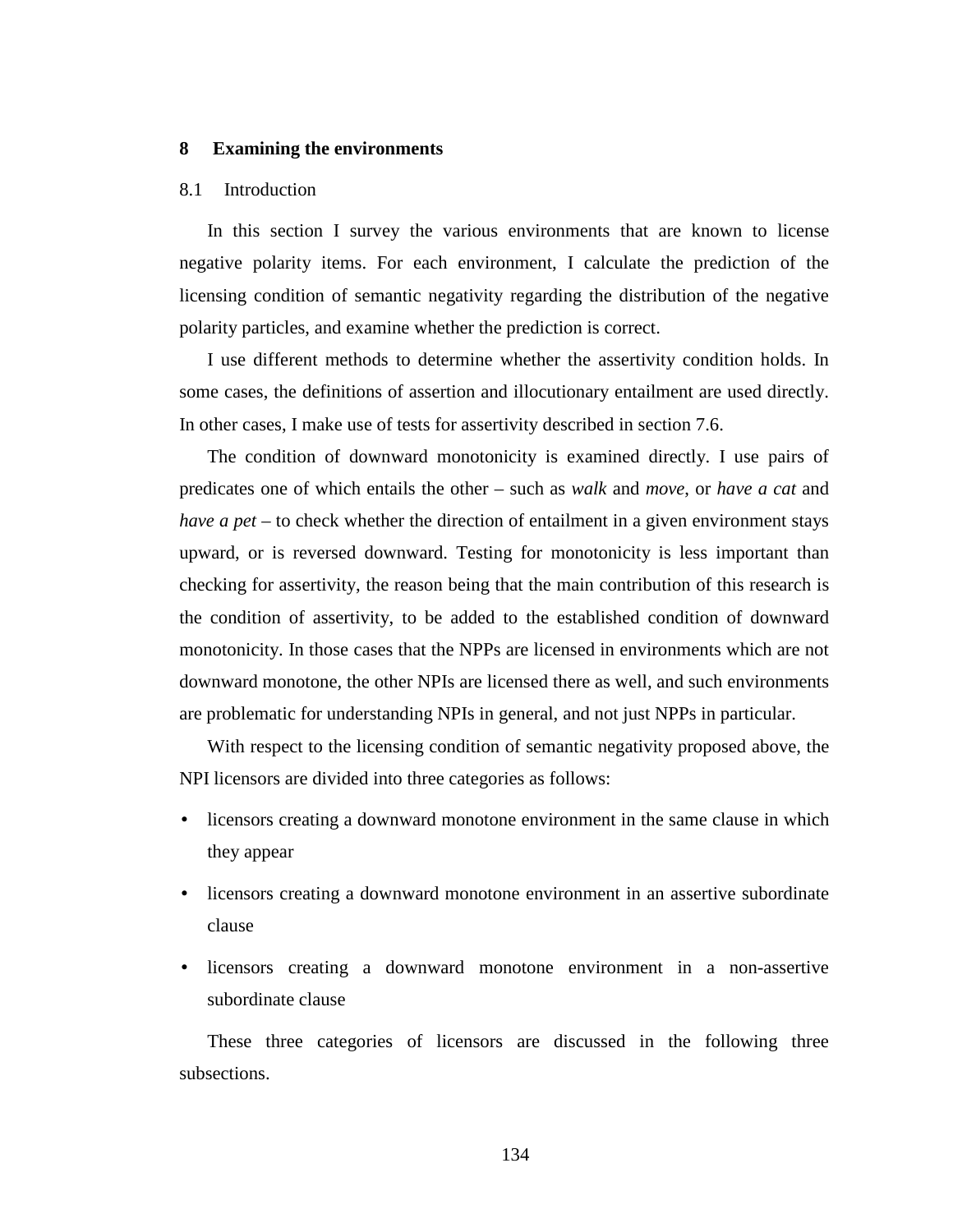#### 8.2 Same-clause NPI-licensors

The first category includes the licensors reversing the monotonicity of the clause in which they appear. The expressions in this class are syntactic negation, *few, rarely* and *only*. Consider a sentence with *few* (624). Its predicate position is downward monotone, as we will see below, and the reason for this is the word *few*; with quantifiers such as *many* or *some* or determiners like *these*, the predicate position is upward monotone (625). The NPI licensor creates the DM environment in the predicate position of the same clause in which it appears and no subordination is created.

(623) They didn't have lunch.

(624) Few tourists are here *yet*.

(625) Many/some/these tourists are here.

(626) Publishers will usually reject suggestions, and writers will scarcely/hardly/ rarely accept them, *either* (Klima 1964:261).

We observed above that the notion of assertivity is reflexive, that is, a clause is always assertive relative to itself. As a consequence of this fact, whenever the downward monotonicity is created in the predicate of the same clause in which the NPI licensor occurs, such a clause is semantically negative. Therefore, the proposed licensing condition predicts that in such cases the negative polarity particles are licensed.

Let's see how the condition of semantic negativity applies formally to environments of this kind. Consider a simple sentence with *few* in the subject position, consisting of a single clause denoted by *x*:

(627) [ $x$ Few people came] $x$ .

A clause *x* is semantically negative iff there exists a clause *z* such that *x* is semantically negative relative to *z*. In (627) there is only one candidate for *z*, namely, *x* itself. Therefore, we have to check whether *x* is semantically negative relative to *x* itself.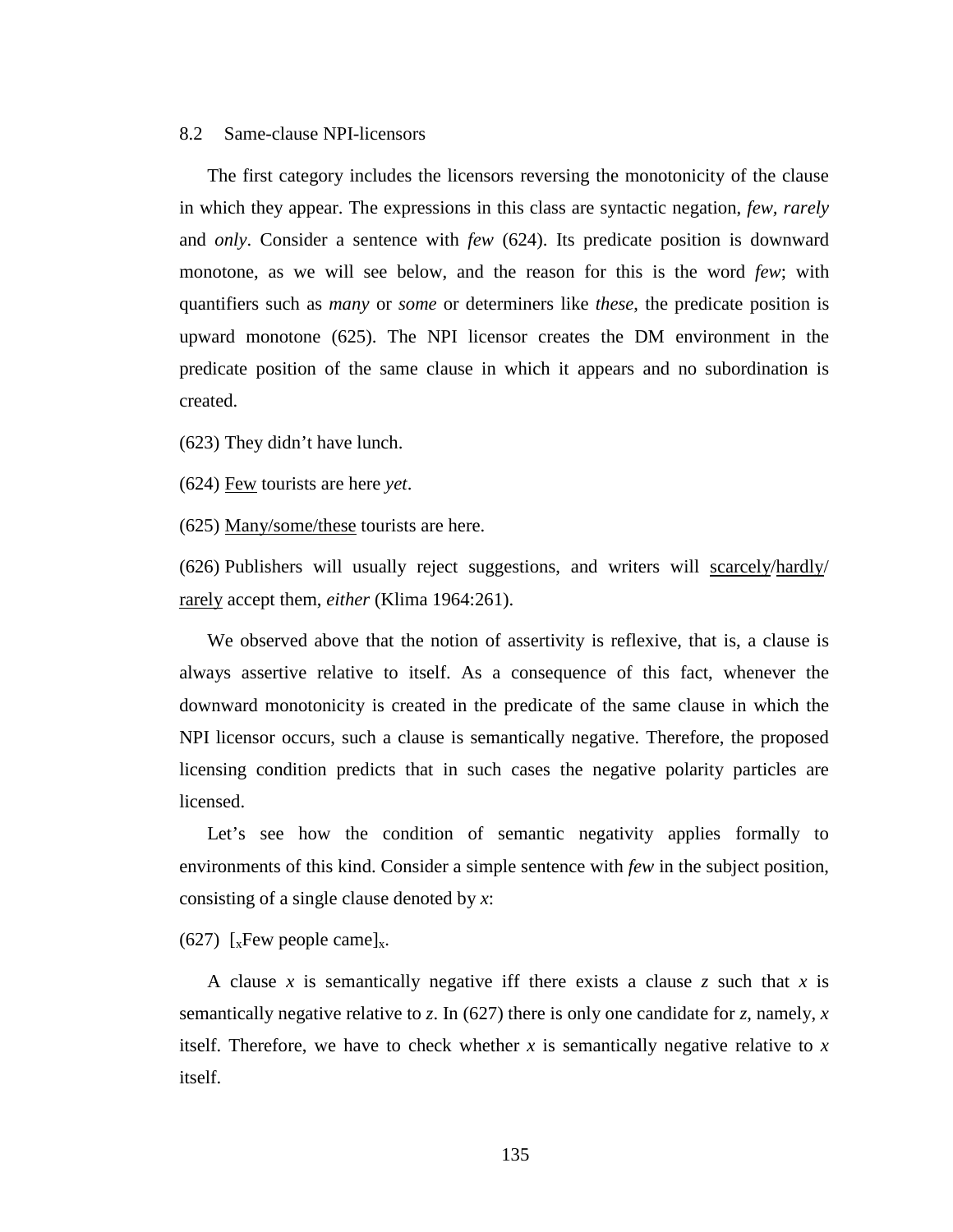A clause *x* is semantically negative relative to *z* iff *x* is downward monotone relative to  $z$  and  $x$  is assertive relative to  $z$ . Let us examine the assertivity first. A clause *x* is assertive relative to *z* iff ASSERT(*z*)  $\Rightarrow$ <sub>ILL</sub> ASSERT<sup>i</sup>(*x*) or ASSERT(*z*)  $\Rightarrow$ <sub>ILL</sub> ASSERT<sup>i</sup>( $\neg x$ ), for some assertion strength *i*. This definition is reflexive, as for every clause *x*, ASSERT(x)  $\Rightarrow$ <sub>ILL</sub> ASSERT<sup>0</sup>(x), so every clause is assertive relative to itself. Therefore, the clause  $x$  in (627) is assertive relative to  $x$ .

We can now proceed to examining the downward monotonicity. A clause  $x$  is downward monotone relative to *z* iff the predicate position of *x* is downward monotone relative to *z*. In (627) the predicate position is the position of the verb *came*. This position is indeed downward monotone in this sentence. This can be demonstrated by the validity of the following entailment, in which the denotation of the verb in the premise, *moved*, is a superset of the denotation of the verb in the conclusion, *jumped*:

(628) Few people *moved*.  $\Rightarrow$ 

(629) Few people *jumped*.

Therefore, the clause *x* is downward monotone relative to *x* itself. Since *x* is both downward monotone relative to *x* and assertive relative to *x*, by definition of semantic negativity *x* is semantically negative to *x*. Since there is a clause *z* such that *x* is semantically negative relative to *z*, *x* is semantically negative. The licensing condition of semantic negativity holds, and the negative polarity particles are predicted to be licensed.

A similar prediction is given for a sentence in which *few* occurs in a direct object position, such as the following:

(630) [ $x$ John visits few friends anymore] $x$ .

Let's take a closer look at how the condition of semantic negativity applies to (630). A clause x is semantically negative iff there exists a clause z such that x is semantically negative relative to *z*. As in (627), there is only one candidate clause, namely, *x*, so we examine the semantic negativity of x relative to itself. As previously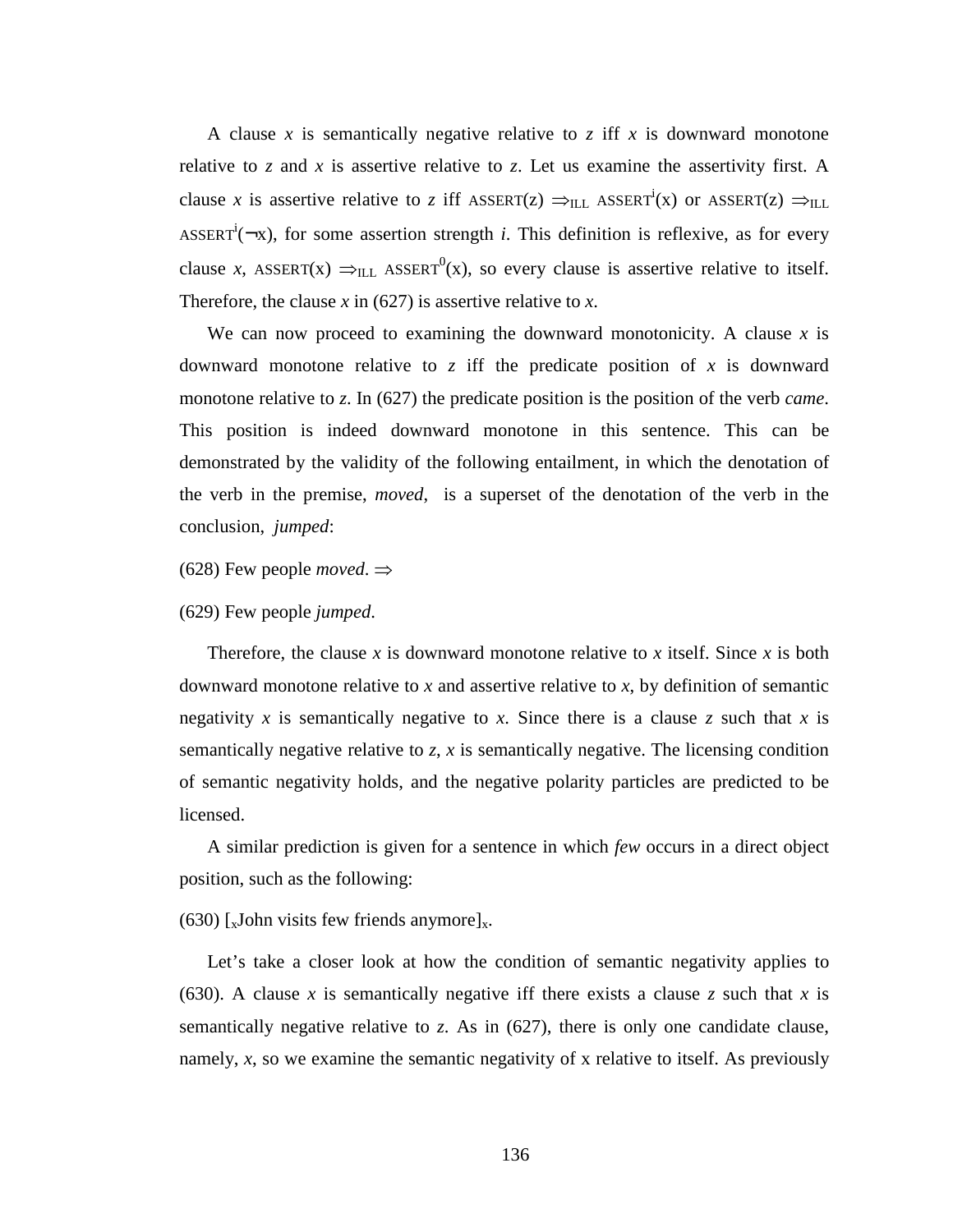discussed, assertivity is reflexive, therefore *x* is assertive relative to itself. It remains to be seen whether *x* is downward monotone relative to itself.

A clause *x* is downward monotone relative to *z* iff the predicate position of *x* is downward monotone relative to *z*. In (630) the predicate position is the position of the verb *visits*. To examine the downward monotonicity of this position we can use the verb *meet*, which is a hypernym of the verb *visit* (if John visited Bill, then John met Bill, but not vice versa). We examine whether the entailment from (631) to (632) holds. In this entailment the conclusion is the original sentence; the verb *visits* is replaced with its hypernym *meets* in the premise:

(631) John *meets* few friends anymore. ⇒

(632) John *visits* few friends anymore.

This entailment indeed holds, and the predicate position of the clause *x* is therefore downward monotone relative to the clause. Hence, the clause *x* is downward monotone relative to itself. Since it is also assertive relative to itself, it is semantically negative relative to itself. Therefore, the clause  $x$  is semantically negative, and the negative polarity particles are predicted to be licensed in this clause.

Another case of downward monotonicity being created in the predicate position of a clause is that of a clausal negation. Let us consider such an example:

### (633)  $\left[ \times \right]$  don't like tomatoes]<sub>x</sub>.

We examine the semantic negativity of the clause  $x$  to see whether the licensing condition predicts that the NPPs are licensed. This sentence contains only one clause, so we examine the semantic negativity of *x* relative to *x* itself. We have seen above that a clause is assertive relative to itself, therefore, *x* is assertive relative to itself. It remains to be seen whether *x* is downward monotone relative to itself.

To examine for downward monotonicity, we check if the predicate position of *x* is downward monotone in *x*. The predicate position is the position of the verb *like*. The predicate position is downward monotone if entailments like the following hold: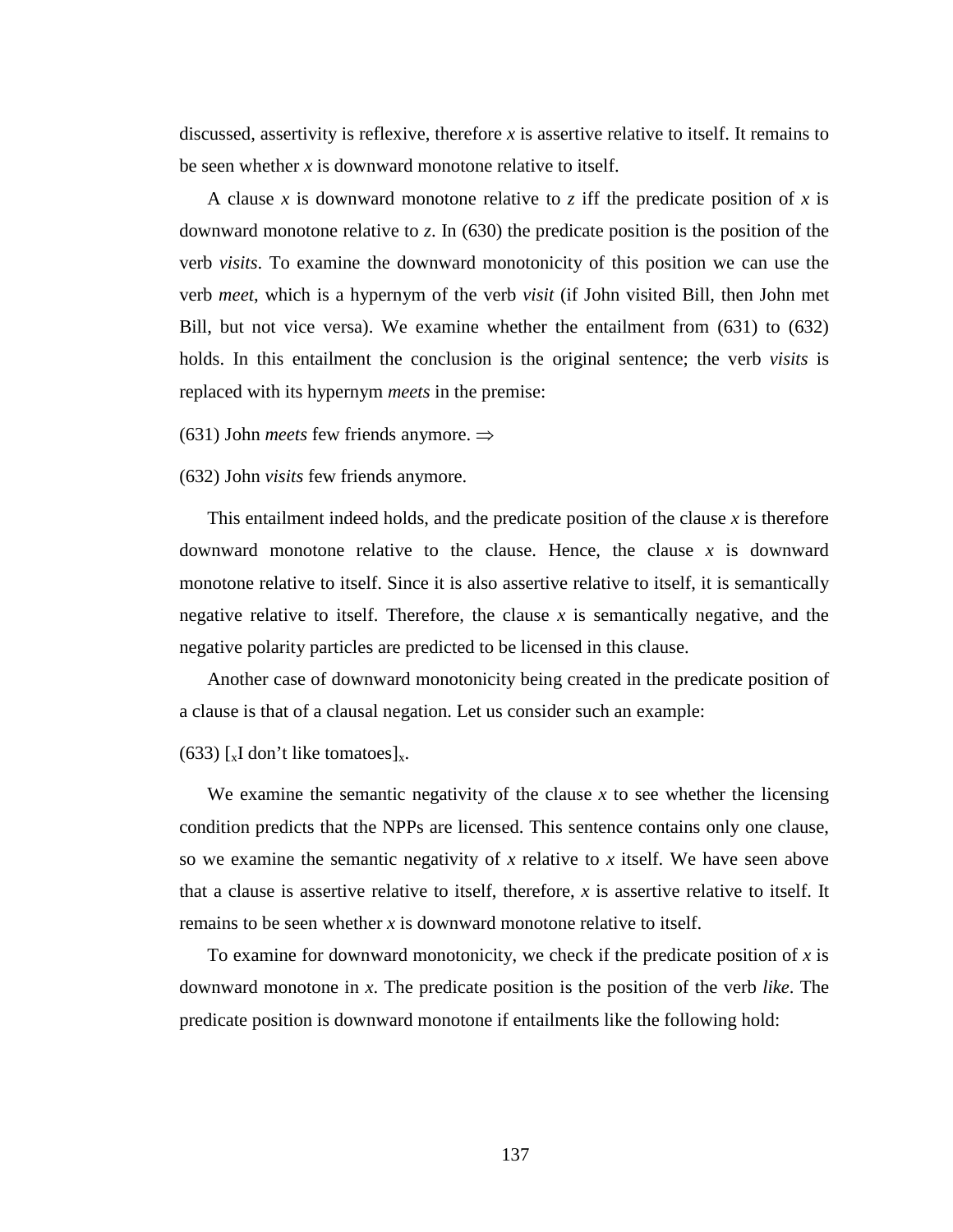(634) I don't *like* tomatoes. =>

(635) I don't *adore* tomatoes.

In this pair of sentences the denotation of the verb in the premise (634), *like*, is a superset of the denotation of the verb in the conclusion (635), *adore*. This entailment holds, hence the predicate position of  $x$  in (633) is indeed downward monotone relative to *x*, and the clause *x* is downward monotone relative to itself. Since *x* is also assertive relative to itself, it is semantically negative relative to itself, so it is semantically negative. Therefore, according to the licensing condition, the NPPs are predicted to be licensed in *x*, and similar clauses with clausal negation.

It can similarly be shown that a clause with *rarely* such as (636) is semantically negative.

(636) [ $_{\rm x}$  John rarely visits his friends] $_{\rm x}$ .

The clause *x* is assertive relative to itself, as shown above. The predicate position of *x* is downward monotone relative to *x*, as the following entailment demonstrates:

(637) John rarely *meets* his friends. =>

(638) John rarely *visits* his friends.

The clause  $x$  is therefore semantically negative relative to itself, hence it is semantically negative, and the negative polarity particles are predicted to be licensed.

Sometimes an NPI-licenser creates a downward monotone environment within a clause, without making the predicate position of the clause downward monotone. Such is, for example, the word *without*. Let us examine a sentence in which the word *without* is used with a non-clausal argument:

(639)  $\lceil_{x}$  She was singing without *a microphone* $\lceil_{x}$ .

Negative polarity items like *any* are licensed by *without*:

(640) She was singing without *any* help.

The argument of *without* is downward monotone, as the following entailment demonstrates: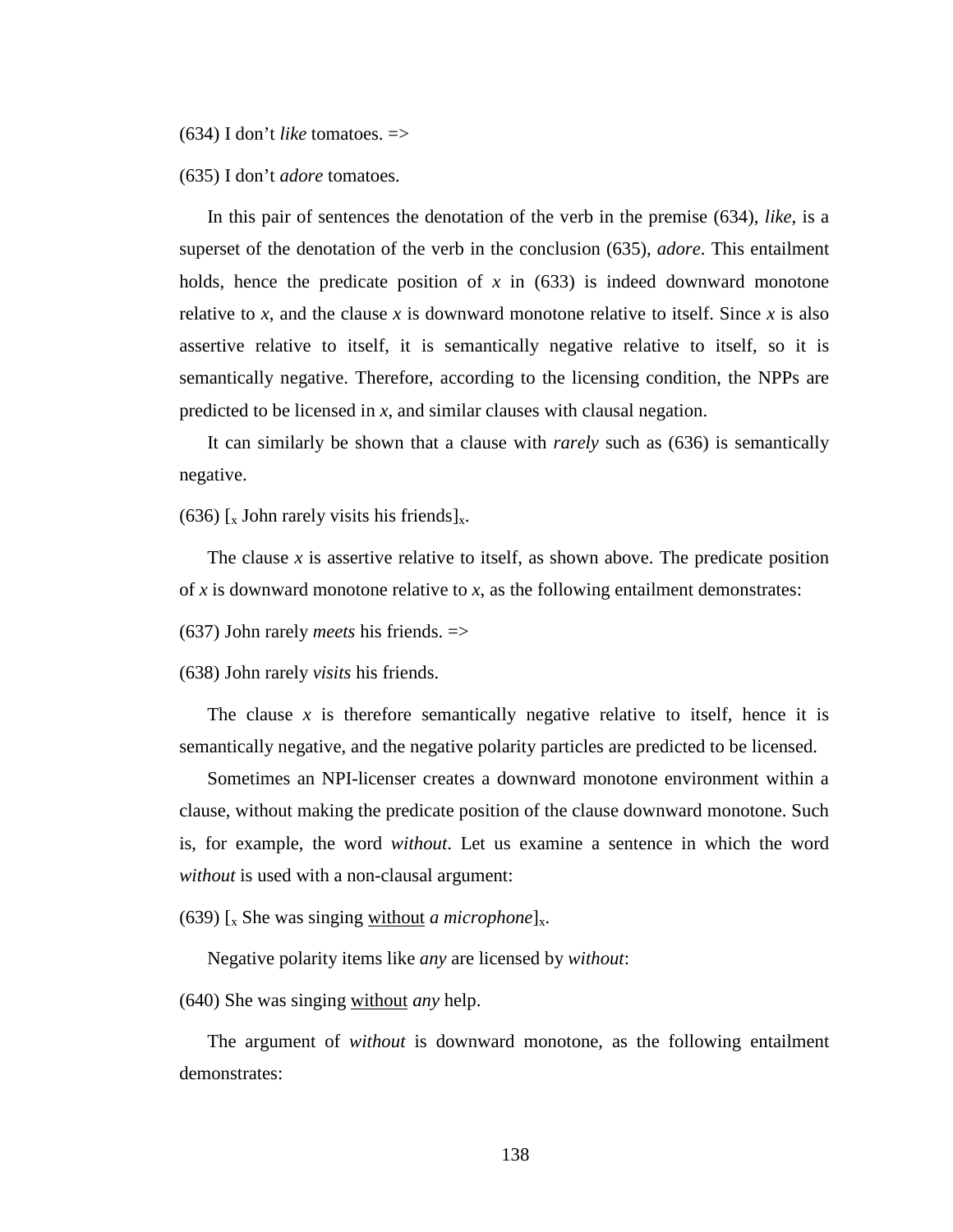- (641) She was singing without *accompaniment*. =>
- (642) She was singing without *piano accompaniment*.

However, to examine the downward monotonicity of the clause *x* in (639) we need to check if the predicate position of *x* is downward monotone in *x*. The predicate position is the position of the verb *singing*. This position is not downward monotone, since the following entailment does not hold:

- (643) She was *singing* without a microphone. =/>
- (644) She was *caroling* without a microphone.

This shows that the clause *x* is not downward monotone relative to *x*, so *x* is not semantically negative relative to *x*. Since (639) only has one clause, the only clause relative to which  $x$  could be semantically negative is  $x$  itself. Since  $x$  is not semantically negative relative to *x*, *x* is not semantically negative, hence the negative polarity particles are predicted not to be licensed in *x*. This prediction is borne out, as the following examples demonstrate:

(645) \*I was singing without a microphone, and she was singing without a microphone, *either*.

(646) \*I was singing without a microphone, and *neither* was she.

(647) \*I am singing without a microphone *yet/anymore*.

As shown in this section, if an NPI-licenser makes the predicate position of the clause in which appears downward monotone, such a clause is also semantically negative, and the negative polarity particles are predicted to be licensed. In the examples discussed in this section this prediction turned out to be correct. Some cases in which the prediction is not correct, such as clauses with *only*, are discussed in section 8.8.1 below.

## 8.3 Assertive subordinate clauses

The second category of licensors are those creating a downward monotone environment in the predicate position of a subordinate clause, with the subordination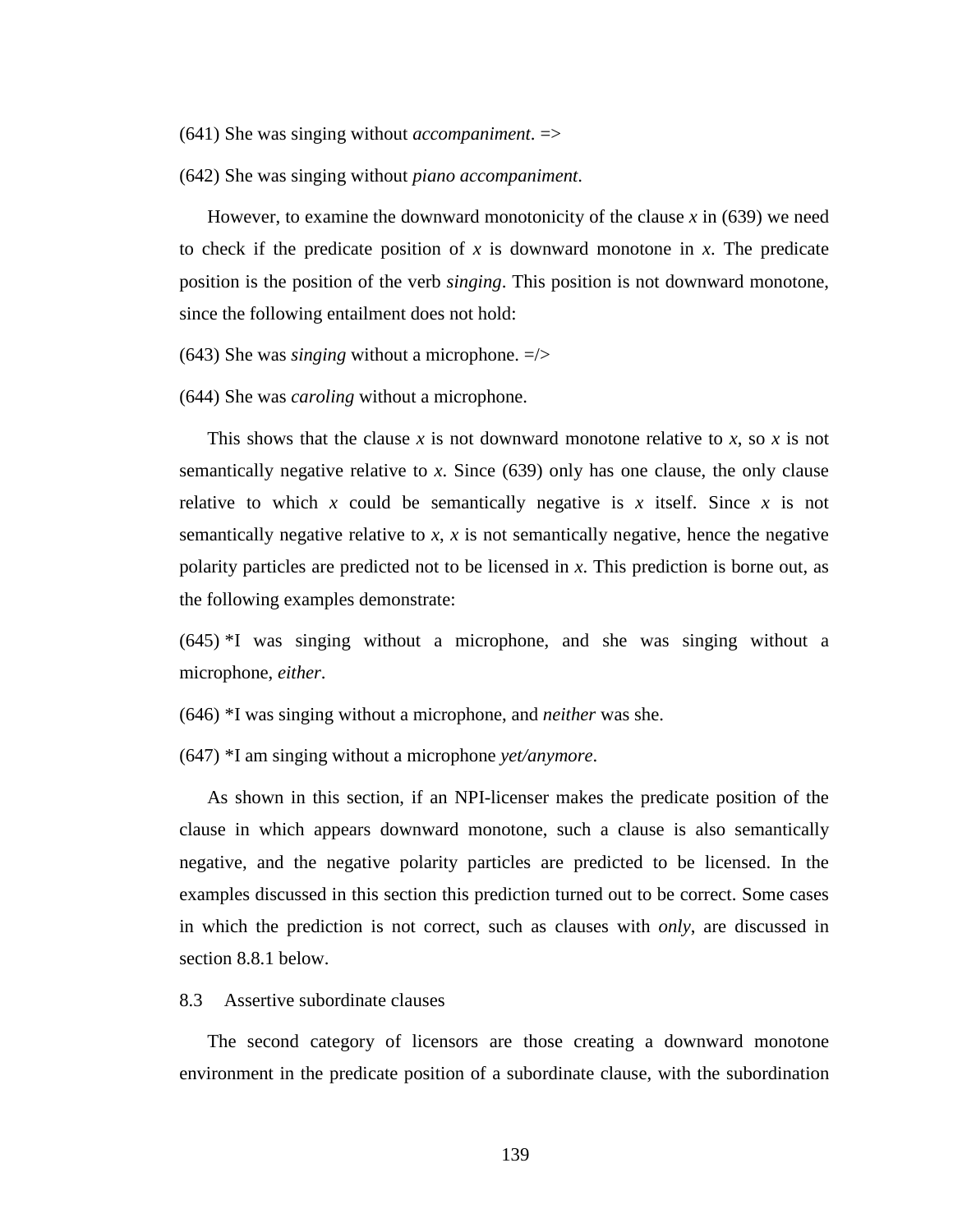of the type that makes the subordinate clause assertive. In this case the subordinate clause is semantically negative relative to the main clause, since it is assertive relative to the main clause and its predicate position is downward monotone relative to the main clause.

One example of a licensor of this class is *doubt*. I demonstrate how the analysis applies formally on the following example:

(648) [ $\rm vI$  doubt that [ $\rm x$ he will come] $\rm x$ ] $\rm v$ .

A clause *x* is semantically negative iff there exists a clause *z* such that *x* is semantically negative relative to *z*. In (648) there are two candidates for the role of *z*, namely, *x* itself, and the main clause of the sentence *y*. We have to check whether *x* is semantically negative with respect to at least one of these two candidate clauses.

First, let's take  $z = x$ , that is, we examine the clause x relative to itself. We need to check whether *x* is semantically negative relative to *x*. A clause *x* is semantically negative relative to itself if it is assertive relative to itself and downward monotone relative to itself.

We have seen above that assertivity is reflexive, that is, every clause is assertive relative to itself. Therefore, the clause *x* is assertive relative to *x*. We can now proceed to examining the downward monotonicity. A clause *x* is downward monotone relative to *x* if its predicate position is downward monotone relative to *x*. In (648) the predicate position in *x* is the position of the verb *come*. However, the clause *x* is a simple positive clause and its verb position is not downward monotone. This can be shown by the lack of validity of the following entailment:

(649) He will *move*. =/>

(650) He will *jump*.

This position is, in fact, upward monotone, as the following entailment demonstrates:

 $(651)$  He will *jump*.  $\Rightarrow$ 

(652) He will *move*.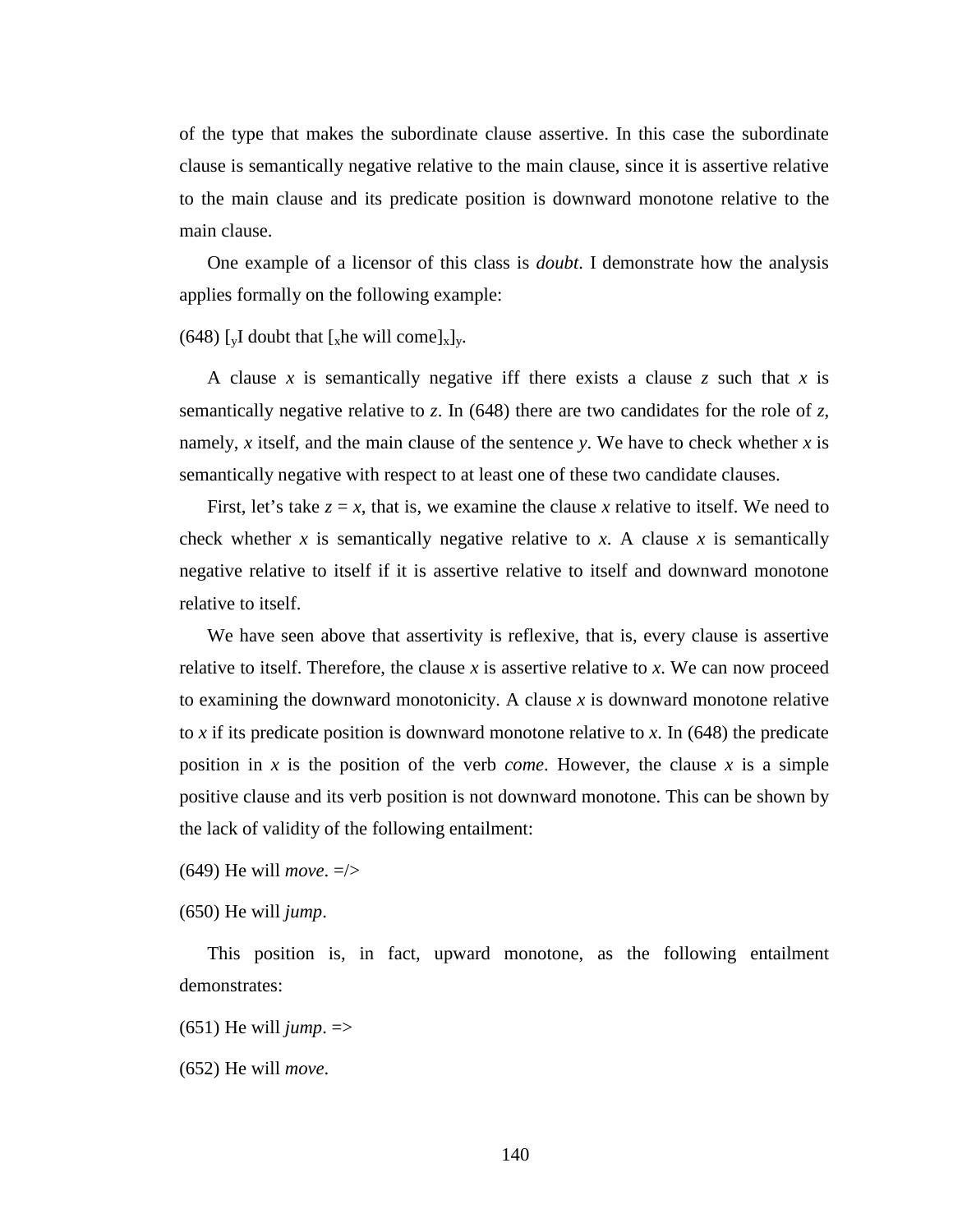Since the predicate position of  $x$  is *not* downward monotone relative to  $x$ , the clause  $x$  is not downward monotone relative to  $x$ . Therefore, the second condition required for the clause *x* to be semantically negative relative to *x* does not hold, and the clause *x* is, in fact, not semantically negative relative to *x*.

Let's now take  $z = y$ , that is, the entire sentence. We now examine whether x is semantically negative relative to *y*. A clause *x* is semantically negative relative to *y* iff it is assertive relative to *y* and downward monotone relative to *y*. A clause *x* is assertive relative to *y* iff ASSERT(y)  $\Rightarrow$ <sub>ILL</sub> ASSERT<sup>i</sup>(x) or ASSERT(y)  $\Rightarrow$ <sub>ILL</sub> ASSERT<sup>i</sup>( $\neg$ x), for some assertion strength *i*.

In section 7.2 above I analyzed clauses of the kind *I think that p* as expressing a weak assertion that *p*. This was given the following formulation in (558): ASSERT<sup>0</sup>(I think that p)  $\Rightarrow$ <sub>ILL</sub> ASSERT<sup>-1</sup>(p). Similarly, I would like to analyze the verb *doubt* as introducing a weak assertion that its complement is false. In other words, I analyze *I doubt that p* as *I think that not p*. Formally, this can be expressed as follows:

(653) ASSERT<sup>0</sup>(I doubt that p)  $\Rightarrow$ <sub>ILL</sub> ASSERT<sup>-1</sup>(¬p)

In (648), the clause *y* is *I doubt that x*. Using the analysis formulated in (653), we obtain ASSERT<sup>0</sup>(y)  $\Rightarrow$ <sub>ILL</sub> ASSERT<sup>-1</sup>( $\rightarrow$ x). Therefore, the second disjunct of the definition of assertivity is true, and the clause *x* is assertive relative to *y*. This is also consistent with Simons' (2007) analysis of clauses beginning with *I think*. In her analysis, in sentences with *I think that x* the main assertion is the subordinate clause *x*, and *I think* functions as an evidential for the main claim. In the case of *doubt*, the assertion of *I doubt that x* is  $-x$ , with the same evidentiality as with *think*.

The tests for assertivity discussed in section 7.6 also lead to the conclusion that *x* is assertive relative to *y*. The subordinate clause of *doubt* can license tag-questions:

(654) I doubt it is possible, is it?

It is possible to agree with what is claimed in the subordinate clause:

(655) - I doubt it's possible.

- I agree, it isn't.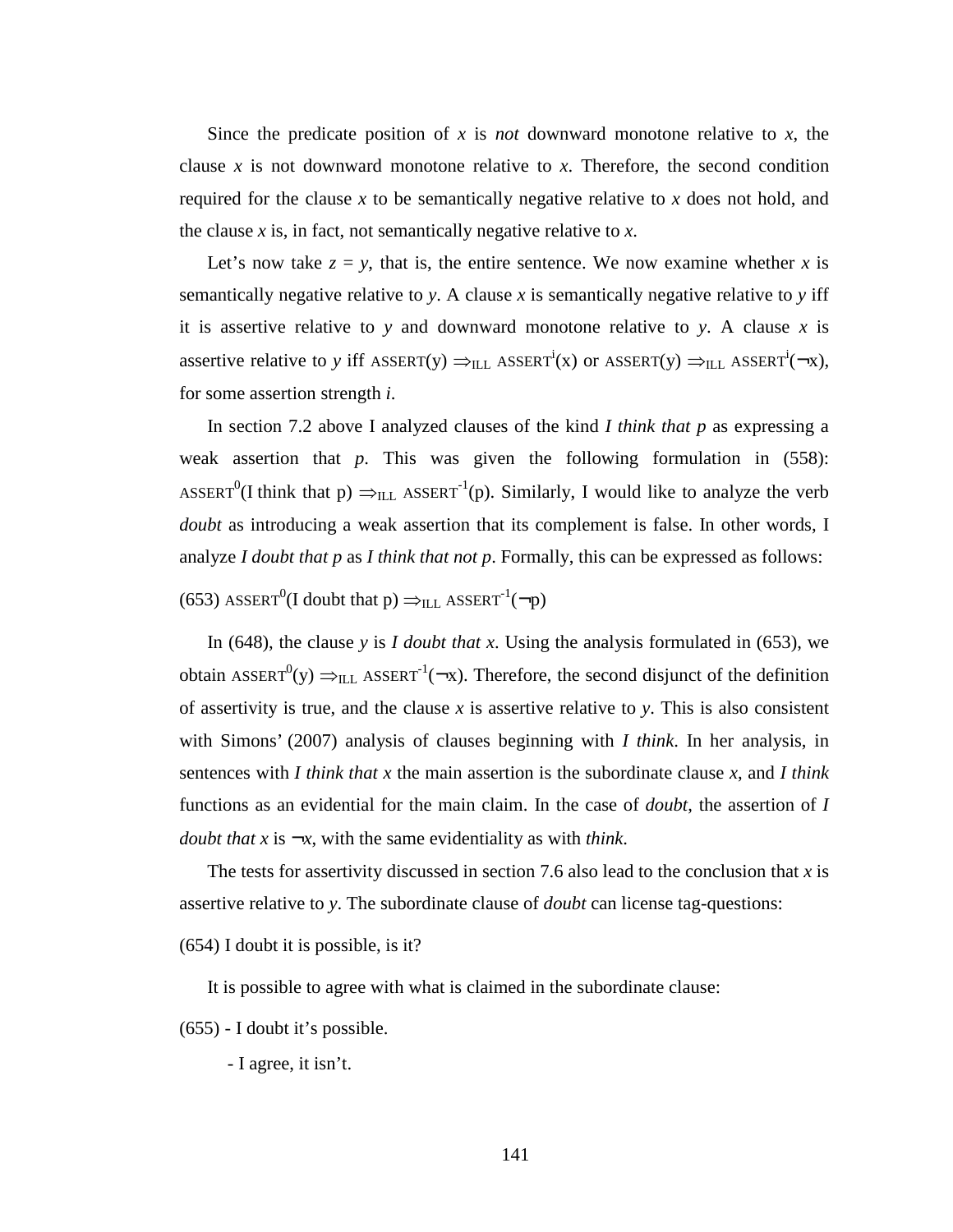It is possible to use this construction to answer a question:

(656) - Is it possible?

- I doubt it is.

The test of generalized Moore's paradox gives the same result, as the following sentence cannot be asserted without creating a self-contradiction.

(657) It is raining and I doubt it's raining.

All the tests show that the subordinate clause of *doubt* is assertive relative to the main clause, and, more specifically, negative assertive relative to the main clause.

Having established that  $x$  is assertive relative to  $y$ , the next step is to examine whether  $x$  is downward monotone relative to  $y$ . A clause  $x$  is downward monotone relative to *y* iff the predicate position of *x* is downward monotone relative to *y*. In (648) the predicate position of  $x$  is the verbal position, and this position is indeed downward monotone relative to *y*. This can be demonstrated by the validity of the following entailment, in which the denotation of the verb in the subordinate clause in the premise, *move*, is a superset of the denotation of the verb in the conclusion, *jump*:

(658) I doubt that he will *move*.  $\Rightarrow$ 

(659) I doubt that he will *jump*.

Therefore, *x* is downward monotone relative to *y*. We have also observed above that *x* is assertive relative to *y*. Since *x* is assertive relative to *y* and downward monotone relative to *y*, *x* is semantically negative relative to *y*. Since *x* is semantically negative relative to *y*, *x* is semantically negative.

We come to the conclusion that in  $(648)$  the clause *x* is semantically negative according to the definitions above. According to the licensing condition, the NPPs are licensed in semantically negative clauses, so the NPPs are predicted to be licensed in the clause *x*. This prediction is borne out:

(660) It didn't rain yesterday, and I doubt it will rain today, *either*.

In the examples above the verb *doubt* was used in first person present tense. Other uses turn out to be more problematic. The reason for the difference is that assertive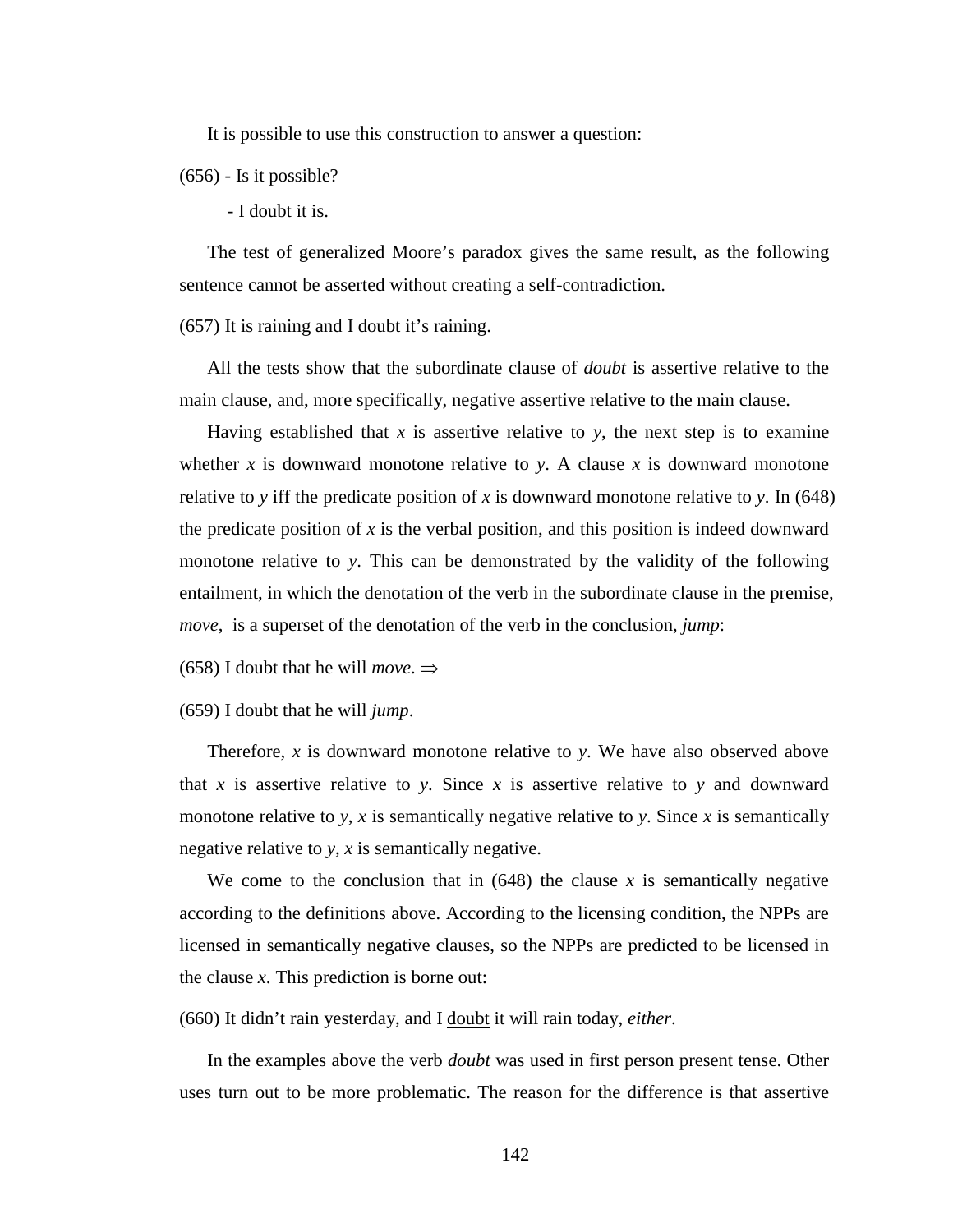verbs such as *think*, *believe*, *doubt* create an assertive environment only if they are used to describe the here-and-now, in first person present tense. Other usages, such as third person or past tense, create a non-assertive environment. This is similar to other performative verbs, which create a secondary illocutionary act only when used in first person and present tense.

Let us formally examine the differences between *think* with a first person subject, as in (661), and *think* with a third person subject, as in (662).

(661)  $\lceil_{\mathbf{v}} \mathbf{I} \rceil$  think that  $\lceil_{\mathbf{x}} \mathbf{it} \rceil$ 's raining $\lceil_{\mathbf{x}} \rceil$ <sub>v</sub>.

(662) [y My friend thinks that  $[x_i]$  it's raining  $[x]_y$ .

As demonstrated in section 7.2 above, the subordinate clause  $x$  in (661) is assertive. The reason is the following illocutionary entailment, formulated in (558) and repeated here for convenience:

(663) ASSERT<sup>0</sup>(I think that p)  $\Rightarrow$ <sub>ILL</sub> ASSERT<sup>-1</sup>(p)

In this case,  $\text{ASBERT}^0(I \text{ think that it's raining}) \implies_{\text{ILL}} \text{ASSENT}^1(It's raining).$ Asserting (661) expresses a weak assertion by the speaker that it's raining. This is not the case with (662). Asserting (662) does not express an assertion by the speaker that it is raining. A clause *x* is assertive relative to *y* iff ASSERT(y)  $\Rightarrow$ <sub>ILL</sub> ASSERT<sup>i</sup>(x) or ASSERT(y)  $\Rightarrow$ <sub>ILL</sub> ASSERT<sup>i</sup>( $\rightarrow$ x), for some assertion strength *i*. In (662), there is no strength *i* such that asserting y illocutionary entails that x or  $\neg x$  with strength *i*. Therefore, in (662), the clause *x* is not assertive relative to *y*.

The difference in assertivity can be demonstrated by tag questions, which are infelicitous when the verb *think* is in third person (Kay 2002:477):

(664) \*Mary doesn't think he's here, is he?

(665) I don't think he's here, is he?

We have seen above that the verb *doubt* licenses the NPPs when used in first person present tense, such as in (666) below. What about *doubt* in sentences like (667) below, in which the verb is not used in first person present tense?

(666) [y I doubt that  $[x$  it is raining]  $x]_y$ .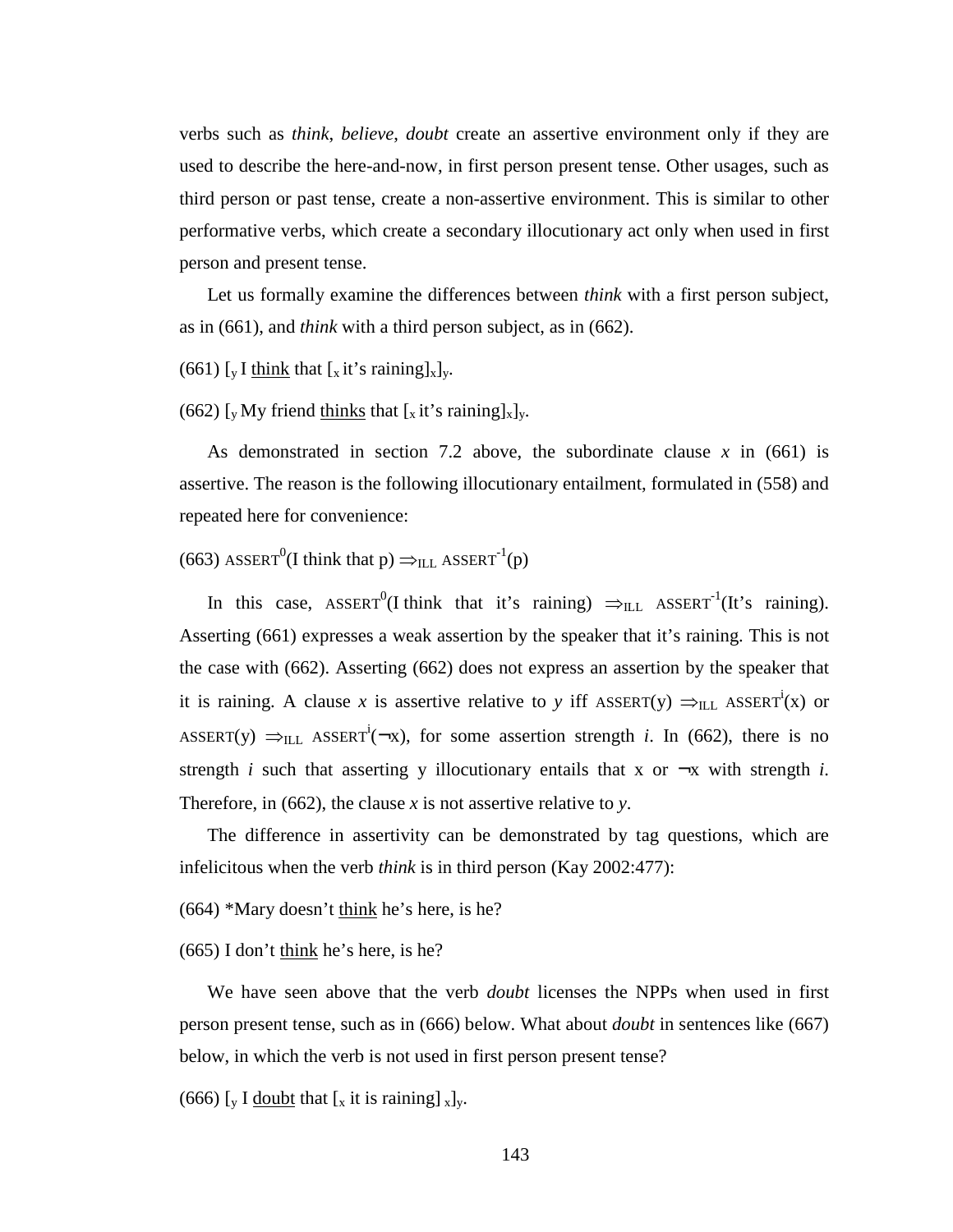(667) [y My friend doubts  $[x]$  that it is raining]  $[x]_y$ .

As demonstrated earlier in this section, the subordinate clause *x* in (666) is assertive. The reason is the following illocutionary entailment, formulated in (653) and repeated here for convenience:

(668) ASSERT<sup>0</sup>(I doubt that p)  $\Rightarrow$ <sub>ILL</sub> ASSERT<sup>-1</sup>(¬p)

In this case, ASSERT<sup>0</sup>(I doubt that it's raining)  $\Rightarrow$ <sub>ILL</sub> ASSERT<sup>-1</sup>(It's not raining). Asserting (666) expresses a weak assertion by the speaker that it's not raining. This is not the case with (667). Asserting (667) does not express an assertion by the speaker that it is raining. A clause *x* is assertive relative to *y* iff ASSERT(y)  $\Rightarrow$ <sub>ILL</sub> ASSERT<sup>i</sup>(x) or ASSERT(y)  $\Rightarrow$ <sub>ILL</sub> ASSERT<sup>i</sup>( $\rightarrow$ x), for some assertion strength *i*. In (667), there is no strength *i* such that asserting y illocutionary entails that x or  $-x$  with strength *i*. Therefore, in (667), the clause *x* is not assertive relative to *y*.

The subordinate clause  $x$  in (667) is not assertive relative to y, therefore  $x$  it is not semantically negative relative to *y*. We have also seen in the analysis of (648) above that  $x$  is not semantically negative relative to itself. Therefore, in  $(667)$  there is no clause *z* such that *x* is semantically negative relative to *z*, so *x* is not semantically negative. Since  $x$  is not semantically negative, according to the licensing condition of semantic negativity, the negative polarity particles are predicted not to be licensed.

This prediction turns out to be incorrect, as examples of NPPs can be found wherein *doubt* does not express speaker assertion:

(669) Uncle Jack cannot think of any place in the world that he would rather have been and he doubts that anybody else could *either*. 20

(670) I doubted that she was back *yet*.

 $\overline{a}$ 

(671) I hadn't heard much about the man in 20 years and I doubted that anyone even cared about him *anymore*.

<sup>&</sup>lt;sup>20</sup> http://www.obxconnection.com/blogs/blog\_entry.aspx?BHID=1&MID=10&YID=2006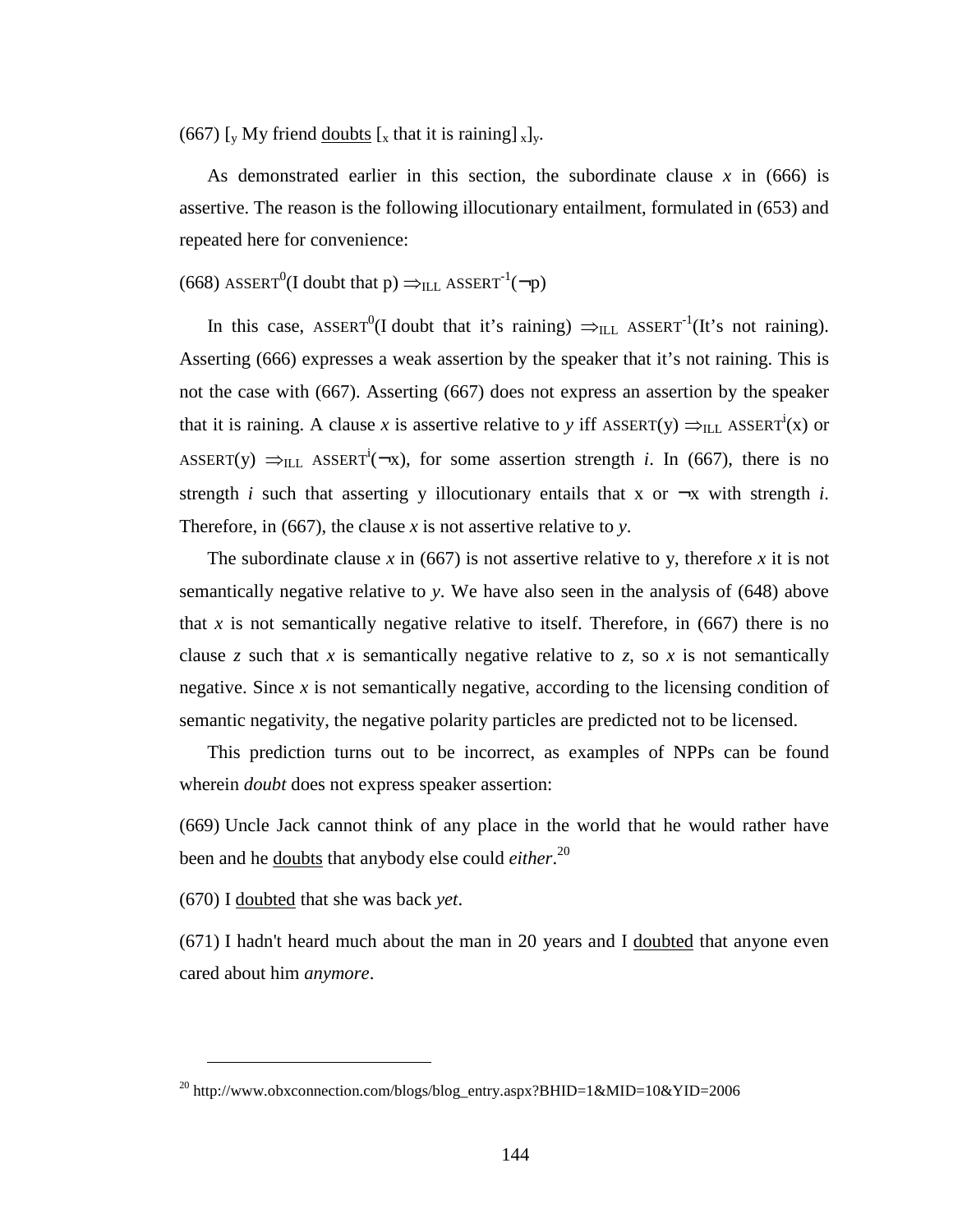A possible way to take care of this problem is to expand the definition of assertivity to include the cases above. The first step is to expand the definition of assertion. The regular assertion  $ASSENT(p)$  expresses the claim or the belief that the speaker at present holds the belief that *p*. We can introduce a notion of assertion relativized with respect to the individual holding the belief and the time at which the belief is or was held (Farkas 1992; Giannakidou 1999). An assertion relative to an individual *d* and a time *t*, denoted as  $\text{ASBERT}_{\text{d}}(p)$ , is a speech act in which the speaker expresses the claim or belief that the individual *d* believes/believed in time *t* that *p* holds. The notion of relative assertivity can be modified to use the modified notion of assertion, as follows:

(672) x is *assertive relative* to a z iff

 $x = z$  or x is a subclause of z and  $ASSERT(Z) \implies_{ILL} ASSERT_{d,t}(x)$  or  $ASSERT(Z) \implies_{ILL} ASSERT_{d,t}(\neg x)$ 

This way the complement clauses of *doubt* in sentences (669) – (671) can be classified as assertive relative to the main clauses containing the verb *doubt*, and hence semantically negative. In (669) the subordinate clause of *doubt* expresses an assertion relative to Uncle Jack and present; in (670) and (671) the argument of *doubt* expresses an assertion relative to the speaker and the past. All these clauses are therefore semantically negative according to the modified definition of assertivity.

The condition of semantic negativity based on the modified definition of assertivity accounts correctly for the licensing of NPPs with *doubt*. The difference between the original and the modified definitions does not show up in other NPIlicensing environments, so for the sake of simplicity I will use the original definitions for the other environments.

The NPI licensors creating negative implicative environments also belong to the category discussed in this section. The *too*-construction with a sentential complement is one of the licensors of this kind. I demonstrate how the condition of semantic negativity applies to sentences with this construction using the following example:

(673)  $\lceil_{v}$  John was *too* tired  $\lceil_{x}$  to meet Bill $\lceil_{x} \rceil_{v}$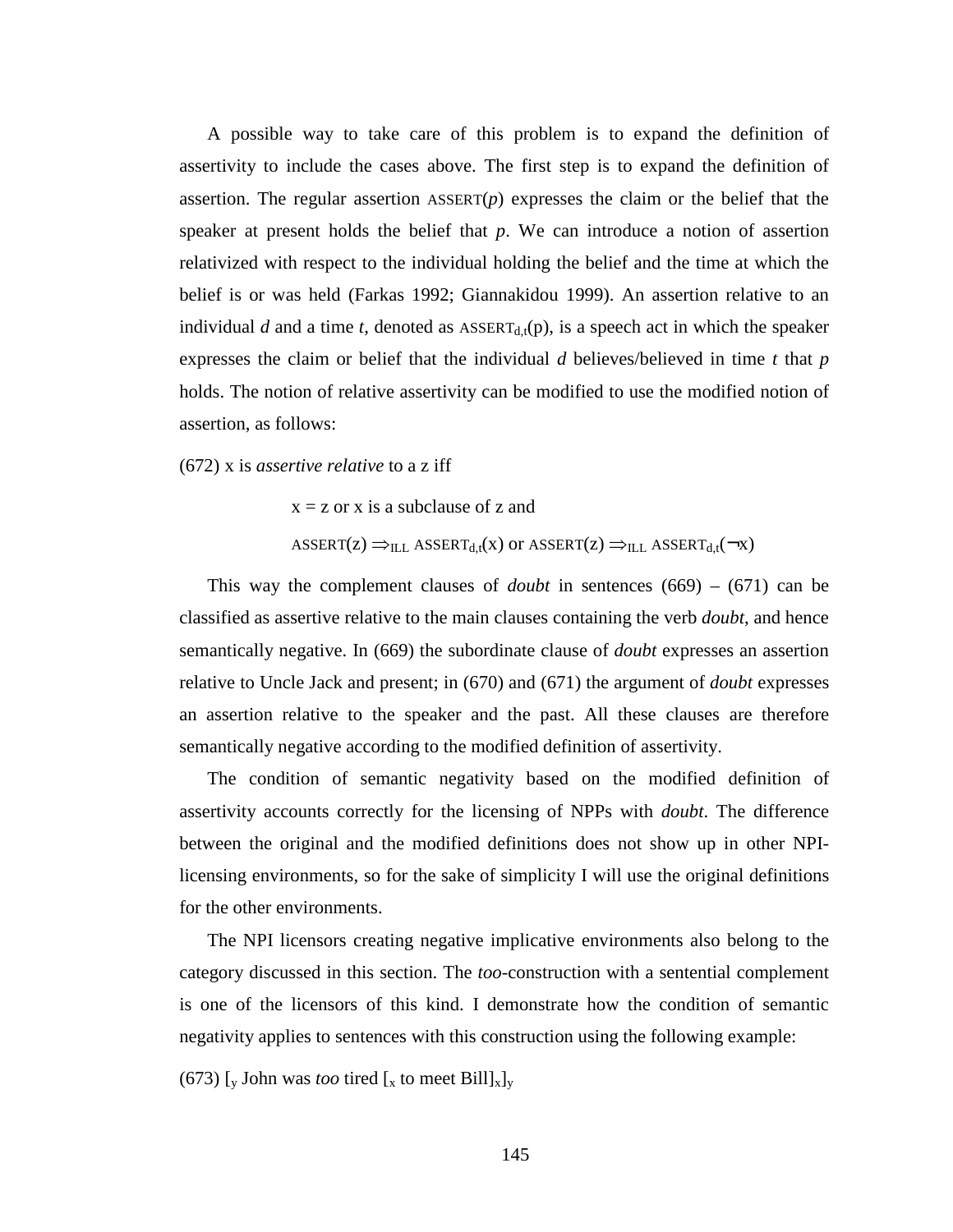We want to examine the prediction of the condition of semantic negativity for the clause *x*. A clause *x* is semantically negative iff there exists a clause *z* such that *x* is semantically negative relative to *z*. In (673) there are two candidates for the role of *z*, namely, *x* itself, and the main clause of the sentence *y*. We have to check whether *x* is semantically negative with respect to at least one of these two candidate clauses.

First, let's take  $z = x$ . In the case we encounter a problem in examining of assertivity of  $x$ , since the clause  $x$  does not contain a standalone proposition. We can deal with this issue by modifying the clause to make a proposition that can be examined. One thing missing in clause *x* is an overt subject. Since the implied subject of the event in *x* is John, we make *John* the subject of the proposition. The other problem is that the clause *x* lacks tense. Again, the event described in the clause refers to the past, so we complete the proposition by adding the past tense. Therefore, the clause *x* will be represented by the following proposition

(674) John met Bill.

This is a simple affirmative clause. We have seen above that a simple affirmative clause is assertive relative to itself, but not downward monotone relative to itself. Therefore, *x* is not semantically negative relative to itself.

We can now examine the semantic negativity of *x* relative to *y*. To check whether *x* is downward monotone relative to *y*, we examine the following entailment.

(675) John was too tired to *meet* Bill ⇒

(676) John was too tired to *visit* Bill.

The denotation of the verb in the predicate position of *x* in the premise is a superset of the denotation of the verb in the predicate position of *x* in the conclusion. This entailment holds, demonstrating that the clause *x* is indeed downward monotone relative to *y*.

We now examine whether  $x$  is assertive relative to  $y$ . A clause  $x$  is assertive relative to *y* iff ASSERT(y)  $\Rightarrow$ <sub>ILL</sub> ASSERT<sup>i</sup>(x) or ASSERT(y)  $\Rightarrow$ <sub>ILL</sub> ASSERT<sup>i</sup>( $\neg$ x), for some assertion strength *i*. In the case of (673), the main sentence *y* entails  $\neg x$ , that is, *y* entails (678):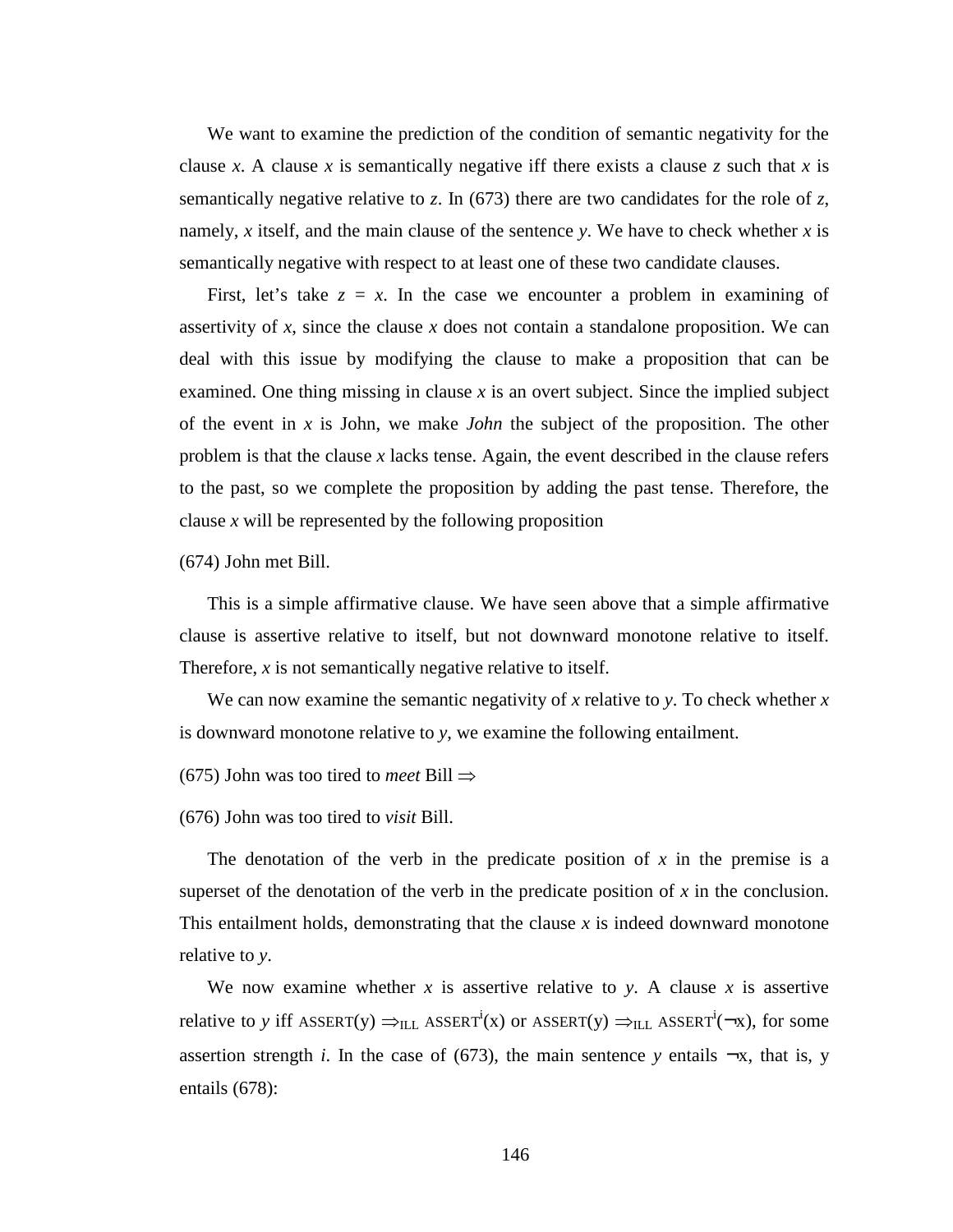(677) [y John was too tired [x to meet Bill] $x]_y \Rightarrow$ 

(678) John didn't meet Bill.

The proposition in (678) is also illocutionary entailed by (677), and *x* is indeed assertive relative to *y*. This conclusion is supported by a number of factors. The cases shown in section 7.2 of semantic entailment without illocutionary entailment involved presuppositions, and (678) is not presupposed by (673). The sentence (673) can be used to answer a question regarding (678), as the following exchange demonstrates:

(679) Did John meet Bill?

- John was too tired to meet Bill.

Since *x* is assertive relative to *y* and *x* is downward monotone relative to *y*, *x* is semantically negative relative to *y*. Therefore, *x* is semantically negative, and the NPPs are predicted to be licensed in this clause.

A similar prediction is given for the clausal complement of *without*. Consider the following sentence:

(680)  $\lceil_{v}$  John left without  $\lceil_{x}$  meeting Bill $\lceil_{x}$ <sub>v</sub>

As with the previous example, the clause *x* does not express a standalone proposition. For the purposes of examining assertivity and downward monotonicity the clause *x* is represented by the clause *John met Bill*. This clause is assertive relative to itself, but not downward monotone relative to itself, so it is not semantically negative relative to itself.

We can now examine the semantic negativity of *x* relative to *y*. To check whether *x* is downward monotone relative to *y*, we examine the following entailment.

(681) John left without *meeting* Bill ⇒

(682) John left without *visiting* Bill.

The denotation of the verb in the predicate position of *x* in the premise is a superset of the denotation of the verb in the predicate position of  $x$  in the conclusion.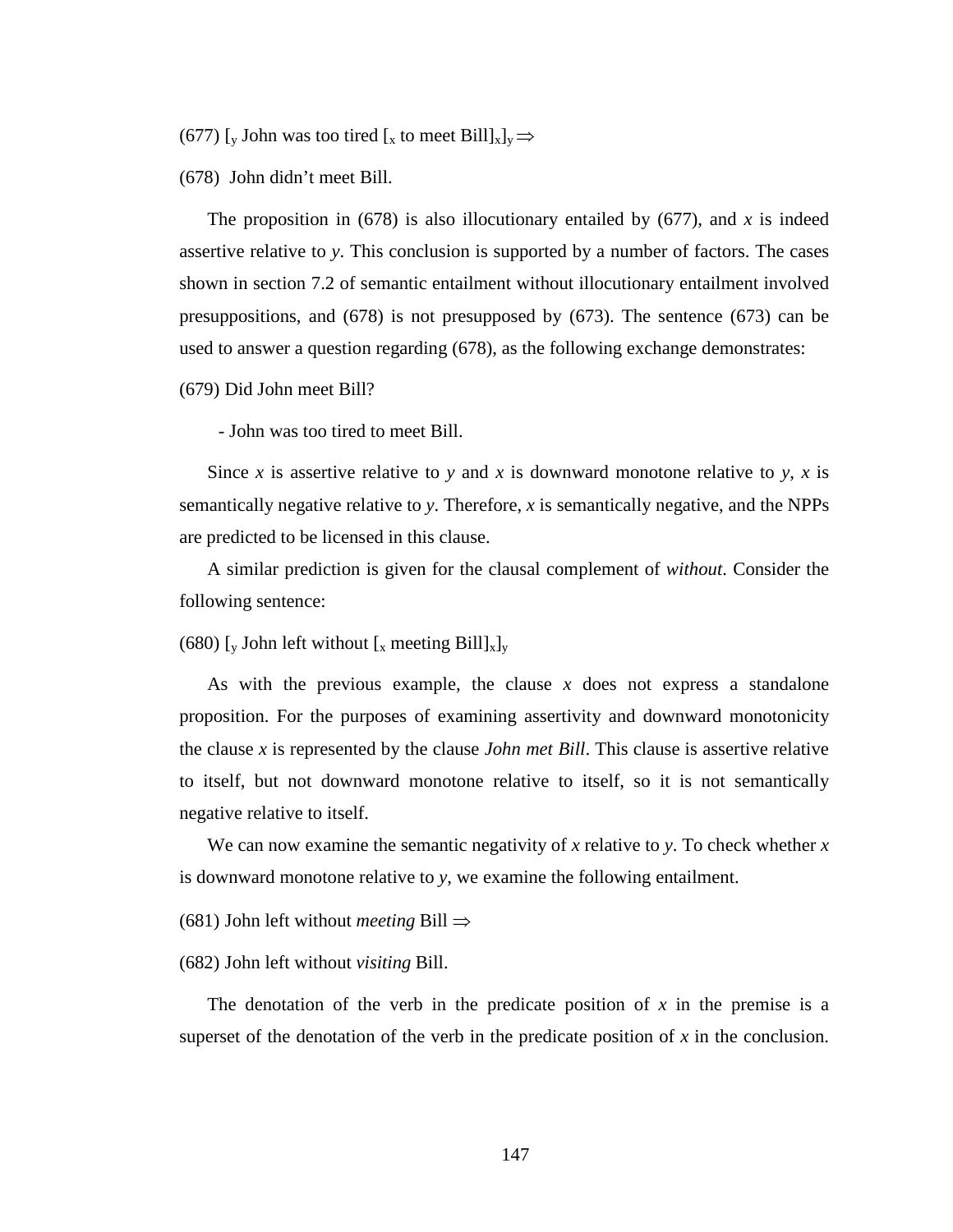This entailment holds, demonstrating that the clause *x* is indeed downward monotone relative to *y*.

We then examine whether  $x$  is assertive relative to  $y$ . The clause  $y$  entails (683), which is the negation of the proposition representing *x*.

(683) John didn't meet Bill.

The clause *y* illocutionary entails (683), since someone asserting (680) indeed also asserts that John didn't meet Bill. Therefore, *x* is assertive relative to *y*. Since *x* is assertive relative to *y* and *x* is downward monotone relative to *y*, *x* is semantically negative relative to *y*. Therefore, *x* is semantically negative, and the NPPs are predicted to be licensed in this clause.

Clausal complements of negative implicative verbs are analyzed similarly. I demonstrate how the condition of semantic negativity applies to sentences with such verbs using the following example with the verb *refuse*:

# (684) [y John *refused* [x to meet Bill]<sub>x</sub>]<sub>y</sub>

Like with the previous example (673), I examine the semantic negativity of *x* relative to *x* itself and relative to *y*. In example (684) we encounter the same problem as with (673), namely, that the clause *x* does not express a standalone proposition, and the definitions of clausal assertivity and downward monotonicity cannot be applied to it directly. I use the same solution proposed above: for the purposes of examining assertivity and downward monotonicity the clause *x* will be represented by the following proposition:

(685) John met Bill.

As demonstrated above, the clause *x* is assertive relative to itself, but not downward monotone relative to itself. Therefore, *x* is not semantically negative relative to itself.

We can now examine the semantic negativity of *x* relative to *y*. To check whether *x* is downward monotone relative to *y*, we examine the entailment from (686) to (687):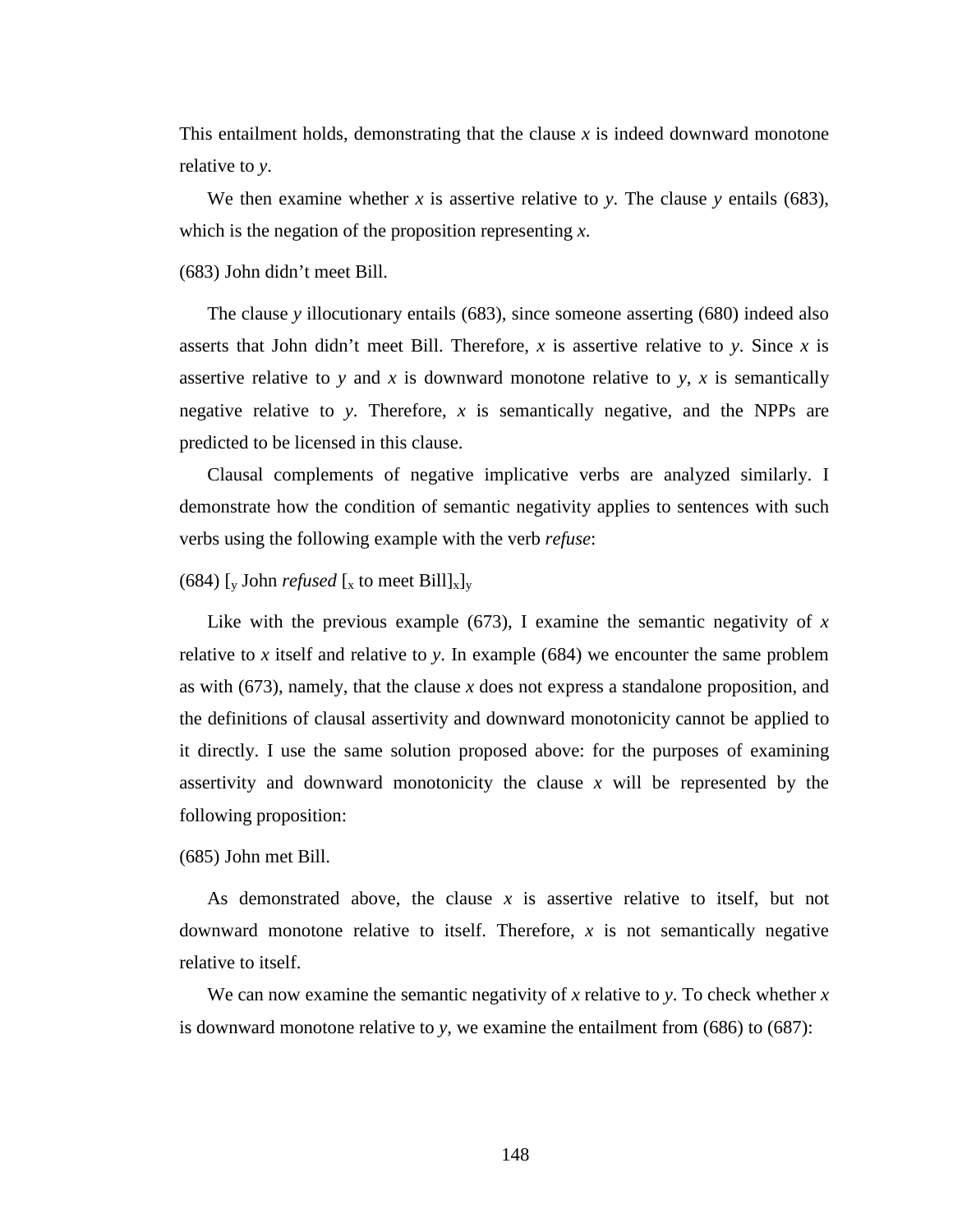(686) John refused to *meet* Bill. ⇒

(687) John refused to *visit* Bill.

It is possible that (686) is true and (687) is false. Such is the case, for example, if John was asked to meet Bill in John's own office, and was never offered to visit Bill. However, in order to check for Strawson-DM, we need to make sure that the presuppositions of the conclusion are satisfied. I suggest that sentences of the type *X refused to Y* presuppose that someone told X to do Y. Therefore we need to examine the entailment above under the condition that someone told John to visit Bill, which is the presupposition of (687). In this case the entailment holds. Indeed, if someone told John to visit Bill, and John refused to meet Bill, we can conclude that John refused to visit Bill. Therefore, the Strawson-entailment from (686) to (687) holds, and the clause *x* is downward monotone relative to *y*.

We now examine whether  $x$  is assertive relative to  $y$ . A clause  $x$  is assertive relative to *y* iff ASSERT(y)  $\Rightarrow$ <sub>ILL</sub> ASSERT<sup>i</sup>(x) or ASSERT(y)  $\Rightarrow$ <sub>ILL</sub> ASSERT<sup>i</sup>( $\neg$ x), for some assertion strength *i*. In the case of (684), the main sentence *y* entails  $\neg x$ , that is, *y* entails (689):

(688) [y John refused [x to meet Bill] $x]_y \Rightarrow$ 

(689) John didn't meet Bill.

The proposition in  $(689)$  is also illocutionary entailed by  $(684)$ , and x is indeed assertive relative to *y*. This conclusion is supported by a number of factors. The cases shown in section 7.2 of semantic entailment without illocutionary entailment involved presuppositions, and (689) is not presupposed by (684). The sentence (684) can be used to answer a question regarding (689), as the following exchange demonstrates:

(690) Did John meet Bill?

### - He refused to.

Since *x* is assertive relative to *y* and *x* is downward monotone relative to *y*, *x* is semantically negative relative to *y*. Therefore, *x* is semantically negative, and the NPPs are predicted to be licensed in this clause.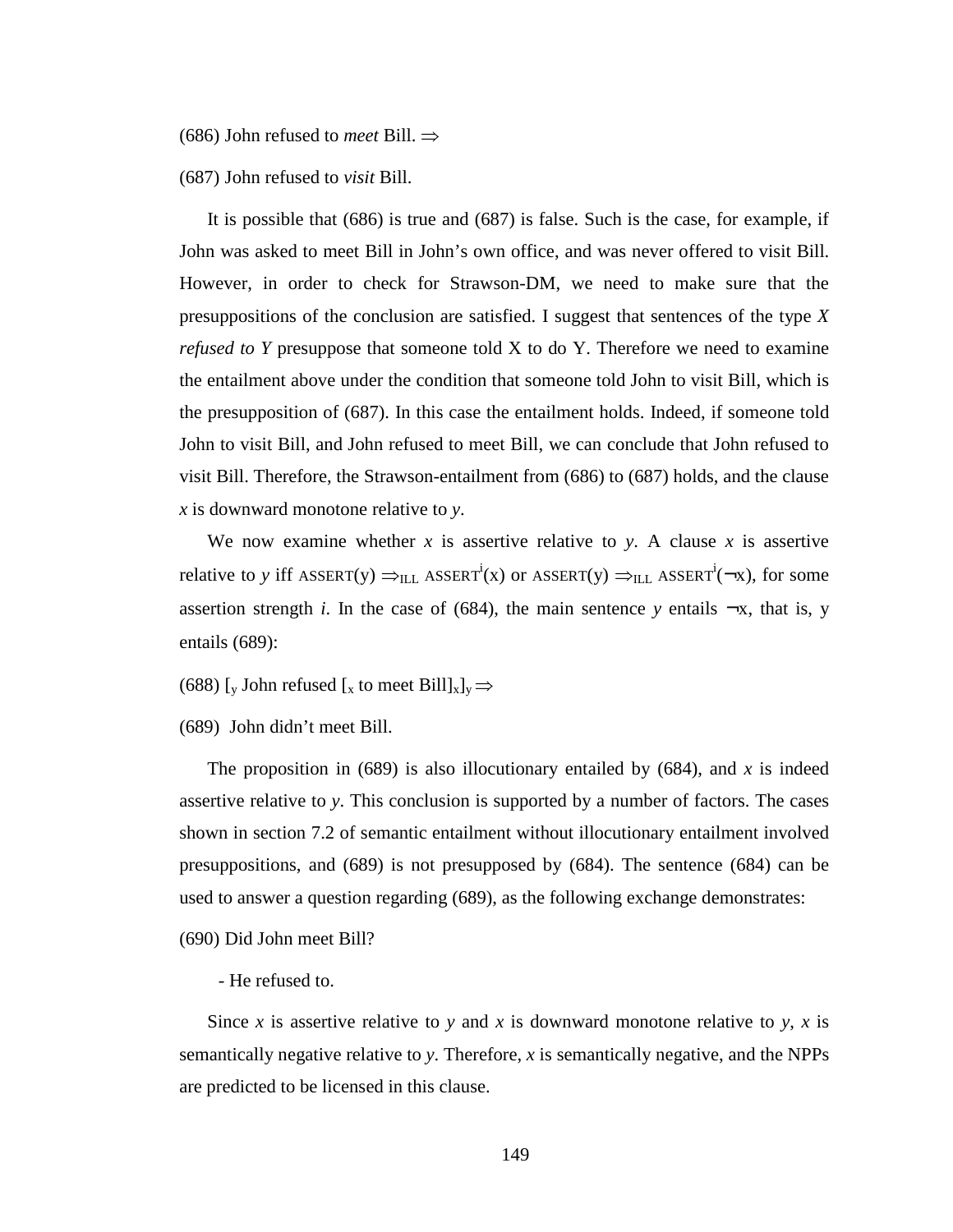We have seen that the complement clause of negative implicative verbs and negative implicative constructions is an assertive environment, and its predicate position is, in most cases, downward monotone. This means that such an environment is semantically negative, and the NPPs are predicted to occur. In these environments the behavior of the NPPs is again predicted not to be different from NPIs like *any*. This prediction is again borne out.

### 8.4 Non-assertive subordinate clauses

The third category of NPI licensors are those that create a downward monotone environment in the predicate position of a non-assertive subordinate clause. In this case the subordinate clause is not semantically negative, and the negative polarity particles are not predicted to be licensed.

Such is the case, for example, with an antecedent of a conditional. Let's see how the proposed condition applies to an antecedent  $x$  of the following conditional sentence:

# (691) [yIf [xhe comes]x, I won't play the guitar]y.

 $\overline{a}$ 

A clause *x* is semantically negative iff there exists a clause *z* such that *x* is semantically negative relative to *z*. In (691) there are two candidates for the role of *z*, namely, *x* itself, and the main clause of the sentence *y*. We have to check whether *x* is semantically negative with respect to at least one of these two candidate clauses.

First, let's take  $z = x$ . The clause x is assertive relative to itself, due to the reflexivity of assertivity. Since the predicate position of *x* is not downward monotone relative to *x*, one of the conditions for semantic negativity does not hold, and *x* is not semantically negative relative to itself. The full formal examination of such a clause can be found in section 8.3 above in the analysis of sentence (648).

Let's now take  $z = y$ , which is the entire sentence. The antecedent of a conditional is usually considered to be a downward monotone environment, as demonstrated by the direction of entailment between the following sentences<sup>21</sup>:

 $21$  As noted in Heim (1984), this pattern, known as "strengthening the antecedent", does not always hold. For example, the following entailment does not hold: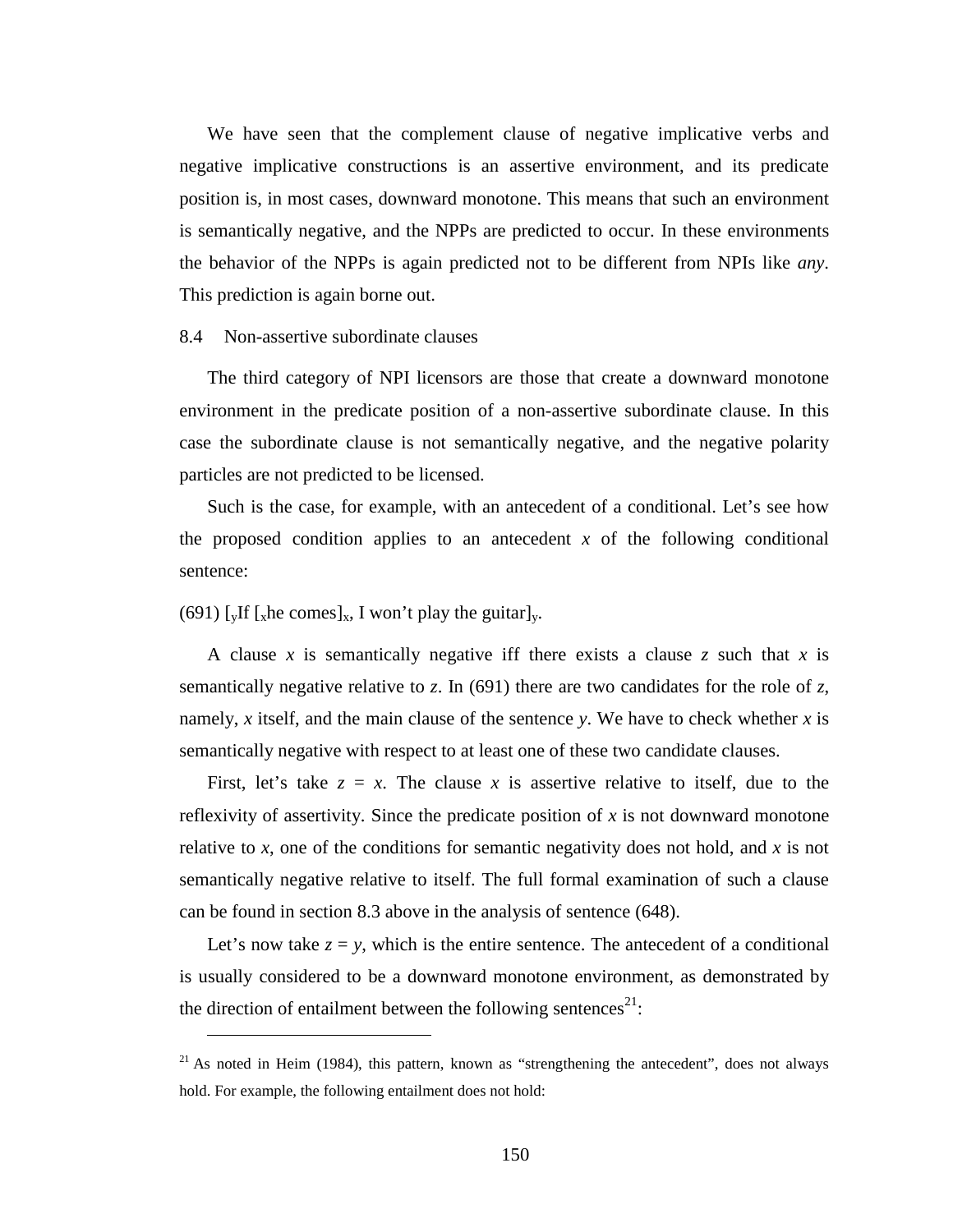(692) If you have a pet, you must notify the landlord  $\Rightarrow$ 

(693) If you have a cat, you must notify the landlord.

However, the antecedent clause  $x$  is not assertive relative to  $y$ . A clause  $x$  is assertive relative to *y* iff ASSERT(y)  $\Rightarrow$ <sub>ILL</sub> ASSERT<sup>i</sup>(x) or ASSERT(y)  $\Rightarrow$ <sub>ILL</sub> ASSERT<sup>i</sup>( $\neg$ x), for some assertion strength *i*. However, asserting (691), for example, does not illocutionary entail either *he comes*, or *he doesn't come*. A common analysis of conditional utterances of the type *if A then B* is that they are conditional assertions, asserting *B* in the case that A is true. If *A* is false, nothing gets asserted, and neither A nor ¬A are asserted.

Since  $x$  is not assertive relative to  $y$ , one of the conditions for semantic negativity does not hold, and *x* is not semantically negative relative to *y*. Since there is no *z* such that *x* would be semantically negative relative to *z*, *x* is not in a semantically negative environment.

The licensing condition of semantic negativity does not hold, and the negative polarity particles are predicted not to be licensed by the antecedent of a conditional. This prediction turns out to be correct.

Another environment belonging to this category is the restrictor (first argument) of the universal quantifier. I use the following example to demonstrate how the condition of semantic negativity applies to this environment.

(694) [<sub>v</sub>Everyone [<sub>x</sub>who visited John]<sub>x</sub> liked him]<sub>y</sub>.

A clause *x* is semantically negative iff there exists a clause *z* such that *x* is semantically negative relative to *z*. In (694) there are two candidates for the role of *z*, namely, *x* itself, and the main clause of the sentence *y*. We have to check whether *x* is semantically negative with respect to at least one of these two candidate clauses.

 $\overline{a}$ 

<sup>(</sup>i) If I strike this match, it will light  $=\ge$ 

If I dip this match in water and strike it, it will light.

This issue is not relevant for my analysis, since the antecedent of a conditional is in any case a nonassertive environment.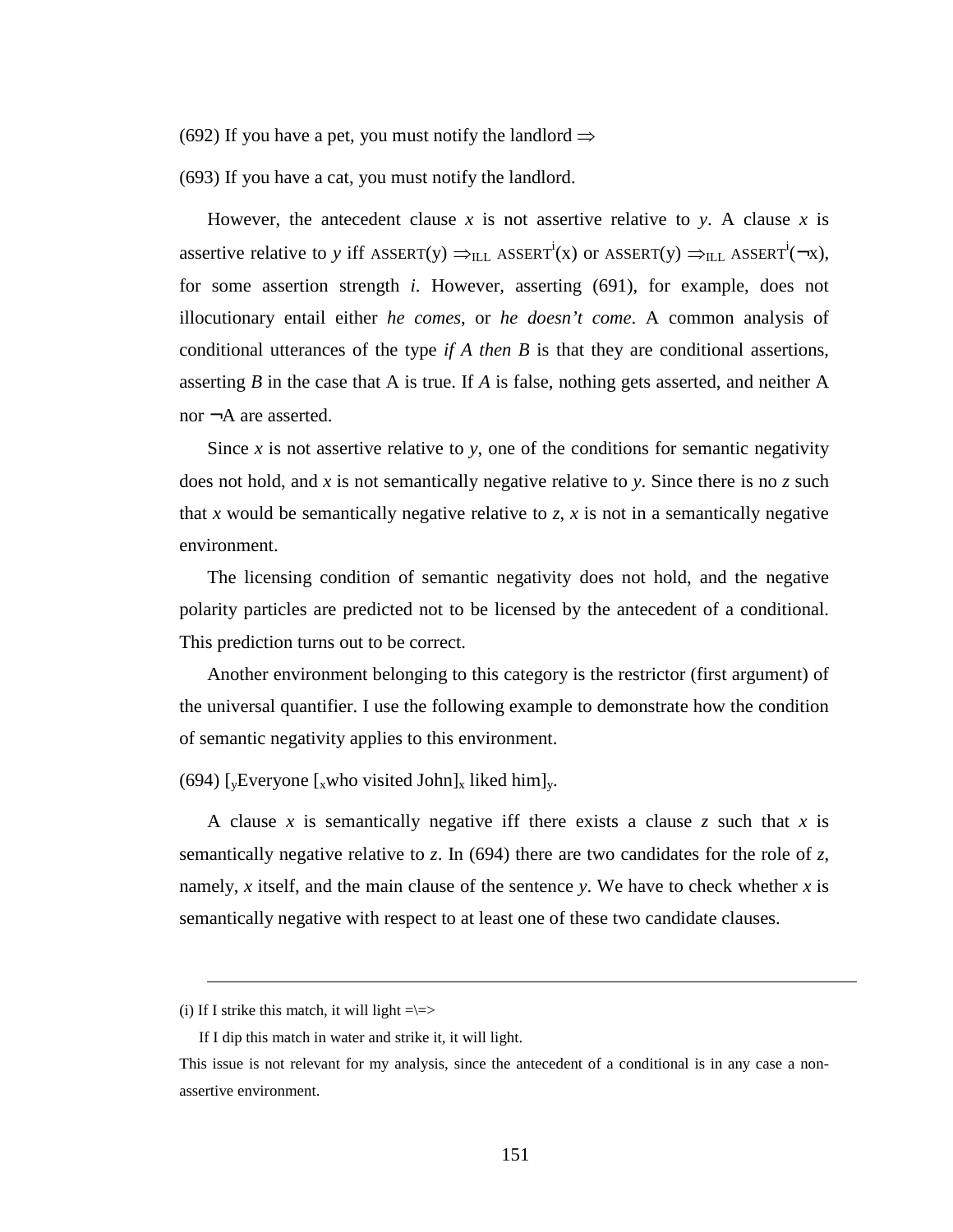First, let's take  $z = x$ . We now want to check whether *x* is assertive relative to *x* and whether  $x$  is downward monotone relative to  $x$ . However, the definitions of assertivity and downward monotonicity cannot be applied to  $x$  directly. The reason is that  $x$  is a relative clause, and it does not express a complete proposition, while the definitions of assertivity and downward monotonicity are formulated for clauses expressing propositions.

One way to deal with this problem is to find a proposition that would represent the clause for the purposes of testing the conditions. Giannakidou (1999:398) encountered the same problem in applying the condition of veridicality to relative clauses. Her solution was to represent the relative clause as a proposition with existential quantification replacing the relative pronoun. For example, the clause *x* is represented as *someone visited John*. I adopt Giannakidou's approach for such clauses.

Let us now examine the properties of x relative to x. First, x is assertive relative to *x*, since every clause is assertive relative to itself. However, *x* is not downward monotone relative to itself, since the predicate position of  $x$  (the position of the verb) is not downward monotone relative to *x*. This can be illustrated by the following entailment, which does not hold.

(695) Someone *met* John. =/>

(696) Someone *visited* John.

Since  $x$  is not downward monotone relative to itself, it is not semantically negative relative to itself.

Let's now take  $z = y$ , which is the entire sentence, and examine whether x is semantically negative relative to *y*. To examine for downward monotonicity, we check if the predicate position of *x* is downward monotone relative to *y*. This is indeed the case, as the following entailment demonstrates:

(697) Everyone who *met* John liked him. ⇒

(698) Everyone who *visited* John liked him.

Therefore, the clause *x* is downward monotone relative to *y*.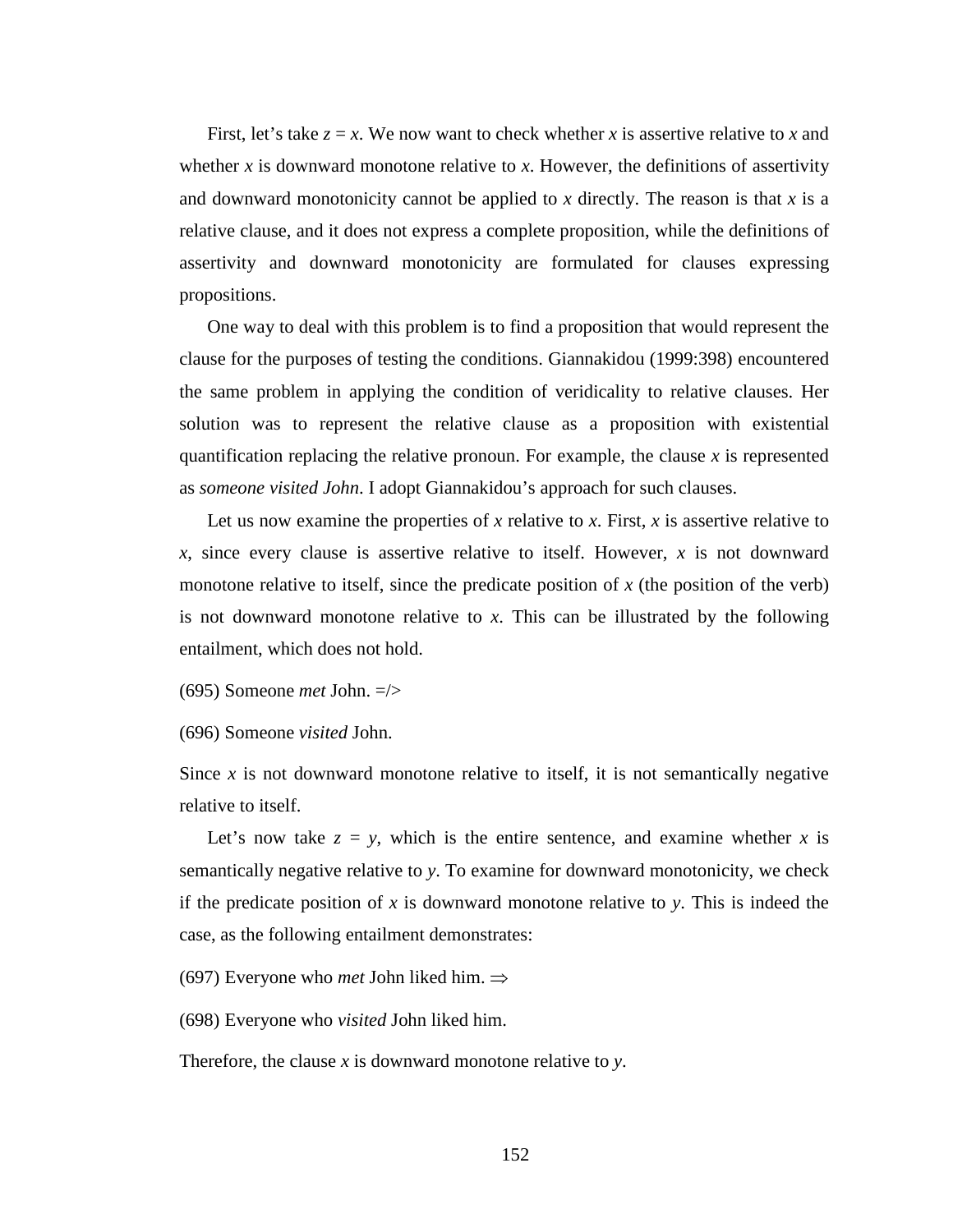However, the clause x is not assertive relative to y. Indeed, asserting  $(699)$  does not illocutionary entail asserting (700).

(699) [<sub>v</sub>Everyone [<sub>x</sub>who visited John]<sub>x</sub> liked him]<sub>y</sub>.

(700) Someone visited John.

While (701) implies that there were people who visited John, this implication is not an assertion, and it can be canceled:

(701) Everyone who visited John liked him, since, in fact, no one visited him.

It is sometimes assumed that (699) presupposes (700). This is compatible with the conclusion that (699) does not illocutionary entail (700), since propositions presupposed by (699) are not asserted when (699) is asserted.

Since *x* is not assertive relative to *y*, *x* is not semantically negative relative to *y*. We have seen that *x* is also not semantically negative relative to *x*. Therefore, there is no clause *z* such that *x* is semantically negative relative to *z*, hence *x* is not semantically negative. The licensing condition of semantic negativity does not hold, so negative polarity particles are predicted not to occur in the restrictor clause of a universal, such as clause *x*. This prediction turns out to be correct.

Other examples of NPI-licensing environments that are predicted not to license NPPs are: superlative clauses, comparative clauses, and factive emotive adversatives. The NPIs are licensed in the restrictor clause used with superlative, as in the following example:

(702) This is the best movie I have *ever* seen.

I demonstrate how the condition of semantic negativity applies to such clauses using the following example:

(703) [y John is the most interesting person [x] have ever met]<sub>x</sub> ]<sub>y</sub>.

A clause *x* is semantically negative iff there exists a clause *z* such that *x* is semantically negative relative to *z*. In (703) there are two candidates for the role of *z*, namely, *x* itself, and the main clause of the sentence *y*. We have to check whether *x* is semantically negative with respect to at least one of these two candidate clauses.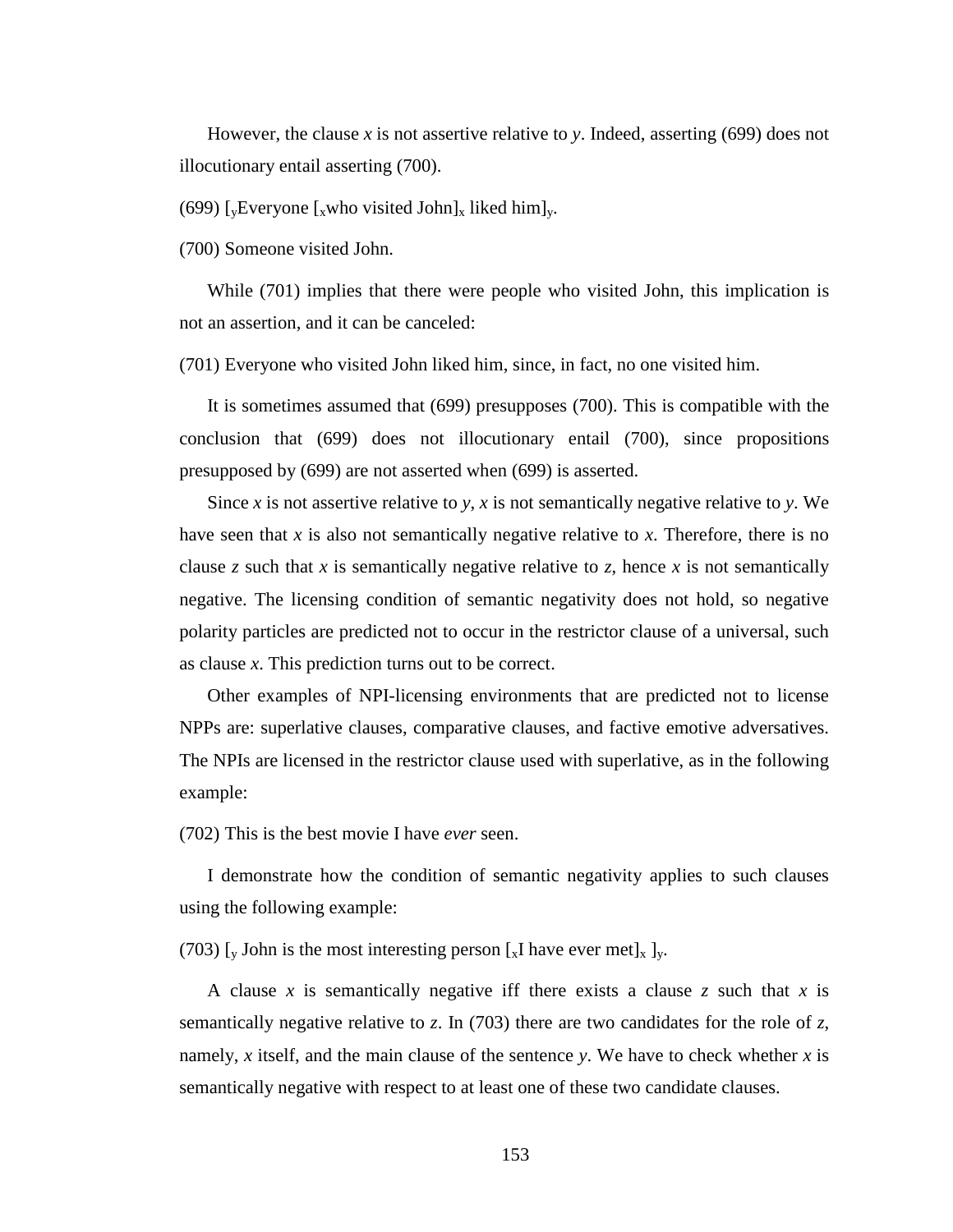First, let's take  $z = x$ , examining x relative to itself. As in (694), the clause x is a relative clause, and does not represent a complete proposition, since the object position is set by the quantification in the parent clause. In order to examine the assertivity and downward monotonicity of the clause *x*, the object position is replaced by an existential, as follows:

(704) I have met *someone*.

The clause  $x$  is an ordinary positive clause, hence it is assertive relative to itself. However, it is not downward monotone relative to itself, since the following entailment does not hold:

(705) I have *met* someone. =/>

(706) I have *visited* someone.

Since  $x$  is not downward monotone relative to itself, it is not semantically negative relative to itself.

Now we take  $z = y$ , examining *x* relative to *y*. We check whether *x* is downward monotone relative to *y*, that is, whether the predicate position of  $x$  is downward monotone relative to *y*, by examining the following entailment:

(707) John is the most interesting person I have ever *met*. =>

(708) John is the most interesting person I have ever *visited*.

According to Herdan and Sharvit (2006:5), the restrictor clause of the superlative construction is presupposed. The contrast in (709) is used to support this analysis. This test is based on the assumption that one can doubt that *p* only if one believes the presuppositions of *p*. Continuation *b* in which the negation of the restrictor clause is ascribed to John's thoughts is not felicitous, supporting the point of view that the restrictor is presupposed.

(709) John doubts that Emma is the tallest student in this class.

a. He thinks it is likely that Sally is taller.

b. #He thinks it is likely that Emma is not a student in this class at all.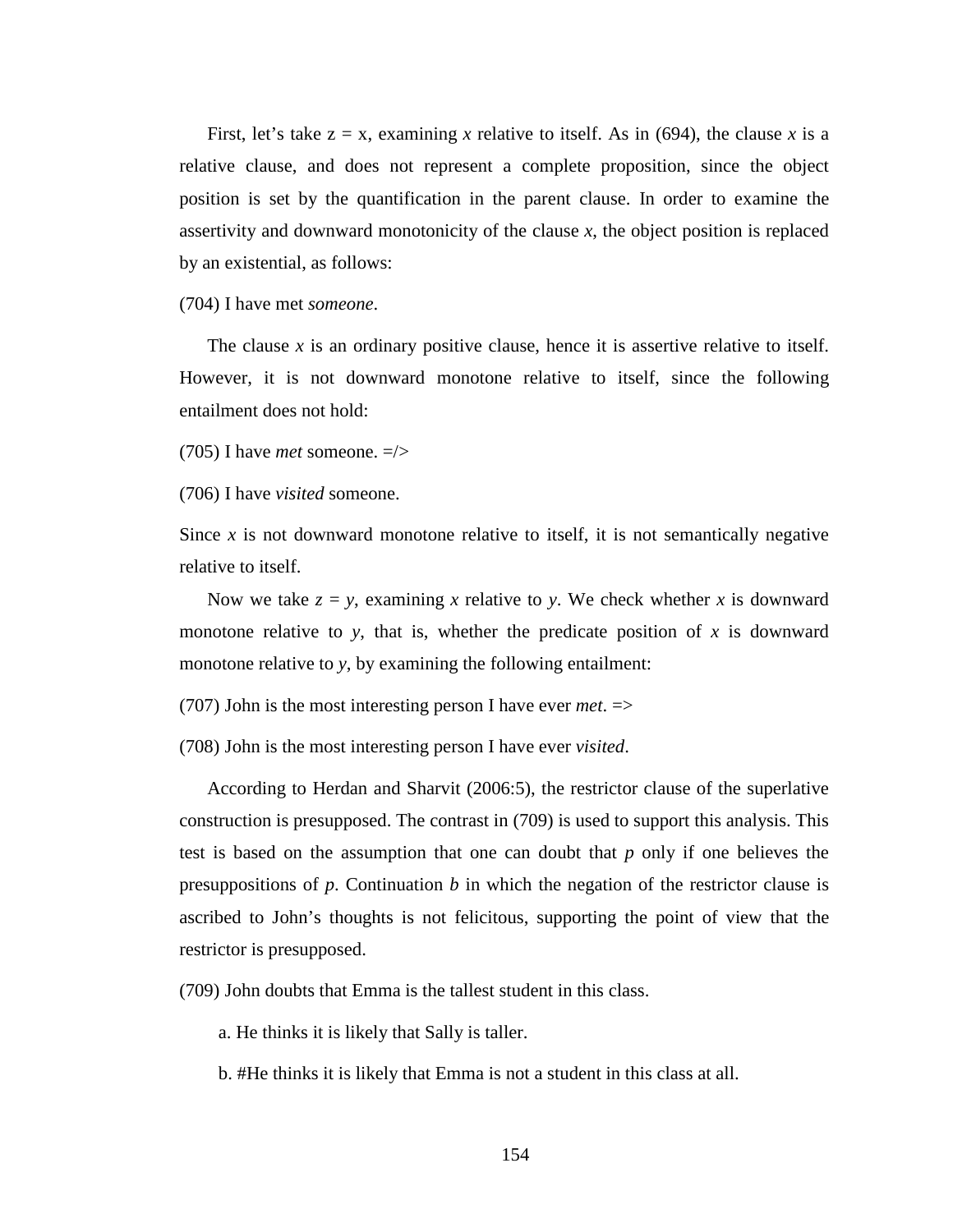Adopting this analysis, we assume that (707) presupposes *John is a person I have met* and (708) presupposes *John is a person I have visited*. Since the set of people I have met is a superset of the people I have visited, (707) and the presupposition of (708) entail (708), and the entailment holds. The reason is that if *x* has the largest measure on some scale in *P*, it also has the largest measure in  $P' \subseteq P$ , given that *x* also belongs to P'. Since (707) Strawson-entails (708), *x* is downward monotone relative to *y*.

Now we check whether *x* is assertive relative to *y*. The clause *x* is assertive relative to *y* if *y* illocutionary entails *x*, that is, someone asserting *y* also asserts *x*. For the purposes of examining this entailment, the proposition of *x* is taken to be as in (704), *I have met someone*. According to the analysis presented above, (703) presupposes *John is a person I have met*. Since (704) is entailed by *John is a person I have met*, that is, (704) is entailed by the presupposition of *y*, (704) is not asserted when *y* is asserted. This means that *x* is not assertive relative to *y*.

Since *x* is not assertive relative to *y*, *x* is not semantically negative relative to *y*. We have seen that *x* is also not semantically negative relative to *x*. Therefore, there is no clause  $z$  such that  $x$  is semantically negative relative to  $z$ , hence  $x$  is not semantically negative. The licensing condition of semantic negativity does not hold, so negative polarity particles are predicted not to be licensed by the superlative restrictor clauses, such as clause *x*. This prediction turns out to be correct.

The next environment I examine is the comparative subordinate clause, using the following example:

(710) [y It is easier/harder to contact Bill by email than [x to meet him]x ]y.

First I examine the semantic negativity of *x* relative to *x* itself and then relative to *y*. In example (710) we encounter the same problem as with (673) and (694) above, namely, that the clause *x* does not express a standalone proposition, and the definitions of clausal assertivity and downward monotonicity cannot be applied to it directly. I use the same solution proposed above: for the purposes of examining assertivity and downward monotonicity the clause *x* will be represented by the following proposition:

(711) Someone met Bill.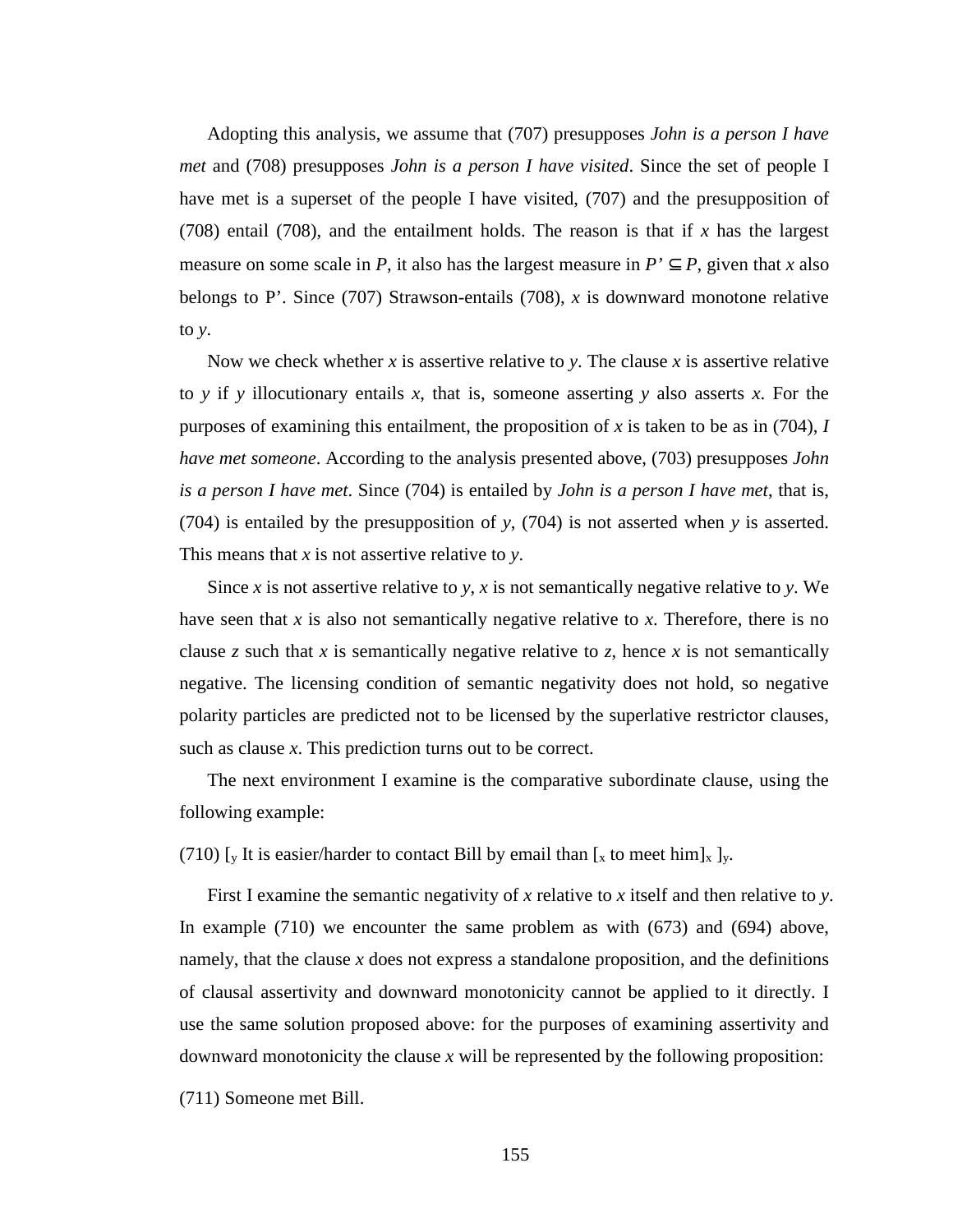This is a simple affirmative clause, so *x* is assertive relative to itself, but not downward monotone relative to itself. Therefore, *x* is not semantically negative relative to itself.

We can now examine the semantic negativity of *x* relative to *y*. Let us examine the downward monotonicity first. It turns out that the downward monotonicity depends on the choice of the adjective in the main clause. With the adjective *easier*, the clause *x* is downward monotone relative to *y*, as the following entailment demonstrates:

(712) It is easier to contact Bill by email than to *meet* him.  $\Rightarrow$ 

(713) It is easier to contact Bill by email that to *visit* him.

On the other hand, with the adjective *harder*, the clause *x* is not downward monotone relative to *y*, since the following entailment does not hold:

(714) It is harder to contact Bill by email than to *meet* him. =/>

(715) It is harder to contact Bill by email that to *visit* him.

However, the antecedent clause  $x$  is not assertive relative to  $y$ , regardless of the choice of the adjective. A clause *x* is assertive relative to *y* iff ASSERT(y)  $\Rightarrow$ <sub>ILL</sub> ASSERT<sup>i</sup>(x) or ASSERT(y)  $\Rightarrow$ <sub>ILL</sub> ASSERT<sup>i</sup>( $\neg x$ ), for some assertion strength *i*. In our case, we have to examine whether the sentence (710) illocutionary entails (711) or its negation. This is not the case; (710) does not assert *Someone met Bill*, nor does it assert *No one met Bill*. Therefore, *x* is not assertive relative to *y*, hence *x* is not semantically negative relative to *y*.

Since *x* is not assertive relative to *y*, *x* is not semantically negative relative to *y*. We have seen that *x* is also not semantically negative relative to *x*. Therefore, there is no clause *z* such that *x* is semantically negative relative to *z*, hence *x* is not semantically negative. The licensing condition of semantic negativity does not hold, so negative polarity particles are predicted not to occur in the complement of an emotive factive, such as clause *x*. This prediction turns out to be correct.

Another NPI-licensing environment in this category is the complement of emotive factives. Consider the following sentence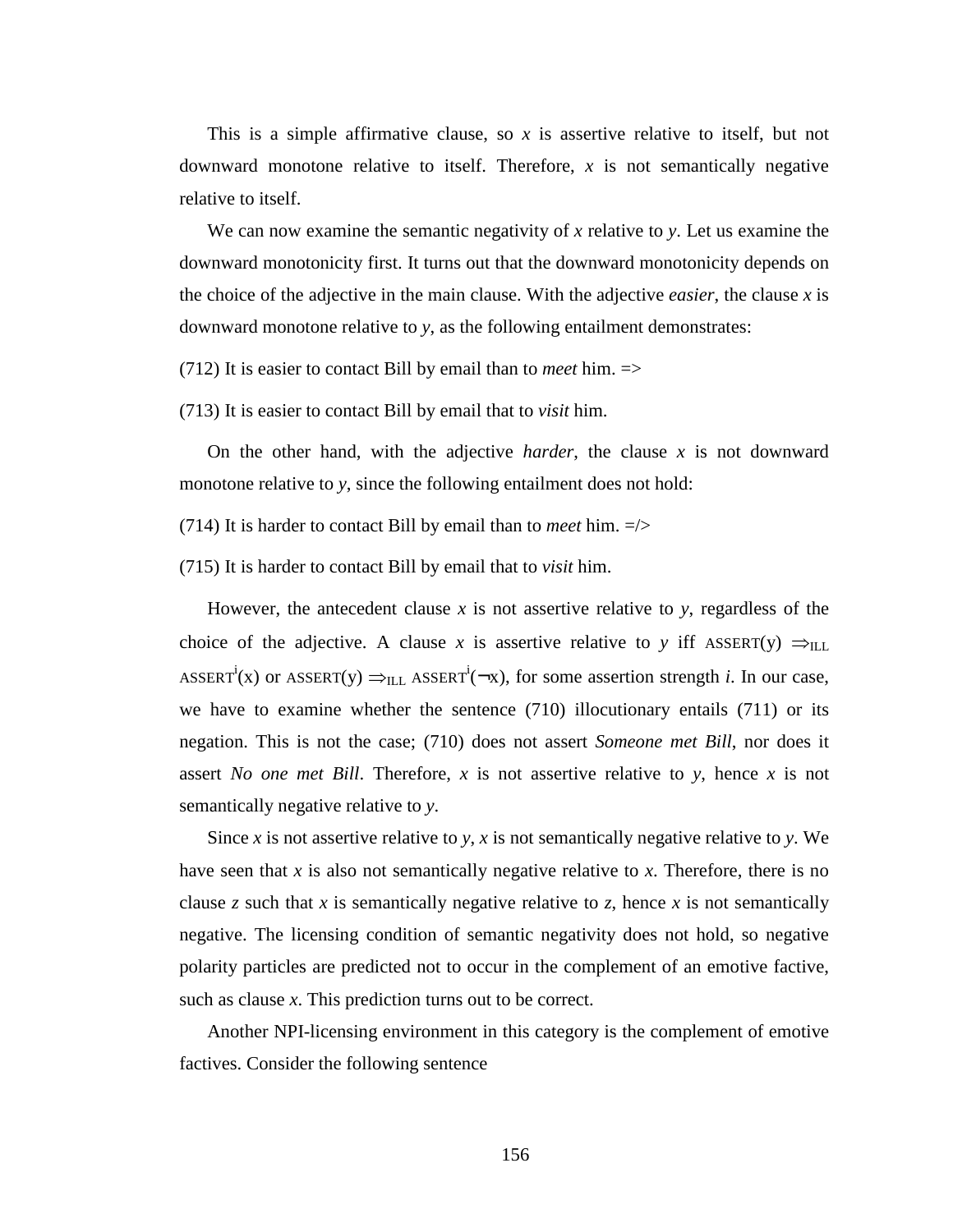(716) [y I'm sorry [x you visited John  $]_x]_y$ .

Let us examine whether the clause *x* is semantically negative. A clause *x* is semantically negative iff there exists a clause  $\zeta$  such that  $\chi$  is semantically negative relative to *z*. In (716) there are two candidates for the role of *z*, namely, *x* itself, and the main clause of the sentence *y*. We have to check whether  $x$  is semantically negative with respect to at least one of these two candidate clauses.

First, we take  $z = x$  and check whether x is semantically negative relative to itself. As demonstrated above, an ordinary affirmative clause is not semantically negative relative to itself. Such a clause is assertive relative to itself, but not downward monotone relative to itself.

Another candidate for the role of  $z$  is  $y$ , the entire sentence. A clause  $x$  is semantically negative relative to *y* if *x* is assertive relative to *y* and downward monotone relative to *y*. According to the analysis of Kadmon and Landman (1993) presented in section 2.3.2, the emotive factives create a downward monotone environment. In our case, *x* is downward monotone relative to *y* if its predicate position is downward monotone relative to *y*. The predicate position is the position of the verb, so  $x$  is downward monotone relative to  $y$  if entailments like the following hold:

(717) I'm sorry that Bill *met* John. =>

## (718) I'm sorry that Bill *visited* John.

The downward monotonicity is examined given that the presuppositions of the conclusion (718) are satisfied. The verb *sorry* is factive, so (717) presupposes *Bill met John*, while (718) presupposes *Bill visited John*. According to Kadmon and Landman's (1993) analysis of *sorry*, the assertion of (717) is true iff in the preferred worlds of the speaker it is not true that Bill met John, that is, Bill did not meet John. If in all the preferred worlds Bill did not meet John, it is also true that in all the preferred worlds Bill did not visit John. Therefore, the assertion of (718) is true as well. This shows that (717) together with the presupposition of (718) entail (718), so the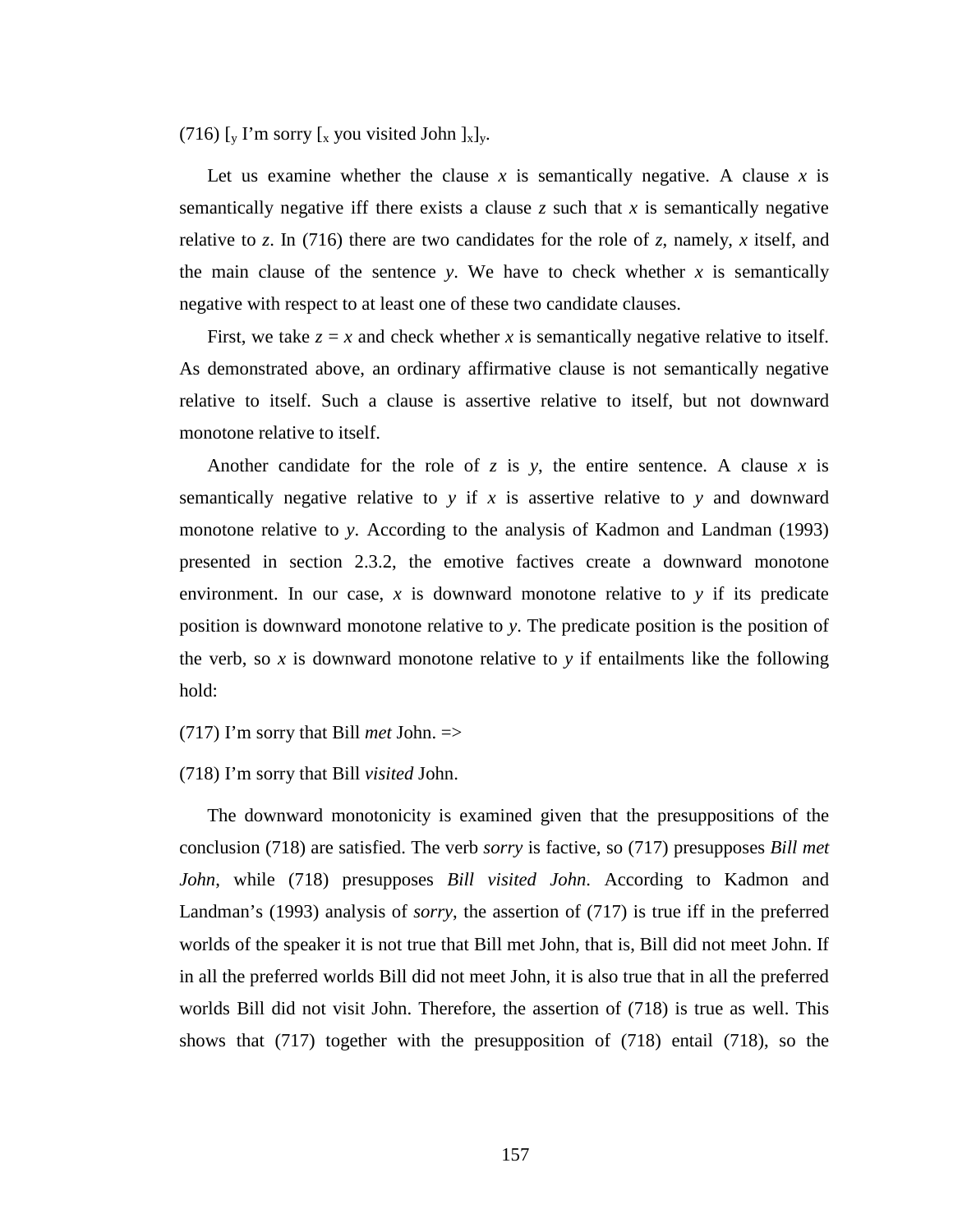predicate position of *x* is indeed downward monotone relative to *y*, and the clause *x* is downward monotone relative to *y*.

However, *x* is not assertive relative to *y*. Indeed, (719) does not assert (720), but rather presupposes (720), due to the factivity of the predicate *sorry*.

(719) I'm sorry that Bill met John.

(720) Bill met John.

Since *x* is not assertive relative to *y*, *x* is not semantically negative relative to *y*. We have seen that *x* is also not semantically negative relative to *x*. Therefore, there is no clause *z* such that *x* is semantically negative relative to *z*, hence *x* is not semantically negative. The licensing condition of semantic negativity does not hold, so negative polarity particles are predicted not to occur in the complement of an emotive factive, such as clause *x*. This prediction turns out to be correct.

This prediction is confirmed for almost all the categories mentioned above. The superlative construction is an exception, allowing the NPP *yet*. It does not license *either* or *neither*.

(721) \*If you work there *anymore*, leave.

(722) \*I feel better than I have ever felt before *either*.

(723) \*I regret that I'm in Spain *anymore*.

(724) No one of us has ever been to Amsterdam. \*Everyone/\*No one who has been to Brussels *either* wants to go there again some day.

(725) It is by far the best book I have *yet* purchased in the field of Web Design.

In environments discussed in this section the behavior of NPPs differs from NPIs like *any* and *ever*. These environments are known to be NPI-licensing, but the NPPs are not licensed in them. Although they are downward monotone, they are not assertive, and hence not semantically negative.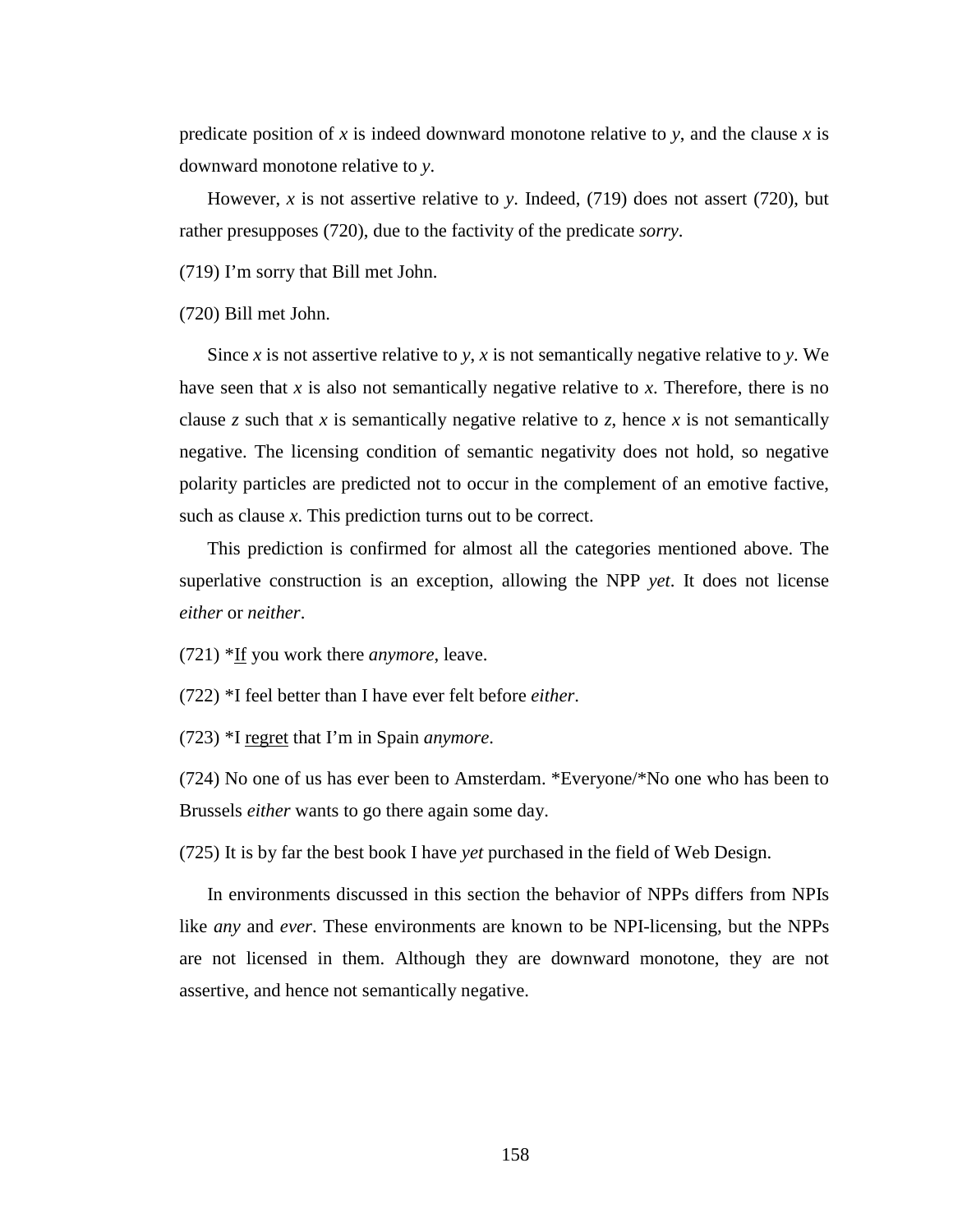### 8.5 Locality

One important feature of the semantic negativity condition as defined above is its locality. If a clause *x* is semantically negative in *x'*, further embeddings of *x'* will not alter the semantic negativity of *x*. The reason is that *x* will remain semantically negative relative to *x'*. Let's examine such an example:

(726)  $\left[x\right]$  He won't come]<sub>x</sub>.

(727) [yIf [xhe doesn't come]<sub>x</sub>, I won't play the guitar]<sub>y</sub>.

A simple sentence with sentential negation (726) is semantically negative. The clause *x* is assertive relative to *x*, since assertivity is reflecive. The clause *x* is also downward monotone relative to *x*, since its predicate position is downward monotone relative to *x*. This can be demonstrated by the validity of the following entailment, in which the denotation of the verb in the subordinate clause in the premise, *move*, is a superset of the denotation of the verb in the conclusion, *jump*:

(728) He won't *move*.  $\Rightarrow$ 

(729) He won't *jump*.

Since *x* is assertive relative to *x* and downward monotone relative to *x*, *x* is semantically negative relative to *x*, hence it is semantically negative.

What if we embed *x* in a non-assertive environment, such as the antecedent of a conditional (727)? If we examine the semantic negativity of *x* relative to the entire sentence *y*, we will reach the conclusion that *x* is not semantically negative relative to *y*. It has been shown in the analysis of (691) above that the antecedent of a conditional is not semantically negative relative to the conditional sentence, since the antecedent is not assertive relative to the conditional sentence. However, we can still examine the semantic negativity of *x* relative to itself. This analysis works exactly as shown above for sentence (726): a clause is assertive relative to itself, and the predicate position of *x* is downward monotone relative to *x*, so *x* is semantically negative relative to *x*.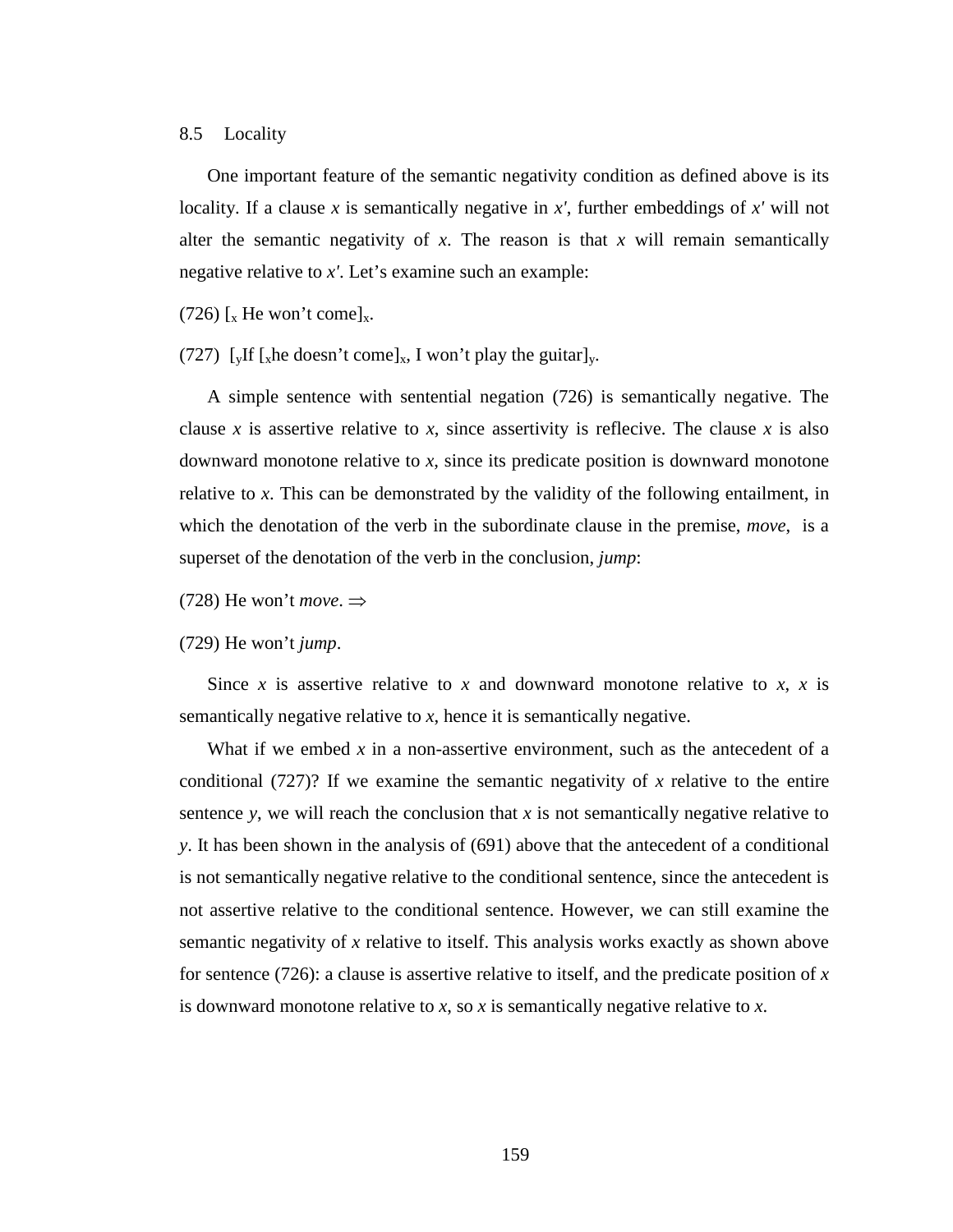Due to this feature of semantic negativity the proposed licensing condition predicts that the NPP licensing properties of a semantically negative clause are not affected by embedding. This prediction is correct, as demonstrated by the following examples:

(730) John won't come. Bill won't come *either*.

(731) John won't come. If Bill doesn't come *either*, I won't play the guitar.

### 8.6 Evaluation

We have seen that in almost all the examined cases, the semantic negativity condition correctly predicts whether the NPPs can or cannot be used in most of the environments discussed. When an NPI licensor creates a DM environment in the same clause or in an assertive subordinate clause, the environment is semantically negative. The licensing condition predicts that the NPPs are licensed, and this is indeed the case. When a DM environment is created in a non-assertive subordinate clause, the environment is not semantically negative. The licensing condition predicts that the NPPs are not licensed, and the NPPs are indeed not licensed in such environments.

One exception is the second argument of *only*: this environment is semantically negative, and the NPPs are predicted to be licensed. Nevertheless, the NPPs can occur in this environment in very limited cases. Superlatives constitute another exception. Being non-assertive, this environment is not semantically negative, and the NPPs are predicted not to occur. Nevertheless, the NPPs *anymore* and *yet* can occur in superlatives. On the other hand, the NPPs *either* and *neither* behave according to the prediction and do not occur in this environment.

The condition of semantic negativity describes the behavior of the NPPs better than the earlier proposals. The distribution of the NPPs in the different environment and the predictions of the earlier proposals and of the semantic negativity condition are summarized in the following table: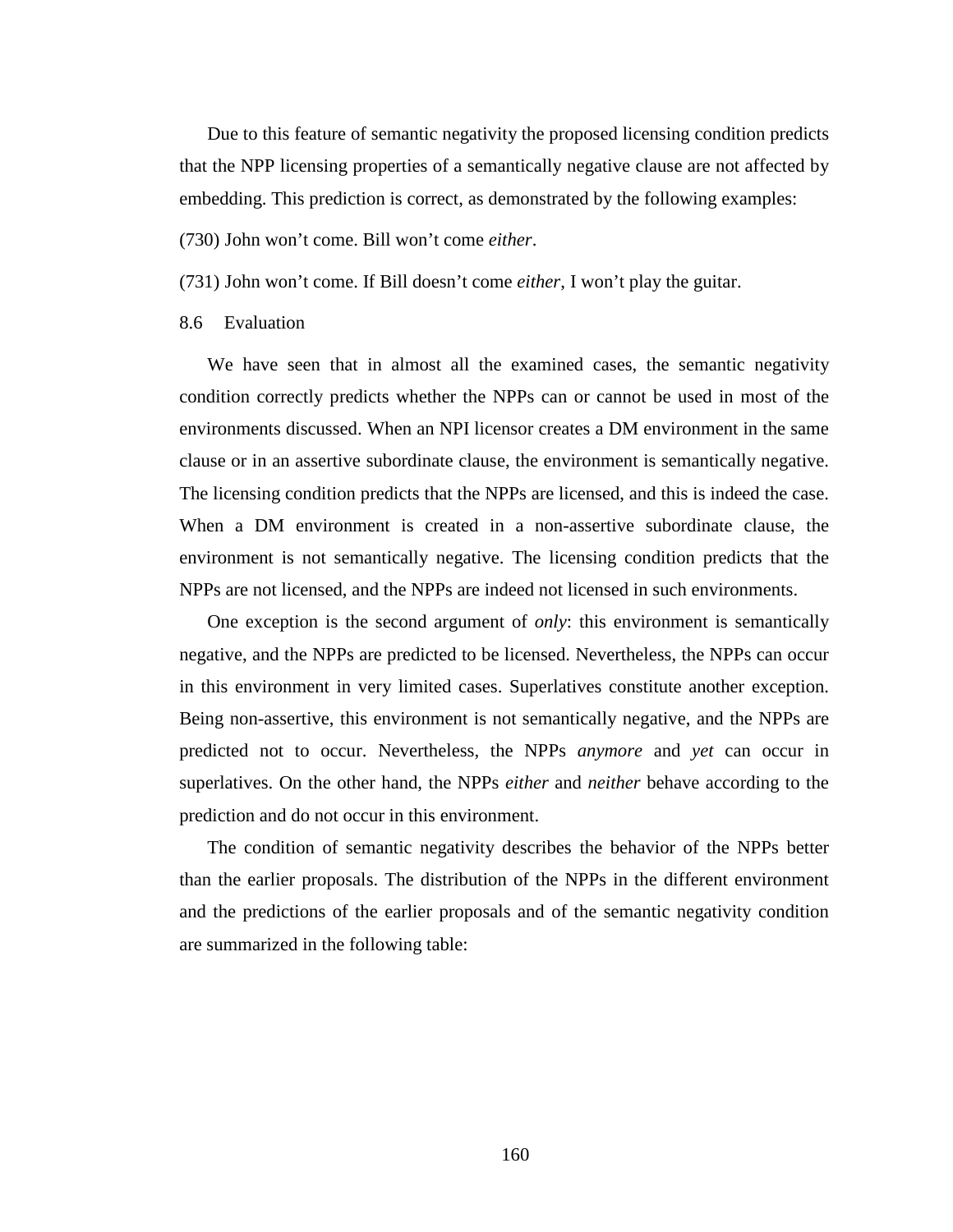|                   | <b>NPPs</b> | downward     | antiadditivity | $DM$ and negative |               | semantic   |
|-------------------|-------------|--------------|----------------|-------------------|---------------|------------|
|                   | occur       | monotonicity | (Szabolcsi     | NV                | implication   | negativity |
|                   |             | (Ladusaw     | 2004)          | (Nathan           | (Rullmann     |            |
|                   |             | 1980a)       |                | 1999)             | 2003)         |            |
| Negation          | yes         | yes          | yes            | yes               | yes           | yes        |
| few, rarely       | yes         | yes          | no             | $\rm no$          | $\rm no$      | yes        |
| negative          | yes         | yes          | yes            | yes               | yes           | yes        |
| implicative       |             |              |                |                   |               |            |
| verbs             |             |              |                |                   |               |            |
| negative          | yes         | yes          | yes            | yes               | yes           | yes        |
| implicative       |             |              |                |                   |               |            |
| constructions     |             |              |                |                   |               |            |
| doubt             | yes         | yes          | yes            | yes               | $\mathbf{no}$ | yes        |
| antecedents       | no          | yes          | yes            | yes               | $\mathbf{no}$ | no         |
| of                |             |              |                |                   |               |            |
| conditionals      |             |              |                |                   |               |            |
| restrictors of no |             | yes          | yes            | no                | no            | no         |
| positive          |             |              |                |                   |               |            |
| quantifiers       |             |              |                |                   |               |            |
| restrictors of no |             | yes          | yes            | yes               | yes           | no         |
| no                |             |              |                |                   |               |            |
| comparatives no   |             | yes          | yes            | yes               | $\rm no$      | $\rm no$   |
| emotive           | no          | yes          | yes            | $\rm no$          | $\rm no$      | no         |
| factives          |             |              |                |                   |               |            |

Table 12. Earlier proposals and semantic negativity

Compared to the previous condition of negative implication proposed for *either* by Rullmann (2003), the condition of semantic negativity improves the predictions for three kinds of environments. For sentences with *few* and *rarely* and for the complements of *doubt*, the prediction of the earlier condition was that the NPPs are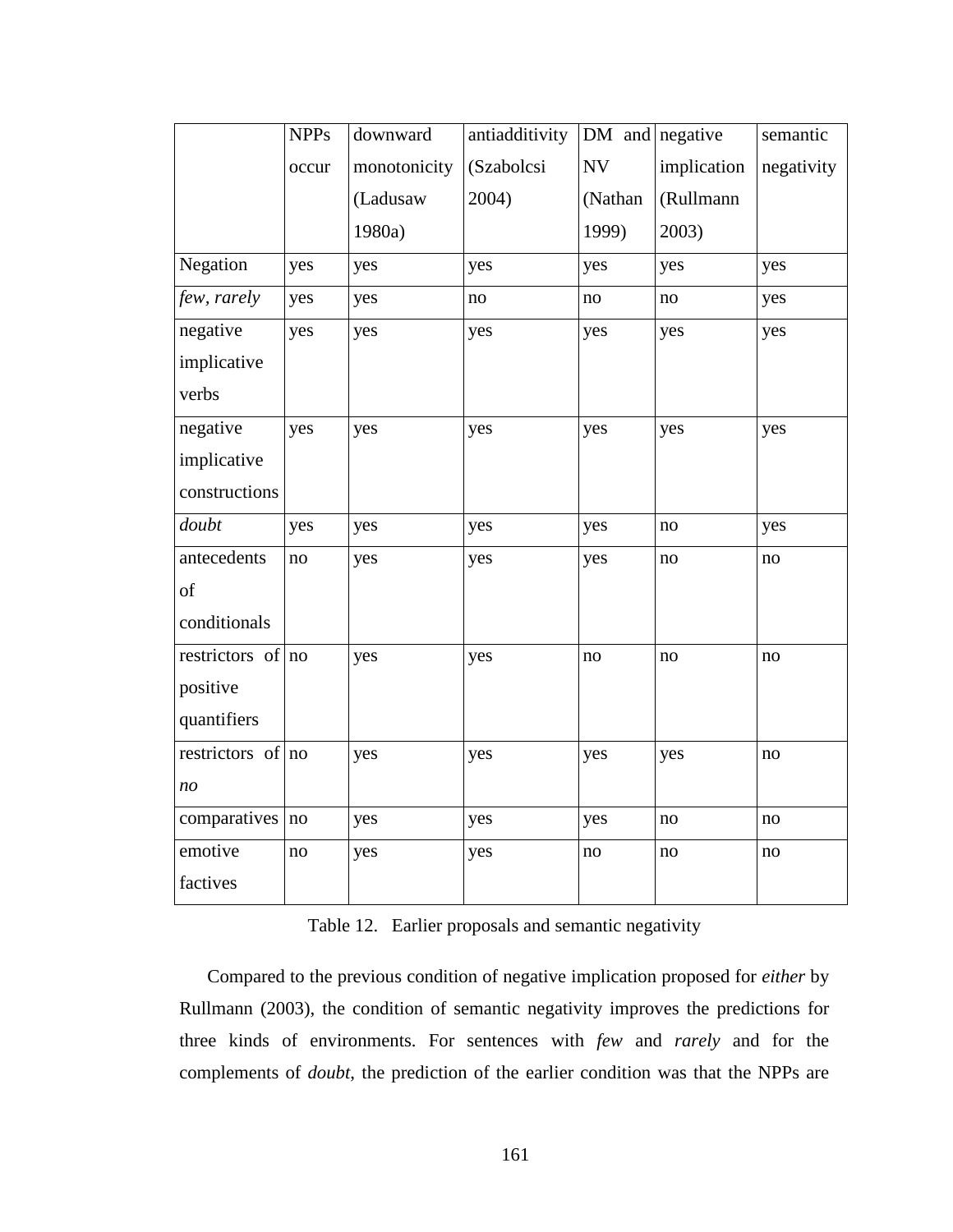not licensed, contrary to fact, and the prediction of semantic negativity is that the NPPs are licensed, as is the case. For the restrictor of *no*, the prediction of the earlier condition is that the NPPs are licensed, contrary to fact, and the prediction of semantic negativity is that the NPPs are not licensed, as is the case. This shows that the empirical adequacy of the condition of semantic negativity is more than that of the earlier proposals.

# 8.7 Validating the theory: *almost* and *barely*

The condition of semantic negativity was formulated based on observing the behavior of the NPPs in a number of environments. In this section I test this condition on a pair of environments that were not used during the formulation of the condition, namely, sentences with *almost* and *barely*. The words *almost* and *barely* exhibit an important contrast in their NPI-licensing behavior, and the importance is due to their seemingly unexpected behavior. This feature makes this pair of verbs a good test case for theories of NPI licensing.

According to the most common analysis (Horn 2002), both *almost* and *barely* have two meaning components: the polar component and the proximal component. The phrase "*almost X*" has the polar component "*not X*" and the proximal component "X is/was close". The expression "*barely X"* has the polar component "X" and the proximal component "*not X* is/was close".

For example:

(732) My printer is almost functional.

polar component: My printer is not functional

proximal component: My printer is close to being functional.

(733) My printer is barely functional.

polar component: My printer is functional.

proximal: My printer is close to being not functional.

It can be seen that *almost* has a negative polar component and a positive proximal component. The word *barely* is the opposite: it has a positive polar component and a negative proximal component. Which component influences the NPI licensing? It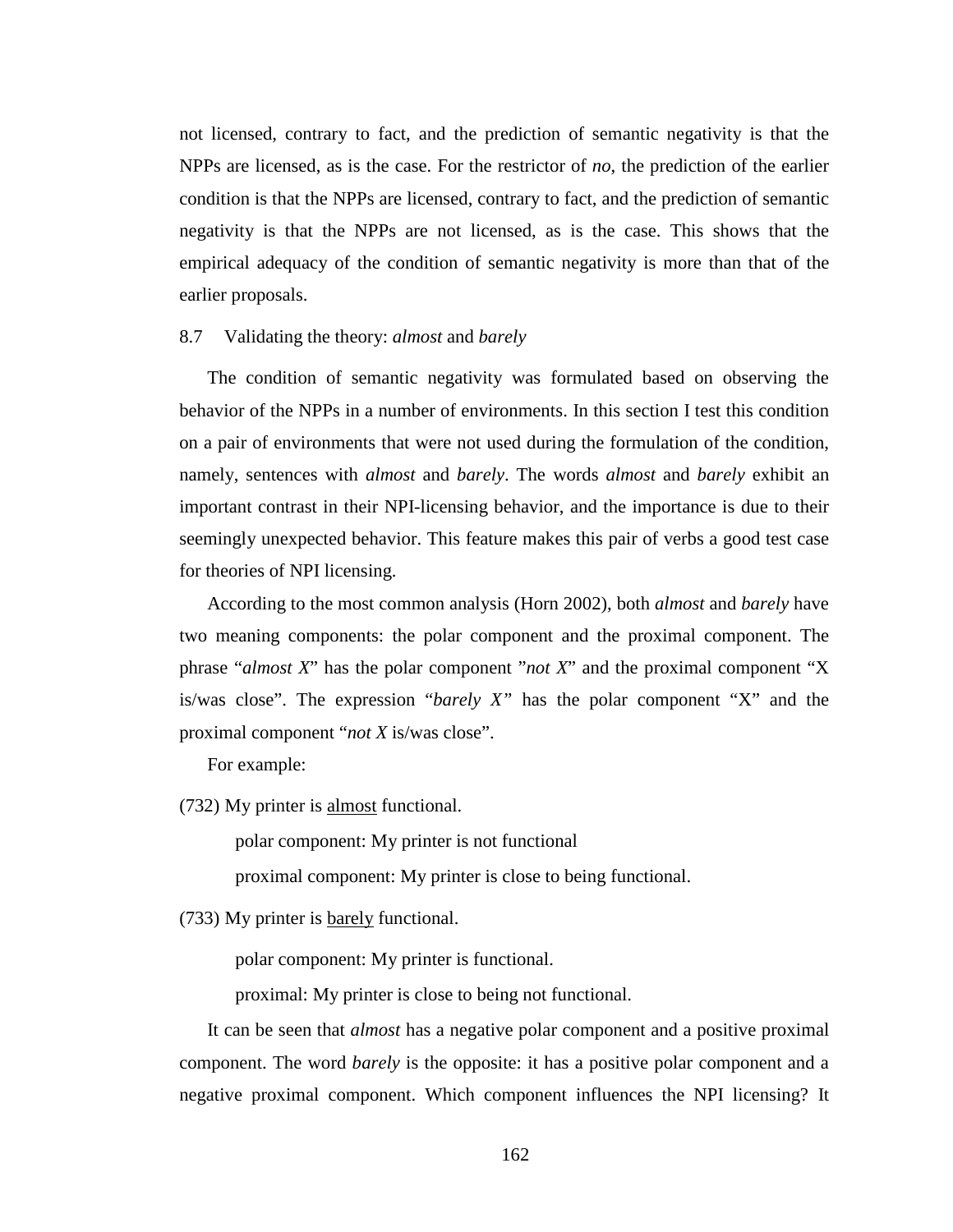turns out that it is the proximal component that influences the licensing and not the polar one. While *barely* licenses NPIs (735), *almost* does not (734). This is despite the fact that *almost X* entails *not X*, while *barely X* entails *X*. That is, the licensing is the opposite of what can be expected if it were determined by the polar component.

(734) \*She almost *slept a wink*/spoke to *anyone*.

(735) She barely *slept a wink*/spoke to *anyone*.

A possible explanation of the fact that it is the proximal component that determines the NPI licensing can be made if we observe the asymmetric status of the two components with respect to the assertion. A number of tests have been used to show that while the proximal component is asserted, the polar component is not asserted, but rather presupposed or "backgrounded" (Horn 2002; Amaral 2006).

For example, a yes/no question is interpreted as inquiring about the proximal component rather than about the polar component. That's why, (737) is a plausible elaboration of B's response to (736), but (738) seems less felicitous.

(736) A: Did John almost miss the train?

(737) B: Yes, he caught it just in the nick of time.

(738) B: #Yes, he managed to catch it.

Similarly, a negative answer to (736) is interpreted as negating the proximal component and not the polar component:

(739) B: No (= he didn't get close to missing the train;  $\neq$  he missed the train).

Likewise, a *because* clause in a sentence like (740) refers to the proximal component and not to the polar component. The *because* clause in (740) provides the reason for the speaker's being close to canceling, not for the speaker's eventually not canceling. Trying to use the *because* clause to provide a reason for the polar component results in infelicity (741). The same explanation accounts for the difference between (742) and (743).

(740) I almost canceled because I was ill.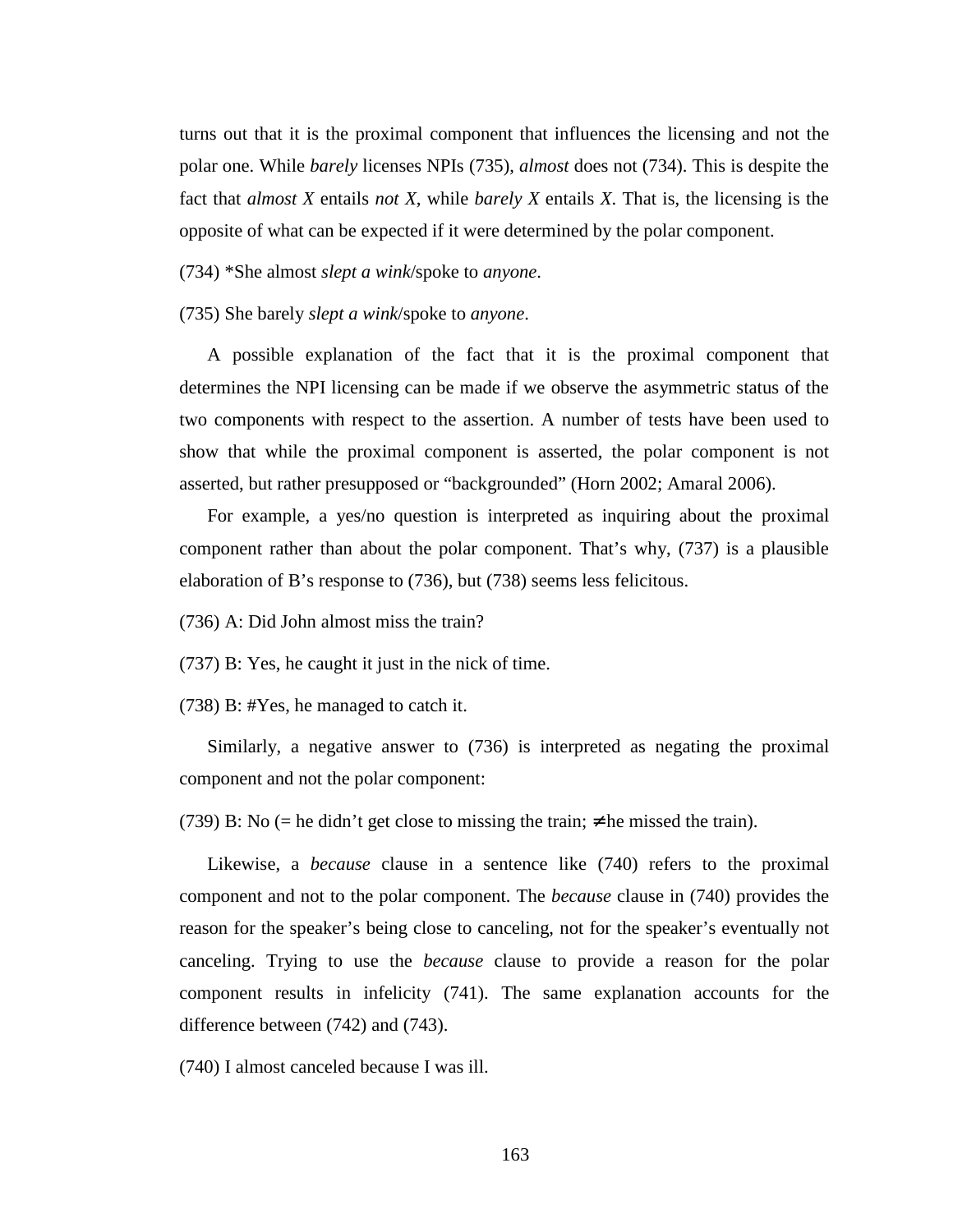(741) #I almost canceled because I would have felt too guilty.

(742) I barely finished the paper on time because I was tired.

(743) #I barely finished the paper on time because it was easy.

Similarly, evaluative adverbs express an evaluation of the proximal component, not of the polar component:

(744) Fortunately, Peter can barely read. (so he couldn't fully understand the insults addressed to him / #so I can write him a note).

The contrast between (745) and (746) also supports the analysis above. The sentence with *almost* (745) has a positive proximal component and a negative polar component, and it is used to convey good news. Similarly, a sentence with *barely* (746) is used to convey bad news. This is consistent with the view that it is the proximal component that is asserted, and not the polar one.

(745) Good news: my printer is almost functional.

(746) Bad news: my printer is barely functional.

It is the asserted content that determines the NPI licensing and not the presupposed content. In sentences with *almost* the asserted proximal component is positive and does not create a downward monotone environment, hence the NPIs are not licensed. The asserted proximal component of sentences with *barely* is negative, creating a downward monotone environment, hence the NPIs are licensed.

The NPPs behave similar to the other NPIs: they are licensed by *barely* and not licensed by *almost*:

- (747) We have barely/\*almost started *yet*.
- (748) I could barely detect the fragrance. […] They could barely/\*almost smell it *either*.
- (749) She barely acknowledged Ruthie, and *neither* did anyone else, understandably.
- (750) It's barely/\*almost recognizable *anymore*.
- (751) They barely/\*frequently talk *anymore*.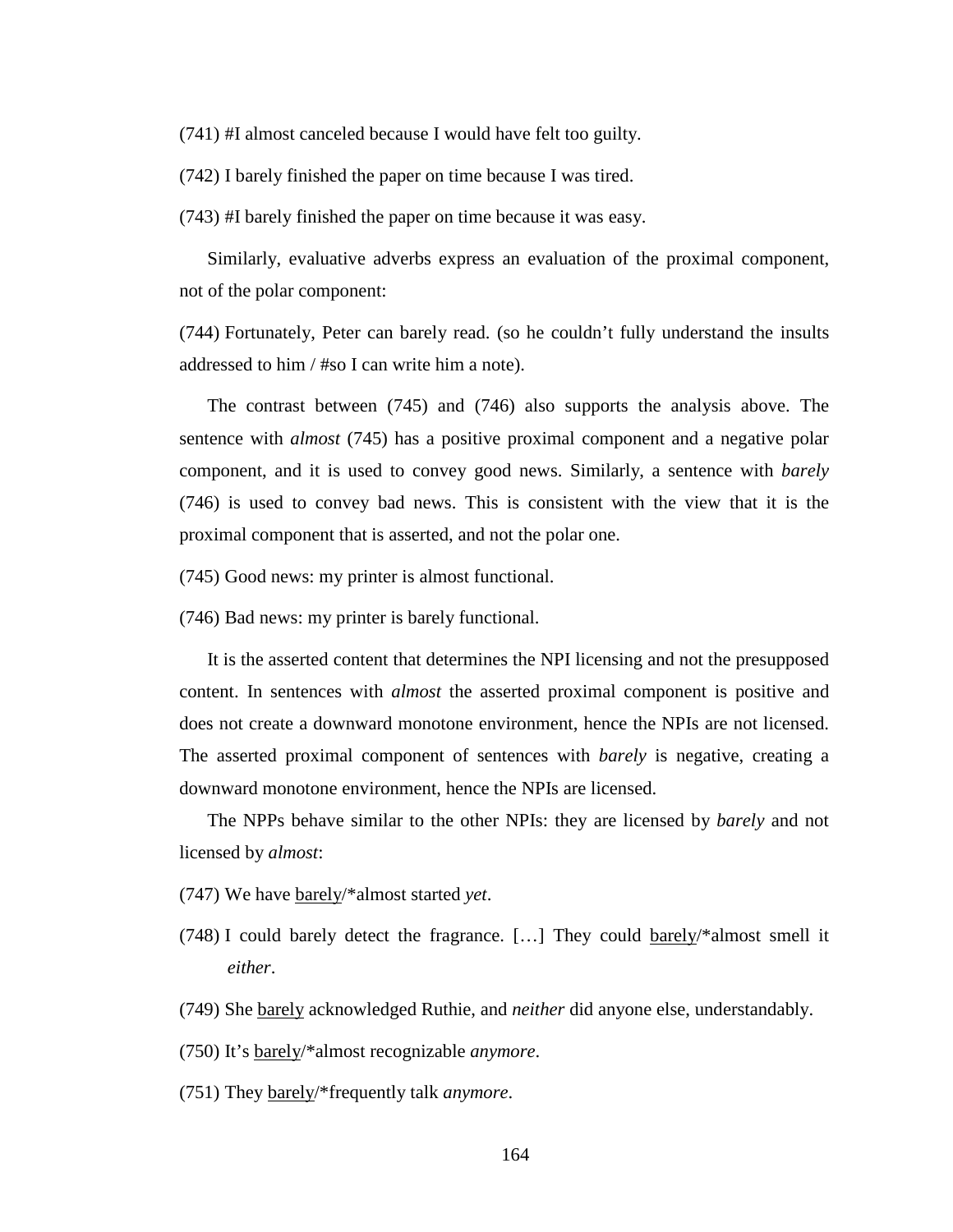In order to see the predictions of the licensing condition of semantic negativity, let's examine which of the environments is semantically negative. Sentences with *almost* and *barely* are assertive relative to themselves, since assertivity is reflexive. The next thing to determine is downward monotonicity. Consider a pair of sentences with *barely*:

(752) Mary barely studied linguistics.

(753) Mary barely studied syntax.

*Studied syntax* entails *studied linguistics*. Does (752) entail (753)? We check the entailment under the condition that the presuppositions of both sentences are satisfied. The presupposition of (752) is that Mary studied linguistics, and the presupposition of (753) is that Mary studied syntax. The assertion of (752) is that Mary was close to not studying linguistics and the assertion of (753) is that Mary was close to not studying syntax. Given the presuppositions, *not studying linguistics* entails *not studying syntax*, and *close to not studying linguistics* entails *close to not studying syntax*, so (752) entails (753). This shows that the environment created by *barely* is downward monotone. Therefore, the NPI-licensor *barely* belongs to the first category of licensors discussed above: it creates a downward monotone environment in the same clause in which it appears. This makes the clause semantically negative, and according to the proposed licensing condition the NPPs are predicted to be licensed. This prediction is borne out, since, as shown above, the NPPs are indeed licensed by *barely*.

Consider now a pair of sentences with *almost*:

(754) Mary almost studied linguistics.

(755) Mary almost studied syntax.

Again, *studied syntax* entails *studied linguistics*. Does (754) entail (755)? The entailment has to be examined with the presuppositions of both sentences satisfied. The former presupposes that Mary didn't study linguistics, and the latter presupposes that Mary didn't study syntax. The assertion of (754) is that Mary was close to studying linguistics and the assertion of (755) is that Mary was close to studying syntax. Being close to studying linguistics does not entail being close to studying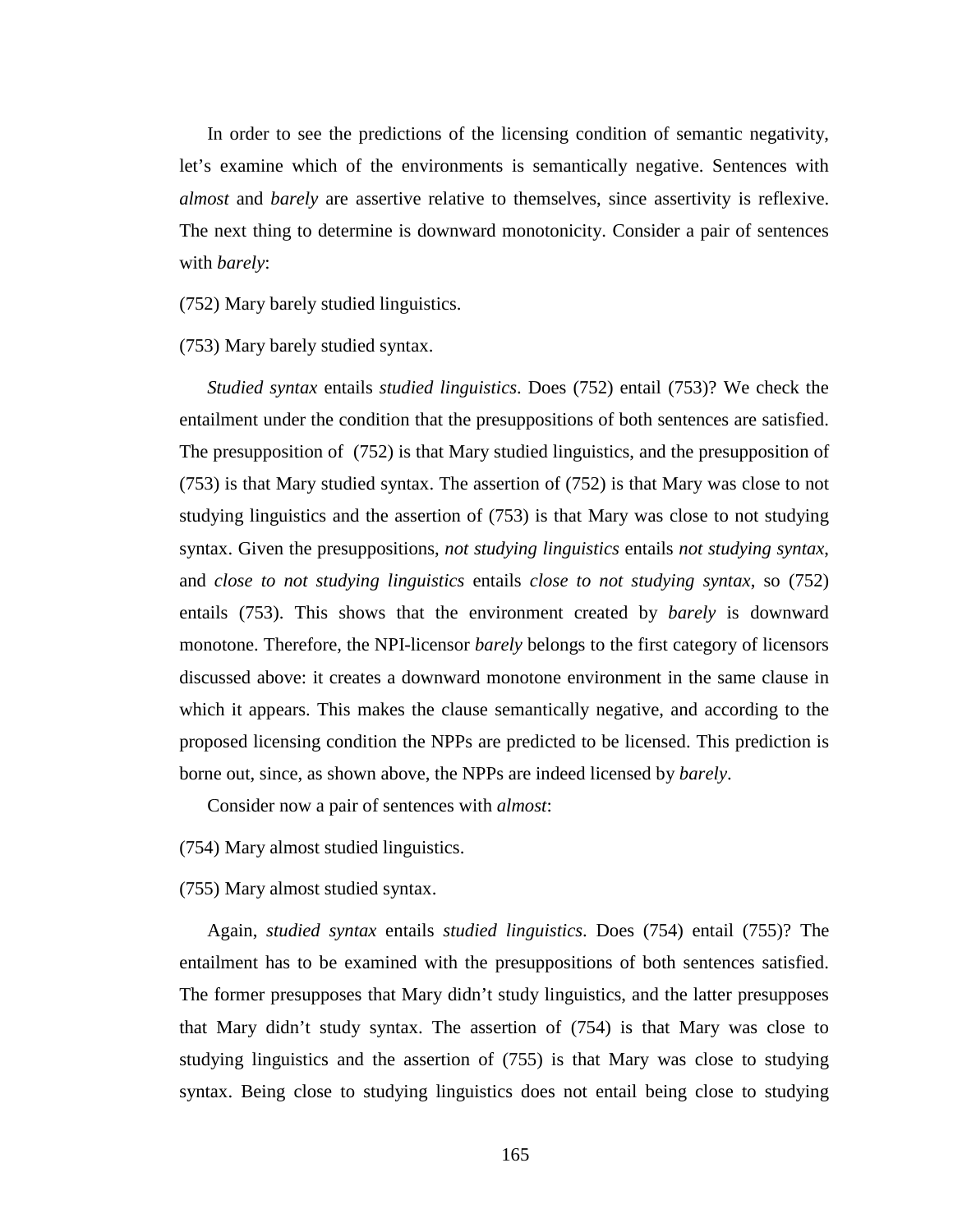syntax, as maybe she intended to study some other subfield of linguistics. Therefore, the environment created by *almost* is not downward monotone. In fact, it is upward monotone, as being close to studying syntax entails being close to studying linguistics, if the presuppositions mentioned above are satisfied. Since the clause with *almost* is not downward monotone, it is not semantically negative, and the NPPs are not predicted to be licensed. This prediction is borne out since, as shown above, the NPPs are indeed not licensed by *almost*.

The licensing of the NPPs with *barely*, but not with *almost*, is a problem for Rullmann's (2003) analysis. *Almost* X entails that X is false, while *barely* X entails that X is true. Therefore, the prediction of Rullmann's analysis is that *almost* will license the NPPs, and *barely* will not. As shown above, this prediction is the opposite of the observed facts.

The condition of nonveridicality proposed by Giannakidou (1999) for the regular NPIs and by Nathan (1999) for NPPs also has the same predictions. *Almost* X entails that X is false, so the environment it creates is nonveridical, and the NPPs are predicted to be licensed. *Barely* X entails X, so this environment is veridical, and the NPPs are predicted not to be licensed. Just as with Rullmann's condition, these predictions are the opposite of the observed facts.

Amaral and Schwenter (2007) observed that the word *hardly*, usually assumed to be similar to *barely*, in fact has two usages. Indeed, in some cases it behaves similarly to *barely*, as in (756). This is the regular meaning of *hardly*. However, it can also be used to imply negation, in which case it cannot be replaced by *barely*, as in (757). This is called "the inverted reading".

(756) Bush hardly/barely won.

(757) Online authors hardly/#barely need to be famous.

In general, the NPI-licensing behavior of *hardly* in the regular meaning is similar to that of *barely*, while the behavior of *hardly* in the inverted meaning is similar to that of negation. Since both *barely* and negation license negative polarity particle, *hardly* licenses NPPs in both its readings: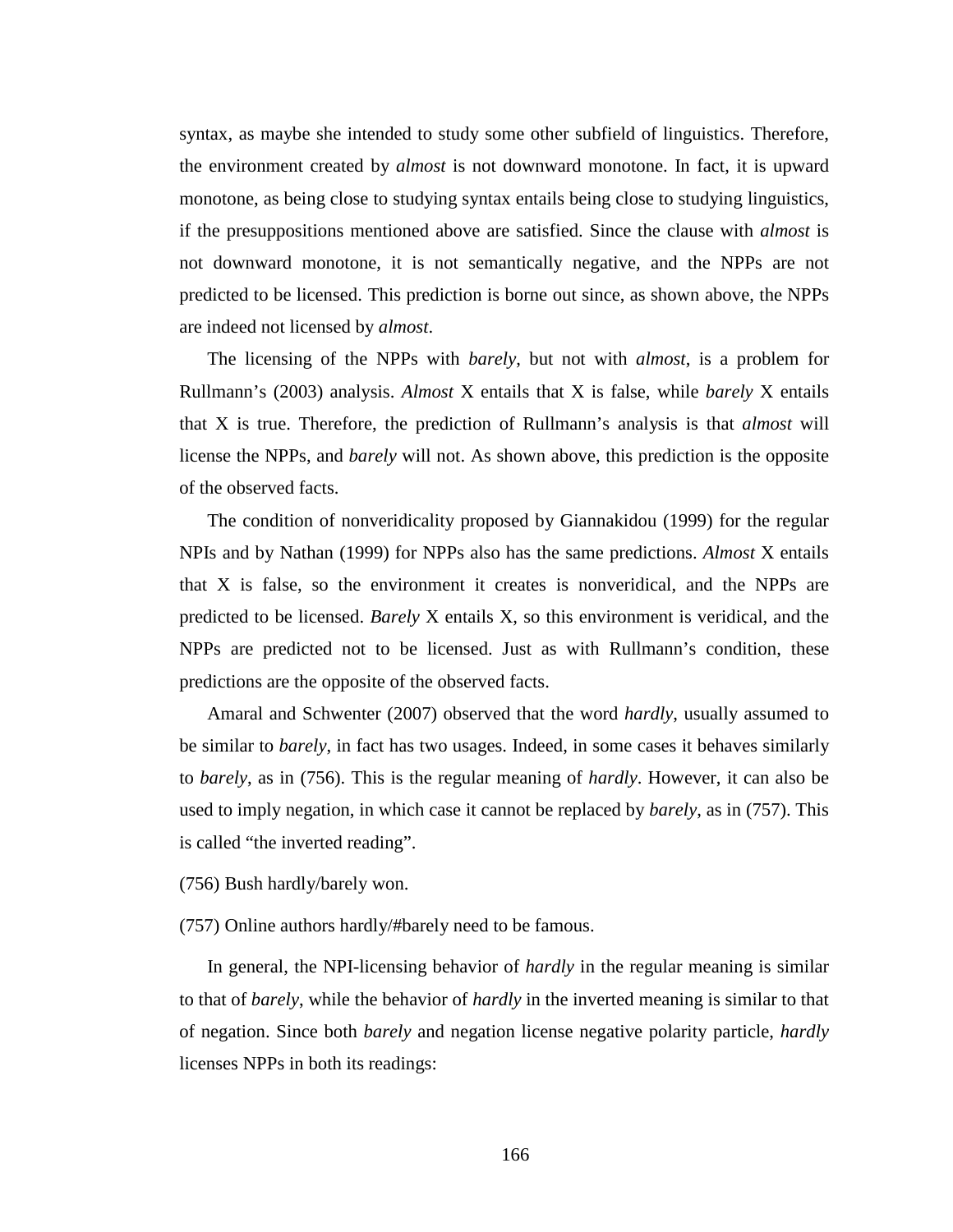(758) I can hardly believe it *either*.

(759) It hardly mattered *anymore*.

8.8 Problems for the condition of semantic negativity

8.8.1 Quantifiers

The first phenomenon that is problematic for the condition of semantic negativity is the NPP-licensing properties of the quantifiers *nobody but X* and *only X*, as in the following sentences:

(760) Nobody but John likes tomatoes.

(761)  $\left[\right]_x$ Only John likes tomatoes $\left]_x$ .

Let us examine the semantic negativity of the clause  $\chi$  in (761). Since this sentence contains only one clause, we check the semantic negativity of *x* relative to *x* itself. We have seen in section 8.2 above that the notion of assertivity is reflexive, so *x* is assertive relative to x itself. We must now check whether  $x$  is also downward monotone relative to itself.

A clause *x* is downward monotone relative to *x* if its predicate position is downward monotone relative to *x*. In this case the predicate position is the position of the verb *likes*. To examine the downward monotonicity of (761), we examine the entailment between (762) and (763). In (763), the verb *like* is replaced with its hyponym *adore*.

(762) Only John *likes* tomatoes. =>

(763) Only John *adores* tomatoes.

The notion of downward monotonicity I use is Strawson-DM, in which the entailment is checked given that the presupposition of the conclusion is satisfied. According to the analysis of *only* discussed in section 2.3.2 above, the meaning of (762) combines two propositions of different status:

(764) Exclusive: No one who is not John likes tomatoes.

Prejacent: John likes tomatoes.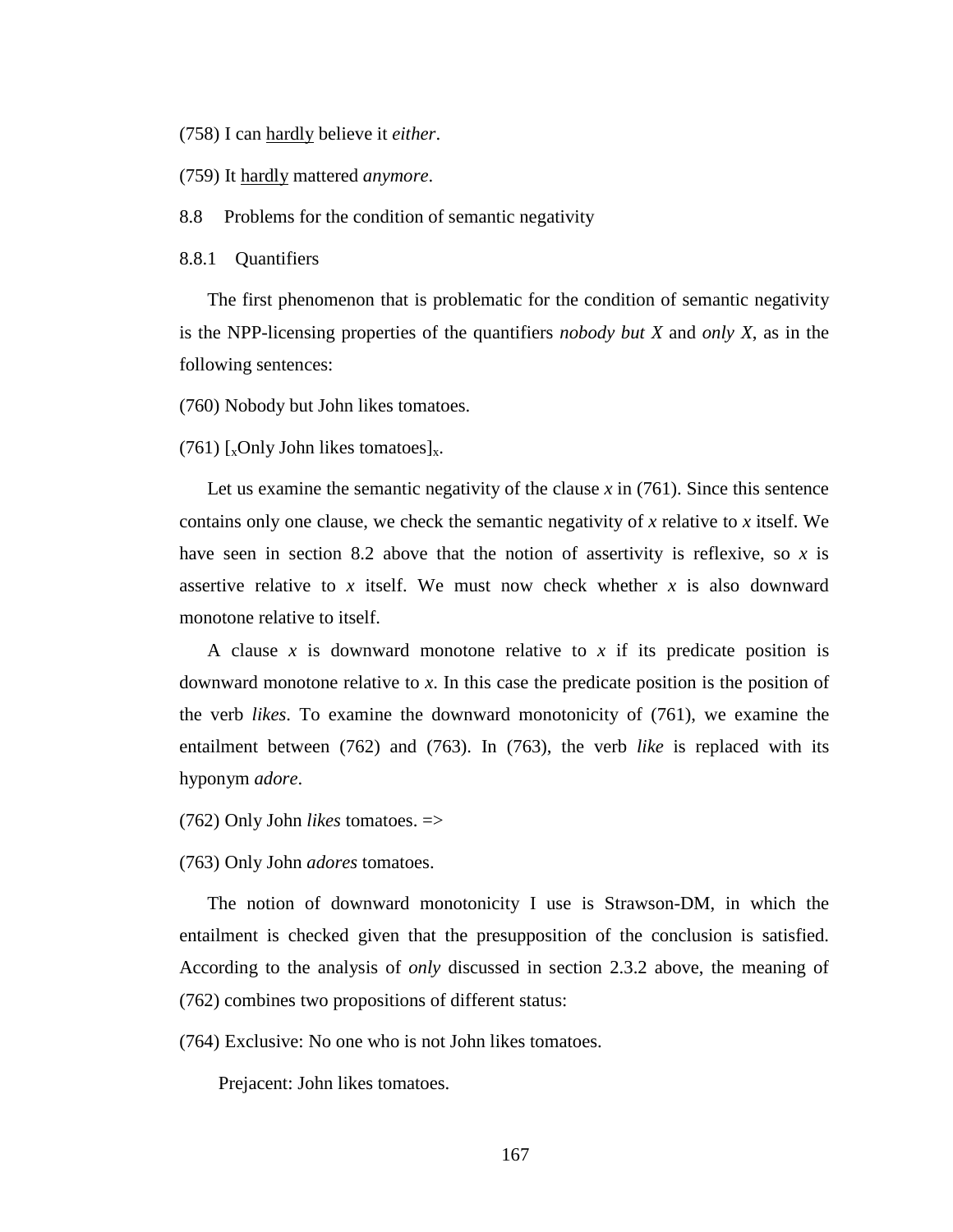The exclusive proposition is undoubtedly asserted. The prejacent composition is claimed to be presupposed (Horn 1969) or otherwise not asserted (Horn 2002). Adopting the analysis of Ladusaw (1980a) and von Fintel (1999), I assume that the prejacent is presupposed. This means that (762) has the presupposition *John likes tomatoes* and (763) has the presupposition *John adores tomatoes*. Given (762), *Only John likes tomatoes,* and the presupposition of (763), *John adores tomatoes*, we can definitely conclude that (763) holds. Therefore, the entailment from (762) to (763) is Strawson-valid, and the clause *x* in (761) is downward monotone relative to itself.

Since *x* is downward monotone relative to itself and assertive relative to itself, *x* is semantically negative relative to itself. Therefore, *x* is semantically negative, and according to the licensing condition the negative polarity particles are licensed in this clause. If we assume with von Fintel (1999) that the clauses (760) and (761) have the same semantic content, it is also predicted that the NPPs will be licensed in the clause with *nobody but*.

The NPP-licensing behavior of *nobody but* is according to predictions, as negative polarity particles are licensed by this expression. However, *only* fails to license the NPPs, contrary to expectations (Nathan 1999; Gajewski 2005, 2008):

(765) [John is the one person I know who likes broccoli.]

a. Nobody but John likes [tomatoes]F, *either*.

b. \*Only John likes [tomatoes]F, *either*.

(766) a. Nobody but John has arrived *yet*.

b. \*Only John has arrived *yet*.

(767) a. Nobody but you watches this show *anymore*.

b. \*Only you watch this show *anymore*.

(768) a. Mary likes nobody but John, and *neither* does Sue.

b. \*Mary likes only John, and *neither* does Sue.

The condition of semantic negativity fails to distinguish between *nobody but X* that licenses the NPPs and *only X* that does not. The same is true for all the previous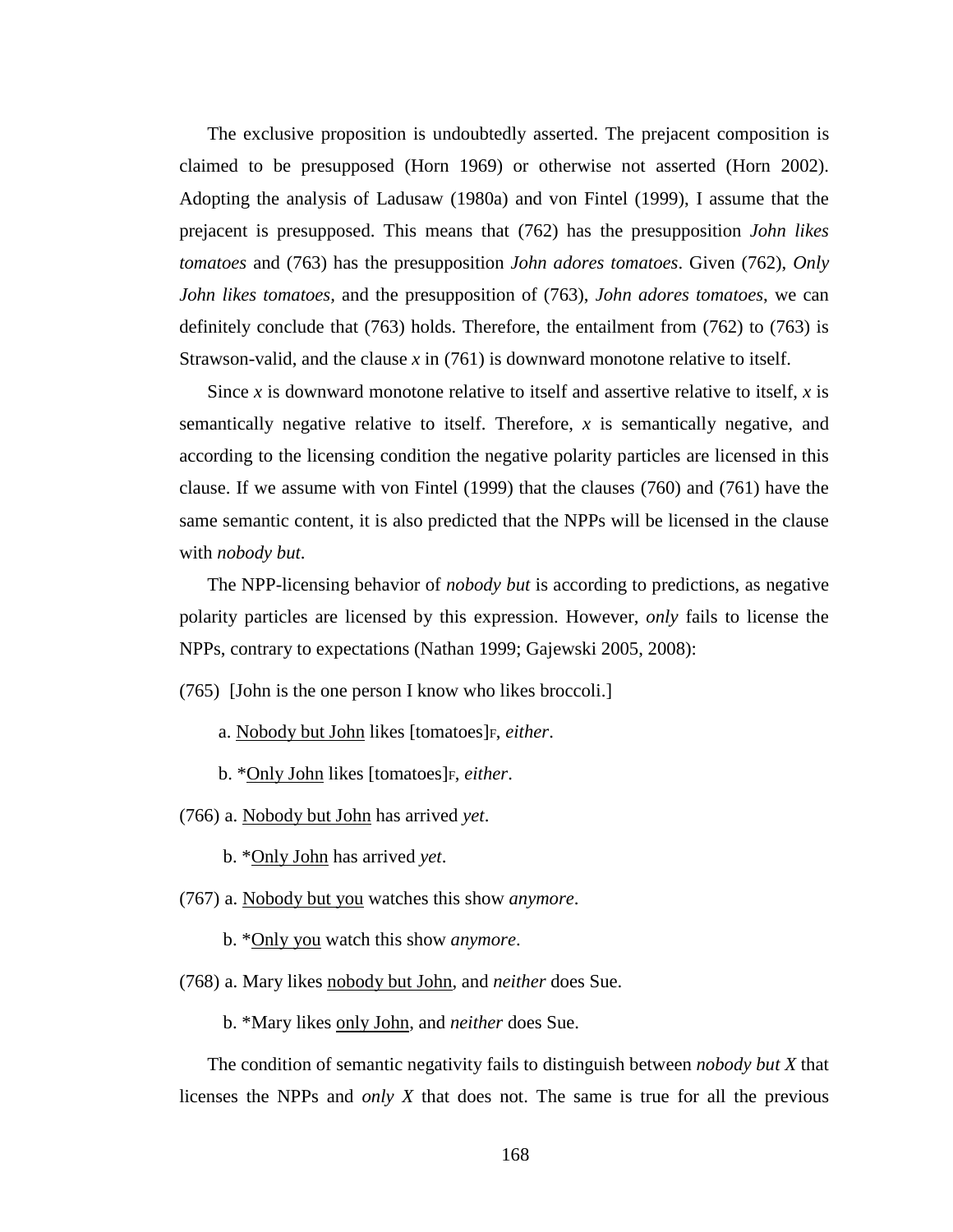proposals for the negative polarity particles. Rullmann's conjecture is that the overt negativity in *nobody but* somehow influences the licensing properties. Finding the reasons for the difference between the two expressions is left for further research.

There are other kinds of semantically equivalent quantifiers that exhibit different NPP-licensing behavior. For example, the quantifiers *no more than X* and *at most X* are equivalent. They are downward monotone on the second argument, and according to the licensing condition of semantic negativity both are predicted to license negative polarity particles. As demonstrated by (769), while the NPP *either* is licensed in a sentence with *no more than* 25%, it is not licensed by a sentence with *at most 25%*. The quantifier *less than 25%* is also problematic. While its second argument position is downward monotone, and the clause in which it appears is semantically negative, the negative polarity particles are not licensed.

(769) [Of all the students on this campus, perhaps a quarter, if that many, like broccoli.]

a. No more than 25% like [tomatoes] F, either.

b. \*At most 25% like [tomatoes] F, either.

c. \*Less than 25% like tomatoes, either.

8.8.2 Questions

As mentioned above, the negative polarity items are licensed by questions:

(770) Have we reached the bottom *yet*?

(771) Do you smoke *anymore*?

(772) While we cannot afford to have any more underground raves, how can we afford to have the above ground ones *either*?

The clauses in the question sentence express a question, and not an assertion, so these environments are not assertive. Therefore, they are not semantically negative, and according to the condition of semantic negativity the negative polarity particles are not expected not be licensed. This prediction turns out to be incorrect.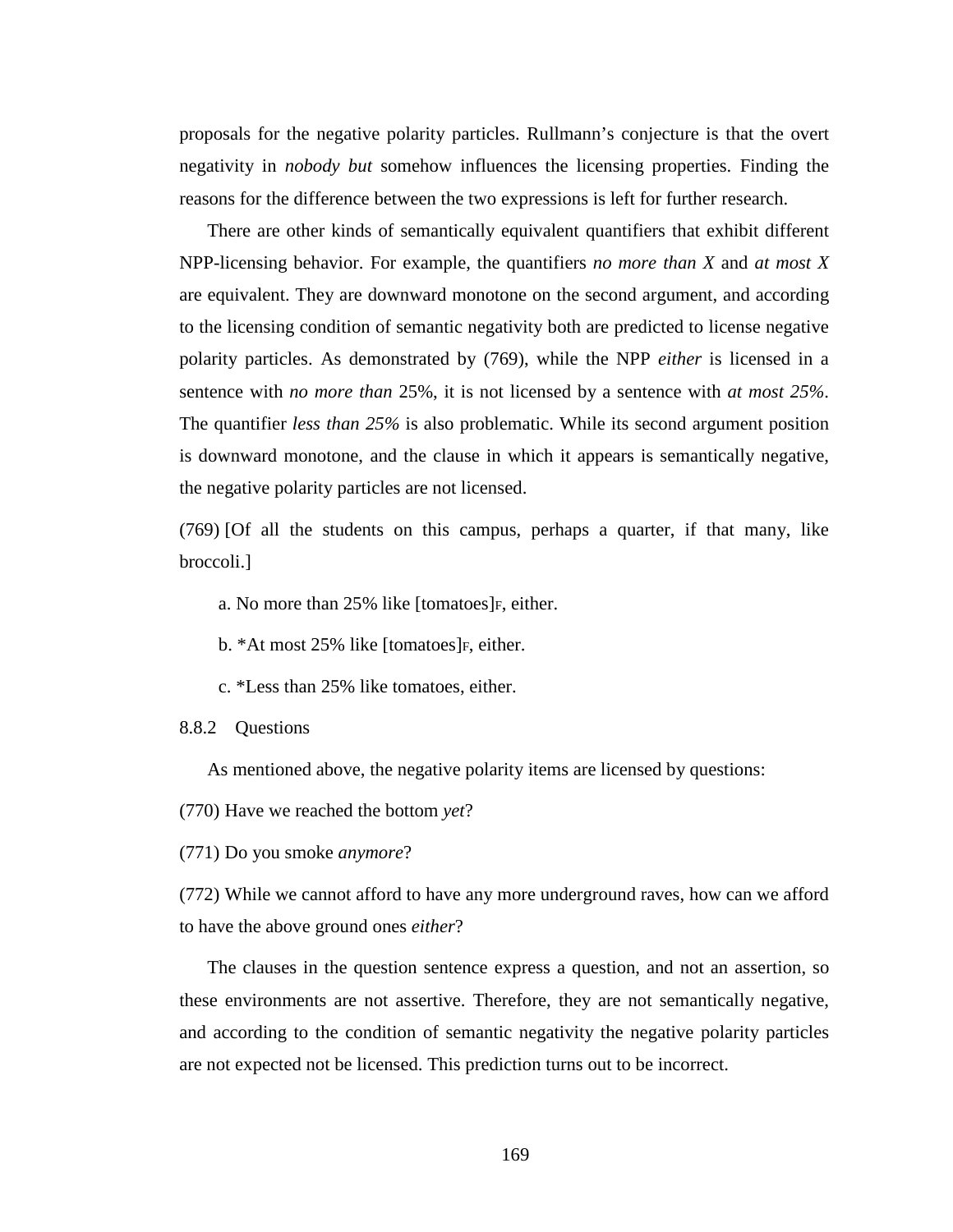Rullmann (2003) claims that when the interrogative sentences license the negative polarity particles, the expected answer is no, and this is taken to be the implication of the sentence. For example, Rullmann sees (772) as having the implication *we cannot afford the above ground ones*. This implication is negative, and it satisfies Rullmann's licensing condition. If we see this implication as being asserted, which makes more sense in the case of rhetoric questions, such an environment becomes negative implicative, and then it is expected to license negative polarity particles.

However, in other cases of negative polarity particles in questions such as (770) and (771) there is no negative implication, but only negative bias. The more expected answer is negative, but the positive answer is also possible. Therefore the negative answer is not an implication and neither Rullmann's condition nor semantic negativity can explain the fact that the negative polarity particles are licensed.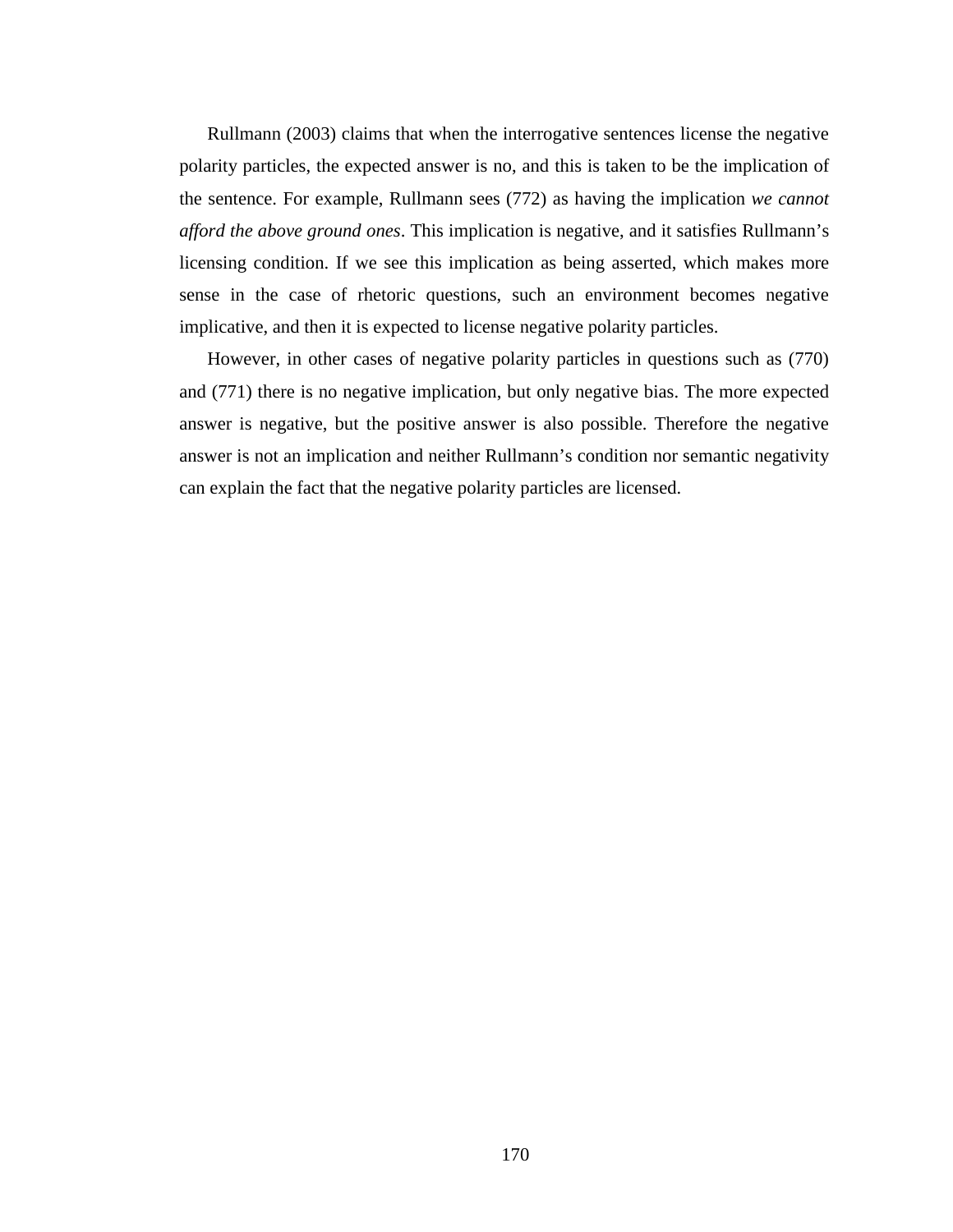# **9 Argumentative orientation and the meaning of NPPs**

## 9.1 Positive/negative argumentative orientation

Let's assume that we are about to go for a walk today. Rain is possible, and we don't want to get wet. In this case, it is possible to say the following:

(773) It will rain today. Let's take an umbrella.

In this sequence, a sentence  $p = It$  will rain today provides support for the suggestion  $q = Let's take an umbrella$ . On the other hand, the negation of *p* does not provide support for the conclusion *q*. This explains why the following sequence is infelicitous:

(774) It will not rain today. #Let's take an umbrella.

Instead,  $\neg p$  provides support for  $\neg q$ , as the following sequence demonstrates:

(775) It will not rain today. Let's not take an umbrella.

What if we embed the sentence  $p$  in a larger sentence  $F(p)$ ? Will  $F(p)$  provide support for the conclusion  $q$ , as does  $p$  itself? Or, maybe, it will support the conclusion  $\neg q$ ? Of course, this depends on the nature of the embedding. The following examples show conclusions supported by  $p$ ,  $\neg p$ , and a number of other modifications:

(776) It will rain. Let's take an umbrella. #Let's not take an umbrella.

(777) It will not rain. #Let's take an umbrella. Let's not take an umbrella.

(778) I doubt it will rain. #Let's take an umbrella. Let's not take an umbrella.

(779) Maybe it will rain. Let's take an umbrella. #Let's not take an umbrella.

(780) It rarely rains. #Let's take an umbrella. Let's not take an umbrella.

At this point I would like to give a preliminary definition of what I mean by positive or negative argumentative orientation. A sentence  $F(p)$  has a positive argumentative orientation if it provides support or evidence for conclusions as does *p*, and it has a negative argumentative orientation if it provides support or evidence for conclusions as does  $\neg p$ . It is best to check the argumentative orientation with respect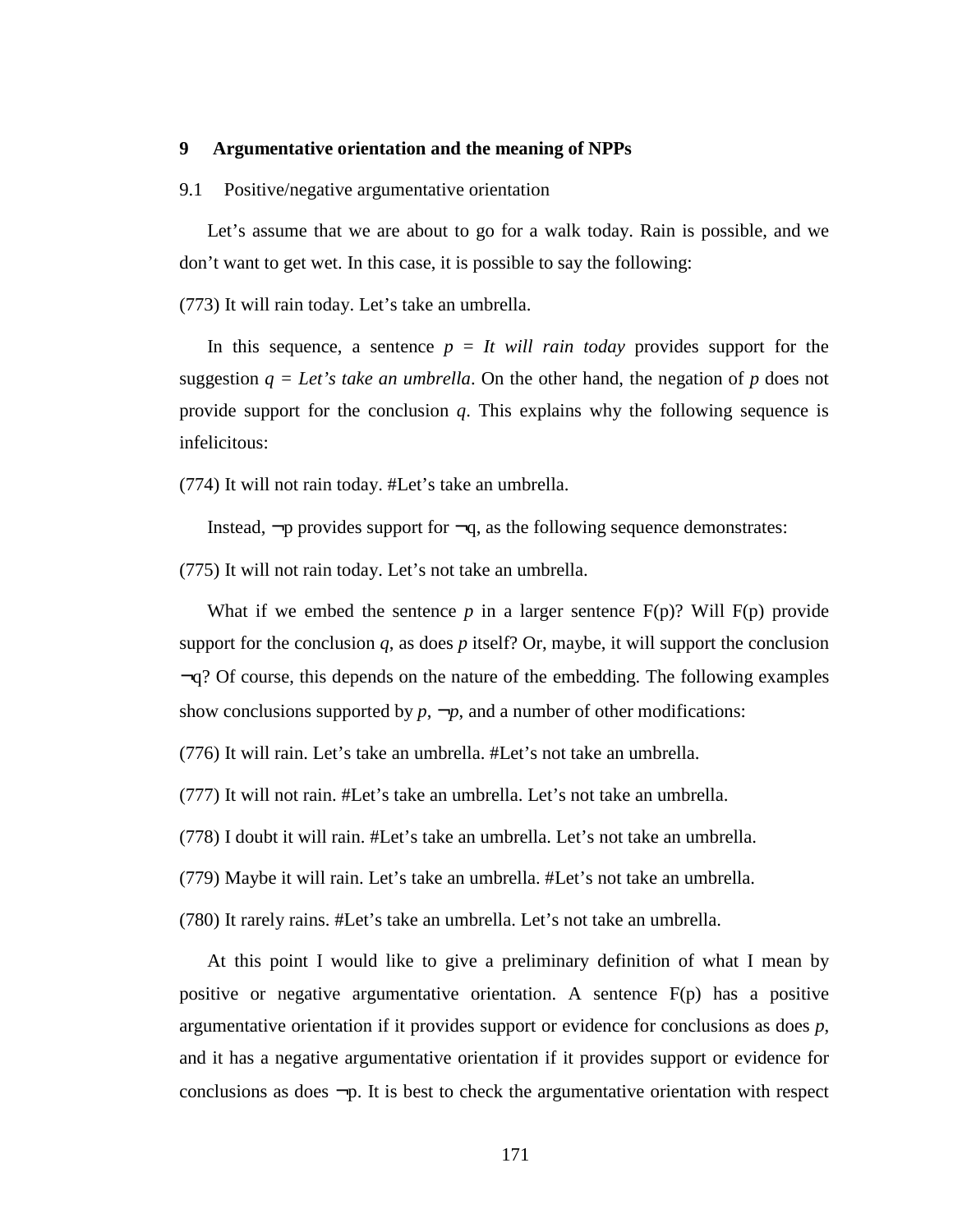to the same possible conclusion. Let's say we have two sentences, *p* and *q*, so that given *p* provides support for the conclusion *q*, and given  $\neg p$  supports the conclusion  $\neg q$ . Then if F(p) provides support for q, the argumentative orientation of F(p) is positive, and if  $F(p)$  provides support for  $\neg q$ , then the argumentative orientation of F(p) is negative. In (776) - (780) above  $q = Let's take an umbrella, and the$ felicitousness judgments show that the sentences in (778) and (780) have a negative argumentative orientation, while (779) has a positive argumentative orientation.

This strategy is used by Horn (2006) in the following examples to examine the effects on argumentative orientation of the words *almost* and *barely*:

(781) The tank is full, let's drive on / #let's stop to fill it.

(782) The tank is almost half full, let's drive on / #let's stop to fill it.

(783) The tank is barely half full, #let's drive on / let's stop to fill it.

The sentence with *almost* (782) supports same conclusion as the positive sentence, so its argumentative orientation is positive. The sentence with *barely* (783) supports the opposite conclusion, so its argumentative orientation is negative.

9.2 Topoi

The discussion above suggests that the only thing determining the argumentative impact of a sentence is its surface form. Thus, it may seem that *almost p* always supports the same conclusion as *p*, and *barely p* always supports the opposite conclusion. However, this is not always true, as shown by the following counterexample:

(784) We haven't arrived at the hotel yet. Let's continue driving there.

(785) We have almost arrived at the hotel. Let's continue driving there.

(786) We have arrived at the hotel. #Let's continue driving there.

In this case a sentence with *almost* (785) supports the same conclusion as a negative sentence (784). This conclusion is not supported by the positive sentence (786).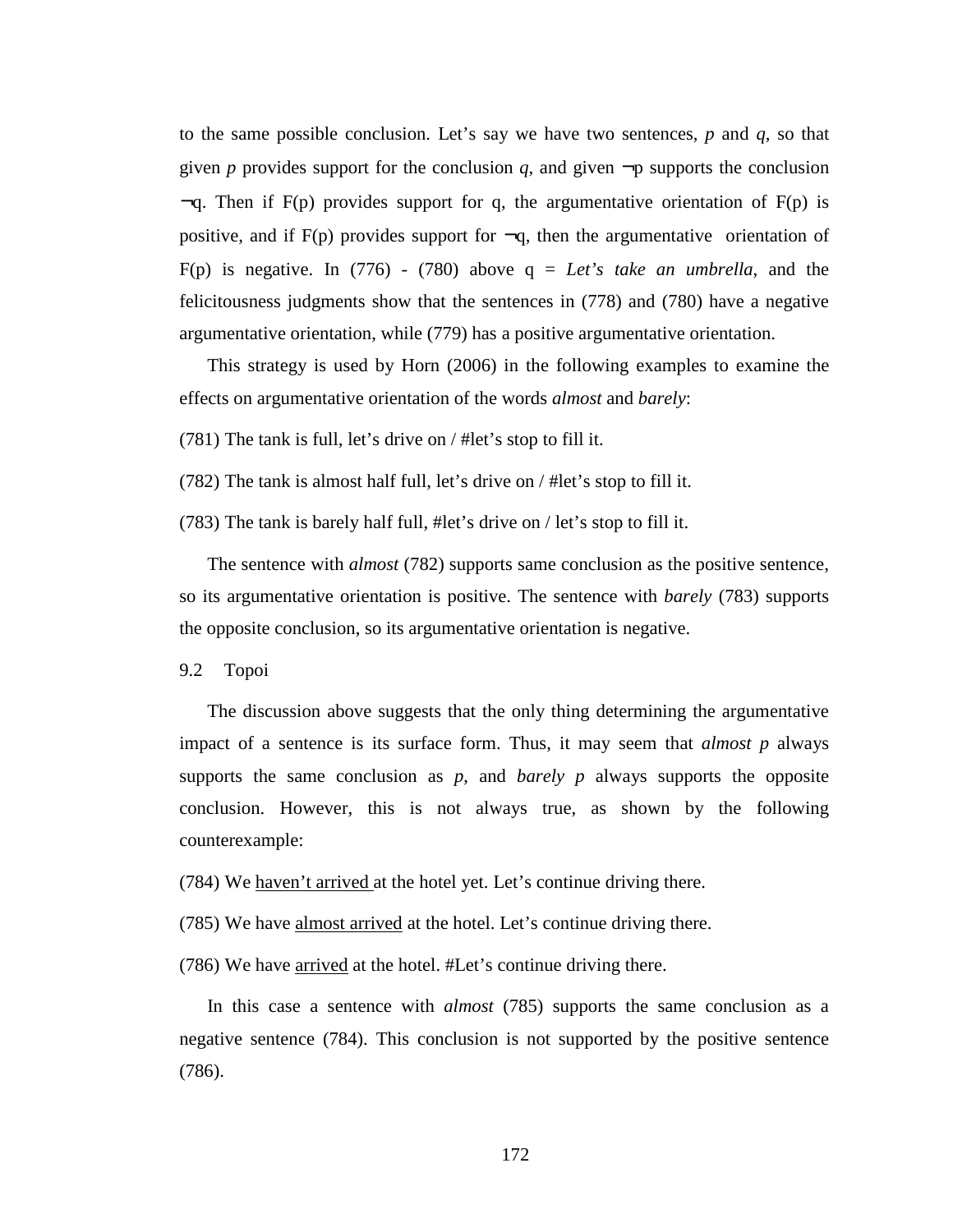We need some method in order to explain in which cases the argumentative orientation of F(p) can be predicted based only on the nature of the embedding. We would like to distinguish between cases like (781) - (783), in which a sentence of the form *almost p* supports a conclusion just like the positive *p*, and (784) - (786), in which it does not. To achieve this goal, Anscombre and Ducrot introduce the notion of *topos* (Anscombre 1995; Ducrot 1995; Nyan 1998:52-59; Iten 2000).

A topos is an argumentative rule of the following type, scalar in nature:

(787) <The more/less object O possesses property P, the more/less object O' possesses property P>.

There are four possible topos forms:

 $(788)$  a.  $\lt +A, +B$ 

- $b. < A.-B>$
- $c. < +A. -B>$
- $d. < A. +B>$

The following sentences demonstrate the four possible topos forms. Proposition A is 'the weather is warm' and B is 'the beach is pleasant',

(789) a. (The warmer the weather)<sub>+A</sub>, (the more pleasant the beach)<sub>+B</sub>.

- b. (The colder the weather)  $_{\text{A}}$ , (the less pleasant the beach)  $_{\text{B}}$ .
- c. (The warmer the weather)  $+A$ , (the less pleasant the beach)  $-B$ .
- d. (The colder the weather)  $_{-A}$ , (the more pleasant the beach)  $_{+B}$ .

In the examples above, (a) and (b) are expressions of the same underlying topos, while (c) and (d) are expressions of another underlying topos. These topoi are incompatible. Let's call the former T1 and the latter T2.

Different topoi can allow different transitions from premisses to conclusion. For example, if one wants to go to the beach if and only if the beach is pleasant, T1 can support the sequences (790) and (791), while T2 can support the sequences (792) and (793):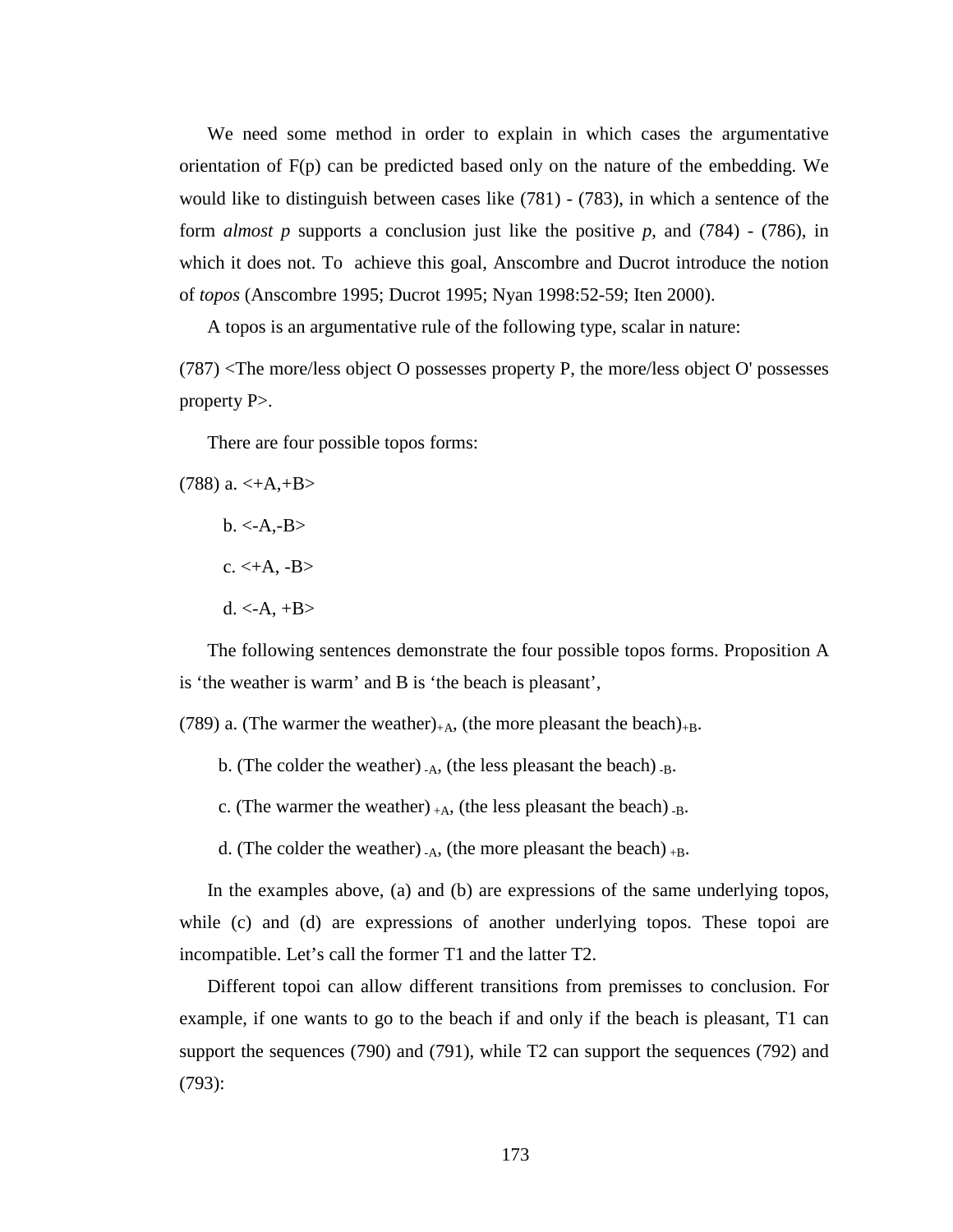(790) It's warm. Let's go to the beach.

(791) It's not warm. Let's not go to the beach.

(792) It's warm. Let's not go to the beach.

(793) It's not warm. Let's go to the beach.

We can now see when the argumentative orientation can be predicted based on the surface form. This happens when the argumentation follows an appropriate topos. Consider, for example, the sentences (776) - (780) above. They refer to the following topos connecting the chance of rain and taking an umbrella.:

 $(794)$  <The greater the chance of rain, the more reason to take an umbrella.

A positive claim on the first scale leads to a positive claim on the second scale. That's why a positive claim, even qualified by *maybe*, on the first scale supports the positive conclusion, while an assertion with *rarely* or *doubt* supports a negative conclusion.

The argumentation in sentences  $(781) - (783)$  refers to the topos:

 $(795)$  <The fuller the tank, the less need to stop to fill it >

Positive claims on the first scale, such as (781) and (782), are compatible with the conclusion that there's no need to stop and therefore that it's preferable to drive on. A negative claim on the first scale, as in (783), is compatible with a negative conclusion on the second scale, leading to the suggestion to stop to fill the tank.

What about the sentences (784) - (786)? There is no topos of the form described above that can explain the argumentation. The underlying argumentation is of the form "if we haven't arrived at the hotel, we need to continue driving", which cannot be reduced to the format of the topos presented above. If we tried to formulate the topos according to the conclusions drawn from the positive and the negative sentence, it would be something like the following  $\lt$ the less we have arrived, the more the need to continue driving>. However, this form of argumentation is not supported by reality, since the need to continue driving does not diminish until the arrival to the final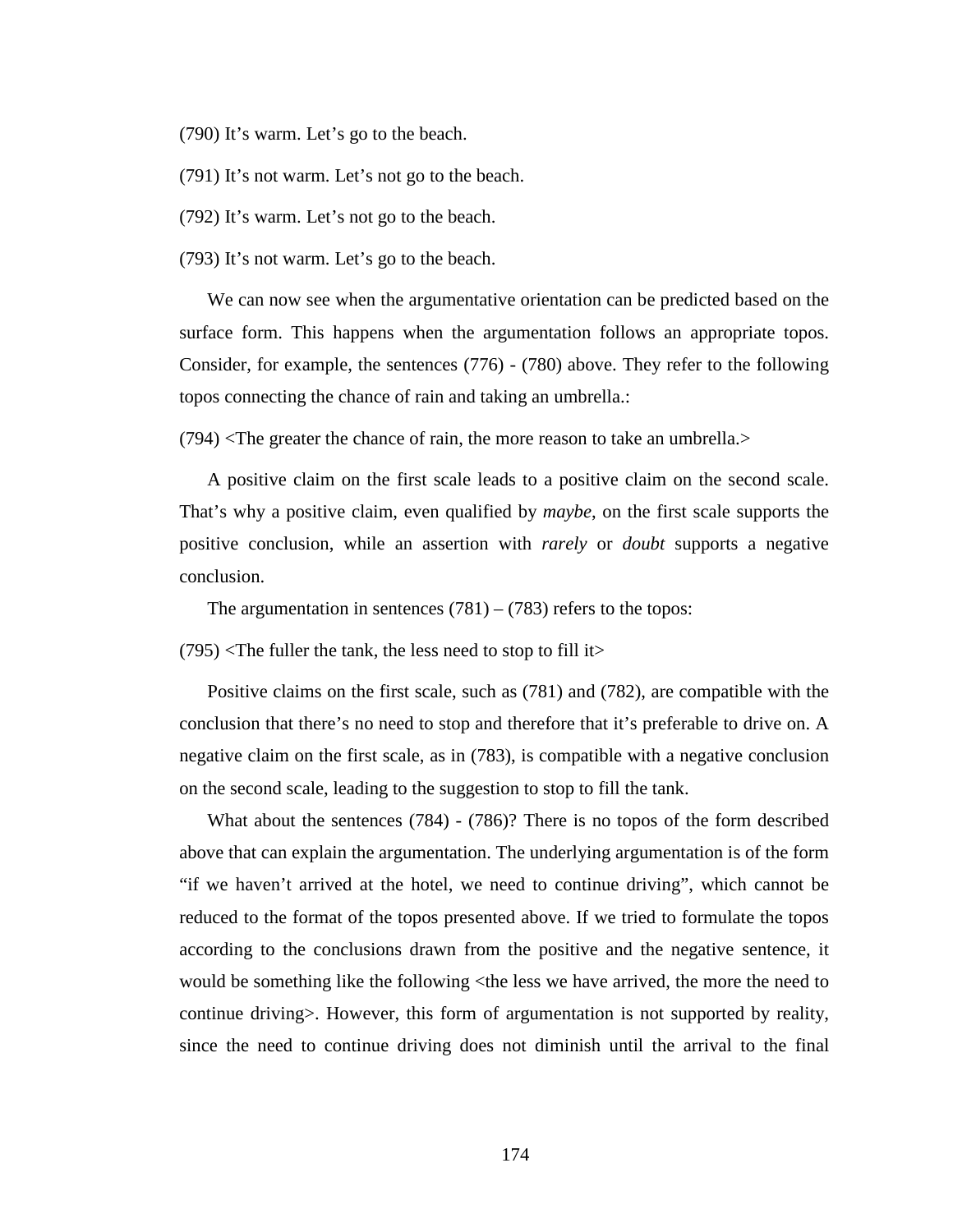destination. Therefore, the conclusion from intermediate levels of arrival as in (785) is not as predicted.

Using the notion of topoi we can refine the definition of *argumentative orientation*. Let's assume there is a topos  $T = \langle +P, +Q \rangle$ . If a clause p refers to the first sentence P of the topos T and supports a conclusion suggesting a high value of Q, the clause has a *positive argumentative orientation*. For our needs, I will sometimes compare a simple positive *p* known to lead to a positive conclusion *q* to  $F(p)$  whose argumentative orientation we are interested in finding out. On the other hand, if a clause *p* refers to the topos T and supports a conclusion suggesting a low value of Q, the clause has a *negative argumentative orientation*.

According to this definition, we can establish that (779) and (782) have a positive argumentative orientation, since they support a positive conclusion using a topos, just like the corresponding simple positive sentences. On the other hand, we do not say that (785) has a negative argumentative orientation. Although (785) supports the same negative conclusion as the negative sentence (784), this is done without referring to a topos of the appropriate form, so the definition of negative argumentative orientation does not apply.

#### 9.3 Testing for argumentative orientation

#### 9.3.1 Discourse connectives

The argumentative orientation does not have to be evaluated directly by looking at the inferences. In this section I describe a number of other ways to determine the argumentative orientation given in the literature. One way to do this is to examine the usage of sentences with discourse connectives such as *but* and *so*. The work on argumentative scales (Ducrot 1973; Anscombre and Ducrot 1977) uses both direct inferences and the discourse connectives.

Winter and Rimon (1994) propose the following condition for "p, but q": p implies some  $\neg$ r; q implies r, and cancels p's implication. Sentences with the discourse connector *but* can be used to test for argumentative orientation in the following way. The test begins with a pragmatically acceptable sentence "p, but q". If p can be replaced by  $F(p)$ , then  $F(p)$  has a positive argumentative orientation, and the same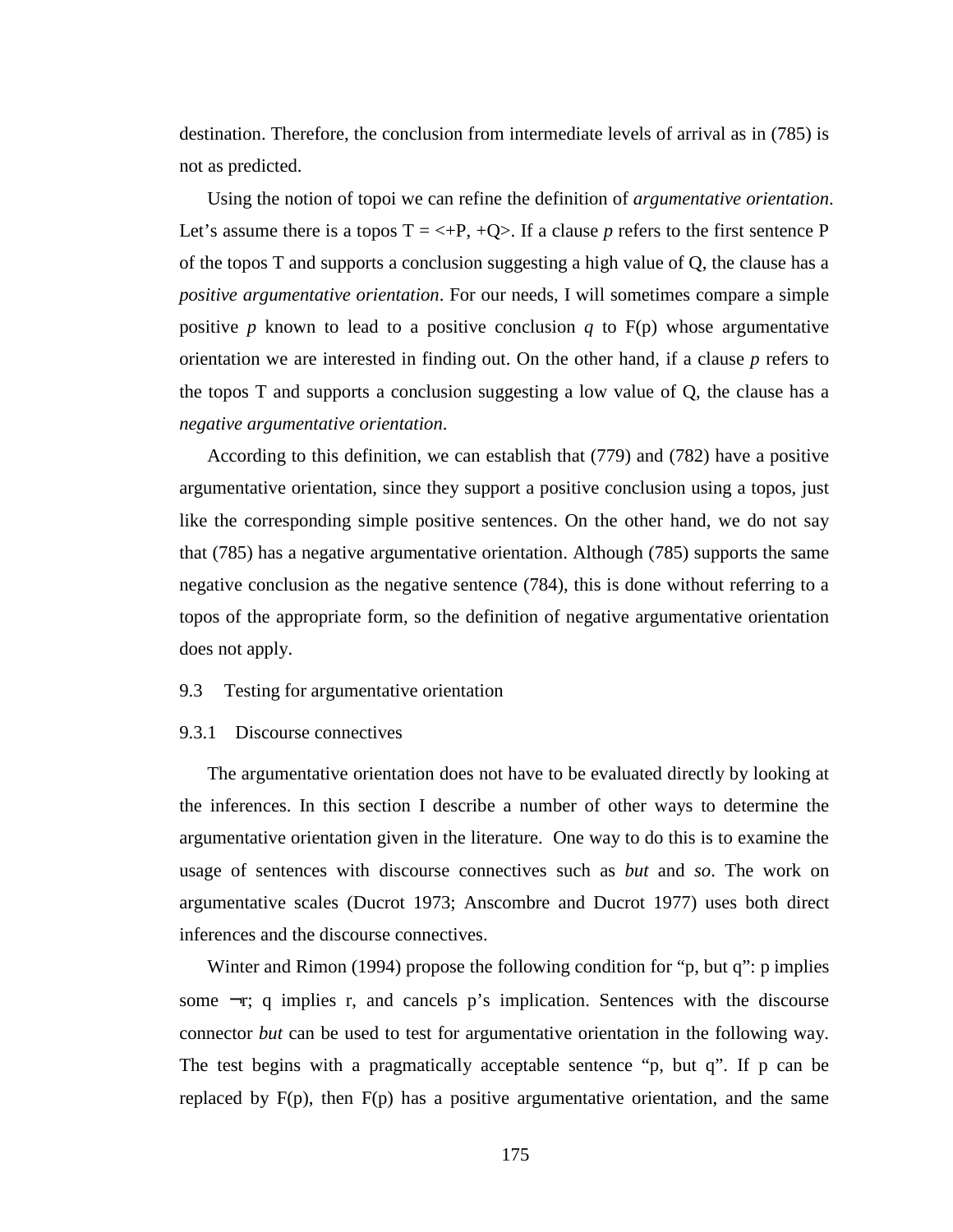holds for q. If F(p) can replace  $\neg p$  in a felicitous "p, but q", then F(p) has a negative argumentative orientation. Sentences of the kind "p, so q" can be used in a similar fashion.

This approach is exemplified in the sentences below, using the second conjunct for the testing. A positive second conjunct q of (796) is replaced by *maybe* q in (797), and the sentence remains reasonable. This shows that *maybe* q has a positive argumentative orientation.

(796) The forecast said rain, so they took an umbrella.

(797) The forecast said rain, so maybe/probably they took an umbrella.

In the following two sentences a negative conjunct  $\neg q$  of (798) is replaced by *I doubt that* q in (799), and the argumentation remains valid. This shows that *I doubt that* q has a negative argumentative orientation.

(798) The forecast said rain, but they didn't take an umbrella.

(799) The forecast said rain, but I doubt they took an umbrella.

Both pairs of sentences make use of the following topos:

 $(800)$  <The more rain predicted, the more reason to take an umbrella>

9.3.2 Psycholinguistic research

A number of studies (Jarvella and Lundquist 1994; Lundquist and Jarvella 1994) investigate the impact of the argumentative orientation of a sentence on interpretation of other sentences. Lundquist and Jarvella (1994) examine the effect of scalar expressions on disambiguation of referential expressions. The first sentence contains a proper name and a scalar expression. A second sentence contains a definite noun phrase which could be interpreted to the same individual as the proper name, or to a different individual. An example of such a pair of sentences:

(801) *Nichols* obtained 129 points. *The red-haired Irish* lad seemed to be leading.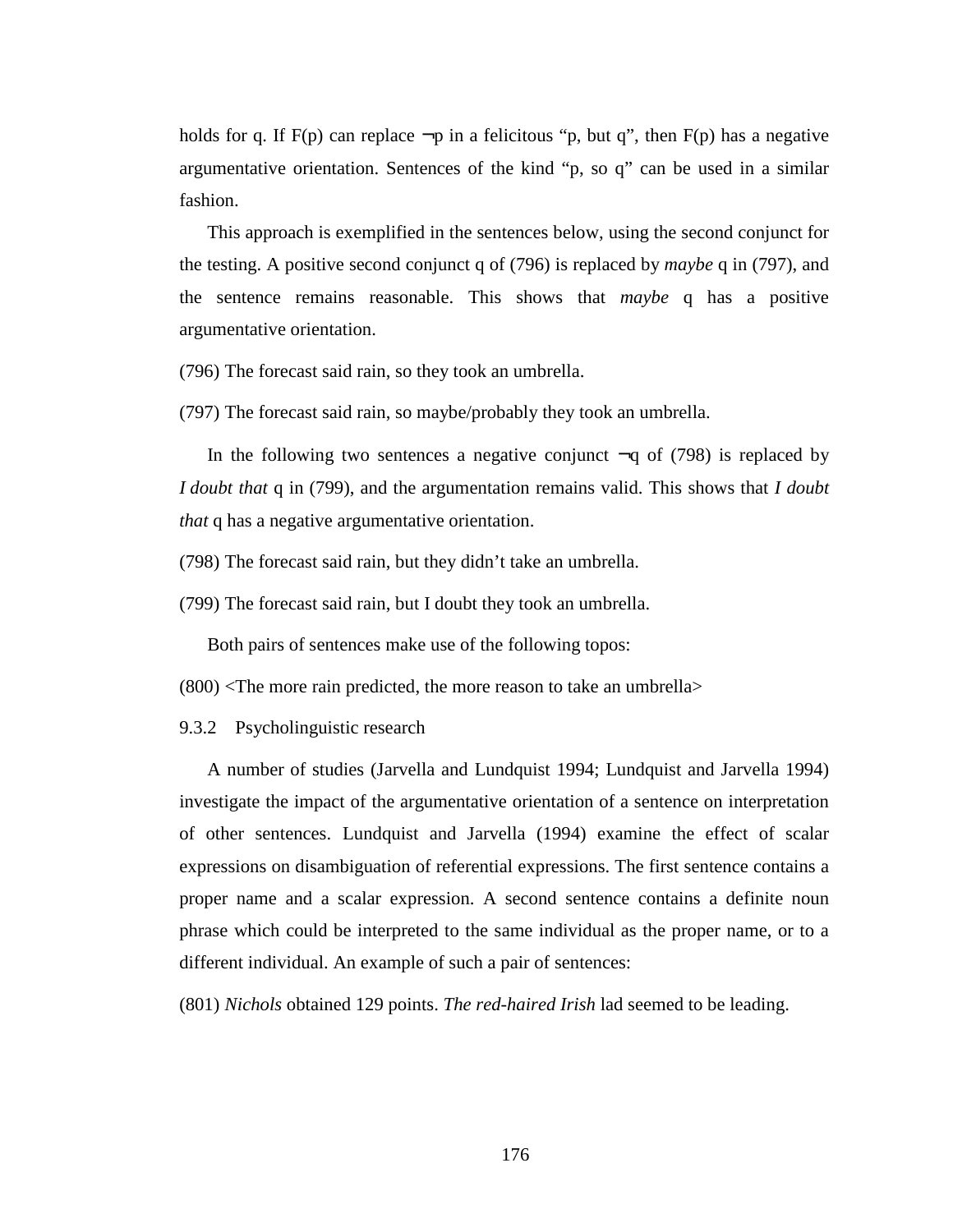In (801), the definite noun phrase in the second sentence can refer either to Nichols or to another person. However, introducing a scalar adverb in the numerical phrase in the first sentence has the effect of disambiguating the noun phrase:

(802) Nichols obtained *almost* 129 points. The red-haired Irish lad seemed to be leading.

(803) Nichols obtained *only* 129 points. The red-haired Irish lad seemed to be leading.

In (802), the definite noun phrase in the second sentence is interpreted as referring to Nichols. On the other hand, in (803) it is interpreted as referring to another competitor. Lundquist and Jarvella (1994) performed experiments in which sentences similar to (802) and (803) were shown to subjects and the subjects were asked to say whether the noun phrase in the second sentence refers to the same person as the proper name in the first sentence or to some other person. The answers of the vast majority of the speakers were according to the judgments above.

The explanation of these facts given by Lundquist and Jarvella (1994) makes use of the notion of topos described in section 9.2. The argumentation in the sentences above refers to the following 'competition topoi':

(804) Competition topos C:  $\lt$ the more points that X gets, the more likely it is that X will be winning

(805) Competition topos C':  $\lt$ the fewer points that X gets, the more likely it is that someone else is winning>

The first sentence in (802) makes a positive claim, fitting the first part of topos C. The second sentence is assumed to be a natural conclusion, and the second part of topos C is that Nichols is winning. The definite noun phrase in (802) is interpreted as referring to Nichols since this way the sentence fits the second part of topos C.

On the other hand, the first sentence in (803) makes a negative claim, fitting the first part of topos C'. The second sentence is assumed to be a conclusion, and the second part of topos C' is that someone other than Nichols is winning. The definite noun phrase in (803) is interpreted as someone other than Nichols since this way the second sentence fits the second part of topos C'.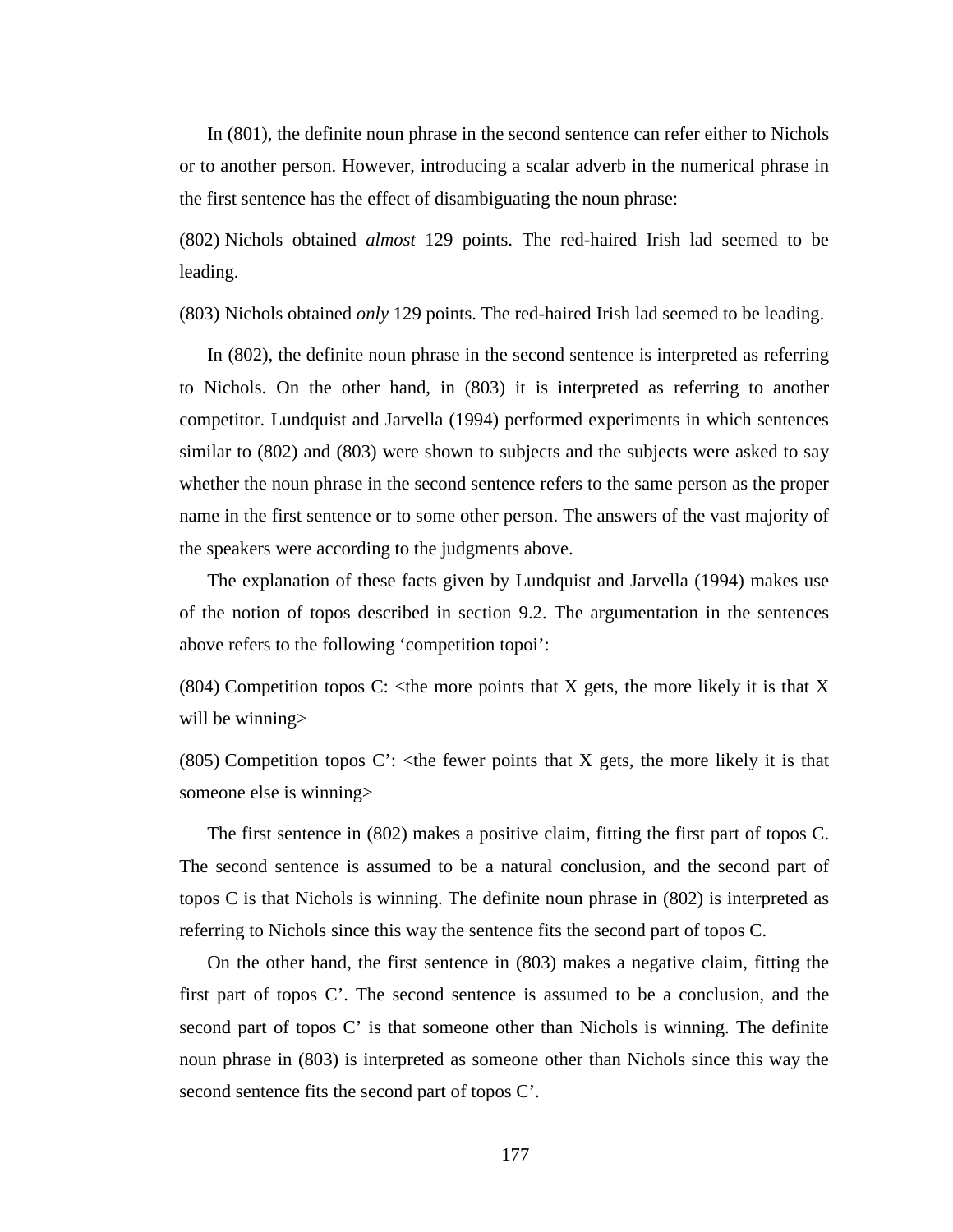A similar type of argument was discussed by Jarvella and Lundquist (1994): (806) George Brown got almost/only 5,000 votes. He is likely to win/lose the election.

The first sentence with *almost* is naturally followed by a second sentence with *win*, and choosing *only* in the first sentences suggests choosing *lose* in the second one. The appropriate topos in this case is:

 $(807)$  <the more votes a politician gets, the more likely s/he is to win the election>

The experiments conducted by Jarvella and Lundquist (1994) in which the speakers were asked to choose the natural conclusion support the observations above.

9.3.3 Positive/negative attitude

Horn (2002:57) tests the argumentative orientation using the expressions "Good news" and "Bad news" to show that sentences with *almost* behave as positive sentences, and sentences with *barely* behave as negatives:

(808) Good news: My printer is functional.

(809) Good news: My printer is almost functional.

(810) Bad news: My printer is barely functional.

(811) Bad news: My printer is not functional.

Using evaluations of this type to test for argumentative can be justified since they can be seen as based on topoi of the following kind:

 $(812)$  <The more functional the printer is, the better.>

When a first part of the topos contains the original positive sentence, any assertion in the positive direction will result in good news, as in (808) and (809), and any assertion in the negative direction results in bad news, as in (810) and (811).

9.4 Argumentative orientation and the meaning of negative polarity particles

We have seen in section 3.5 above that the negative polarity particles stand out among the negative polarity items with respect to their role in the sentence. Negative polarity items typically express an extreme degree and affect the assertion of the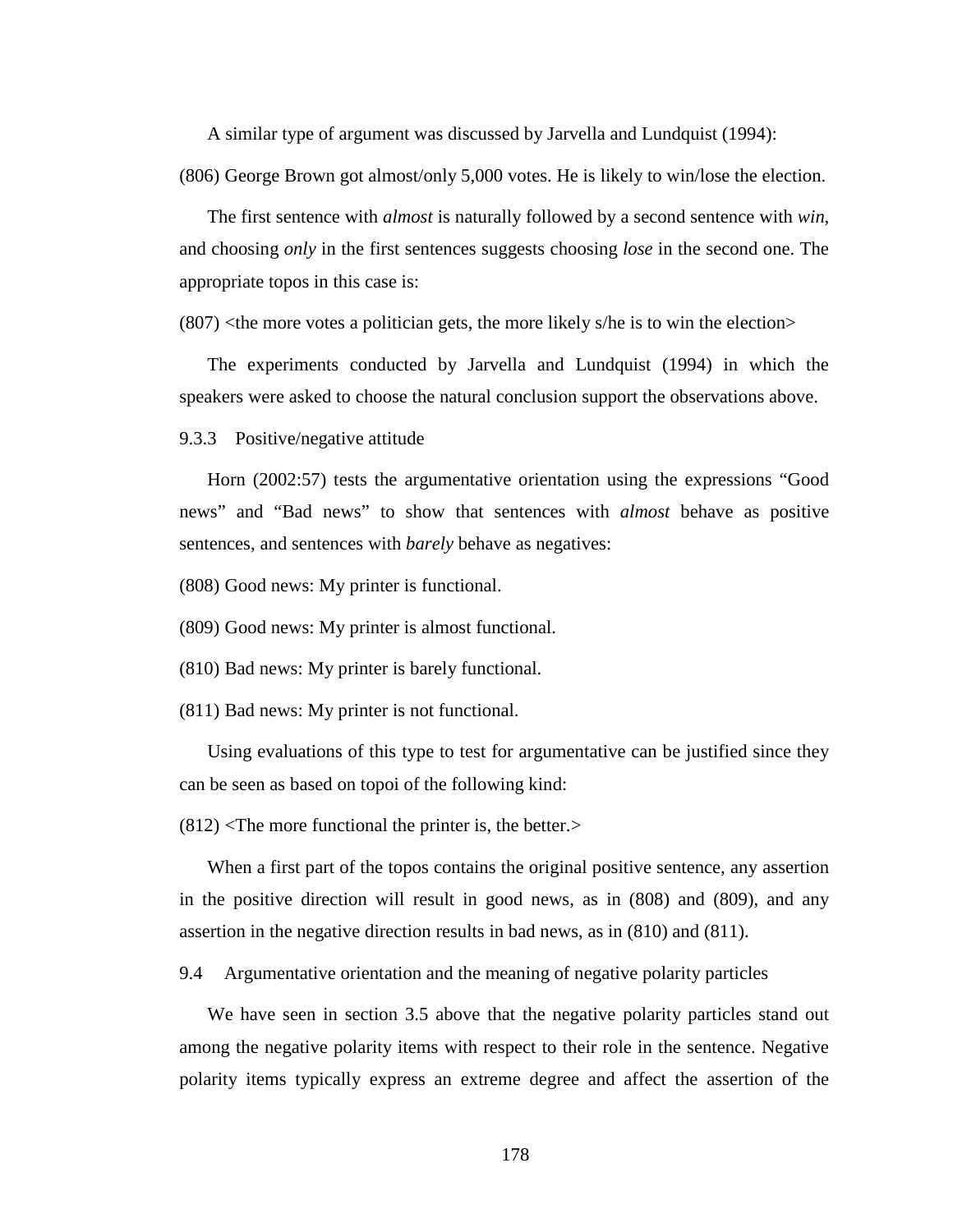sentence. On the other hand, the negative polarity particles introduce a presupposition regarding a prior clause or event and do not influence the assertion of the sentence. The negative polarity particles also differ in their distribution and require a special licensing condition. In this section I explore the question of the connection between the meaning of the negative polarity particles and their distribution and suggest an answer.

First, I would like to explore the relation between the notions of argumentative orientation and semantic negativity. Examining the different sentences F(p) with negative argumentative orientation we notice that in all of them the clause related to *p* (the original positive sentence) is semantically negative. The following sentences were shown above to have a negative argumentative orientation:

(813) It will not rain.

(814) I doubt that *it will rain*.

(815) It rarely rains.

(816) The tank is barely half full.

All these sentences contain semantically negative clauses, with semantic negativity introduced by the underlined words.

What is the explanation for this observation? To answer this question, we should first find out what causes a sentence to have a negative argumentative orientation. My generalization regarding argumentative orientation is as follows: sentences with negative argumentative orientation express a *negative epistemic claim*, that is, a claim that the epistemic information regarding whether *p* holds or to what extend it holds is less than expected. For example, (813) negates the proposition, (814) explicitly expresses doubt towards the proposition, (815) says the predicate holds rarely, while (816) says that the extent of the predicate's realization is less than expected.

This generalization can help in explaining why the clauses with negative argumentative orientation are semantically negative. What causes a clause to have an epistemic claim is assertivity. If asserting the entire sentence also makes a clause embedded in that sentence asserted, the clause makes an epistemic claim regarding the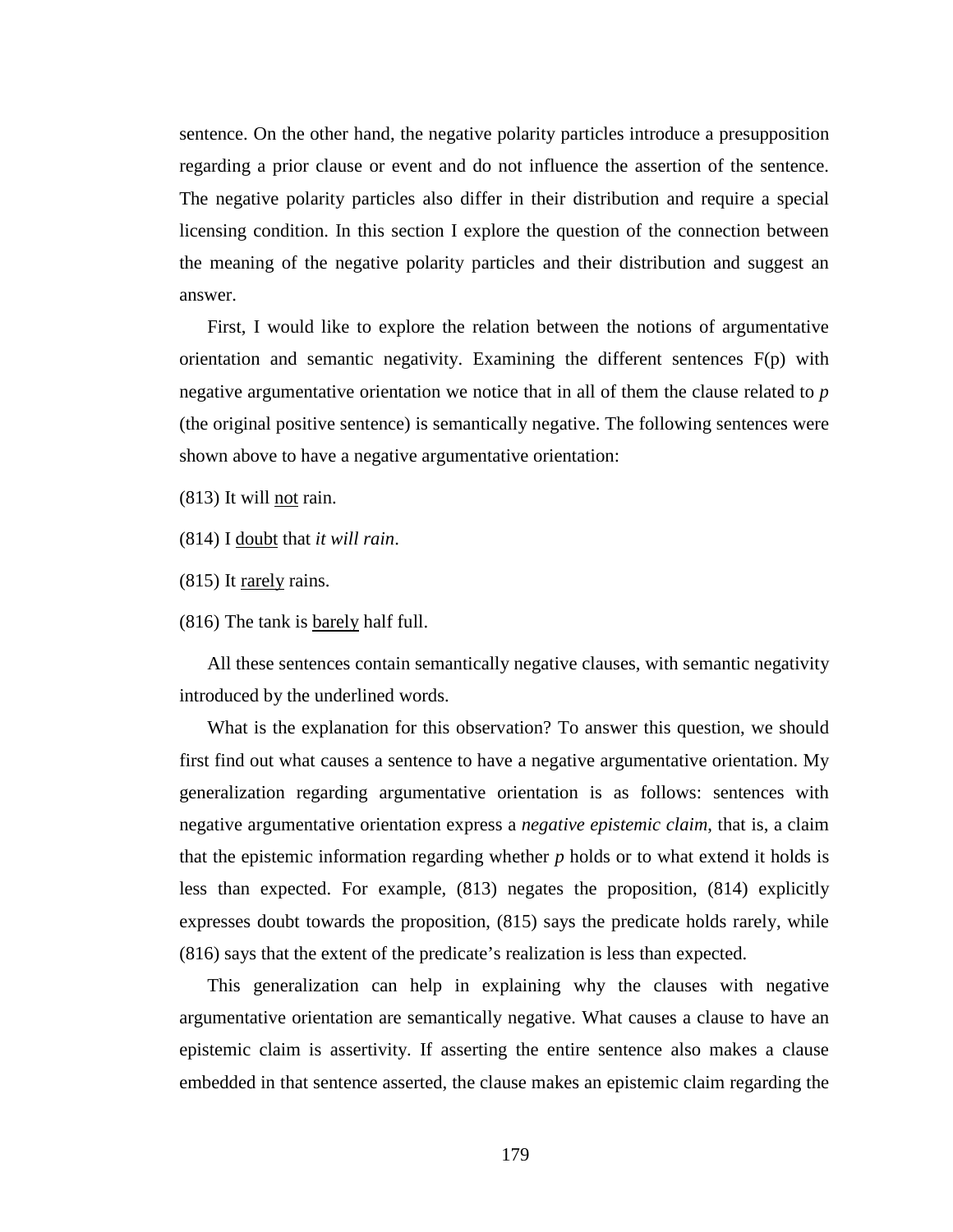extent of its predicate's realization. If a clause is not asserted, such a claim is not made.

In a simple assertive clause the predicate position is upward monotone and the epistemic claim is positive. What makes the claim negative is downward monotonicity of the predicate position. An assertive clause whose predicate position is downward monotone is by definition semantically negative. Therefore, a negative epistemic claim arises in semantically negative clauses. Since negative argumentative orientation is caused by a negative epistemic claim, this explains why negative argumentative orientation only occurs in semantically negative clauses.

We can now approach the question of the meaning of the negative polarity particles. The proposals for the meaning of the negative polarity particles in the earlier literature assume that the NPPs only occur in syntactically negative clauses or clauses in negative implicative environments. Such is, for example, Löbner (1989)'s semantics for aspecual particles, discussed in section 3.5 above, and repeated here for convenience in Table 13.

| Aspectual  | Presupposition   | Assertion     | Additivity/contrast |
|------------|------------------|---------------|---------------------|
| expression |                  |               |                     |
| already P  | $\neg P(t_{ep})$ | $P(t_a)$      | contrast            |
| $y$ et $P$ | $\neg P(t_{ep})$ | $\neg P(t_a)$ | additivity          |
| still P    | $P(t_{ep})$      | $P(t_a)$      | addivitity          |
| anymore P  | $P(t_{ep})$      | $\neg P(t_a)$ | contrast            |

Table 13. Presuppositions and assertions of expressions with aspectual particles

Similarly, Rullmann's (2003) formulation of the meaning of *either* includes a presupposition (817) and a condition on the host clause (818).

(817) Presupposition: [α *either*] presupposes that there is at least one contextually salient proposition  $p \in [[\alpha]]^f$  -  $\{[[\alpha]]^o\}$  such that *p* is <u>false</u>.

(818) Assertion: [α *either*] must be contained in a constituent which implies (i.e. entails or implicates) that  $[[\alpha]]^{\circ}$  is false.  $[(45.4)$  in (Rullmann 2003)]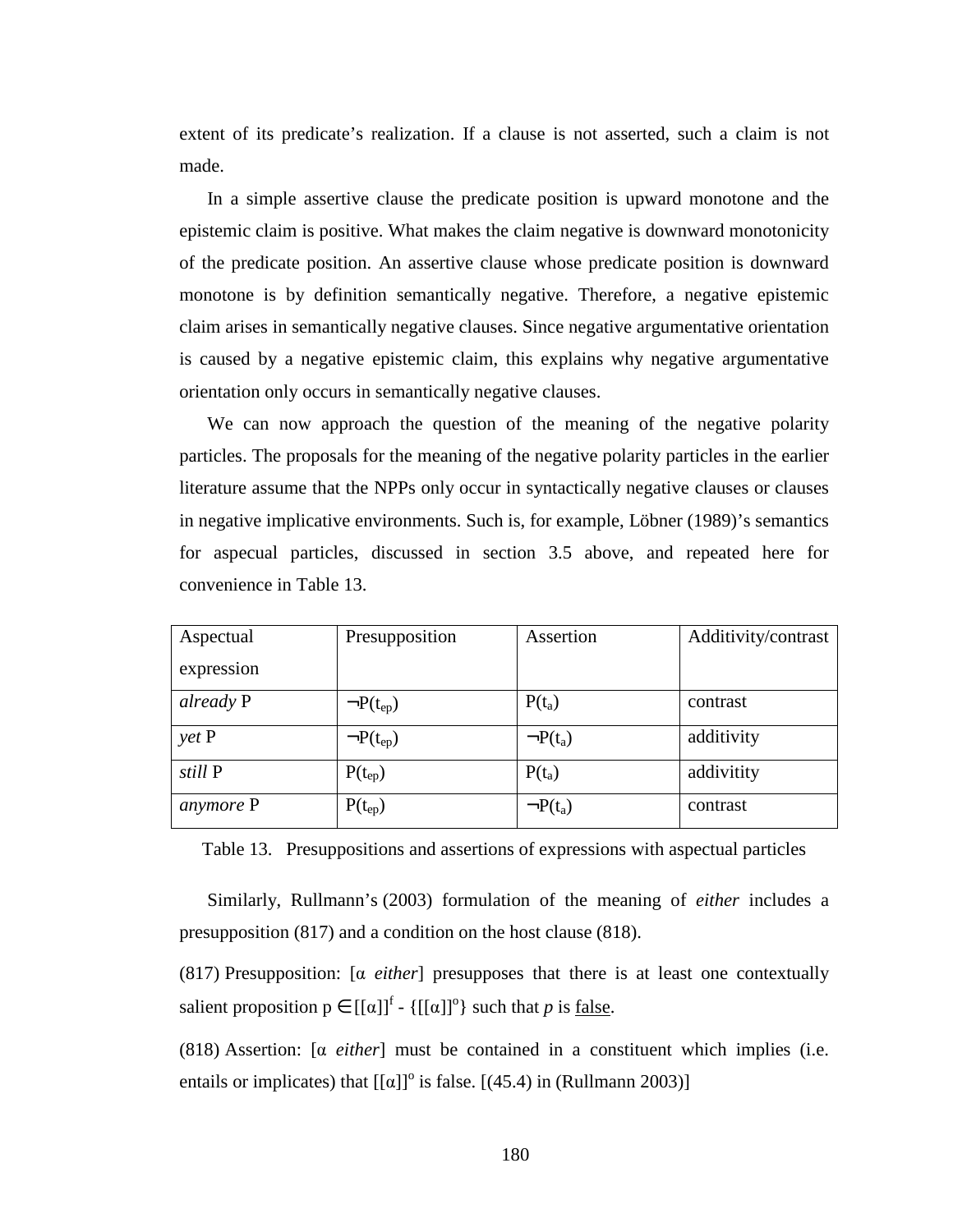The examination of the distribution of the NPPs made in chapter 4 shows that these formulations are inadequate. The NPPs occur in environments that are not negative implicative, contrary to these formulations. These proposals need to be amended to account for the actual distribution of the negative polarity particles.

My hypothesis is that the contribution of negative polarity particles is to *signal a negative argumentative orientation*. Specifically, the negative additive aspectual particle *yet* signals additivity between an earlier time period in which the situation was negative and a host clause with a negative argumentative orientation. The negative additive aspectual particle *either* denotes additivity between a negative antecedent clause and a host clause with a negative argumentative orientation. The negative contrastive particle *anymore* expresses contrast between an earlier time in which the predicate held and the host clause with a negative argumentative orientation. The amended Löbner's square is shown in Table 14.

| Aspectual       | Presupposition   | Assertion                        | Additivity/contrast |
|-----------------|------------------|----------------------------------|---------------------|
| expression      |                  |                                  |                     |
| already P       | $\neg P(t_{ep})$ | $P(t_a)$                         | contrast            |
| $\gamma$ et $P$ | $\neg P(t_{ep})$ | signals a negative argumentative | additivity          |
|                 |                  | orientation in $P(t_a)$          |                     |
| still P         | $P(t_{ep})$      | $P(t_a)$                         | addivitity          |
| anymore P       | $P(t_{ep})$      | signals a negative argumentative | contrast            |
|                 |                  | orientation in $P(t_a)$          |                     |

Table 14. Presuppositions and assertions of expressions with aspectual particles [modified]

The following formulation can replace Rullmann's condition on the host clause as part of the description of the meaning of *either*.

(819) [α *either*] signals a negative argumentative orientation

The last question to be addressed in this section is that of the connection between the licensing condition of the negative polarity particles and their meaning. I proposed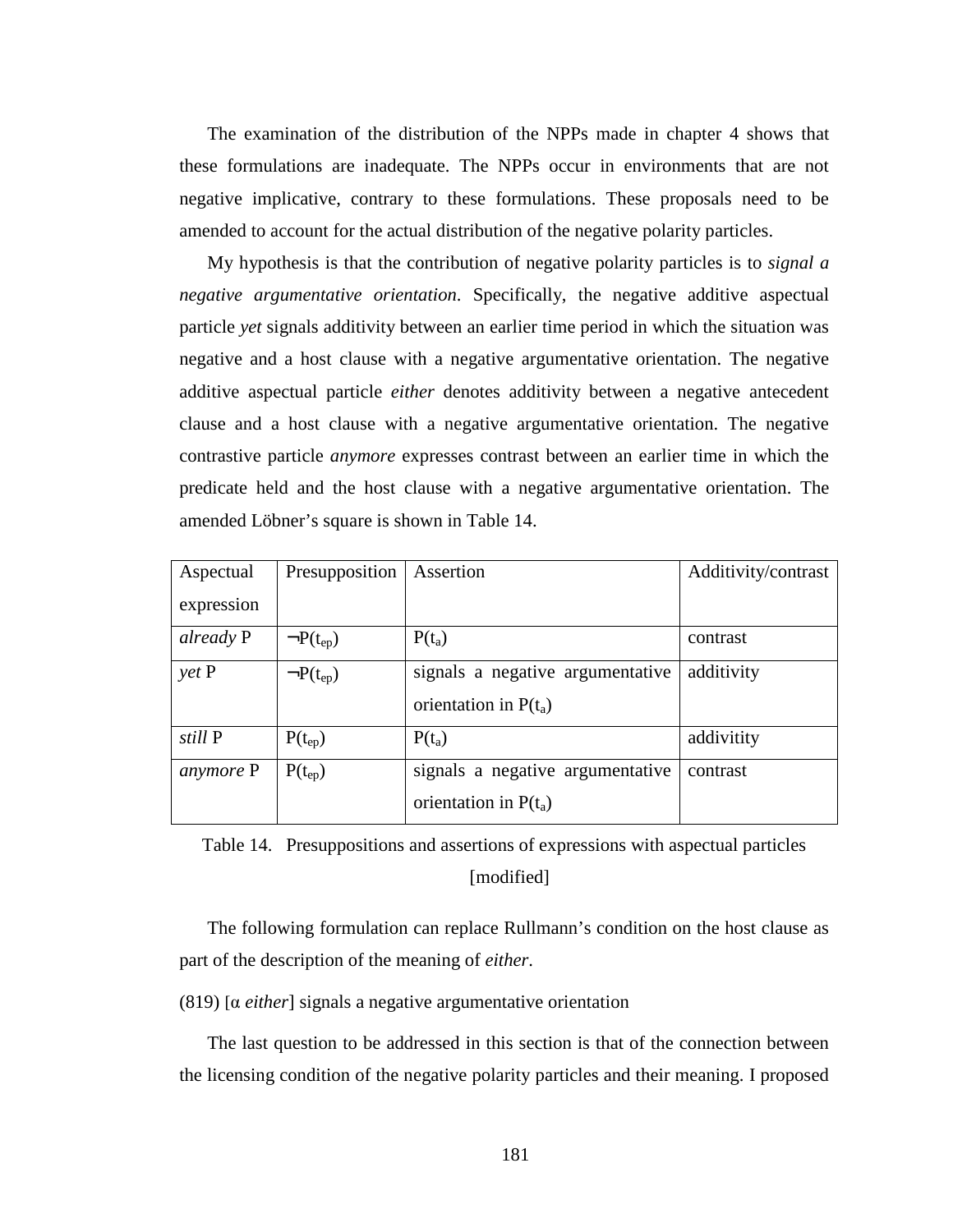that the negative polarity particles signal a negative argumentative orientation. As observed above, negative argumentative argumentation only arises in semantically negative clauses. Combining these two observations can help explain the licensing condition of semantic negativity: the negative polarity particles can only occur in semantically negative clauses since negative argumentative orientation can only be created in semantically negative clauses, and the negative polarity particles signal a negative argumentative orientation. That is, the licensing condition of semantic negativity (590) can be derived from the meaning of the negative polarity particles, and, as shown in section 8 above, semantic negativity is indeed a necessary licensing condition for the NPPs. Therefore, the notion of negative argumentative orientation can help explaining why semantic negativity is a necessary licensing condition for the negative polarity particles.

The exploration in this section has a preliminary character. To describe the connection between negative argumentative orientation and the NPPs and semantic negativity more formally, it is necessary to give a precise model-theoretic definition for the notions of topoi and argumentative orientation. This task is left for further research.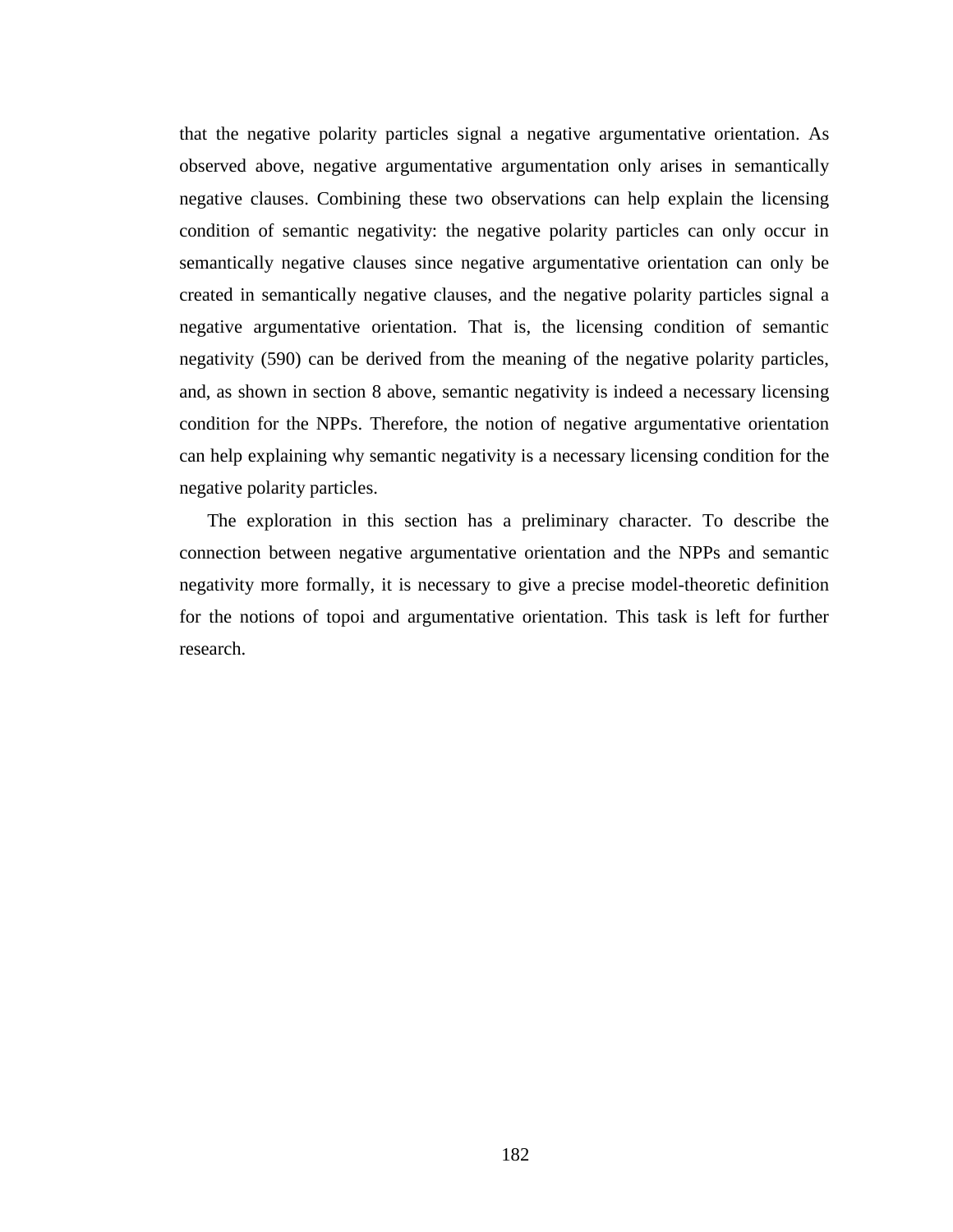#### **10 Further implications**

## 10.1 Computational aspects

# 10.1.1 Sentiment classification

The notion of assertivity defined above can be helpful in some tasks in computational linguistics. In this section I discuss an example of such a task. In recent years a number of studies have addressed the task called *sentiment classification*, classifying texts like movie or travel reviews as positive or negative overall.

The basis of the methods employed for this task is the semantic orientation of adjectives and other words. The words *good* and *excellent* are examples of adjectives of positive orientation, and *bad* and *awful* are words of negative orientation.

Based on the works on argumentative orientation (Anscombre and Ducrot 1983), Hatzivassiloglou and McKeown (1997) introduced a method to acquire information about the semantic orientation of words using a small amount of tagged words and the Wall Street Journal corpus. First some adjectives are tagged as being positive or negative. The rest are classified accordingly using the information from co-occurrence of the adjectives with conjunctions; this information is combined using clustering techniques. When two adjectives occur together combined by the connective *and*, this fact is taken as evidence for the two adjectives being of the same orientation. The reason for this can be demonstrated by the difference between the pairs in which the adjectives are of the same orientation, such as *fair and legitimate* and *corrupt and brutal*, and those in which the adjectives are of different orientation, such as *#fair and brutal*, *#corrupt and legitimate*. The connective *but* behaves in the opposite way: it is used to combine adjectives of opposite semantic orientations. The difference between the connectives is demonstrated in (820) below. Hatzivassiloglou and McKeown (1997) report achieving a precision of more than 90% in predicting the semantic orientation of an adjective using this method.

(820) a. The tax proposal was simple and well-received by the public.

b. The tax proposal was simplistic but well-received by the public.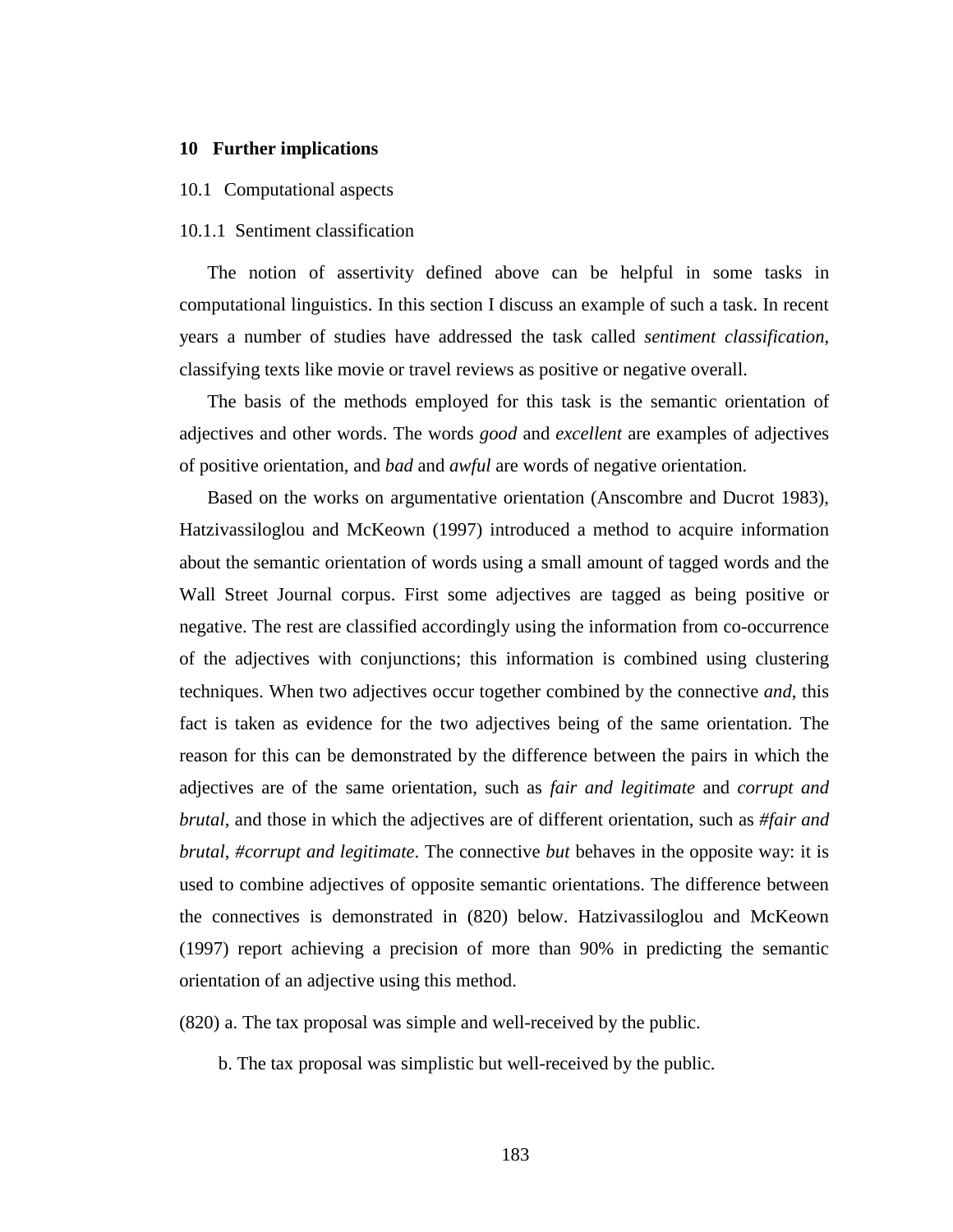c. #The tax proposal was simplistic and well-received by the public.

Other studies, such as Turney (2002), employ a more statistical method, using the mutual information of a word *w* with the adjectives *excellent* and *poor* to make the decision on the semantic orientation of *w*.

Some studies use this information alone to make classifications (Turney 2002). Information on positive words and negative words occurring in the document is used to make a decision on the classification, ignoring the context in which these words appear. However, the context in which an adjective appears can clearly affect their contribution; 'good' and 'not very good' are expressions of opposite semantic orientation. Taking this fact into account, Das and Chen (2001) detect negation words such as *not*, *never* and *no* in a work on classifying stock reviews. Similarly, Pang et al. (2002) model the contextual effect of negation by adding the tag NOT\_ to all the words between *not* (the only negation word they recognize) and the nearest punctuation mark.

Analyzing the methods for sentiment classification, Polanyi and Zaenen (2006) notice that recognizing only the most common words expressing overt negation, such as *not, never* and *no* is only a small step towards taking into account the effect of the context on the contribution of the adjective to the sentence. For example, there are words that modify the semantic orientation of the adjectives without containing overt negation. Polanyi and Zaenen (2006) discuss the different classes of expression changing the semantic orientation of a word and its strength. They call such expressions *valence shifters* ('valence' is another term for 'semantic orientation'). Among the classes of valence shifters they identify are: negatives, intensifiers such as *deeply* and *barely*, and modals such as *might* and *could*. Some valence shifters are discourse based. Examples are irony, that can reverse the semantic orientation, the connector *but* whose second argument overrides the impact of the first one, and reported speech, which necessarily represent the views of the speaker.

They also outline an example model for calculating the valence of words. Each word has a basic valence which is then modified by the valence shifters in whose scope it appears. For example, the basic valence of *clever* is +2, and the negator *not*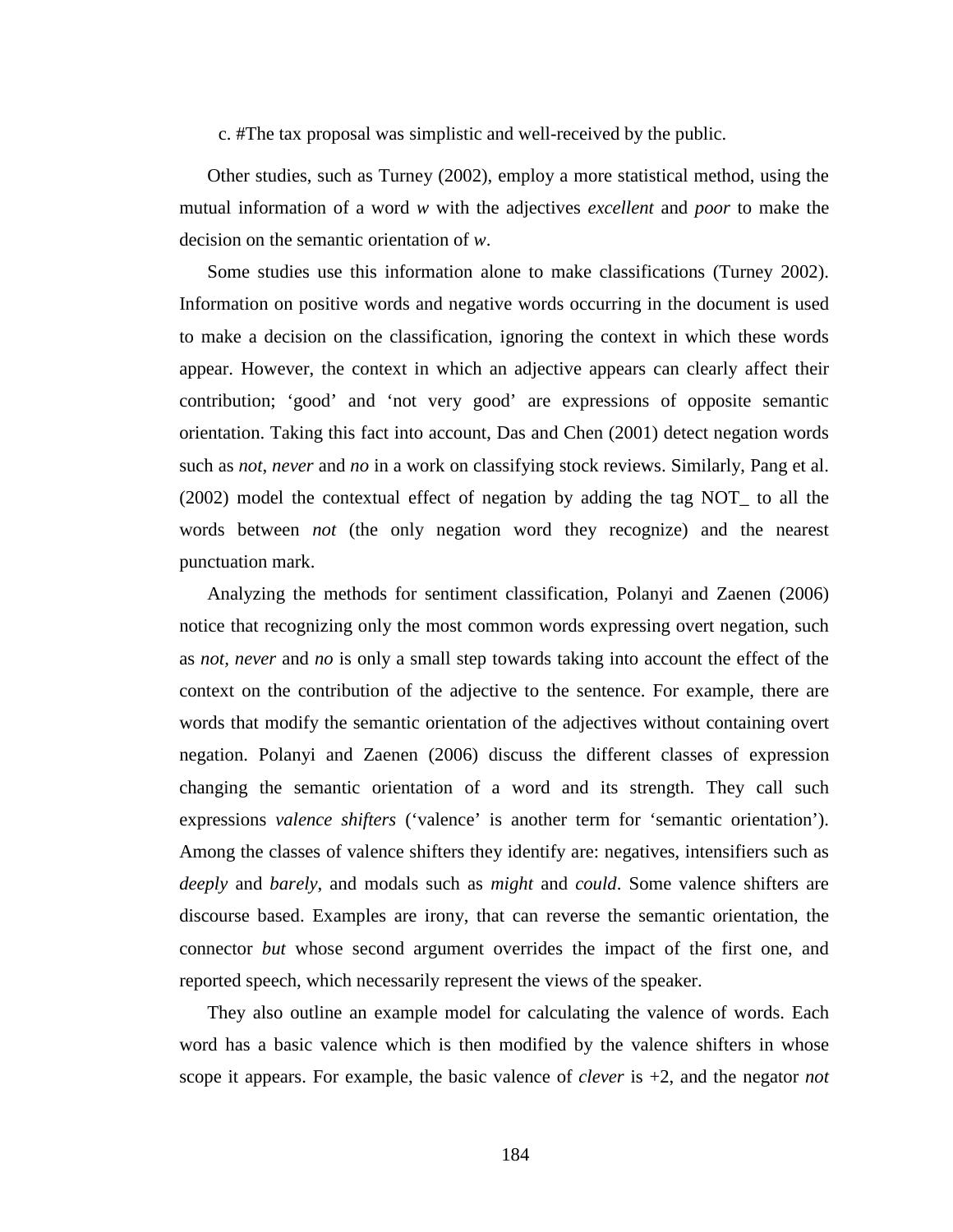changes the sign of the valence; therefore, the valence of *not clever* is -2. The basic valence of *efficient* is +2, and the weakening intensifier *rather* reduces the valence; therefore, the valence of *rather efficient* is +1.

Kennedy and Inkpen (2005; 2006) evaluate the effect of the valence shifters on the sentiment classification task. They perform the sentiment classification by simple counting, in two different ways. First, they do the calculations ignoring the valence shifters, and then they do the calculations taking the valence shifters into account. Only a limited number of valence shifters are considered. These include overt negators like *not*, and intensifiers like *deeply*, *barely* and *rather*. The effect of considering the valence shifters is an increase of 1%-3% in precision, depending on the type of texts used for classification and the choice of adjectives used to calculate the semantic orientation.

Polanyi and Zaenen (2006), while discussing more valence shifters than the previous studies, are far from complete in listing the different kinds of the shifters. The semantic orientation of a word is reversed in a negative assertive environment. Below are examples of a sentiment word used in the complement of a negative implicative verb (821), the negative implicative constructions *without* (822) and *too*  of excess (823), and the complement of the negative assertive verb *doubt* (824). In all the cases the semantic orientation of the sentence is opposite to that of the verb in italics, due to the reversal effect.

(821) The movie fails to *engage* me.

(822) The movie manages to be moderately funny without being *crude*.

(823) The movie is too slow to be a *satisfying* thriller.

(824) I doubt this stock is a *good* investment.

These constructions should be taken into consideration in the sentiment classification task. Kennedy and Inkpen (2005; 2006) report that recognizing the impact of the overt negators improved the performance of their sentiment classification system. Extending the list of valence shifters recognized by the system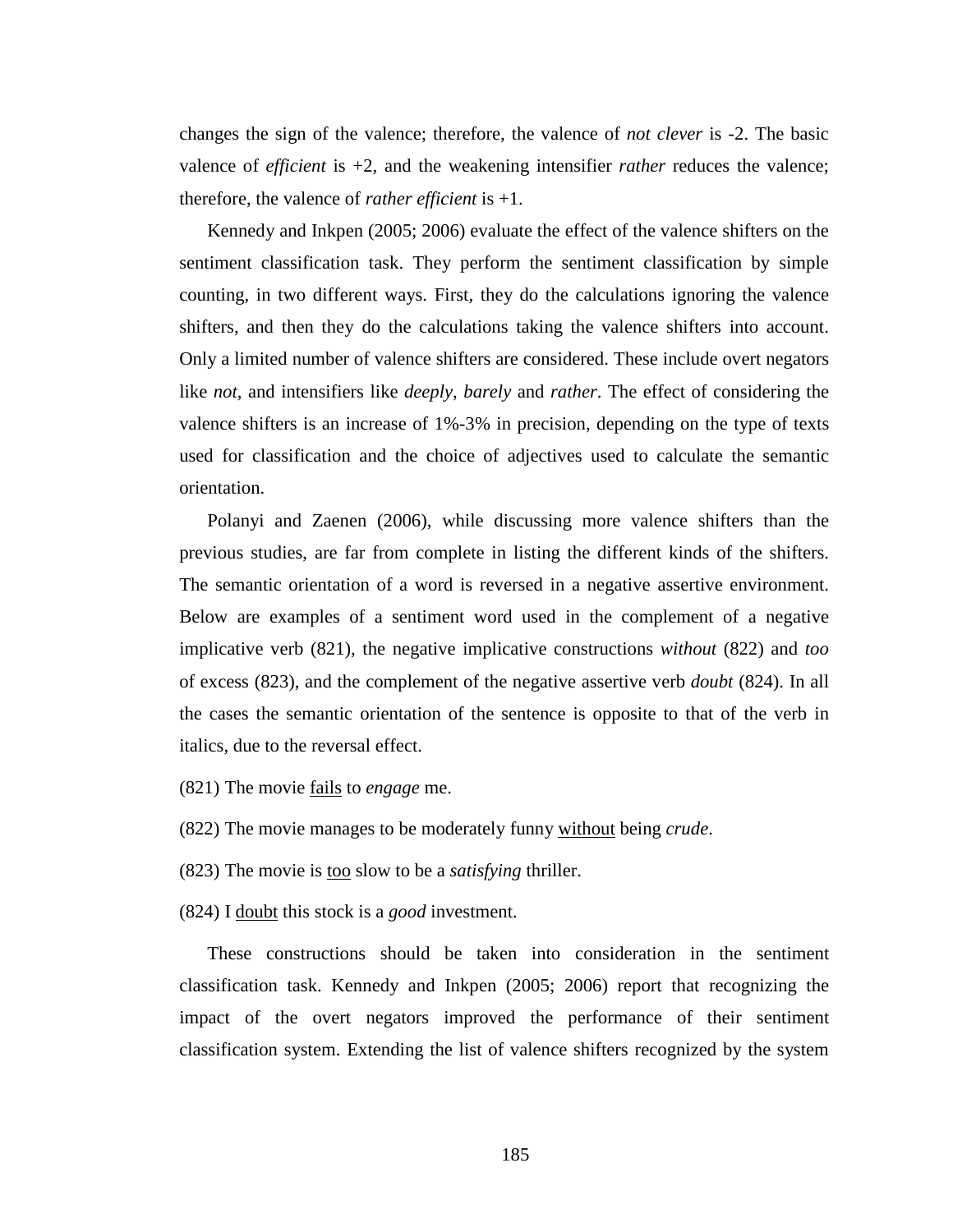to include the negative assertive constructions may lead to further improvements in its performance.

10.1.2 Assertivity projection

In this section I explore the issue of assertivity projection. The question of projection of clausal properties can be described as follows: if a subclause *x* has a property A, does the sentence in which the clause *x* is embedded also have the property A?

Two sentential properties whose projection has been discussed in the previous literature are presupposition and implicativity. The issue of presupposition projection was addressed by Karttunen (1973), with his analysis focused on complement-taking predicates. He classifies such predicates into three categories. The first category contains *plugs*, predicates which block off all the presuppositions of the complement sentence. Verbs of saying belong to this category. For example, although (825) presupposes (827), (826) does not presuppose (827):

(825) Harry introduced Bill to the present king of France.

(826) Harry has promised Bill to introduce him to the present king of France.

(827) France has a king.

Another category is *holes*, predicates which let all the presuppositions of the complement sentence become presuppositions of the matrix sentence. An example of such a predicate is *know*: both (828) and (829) presuppose(827).

(828) Bill met the present king of France.

(829) I know that Bill met the present king of France.

The third category is *filters* predicates which, under certain conditions, cancel some of the presuppositions of the complement. Later research (Heim 1992; van der Sandt 1992) has shown that Karttunen's (1973) analysis is very preliminary, and the presupposition projection is a much harder problem. Nevertheless, Karttunen's terminology is helpful; I will use this terminology, extending it to apply not only to complement predicates, but also to other subordinating constructions.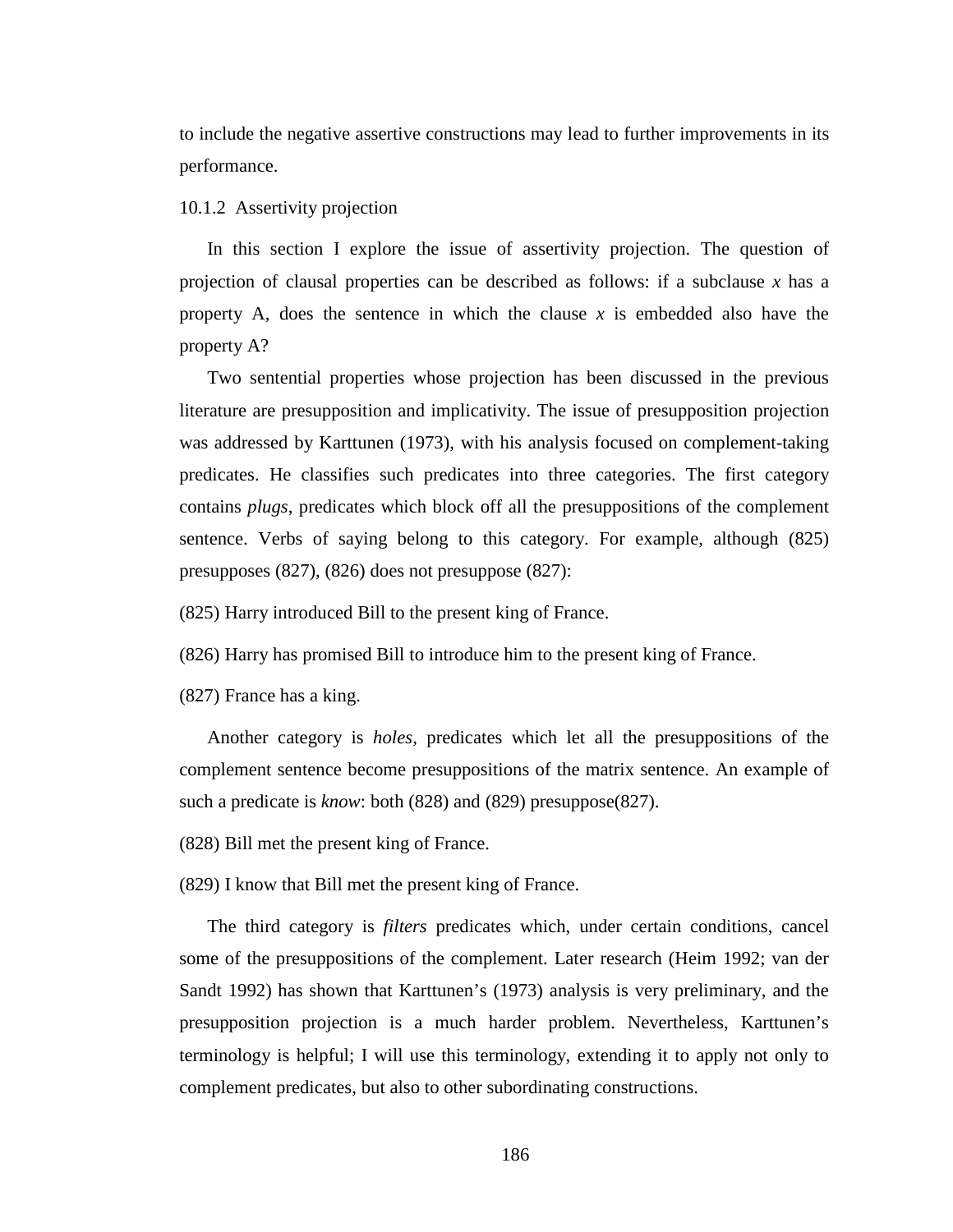Another clausal property interesting in this respect is *implicativity*, mentioned in section 4.2 above. An environment  $F(p)$  is positive implicative iff  $F(p) \Rightarrow p$ . That is, if a sentence entails a subclause, the subclause is in a positive implicative environment. For example, (830) entails that *The door was closed*. On the other hand, an environment F(p) is negative implicative if F(p)  $\Rightarrow \neg p$ . That is, if a sentence entails the negation of a subclause, the subclause is in a negative implicative environment. For example, (831) entails that *Ed did not close the door*.

The implicativity sometimes has to be calculated with a number of stacked embeddings, as is the case with (832), which, like (831), entails that *Ed did not close the door.* Calculating implicativity is important in tasks such as recognizing textual entailment (Dagan et al. 2005). This raises the question of implicativity projection, that is, what happens to implicativity under the different embeddings.

(830) Ed forgot that the door was closed.

(831) Ed forgot to close the door.

(832) Ed didn't manage to remember to close the door.

Nairn et al. (2006) propose an algorithm to calculate the relative implicativity, which they call the implication projection algorithm. The algorithm works top down, beginning from the topmost node which represents the entire sentence. The implicativity of each context relative to its ancestors is calculated based on the implicativity of the parent and the embedding of the context within the parent. The algorithm can be used to calculate the implicativity of a context appearing under multiple embeddings.

In the rest of this section I introduce an algorithm for calculating the assertivity projection, adapting the implication projection algorithm proposed by Nairn et al. (2006). In this algorithm, each context C is associated with a set of contexts  $A(C)$ containing all the contexts relative to which C is assertive:

(833) A(C)  $\equiv \{x \mid x \text{ is a context/node such that } C \text{ is a坚 relative to } x\}$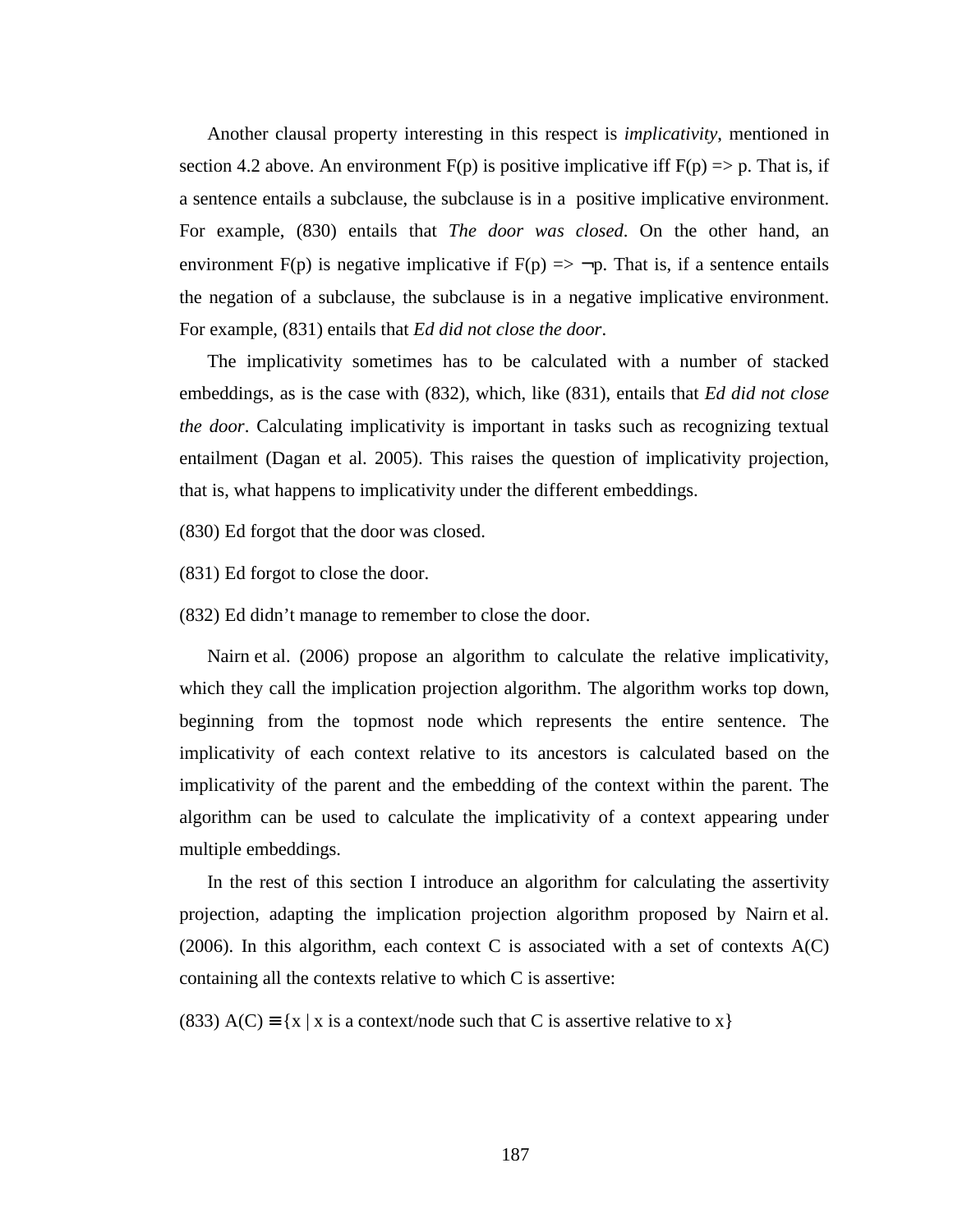A(C) is calculated top-down, beginning with the topmost node, until we get to the node the assertivity of which we are interested in calculating. The calculation is performed as follows:

- For the topmost node,  $A(C) = \{C\}$
- For the other nodes,

If C is assertive relative to parent(C),  $A(C) = \{C\} \cup A(parent(C))$ 

otherwise,  $A(C) = \{C\}$ 

If C is assertive relative to parent  $(C)$ , the embedding of C functions as a 'hole', projecting the assertive force from the parent of C to C. This makes C assertive relative to all the contexts relative to which the parent of C is assertive. This happens, for example, if C is a consequence of a conditional, in the second argument position of a quantifier, or a complement of an assertive verb.

If, on the other hand,  $C$  is not assertive relative to parent( $C$ ), the embedding of  $C$ functions as a 'plug', blocking the projection of assertive force from the parent of C to C. This makes C non-assertive relative to all the contexts in which the parent of C is embedded. This happens if C is an antecedent of a conditional, a restrictor of a quantifier, or a complement of a factive verb. The result is that A(C) contains C and all its ancestors up to the first blocking point, which occurs at the first non-assertive embedding. The formalization of observations of Gärtner (2002) is discussed in section 6.4.2 above.

I will demonstrate the calculation on the following example:

(834) [If [he's too tired [to come]<sub>p'</sub>]<sub>p</sub>, [I'll manage [to play the guitar]<sub>q'</sub>]<sub>q</sub>]<sub>z</sub>.

Let's start with the topmost context z. Since it is the topmost node,  $A(z)$  is z. The subclause q is assertive relative to z, since the apodosis of the conditional is an assertive environment. Therefore  $A(q) = \{q\} \cup A(parent(q)) = \{q\} \cup A(z) = \{q\} \cup \{z\}$ = {q,z}. The subclause q' is assertive relative to q, since *manage* is a positive implicative verb, creating an assertive environment. Therefore  $A(q') = \{q'\} \cup$ A(parent(q')) = {q'} ∪ A(q) = {q'} ∪ {q,z} = {q',q,z}. Adapting Karttunen's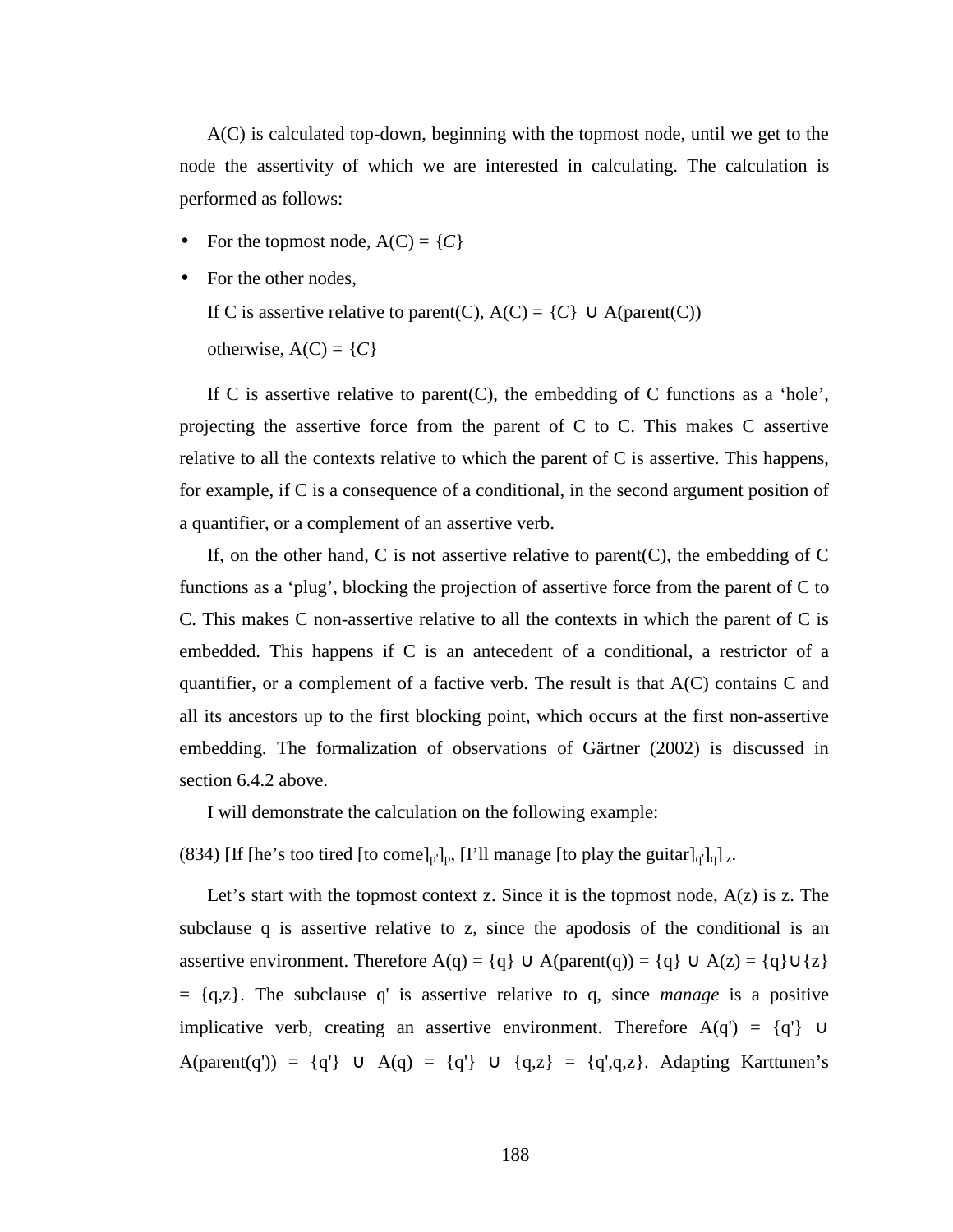terminology, both embeddings are 'holes' for assertivity, allowing the projection of the assertion from the topmost matrix clause to the twice-embedded q'.

The subclause p is the antecedent of a conditional, so it is not assertive relative to z, Therefore  $A(p) = \{p\}$ . In this sentence, this is the only case of plug-type subordination, with  $p$  not inheriting the A set of its parent. The subclause  $p'$  is assertive relative to  $p$ , since *too* of excess creates a negative implicative environment. Therefore  $A(p') = \{p'\}$  $∪ A(parent(p')) = {p'} ∪ A(p) = {p'} ∪ {p} = {p',p}.$ 



Figure 2: Calculating A(C); Solid line: 'hole', projecting assertivity [A(C) = {*C*} ∪ A(parent(C))]. Dashed line: 'plug', blocking assertivity  $[A(C) = \{C\}]$ .

After the algorithm is performed, the clauses that are assertive relative to z can be identified using their set A as follows: a subclause x is assertive relative to z iff z  $\in$ A(x). In the example above,  $z \in$ A(q) and  $z \in$ A(q'), so both q and q' are assertive relative to z. On the other hand,  $z \notin A(p)$  and  $z \notin A(p')$ , so both p and p' are not assertive relative to z. This example shows how one embedding can affect a number of clauses. In this case, the embedding of *p* in *z* also affects p': both p and p' are not assertive relative to z since the embedding of p in z is of a type that blocks the projection of assertivity.

The algorithm described here can be used when dealing with tasks in computational linguistics that can benefit from taking assertivity into account.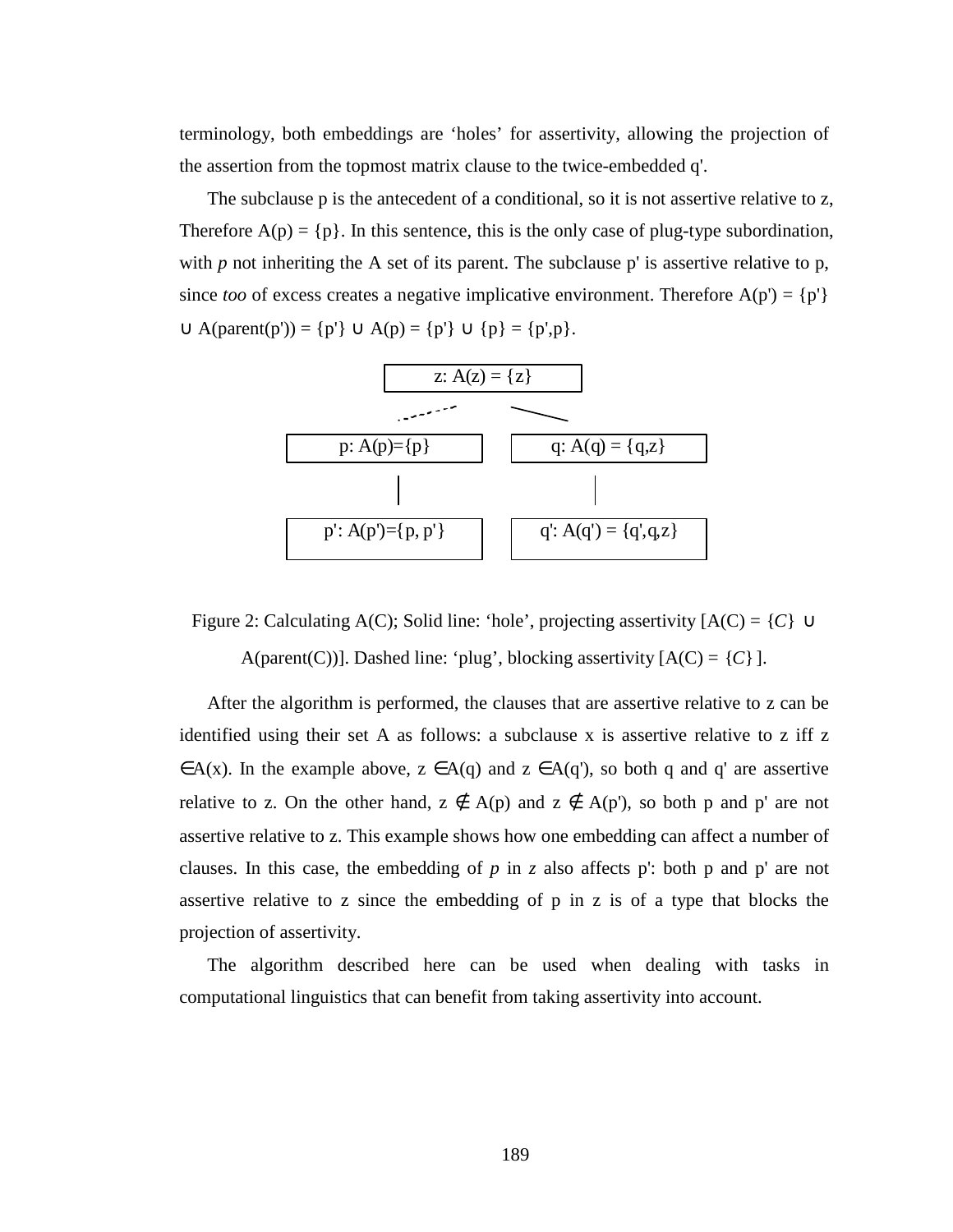## 10.2 Logical and psycholinguistic classification of quantifiers

#### 10.2.1 Logical and pragmatic symmetry

The notion of semantic negativity can help explain certain behavior of quantifiers. Considerable semantic literature discusses two-argument (type  $\langle 1,1 \rangle$ ) quantifiers, such as *no*, *some*, and *most*, that combine two set-denoting expressions (Barwise and Cooper 1981; Keenan 2004; Peters and Westerståhl 2006). Among the properties of quantifiers usually discussed is their upward or downward monotonicity on the first or second argument (sometimes called left and right argument, respectively). For example, *some* is upward monotone on both arguments, *no* is downward monotone on both arguments, while *every* is downward monotone on the first argument and upward monotone on the second argument. The notion I am interested in this section is *logical symmetry*, defined as follows (Peters and Westerståhl 2006:210):

(835) A type <1,1> quantifier *Q* is logically *symmetric* iff, for all *M* and all *A*,  $B \subseteq M$ ,  $Q_M(A,B) \Rightarrow Q_M(B,A)$ 

Among the quantifiers that satisfy this property are *some*, *no*, and *exactly n*. The monotonicity of such quantifiers is the same on both arguments. The symmetry of these quantifiers can be demonstrated by the logical equivalence of the sentence in the following pairs:

(836) a. Some mediators are lawyers.

b. Some lawyers are mediators.

(837) a. No mediators are lawyers.

b. No lawyers are mediators.

(838) a. Three mediators are lawyers.

b. Three lawyers are mediators.

The logical symmetry, however, should not be taken to mean that the two argument positions of these quantifiers are completely equivalent. There are other differences between the first and the second argument positions that do not influence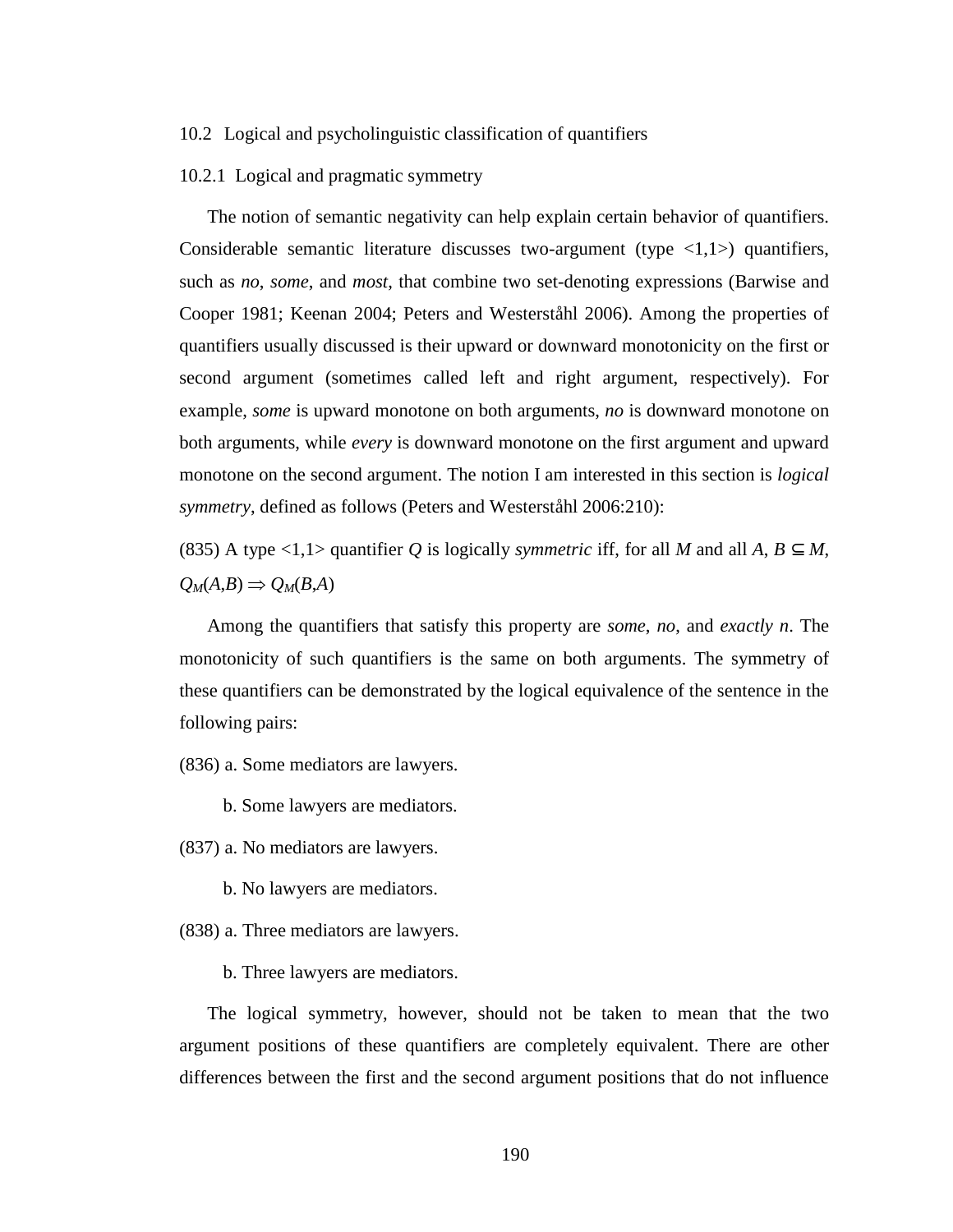the truth conditions. The main difference is that in a natural language, the first argument specifies the domain of the quantification, and is usually regarded as presuppositional. The second argument together with the determiner specify "what is said" regarding the domain of the quantification. Therefore, although a quantifier may be symmetric with respect to the truth condition, they are not symmetric with respect to the discourse roles of the arguments.

The property which concerns us here is the licensing of the negative polarity particles. As noticed in section 4, the negative polarity particles are licensed in the second argument of quantifiers, when it is downward monotone, but they are not licensed in the first argument of the quantifiers, even when it is downward monotone. This is another manifestation of the lack of symmetry between the argument positions of logically symmetric quantifiers. For example, the quantifiers *no* and *few* are symmetric and are downward monotone on both the first and the second argument. Nevertheless, the negative polarity particles are only licensed in the second argument of these quantifiers and not in the first argument:

(839) a. No one of us has ever been to Amsterdam. No one has been to Brussels *either*.

b. No one of us has ever been to Amsterdam. \*No one who has been to Brussels *either* wants to go there again some day.

(840) a. Few tourists are here yet.

b. \*Few of those who are tourists yet are here.

This asymmetry can be explained in the terms of assertivity. The first argument position of the quantifiers is not assertive, while the second argument position is assertive. Therefore, the negative polarity particles are predicted to occur in the second position when it is downward monotone, and not to occur in the first position of the quantifier. Since both argument positions of *few* and *no* are downward monotone, the negative polarity particles are predicted to occur in the second argument position, which is downward monotone and assertive, that is, semantically negative. The first argument position is not semantically negative, since it is not assertive. This shows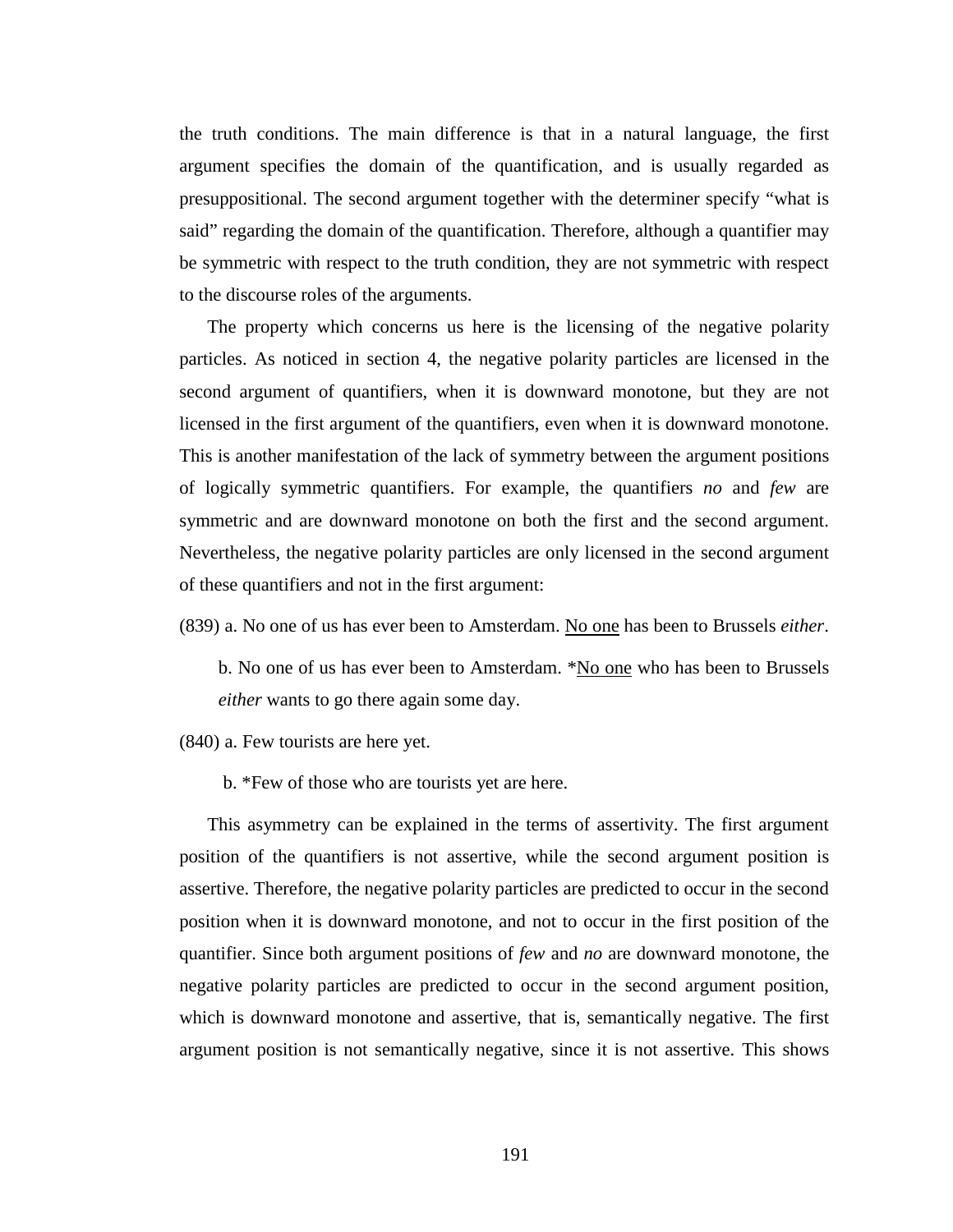that even the quantifiers with logically symmetric truth conditions are not pragmatically and linguistically symmetric.

# 10.2.2 Psychological negativity

Some quantifiers, such as *few*, *no*, and *not all* feel negative. On the other hand, *some* and *every* do not feel negative. For example, (841), (842) and (843) have a feeling of conveying negative information, while (844) and (845) do not:

(841) *Few* people enjoyed the show.

(842) *No one* enjoyed the show.

(843) *Not all* the people enjoyed the show.

(844) *Some* people enjoyed the show.

(845) *Everyone* enjoyed the show.

It is common to explain negativity by downward monotonicity. This explanation requires additional clarification in the case of two-argument quantifiers, such as those mentioned above, since they can have different monotonicity on each argument. Which argument affects the feeling of negativity?

Some quantifiers, such as *few*, *some* and *no*, are logically symmetric, and hence the logical properties, including monotonicity, of the argument positions are the same. The quantifiers *few* and *no* are downward monotone on both argument positions, and the quantifier *some* is upward monotone on both argument positions. These quantifiers do not help us to determine which argument position matters.

The quantifiers that give us the answer are those whose monotonicity depends on the argument position. For example, *every* is downward monotone on the first argument position, and upward monotone on the second argument position. Conversely, *not all* is upward monotone on the first position and downward monotone on the second argument position. We have seen above that *every* feels positive, while *not all* feels negative. This suggests that it is the second argument position that matters for the quantifier's negative feel. If a quantifier is upward monotone on the second argument, like *every*, it is perceived as positive, and if it is downward monotone on the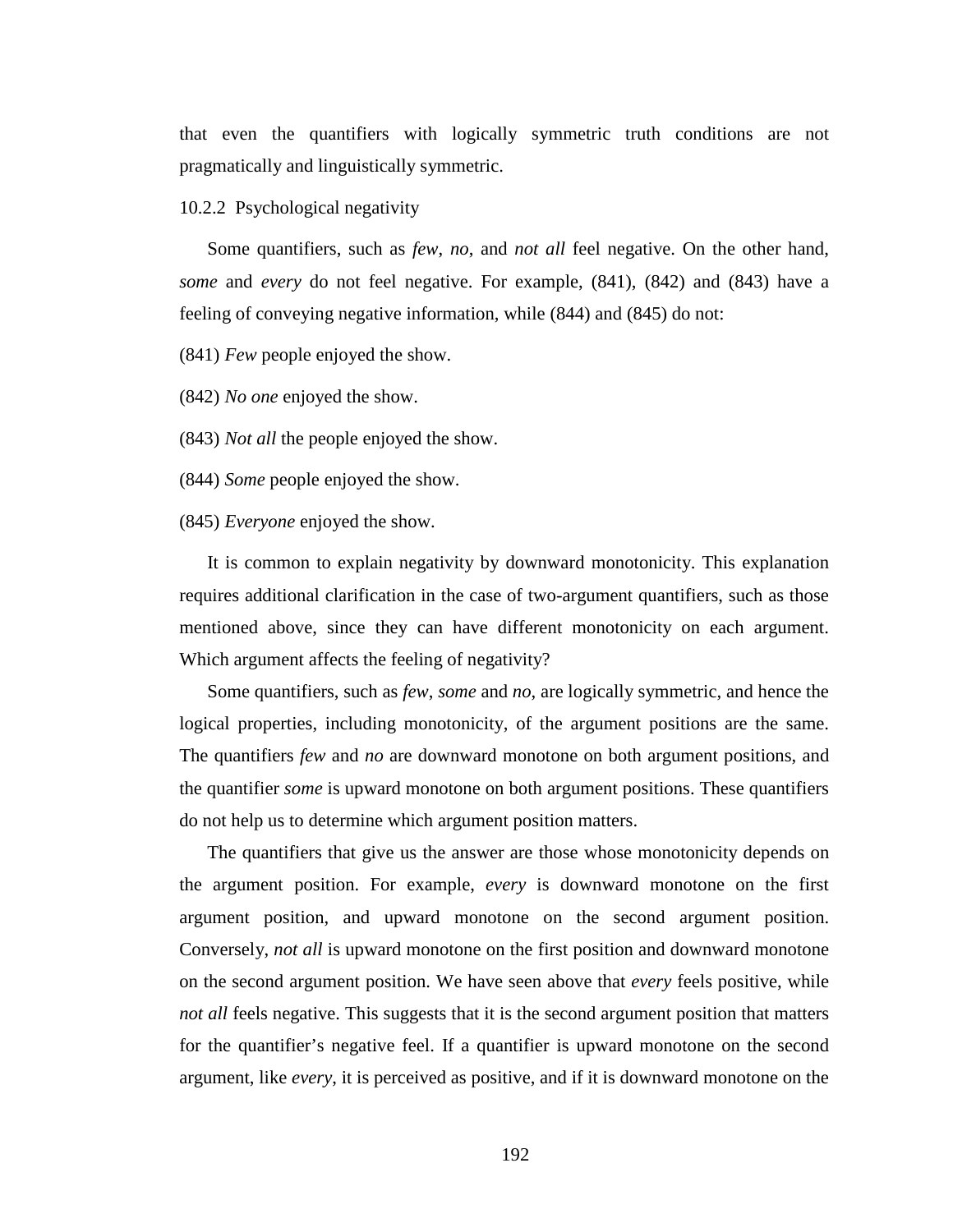second argument, like *not all*, it is perceived as negative. The monotonicity properties of the first argument do not affect the perceived negativity of the quantifier.

The concept of semantic negativity can explain this observation. The downward monotonicity of the second argument makes the clause semantically negative, since semantic negativity depends on the monotonicity of the sentential predicate. On the other hand, downward monotonicity of the first argument does not make the clause semantically negative. The perceived negativity of the quantfier can therefore be explained by semantic negativity of the clause in which the quantifier appears. If the quantifier introduces semantic negativity, it is perceived as negative, and if it does not introduce semantic negativity, it is not preceived as negative.

The distinction between positive and negative quantifiers appears in various domains of psycholinguistic research, and the classification of the quantifiers into positive and negative is quite consistent. For example, Moxey and Sanford (1993; 2000) discuss the differences between what they call 'positive' and 'negative' quantifiers, without giving a theoretical explanation what they mean under these terms. They list *a few, some, many, most, all* as positive, and *few, hardly any, less than half, not many* as negative (Moxey and Sanford 1993:47). Similarly, they classify the adverb of frequency *often and occasionally* as positive and *seldom/rarely* as negative (Moxey and Sanford 1993:77).

Among the phenomena in which the positive and negative quantifiers behave differently is complement set anaphora<sup>22</sup>. Complement set anaphora are cases, like in the following example, of a pronoun referring to a set complement to the one denoted by an antecedent noun phrase:

(846) Few of the managers attended the meeting. *They* were too busy.

 $\overline{a}$ 

(847) Not quite all the fans went to the football match. *They* were on a bus that broke down and didn't make it.

 $22$  The connection between the environments allowing complement set anaphora and NPI licensing was also noticed by Sailer (2006).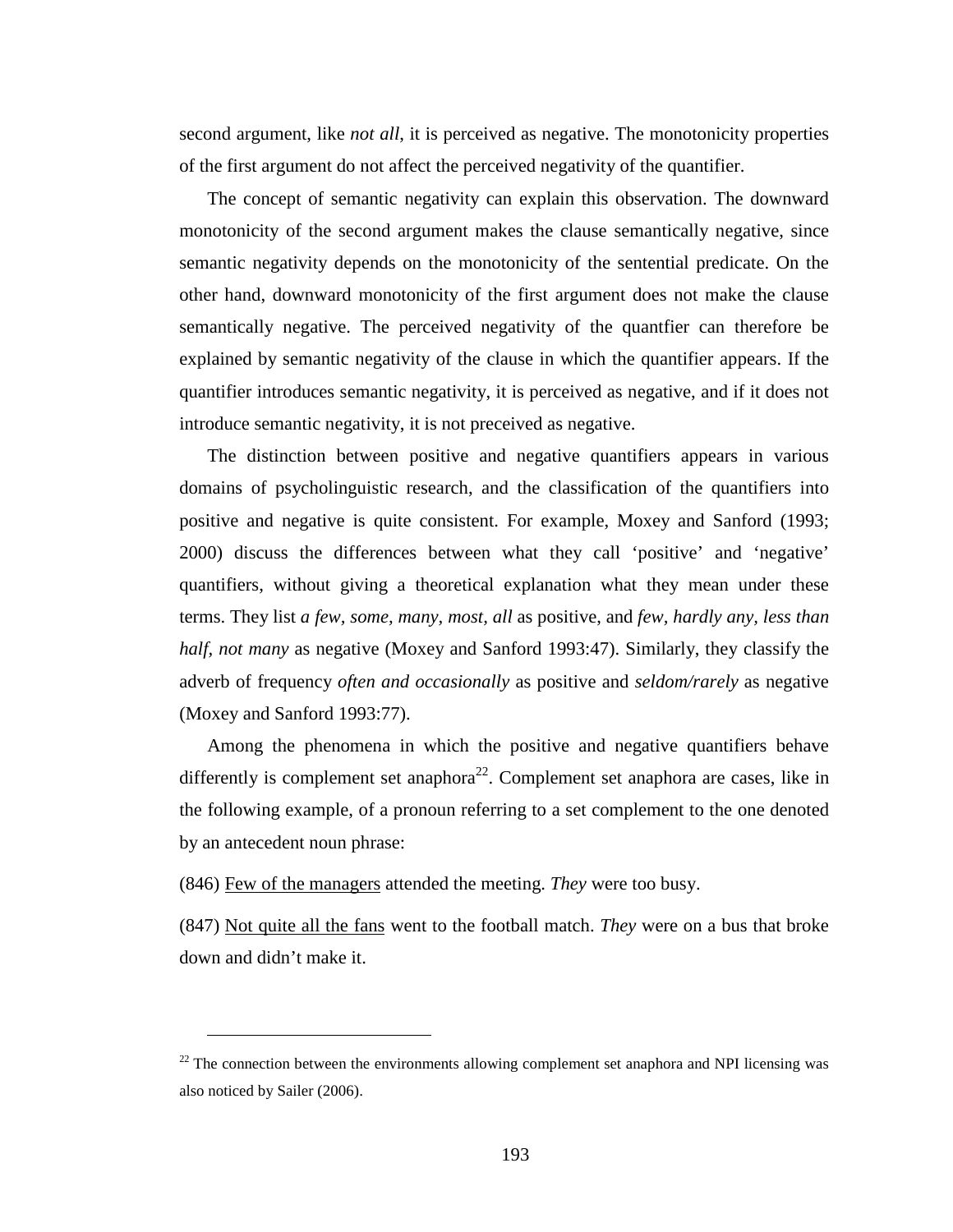Complement set anaphora are not possible with positive quantifiers. The following sequences are incoherent, since the pronoun *they* in the second sentence cannot refer to the complement set of the set mentioned in the first sentence:

(848) #Many of the managers attended the meeting. *They* were too busy.

(849) #Some fans went to the football match. *They* were on a bus that broke down and didn't make it.

Geurts and van der Slik (2005) investigate how the choice of a quantifier affects the processing load of a sentence. Their conclusion is that downward monotone quantifiers are harder to process, and the reason they suggest is that inferences from subsets to supersets are easier that inferences in the opposite direction. Another conclusion is that mixed monotonicity is harder to process than a harmonic one.

Geurts and van der Slik only tested the influence of the second argument of a determiner, and ignored the first one, without providing any justification for this choice. It is plausible to assume that the reason in this case is the same as in the cases discussed above: what matters is the semantic negativity of the clause with the quantifier. The second argument position of a determiner is assertive, and the first one is not, so only the second argument position affects the semantic negativity of the clause. Their conclusions regarding downward monotonicity probably do not apply to the first argument position, since it cannot affect the semantic negativity of the clause.

10.3 Assertivity and other notions in NPI licensing

10.3.1 Assertivity, assertoric inertia, and downward assertion

In a series of papers Horn (2002; 2006) introduces the notion of *assertoric inertia* and *downward assertion* to explain NPI-licensing properties of a number of environments. Due to similarity in terms, there may be some confusion between these terms and my notions of assertivity and semantic negativity. In this section I examine Horn's proposal and explain the differences between Horn's definitions and the notion of assertivity proposed in this study.

The purpose of Horn's notions of downward assertion and assertoric inertia is to account for the distribution of the different negative polarity items, including *any* and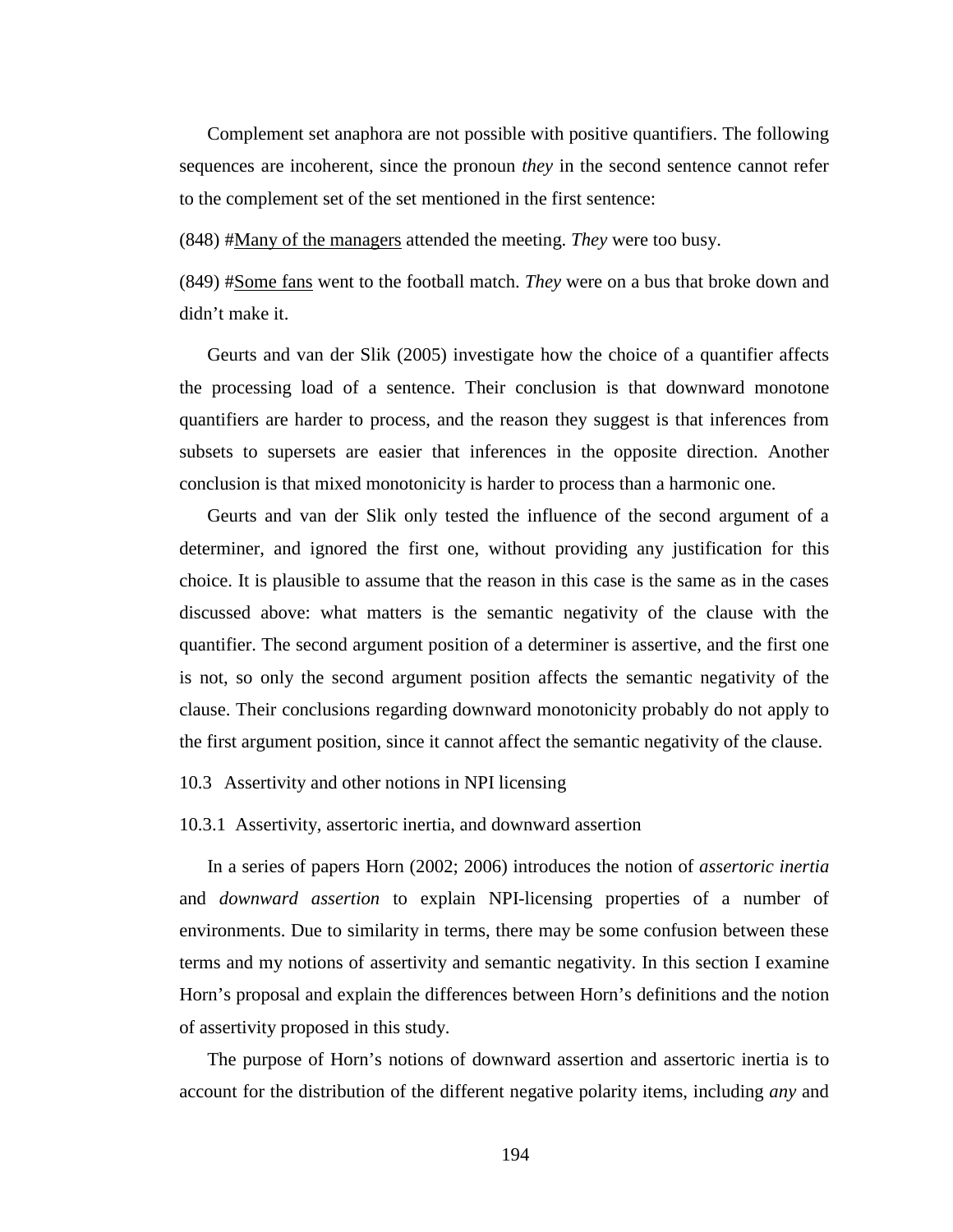*ever*. This is different from my goal, which is to account for the behavior of negative polarity particles, which are more restricted. The main motivation Horn suggests for introducing his notions is the NPI-licensing properties of the words *almost* and *barely*. I examined these words in section 8.7 above; for convenience, I will repeat some of the analysis here. Both *almost* and *barely* have two meaning components: the polar component and the proximal component. The phrase "*almost X*" has the polar component "*not X*" and the proximal component "X is/was close". The expression "*barely X"* has the polar component "X" and the proximal component "*not X* is/was close".

For example:

(850) My printer is almost functional.

polar component: My printer is not functional

proximal component: My printer is close to being functional.

(851) My printer is barely functional.

polar component: My printer is functional.

proximal: My printer is close to being not functional.

It can be seen that *almost* has a negative polar component and a positive proximal component. The word *barely* is the opposite: it has a positive polar component and a negative proximal component. As noted above, it is the proximal component that influences the licensing and not the polar one. While *barely* licenses NPIs (735), *almost* does not (734).

(852) \*She almost *slept a wink*/spoke to *anyone*.

(853) She barely *slept a wink*/spoke to *anyone*.

Horn (2002) explains this fact in terms of *assertoric inertia*. According to his analysis, both the proximal and the polar component are entailed by the sentences. The difference is that while the proximal component is asserted, the polar component is not asserted; the polar component is *assertorically inert*. Only the asserted component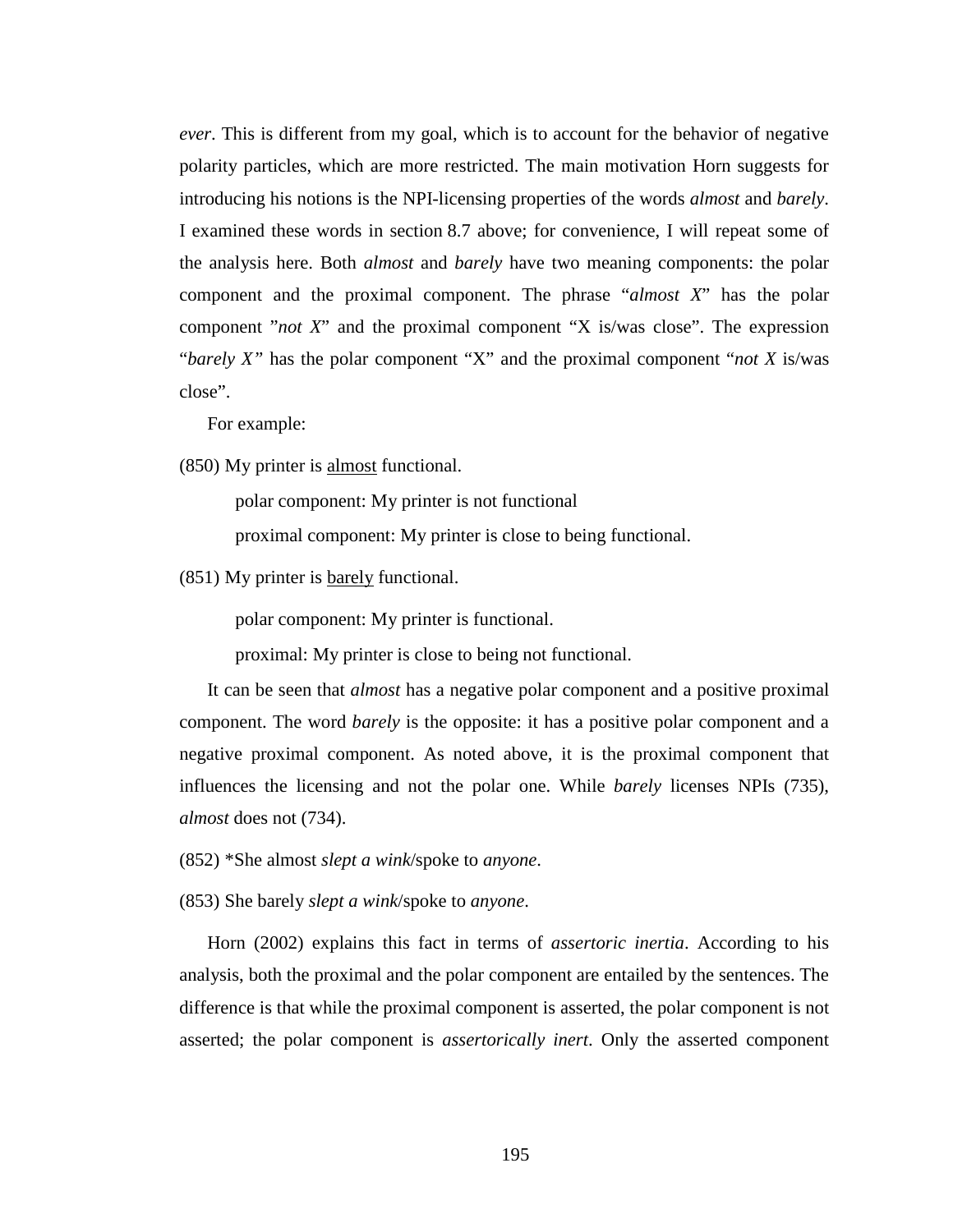influences the NPI-licensing. Horn rejects the notion of *downward entailment* and replaces it with *downward assertion*.

This proposal, however, is not novel. It has been suggested earlier that downward monotonicity has to be examined with the presuppositions of both sentences satisfied (Ladusaw 1980b; von Fintel 1999). That is, the presupposition is excluded from the examination of monotonicity. Therefore, the proposal made by Horn (2002) is very similar to the notion of *Strawson-downward monotonicity* (von Fintel 1999).

Thus, the condition of downward assertion proposed by Horn (2002) is actually equivalent to downward monotonicity as used in this study, and as such it is strictly weaker than semantic negativity. This is not surprising, since Horn's goal is to account for the distribution of negative polarity items like *any*, *ever*, and the minimizers, and not for the more restricted negative polarity particles. Another important difference is that Horn's condition is a property of a constituent environment, such as NP or VP, while assertivity is a property of clausal environment.

The differences between the two conditions can be demonstrated by a number of examples. The antecedent of a conditional is an environment which is assertorically downward monotone, since it is part of the assertion, and it is downward monotone. However, this environment is not assertive, since asserting the entire sentence does not lead to asserting the antecedent, so the full sentence does not illocutionary entail the antecedent. Accordingly, this environment licenses NPIs like *any* (854), but not negative polarity particles (855).

(854) If you see *any* typos on my blog, please do scream at me.

(855) \*If you work there *anymore*, leave.

Similarly, restrictors of quantifiers that are downward monotone on the first argument, such as *every* and *no*, are assertorically downward monotone, but not assertive. This environment also licenses NPIs like *any* and *ever* (856), but not negative polarity particles (857).

(856) Everyone who has *ever* lived in Charlottesville has played a role in its ongoing story.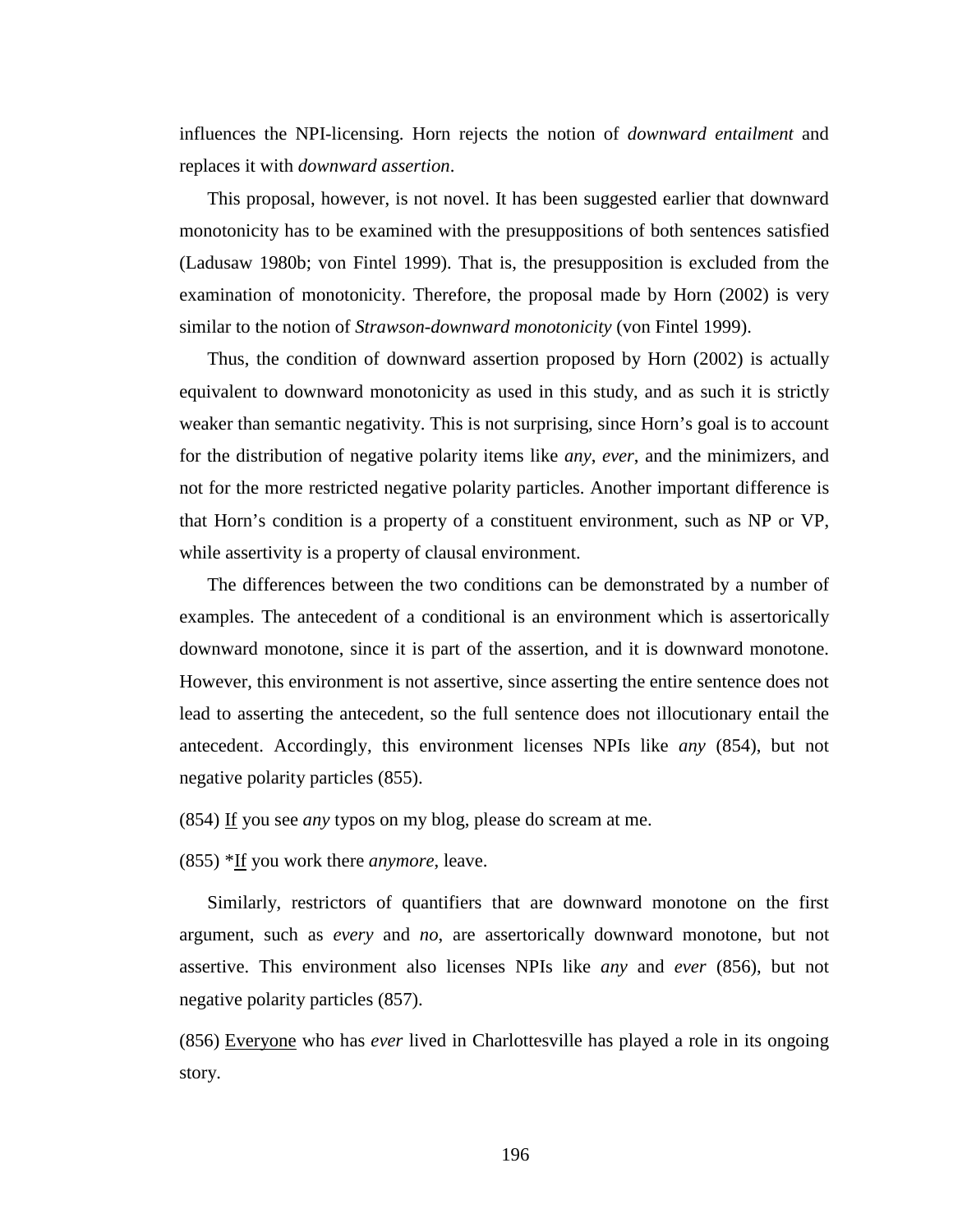(857) No one of us has ever been to Amsterdam. \*Everyone/\*No one who has been to Brussels *either* wants to go there again some day.

To conclude, the definitions given by Horn are different from those in this study, and were proposed for different purposes. Horn did not address the question of the licensing of negative polarity particles, and his definitions therefore do not serve this purpose.

10.3.2 Assertivity and veridicality

In a number of papers, Giannakidou proposes the concepts of veridicality, nonveridicality, and anti-veridicality to explain the distribution of different kinds of negative polarity items and other items with restricted distribution. In its basic form, these concepts are defined as follows (Zwarts 1995; Giannakidou 1999):

(858) Let  $O(p)$  be a sentential operator. O is *veridical* iff  $O(P) \Rightarrow p$  is logically valid. O is *non-veridical* iff O is not veridical. O is *anti-veridical* iff  $O(p) \Rightarrow \neg p$  is logically valid.

According to the condition of (non)veridicality, negative polarity items are only expected to occur in non-veridical environments. Some negative polarity items with a limited distribution are only expected to occur in anti-veridical environments.

It is interesting to note that veridicality and implicativity are two terms for the same notion. Indeed, the definition of an implicative environment, repeated below, is identical to the definition of veridicality:

(859) F(p) is implicative iff  $F(p) \Rightarrow p$ 

Assertivity is a concept which is similar to implicativity. While implicativity is based on entailment, assertivity is based on illocutionary entailment. There are a number of cases in which these concepts differ. For such cases, I would like to examine whether the NPI licensing is better predicted by implicativity or assertivity. If assertivity describes the facts better, this would suggest that Giannakidou's proposal should be modified to use assertivity and not veridicality.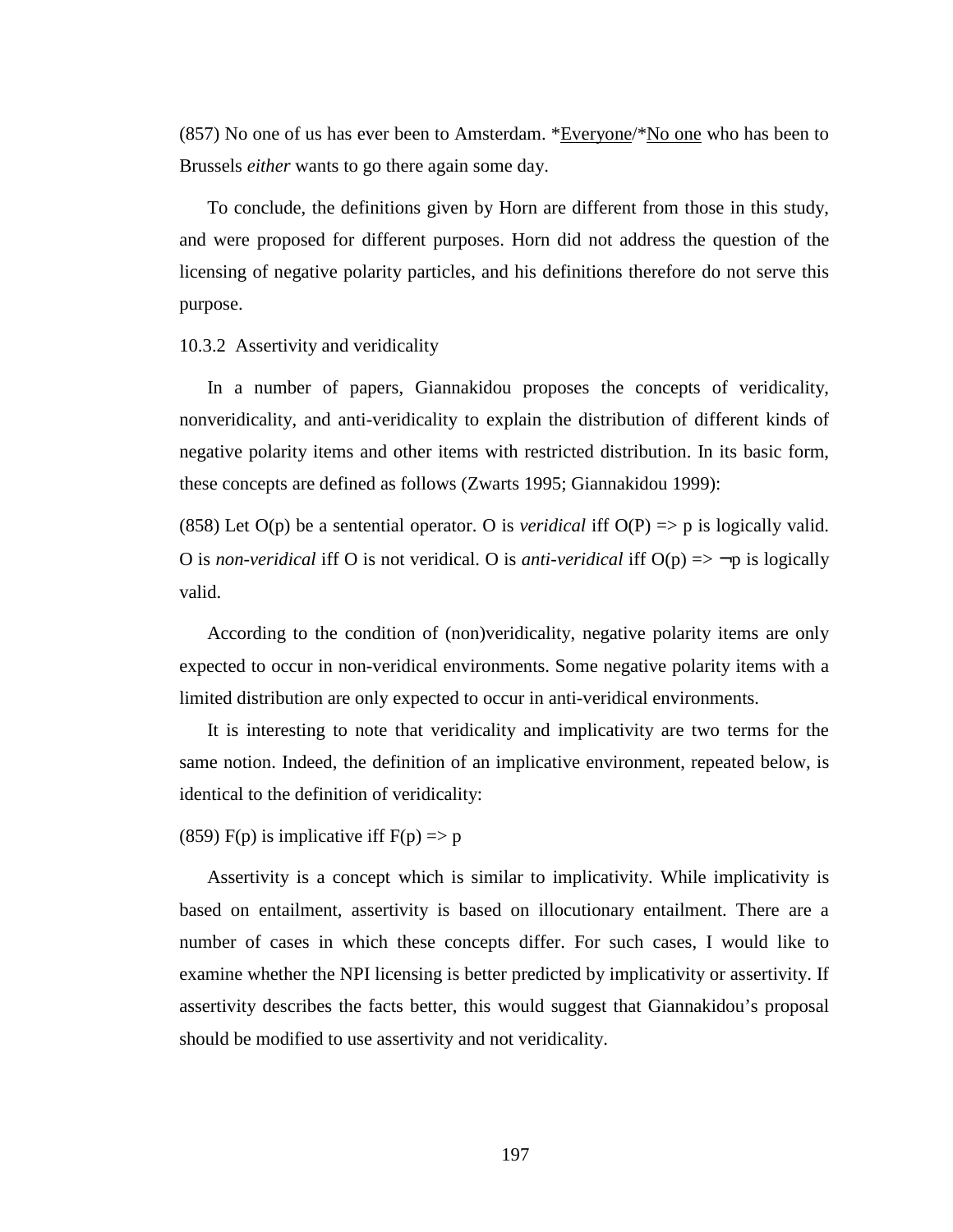One aspect in which implicativity and assertivity differ is in the treatment of presuppositions. If  $p$  in  $F(p)$  is entailed and presupposed, it is not illocutionary entailed. In such cases, the environment  $F(p)$  is implicative, but nor assertive. One example of such an environment is the complement of emotive factive verbs, such as *glad*, *regret* and *sorry*. As earlier literature has shown, such verbs, especially the ones conveying negative emotions, license negative polarity items, as seen in (860) and (861) below. This fact runs contrary to the predictions of a veridicality-based explanation. Since the complement of emotive factives is clearly an implicative environment, the NPIs are predicted not to occur in it, contrary to fact.

(860) I regret that I *ever* went to Spain.

(861) I'm sorry *anyone* was upset by what I said.

Giannakidou (2006:595-598) attempts to explain this fact by introducing the notion of 'rescuing'. She proposes that "certain polarity items can be rescued in the scope of a veridical expression like *only* if this expression also generates a nonveridical inference". This is formulated as a *rescuing condition* in (862):

(862) A polarity item  $\alpha$  can be rescued in the scope of a veridical expression  $\beta$  in a sentence S, if (a) the global context of C of S makes a proposition S' available which contains a nonveridical expression β; and (b) α can be associated with β in S'.

For example, the licensing of the NPI *ever* in (860) is explained by the following inference:

 $(863)$  I regret that I went to Spain  $\Rightarrow$  I would prefer it if I had not gone to Spain.

This is reminiscent of Linebarger's licensing condition and suffers from the same problem of overgenerating: it is possible to find similar inferences even from plain veridical sentences, as in the following example:

(864) Eventually, I went to Spain  $\Rightarrow$  It was possible that I wouldn't go to Spain.

Giannakidou claims that rescuing should be used in fewer cases than Linebarger's condition, but eventually concludes without determining when rescuing is possible, and when it is not, leaving this task to further research. Interestingly, it seems that the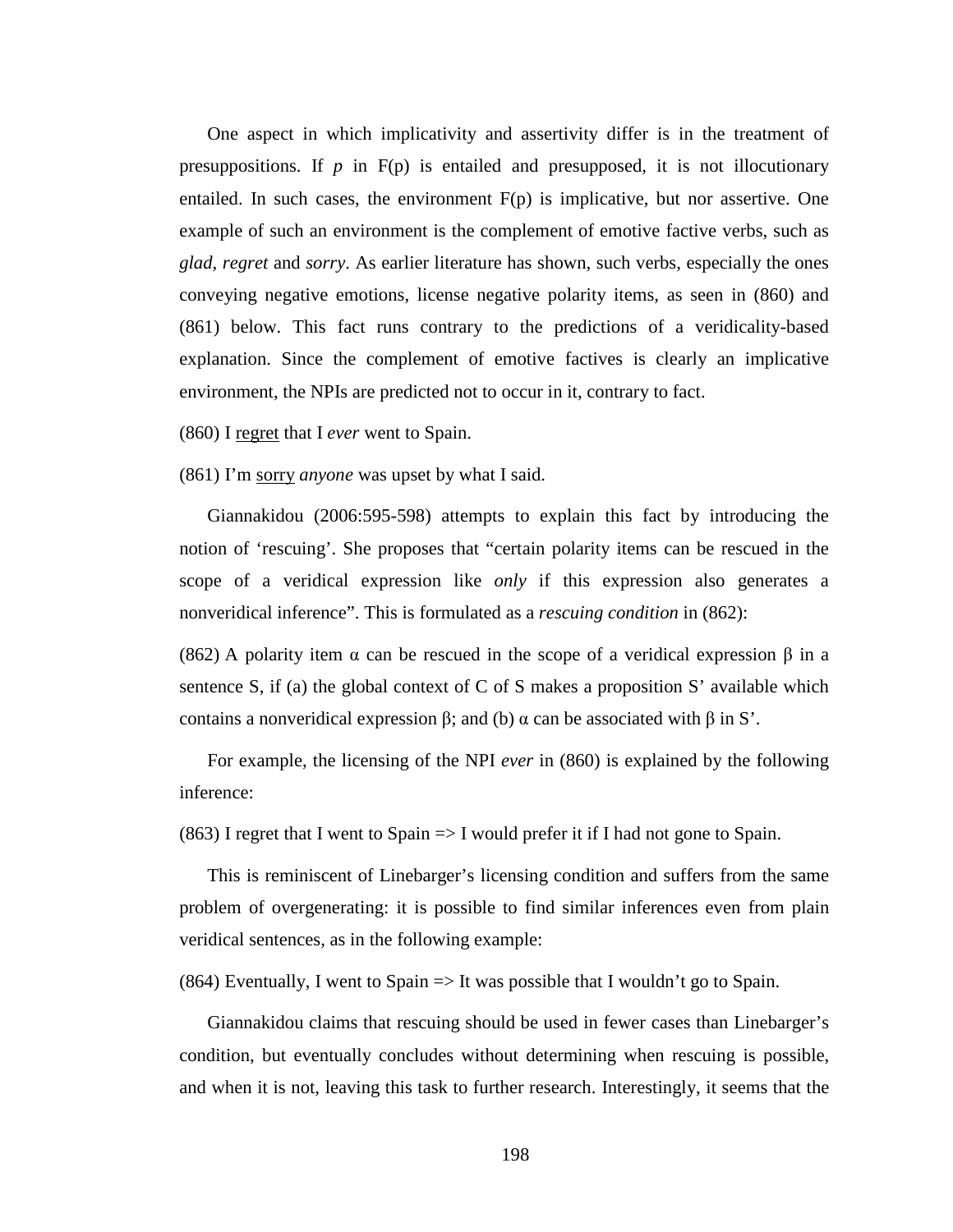second sentence in (863), *I would prefer it if I had not gone to Spain* is in fact veridical relative to the original clause *I went to Spain*, as it entails *I went to Spain*. We can therefore put the rescuing condition aside and conclude that the veridicality condition cannot explain the licensing of the negative polarity items in emotive factives.

The situation is different with assertivity. The complement of emotive factives is not assertive. Therefore, if the condition of veridicality is replaced with assertivity, the prediction in the case of emotive factives becomes correct.

Another environment which is problematic for the condition of veridicality is sentences with *almost* and *barely*. Briefly repeating the observations above, *almost X* entails *not X*, and *barely X* entail *X*; *almost X* does not license negative polarity items, while *barely X* does. *Almost X* is therefore antiveridical, and *barely X* is veridical. Since negative polarity items are expected to occur only in non-veridical environments, the prediction of the condition of veridicality is that NPIs would occur in the non-veridical *almost X*, and will not occur in the veridical *barely X*. This prediction is contrary to the facts.

Giannakidou (2006:599) attempts to explain the fact that negative polarity items are not licensed by *almost* (she does not address the question of negative polarity items being licensed by the veridical *barely*). She challenges Horn's analysis of *almost X*, in which *almost X* entails *not X*, and supports an alternative analysis by Sadock (1981). According to that analysis, *almost X* does not entail *not X*, it only implicates *not X*, and the implication is cancelable. This analysis is supported by the following examples, in which the cancelation of the negative inference does not result in contradiction:

(865) a. John bought almost five books; in fact, he bought EXACTLY five.

b. John is almost an idiot; in fact he IS an idiot.

To the extent that this claim is correct, it shows that *almost X* is not anti-veridical. It is clear that *almost X* is non-veridical, that is, *almost X* does not entail *X*. Therefore, *almost X* is still expected to license negative polarity items. Moreover, the negative implication would also license NPIs under the 'rescuing' condition. Therefore, even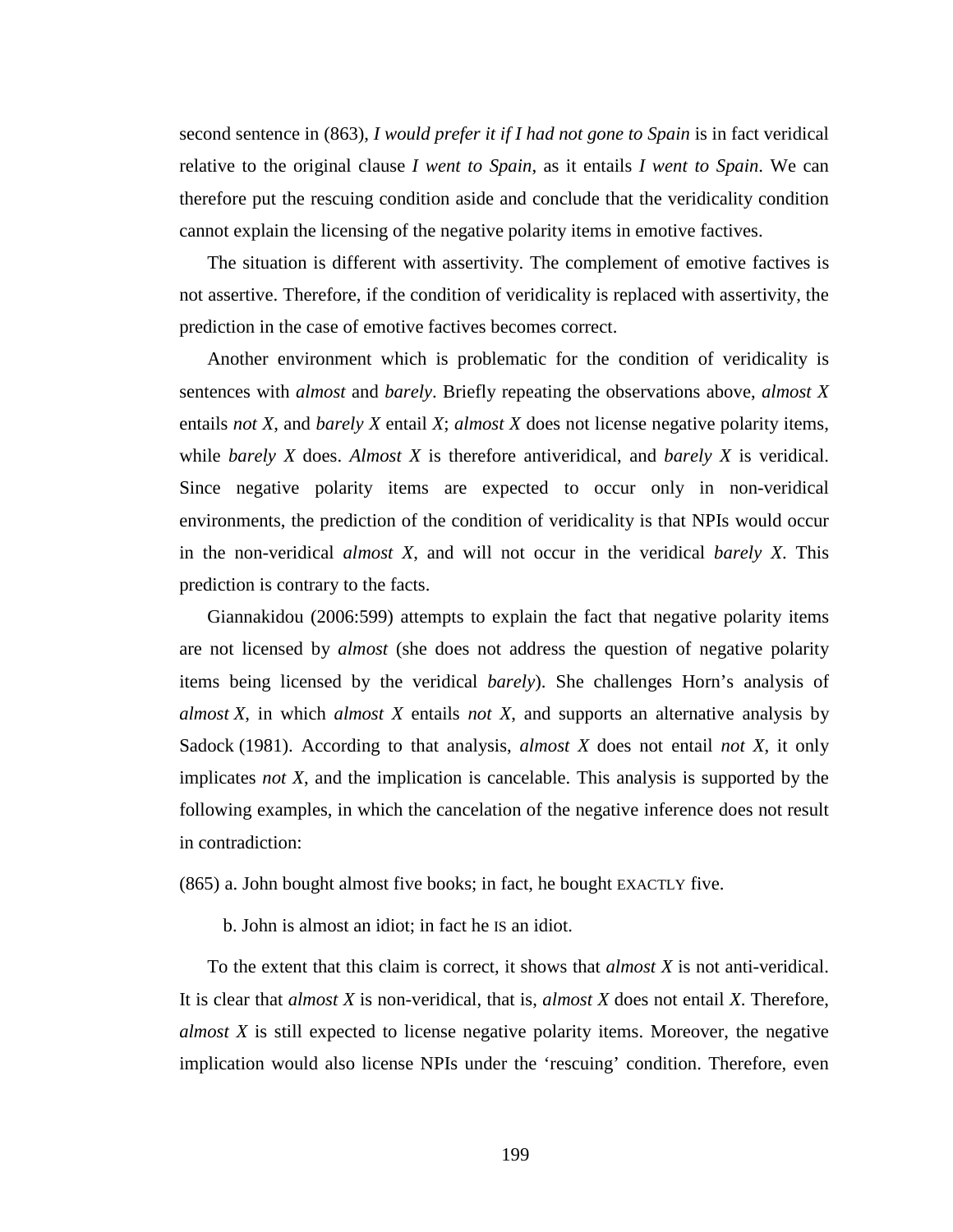under the alternative analysis of *almost*, veridicality does not correctly predict the nonlicensing of negative polarity items with *almost*.

Can assertivity alone do better? A*lmost* and *barely* are adverbs that do not introduce subordination, so both *almost X* and *barely X* are assertive clauses. If we replace veridicality with assertivity, then the prediction would be that neither *almost* nor *barely* license negative polarity items. The prediction is correct for *almost*, but not correct for *barely*. While this is better than the condition of veridicality, which gives the wrong prediction for both *almost* and *barely*, it is evident that this is not the correct explanation for the licensing properties of these environments, either.

A third kind of environment which is problematic for the condition of veridicality is the complement of assertive verbs such as *think* and *believe*. These complements are not implicative; that is, *I think that p* does not entail *p*. Nevertheless, negative polarity items are not licensed by verbs such as *think* or *believe*:

## (866) I think I lost something/\*anything.

Giannakidou (1999:388) addresses this issue by modifying the condition of veridicality. Instead of veridicality as defined above, she defines "relativized veridicality" as shown in (867) below. These environments are veridical according to the modified definition, and this fact is used to explain the non-licensing of the negative polarity items.

(867) A propositional operator  $Op(p)$  is veridical iff it holds that  $[[Op(p)]]_c = 1 \Rightarrow$  $[{\rho}] = 1$  in some epistemic model  $M(X) \in c$ ; otherwise *Op* is nonveridical.

Although the complements of *think* and *believe* are not veridical, they are assertive. Therefore, choosing assertivity instead of veridicality explains the nonlicensing of the negative polarity item, without the need to introduce the relativized definition.

In the environments examined in this section there was no case in which replacing veridicality by assertivity made the predictions worse. In some cases assertivity gave better predictions than veridicality, and in some cases the predictions were the same.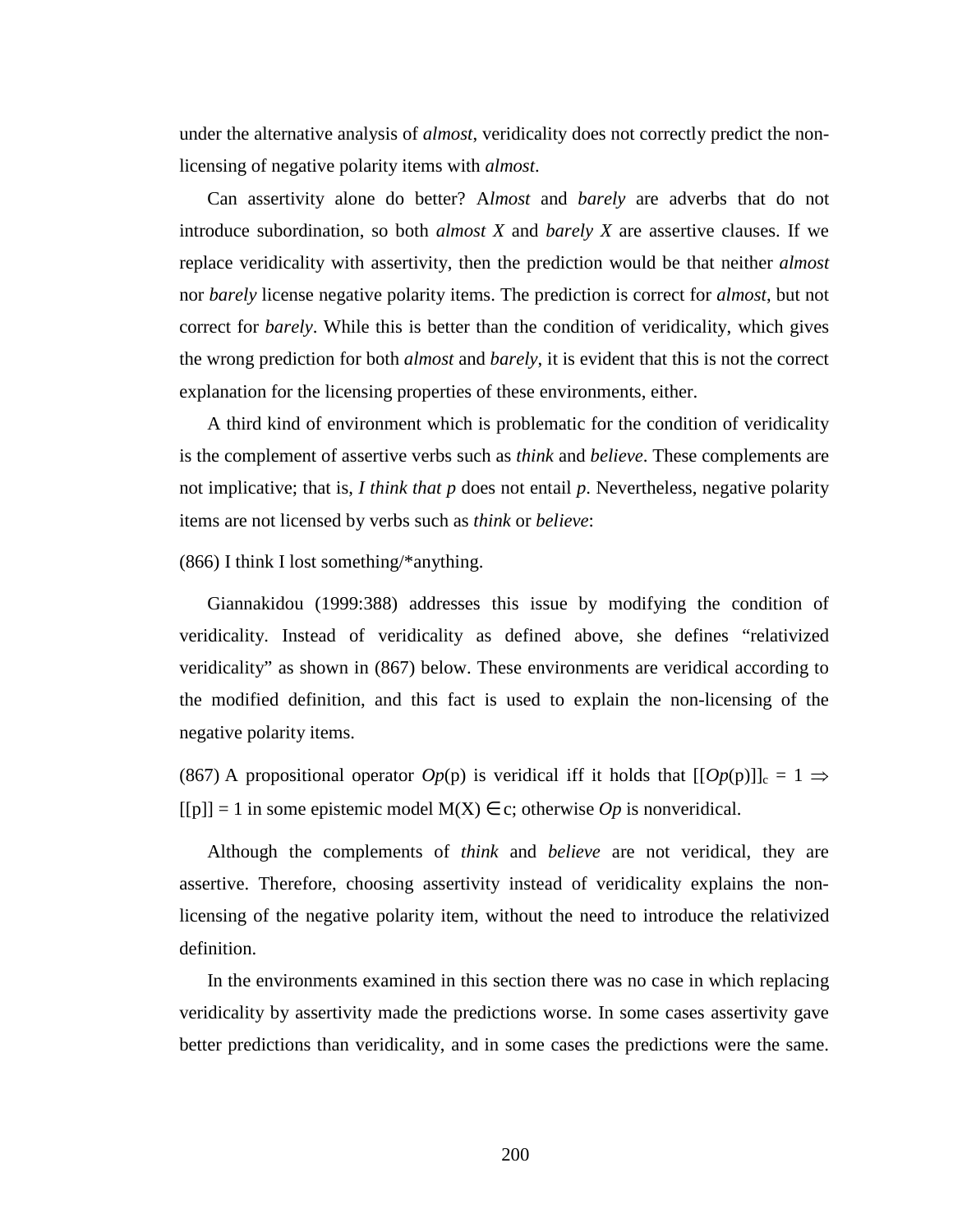My conclusion is that using assertivity instead of veridicality gives better results in predicting the distribution of negative polarity items discussed by Giannakidou.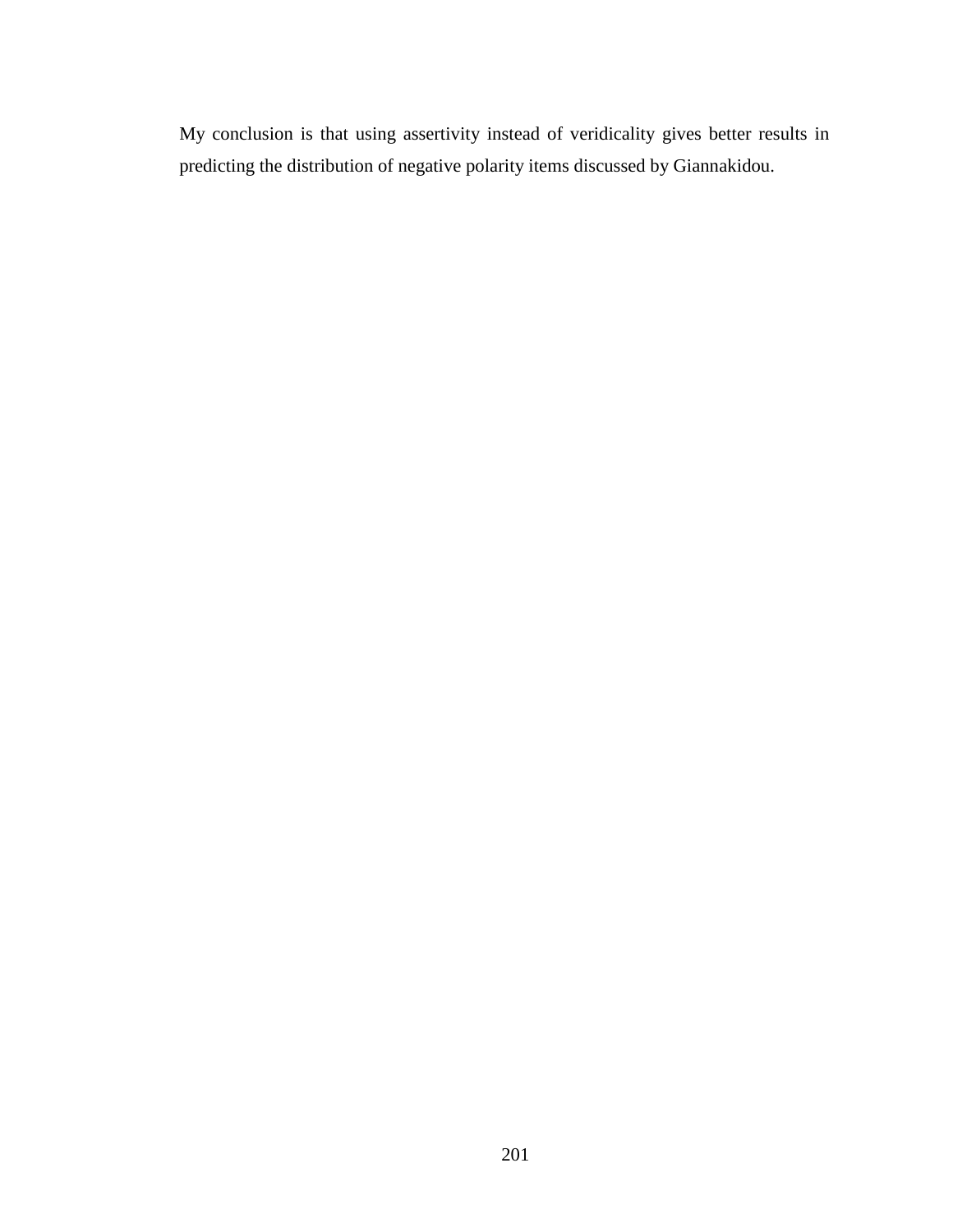# **11 The Negative Polarity Particles in other languages**

## 11.1 Introduction

The discussion of the negative polarity particles in most of this study is limited to English. In this section I examine a number of negative polarity particles in other languages, and compare the situation to what happens to English. Some particles are of the kind found in English as well: negative additive particles (section 11.2) and discontinuative aspectual particles (section 11.3). Some particles are of the kind not found in English: contrastive clausal particles (section 11.4).

One of the goals of examining the particles in the different languages is to determine whether the licensing condition of *semantic negativity* (590) applies crosslinguistically. To accomplish this goal, for each negative polarity particle I examine in what environments it occurs, and to what extent the behavior of the particle can be explained by semantic negativity. The conclusion reached at the end of this section is that the negative polarity particles described here only appear in semantically negative clauses, that is, semantic negativity is a necessary licensing condition for these particles. The distribution of the negative polarity particles discussed in this section is more restricted than that of their English counterparts. None of the NPPs in the other languages occurs in all the environments in which the English NPPs can occur. The question whether conditions stronger than semantic negativity can be found to account more closely for those NPPs is left to further research.

## 11.2 Negative additive particles

We have seen two negative additive particles in English: *either* and *neither*. The difference between these particles is that while *either* must appear in a negative clause with negation expressed independently, *neither* introduces negation into the clause in which it appears. Negative polarity particles in Romance languages, such as French *non plus*, Spanish *tampoco*, and similar words in Italian and Catalan, can usually function in both these roles. They can appear in a negative clause in which the negation is introduced independently, like *either*, in which case they just signal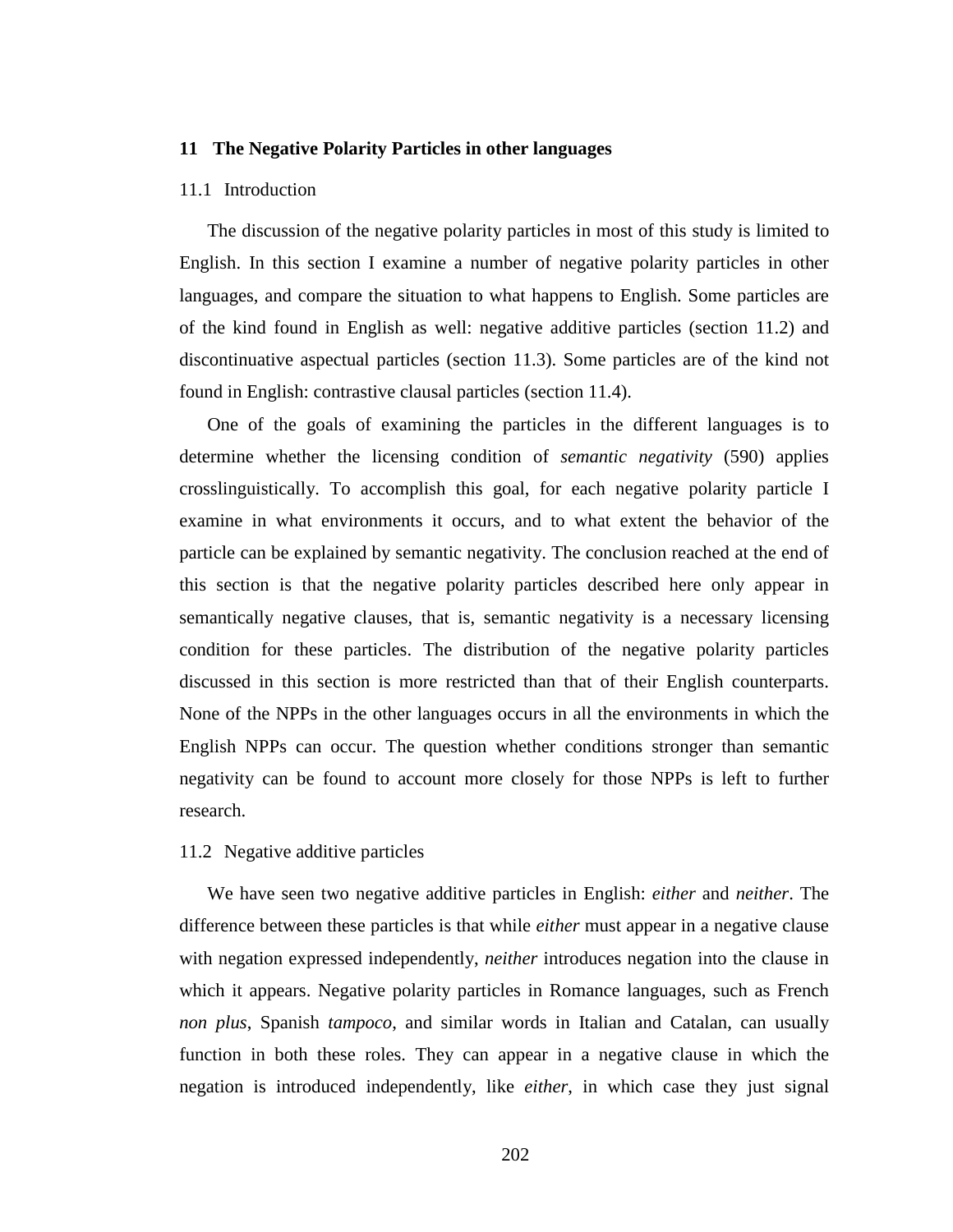negative additivity. They can also appear without syntactic negation in the clause, like *neither*, in this case they both introduce the negation and signal negative additivity. This phenomenon, in which a word can both introduce negation in a clause otherwise without negation and be used in a negative environment without introducing another negation, is usually called *negative concord* (Herburger 2001).

These words are rarely discussed in the literature on negative polarity items. For example, *non plus* is not listed as an NPI in a recent survey of French polarity sensitive items (Tovena et al. 2004). However, their distribution depends on negativity, just like that of *neither* and *either*.

Let's examine the French expression *non plus*, starting with the usage in which it is similar to the English *either*. In this usage *non plus* is added at the end of the host clause, and it does not introduce negation, for example:

(868) Pierre est riche. Jean n'est pas pauvre non plus.

Pierre is rich. Jean NEG'is NEG poor *non plus*.

'Pierre is rich. Jean is not poor either'.

Corblin (2005:3) remarks on this usage: "*Non plus* must be licensed by negation. The host sentence must contain a negative expression: negative marker or N-word". This turns out not to be a precise description, as *non plus* can also be found in some environments that do not contain a negative expression such as a negative marker or an N-word. Some examples from the Internet are:

(869) C'est une méthode rarement employée….

This-is a method rarely used

'This is a rarely used method'

C'est un opération longue et donc coûteuse, rarement employée *non plus*.

This.is an procedure long and therefore costly, rarely used *non plus*.

This is a long and costly procedure, also rarely used'.

(870) Et en plus je suis arrivé au milieu d'un orage comme je n'en avais encore And in more I am arrived in middle of'a thunderstorm like I not have yet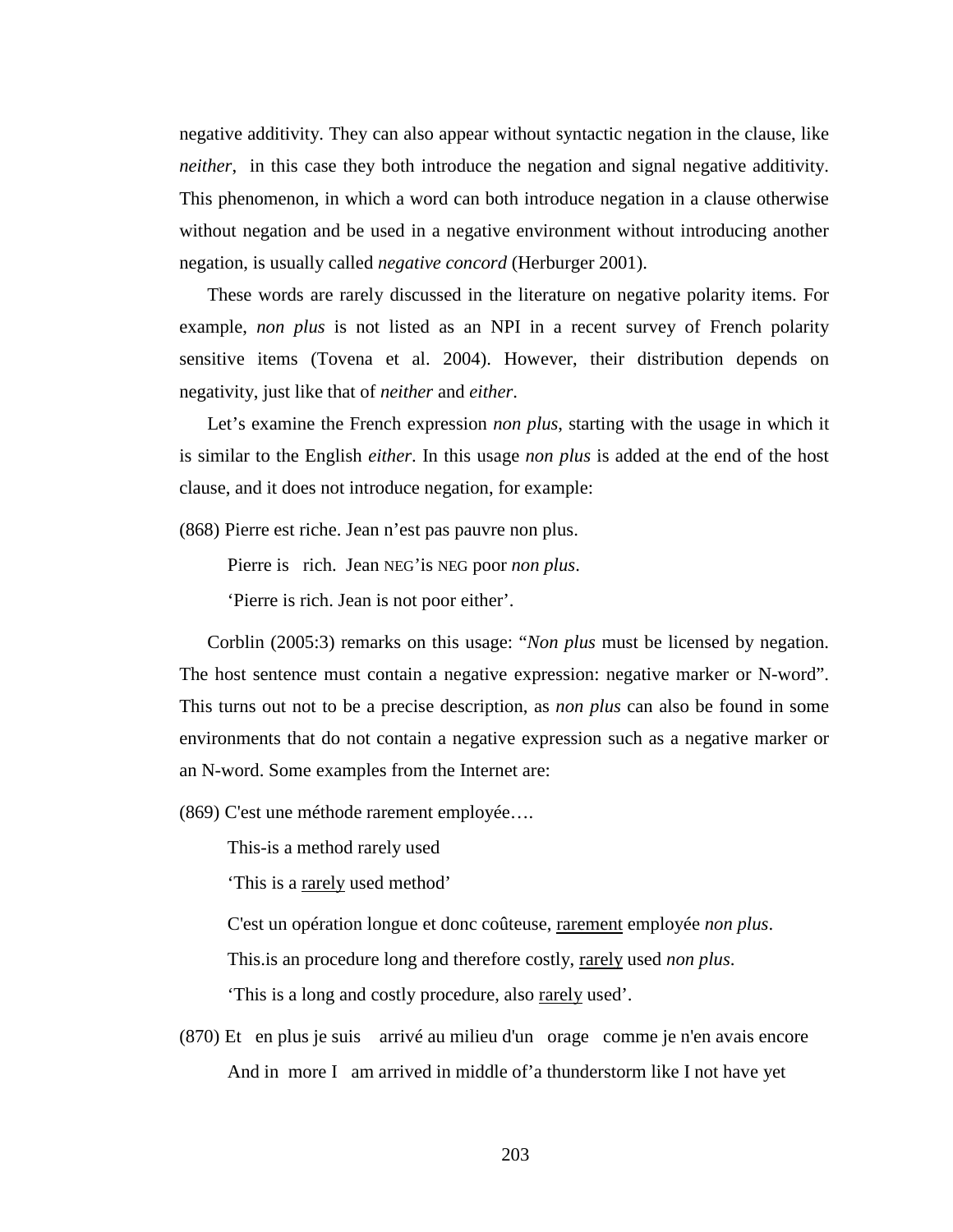jamais vu ici !!! Et à vrai dire comme j'en ai rarement vu en France *non plus* !!! ever seen here. And to true tell like I have rarely seen in France *non plus.* 

 'And in addition I arrived in the middle of a thunderstorm like I've never seen here. And to tell the truth, like I have rarely seen in France either'.

(871) Nous ne sommes pas tous des goujats, et je doute que ton mec

We not are not all the rude, and I doubt that your boyfriend en soit un *non plus*.

PRT be-SUBJ one *non plus*.

'We are not all rude, and I doubt your boyfriend is rude either'.

(872) Elle découvrit qu'elle était maintenant trop humaine pour redevenir jeune She discovered that she was now too human to become-again young et partir sur les chemins, mais trop immortelle pour mourir *non plus*. and leave on the roads, but too immortal to die *non plus*. 'She discovered that she was too human to become young again and get on the road, but also too immortal to die'.

Although the environments above in which *non plus* appears are not syntactically negative, they are all semantically negative. Using *non plus* when the host sentence is not semantically negative results in ungrammaticality (873). This shows that semantic negativity is a necessary licensing condition for this usage of *non plus*.

(873) \*Je ne parle pas allemand. Si vous parlez allemand non plus,

I not speak not German. If you speak German *non plus*

vous pourrez m'aider.

you will-be-able me help.

'I don't speak German. If you speak German *non plus*, you will be able to help me.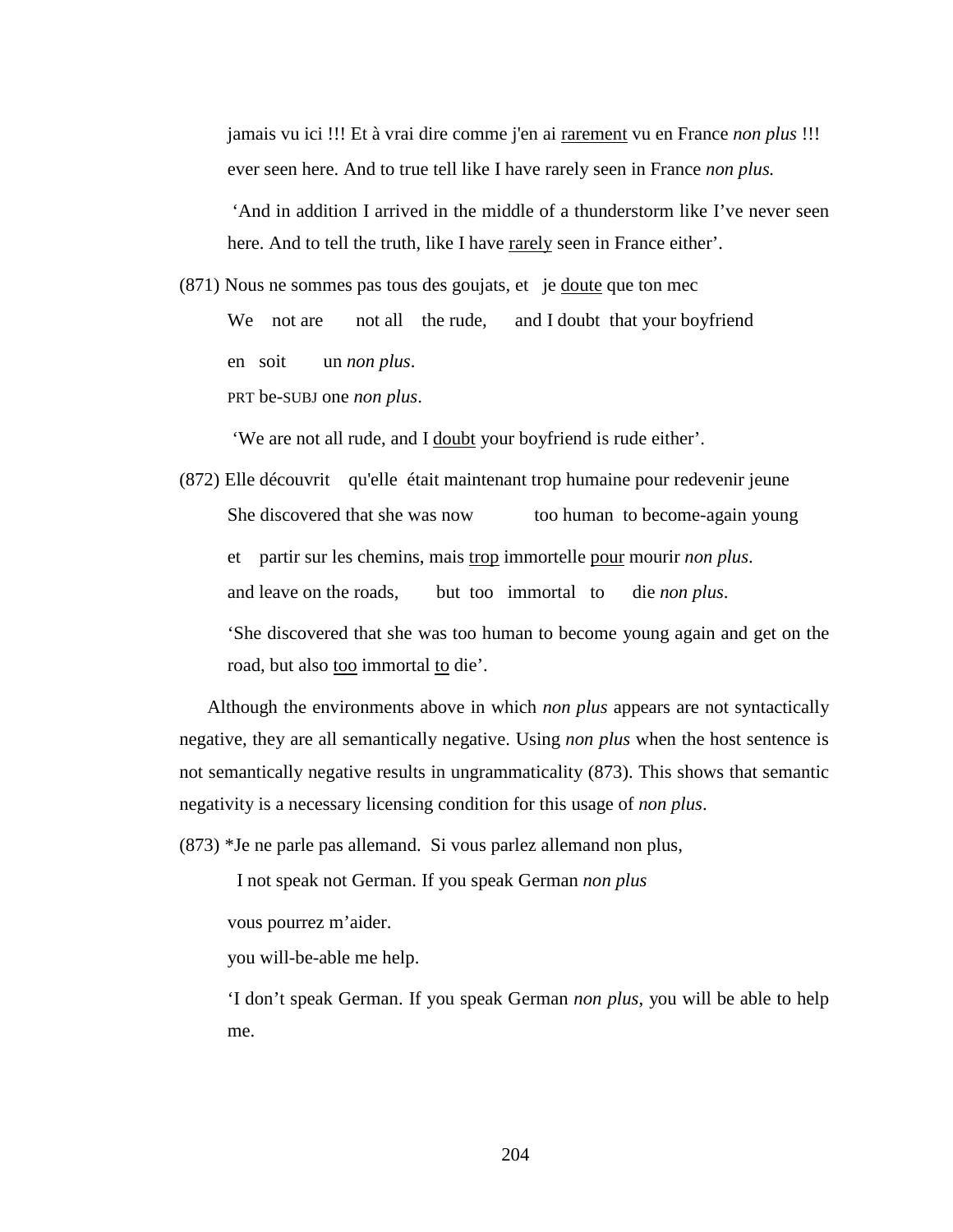The other usage of *non plus* is similar to that of English *neither*. In this usage *non plus* introduces a VP-ellipsis and negation, as in the following example:

(874) Je ne suis jamais allé à Rome, et à Paris *non plus*.

I NEG am ever gone to Rome, and to Paris non plus.

'I have never been to Rome, and I haven't been to Paris either".

In this case the negativity requirement is on the antecedent clause. This usage of *non plus* is listed by by Corblin and Tovena (2003:5) and Godard (2004:3) as a test for the negativity of the antecedent clause. According to Godard (2004), the negative words in French are: *personne* 'nobody', *rien* 'nothing', *aucun* 'no', *nul* 'none', *pas un* 'not one', *pas* 'not', *plus* 'no more', *jamais* 'never', *aucunement, nullement* 'no way', *sans* 'without', *ni ..ni* 'neither ..nor'. Therefore, this usage of *non plus* is expected to occur only when one of these words is present in the antecedent. However, this usage of *non plus* can sometimes occur although the antecedent does not contain any of the overt negation words from the list above. For example:

(875) Je doute que Penny vous fasse de nouveau confiance et à moi *non plus*.

I doubt that Penny you make again trust and me *non plus*.

'I doubt that Penny will trust you again, and she won't trust me either'

(876) Après tout, qui aurait cru que même avec cette défense inédite, Tel Aviv nous After all, who would-have believed than even with this defense new, Tel Aviv en planterait 4 ? Peu de gens, et Lacombe *non plus*, je le comprends. us it will-plant 4? Few of people, and Lacombe *non plus*, I him understand.

 'After all, who would believe that even with this new defense, Tel Aviv will "plant" us 4? Few people, and Lacombe *non plus*, I understand him.

(877) Le personnel parle à peine anglais (français *non plus*) The staff speaks barely English (French *non plus*) 'The staff barely speak English, and they barely speak French either.'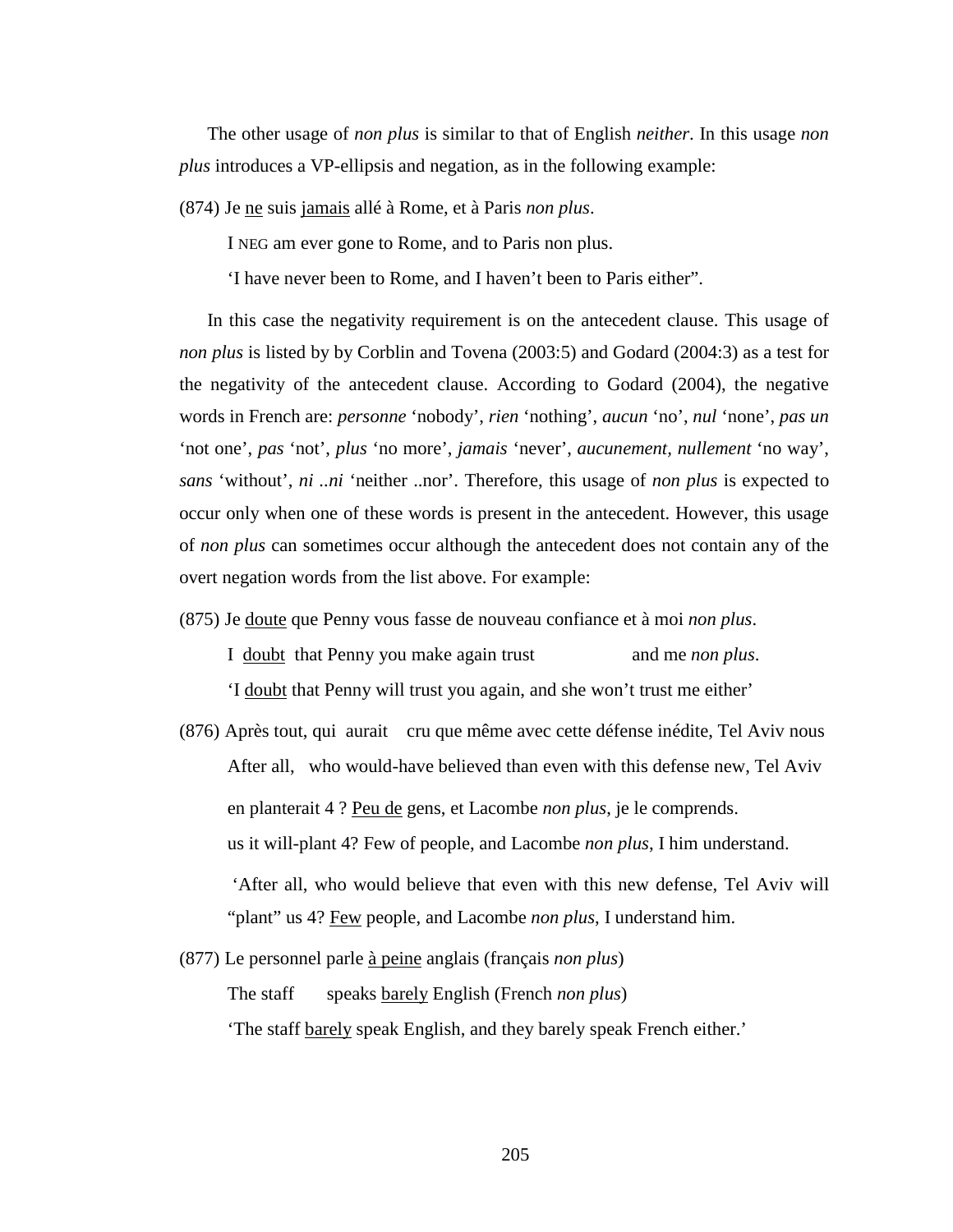(878) Je doute que vous viviez dans une hutte et moi *non plus*.

I doubt that you live.SUBJ in a hut, and I *non plus*.

'I doubt that you live in a hut, and neither do I'.

In all these cases, the antecedent is *semantically negative*. Using *non plus* when the antecedent is not semantically negative results in ungrammaticality:

(879) \*Je suis sûr que tu parles allemand, et moi *non plus*.

I am sure that you speak German, and I *non plus*.

'I'm sure you speak German, and I don't'

(880) \*Le personnel parle anglais (français *non plus*)

The staff speaks English (French *non plus*)

'The staff speak English, and French as well / but not French.'

The conclusion is that *non plus*, in both its usages, can be licensed by a semantic negativity even if an explicit negative word is absent. Similar behavior is observed with Spanish *tampoco* (see section 11.4 for discussion of *tampoco*). Neither *non plus* nor *tampoco* can be found in environments which are not semantically negative. This suggests that semantic negativity is a valid and necessary licensing condition for negative additive particles crosslinguistically.

11.3 Discontinuative aspectual particles

In this section I examine the distribution of another kind of negative polarity particle, namely the discontinuative aspectual particles. These are particles whose meaning is similar to English *anymore*. I examine these particles in German and Russian, two languages among those that have such a particle. In both German and Russian the appropriate particle is licensed by more environments than just syntactic negation.

In German, the word is *mehr* 'more'<sup>23</sup>, and it cannot appear in a simple positive sentence:

 $\overline{a}$ 

 $^{23}$  Most German examples are taken from (Kürschner 1983:4.2).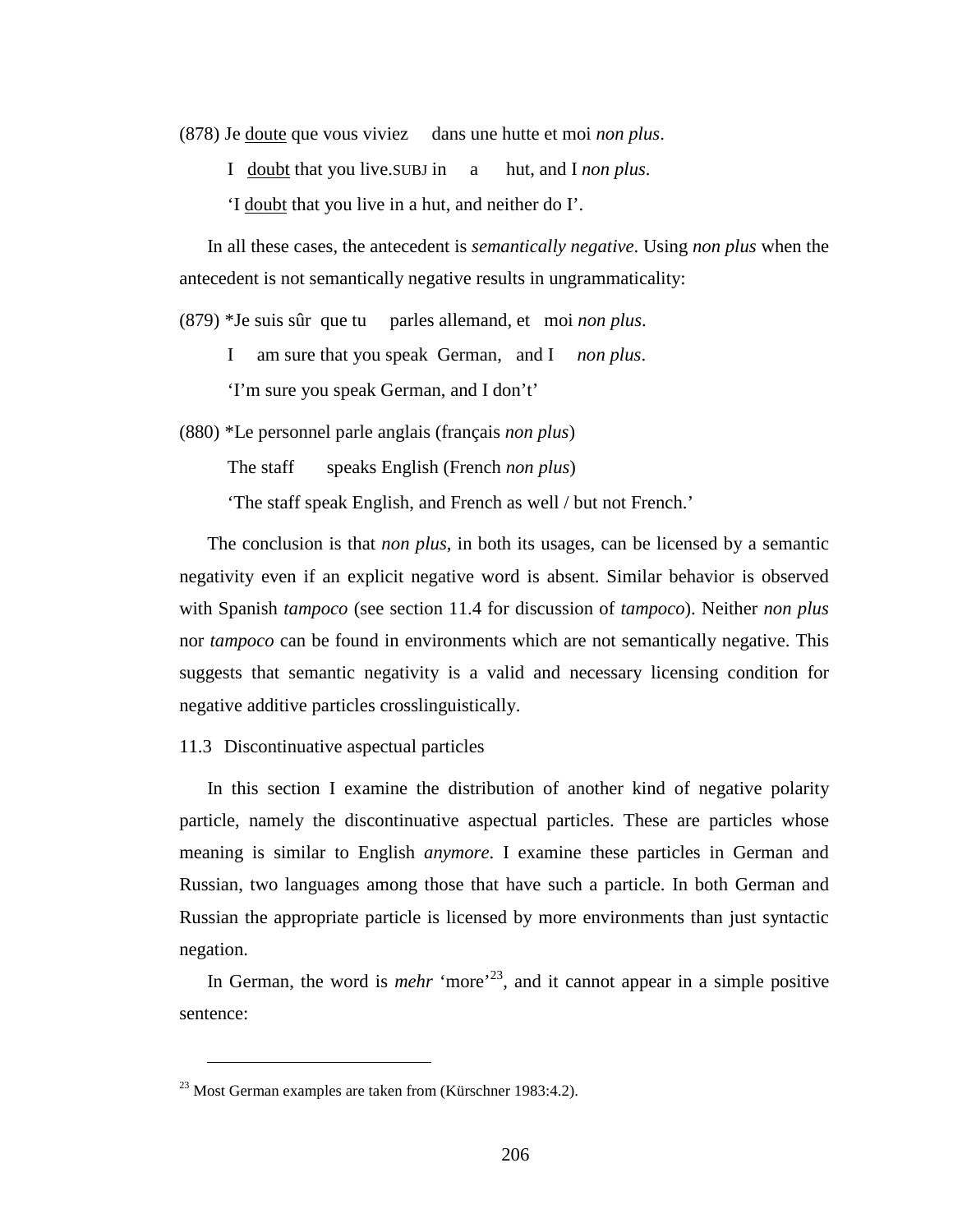(881) Peter raucht \*(nicht) *mehr*.

Peter smokes not more.

'Peter doesn't smoke anymore'.

Although the particle is frequently cited as *nicht mehr*, other forms of negation can be used with this meaning as well:

(882) Peter raucht keinesfalls *mehr*.

Peter smokes not-at-all more.

'Peter doesn't smoke at all anymore'.

As observed in (Kürschner 1983:4.2), this use of *mehr* is also allowed in a number of environments without overt negation:

- (883) Seitdem wir aufs Dorf gezogen sind, gehen wir selten *mehr* ins Kino. Since we into-the village moved are, go we seldom more in cinema. 'Since we have moved to the countryside, we (now) rarely go to the cinema.'
- (884) Madame Millet hat wenig Hoffnung *mehr*.

Madame Millet has little hope more

'Madame Millet has little hope now. / Madame Millet has little hope left.'

(885) Leben ist hier kaum *mehr* möglich.

Life is here barely more possible.

'Life is barely possible here now.'

All these environments are semantically negative. Therefore, semantic negativity is a necessary condition for the aspectual *mehr* in German. However, it is not a sufficient condition. There are many semantically negative environments in which the aspectual *mehr* is not licensed:

(886) \*Ich bin zu müde, um *mehr* zu arbeiten.

I am too tired, to more to work.

'I am too tired to work anymore'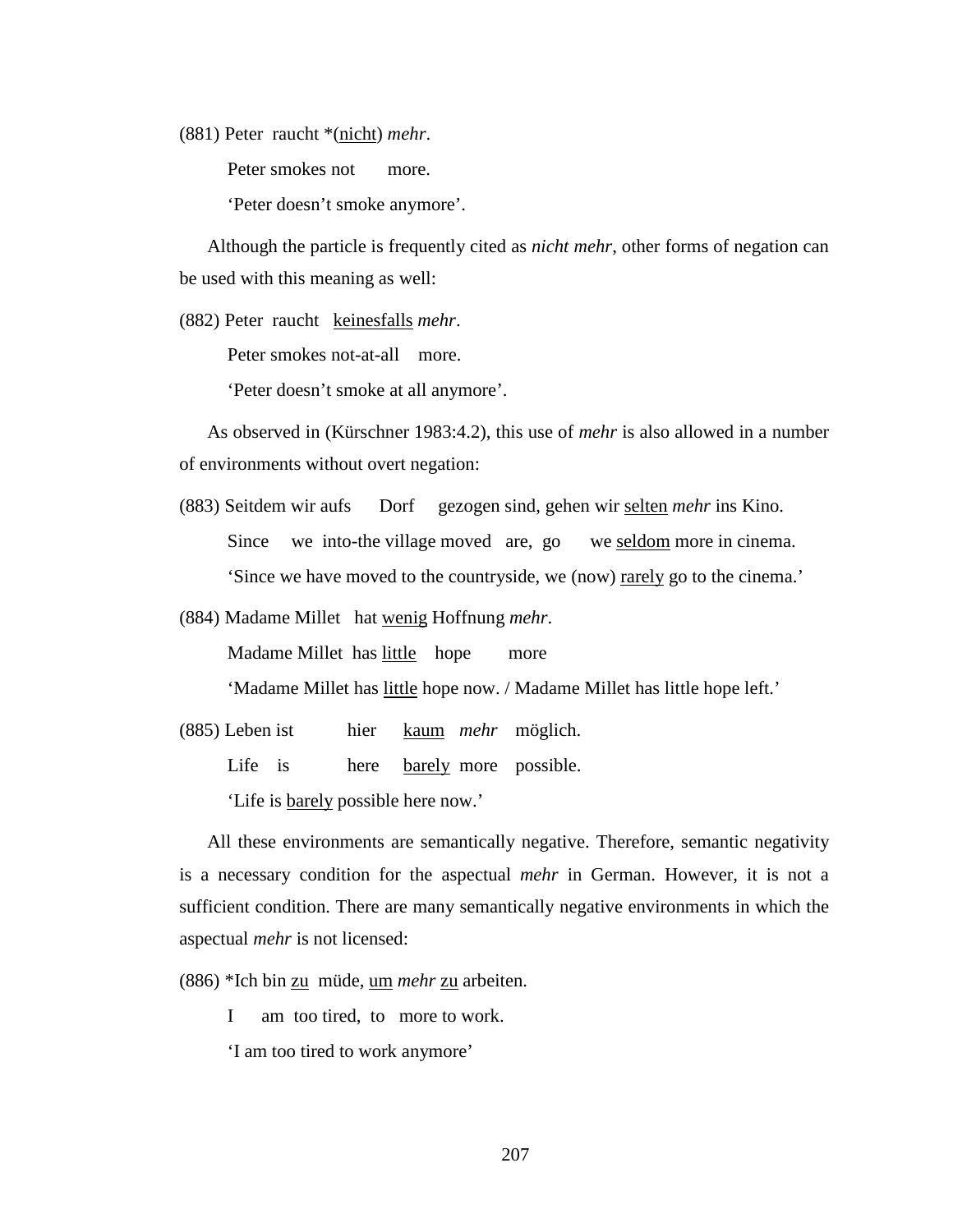(887) \*Er weigerte sich, dort *mehr* zu wohnen.

He refused self, there more to live.

'He refused to live there anymore'

(888) \*Ich zweifele, daß er dort *mehr* wohnt.

I doubt that he there more lives.

'I doubt he lives there anymore'.

In Russian, the corresponding discontinuative aspectual particle is *bol'she* 'more'. This particle is licensed by overt negative words, and it cannot appear in a simple positive sentence:

(889) On zdes' *bol'she* \*(ne) rabotaet.

He here more not works.

'He doesn't work here anymore'

Boguslavskij (1996:300) claims that *bol'še* can be used only with sentential negation *ne* and predicates incorporating the negation such as *nel'zja* 'not allowed':

(890) Tebe nel'zja zdes' *bol'she* ostavat'sja.

You.DAT cannot.IMPERS here more stay.INF

'You can't stay here anymore'

However, I was able to find a case in which *bol'she* is licensed in a sentence that does not have syntactic negation. The negative implicative verb *otkazat'sja* 'refuse' can also license the aspectual particle *bol'she*:

(891) Ja otkazalsja *bol'she* na nej ezdit'.

I refused more on it drive.

'I refused to drive it any more'.

This environment is also semantically negative. Other semantically negative environments do not license this particle: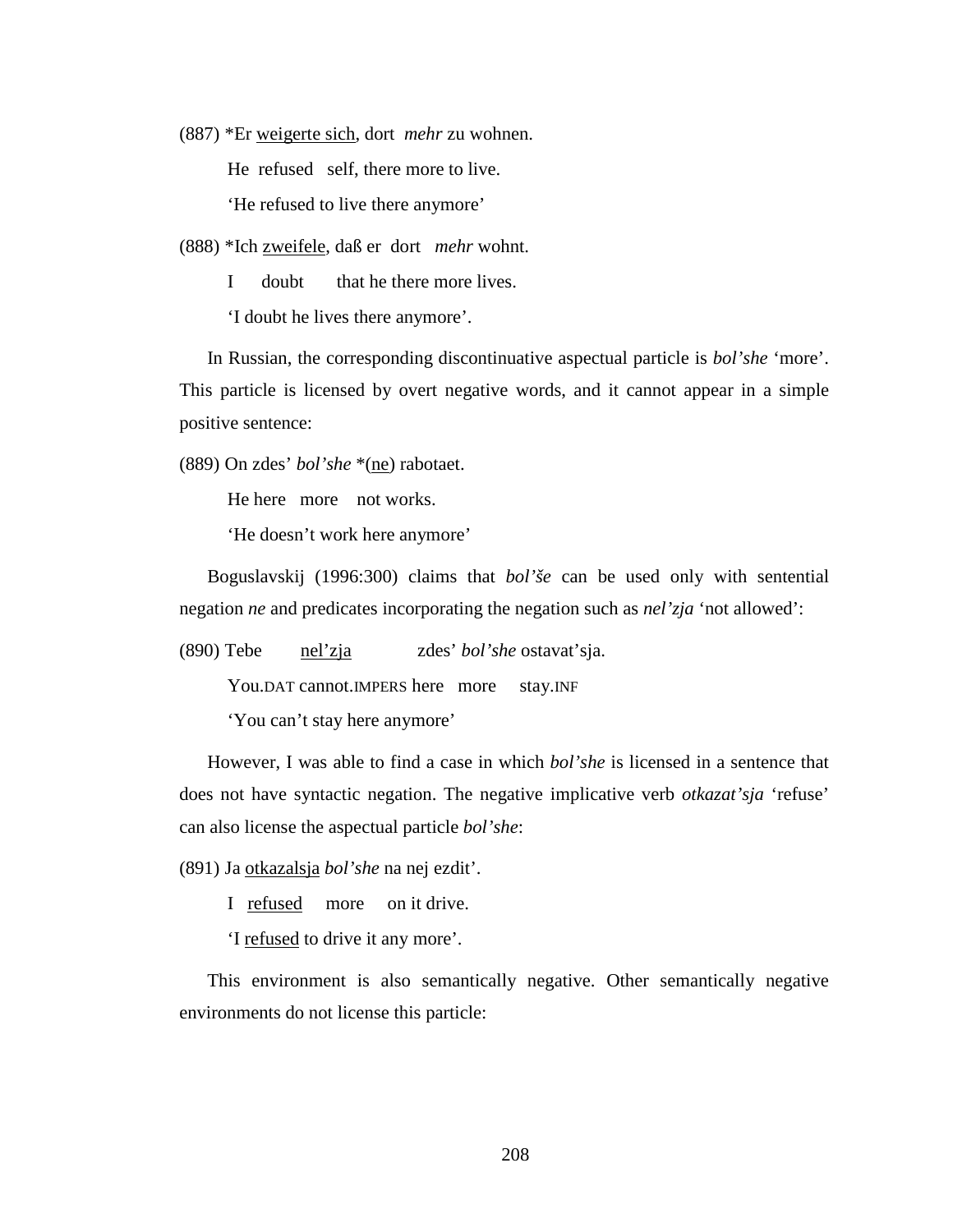(892) Ja sliškom ustal, čtoby (\**bol'še*) otvečat' na tvoi voprosy.

I too tired, that more answer at your questions 'I'm too tired to answer your questions anymore'.

(893) My redko (\**bol'še*) xodim v kino.

We rarely more go to cinema.

We rarely go to the movies anymore.

(894) Tam malo kto (\**bol'še*) rabotaet.

There few who more works.

'Few people work there (anymore)'.

The examples above show that while semantic negativity is a necessary condition for licensing the aspectual particle *bol'še* in Russian, it is not a sufficient condition.

11.4 Particles of clausal polarity: additivity and contrast

The particles discussed thus far belong to one of the three following classes. First, there are additive particles denoting additivity between clauses: positive additive particles *so/too* usually coordinating two positive clauses and negative additive particles *either* and *neither* coordinating two negative clauses. Second, there are additive aspectual particles denoting additivity between different times: the positive additive (continuative) particle *still* and the negative additive particle *yet*. Third, there are contrastive aspectual particles, denoting contrast between different times: the particle *already*, contrasting a negative situation in the past with the positive situation in the current time, and the particle *anymore*, contrasting a positive situation in the past with a negative situation in the current time. A question arises whether a fourth class exists, that of contrastive clausal particles. Such particles would contrast a positive host clause with an antecedent negative clause, or, vice versa, a negative host clause with an antecedent positive clause.

Although such particles do not seem to exist in English, they do exist in some Romance languages, such as Spanish, Catalan, and French. Spanish, like English, has two additive particles that correspond to English *too/so* and *either/neither*; these are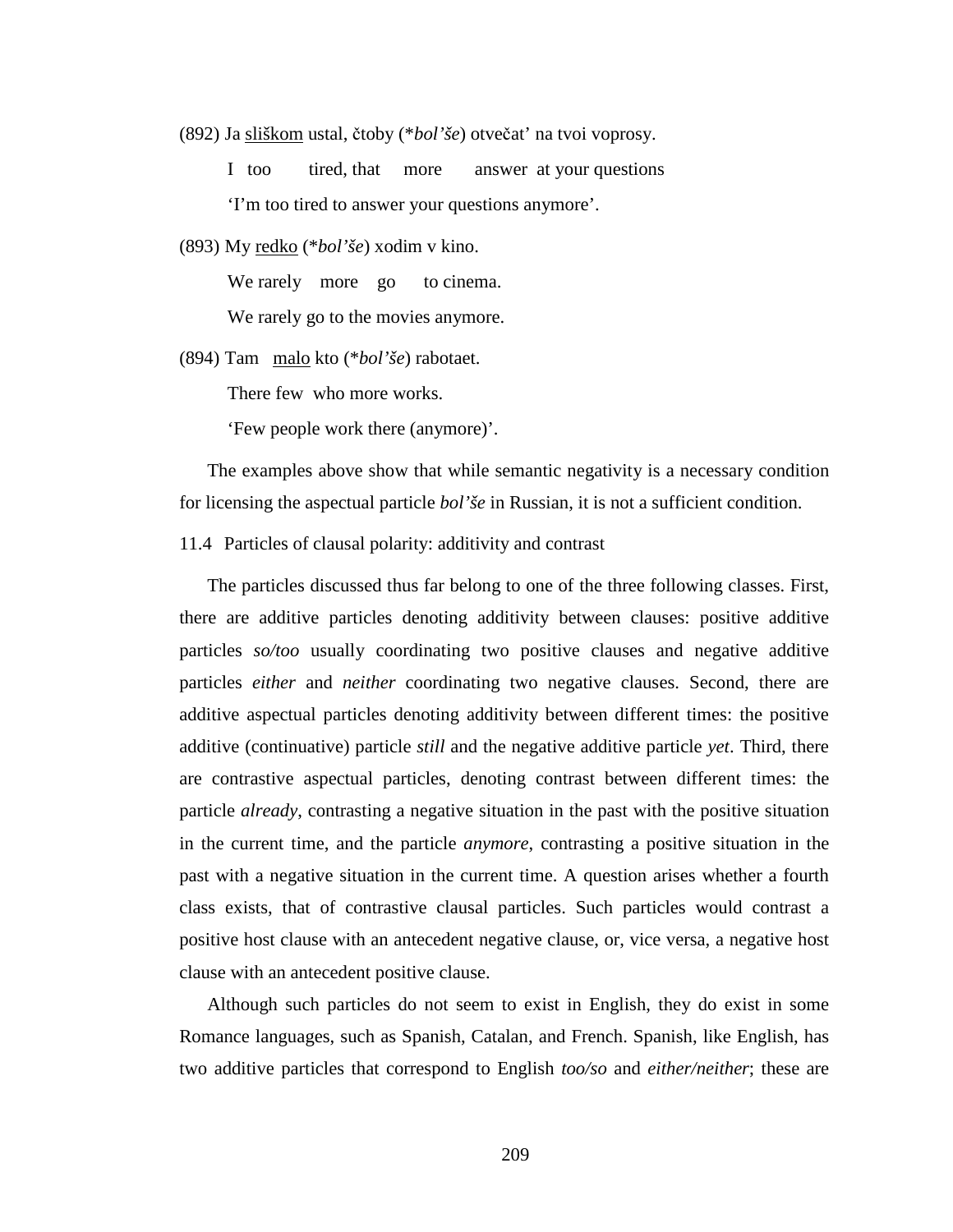*también* and *tampoco*, respectively. The particle *tampoco* is used to coordinate two negative clauses. The particle *también* usually combines two positive clauses, while it can occasionally be used with two negative clauses. The following Spanish examples are from Brucart (1987:134):

(895) Luis habla inglés, y yo *también*. [positive-positive] Luis speaks English, and I too.

'Luis speaks English, and so do I'.

(896) Luis no habla inglés, y yo *tampoco*. [negative-negative]

Luis not speaks English, and I neither.

'Luis doesn't speak English, and neither do I'.

Spanish has two additional particles that can be used to express contrast between clauses. The particles are polarity particles *sí* 'yes' and *no* 'no'. The main use of these words are independent sentential particles, just like *yes* and *no* in English. However, in Spanish these words can also be used as contrastive clausal particles. The particle *no* 'no' is used in a negative clause, to contrast it with an earlier positive clause (897). The particle *sí* 'yes' is used in a positive clause, to contrast it with an earlier negative clause (898):

(897) Luis habla inglés, pero yo *no*. [positive-negative]

Luis speaks English, but I not.

'Luis speaks English, but I don't'.

(898) Luis no habla inglés, pero yo *sí*. [negative-positive]

Luis not speaks English, but I yes.

'Luis doesn't speak English, but I do'.

Similar data for Catalan are discussed by Busquets (1999). The following table summarizes the dependence of the clausal particles on the polarity of the host and the antecedent clause: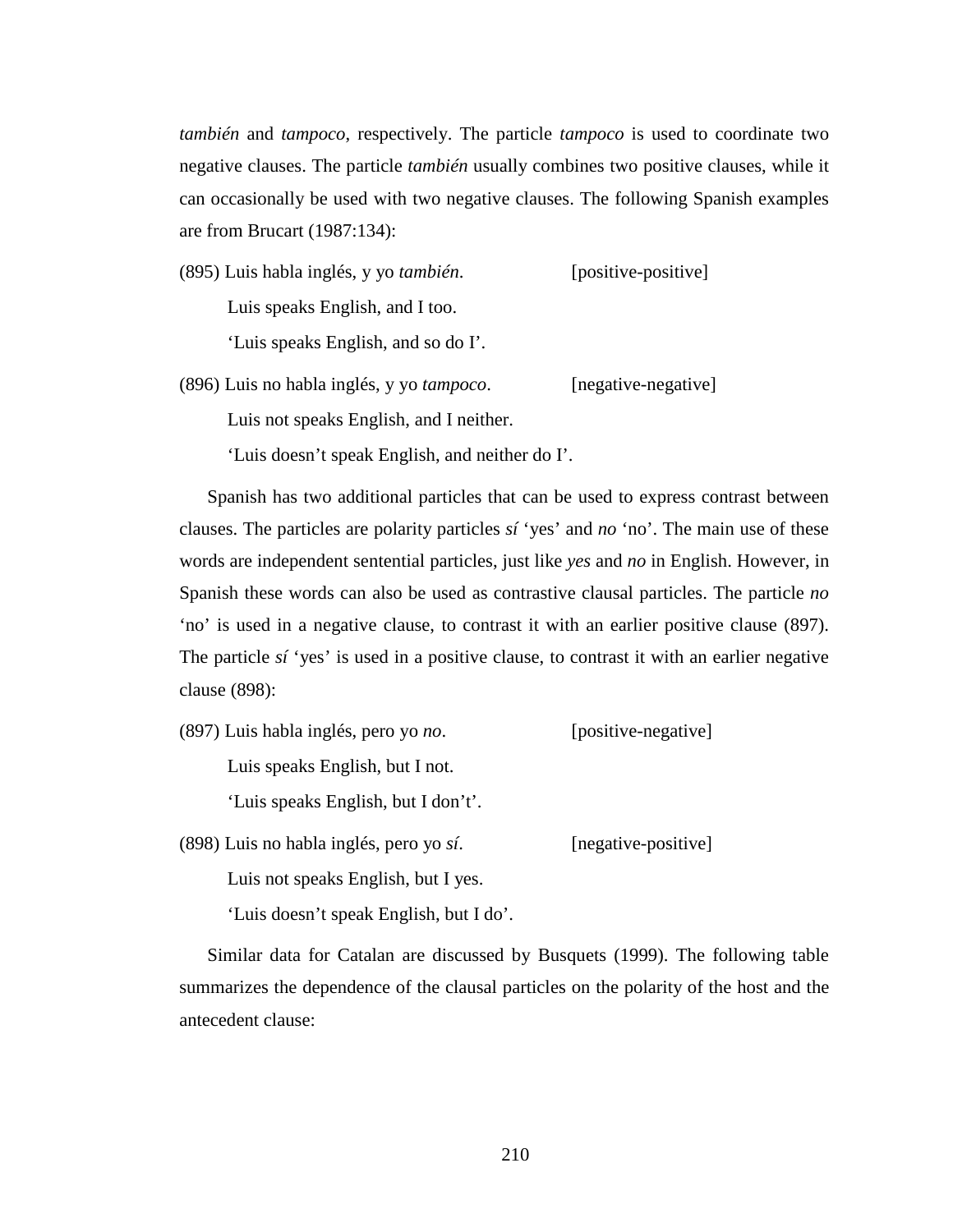| $previous \cdot current \, clause$ | positive                    | negative                    |
|------------------------------------|-----------------------------|-----------------------------|
| positive                           | positive additive:          | positive-negative contrast: |
|                                    | también                     | no                          |
|                                    | [and so do(es) $NP$ ]       | [but NP $do(es) n't$ ]      |
| negative                           | negative-positive contrast: | negative additive:          |
|                                    | sí                          | tampoco                     |
|                                    | [but NP $do(es)$ ]          | [and neither do(es) NP].    |

Table 15. Contrastive and additive clausal particles in Spanish.

The validity of the particles' usage depends on the polarity of the antecedent clause. Two of the four particles require the antecedent clause to be positive: *también* usually combines a positive host clause with a positive antecedent clause, while *no* contrasts a negative host clause with a positive antecedent clause. The other two particles require the antecedent clause to be negative: *tampoco* combines a negative host clause with a negative antecedent clause, and *sí* combines a positive host clause with a negative antecedent clause.

Since both *sí* and *tampoco* require the antecedent clause to be negative, they are negative polarity particles. Both Brucart (1987) and Busquets (1999) assume that the requirement of negativity is syntactic, that is, the antecedent clause must be syntactically negative for the sentences with this use of *sí* and *tampoco* to be grammatical. Bosque (1980) expresses the same opinion regarding *tampoco*. Nevertheless, there are cases in which these particles are used, while the antecedent clause is not syntactically negative. In all the cases I was able to find, the antecedent clause was *semantically negative*, according to the definition proposed in this thesis. If the antecedent clause is not semantically negative, the sentence with the particle *sí* is ungrammatical (904). This shows that semantic negativity of the antecedent clause is a necessary condition for the licensing of the negative polarity particles in Spanish.

(899) No se si me recuerdes, *pero yo sí*.

Not know if me remember-2.sG, but I yes.

'I don't know if you remember me, but I remember you'.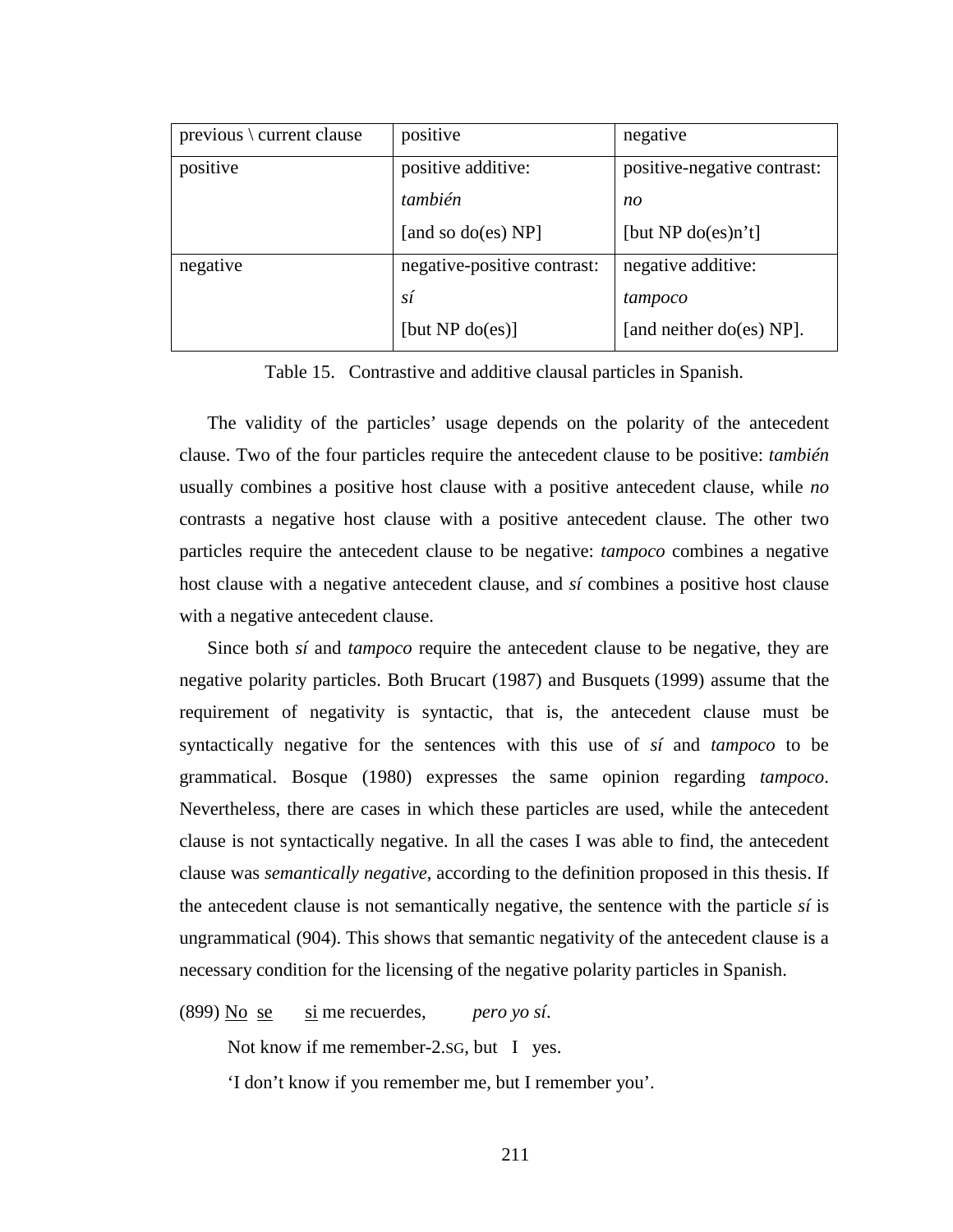- (900) Dudo que alguien lo haya notado, *pero yo sí*. Doubt that someone it has noticed, but I yes. 'I doubt that anyone noticed it, but I did'.
- (901) Pocos lo debieron hacer. *Pero yo sí*. Few it had do. But I yes.

'Few people had to do it. But I did (have to do it)'.

- (902) La secretaria difícilmente bebería vino (y él *tampoco*). (Ibáñez 1972:31) The secretary unlikely drank wine (and he neither). It's unlikely that the secretary drank wine, and neither did he.
- (903) Veo poca televisión, y cine *tampoco*.

I-watch few TV, and cinema neither.

I rarely watch TV, and I don't go to the cinema either.

(904) \*Estoy seguro que alguien lo ha notado, *y yo sí*.

Am sure that someone it has noticed, and I yes.

'I'm sure that someone noticed it, and I did too'.

In some cases, even though the antecedent is semantically negative, the particles *sí* and *tampoco* are not licensed.

(905) \*Ellos rehusaron [a pagar], *pero yo sí*.

They refused to pay, but I yes.

'They refused to pay, but I paid'.

This shows that semantic negativity is not a sufficient licensing condition. It is possible that there is a syntactic restriction and the non-finite form of the antecedent prevents the particle *sí* from being licensed.

As we have seen, all four combinations exist. Just like aspectual particles, that can be additive or contrastive, clausal particles can also be additive or contrastive. In all the cases, semantic negativity is a necessary condition for the licensing of the negative polarity particles.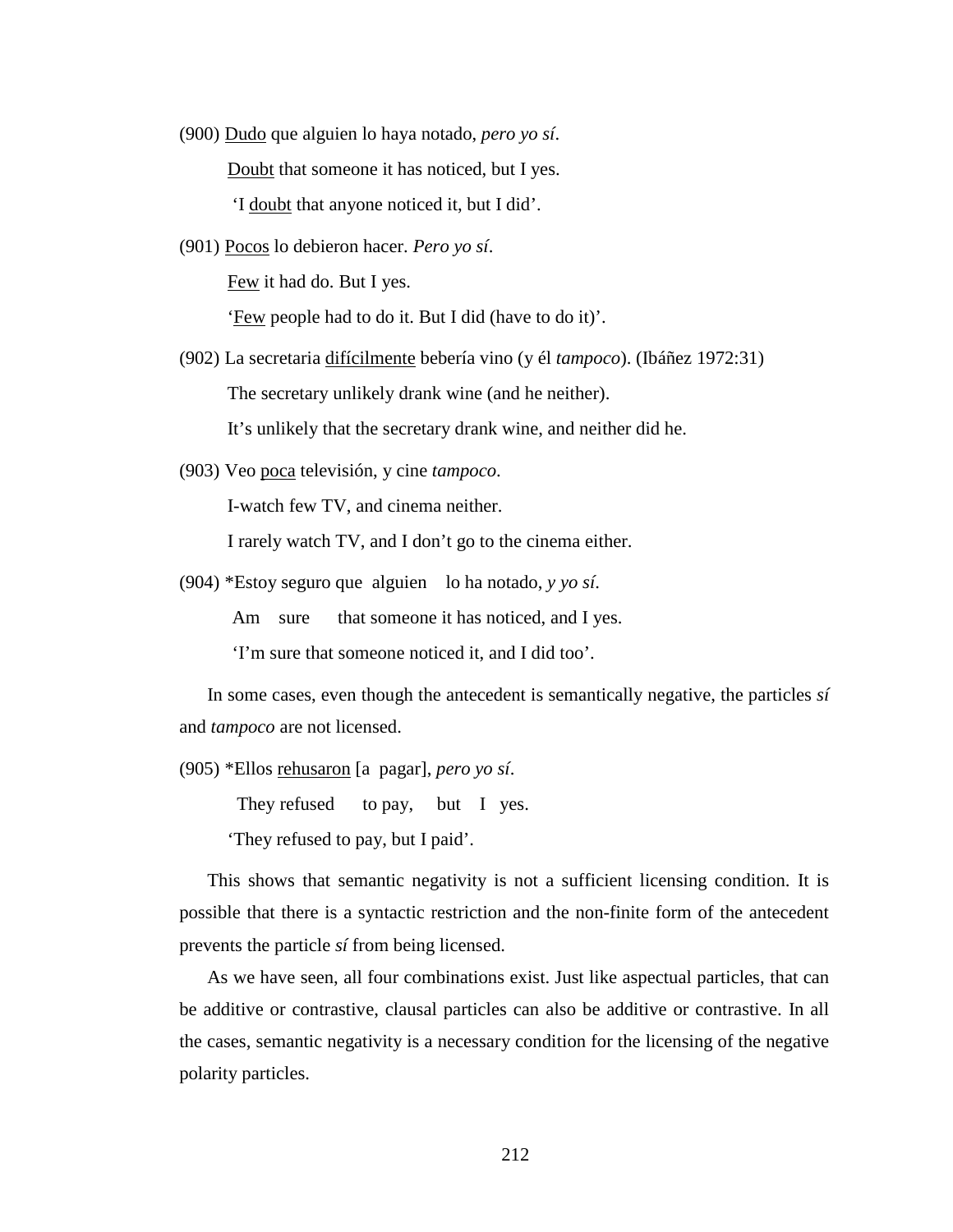## **12 Conclusions and Further Research**

## 12.1 Conclusions

The main contribution of this thesis is in identifying a class of negative polarity items, examining their distribution and proposing a licensing condition. I demonstrated the similarities between the negative aspectual particles and the negative clausal particles and showed that the condition of semantic negativity explains their distribution. The empirical findings and theoretical explanations in this thesis improve the descriptions formulated in the earlier studies.

Some of the negative polarity particles investigated in this thesis have been discussed in the prior literature. Of the particles discussed in this thesis, the one that has received the most attention in the polarity sensitivity literature is the negative additive particle *either*. Its distribution has been examined extensively in earlier works and it was demonstrated that the accepted licensing conditions do not describe adequately the distribution of this particles. However, the proposed alternative conditions were not much better in describing the distribution of *either*. The condition of semantic negativity is a significant improvement over the conditions proposed in the earlier literature.

On the other hand, the word *neither* was mostly ignored in the polarity sensitivity literature. When it was discussed, it was usually seen as a 'test of negativity'. The concept of 'negativity' for which *neither* is a test was never consistently defined, and no formal descriptions of its distribution have been suggested. In this paper I treat *neither* as a negative polarity particle, and, in general, as a negative polarity item, and propose the condition of semantic negativity that explains when *neither* can be used.

The negative aspectual particles *yet* and *anymore* were usually discussed with respect to their aspectual properties. In that context it was assumed that they require a syntactic negation. I have shown that they can also be licensed in other semantically negative environments. These particles, especially *yet*, were also discussed to some extent in the polarity sensitivity literature, but they have never been the main focus of investigation, and their distribution has never been fully examined. The distribution of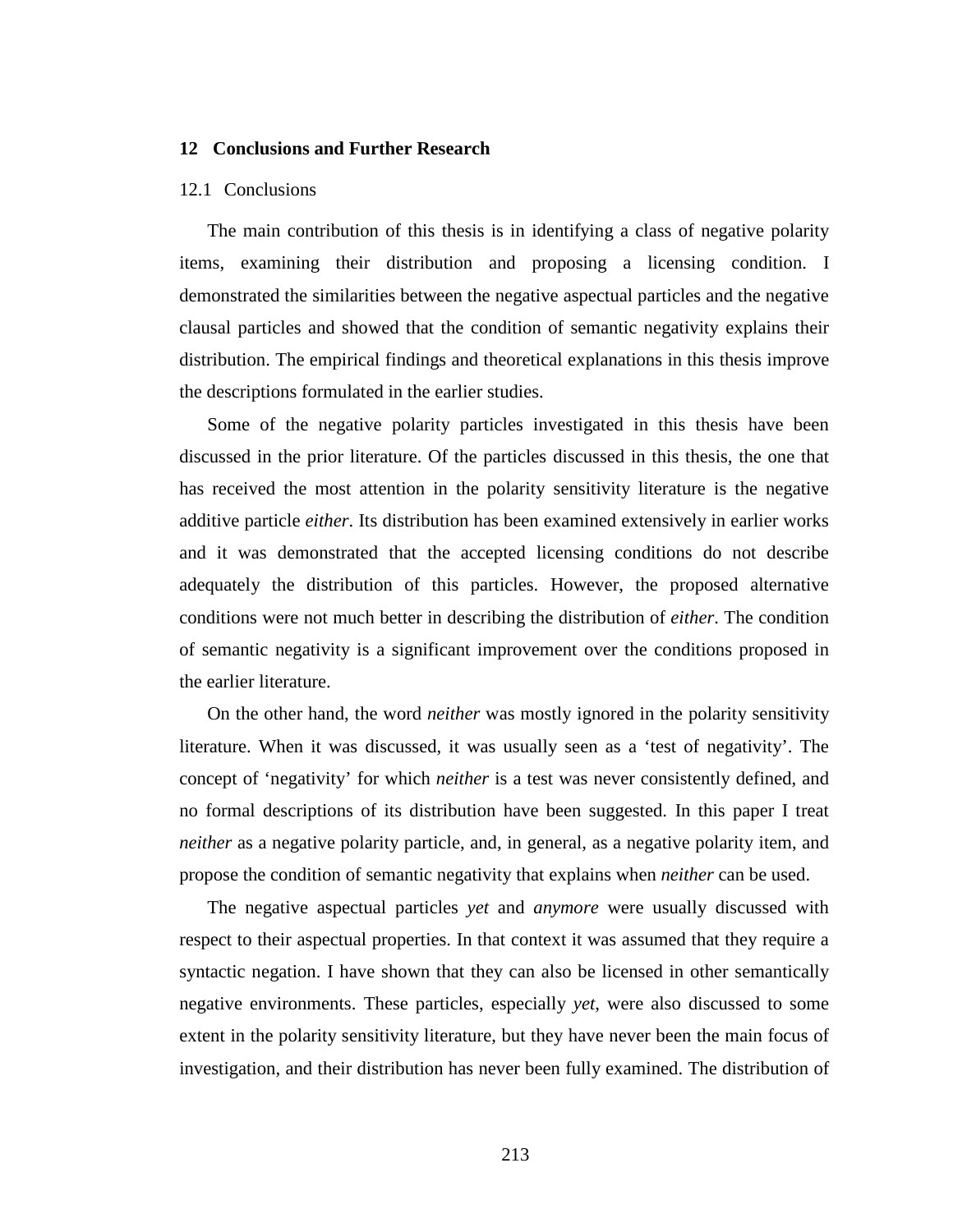these particles has been examined in this dissertation, and the licensing condition of semantic negativity gives the explanation for their distribution.

The discussion of Negative Polarity Particles as a class of negative polarity items having similar structure and licensing conditions contributes to our understanding of the variety of negative polarity items.

## 12.2 Further research

The definition of semantic negativity depends on the condition of assertivity. The definition of assertivity, in turn, depends on the definition of illocutionary entailment. The way that condition is defined is not entirely formal and in some cases it is not clear whether it can be applied unequivocally. The tests for assertivity proposed in order to help with this issue aid in clarifying the picture somewhat, but not completely. One direction for further research is to try to develop a more formal definition for the condition of semantic negativity that would predict the observed data. It would also be helpful to find better tests for assertion.

Another area for further research is improving the empirical adequacy of the proposed licensing condition. In some cases the negative polarity particles are licensed in an environment which is not semantically negative. The negative aspectual particles *yet* and *anymore* can sometimes be licensed by a superlative clause, which is not an assertive environment. The negative polarity particles are licensed in interrogative sentences, which are not semantically negative. The condition of semantic negativity predicts that the NPPs are licensed in the complements of assertive verbs only in first person present tense form. However, the NPPs can be licensed in the complements of such verbs regardless of their form.

In other cases the NPPs do not occur in environments which are semantically negative. The complement of *only* is semantically negative, yet licensing of the NPPs in this environment is very limited. The licensing by the quantifiers *only X* and *nobody but X* is expected to be the same, but the latter licenses the NPPs freely and the former almost never. The same holds for the quantifiers *at most n* and *not more than n*. It seems that the surface negativity contributes to the licensing of the negative polarity particles, and this is not represented in the condition of semantic negativity. These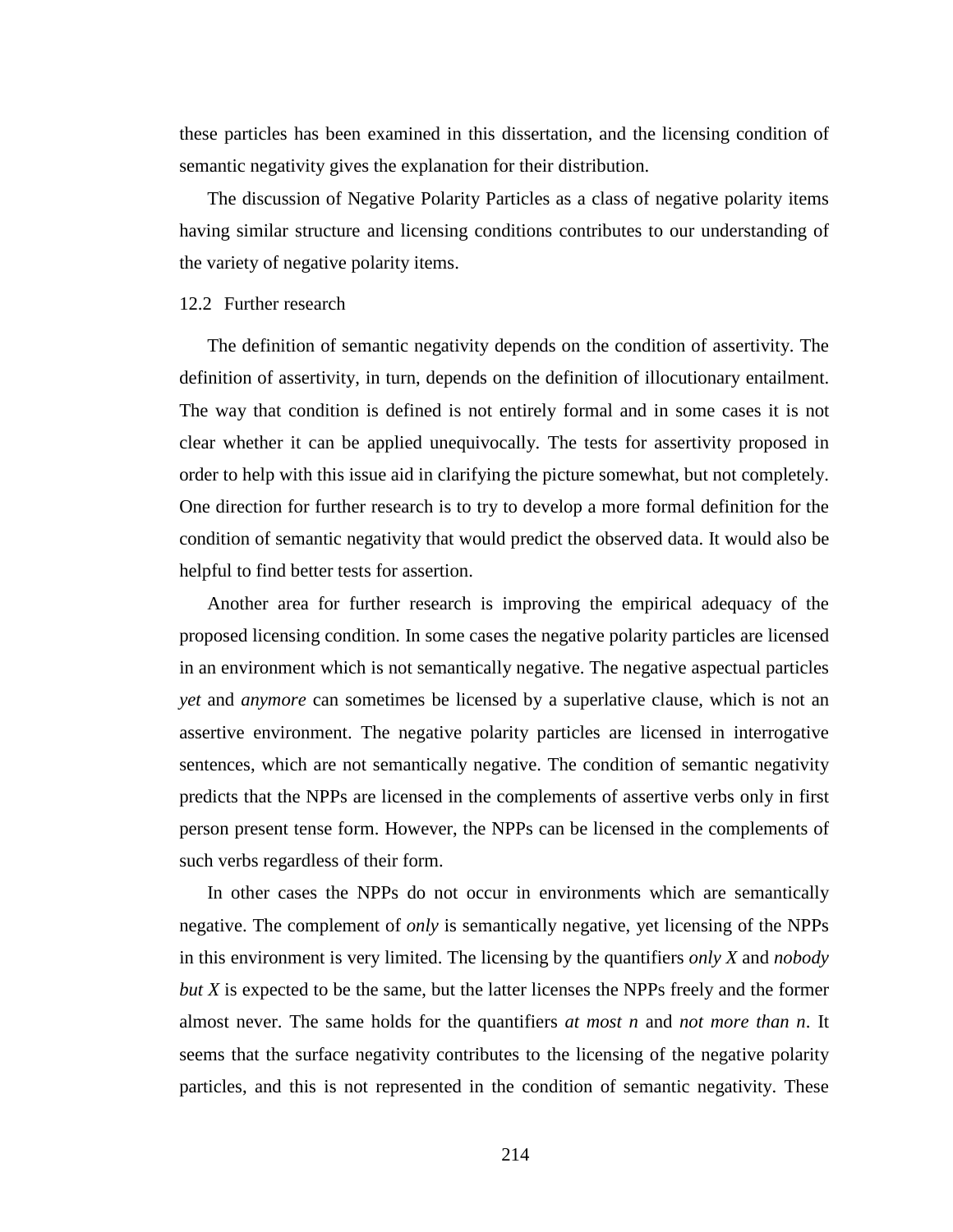problems are not unique to negative polarity particles; the contrasts in the licensing properties within these pairs of quantifiers are also problematic for the licensing of other negative polarity items.

The same licensing condition of semantic negativity was proposed for all the negative polarity particles discussed in this thesis. In fact, I have observed that some items have a wider distribution than others. For example, while the negative aspectual particles *yet* and *anymore* can be licensed by the superlative, *either* and *neither* cannot. Whether a hierarchy can be established among the NPPs with respect to their distribution also remains a question for further research. In the case that such a hierarchy is established, it would be helpful to find the reasons for the difference in the distribution.

Another issue left for further research is the connection between the syntactic properties of the NPPs and their licensing condition. It was suggested that the reason for the licensing condition of semantic negativity is that the NPPs signal the negative argumentative orientation which only occurs in semantically negative clauses. It would be helpful to explain why other negative polarity articles do not develop sensitivity to this condition. This would improve the understanding of the unique position of the negative polarity particles among the other classes of negative polarity items.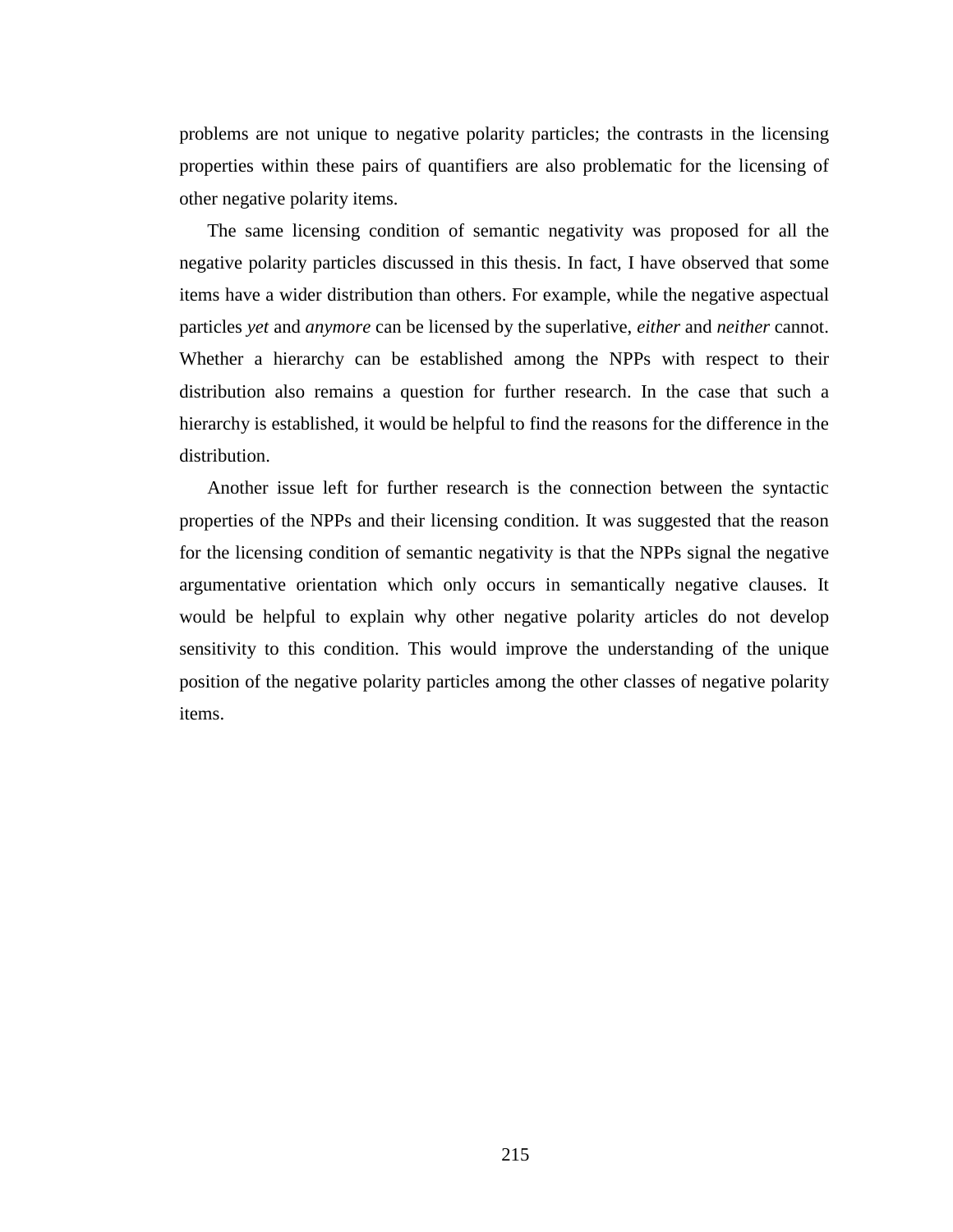## **References**

- Abbott, Barbara (2000). Presuppositions as Nonassertions. *Journal of Pragmatics* 32, 1419-1437.
- Aikhenvald, Alexandra, and Dixon, R.M.W. (1998). Dependencies between Grammatical Systems. *Language* 74, 56-80.
- Amaral, Patrícia (2006). Entailment, Assertion, and Textual Coherence: A Case Study. In: C. Fabricius-Hansen, B. Behrens and M. F. Krave (eds.), *Pre-Proceedings of the SPRIK Conference 2006*. Oslo.
- Amaral, Patrícia, and Schwenter, Scott (2007). The Contextual Dependence of Inverted Approximatives. *8th Semantics Fest*, Stanford University.
- Anscombe, G. E. M. (1964). Before and After. *Philosophical Review* 74, 3-24.
- Anscombre, Jean-Claude, and Ducrot, Oswald (1977). Deux *mais* en français? *Lingua* 43, 23-40.
- Anscombre, Jean-Claude, and Ducrot, Oswald (1983). *L'argumentation dans la langue.* Brussels: P. Mardaga.
- Anscombre, Jean-Claude (1995). De l'argumentation dans la langue à la théorie des topoï. In: Jean-Claude Anscombre (ed.), *Théorie des topoï*. Paris: Editions Kimé.
- Asher, Nicholas (1987). A Typology of Attitude Verbs and their Anaphoric Properties. *Linguistics and Philosophy* 10, 125-197.
- Austin, John Langshaw (1962). *How to Do Things with Words.* Cambridge, MA: Harvard University Press.
- Bach, Kent, and Harnish, Robert M. (1979). *Linguistic Communication and Speech Acts.* Cambridge, MA: MIT Press.
- Bach, Kent, and Harnish, Robert M. (1992). How Performatives Really Work: A Reply to Searle. *Linguistics and Philosophy* 15, 93-110.

Baker, C.L. (1969). Double Negatives. *Papers in Linguistics* 1, 16-40.

Baker, C.L. (1970). Double Negatives. *Linguistic Inquiry* 1, 169-186.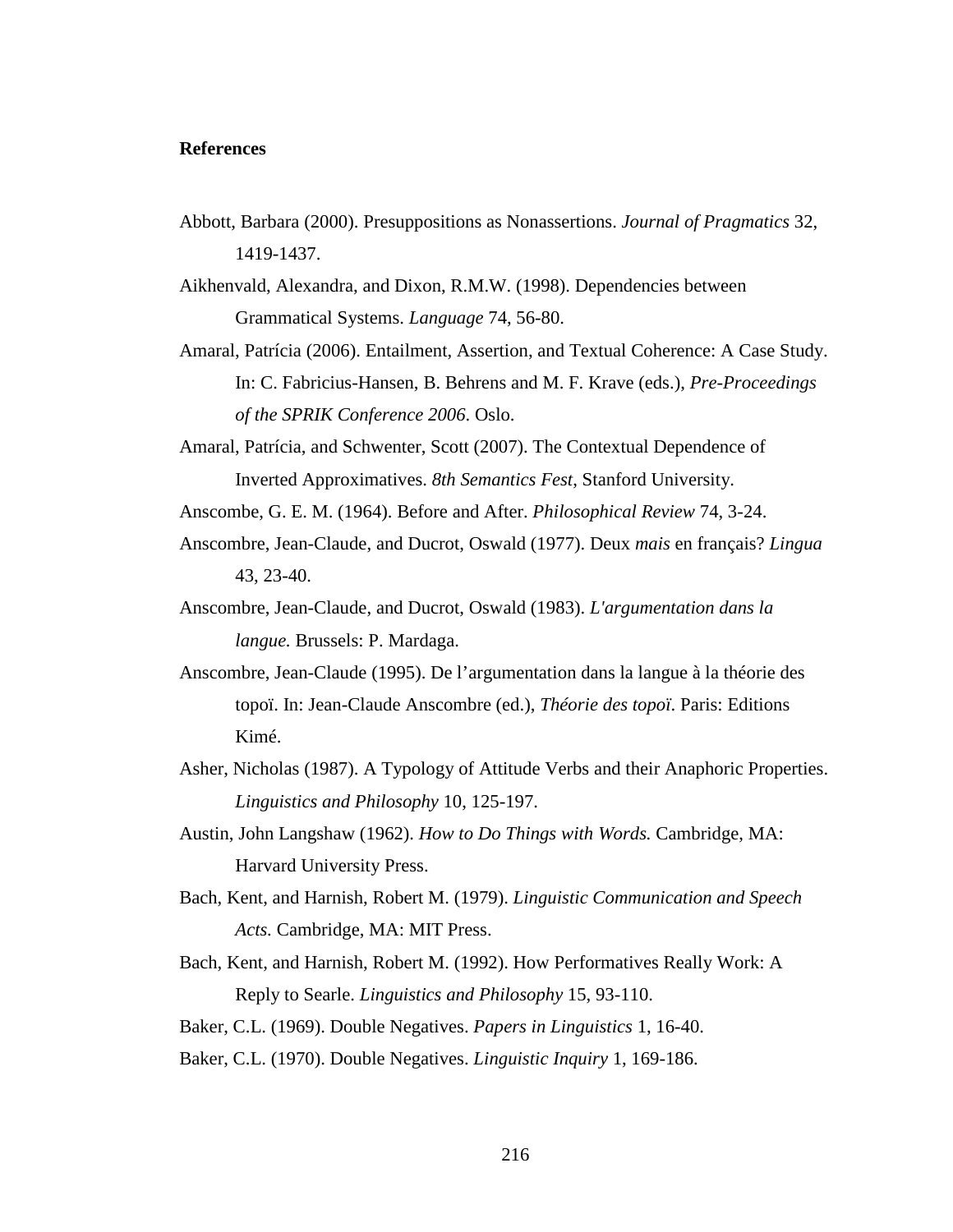- Barwise, Jon, and Cooper, Robin (1981). Generalized quantifiers and natural language. *Linguistics and Philosophy* 4, 159-219.
- Beaver, David, and Condoravdi, Cleo (2003). A Unified Analysis of *Before* and *After*. *Proceedings of Semantics and Linguistic Theory* 13.
- Beaver, David (2004). Have you Noticed that your Belly Button Lint Colour is Related to the Colour of your Clothing? Ms.
- Boguslavskij, Andrej (1996). *Sfera dejstvija leksicheskix jedinits.* Moscow: Shkola "Jazyki russkoj kul'tury".
- Bolinger, Dwight (1968). Postposed Main Phrases: an English Rule for the Romance Subjunctive. *Canadian Journal of Linguistics* 14, 3-30.
- Borkin, Ann (1971). Polarity Items in Questions. *CLS* 7.
- Bosque, Ignacio (1980). *Sobre la negación.* Madrid: Ediciones Cátedra.
- Brucart, J.M. (1987). *La Elisión Sintáctica en Español.* Barcelona: Publicacions dels Departaments de Filologia Catalana i Espanyola, UAB.

Burke, Andrew R. (2004). *Breathless.*

- Busquets, Joan (1999). The polarity parameter for ellipsis coherence. *Grammars* 2, 107-125.
- Butt, John, and Benjamin, Carmen (1988). *A New Reference Grammar of Modern Spanish.* London: Edward Arnold.
- Bybee, Joan (1998). Irrealis as a Grammatical Category. *Anthropological Linguistics* 40, 257-271.
- Chafe, Wallace (1995). The Realis-Irrealis Distinction in Caddo, the Northern Iroquoian Languages, and English. In: Joan Bybee and Suzanne Fleischman (eds.), *Modality in Grammar and Discourse*. Amsterdam: J. Benjamins.

Coates, Jennifer (1996). *Women Talk.* Cambridge, MA: Blackwell.

Collier-Thomas, Bettye, and Franklin, V.P. (2001). *Sisters in the Struggle: African American Women in the Civil Rights - Black Power Movement.* New York: NYU Press.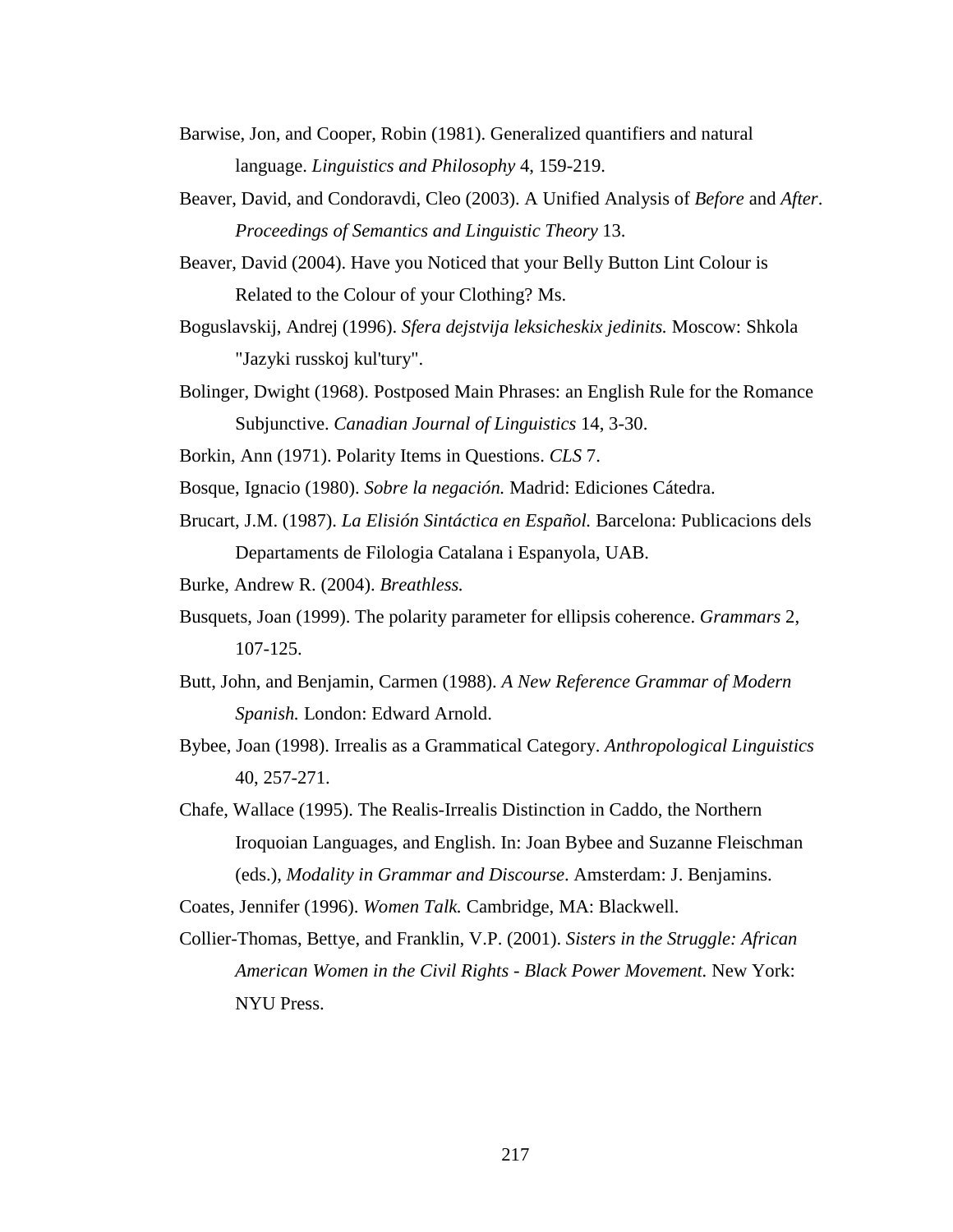- Corblin, Francis, and Tovena, Lucia (2003). L'expression de la négation dans les langues romanes. In: D. Godard (ed.), *Les langues romanes: problèmes de la phrase simple*, 242-279. CNRS éditions.
- Corblin, Francis (2005). A comparative analysis of *non plus*. Presentation at the workshop "EVEN and friends: particules additives et scalaires". http://www.linguist.jussieu.fr/~tovena/papersWeven05/corblin.pdf.

Cristofaro, Sonia (2003). *Subordination.* Oxford: Oxford University Press.

- Culicover, Peter W., and Jackendoff, Ray S. (1997). Semantic subordination despite syntactic coordination. *Linguistic Inquiry* 28, 195-218.
- Dagan, Ido, Glickman, Oren, and Magnini, Bernardo (2005). The PASCAL Recognising Textual Entailment Challenge. In *Proceedings of the PASCAL Challenges Workshop on Recognising Textual Entailment*.
- Das, Sanjiv R., and Chen, Mike Y. (2001). Yahoo! for Amazon: Extracting Market Sentiment from Stock Message Boards. Paper presented at *The 8th Asia Pacific Finance Association Annual Conference*.
- Dayal, Veneeta (2004). The Universal Force of Free Choice *Any*. *Linguistic Variation Yearbook* 4, 5-40.
- de Rijk, Rudolf P. G. (1972). Partitive Assignment in Basque. *Anuario del Seminario de Filología Vasca "Julio de Urquijo"* 6, 130-173.
- Declerck, Renaat, and Reed, Susan (2001). *Conditionals: a comprehensive empirical analysis.* New York: Mouton de Gruyter.
- Donnellan, Keith (1966). Referential and Definite Descriptions. *Philosophical Review* 75, 281-304.
- Ducrot, Oswald (1973). *La preuve et le dire.* Maison Mame.
- Ducrot, Oswald (1995). Topoï et formes topiques. In: Jean-Claude Anscombre (ed.), *Topoï et formes topiques*. Paris: Editions Kimé.
- Edmondson, J.A. (1981). Affectivity and Gradient Scope. *CLS* 17.
- Elliott, Jennifer R. (2000). Realis and Irrealis: Forms and Concepts of the Grammaticalisation of Reality. *Linguistic Typology* 4, 55-90.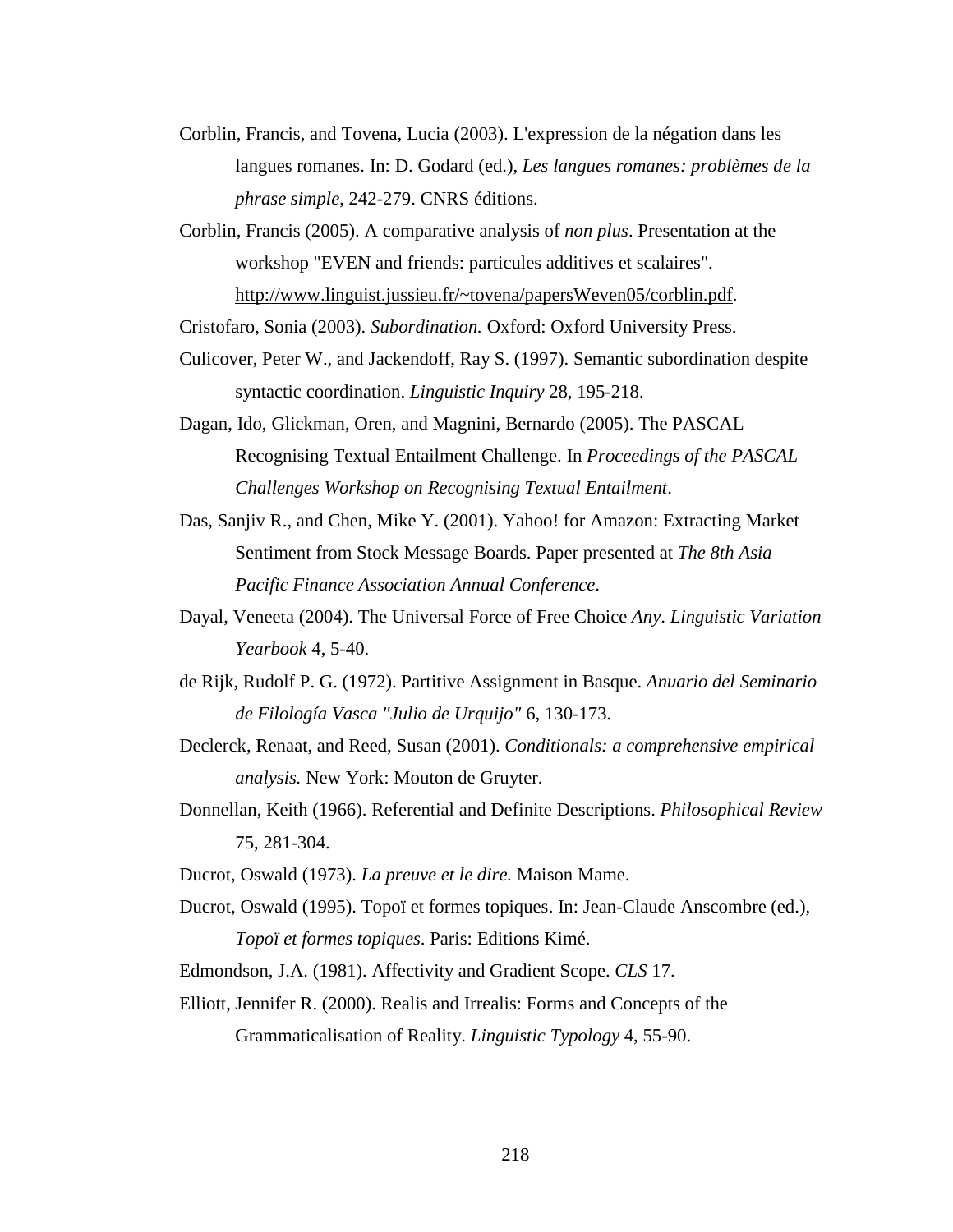- Emonds, Joseph E. (1970). *Root and Structure-Preserving Transformations*. Ph.D. Dissertation, Massachussetts Institute of Technology.
- Farkas, Donka (1992). On the Semantics of Subjunctive Complements. In: Paul Hirschbühler and Konrad Koerner (eds.), *Romance Languages and Modern Linguistic Theory*. Amsterdam: J. Benjamins.

Fauconnier, Giles (1975a). Polarity and the Scale Principle. *CLS* 11, 188-199.

- Fauconnier, Giles (1975b). Pragmatic Scales and Logical Structure. *Linguistic Inquiry* 6, 353-375.
- Fillmore, Charles J. (1971). Types of Lexical Information. In: Danny D. Steinberg and Leon A. Jakobovitz (eds.), *Semantics; an Interdisciplinary Reader in Philosophy, Linguistics and Psychology*. Cambridge: Cambridge University Press.
- Frege, Gottlob (1892). Über Sinn und Bedeutung. *Zeitschrift für Philosophie und philosophische Kritik* 100, 25-50.
- Gajewski, Jon (2005). *Only John vs. nobody but John: a solution*. Poster for "Polarity from Different Perspectives", NYU.
- Gajewski, Jon (2008). NPI *any* and Connected Exceptive Phrases. *Natural Language Semantics* 16, 69-110.
- Gärtner, Hans-Martin (2002). On the Force of V2 Declaratives. *Theoretical Linguistics* 28, 33-42.
- Geurts, Bart, and van der Slik, Frans (2005). Monotonicity and processing load. *Journal of Semantics* 22, 97-117.
- Giannakidou, Anastasia (1995). Subjunctive, Habituality and Negative Polarity. *Proceedings of Semantics and Linguistic Theory* 5, 94-111.
- Giannakidou, Anastasia (1998). *Polarity Sensitivity as (Non)veridical Dependency.* Amsterdam: John Benjamins.
- Giannakidou, Anastasia (1999). Affective dependencies. *Linguistics and Philosophy* 22, 367-421.
- Giannakidou, Anastasia (2006). *Only*, Emotive Factive Verbs, and the Dual Nature of Polarity Dependency. *Language* 82, 575-603.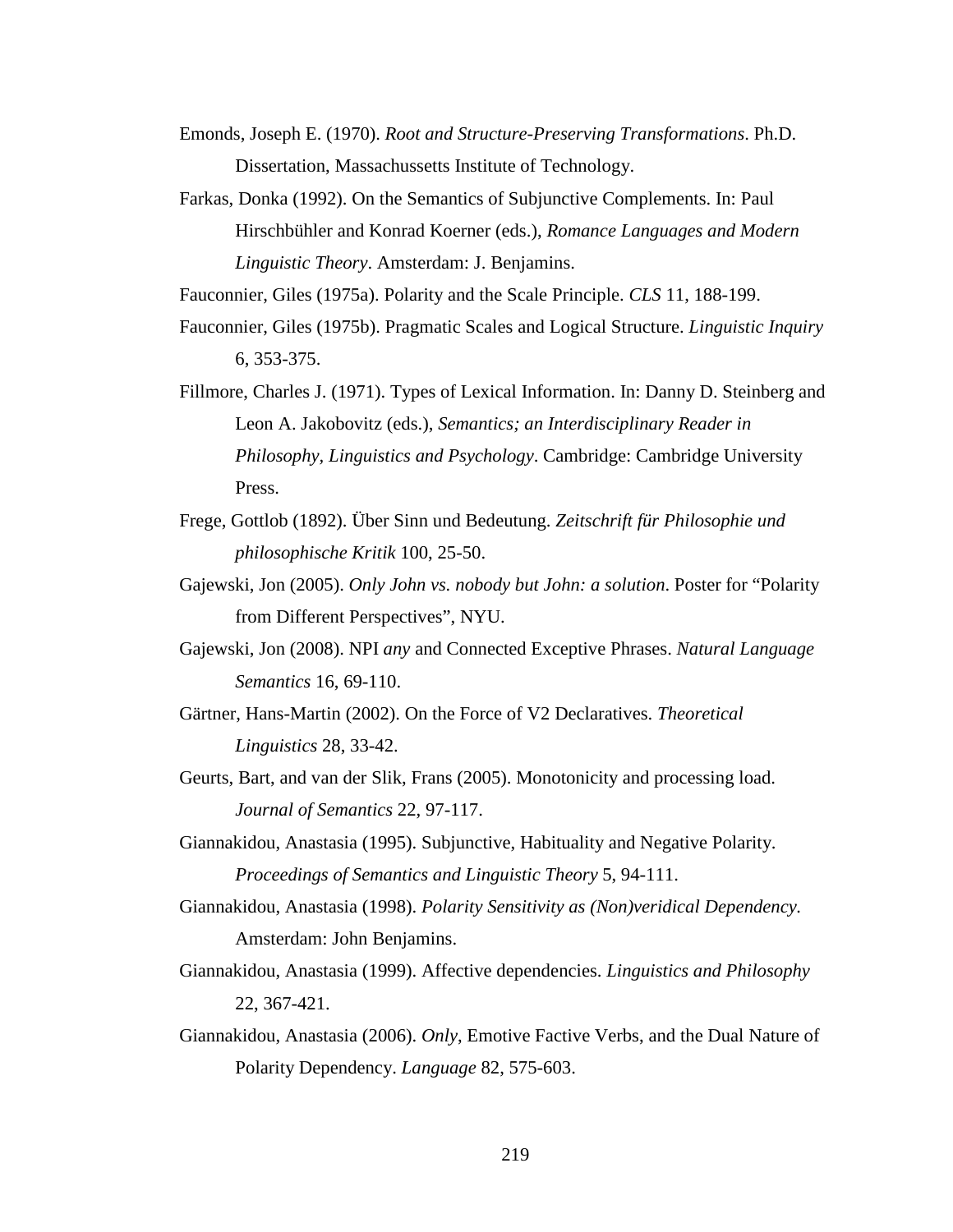- Godard, Danièle (2004). French Negative Dependency. In: Francis Corblin and Henriëtte de Swart (eds.), *Handbook of French Semantics*, 351-390.
- Green, Georgia M. (1968). On *too* and *either*, and not just on *too* and *either*, either. *CLS* 4, 22-39.
- Green, Georgia M. (1973). The Lexical Expression of Emphatic Conjunction: Theoretical Implications. *Foundations of Language* 10, 197-248.
- Green, Georgia M. (1976). Main clause phenomena in subordinate clauses. *Language* 52, 382-397.
- Groenendijk, Jeroen, and Stokhof, Martin (1989). Type-shifting Rules and the Semantics of Interrogatives. In: Gennaro Chierchia, Barbara H. Partee and Raymond Turner (eds.), *Properties, Types and Meanings. Vol 2: Semantic Issues*. Dordrecht: Kluwer.
- Guerzoni, Elena (2004). *Even*-NPIs in Yes/No Questions. *Natural Language Semantics* 12, 319-343.
- Hacquard, Valentine (2005). Aspect and actuality entailment: Too and Enough constructions. *Proceedings of Sinn und Bedeutung* 9.
- Hamblin, C.L. (1973). Questions in Montague English. *Foundations of Language* 10, 41-53.
- Han, Chung-hye, and Siegel, Laura (1997). Syntactic and Semantic Conditions on NPI Licensing in Questions. *Proceedings of the WCCFL* 15, 177-191.
- Harrah, David (1961). A Logic of Questions and Answers. *Philosophy of Science* 28, 40-46.
- Haspelmath, Martin (1997). *Indefinite Pronouns.* Oxford: Oxford University Press.
- Hatzivassiloglou, Vasileios, and McKeown, Kathleen R. (1997). Predicting the Semantic Orientation of Adjectives. *Proceedings of the 35th Meeting of the ACL*, 174-181.
- Haycock, Allan (2000). Who's Positive Anymore. *Toronto Working Papers in Linguistics* 18, 28-45.
- Heim, Irene (1984). A Note on Negative Polarity and Downward Entailingness. *NELS* 14, 98-107.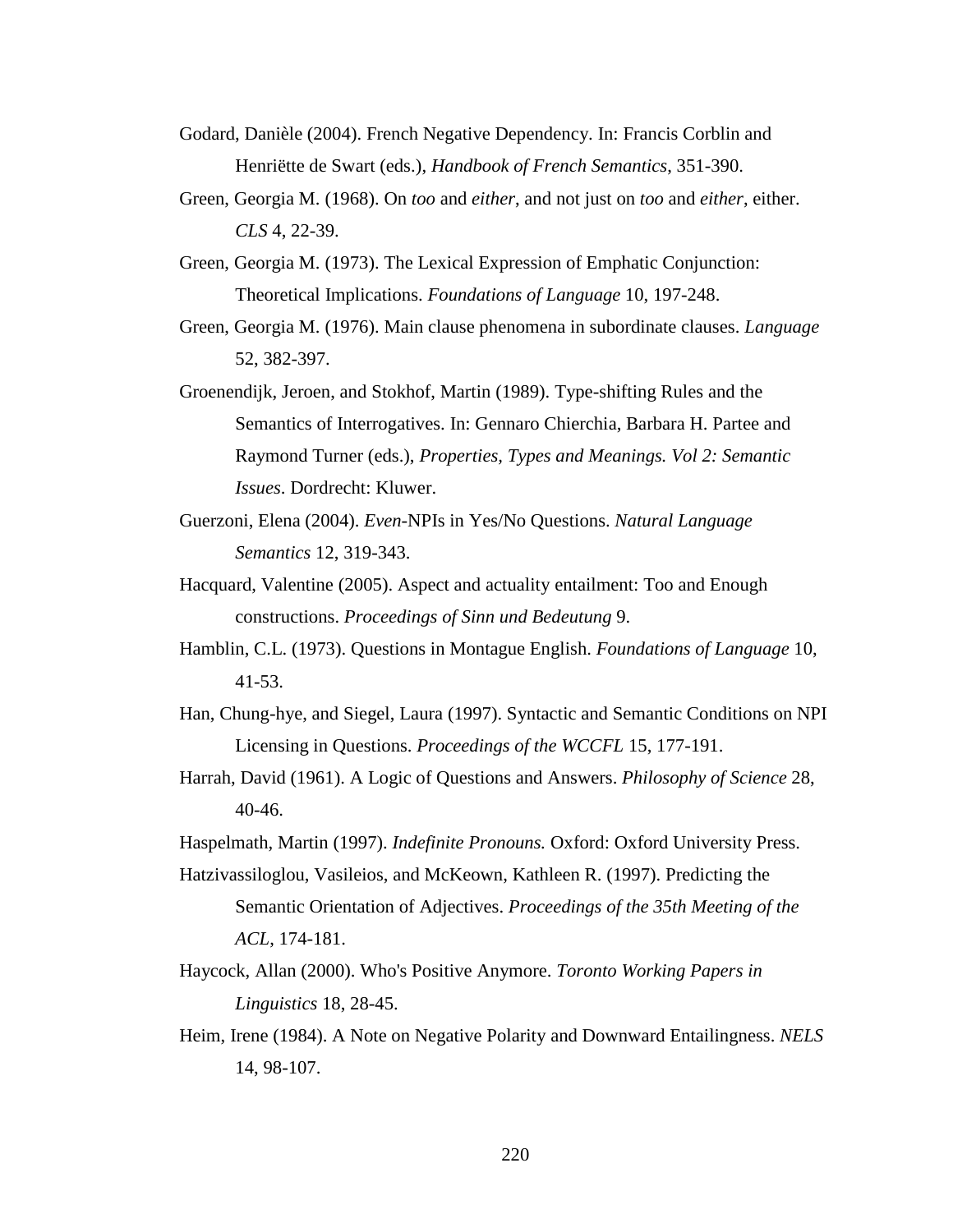Heim, Irene (1992). Presupposition Projection and the Semantics of Attitude Verbs. *Journal of Semantics* 9, 183-221.

Heinämäki, Orvokki (1972). Before. *CLS* 8, 139-151.

- Hendriks, Petra (2004). *Either*, *both* and *neither* in Coordinate Structures. In: Alice ter Meulen and Werner Abraham (eds.), *The Composition of Meaning: from Lexeme to Discourse*, 115-138. Amsterdam: John Benjamins.
- Herburger, Elena (2001). The Negative Concord Puzzle Revisited. *Natural Language Semantics* 9, 289-333.
- Herdan, Simona, and Sharvit, Yael (2006). Definite and Nondefinite Superlatives and NPI Licensing. *Syntax* 9, 1-31.
- Heycock, Caroline (2006). Embedded Root Phenomena. In: Martin Everaert and Henk van Riemsdijk (eds.), *The Blackwell companion to syntax*, 174-209. Oxford: Blackwell.
- Hindle, Donald, and Sag, Ivan A. (1975). Some More on Anymore. In: Ralph Fasold and Roger Shuy (eds.), *Analyzing Variation in Language*, 89–110. Washington, DC: Georgetown University Press.
- Hoeksema, Jack, and Klein, Henny (1995). Negative Predicates and their Arguments. *Linguistic Analysis* 25, 146-180.
- Hooper, Joan B., and Thompson, Sandra A. (1973). On the Applicability of Root Transformations. *Linguistic Inquiry* 4, 465-497.
- Hooper, Joan B. (1974). *On Assertive Predicates.* Bloomington, IN: Indiana University Linguistics Club.
- Horn, Laurence R. (1969). A Presuppositional Analysis of 'only' and 'even'. *CLS* 5, 97- 108.
- Horn, Laurence R. (1989). *A Natural History of Negation.* Chicago: University of Chicago Press.
- Horn, Laurence R. (1996). Exclusive company: *Only* and the dynamics of vertical inference. *Journal of Semantics* 13, 1-40.

Horn, Laurence R. (2002). Assertoric inertia and NPI licensing. *CLS* 38, 55-82.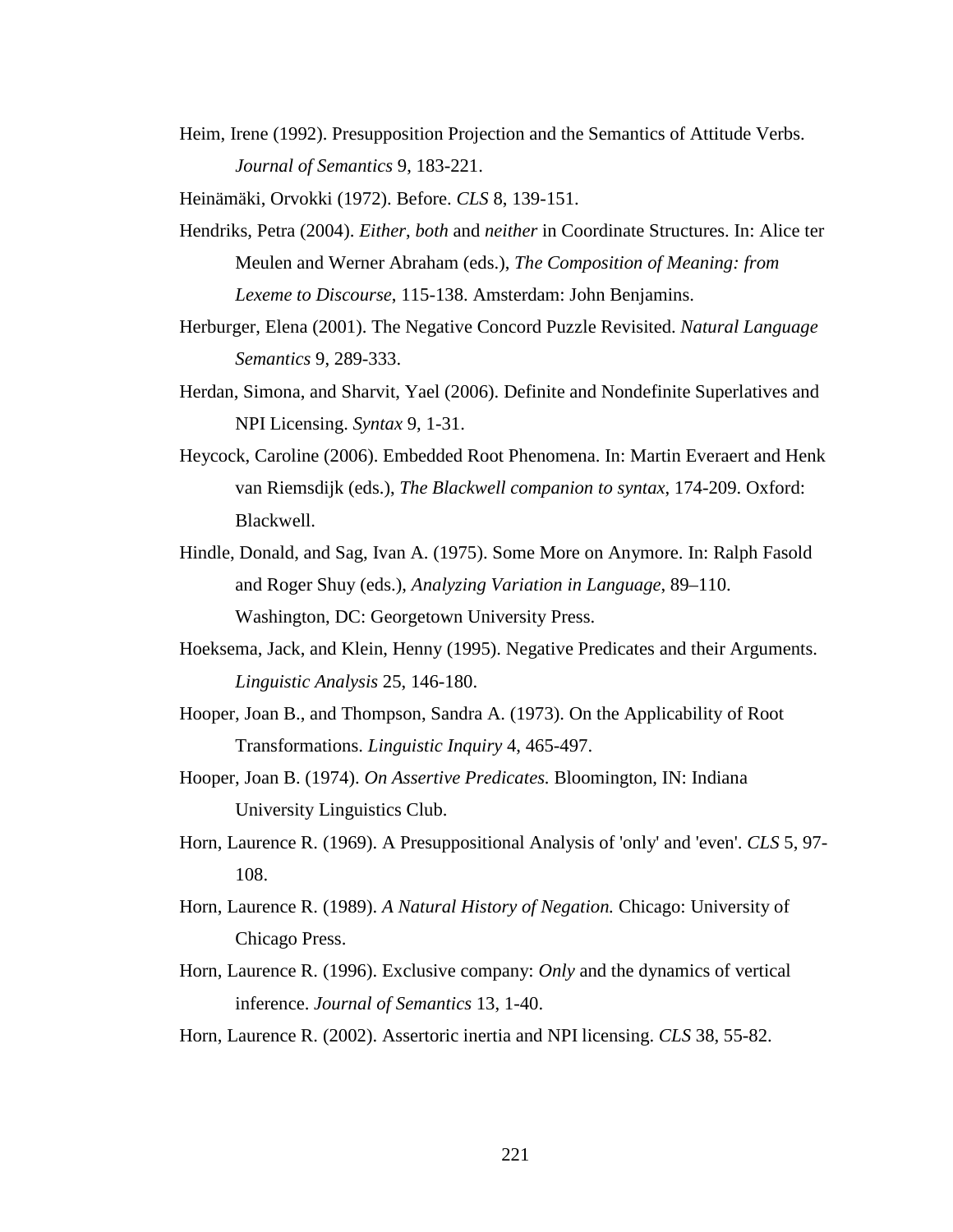- Horn, Laurence R. (2005). Airport '86 Revisited: Toward a Unified Indefinite *Any*. In: Gregory N. Carlson and Francis Jeffry Pelletier (eds.), *Reference and Quantification: the Partee Effect*. Stanford, CA: CSLI Publications.
- Horn, Laurence R. (2006). ONLY connect: How to unpack an exclusive proposition. Ms.
- Hualde, José Ignacio, and Ortiz de Urbina, Jon (2003). *A Grammar of Basque.* Berlin: Mouton de Gruyter.
- Huddleston, Rodney, and Pullum, Geoffrey K. (2002). *The Cambridge Grammar of the English Language.* Cambridge University Press.
- Humberstone, Lloyd, and Cappelen, Herman (2006). Sufficiency and excess. *Proceedings of the Aristotelian Society* 106, 265-320.
- Ibáñez, Roberto (1972). *Negation im Spanischen.* München: W. Fink.
- Israel, Michael (1995). Negative Polarity and Phantom Reference. *Proceedings of BLS* 21, 162-173.
- Israel, Michael (1996). Polarity Sensitivity as Lexical Semantics. *Linguistics and Philosophy* 19, 619-666.
- Israel, Michael (2001). Minimizers, Maximizers and the Rhetoric of Scalar Reasoning. *Journal of Semantics* 18, 297-331.
- Iten, Corinne (2000). The Relevance of Argumentation Theory. *Lingua* 110, 665-699.
- Jackson, Eric (1995). Weak and Strong Negative Polarity Items: Licensing and Intervention. *Linguistic Analysis* 25, 181-208.
- Jarvella, Robert J., and Lundquist, Lita (1994). Scales in the Interpretation of Words, Sentences, Texts. *Journal of Semantics* 11, 171-198.
- Jespersen, Otto (1917). *Negation in English and Other Languages.* København: A. F. Høst.
- Joe, Jieun, and Lee, Chungmin (2002). A 'Removal' Type of Negative Predicates. *Japanese/Korean Linguistics* 10.
- Kadmon, Nirit, and Landman, Fred (1993). Any. *Linguistics and Philosophy* 16, 353- 422.

Kadmon, Nirit (2000). *Formal Pragmatics.* Oxford: Blackwell.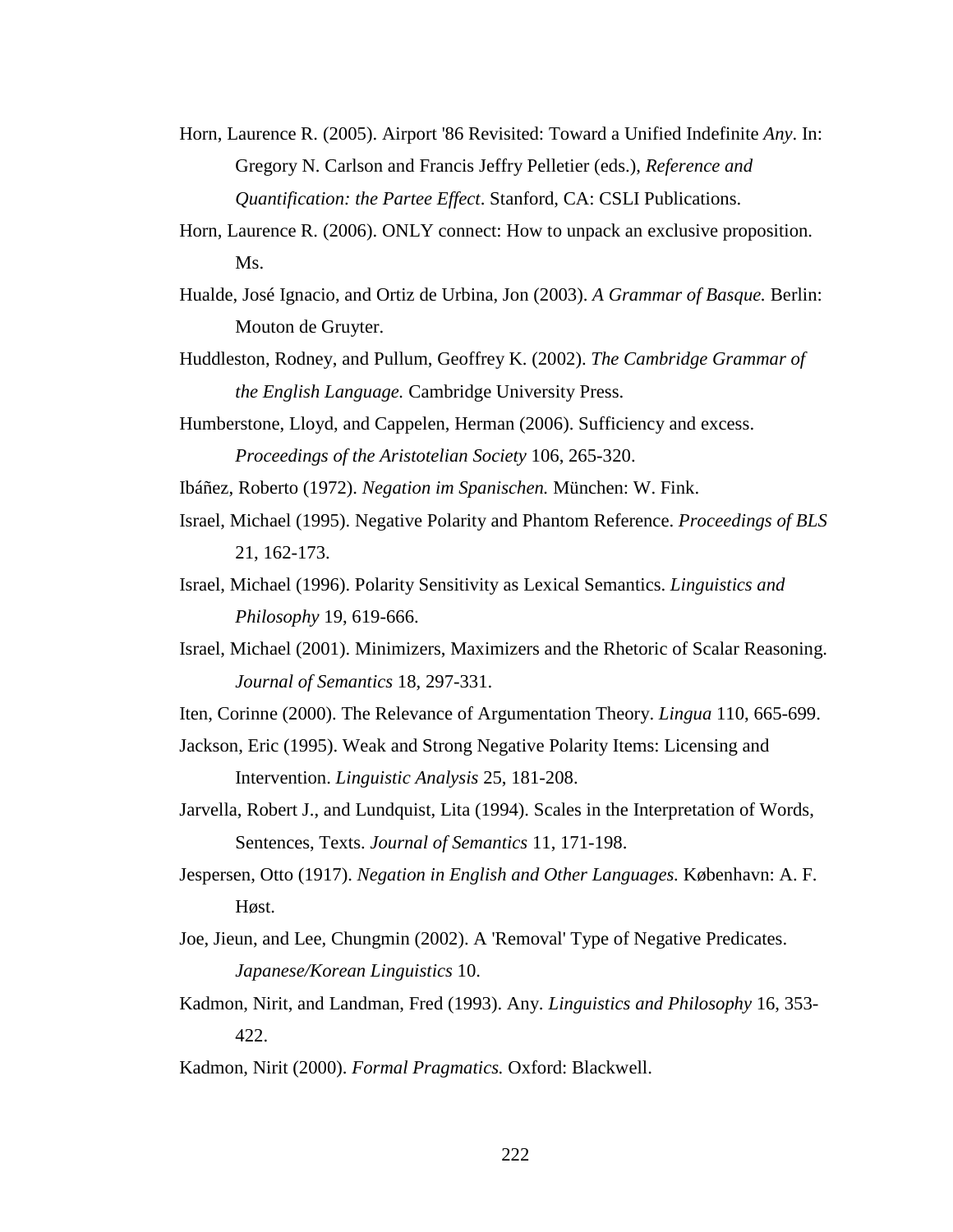- Kaiser, Elsi (2002). Case Alternation and NPIs in Questions in Finnish. *Proceedings of WCCFL* 21, 194-207.
- Karttunen, Lauri (1971a). *The Logic of English Predicate Complement Constructions.* Indiana University Linguistics Club.
- Karttunen, Lauri (1971b). Implicative verbs. *Language* 47, 340-358.
- Karttunen, Lauri (1971c). Some Observations on Factivity. *Papers in Linguistics* 4, 55-69.
- Karttunen, Lauri (1973). Presuppositions of Compound Sentences. *Linguistic Inquiry* 4, 169-193.
- Karttunen, Lauri (1977). Syntax and Semantics of Questions. *Linguistics and Philosophy* 1, 3-44.
- Kay, Paul (2002). English Subjectless Tagged Sentences. *Language* 78, 453-481.
- Keenan, Edward (2004). Standard and Non-Standard Quantifiers in Natural Language. In: George Tsoulas (ed.), *Proceedings of the York conference on Types of Quantification*. Oxford University Press.
- Kennedy, Alistair, and Inkpen, Diana (2005). Sentiment Classification of Movie and Product Reviews Using Contextual Valence Shifters. Paper presented at *Proceedings of FINEXIN 2005*, Workshop on the Analysis of Informal and Formal Information Exchange during Negotiations.
- Kennedy, Alistair, and Inkpen, Diana (2006). Sentiment Classification of Movie Reviews using Contextual Valence Shifters. *Computational Intelligence* 22, 110-125.
- Kimps, Ditte (2007). Declarative Constant Polarity Tag Questions: A Data-driven Analysis of their Form, Meaning and Attitudinal Senses. *Journal of Pragmatics* 39, 270-291.
- Kiparsky, Paul, and Kiparsky, Carol (1970). Fact. In: M. Bierwisch and K.E. Heidolph (eds.), *Progress in linguistics*. The Hague: Mouton.
- Kiparsky, Paul (1998). Partitive Case and Aspect. In: Miriam Butt and Wilhelm Geuder (eds.), *The Projection of Arguments: Lexical and Compositional Factors*. Stanford, CA: CSLI.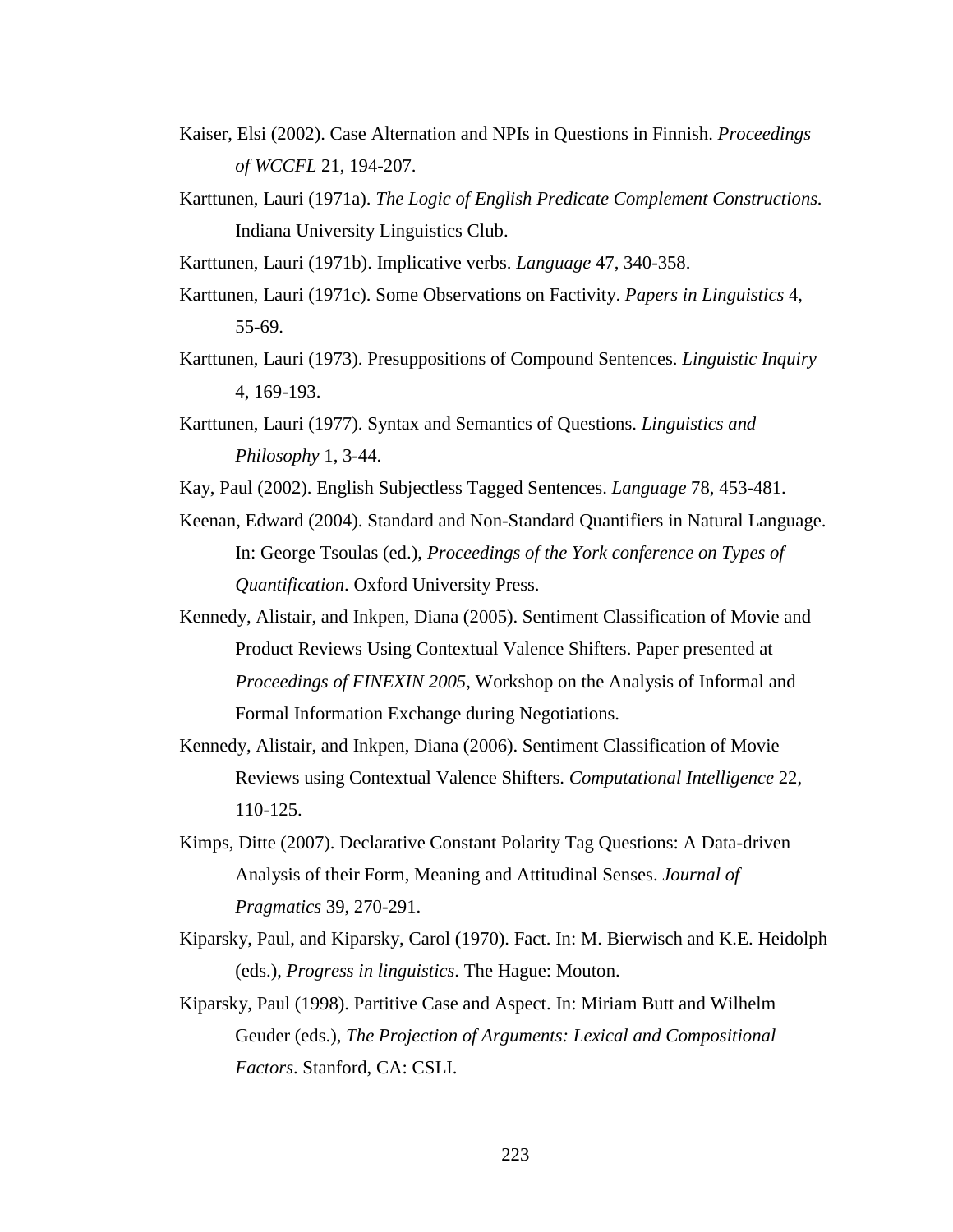Klima, Edward (1964). Negation in English. In: Jerry A. Fodor and Jerrold J. Katz (eds.), *The Structure of Language*, 246-323. New York: Prentice Hall.

König, Ekkehard (1991). *The Meaning of Focus Particles.* London: Routledge.

- Kratzer, Angelika (1977). What 'must' and 'can' must and can mean. *Linguistics and Philosophy* 1, 337-355.
- Kratzer, Angelika (1981). The Notional Category of Modality. In: H.J. Eikmeyer and H. Rieser (eds.), *Words, Worlds, and Contexts*, 38-74. Berlin: de Gruyter.
- Krifka, Manfred (1995). The Semantics and Pragmatics of Polarity Items. *Linguistic Analysis* 25, 209-257.
- Krifka, Manfred (1998). Additive Particles under Stress. *Proceedings of Semantics and Linguistic Theory* 8, 111-128.
- Kürschner, Wilfried (1983). *Studien zur Negation im Deutschen.* Tübingen: Gunter Narr.
- Labov, William (1972). *Sociolinguistic Patterns.* Philadelphia, PA: University of Pennsylvania Press.
- Labov, William (1991). The boundaries of a grammar: inter-dialectal reactions to positive *any more*. In: Peter Trudgill and J.K. Chambers (eds.), *Dialects of English: Studies in grammatical variation*. London and New York: Longman.

Labov, William (1996). When Intuitions Fail. *CLS* 32, 77-105.

- Ladd, Robert D. (1981). A First Look at the Semantics and Pragmatics of Negative Questions and Tag Questions. *CLS* 17.
- Ladusaw, William A. (1980a). *Polarity Sensitivity as Inherent Scope Relations.* New York: Garland.
- Ladusaw, William A. (1980b). Affective *Or*, Factive Verbs, and Negative Polarity Items. *CLS* 16.
- Ladusaw, William A. (1996). Negation and Polarity Items. In: Shalom Lappin (ed.), *The Handbook of Contemporary Semantic Theory*. Oxford: Blackwell Publishers.
- Laka, Itziar (1990). *Negation in Syntax: On the Nature of Functional Categories and Projections*. Ph.D. dissertation, MIT.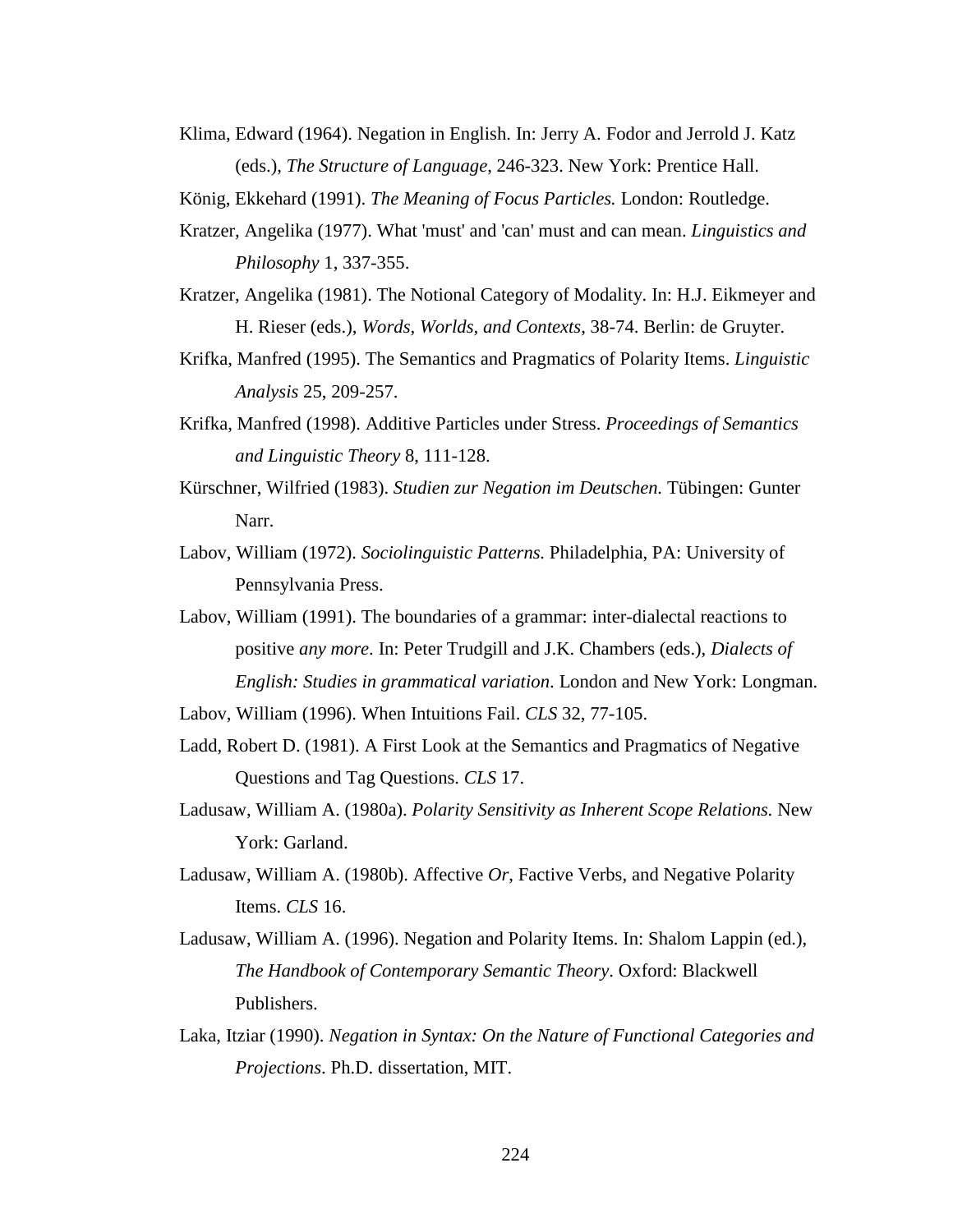- Lakoff, Robin (1969). Some Reasons Why There Can't Be Any Some-Any Rule. *Language* 45, 608-615.
- Langacker, R.W. (1991). *Foundations of Cognitive Grammar. Vol. II: Descriptive Applications.* Stanford: Stanford University Press.
- Lehmann, Christian (1988). Towards a typology of clause linkage. In: John Haiman and Sandra A. Thompson (eds.), *Clause Combining in Grammar and Discourse*, 181-225. Amsterdam: John Benjamins.
- Levinson, Dmitry (2006). Polarity Sensitivity in Inflectional Morphology. *Proceedings of BLS* 32.
- Lewis, David K. (1973). *Counterfactuals.* Oxford: Blackwell.
- Linebarger, Marcia (1987). Negative Polarity and Grammatical Representation. *Linguistics and Philosophy* 10, 325-387.
- Linebarger, Marcia (1991). Negative Polarity as Linguistic Evidence. *CLS* 27.
- Löbner, Sebastian (1989). German *schon erst noch*: an Integrated Analysis. *Linguistics and Philosophy* 12, 167-212.
- Löbner, Sebastian (1999). Why German *schon* and *noch* are still duals: A reply to van der Auwera. *Linguistics and Philosophy* 22, 45-107.
- Lundquist, Lita, and Jarvella, Robert J. (1994). Ups and Downs in Scalar Inferences. *Journal of Semantics* 11, 33-53.
- Lunn, Patricia (1989). Spanish Mood and the Prototype of Assertability. *Linguistics* 27, 687-702.
- McCawley, James D. (1988). *The Syntactic Phenomena of English.* Chicago: University of Chicago Press.
- McKay, Thomas, and Nelson, Michael (2006). Propositional Attitude Reports. In: Edward N. Zalta (ed.), *The Stanford Encyclopedia of Philosophy*.
- Meier, Cécile (2003). The meaning of *too*, *enough* and *so …that*. *Natural Language Semantics* 11, 69-107.
- Meinunger, André (2006). On the Discourse Impact of Subordinate Clauses. In: Valéria Molnár and Susanne Winkler (eds.), *The Architecture of Focus*. Berlin: Mouton de Gruyter.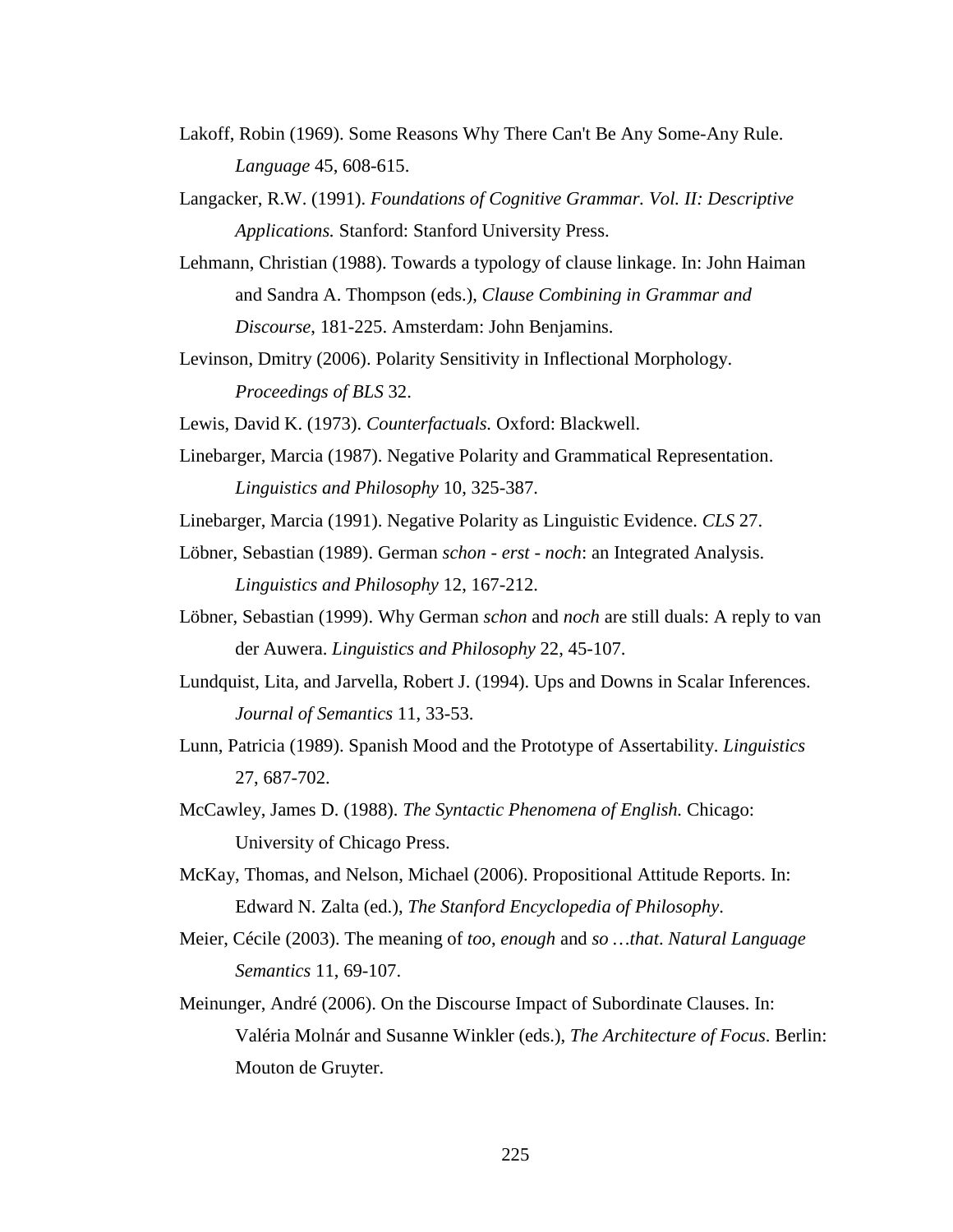- Mejías-Bikandi, Errapel (1994). Pragmatic Presupposition and Old Information in the Use of the Subjunctive Mood in Spanish. *Hispania* 81, 941-948.
- Melnar, Lynette R. (2004). *Caddo Verb Morphology.* Lincoln, NE: University of Nebraska Press.
- Miestamo, Matti (2005). *Standard Negation: the Negation of Declarative Verbal Main Clauses in a Typological Perspective.* Berlin: Mouton de Gruyter.
- Mithun, Marianne (1999). *The Languages of Native North America.* Cambridge: Cambridge University Press.
- Moxey, Linda M., and Sanford, Anthony J. (1993). *Communicating quantities: a psychological perspective.* Hove: Lawrence Erlbaum Associates.
- Moxey, Linda M., and Sanford, Anthony J. (2000). Communicating quantities: A review of psycholinguistic evidence of how expressions determine perspectives. *Applied Cognitive Psychology* 14, 237-255.
- Murray, Thomas E. (1993). Positive *anymore* in the Midwest. In: T.C. Frazer (ed.), *"Heartland" English: Variation and Transition in the American Midwest.*, 173-186. Tuscaloosa: University of Alabama Press.
- Nairn, Rowan, Condoravdi, Cleo, and Karttunen, Lauri (2006). Computing relative polarity for textual inference. *Inference in Computational Semantics (ICoS)* 5.
- Nam, Seungho (1994). Another Type of Negative Polarity Item. In: Makoto Kanazawa and Christopher Piiñón (eds.), *Dynamics, Polarity, and Quantification*. Stanford: CSLI.
- Nathan, Geoffrey S., and Epro, Margaret W. (1984). Negative Polarity and the Romance Subjunctive. In: Philip Baldi (ed.), *Papers from the XIIth Linguistic Symposium on Romance Languages*. Amsterdam: J. Benjamins.
- Nathan, Lance (1999). *Either: Negative Polarity Meets Focus Sensitivity*. Honors Thesis, Brown University.
- Nelson, Eric S. (1980). *Too* and *Enough*. *Minnesota Papers in Linguistics and the Philosophy of Language* 6, 93-132.

Nishiguchi, Sumiyo (2005). Covert Only and NPI Licensing. *LSA* 79. Handout.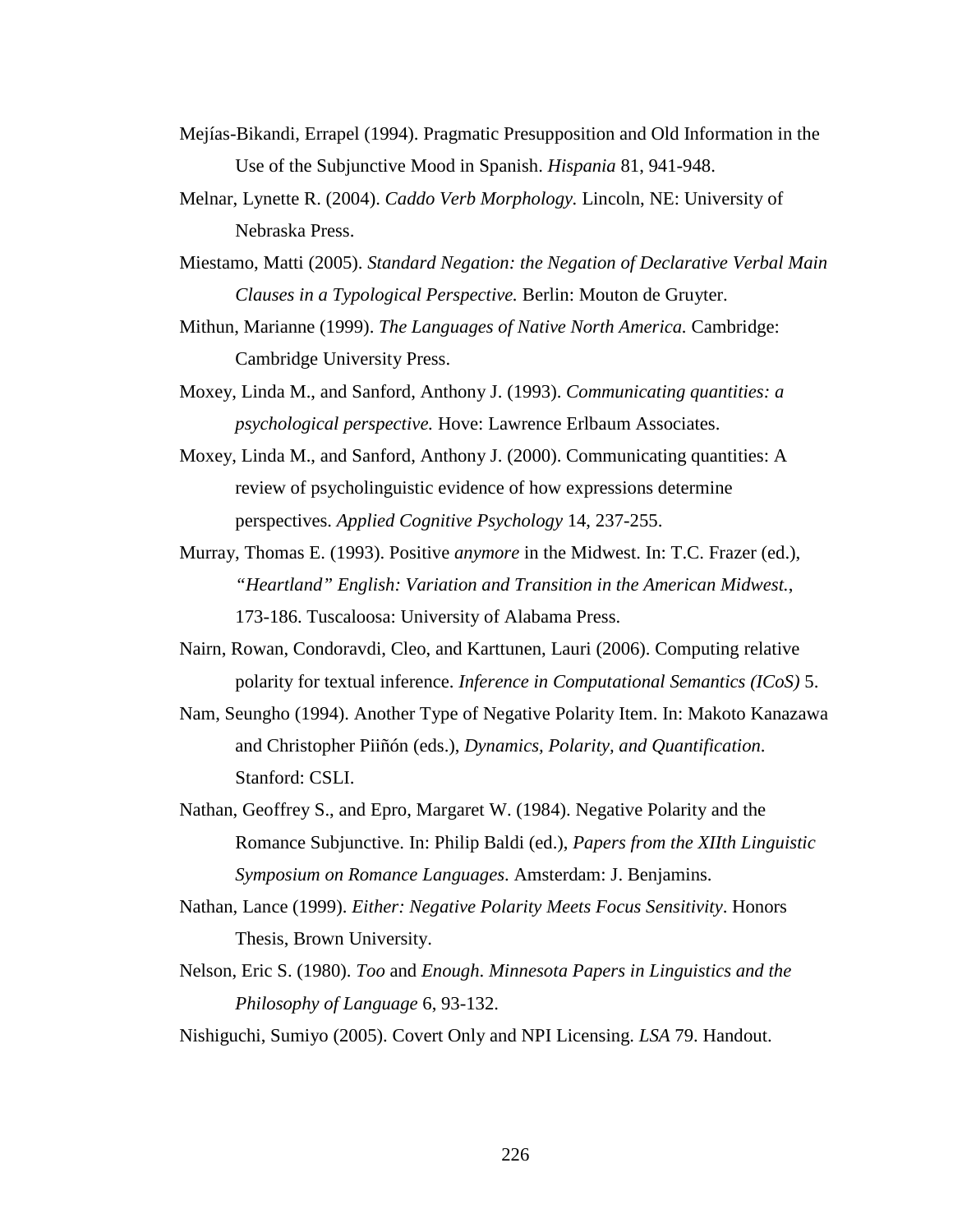- Nyan, Thanh (1998). *Metalinguistic operators with reference to French.* Bern: Peter Lang.
- Ortiz de Urbina, Jon (1985). Partitive Constructions, Unaccusativity and Ergativity. *Studies in the Linguistic Sciences* 15, 147-155.
- Palmer, Frank Robert (2001). *Mood and Modality.* Cambridge: Cambridge University Press.
- Pang, Bo, Lee, Lillian, and Vaithyanathan, Shivakumar (2002). Thumbs up? Sentiment Classification using Machine Learning Techniques. *Proceedings of the 2002 Conference on Empirical Methods in Natural Language Processing*, 79-86.
- Pereltsvaig, Asya (2004). Negative Polarity Items in Russian and the "Bagel Problem". In: Adam Przepiórkowski and Sue Brown (eds.), *Negation in Slavic*. Bloomington, IN: Slavica Publishers.
- Peters, Stanley, and Westerståhl, Dag (2006). *Quantifiers in Language and Logic.* Oxford: Clarendon Press.
- Polanyi, Livia, and Zaenen, Annie (2006). Contextual Valence Shifters. In: James G. Shanahan, Yan Qu and Janyce Wiebe (eds.), *Computing attitude and affect in text : theory and applications*. Dordrecht: Springer.
- Quine, W.V.O. (1960). *Word and Object.* Cambridge, MA: MIT Press.
- Quirk, Randolph et al. (1985). *A Comprehensive grammar of the English language.* London, New York: Longman.
- Roberts, Craige (2006). *Only*: presupposition and implicature. Ms.
- Romero, Maribel, and Han, Chung-hye (2004). On Negative Yes/No Questions. *Linguistics and Philosophy* 27, 609-658.
- Rooth, Mats (1985). *Association with focus*. Ph.D. dissertation, University of Massachussetts at Amherst.
- Rooth, Mats (1992). A Theory of Focus Interpretation. *Natural Language Semantics* 1, 75-116.
- Rullmann, Hotze (2002). A note on the history of *either*. *CLS* 38.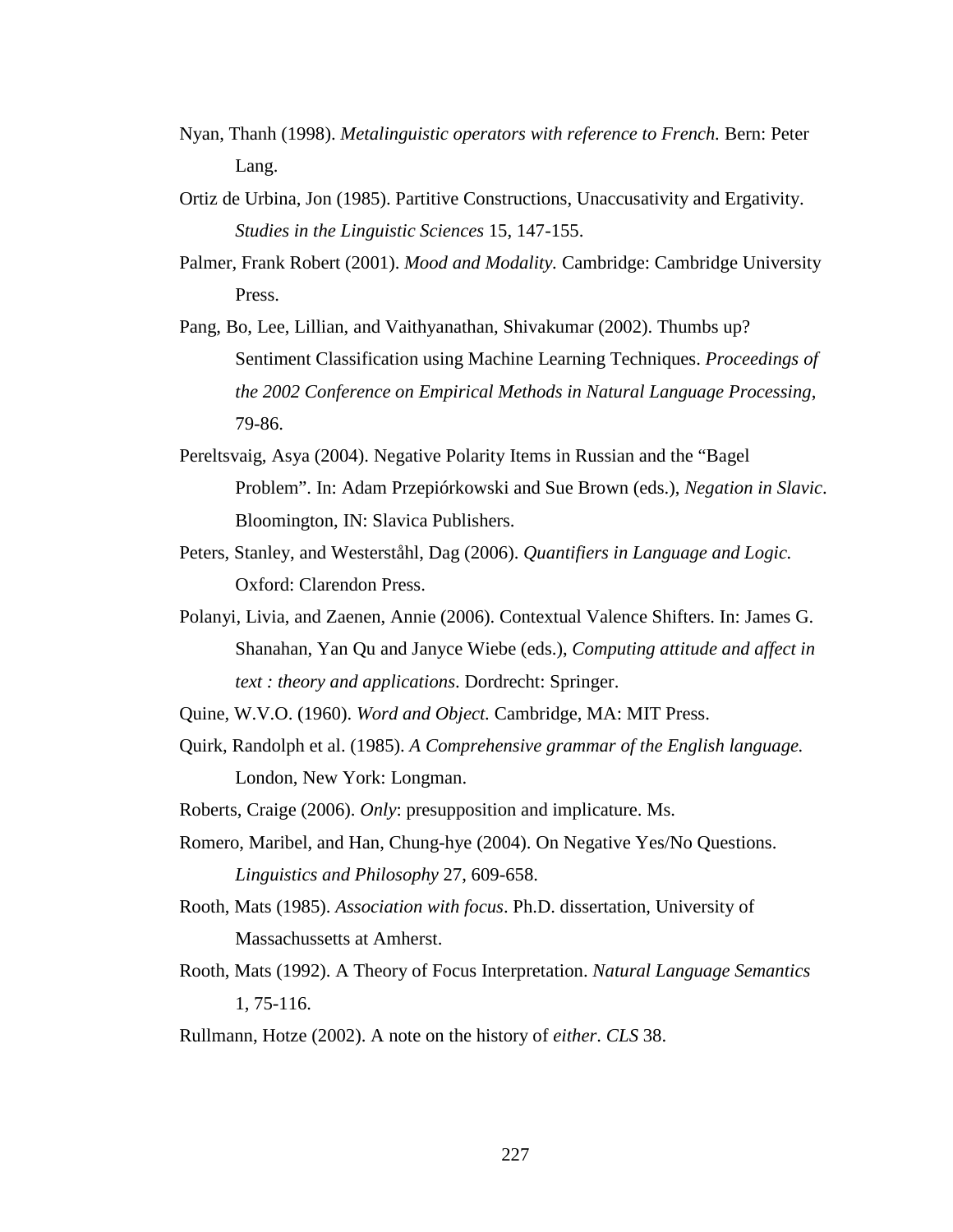- Rullmann, Hotze (2003). Additive Particles and Polarity. *Journal of Semantics* 20, 329-401.
- Sadock, Jerry M. (1981). Almost. In: P. Cole (ed.), *Radical Pragmatics*. New York: Academic Press.
- Sailer, Manfred (2006). Complement Anaphora and Negative Polarity Items. *CoGETI Heidelberg*.
- Schmerling, Susan (1971). A Note on Negative Polarity. *Papers in Linguistics* 4, 200- 206.
- Schwarz, Bernhard (1999). On the Syntax of *Either..Or*. *Natural Language and Linguistic Theory* 17, 339-370.
- Schwarz, Bernhard (2005). Scalar Additive Particles in Negative Contexts. *Natural Language Semantics* 13, 125-168.
- Searle, John R., and Vanderveken, Daniel (1985). *Foundations of Illocutionary Logic.* Cambridge: Cambridge University Press.
- Searle, John R. (1989). How Performatives Work. *Linguistics and Philosophy* 12, 535- 558.
- Simons, Mandy (2007). Observations on Embedding verbs, Evidentiality, and Presupposition. *Lingua* 117, 1034-1056.
- Stalnaker, Robert C. (1974). Pragmatic Presuppositions. In: Milton K. Munitz and Peter K. Unger (eds.), *Semantics and Philosophy*. New York: NYU Press.
- Stalnaker, Robert C. (1978). Assertion. In: P. Cole (ed.), *Syntax and Semantics 9: Pragmatics*.
- Strawson, P.F. (1950). On Referring. *Mind* 59, 320-344.
- Strawson, P.F. (1952). *Introduction to Logical Theory.* London: Methuen.
- Szabolcsi, Anna (2004). Positive Polarity Negative Polarity. *Natural Language and Linguistic Theory* 22, 409-452.
- Terrell, Tracy, and Hooper, Joan B. (1974). A Semantically Based Analysis of Mood in Spanish. *Hispania* 57, 484-494.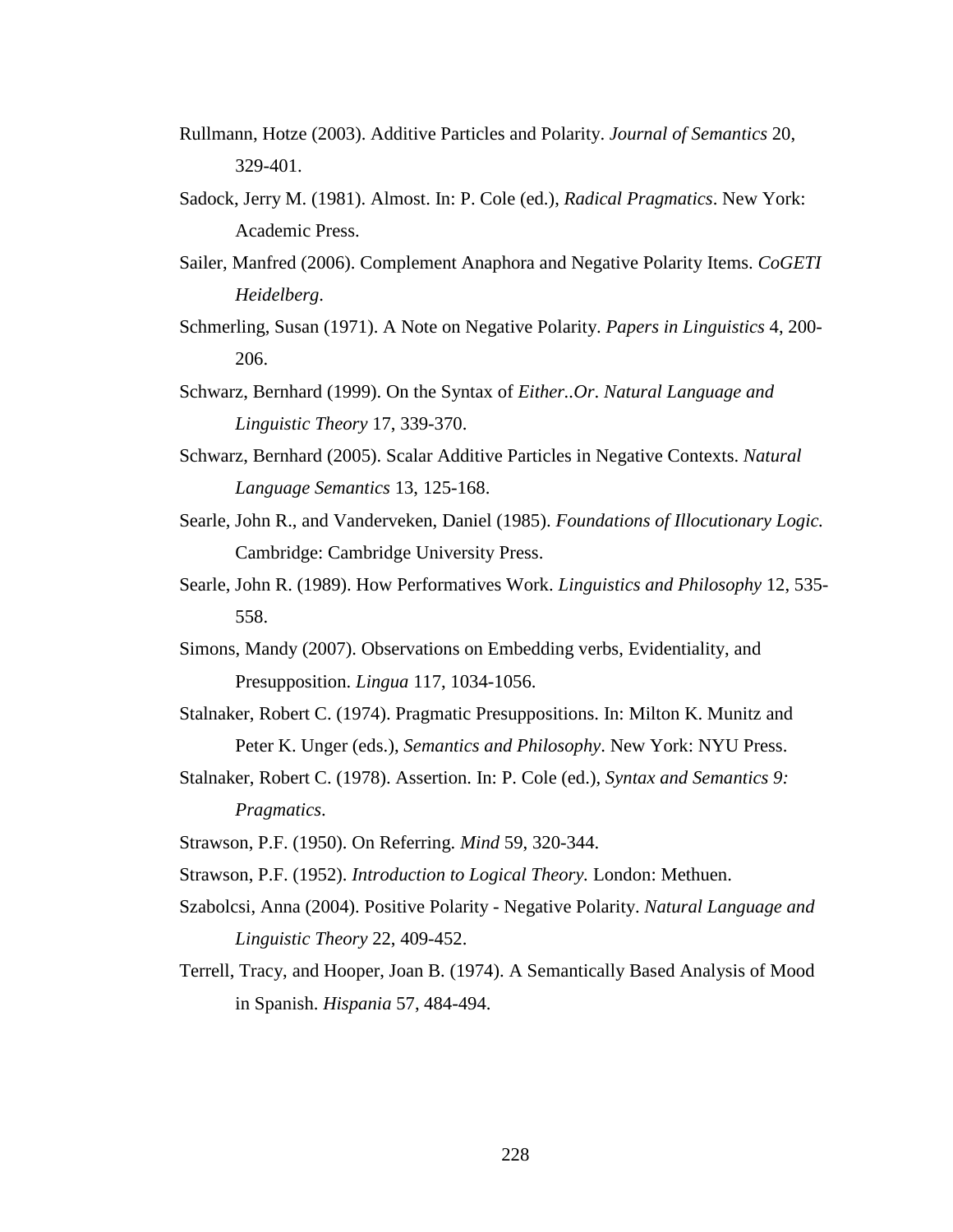- Terrell, Tracy (1976). Assertion and Presupposition in Spanish Complements. In: Marta Luján and Fritz Hensey (eds.), *Current studies in Romance Linguistics*. Washington: Georgetown University Press.
- Tottie, Gunnel, and Hoffmann, Sebastian (2006). Tag Questions in British and American English. *Journal of English Linguistics* 34, 283-311.
- Tovena, Lucia (2001). The Phenomenon of Polarity Sensitivity: Questions and Answers. *Lingua e Stile* 36, 131-167.
- Tovena, Lucia, Déprez, Viviane, and Jayez, Jacques (2004). Polarity Sensitive Items. In: Francis Corblin and Henriëtte de Swart (eds.), *Handbook of French Semantics*.
- Turney, Peter D. (2002). Thumbs Up or Thumbs Down? Semantic Orientation Applied to Unsupervised Classification of Reviews. *Proceedings of the 40th Annual Meeting of the Association for Computational Linguistics (ACL)*.

Underhill, R. (1976). *Turkish Grammar.* Cambridge, MA: MIT Press.

Urmson, James O. (1952). Parenthetical Verbs. *Mind* 61, 480-496.

- van der Sandt, Rob (1992). Presupposition Projection as Anaphora Resolution. *Journal of Semantics* 9, 333-377.
- van der Wouden, Ton (1997). *Negative Contexts. Collocation, Polarity and Multiple Negation.* Routledge.
- van Rooy, Robert (2003). Negative Polarity Items in Questions: Strength as Relevance. *Journal of Semantics* 20, 239-273.
- Vanderveken, Daniel (1990). *Meaning and Speech Acts.* Cambridge: Cambridge University Press.
- Vasishth, Shravan (1998). Monotonicity Constraints on Negative Polarity in Hindi. *Ohio State University Working Papers in Linguistics* 51.
- Vasishth, Shravan (2001). Quantificational Elements and Polarity Licensing in Japanese. *Japanese/Korean Linguistics* 9.
- Veltman, Frank (1986). Data Semantics and the Pragmatics of Indicative Conditionals. In: Elizabeth C. Traugott et al. (eds.), *On Conditionals*. Cambridge: Cambridge University Press.